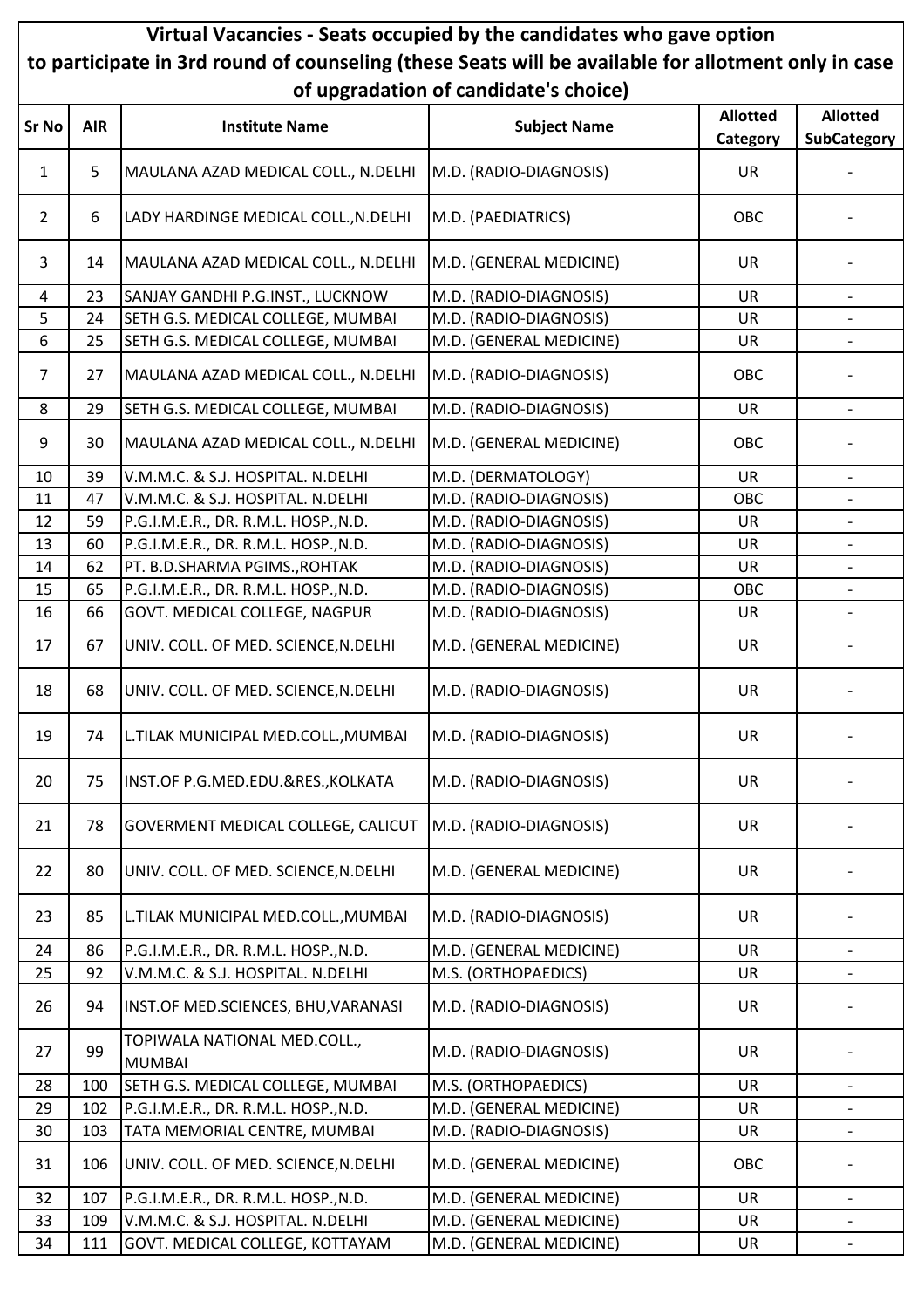| 35 | 112 | LADY HARDINGE MEDICAL COLL., N. DELHI                       | M.D. (RADIO-DIAGNOSIS)      | OBC       |                          |
|----|-----|-------------------------------------------------------------|-----------------------------|-----------|--------------------------|
| 36 | 115 | G.S.V.M. MEDICAL COLLEGE, KANPUR                            | M.D. (RADIO-DIAGNOSIS)      | <b>UR</b> | $\overline{\phantom{a}}$ |
| 37 | 116 | V.M.M.C. & S.J. HOSPITAL. N.DELHI                           | M.D. (GENERAL MEDICINE)     | <b>UR</b> |                          |
| 38 | 117 | V.M.M.C. & S.J. HOSPITAL. N.DELHI                           | M.S. (ORTHOPAEDICS)         | <b>UR</b> |                          |
| 39 | 121 | UNIV. COLL. OF MED. SCIENCE, N.DELHI                        | MD (DERM., VENE. & LEPROSY) | <b>UR</b> |                          |
| 40 | 125 | INST.OF P.G.MED.EDU.&RES., KOLKATA                          | M.D. (RADIO-DIAGNOSIS)      | <b>UR</b> |                          |
| 41 | 127 | V.M.M.C. & S.J. HOSPITAL. N.DELHI                           | M.D. (GENERAL MEDICINE)     | <b>UR</b> | $\qquad \qquad -$        |
| 42 | 128 | S.M.S. MEDICAL COLLEGE, JAIPUR                              | M.D. (RADIO-DIAGNOSIS)      | <b>UR</b> |                          |
| 43 | 129 | SETH G.S. MEDICAL COLLEGE, MUMBAI                           | M.S. (GENERAL SURGERY)      | <b>UR</b> |                          |
| 44 | 131 | MADRAS MEDICAL COLLEGE, CHENNAI                             | M.D. (RADIO-DIAGNOSIS)      | <b>UR</b> |                          |
| 45 | 133 | SETH G.S. MEDICAL COLLEGE, MUMBAI                           | M.D. (GENERAL MEDICINE)     | UR        |                          |
| 46 | 135 | GOVT. MEDICAL COLLEGE, KOTTAYAM                             | M.D. (GENERAL MEDICINE)     | UR        | $\overline{\phantom{0}}$ |
| 47 | 137 | C.S.J.M. MEDICAL UNIV, LUCKNOW                              | M.D. (RADIO-DIAGNOSIS)      | UR        |                          |
| 48 | 141 | SETH G.S. MEDICAL COLLEGE, MUMBAI                           | M.D. (GENERAL MEDICINE)     | UR        |                          |
| 49 | 146 | GOVT. MEDICAL COLLEGE, KOTTAYAM                             | M.D. (GENERAL MEDICINE)     | <b>UR</b> |                          |
| 50 | 148 | GRANT MEDICAL COLLEGE, MUMBAI                               | M.D. (RADIO-DIAGNOSIS)      | UR        |                          |
| 51 | 150 | LADY HARDINGE MEDICAL COLL., N.DELHI                        | M.D. (PAEDIATRICS)          | <b>UR</b> |                          |
| 52 | 151 | LADY HARDINGE MEDICAL COLL., N.DELHI                        | M.D. (PAEDIATRICS)          | <b>UR</b> |                          |
| 53 | 152 | LADY HARDINGE MEDICAL COLL., N.DELHI                        | M.D. (PAEDIATRICS)          | <b>UR</b> |                          |
| 54 | 153 | GOVT.<br>MED.COLL, THIRUVANANTHAPURAM                       | M.S. (ORTHOPAEDICS)         | UR        |                          |
| 55 | 154 | LADY HARDINGE MEDICAL COLL., N.DELHI                        | MD (DERM., VENE. & LEPROSY) | <b>UR</b> |                          |
| 56 | 160 | V.M.M.C. & S.J. HOSPITAL. N.DELHI                           | M.D. (GENERAL MEDICINE)     | <b>UR</b> |                          |
| 57 | 164 | BANGALORE MEDICAL COLL., BANGALORE   M.D. (RADIO-DIAGNOSIS) |                             | UR        |                          |
| 58 | 166 | TOPIWALA NATIONAL MED.COLL.,<br><b>MUMBAI</b>               | M.D. (RADIO-DIAGNOSIS)      | <b>UR</b> |                          |
| 59 | 167 | GOVT.<br>MED.COLL, THIRUVANANTHAPURAM                       | M.D. (GENERAL MEDICINE)     | <b>UR</b> |                          |
| 60 | 172 | INST.OF P.G.MED.EDU.&RES., KOLKATA                          | M.D. (RADIO-DIAGNOSIS)      | <b>UR</b> |                          |
| 61 | 175 | SETH G.S. MEDICAL COLLEGE, MUMBAI                           | M.S. (ORTHOPAEDICS)         | <b>UR</b> |                          |
| 62 | 177 | UNIV. COLL. OF MED. SCIENCE, N.DELHI                        | M.S. (ORTHOPAEDICS)         | <b>UR</b> |                          |
| 63 | 179 | L.TILAK MUNICIPAL MED.COLL., MUMBAI                         | M.S. (ORTHOPAEDICS)         | <b>UR</b> |                          |
| 64 | 183 | BANGALORE MEDICAL COLL., BANGALORE                          | M.D. (RADIO-DIAGNOSIS)      | <b>UR</b> |                          |
| 65 | 185 | TATA MEMORIAL CENTRE, MUMBAI                                | M.D. (RADIO-DIAGNOSIS)      | <b>UR</b> | $\overline{\phantom{0}}$ |
| 66 | 192 | GOVT.<br>MED.COLL, THIRUVANANTHAPURAM                       | M.D. (GENERAL MEDICINE)     | <b>UR</b> |                          |
| 67 | 194 | SETH G.S. MEDICAL COLLEGE, MUMBAI                           | M.S. (GENERAL SURGERY)      | <b>UR</b> |                          |
| 68 | 196 | MADRAS MEDICAL COLLEGE, CHENNAI                             | MD (DERM., VENE. & LEPROSY) | <b>UR</b> |                          |
| 69 | 197 | TATA MEMORIAL CENTRE, MUMBAI                                | M.D. (RADIO-DIAGNOSIS)      | UR        |                          |
| 70 | 198 | INST.OF MED.SCIENCES, BHU, VARANASI                         | M.D. (GENERAL MEDICINE)     | <b>UR</b> |                          |
| 71 | 201 | <b>B.J. MEDICAL COLLEGE, PUNE</b>                           | M.D. (RADIO-DIAGNOSIS)      | <b>UR</b> |                          |
| 72 | 206 | P.G.I.M.E.R., DR. R.M.L. HOSP., N.D.                        | M.D. (GENERAL MEDICINE)     | UR        |                          |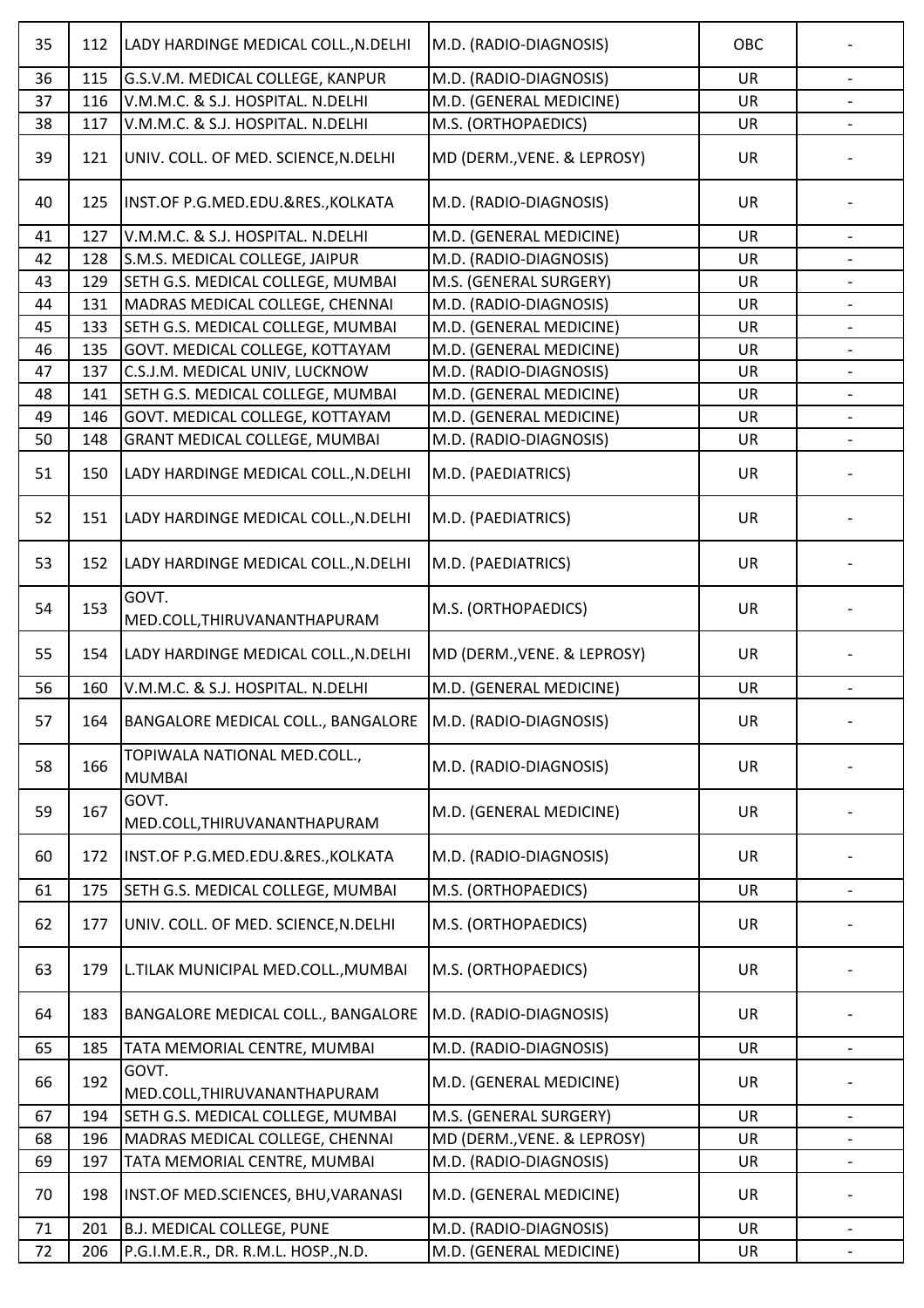| 73  | 211 | V.M.M.C. & S.J. HOSPITAL. N.DELHI                   | M.D. (GENERAL MEDICINE)     | <b>UR</b> | $\overline{\phantom{a}}$ |
|-----|-----|-----------------------------------------------------|-----------------------------|-----------|--------------------------|
| 74  | 213 | B.J. MEDICAL COLLEGE, AHMEDABAD                     | M.S. (ORTHOPAEDICS)         | <b>UR</b> |                          |
| 75  | 222 | S.M.S. MEDICAL COLLEGE, JAIPUR                      | M.D. (GENERAL MEDICINE)     | <b>UR</b> |                          |
| 76  | 223 | TATA MEMORIAL CENTRE, MUMBAI                        | M.D. (RADIO-DIAGNOSIS)      | <b>UR</b> | $\overline{\phantom{a}}$ |
| 77  | 224 | TATA MEMORIAL CENTRE, MUMBAI                        | M.D. (RADIO-DIAGNOSIS)      | <b>UR</b> |                          |
| 78  | 225 | B.J. MEDICAL COLLEGE, AHMEDABAD                     | M.D. (RADIO-DIAGNOSIS)      | <b>UR</b> | $\qquad \qquad -$        |
| 79  | 226 | GOVERMENT MEDICAL COLLEGE, CALICUT                  | M.S. (ORTHOPAEDICS)         | <b>UR</b> |                          |
| 80  | 228 | R.N.T. MEDICAL COLLEGE, UDAIPUR                     | M.D. (RADIO-DIAGNOSIS)      | <b>UR</b> | $\overline{\phantom{0}}$ |
| 81  | 230 | INDRA GANDHI MED. COLL., SHIMLA                     | M.D. (RADIO-DIAGNOSIS)      | UR        |                          |
| 82  | 232 | UNIV. COLL. OF MED. SCIENCE, N.DELHI                | M.D. (PAEDIATRICS)          | <b>UR</b> |                          |
| 83  | 236 | MYSORE MED.COLL.& RES.INST., MYSORE                 | M.D. (RADIO-DIAGNOSIS)      | UR        |                          |
| 84  | 239 | MAHATMA GANDHI MEMO. M.C., INDORE                   | M.D. (RADIO-DIAGNOSIS)      | <b>UR</b> |                          |
| 85  | 242 | L.TILAK MUNICIPAL MED.COLL., MUMBAI                 | M.D. (GENERAL MEDICINE)     | UR        |                          |
| 86  | 244 | P.G.I.M.E.R., DR. R.M.L. HOSP., N.D.                | MD (DERM., VENE. & LEPROSY) | <b>UR</b> |                          |
| 87  | 245 | GOVT.<br>MED.COLL, THIRUVANANTHAPURAM               | M.D. (GENERAL MEDICINE)     | <b>UR</b> |                          |
| 88  | 248 | GOVT.<br>MED.COLL, THIRUVANANTHAPURAM               | M.D. (GENERAL MEDICINE)     | <b>UR</b> |                          |
| 89  | 251 | P.G.I.M.E.R., DR. R.M.L. HOSP., N.D.                | MD (DERM., VENE. & LEPROSY) | <b>UR</b> |                          |
| 90  | 252 | T.D. MEDICAL COLLEGE, ALAPPUZHA                     | M.D. (RADIO-DIAGNOSIS)      | <b>UR</b> |                          |
| 91  | 256 | V.M.M.C. & S.J. HOSPITAL. N.DELHI                   | M.D. (PAEDIATRICS)          | <b>UR</b> |                          |
| 92  | 257 | INST.OF MED.SCIENCES, BHU, VARANASI                 | M.S. (ORTHOPAEDICS)         | <b>UR</b> |                          |
| 93  | 258 | MADRAS MEDICAL COLLEGE, CHENNAI                     | M.S. (ORTHOPAEDICS)         | <b>UR</b> |                          |
| 94  | 260 | C.S.J.M. MEDICAL UNIV, LUCKNOW                      | M.D. (GENERAL MEDICINE)     | <b>UR</b> | $\overline{\phantom{a}}$ |
| 95  | 262 | S.M.S. MEDICAL COLLEGE, JAIPUR                      | M.D. (GENERAL MEDICINE)     | UR        |                          |
| 96  | 265 | SARDAR PATEL MED. COLLEGE, BIKANER                  | M.D. (RADIO-DIAGNOSIS)      | <b>UR</b> |                          |
| 97  | 266 | <b>GUWAHATI MEDICAL COLLEGE,</b><br><b>GUWAHATI</b> | M.D. (RADIO-DIAGNOSIS)      | <b>UR</b> |                          |
| 98  | 268 | <b>GOVERMENT MEDICAL COLLEGE, CALICUT</b>           | M.S. (ORTHOPAEDICS)         | <b>UR</b> |                          |
| 99  | 276 | MADRAS MEDICAL COLLEGE, CHENNAI                     | M.D. (PAEDIATRICS)          | <b>UR</b> |                          |
| 100 | 279 | LADY HARDINGE MEDICAL COLL., N.DELHI                | M.D. (GENERAL MEDICINE)     | <b>UR</b> |                          |
| 101 | 280 | GOVT. MEDICAL COLLEGE, KOTTAYAM                     | M.D. (GENERAL MEDICINE)     | <b>UR</b> |                          |
| 102 | 287 | S.M.S. MEDICAL COLLEGE, JAIPUR                      | M.D. (GENERAL MEDICINE)     | <b>UR</b> | $\overline{\phantom{a}}$ |
| 103 | 291 | INDRA GANDHI MED. COLL., SHIMLA                     | M.D. (RADIO-DIAGNOSIS)      | UR        | -                        |
| 104 | 292 | P.G.I.M.E.R., DR. R.M.L. HOSP., N.D.                | M.D. (PAEDIATRICS)          | UR        | $\overline{\phantom{a}}$ |
| 105 | 293 | T.D. MEDICAL COLLEGE, ALAPPUZHA                     | M.D. (GENERAL MEDICINE)     | <b>UR</b> |                          |
| 106 | 294 | <b>GUWAHATI MEDICAL COLLEGE,</b><br><b>GUWAHATI</b> | M.D. (RADIO-DIAGNOSIS)      | <b>UR</b> |                          |
| 107 | 298 | MAHATMA GANDHI MEMO. M.C., INDORE                   | M.D. (RADIO-DIAGNOSIS)      | <b>UR</b> |                          |
| 108 | 302 | LADY HARDINGE MEDICAL COLL., N.DELHI                | M.D. (GENERAL MEDICINE)     | <b>UR</b> |                          |
| 109 | 310 | S.M.S. MEDICAL COLLEGE, JAIPUR                      | M.D. (GENERAL MEDICINE)     | <b>UR</b> |                          |
| 110 | 311 | MAULANA AZAD MEDICAL COLL., N.DELHI                 | M.D. (OBST. & GYNAE.)       | <b>UR</b> |                          |
| 111 | 324 | MADRAS MEDICAL COLLEGE, CHENNAI                     | M.D. (GENERAL MEDICINE)     | UR        |                          |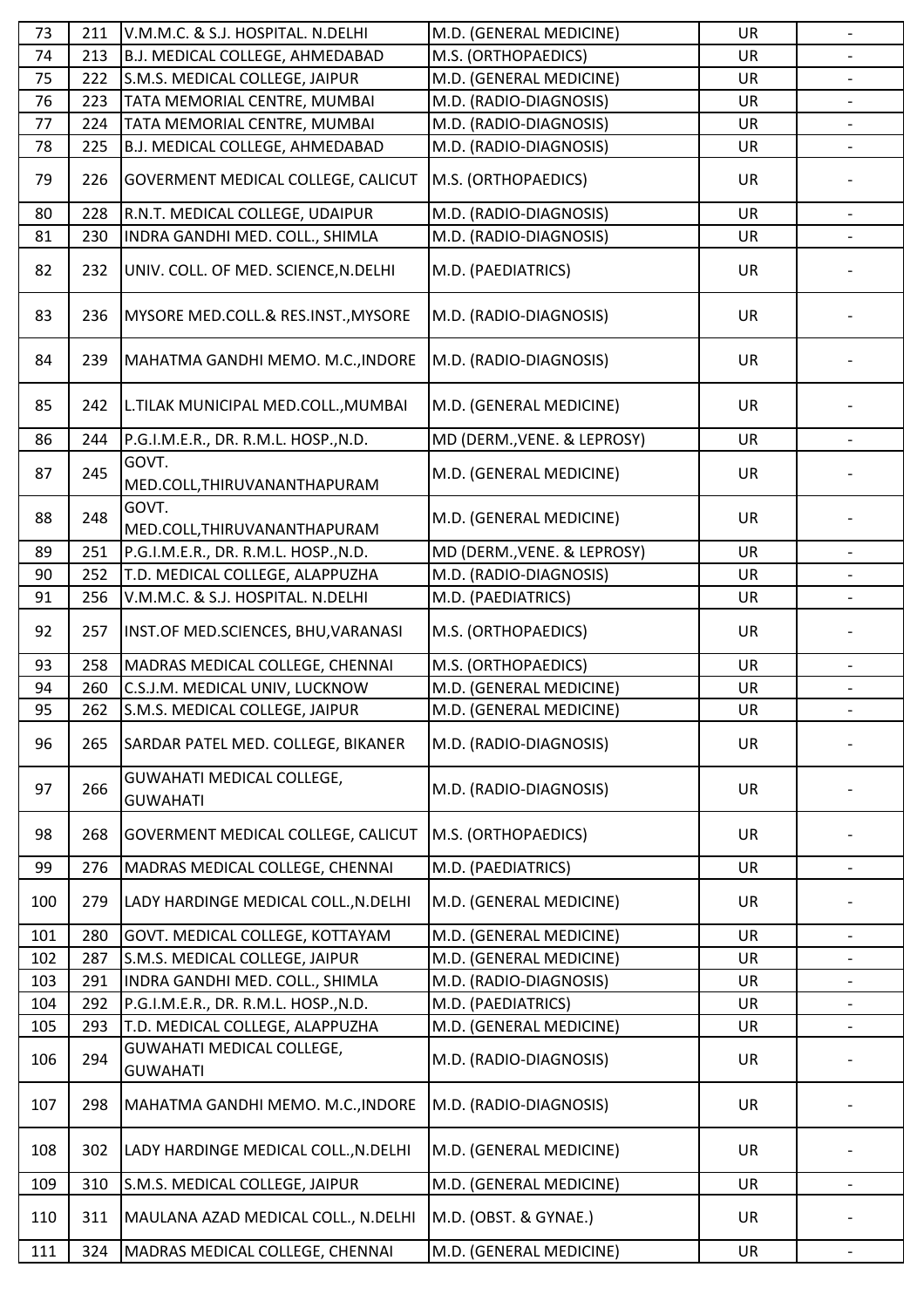| 112 | 330 | LADY HARDINGE MEDICAL COLL., N.DELHI               | M.D. (GENERAL MEDICINE)     | <b>UR</b> |  |
|-----|-----|----------------------------------------------------|-----------------------------|-----------|--|
| 113 | 331 | MAULANA AZAD MEDICAL COLL., N.DELHI                | M.D. (PAEDIATRICS)          | OBC       |  |
| 114 | 334 | UNIV. COLL. OF MED. SCIENCE, N.DELHI               | M.S. (ORTHOPAEDICS)         | OBC       |  |
| 115 | 335 | P.G.I.M.E.R., DR. R.M.L. HOSP., N.D.               | M.S. (ORTHOPAEDICS)         | <b>UR</b> |  |
| 116 | 337 | COIMBATORE MED. COLL., COIMBATORE                  | M.D. (RADIO-DIAGNOSIS)      | <b>UR</b> |  |
| 117 | 338 | TOPIWALA NATIONAL MED.COLL.,<br><b>MUMBAI</b>      | M.D. (GENERAL MEDICINE)     | <b>UR</b> |  |
| 118 | 341 | JWAHAR LAL NEHRU M.C. AMU, ALIGARH                 | M.D. (GENERAL MEDICINE)     | <b>UR</b> |  |
| 119 | 345 | P.G.I.M.E.R., DR. R.M.L. HOSP., N.D.               | M.D. (PAEDIATRICS)          | <b>UR</b> |  |
| 120 | 346 | GOVT.<br>MED.COLL, THIRUVANANTHAPURAM              | MD (DERM., VENE. & LEPROSY) | <b>UR</b> |  |
| 121 | 352 | MYSORE MED.COLL.& RES.INST., MYSORE                | M.D. (RADIO-DIAGNOSIS)      | <b>UR</b> |  |
| 122 | 353 | S.M.S. MEDICAL COLLEGE, JAIPUR                     | M.D. (PAEDIATRICS)          | <b>UR</b> |  |
| 123 | 358 | MEDICAL COLLEGE, KOLKATA                           | M.D. (RADIO-DIAGNOSIS)      | <b>UR</b> |  |
| 124 | 360 | PT. B.D.SHARMA PGIMS., ROHTAK                      | MD (DERM., VENE. & LEPROSY) | UR        |  |
| 125 | 362 | GOVT. MEDICAL COLLEGE, PATIALA                     | M.D. (RADIO-DIAGNOSIS)      | <b>UR</b> |  |
| 126 | 364 | NETAJI S.C. BOSE G.M.C, JABALPUR                   | M.D. (RADIO-DIAGNOSIS)      | <b>UR</b> |  |
| 127 | 365 | UNIV. COLL. OF MED. SCIENCE, N.DELHI               | M.S. (ORTHOPAEDICS)         | OBC       |  |
| 128 | 368 | S.M.S. MEDICAL COLLEGE, JAIPUR                     | M.S. (ORTHOPAEDICS)         | <b>UR</b> |  |
| 129 | 369 | INST.OF P.G.MED.EDU.&RES., KOLKATA                 | M.D. (GENERAL MEDICINE)     | <b>UR</b> |  |
| 130 | 371 | LADY HARDINGE MEDICAL COLL., N. DELHI              | M.D. (OBST. & GYNAE.)       | UR        |  |
| 131 | 374 | INST.OF MED.SCIENCES, BHU,VARANASI                 | MD (DERM., VENE. & LEPROSY) | UR        |  |
| 132 | 375 | SARDAR PATEL MED. COLLEGE, BIKANER                 | M.D. (RADIO-DIAGNOSIS)      | <b>UR</b> |  |
| 133 | 376 | L.TILAK MUNICIPAL MED.COLL., MUMBAI                | M.D. (GENERAL MEDICINE)     | <b>UR</b> |  |
| 134 | 377 | GUWAHATI MEDICAL COLLEGE,<br><b>GUWAHATI</b>       | M.D. (RADIO-DIAGNOSIS)      | <b>UR</b> |  |
| 135 | 383 | MAULANA AZAD MEDICAL COLL., N.DELHI                | M.D. (PHARMACOLOGY)         | <b>UR</b> |  |
| 136 | 387 | UNIV. COLL. OF MED. SCIENCE, N.DELHI               | M.D. (GENERAL MEDICINE)     | OBC       |  |
| 137 | 389 | INST.OF MED.SCIENCES, BHU, VARANASI                | M.S. (ORTHOPAEDICS)         | OBC       |  |
| 138 | 394 | S.M.S. MEDICAL COLLEGE, JAIPUR                     | M.D. (GENERAL MEDICINE)     | <b>UR</b> |  |
| 139 | 396 | V.M.M.C. & S.J. HOSPITAL. N.DELHI                  | M.D. (GENERAL MEDICINE)     | OBC       |  |
| 140 | 399 | UNIV. COLL. OF MED. SCIENCE, N.DELHI               | M.S. (GENERAL SURGERY)      | <b>UR</b> |  |
| 141 | 404 | LADY HARDINGE MEDICAL COLL., N.DELHI               | M.D. (OBST. & GYNAE.)       | <b>UR</b> |  |
| 142 | 405 | REGIONAL INST OF MEDICAL SCIENCE,<br><b>IMPHAL</b> | M.D. (RADIO-DIAGNOSIS)      | <b>UR</b> |  |
| 143 | 411 | ASSAM MEDICAL COLLEGE, DIBRUGARH                   | M.D. (RADIO-DIAGNOSIS)      | <b>UR</b> |  |
| 144 | 414 | PT. B.D.SHARMA PGIMS., ROHTAK                      | M.S. (ORTHOPAEDICS)         | UR        |  |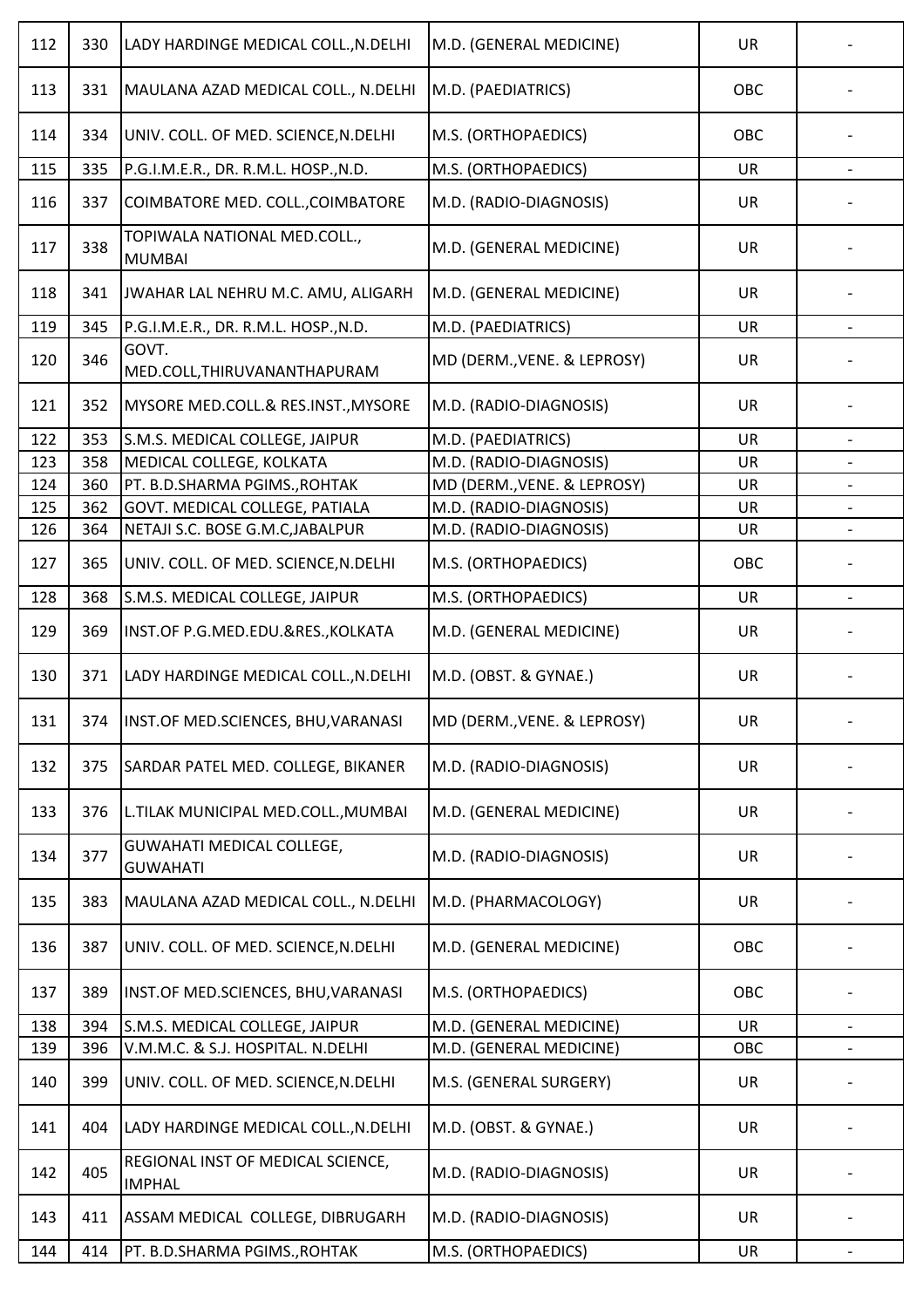| 145 | 415 | V.M.M.C. & S.J. HOSPITAL. N.DELHI             | M.D. (GENERAL MEDICINE)     | OBC       | $\overline{\phantom{a}}$     |
|-----|-----|-----------------------------------------------|-----------------------------|-----------|------------------------------|
| 146 | 416 | P.G.I.M.E.R., DR. R.M.L. HOSP., N.D.          | M.D. (GENERAL MEDICINE)     | OBC       |                              |
| 147 | 417 | DR. S.N. MEDICAL COLLEGE, JODHPUR             | MD (DERM., VENE. & LEPROSY) | UR        |                              |
| 148 | 419 | MADRAS MEDICAL COLLEGE, CHENNAI               | MD (DERM., VENE. & LEPROSY) | <b>UR</b> |                              |
| 149 | 420 | INST.OF MED.SCIENCES, BHU, VARANASI           | M.S. (ORTHOPAEDICS)         | UR        |                              |
| 150 | 421 | S.N. MEDICAL COLLEGE, AGRA                    | M.D. (RADIO-DIAGNOSIS)      | <b>UR</b> |                              |
| 151 | 422 | MAULANA AZAD MEDICAL COLL., N.DELHI           | M.S. (GENERAL SURGERY)      | OBC       |                              |
| 152 | 423 | MADRAS MEDICAL COLLEGE, CHENNAI               | M.D. (PAEDIATRICS)          | <b>UR</b> |                              |
| 153 | 424 | B.J. MEDICAL COLLEGE, AHMEDABAD               | M.D. (GENERAL MEDICINE)     | <b>UR</b> |                              |
| 154 | 425 | S.M.S. MEDICAL COLLEGE, JAIPUR                | M.D. (GENERAL MEDICINE)     | <b>UR</b> |                              |
| 155 | 427 | SETH G.S. MEDICAL COLLEGE, MUMBAI             | M.D. (PAEDIATRICS)          | UR        | $\overline{\phantom{a}}$     |
| 156 | 431 | PATNA MEDICAL COLLEGE                         | M.D. (RADIO-DIAGNOSIS)      | UR        |                              |
| 157 | 432 | MAULANA AZAD MEDICAL COLL., N.DELHI           | M.S. (OPHTHALMOLOGY)        | <b>UR</b> |                              |
| 158 | 436 | GOVT. MEDICAL COLLEGE, PATIALA                | M.D. (RADIO-DIAGNOSIS)      | <b>UR</b> |                              |
| 159 | 437 | V.S.S. MEDICAL COLLEGE, BURLA                 | M.D. (RADIO-DIAGNOSIS)      | UR        |                              |
| 160 | 438 | S.M.S. MEDICAL COLLEGE, JAIPUR                | M.S. (ORTHOPAEDICS)         | UR        |                              |
| 161 | 442 | B.J. MEDICAL COLLEGE, AHMEDABAD               | M.D. (GENERAL MEDICINE)     | <b>UR</b> | $\qquad \qquad -$            |
| 162 | 445 | C.S.J.M. MEDICAL UNIV, LUCKNOW                | M.S. (ORTHOPAEDICS)         | UR        |                              |
| 163 | 449 | S.M.S. MEDICAL COLLEGE, JAIPUR                | M.D. (PAEDIATRICS)          | UR        | $\qquad \qquad -$            |
|     |     |                                               |                             |           |                              |
| 164 | 452 | L.TILAK MUNICIPAL MED.COLL., MUMBAI           | M.D. (GENERAL MEDICINE)     | <b>UR</b> |                              |
| 165 | 453 | UNIV. COLL. OF MED. SCIENCE, N.DELHI          | M.D. (OBST. & GYNAE.)       | <b>UR</b> |                              |
| 166 | 454 | SARDAR PATEL MED. COLLEGE, BIKANER            | M.D. (GENERAL MEDICINE)     | <b>UR</b> |                              |
| 167 | 455 | NEIGRIHMS, SHILLONG                           | M.D. (RADIO-DIAGNOSIS)      | <b>UR</b> |                              |
| 168 | 459 | GOVT. MEDICAL COLLEGE, KOTTAYAM               | M.D. (PAEDIATRICS)          | UR        |                              |
| 169 | 462 | TOPIWALA NATIONAL MED.COLL.,<br><b>MUMBAI</b> | M.D. (GENERAL MEDICINE)     | UR        |                              |
| 170 | 465 | SETH G.S. MEDICAL COLLEGE, MUMBAI             | M.D. (PAEDIATRICS)          | UR        |                              |
| 171 | 467 | TOPIWALA NATIONAL MED.COLL.,<br><b>MUMBAI</b> | M.D. (GENERAL MEDICINE)     | UR        |                              |
| 172 | 470 | GOVT.MEDICAL COLLEGE, AMRITSAR                | M.D. (RADIO-DIAGNOSIS)      | <b>UR</b> |                              |
| 173 | 472 | ESI-POST GRAD.INST.MED.SCI.&REC.              | MD (DERM., VENE. & LEPROSY) | UR        |                              |
| 174 | 476 | INST.OF P.G.MED.EDU.&RES., KOLKATA            | M.D. (GENERAL MEDICINE)     | UR        |                              |
| 175 | 478 | C.S.J.M. MEDICAL UNIV, LUCKNOW                | M.D. (GENERAL MEDICINE)     | <b>UR</b> |                              |
| 176 | 480 | <b>GRANT MEDICAL COLLEGE, MUMBAI</b>          | M.D. (GENERAL MEDICINE)     | <b>UR</b> | -                            |
| 177 | 481 | GOVT.MEDICAL COLLEGE, AMRITSAR                | M.D. (RADIO-DIAGNOSIS)      | <b>UR</b> |                              |
| 178 | 482 | V.S.S. MEDICAL COLLEGE, BURLA                 | M.D. (RADIO-DIAGNOSIS)      | <b>UR</b> |                              |
| 179 | 486 | DR. R.P.G. MEDICAL COLLEGE, TANDA             | M.D. (RADIO-DIAGNOSIS)      | <b>UR</b> | $\overline{\phantom{a}}$     |
| 180 | 493 | DR. R.P.G. MEDICAL COLLEGE, TANDA             | M.D. (RADIO-DIAGNOSIS)      | UR        |                              |
| 181 | 496 | S.M.S. MEDICAL COLLEGE, JAIPUR                | M.D. (PAEDIATRICS)          | UR        | $\overline{\phantom{a}}$     |
| 182 | 497 | S.M.S. MEDICAL COLLEGE, JAIPUR                | M.S. (ORTHOPAEDICS)         | <b>UR</b> |                              |
| 183 | 499 | B.J. MEDICAL COLLEGE, AHMEDABAD               | M.D. (GENERAL MEDICINE)     | <b>UR</b> | $\qquad \qquad \blacksquare$ |
| 184 | 504 | S.M.S. MEDICAL COLLEGE, JAIPUR                | M.D. (PAEDIATRICS)          | UR        |                              |
| 185 | 507 | DARBHANGA MED. COLLG., LAHERIASARAI           | M.D. (RADIO-DIAGNOSIS)      | <b>UR</b> |                              |
| 186 | 508 | SETH G.S. MEDICAL COLLEGE, MUMBAI             | M.D. (PAEDIATRICS)          | <b>UR</b> |                              |
| 187 | 510 | INST.OF MED.SCIENCES, BHU, VARANASI           | M.D. (GENERAL MEDICINE)     | OBC       |                              |
| 188 | 511 | P.G.I.M.E.R., DR. R.M.L. HOSP., N.D.          | MD (DERM., VENE. & LEPROSY) | OBC       |                              |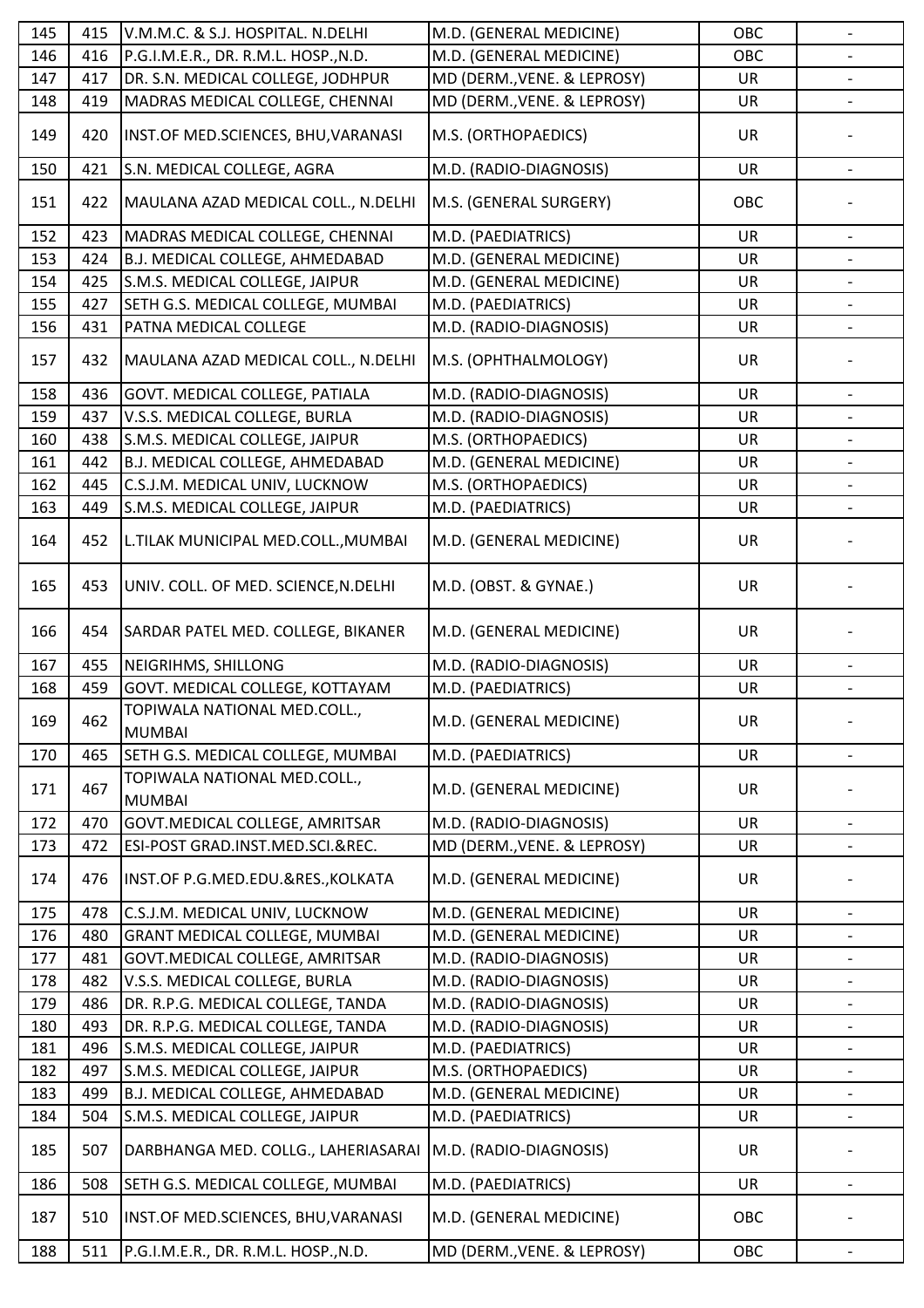| 189 | 513 | GOVT. MEDICAL COLLEGE, THRISSUR                                  | M.D. (PAEDIATRICS)             | <b>UR</b> |                          |
|-----|-----|------------------------------------------------------------------|--------------------------------|-----------|--------------------------|
| 190 | 514 | PATNA MEDICAL COLLEGE                                            | M.D. (GENERAL MEDICINE)        | <b>UR</b> |                          |
| 191 | 515 | V.M.M.C. & S.J. HOSPITAL. N.DELHI                                | M.D. (OBST. & GYNAE.)          | UR        |                          |
| 192 | 516 | MADRAS MEDICAL COLLEGE, CHENNAI                                  | M.S. (GENERAL SURGERY)         | <b>UR</b> |                          |
| 193 | 518 | S.M.S. MEDICAL COLLEGE, JAIPUR                                   | M.S. (GENERAL SURGERY)         | <b>UR</b> |                          |
| 194 | 519 | PT. B.D.SHARMA PGIMS., ROHTAK                                    | M.D. (GENERAL MEDICINE)        | <b>UR</b> |                          |
| 195 | 521 | <b>GRANT MEDICAL COLLEGE, MUMBAI</b>                             | M.D. (GENERAL MEDICINE)        | UR        |                          |
| 196 | 524 | SETH G.S. MEDICAL COLLEGE, MUMBAI                                | DIP.IN MEDICAL RADIO-DIAGNOSIS | <b>UR</b> |                          |
| 197 | 526 | S.M.S. MEDICAL COLLEGE, JAIPUR                                   | M.S. (ORTHOPAEDICS)            | UR        |                          |
| 198 | 528 | ASSAM MEDICAL COLLEGE, DIBRUGARH                                 | M.D. (RADIO-DIAGNOSIS)         | <b>UR</b> |                          |
| 199 | 531 | S.M.S. MEDICAL COLLEGE, JAIPUR                                   | M.D. (PAEDIATRICS)             | <b>UR</b> |                          |
| 200 | 535 | S.M.S. MEDICAL COLLEGE, JAIPUR                                   | M.S. (ORTHOPAEDICS)            | <b>UR</b> |                          |
| 201 | 538 | GOVT. MEDICAL COLLEGE, KOTTAYAM                                  | MD (DERM., VENE. & LEPROSY)    | UR        |                          |
| 202 | 543 | GOVT. MEDICAL COLLEGE, NAGPUR                                    | M.D. (GENERAL MEDICINE)        | <b>UR</b> |                          |
| 203 | 544 | <b>GRANT MEDICAL COLLEGE, MUMBAI</b>                             | MD (DERM., VENE. & LEPROSY)    | UR        |                          |
| 204 | 545 | LADY HARDINGE MEDICAL COLL., N. DELHI                            | M.D. (PAEDIATRICS)             | OBC       |                          |
| 205 | 547 | Agartala Govt. Medical College & G.B. Pant<br>Hospital, Agartala | M.D. (RADIO-DIAGNOSIS)         | <b>UR</b> |                          |
| 206 | 551 | B.J. MEDICAL COLLEGE, PUNE                                       | M.D. (GENERAL MEDICINE)        | <b>UR</b> |                          |
|     |     |                                                                  |                                |           |                          |
| 207 | 557 | INDIRA GANDHI INST.OF CHILD HEALTH                               | M.D. (PAEDIATRICS)             | <b>UR</b> |                          |
| 208 | 559 | TOPIWALA NATIONAL MED.COLL.,<br><b>MUMBAI</b>                    | DIP.IN MEDICAL RADIO-DIAGNOSIS | UR        |                          |
| 209 | 564 | SILCHAR MEDICAL COLLEGE, SILCHAR                                 | M.D. (RADIO-DIAGNOSIS)         | <b>UR</b> |                          |
| 210 | 566 | C.S.J.M. MEDICAL UNIV, LUCKNOW                                   | M.S. (ORTHOPAEDICS)            | <b>UR</b> |                          |
| 211 | 567 | MEDICAL COLLEGE, KOLKATA                                         | M.D. (DERMATOLOGY)             | UR        |                          |
| 212 | 569 | INST.OF MED.SCIENCES, BHU, VARANASI                              | M.S. (GENERAL SURGERY)         | UR        |                          |
| 213 | 571 | C.S.J.M. MEDICAL UNIV, LUCKNOW                                   | M.D. (GENERAL MEDICINE)        | <b>UR</b> |                          |
| 214 | 572 | PATNA MEDICAL COLLEGE                                            | M.S. (ORTHOPAEDICS)            | UR        |                          |
| 215 | 579 | INST.OF P.G.MED.EDU.&RES., KOLKATA                               | M.D. (GENERAL MEDICINE)        | <b>UR</b> |                          |
| 216 | 582 | BANGALORE MEDICAL COLL., BANGALORE                               | M.D. (GENERAL MEDICINE)        | <b>UR</b> |                          |
| 217 | 584 | R.G. KAR MEDICAL COLLEGE, KOLKATA                                | M.D. (GENERAL MEDICINE)        | UR        | $\overline{\phantom{a}}$ |
| 218 | 586 | L.TILAK MUNICIPAL MED.COLL., MUMBAI                              | M.D. (PAEDIATRICS)             | UR        |                          |
| 219 | 588 | INST.OF MED.SCIENCES, BHU, VARANASI                              | M.D. (PAEDIATRICS)             | <b>UR</b> |                          |
| 220 | 592 | MEDICAL COLLEGE, KOLKATA                                         | M.D. (DERMATOLOGY)             | <b>UR</b> |                          |
| 221 | 594 | DR. S.N. MEDICAL COLLEGE, JODHPUR                                | M.S. (ORTHOPAEDICS)            | <b>UR</b> | $\qquad \qquad -$        |
| 222 | 596 | C.S.J.M. MEDICAL UNIV, LUCKNOW                                   | M.D. (PAEDIATRICS)             | UR        |                          |
| 223 | 597 | MADRAS MEDICAL COLLEGE, CHENNAI                                  | M.D. (GENERAL MEDICINE)        | <b>UR</b> |                          |
| 224 | 601 | MADRAS MEDICAL COLLEGE, CHENNAI                                  | M.D. (PAEDIATRICS)             | <b>UR</b> | $\overline{\phantom{a}}$ |
| 225 | 605 | GOVT. MEDICAL COLLEGE, NAGPUR                                    | M.D. (GENERAL MEDICINE)        | UR        |                          |
| 226 | 606 | PT. B.D.SHARMA PGIMS., ROHTAK                                    | M.D. (GENERAL MEDICINE)        | <b>UR</b> | $\overline{\phantom{0}}$ |
| 227 | 608 | SILCHAR MEDICAL COLLEGE, SILCHAR                                 | M.D. (RADIO-DIAGNOSIS)         | <b>UR</b> |                          |
| 228 | 609 | P.G.I.M.E.R., DR. R.M.L. HOSP., N.D.                             | M.S. (GENERAL SURGERY)         | UR        |                          |
| 229 | 611 | <b>B.J. MEDICAL COLLEGE, PUNE</b>                                | M.D. (GENERAL MEDICINE)        | UR        | $\overline{\phantom{a}}$ |
| 230 | 612 | TOPIWALA NATIONAL MED.COLL.,<br><b>MUMBAI</b>                    | M.D. (PAEDIATRICS)             | UR        |                          |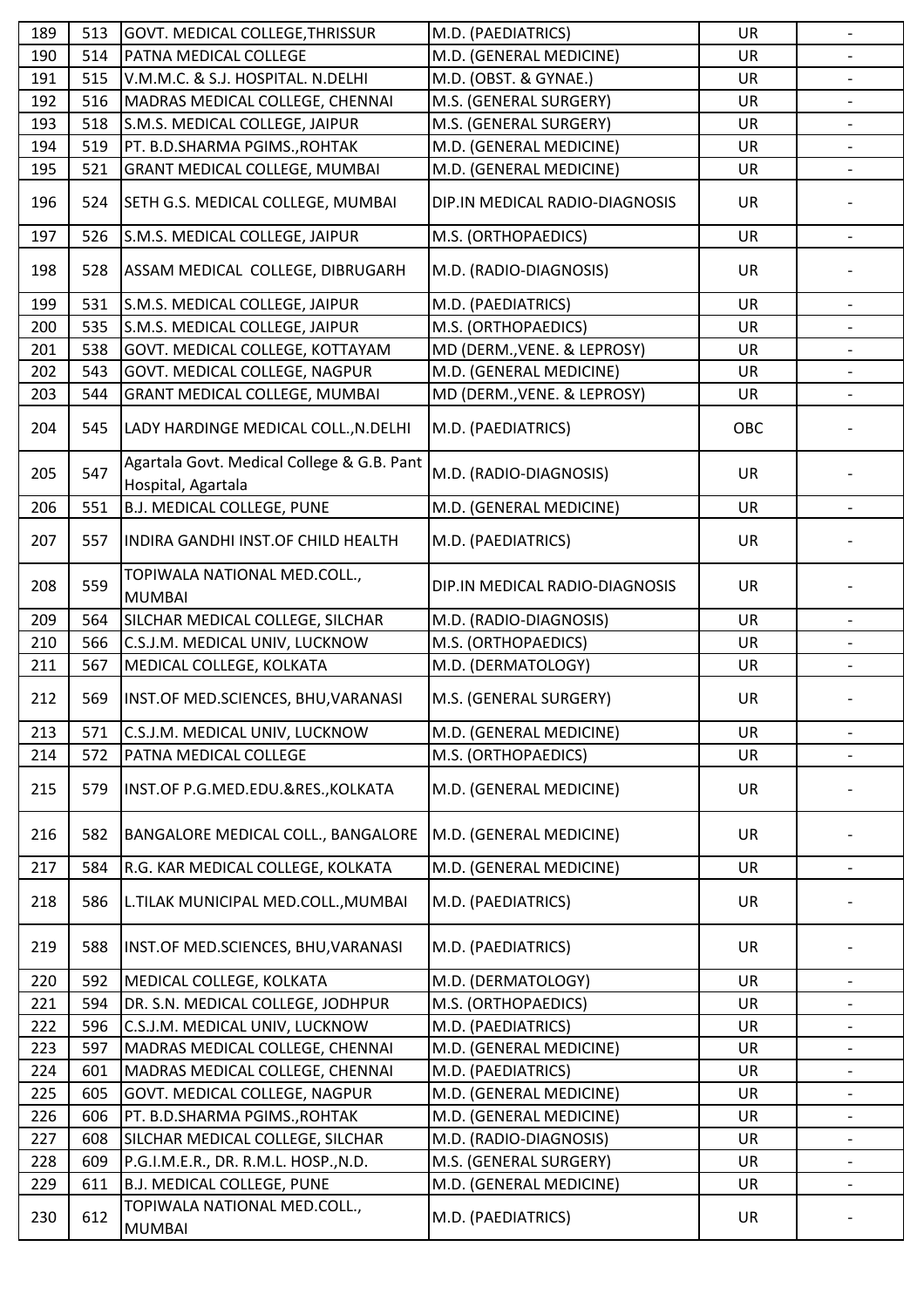| 231 | 613 | BANGALORE MEDICAL COLL., BANGALORE        | M.D. (GENERAL MEDICINE)        | <b>UR</b> |                          |
|-----|-----|-------------------------------------------|--------------------------------|-----------|--------------------------|
| 232 | 618 | PT. B.D.SHARMA PGIMS., ROHTAK             | M.S. (ORTHOPAEDICS)            | <b>UR</b> | $\qquad \qquad -$        |
| 233 | 623 | DR. S.N. MEDICAL COLLEGE, JODHPUR         | M.S. (ORTHOPAEDICS)            | <b>UR</b> |                          |
| 234 | 624 | ESI-POST GRAD.INST.MED.SCI.&REC.          | M.S. (ORTHOPAEDICS)            | UR        |                          |
| 235 | 625 | UNIV. COLL. OF MED. SCIENCE, N.DELHI      | M.D. (OBST. & GYNAE.)          | UR        |                          |
| 236 | 628 | MADRAS MEDICAL COLLEGE, CHENNAI           | M.D. (GENERAL MEDICINE)        | <b>UR</b> | $\overline{\phantom{0}}$ |
| 237 | 629 | T.D. MEDICAL COLLEGE, ALAPPUZHA           | M.D. (PAEDIATRICS)             | UR        |                          |
| 238 | 630 | GOVERNMENT MEDICAL COLL., BARODA          | M.D. (GENERAL MEDICINE)        | <b>UR</b> |                          |
| 239 | 631 | GOVT.<br>MED.COLL, THIRUVANANTHAPURAM     | M.S. (GENERAL SURGERY)         | UR        |                          |
| 240 | 635 | BANGALORE MEDICAL COLL., BANGALORE        | M.D. (GENERAL MEDICINE)        | <b>UR</b> |                          |
| 241 | 636 | B.J. MEDICAL COLLEGE, AHMEDABAD           | M.D. (DERMATOLOGY)             | UR        |                          |
| 242 | 639 | GOVERMENT MEDICAL COLLEGE, CALICUT        | M.S. (ORTHOPAEDICS)            | <b>UR</b> |                          |
| 243 | 640 | PT. B.D.SHARMA PGIMS., ROHTAK             | M.D. (GENERAL MEDICINE)        | <b>UR</b> |                          |
| 244 | 648 | R.N.T. MEDICAL COLLEGE, UDAIPUR           | M.D. (PAEDIATRICS)             | <b>UR</b> |                          |
| 245 | 651 | PT. B.D.SHARMA PGIMS., ROHTAK             | M.D. (GENERAL MEDICINE)        | <b>UR</b> |                          |
| 246 | 652 | MADRAS MEDICAL COLLEGE, CHENNAI           | M.D. (GENERAL MEDICINE)        | UR        |                          |
| 247 | 654 | GOVT. MEDICAL COLLEGE, THRISSUR           | MD (DERM., VENE. & LEPROSY)    | <b>UR</b> |                          |
| 248 | 655 | <b>GOVERNMENT MEDICAL COLLEGE, SURAT</b>  | M.S. (ORTHOPAEDICS)            | UR        |                          |
| 249 | 656 | GANDHI MEDICAL COLLEGE, BHOPAL            | M.S. (ORTHOPAEDICS)            | <b>UR</b> |                          |
| 250 | 657 | LADY HARDINGE MEDICAL COLL., N.DELHI      | M.S. (GENERAL SURGERY)         | <b>UR</b> |                          |
| 251 | 658 | GOVT.<br>MED.COLL, THIRUVANANTHAPURAM     | DIP.IN MEDICAL RADIO-DIAGNOSIS | <b>UR</b> |                          |
| 252 | 659 | MADRAS MEDICAL COLLEGE, CHENNAI           | M.D. (GENERAL MEDICINE)        | UR        |                          |
| 253 | 660 | STANLEY MEDICAL COLLEGE, CHENNAI          | M.D. (PAEDIATRICS)             | <b>UR</b> | $\overline{\phantom{a}}$ |
| 254 | 661 | V.M.M.C. & S.J. HOSPITAL. N.DELHI         | M.D. (OBST. & GYNAE.)          | UR        |                          |
| 255 | 662 | PT. B.D.SHARMA PGIMS., ROHTAK             | M.D. (GENERAL MEDICINE)        | UR        | $\overline{\phantom{a}}$ |
| 256 | 664 | BANGALORE MEDICAL COLL., BANGALORE        | M.D. (RADIO-THERAPY)           | <b>UR</b> |                          |
| 257 | 666 | PT. B.D.SHARMA PGIMS., ROHTAK             | M.D. (PAEDIATRICS)             | <b>UR</b> |                          |
| 258 | 670 | DR. S.N. MEDICAL COLLEGE, JODHPUR         | M.D. (PAEDIATRICS)             | <b>UR</b> |                          |
| 259 | 671 | PATNA MEDICAL COLLEGE                     | M.S. (ORTHOPAEDICS)            | <b>UR</b> | $\overline{\phantom{a}}$ |
| 260 | 672 | STANLEY MEDICAL COLLEGE, CHENNAI          | M.D. (PAEDIATRICS)             | UR        |                          |
| 261 | 674 | UNIV. COLL. OF MED. SCIENCE, N.DELHI      | M.D. (PAEDIATRICS)             | OBC       |                          |
| 262 | 677 | R.G. KAR MEDICAL COLLEGE, KOLKATA         | M.D. (OBST. & GYNAE.)          | <b>UR</b> |                          |
| 263 | 678 | <b>GOVERMENT MEDICAL COLLEGE, CALICUT</b> | M.S. (GENERAL SURGERY)         | <b>UR</b> |                          |
| 264 | 680 | G.S.V.M. MEDICAL COLLEGE, KANPUR          | M.S. (ORTHOPAEDICS)            | <b>UR</b> | $\overline{\phantom{0}}$ |
| 265 | 684 | STANLEY MEDICAL COLLEGE, CHENNAI          | MD (DERM., VENE. & LEPROSY)    | UR        |                          |
| 266 | 685 | R.G. KAR MEDICAL COLLEGE, KOLKATA         | M.S. (ORTHOPAEDICS)            | UR        | $\overline{\phantom{a}}$ |
| 267 | 689 | DR. S.N. MEDICAL COLLEGE, JODHPUR         | M.D. (PAEDIATRICS)             | <b>UR</b> |                          |
| 268 | 693 | L.TILAK MUNICIPAL MED.COLL., MUMBAI       | DIP.IN MEDICAL RADIO-DIAGNOSIS | UR        |                          |
| 269 | 697 | GOVT. MEDICAL COLLEGE, KOTTAYAM           | M.S. (ORTHOPAEDICS)            | <b>UR</b> |                          |
| 270 | 698 | GOVT. MEDICAL COLLEGE, AURANGABAD         | M.D. (GENERAL MEDICINE)        | <b>UR</b> |                          |
| 271 | 701 | R.N.T. MEDICAL COLLEGE, UDAIPUR           | MD (DERM., VENE. & LEPROSY)    | UR        | $\overline{\phantom{a}}$ |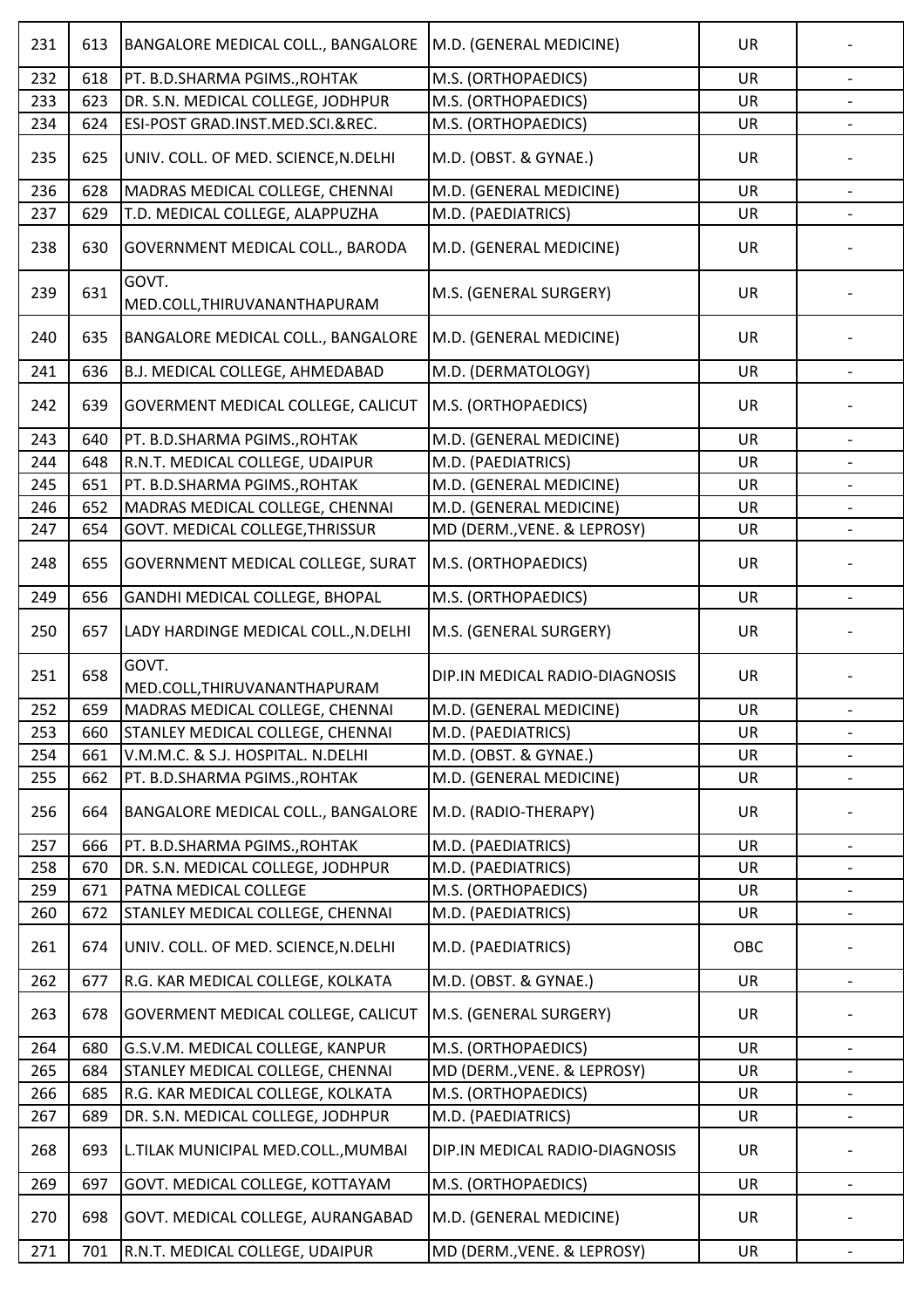| 272 | 703 | MEDICAL COLLEGE, KOLKATA                      | M.D. (PAEDIATRICS)             | <b>UR</b> | $\overline{\phantom{a}}$ |
|-----|-----|-----------------------------------------------|--------------------------------|-----------|--------------------------|
| 273 | 704 | S.C.B. MEDICAL COLLEGE, CUTTACK               | M.S. (ORTHOPAEDICS)            | UR        |                          |
| 274 | 706 | KARNATAKA INSTT. OF MED. SCI. HUBLI           | M.S. (ORTHOPAEDICS)            | <b>UR</b> |                          |
| 275 | 709 | MAHATMA GANDHI MEMO. M.C., INDORE             | M.S. (ORTHOPAEDICS)            | <b>UR</b> |                          |
| 276 | 711 | R.G. KAR MEDICAL COLLEGE, KOLKATA             | M.D. (OBST. & GYNAE.)          | <b>UR</b> |                          |
| 277 | 712 | PT. B.D.SHARMA PGIMS., ROHTAK                 | M.D. (GENERAL MEDICINE)        | <b>UR</b> |                          |
| 278 | 714 | GOVT. MEDICAL COLLEGE, THRISSUR               | M.D. (OBST. & GYNAE.)          | <b>UR</b> |                          |
| 279 | 715 | DR. S.N. MEDICAL COLLEGE, JODHPUR             | M.D. (PAEDIATRICS)             | UR        |                          |
| 280 | 720 | GOVT. MEDICAL COLLEGE, AURANGABAD             | M.D. (GENERAL MEDICINE)        | <b>UR</b> |                          |
| 281 | 724 | MAULANA AZAD MEDICAL COLL., N.DELHI           | M.S. (OPHTHALMOLOGY)           | <b>UR</b> |                          |
| 282 | 725 | MADURAI MEDICAL COLLEGE, MADURAI              | M.D. (GENERAL MEDICINE)        | <b>UR</b> |                          |
| 283 | 726 | INST.OF MED.SCIENCES, BHU, VARANASI           | M.S. (GENERAL SURGERY)         | <b>UR</b> |                          |
| 284 | 727 | TOPIWALA NATIONAL MED.COLL.,<br><b>MUMBAI</b> | M.D. (PAEDIATRICS)             | <b>UR</b> |                          |
| 285 | 732 | V.M.M.C. & S.J. HOSPITAL. N.DELHI             | M.D. (PAEDIATRICS)             | OBC       |                          |
| 286 | 734 | C.S.J.M. MEDICAL UNIV, LUCKNOW                | M.D. (PAEDIATRICS)             | <b>UR</b> |                          |
| 287 | 736 | BANGALORE MEDICAL COLL., BANGALORE            | M.S. (GENERAL SURGERY)         | <b>UR</b> |                          |
| 288 | 737 | R.G. KAR MEDICAL COLLEGE, KOLKATA             | M.S. (ORTHOPAEDICS)            | <b>UR</b> |                          |
| 289 | 740 | S.M.S. MEDICAL COLLEGE, JAIPUR                | M.D. (OBST. & GYNAE.)          | <b>UR</b> |                          |
| 290 | 741 | GOVERNMENT MEDICAL COLLEGE, SURAT             | MD (DERM., VENE. & LEPROSY)    | UR        |                          |
| 291 | 743 | LADY HARDINGE MEDICAL COLL., N.DELHI          | M.S. (ORTHOPAEDICS)            | OBC       |                          |
| 292 | 744 | INST.OF P.G.MED.EDU.&RES., KOLKATA            | M.D. (GENERAL MEDICINE)        | UR        | $\overline{\phantom{a}}$ |
| 293 | 745 | G.S.V.M. MEDICAL COLLEGE, KANPUR              | M.D. (GENERAL MEDICINE)        | UR        |                          |
| 294 | 750 | LADY HARDINGE MEDICAL COLL., N.DELHI          | M.D. (GENERAL MEDICINE)        | OBC       |                          |
| 295 | 751 | GOVT. MEDICAL COLLEGE, KOTA                   | M.S. (ORTHOPAEDICS)            | UR        |                          |
| 296 | 756 | UNIV. COLL. OF MED. SCIENCE, N.DELHI          | M.S. (OPHTHALMOLOGY)           | <b>UR</b> |                          |
| 297 | 758 | S.M.S. MEDICAL COLLEGE, JAIPUR                | DIP.IN MEDICAL RADIO-DIAGNOSIS | <b>UR</b> |                          |
| 298 | 759 | R.N.T. MEDICAL COLLEGE, UDAIPUR               | M.D. (GENERAL MEDICINE)        | <b>UR</b> | $\overline{\phantom{a}}$ |
| 299 | 760 | MAHATMA GANDHI MEMO. M.C., INDORE             | M.D. (GENERAL MEDICINE)        | UR        |                          |
| 300 | 765 | PT. B.D.SHARMA PGIMS., ROHTAK                 | M.D. (GENERAL MEDICINE)        | <b>UR</b> | $\overline{\phantom{a}}$ |
| 301 | 766 | PT. B.D.SHARMA PGIMS., ROHTAK                 | M.D. (GENERAL MEDICINE)        | UR        |                          |
| 302 | 769 | MADRAS MEDICAL COLLEGE, CHENNAI               | M.S. (ORTHOPAEDICS)            | UR        | $\overline{\phantom{0}}$ |
| 303 | 772 | TATA MEMORIAL CENTRE, MUMBAI                  | M.D. IN NUCLEAR MEDICINE       | <b>UR</b> |                          |
| 304 | 773 | BANGALORE MEDICAL COLL., BANGALORE            | M.D. (GENERAL MEDICINE)        | UR        |                          |
| 305 | 774 | MEDICAL COLLEGE, KOLKATA                      | M.D. (GENERAL MEDICINE)        | <b>UR</b> |                          |
| 306 | 776 | C.S.J.M. MEDICAL UNIV, LUCKNOW                | M.D. (PAEDIATRICS)             | UR        | $\overline{\phantom{a}}$ |
| 307 | 778 | MADURAI MEDICAL COLLEGE, MADURAI              | M.D. (GENERAL MEDICINE)        | UR        |                          |
| 308 | 779 | L.TILAK MUNICIPAL MED.COLL., MUMBAI           | M.D. (PAEDIATRICS)             | <b>UR</b> |                          |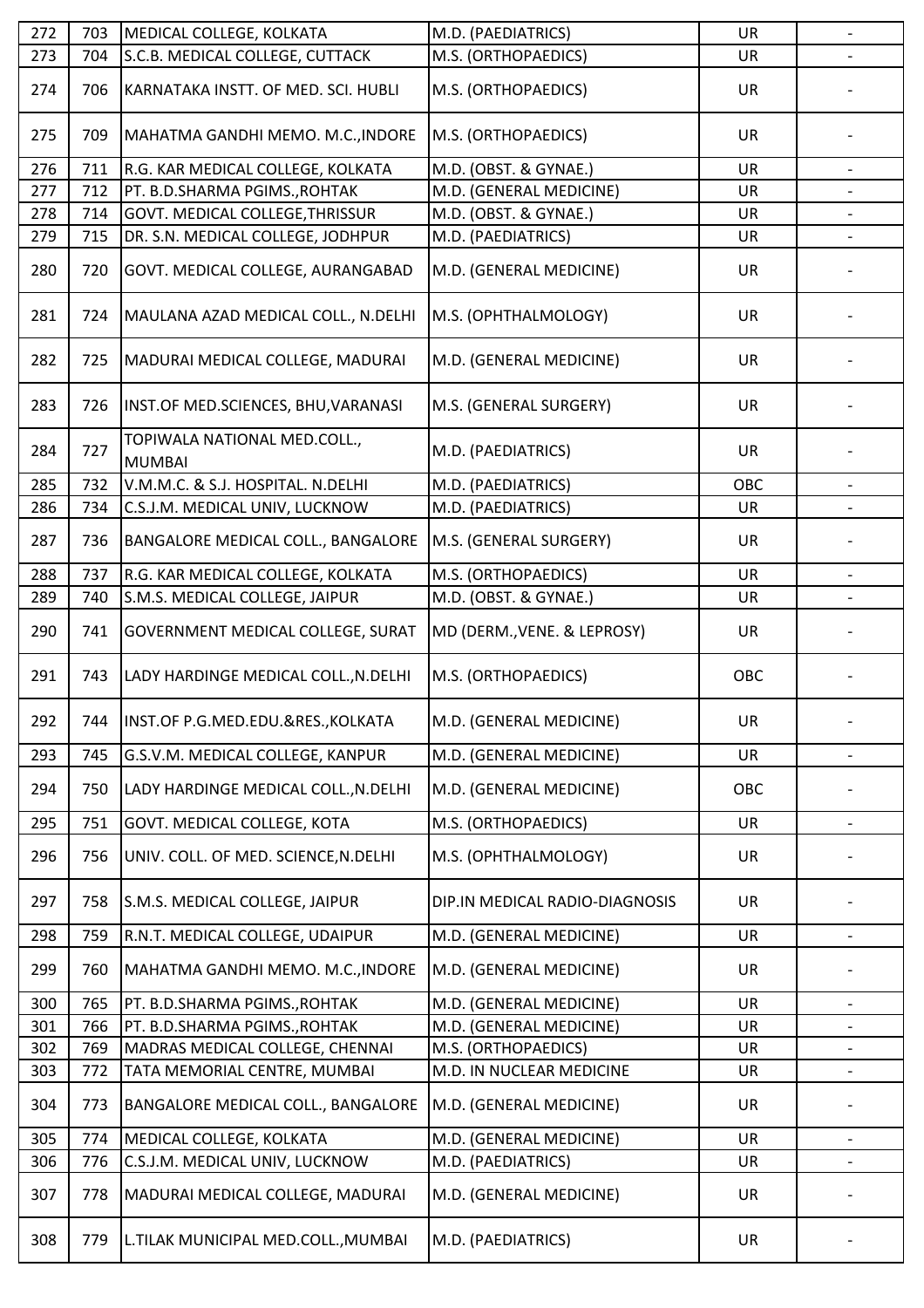| 309 | 782 | INDRA GANDHI MED. COLL., SHIMLA       | MD (DERM., VENE. & LEPROSY)             | <b>UR</b> | $\overline{a}$           |
|-----|-----|---------------------------------------|-----------------------------------------|-----------|--------------------------|
| 310 | 784 | BANGALORE MEDICAL COLL., BANGALORE    | M.D. (GENERAL MEDICINE)                 | UR        |                          |
| 311 | 785 | GOVERNMENT MEDICAL COLL., BARODA      | M.D. (GENERAL MEDICINE)                 | <b>UR</b> |                          |
| 312 | 790 | R.G. KAR MEDICAL COLLEGE, KOLKATA     | M.D. (PAEDIATRICS)                      | <b>UR</b> |                          |
| 313 | 795 | R.N.T. MEDICAL COLLEGE, UDAIPUR       | M.D. (GENERAL MEDICINE)                 | <b>UR</b> |                          |
| 314 | 798 | MOTI LAL NEHRU MED. COLL, ALLAHABAD   | M.D. (GENERAL MEDICINE)                 | UR        |                          |
| 315 | 800 | GOA MEDICAL COLLEGE, PANAJI, GOA      | M.D. (GENERAL MEDICINE)                 | <b>UR</b> | $\overline{\phantom{a}}$ |
| 316 | 801 | B.J. MEDICAL COLLEGE, AHMEDABAD       | M.S. (OPHTHALMOLOGY)                    | <b>UR</b> |                          |
| 317 | 803 | MADRAS MEDICAL COLLEGE, CHENNAI       | M.D. (GENERAL MEDICINE)                 | UR        | $\qquad \qquad -$        |
| 318 | 809 | MEDICAL COLLEGE, KOLKATA              | M.D. (DERMATOLOGY)                      | <b>UR</b> |                          |
| 319 | 810 | L.TILAK MUNICIPAL MED.COLL., MUMBAI   | M.S. (GENERAL SURGERY)                  | UR        |                          |
| 320 | 811 | INSTITUTE OF CHILD HEALTH, KOLKATA    | M.D. (PAEDIATRICS)                      | <b>UR</b> |                          |
| 321 | 815 | MAHATMA GANDHI MEMO. M.C., INDORE     | M.D. (GENERAL MEDICINE)                 | <b>UR</b> |                          |
| 322 | 817 | MYSORE MED.COLL.& RES.INST., MYSORE   | M.D. (GENERAL MEDICINE)                 | <b>UR</b> |                          |
| 323 | 818 | GRANT MEDICAL COLLEGE, MUMBAI         | M.D. (PAEDIATRICS)                      | <b>UR</b> | $\overline{\phantom{a}}$ |
| 324 | 819 | <b>GRANT MEDICAL COLLEGE, MUMBAI</b>  | DIP.IN MEDICAL RADIO-DIAGNOSIS          | <b>UR</b> |                          |
| 325 | 822 | GOVT. MEDICAL COLLEGE, KOTA           | M.S. (ORTHOPAEDICS)                     | <b>UR</b> |                          |
| 326 | 823 | GANDHI MEDICAL COLLEGE, BHOPAL        | M.D. (GENERAL MEDICINE)                 | <b>UR</b> |                          |
| 327 | 824 | INST.OF MED.SCIENCES, BHU, VARANASI   | MD (DERM., VENE. & LEPROSY)             | OBC       |                          |
| 328 | 826 | MAHATMA GANDHI MEMO. M.C., INDORE     | M.D. (GENERAL MEDICINE)                 | <b>UR</b> |                          |
| 329 | 827 | GANDHI MEDICAL COLLEGE, BHOPAL        | M.D. (GENERAL MEDICINE)                 | UR        |                          |
| 330 | 829 | ESI-POST GRAD.INST.MED.SCI.&REC.      | M.S. (ORTHOPAEDICS)                     | OBC       |                          |
| 331 | 831 | JWAHAR LAL NEHRU M.C. AMU, ALIGARH    | M.D. (PAEDIATRICS)                      | UR        |                          |
| 332 | 835 | V.M.M.C. & S.J. HOSPITAL. N.DELHI     | M.S. (GENERAL SURGERY)                  | OBC       |                          |
| 333 | 836 | MAHATMA GANDHI MEMO. M.C., INDORE     | M.D. (GENERAL MEDICINE)                 | <b>UR</b> |                          |
| 334 | 840 | MADURAI MEDICAL COLLEGE, MADURAI      | MD (DERM., VENE. & LEPROSY)             | UR        |                          |
| 335 | 842 | <b>GRANT MEDICAL COLLEGE, MUMBAI</b>  | M.D. (PAEDIATRICS)                      | <b>UR</b> |                          |
| 336 | 844 | MEDICAL COLLEGE, KOLKATA              | M.D. (GENERAL MEDICINE)                 | <b>UR</b> |                          |
| 337 | 845 | STANLEY MEDICAL COLLEGE, CHENNAI      | M.D. (GENERAL MEDICINE)                 | UR        |                          |
| 338 | 846 | L.TILAK MUNICIPAL MED.COLL., MUMBAI   | M.S. (GENERAL SURGERY)                  | UR        |                          |
| 339 | 847 | MAHATMA GANDHI MEMO. M.C., INDORE     | M.S. (ORTHOPAEDICS)                     | UR        |                          |
| 340 | 848 | GURU GOVIND SINGH MED. C. FARIDKOT    | MD (DERM., VENE. & LEPROSY)             | UR        |                          |
| 341 | 851 | P.G.I.M.E.R., DR. R.M.L. HOSP., N.D.  | M.D. (PAEDIATRICS)                      | OBC       |                          |
| 342 | 852 | GOVT.<br>MED.COLL, THIRUVANANTHAPURAM | M.D. (TUBERCULOSIS & RESP.<br>DISEASES) | <b>UR</b> |                          |
| 343 | 853 | GOVERNMENT MEDICAL COLL., BARODA      | M.D. (GENERAL MEDICINE)                 | UR        |                          |
| 344 | 856 | MADURAI MEDICAL COLLEGE, MADURAI      | M.D. (GENERAL MEDICINE)                 | <b>UR</b> |                          |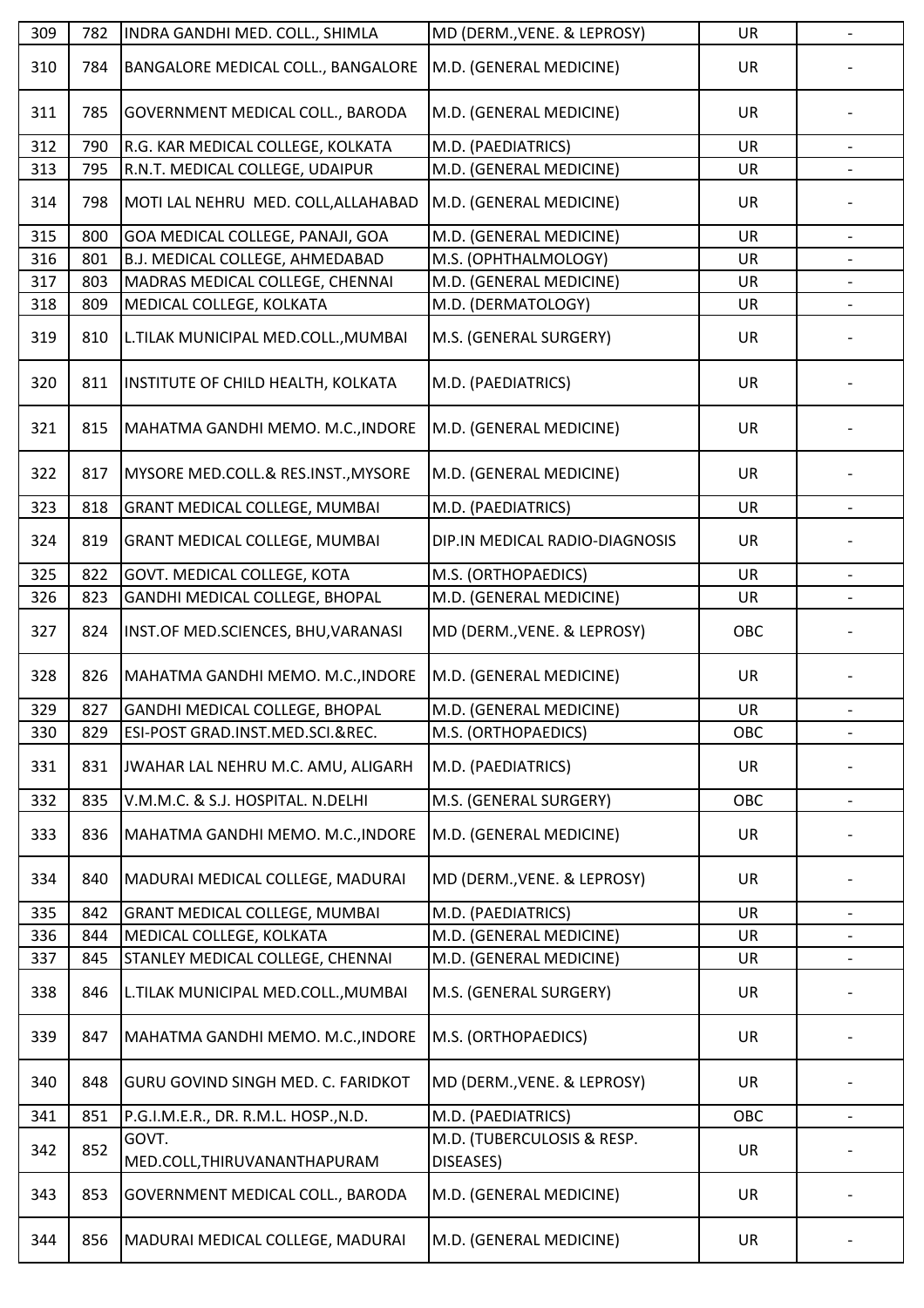| 345 | 857 | R.G. KAR MEDICAL COLLEGE, KOLKATA       | M.D. (PAEDIATRICS)                      | UR        | $\blacksquare$           |
|-----|-----|-----------------------------------------|-----------------------------------------|-----------|--------------------------|
| 346 | 858 | GANDHI MEDICAL COLLEGE, BHOPAL          | M.D. (GENERAL MEDICINE)                 | <b>UR</b> |                          |
| 347 | 859 | INST.OF P.G.MED.EDU.&RES., KOLKATA      | M.S. (ORTHOPAEDICS)                     | <b>UR</b> |                          |
| 348 | 860 | L.TILAK MUNICIPAL MED.COLL., MUMBAI     | M.S. (GENERAL SURGERY)                  | <b>UR</b> |                          |
| 349 | 861 | GOVT. MEDICAL COLLEGE, NAGPUR           | MD (DERM., VENE. & LEPROSY)             | <b>UR</b> |                          |
| 350 | 862 | MYSORE MED.COLL.& RES.INST., MYSORE     | M.D. (GENERAL MEDICINE)                 | <b>UR</b> |                          |
| 351 | 863 | KARNATAKA INSTT. OF MED. SCI. HUBLI     | M.S. (ORTHOPAEDICS)                     | <b>UR</b> |                          |
| 352 | 865 | <b>B.J. MEDICAL COLLEGE, AHMEDABAD</b>  | M.D. (PAEDIATRICS)                      | <b>UR</b> |                          |
| 353 | 867 | G.S.V.M. MEDICAL COLLEGE, KANPUR        | M.D. (GENERAL MEDICINE)                 | <b>UR</b> | $\qquad \qquad -$        |
| 354 | 869 | R.G. KAR MEDICAL COLLEGE, KOLKATA       | M.D. (PAEDIATRICS)                      | <b>UR</b> |                          |
| 355 | 871 | GANDHI MEDICAL COLLEGE, BHOPAL          | M.D. (GENERAL MEDICINE)                 | <b>UR</b> |                          |
| 356 | 874 | V.M.M.C. & S.J. HOSPITAL. N.DELHI       | M.D. (OBST. & GYNAE.)                   | <b>UR</b> |                          |
| 357 | 876 | S.C.B. MEDICAL COLLEGE, CUTTACK         | M.D. SKIN & VERERAL DISEASES            | UR        |                          |
| 358 | 878 | GOA MEDICAL COLLEGE, PANAJI, GOA        | M.D. (GENERAL MEDICINE)                 | UR        | $\overline{\phantom{0}}$ |
| 359 | 880 | GOVT. MEDICAL COLLEGE, THRISSUR         | M.D. (TUBERCULOSIS & RESP.<br>DISEASES) | <b>UR</b> |                          |
| 360 | 881 | SETH G.S. MEDICAL COLLEGE, MUMBAI       | M.D. (OBST. & GYNAE.)                   | <b>UR</b> |                          |
| 361 | 885 | INDRA GANDHI MED. COLL., SHIMLA         | M.D. (GENERAL MEDICINE)                 | <b>UR</b> |                          |
| 362 | 891 | G.S.V.M. MEDICAL COLLEGE, KANPUR        | M.D. (GENERAL MEDICINE)                 | UR        |                          |
| 363 | 893 | KARNATAKA INSTT. OF MED. SCI. HUBLI     | M.D. (GENERAL MEDICINE)                 | <b>UR</b> |                          |
| 364 | 896 | GOVT. MEDICAL COLLEGE, THRISSUR         | M.S. (ORTHOPAEDICS)                     | UR        |                          |
| 365 | 898 | RAJENDRA INST. OF MED. SC., RANCHI      | M.D. (GENERAL MEDICINE)                 | <b>UR</b> |                          |
| 366 | 900 | GANDHI MEDICAL COLLEGE, BHOPAL          | M.D. (GENERAL MEDICINE)                 | <b>UR</b> |                          |
| 367 | 902 | INST.OF P.G.MED.EDU.&RES., KOLKATA      | MD (DERM., VENE. & LEPROSY)             | UR        |                          |
| 368 | 903 | <b>B.J. MEDICAL COLLEGE, PUNE</b>       | M.D. (PAEDIATRICS)                      | <b>UR</b> |                          |
| 369 | 905 | DR. V.M. GOVT. MEDICAL COLLEGE          | M.D. (GENERAL MEDICINE)                 | UR        | $\overline{\phantom{a}}$ |
| 370 | 906 | <b>B.J. MEDICAL COLLEGE, PUNE</b>       | M.D. (PAEDIATRICS)                      | UR        |                          |
| 371 | 908 | PATNA MEDICAL COLLEGE                   | M.D. (PAEDIATRICS)                      | UR        | $\overline{\phantom{0}}$ |
| 372 | 909 | KARNATAKA INSTT. OF MED. SCI. HUBLI     | M.D. (PAEDIATRICS)                      | UR        |                          |
| 373 | 910 | JAWAHAR LAL NEHRU MED.COLL., AJMER      | M.D. SKIN & VERERAL DISEASES            | <b>UR</b> |                          |
| 374 | 911 | B.J. MEDICAL COLLEGE, PUNE              | M.S. (GENERAL SURGERY)                  | UR        | $\overline{\phantom{a}}$ |
| 375 | 913 | <b>GOVT. MEDICAL COLLEGE, THRISSUR</b>  | M.D. (OBST. & GYNAE.)                   | <b>UR</b> |                          |
| 376 | 914 | SHRI M.P. SHAH MED. COLL., JAMNAGAR     | M.D. (GENERAL MEDICINE)                 | UR        |                          |
| 377 | 916 | GAJA RAJA MEDICAL COLLEGE, GWALIOR      | M.D. (GENERAL MEDICINE)                 | UR        |                          |
| 378 | 917 | R.N.T. MEDICAL COLLEGE, UDAIPUR         | M.D. (GENERAL MEDICINE)                 | <b>UR</b> |                          |
| 379 | 918 | R.N.T. MEDICAL COLLEGE, UDAIPUR         | M.D. (GENERAL MEDICINE)                 | <b>UR</b> |                          |
| 380 | 919 | S.M.S. MEDICAL COLLEGE, JAIPUR          | M.S. (GENERAL SURGERY)                  | <b>UR</b> |                          |
| 381 | 920 | <b>STANLEY MEDICAL COLLEGE, CHENNAI</b> | M.D. (GENERAL MEDICINE)                 | <b>UR</b> |                          |
| 382 | 921 | ESI - PGIMSR, CHENNAI                   | M.S. (GENERAL SURGERY)                  | <b>UR</b> | $\overline{\phantom{a}}$ |
| 383 | 922 | INST.OF P.G.MED.EDU.&RES., KOLKATA      | M.S. (ORTHOPAEDICS)                     | <b>UR</b> |                          |
| 384 | 924 | MYSORE MED.COLL.& RES.INST., MYSORE     | M.D. SKIN & VERERAL DISEASES            | UR        |                          |
| 385 | 925 | S.M.S. MEDICAL COLLEGE, JAIPUR          | M.S. (E.N.T.)                           | UR        |                          |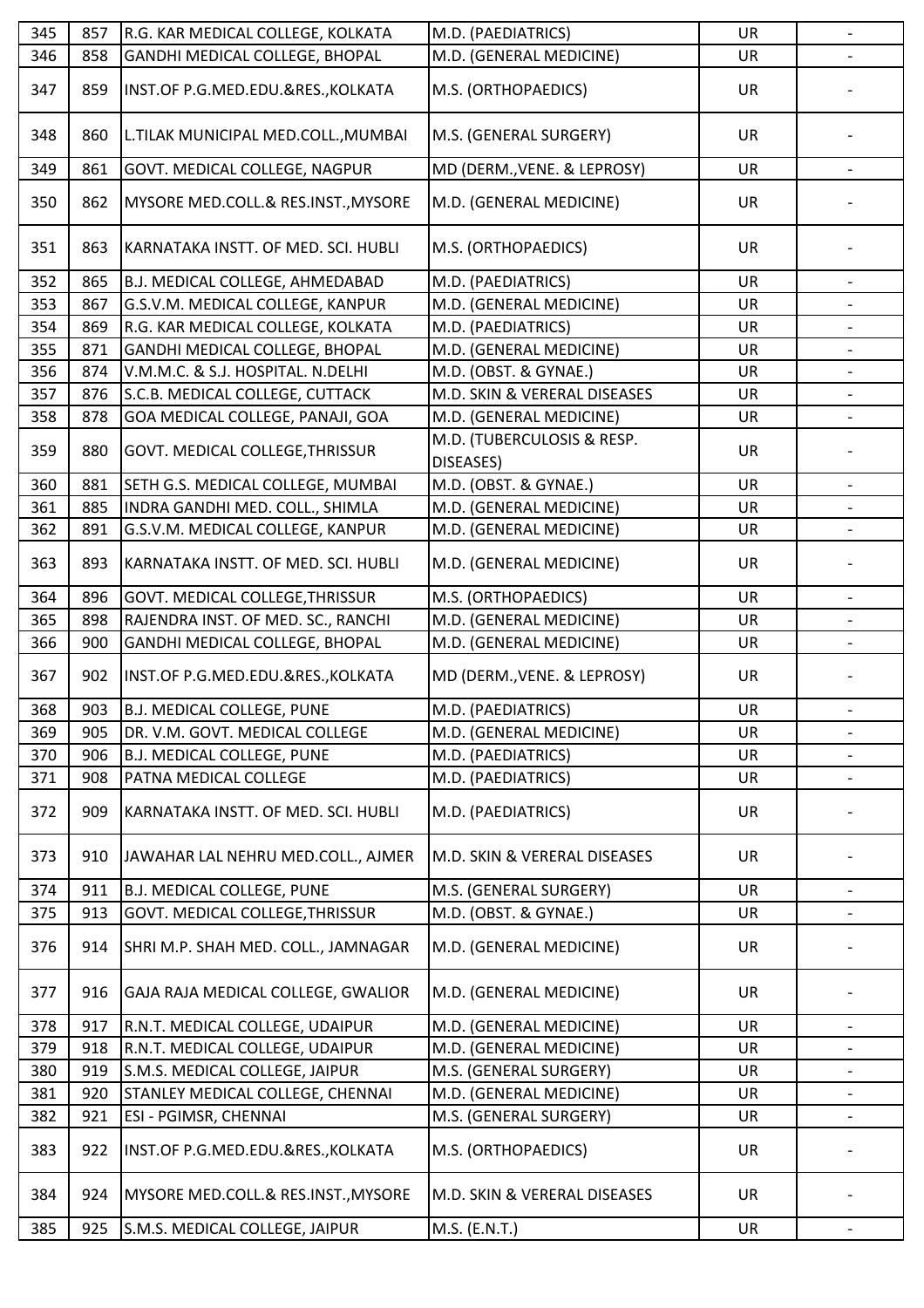| 386 | 928 | COIMBATORE MED. COLL., COIMBATORE                 | M.D. (GENERAL MEDICINE)        | UR        |                          |
|-----|-----|---------------------------------------------------|--------------------------------|-----------|--------------------------|
| 387 | 930 | V.M.M.C. & S.J. HOSPITAL. N.DELHI                 | M.D. (OBST. & GYNAE.)          | <b>UR</b> |                          |
| 388 | 935 | GOVT. MEDICAL COLLEGE, THRISSUR                   | M.S. (ORTHOPAEDICS)            | UR        |                          |
| 389 | 936 | MADRAS MEDICAL COLLEGE, CHENNAI                   | M.S. (ORTHOPAEDICS)            | UR        |                          |
| 390 | 937 | MOTI LAL NEHRU MED. COLL, ALLAHABAD               | M.D. (GENERAL MEDICINE)        | <b>UR</b> |                          |
| 391 | 938 | GOVERMENT MEDICAL COLLEGE, CALICUT                | M.S. (GENERAL SURGERY)         | UR        |                          |
| 392 | 939 | SHRI M.P. SHAH MED. COLL., JAMNAGAR               | M.D. (GENERAL MEDICINE)        | <b>UR</b> |                          |
| 393 | 943 | INST.OF MED.SCIENCES, BHU, VARANASI               | M.D. (PAEDIATRICS)             | OBC       |                          |
| 394 | 947 | TIRUNELVELI MED. COLL., TIRUNELVELI               | M.D. (GENERAL MEDICINE)        | <b>UR</b> |                          |
| 395 | 948 | MADURAI MEDICAL COLLEGE, MADURAI                  | M.D. (PAEDIATRICS)             | UR        |                          |
| 396 | 950 | Belgaum Institute of Medical Sciences,<br>Belgaum | M.D. (DERMATOLOGY)             | UR        |                          |
| 397 | 951 | NALANDA MEDICAL COLLEGE, PATNA                    | M.S. (ORTHOPAEDICS)            | <b>UR</b> |                          |
| 398 | 952 | R.N.T. MEDICAL COLLEGE, UDAIPUR                   | M.D. (GENERAL MEDICINE)        | <b>UR</b> |                          |
| 399 | 954 | GOVERMENT MEDICAL COLLEGE, CALICUT                | M.D. (OBST. & GYNAE.)          | UR        |                          |
| 400 | 956 | THANJAVUR MED. COLLEGE, THANJAVUR                 | M.D. (PAEDIATRICS)             | <b>UR</b> |                          |
| 401 | 958 | S.M.S. MEDICAL COLLEGE, JAIPUR                    | DIP.IN MEDICAL RADIO-DIAGNOSIS | UR        |                          |
| 402 | 959 | G.S.V.M. MEDICAL COLLEGE, KANPUR                  | M.D. (GENERAL MEDICINE)        | <b>UR</b> |                          |
| 403 | 960 | SETH G.S. MEDICAL COLLEGE, MUMBAI                 | M.D. (OBST. & GYNAE.)          | <b>UR</b> |                          |
| 404 | 961 | R.N.T. MEDICAL COLLEGE, UDAIPUR                   | M.S. (ORTHOPAEDICS)            | <b>UR</b> |                          |
| 405 | 962 | B.J. MEDICAL COLLEGE, AHMEDABAD                   | M.S. (OPHTHALMOLOGY)           | <b>UR</b> |                          |
| 406 | 963 | <b>GRANT MEDICAL COLLEGE, MUMBAI</b>              | M.S. (GENERAL SURGERY)         | UR        |                          |
| 407 | 964 | INDRA GANDHI MED. COLL., SHIMLA                   | M.D. (GENERAL MEDICINE)        | UR        | $\blacksquare$           |
| 408 | 966 | KARNATAKA INSTT. OF MED. SCI. HUBLI               | M.D. (GENERAL MEDICINE)        | UR        |                          |
| 409 | 967 | MADRAS MEDICAL COLLEGE, CHENNAI                   | M.S. (ORTHOPAEDICS)            | UR        | $\overline{\phantom{0}}$ |
| 410 | 968 | MADURAI MEDICAL COLLEGE, MADURAI                  | M.D. (GENERAL MEDICINE)        | <b>UR</b> |                          |
| 411 | 969 | SARDAR PATEL MED. COLLEGE, BIKANER                | M.D. (PAEDIATRICS)             | <b>UR</b> |                          |
| 412 | 970 | MYSORE MED.COLL.& RES.INST., MYSORE               | M.D. (GENERAL MEDICINE)        | UR        |                          |
| 413 | 973 | MOTI LAL NEHRU MED. COLL, ALLAHABAD               | M.S. (ORTHOPAEDICS)            | <b>UR</b> |                          |
| 414 | 974 | E.S.I.- P.G.I.M.S.R., BANGLORE                    | M.D. (PAEDIATRICS)             | UR        | $\overline{\phantom{a}}$ |
| 415 | 977 | B.J. MEDICAL COLLEGE, PUNE                        | DIP.IN MEDICAL RADIO-DIAGNOSIS | <b>UR</b> |                          |
| 416 | 982 | LADY HARDINGE MEDICAL COLL., N.DELHI              | M.D. (OBST. & GYNAE.)          | OBC       |                          |
| 417 | 984 | GANDHI MEDICAL COLLEGE, BHOPAL                    | M.S. (ORTHOPAEDICS)            | <b>UR</b> | $\overline{\phantom{a}}$ |
| 418 | 986 | MAULANA AZAD MEDICAL COLL., N.DELHI               | M.D. (BIOCHEMISTRY)            | <b>UR</b> |                          |
| 419 | 988 | GOVT. MEDICAL COLLEGE, PATIALA                    | M.D. (GENERAL MEDICINE)        | <b>UR</b> |                          |
| 420 | 990 | GOVT. MEDICAL COLLEGE, KOTA                       | M.D. SKIN & VERERAL DISEASES   | UR        |                          |
| 421 | 991 | MAHATMA GANDHI MEMO. M.C., INDORE                 | M.D. (PAEDIATRICS)             | <b>UR</b> |                          |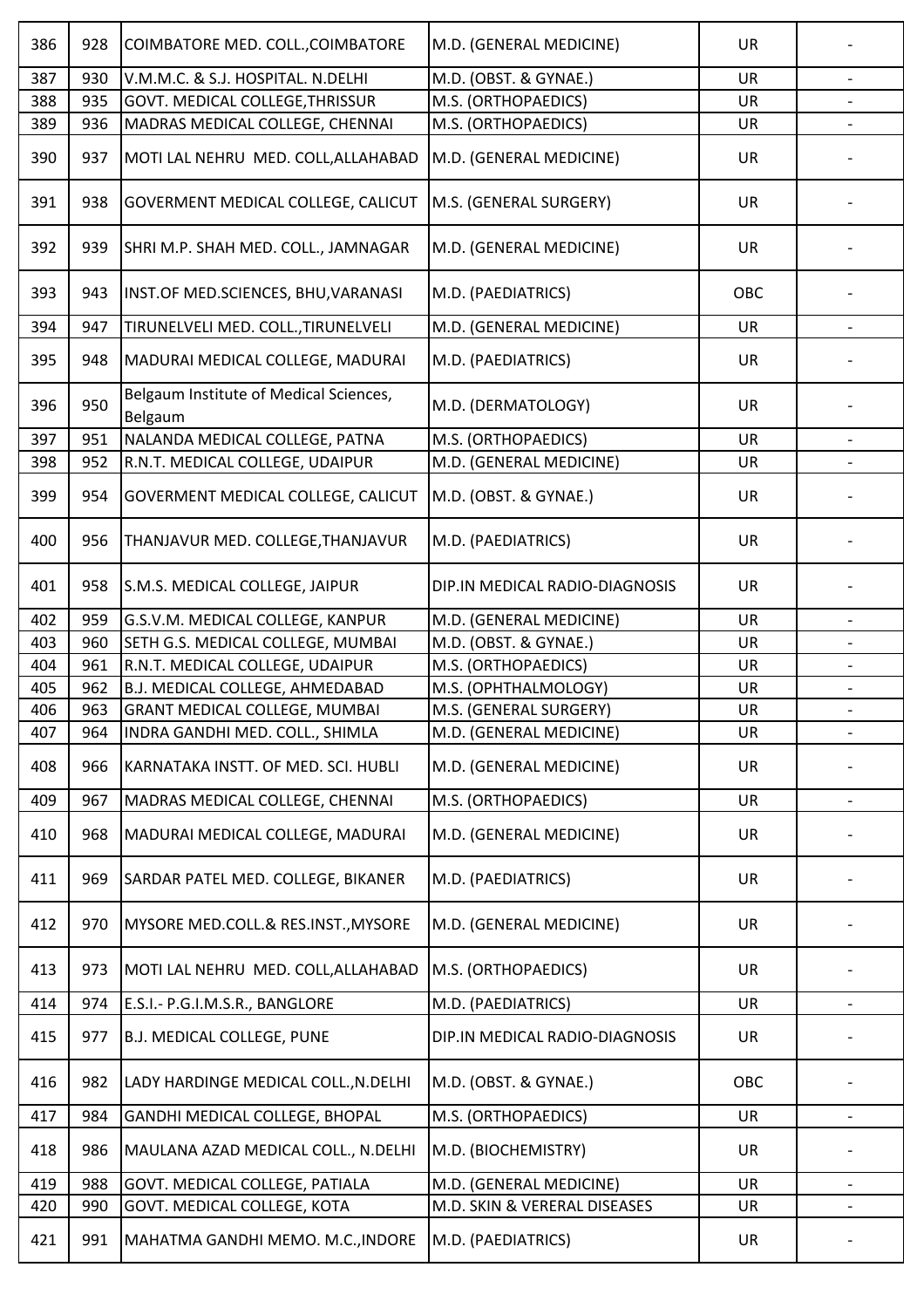| 422 | 993  | INST.OF P.G.MED.EDU.&RES., KOLKATA        | M.D. (PAEDIATRICS)             | <b>UR</b> |                          |
|-----|------|-------------------------------------------|--------------------------------|-----------|--------------------------|
| 423 | 994  | SHRI M.P. SHAH MED. COLL., JAMNAGAR       | M.S. (ORTHOPAEDICS)            | <b>UR</b> |                          |
| 424 | 995  | INST.OF MED.SCIENCES, BHU, VARANASI       | M.D. (PAEDIATRICS)             | OBC       |                          |
| 425 | 996  | COIMBATORE MED. COLL., COIMBATORE         | M.D. (GENERAL MEDICINE)        | UR        |                          |
| 426 | 1002 | <b>GOVT. MEDICAL COLLEGE, PATIALA</b>     | M.D. SKIN & VERERAL DISEASES   | <b>UR</b> |                          |
| 427 | 1003 | THANJAVUR MED. COLLEGE, THANJAVUR         | M.D. (GENERAL MEDICINE)        | <b>UR</b> |                          |
| 428 | 1005 | GOVT. MEDICAL COLLEGE, THRISSUR           | M.S. (ORTHOPAEDICS)            | UR        |                          |
| 429 | 1008 | L.TILAK MUNICIPAL MED.COLL., MUMBAI       | M.S. (GENERAL SURGERY)         | <b>UR</b> |                          |
| 430 | 1009 | COIMBATORE MED. COLL., COIMBATORE         | M.D. (GENERAL MEDICINE)        | <b>UR</b> |                          |
| 431 | 1010 | <b>GANDHI MEDICAL COLLEGE, BHOPAL</b>     | M.D. (PAEDIATRICS)             | <b>UR</b> |                          |
| 432 | 1011 | S.M.S. MEDICAL COLLEGE, JAIPUR            | M.D. (OBST. & GYNAE.)          | UR        | $\overline{\phantom{a}}$ |
| 433 | 1016 | <b>STANLEY MEDICAL COLLEGE, CHENNAI</b>   | M.D. (GENERAL MEDICINE)        | UR        |                          |
| 434 | 1018 | C.S.J.M. MEDICAL UNIV, LUCKNOW            | M.D. (OBST. & GYNAE.)          | <b>UR</b> |                          |
| 435 | 1019 | <b>GANDHI MEDICAL COLLEGE, BHOPAL</b>     | M.D. (GENERAL MEDICINE)        | <b>UR</b> |                          |
| 436 | 1023 | <b>GOVERMENT MEDICAL COLLEGE, CALICUT</b> | MD (DERM., VENE. & LEPROSY)    | SC        |                          |
| 437 | 1025 | MADURAI MEDICAL COLLEGE, MADURAI          | M.D. (PAEDIATRICS)             | <b>UR</b> |                          |
| 438 | 1027 | KILPAUK MEDICAL COLLEGE, CHENNAI          | M.D. (PAEDIATRICS)             | <b>UR</b> |                          |
| 439 | 1030 | MADRAS MEDICAL COLLEGE, CHENNAI           | M.S. (ORTHOPAEDICS)            | <b>UR</b> |                          |
| 440 | 1031 | MYSORE MED.COLL.& RES.INST., MYSORE       | M.D. (PAEDIATRICS)             | UR        |                          |
| 441 |      | 1033   MADURAI MEDICAL COLLEGE, MADURAI   | M.S. (ORTHOPAEDICS)            | <b>UR</b> |                          |
| 442 | 1035 | G.S.V.M. MEDICAL COLLEGE, KANPUR          | M.D. (PAEDIATRICS)             | UR        | $\overline{\phantom{a}}$ |
| 443 | 1041 | RAJENDRA INST. OF MED. SC., RANCHI        | M.D. (GENERAL MEDICINE)        | UR        |                          |
| 444 | 1042 | <b>GRANT MEDICAL COLLEGE, MUMBAI</b>      | DIP.IN MEDICAL RADIO-DIAGNOSIS | <b>UR</b> |                          |
| 445 | 1044 | <b>GOVERNMENT MEDICAL COLLEGE, SURAT</b>  | M.D. (PAEDIATRICS)             | <b>UR</b> |                          |
| 446 | 1045 | STANLEY MEDICAL COLLEGE, CHENNAI          | M.D. (GENERAL MEDICINE)        | <b>UR</b> |                          |
| 447 | 1046 | G.S.V.M. MEDICAL COLLEGE, KANPUR          | M.D. (PAEDIATRICS)             | <b>UR</b> | $\overline{\phantom{a}}$ |
| 448 | 1048 | SCHOOL OF TROPICAL MED., KOLKATA          | M.D. (DERMATOLOGY)             | <b>UR</b> |                          |
| 449 | 1051 | <b>GRANT MEDICAL COLLEGE, MUMBAI</b>      | M.S. (GENERAL SURGERY)         | <b>UR</b> |                          |
| 450 | 1052 | S.M.S. MEDICAL COLLEGE, JAIPUR            | M.D. (OBST. & GYNAE.)          | UR        | $\overline{\phantom{a}}$ |
| 451 | 1053 | <b>GOVERNMENT MEDICAL COLL., BARODA</b>   | M.D. SKIN & VERERAL DISEASES   | <b>UR</b> |                          |
| 452 | 1056 | INST.OF P.G.MED.EDU.&RES., KOLKATA        | M.S. (ORTHOPAEDICS)            | <b>UR</b> |                          |
| 453 | 1058 | MADURAI MEDICAL COLLEGE, MADURAI          | M.D. (GENERAL MEDICINE)        | <b>UR</b> |                          |
| 454 | 1059 | SARDAR PATEL MED. COLLEGE, BIKANER        | M.D. (PAEDIATRICS)             | <b>UR</b> |                          |
| 455 | 1062 | SETH G.S. MEDICAL COLLEGE, MUMBAI         | M.S. (OPHTHALMOLOGY)           | UR        | $\overline{\phantom{a}}$ |
| 456 | 1063 | R.G. KAR MEDICAL COLLEGE, KOLKATA         | M.D. (DERMATOLOGY)             | UR        |                          |
| 457 | 1064 | <b>GOVERNMENT MEDICAL COLLEGE, SURAT</b>  | M.D. (PATHOLOGY)               | <b>UR</b> |                          |
| 458 | 1068 | DR. S.N. MEDICAL COLLEGE, JODHPUR         | M.D. (GENERAL MEDICINE)        | UR        |                          |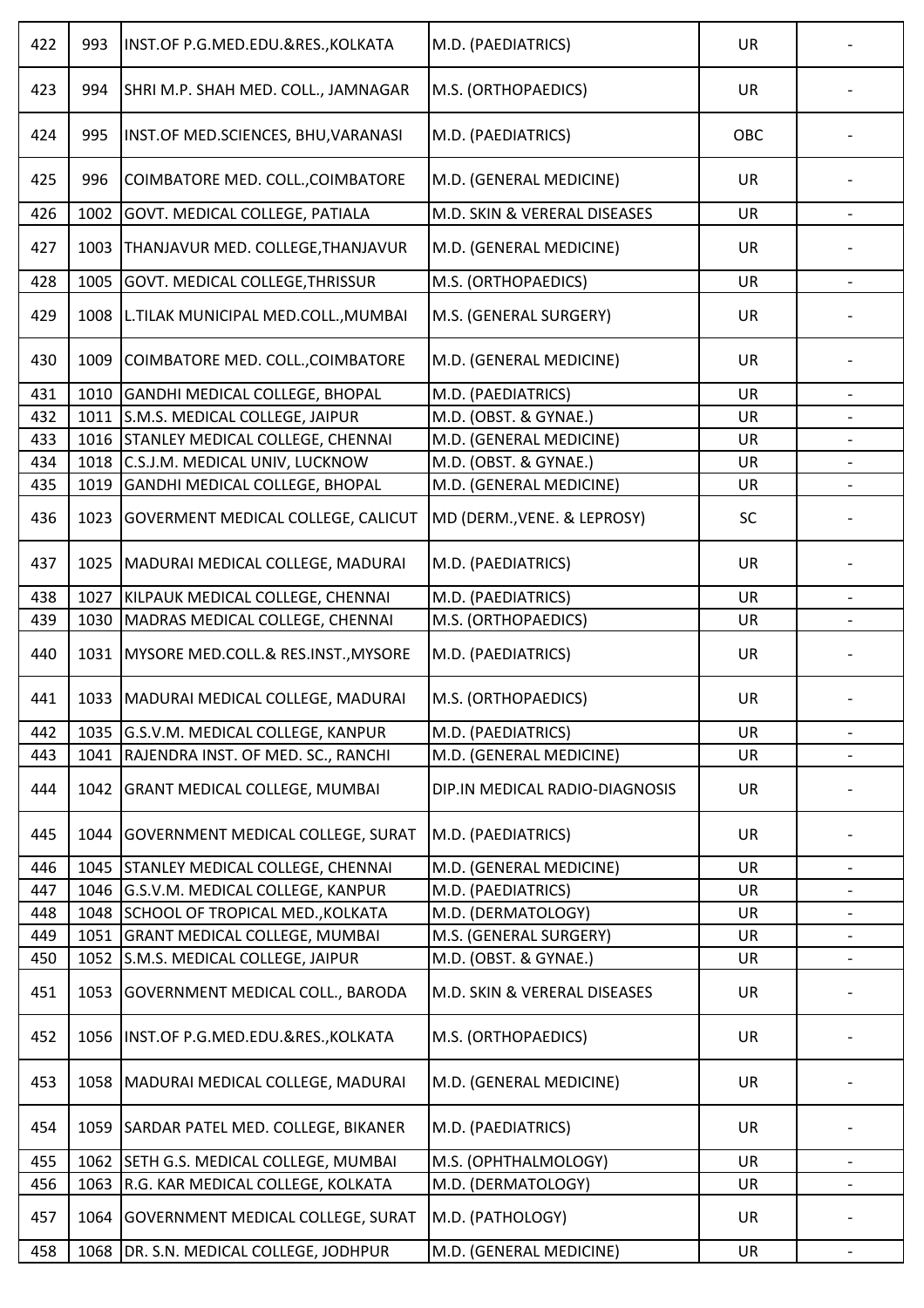| 459 | 1069 | MOTI LAL NEHRU MED. COLL, ALLAHABAD       | M.D. (GENERAL MEDICINE)                 | <b>UR</b> |                          |
|-----|------|-------------------------------------------|-----------------------------------------|-----------|--------------------------|
| 460 | 1071 | MOTI LAL NEHRU MED. COLL, ALLAHABAD       | M.D. (GENERAL MEDICINE)                 | UR        |                          |
| 461 | 1072 | DR. S.N. MEDICAL COLLEGE, JODHPUR         | M.D. (GENERAL MEDICINE)                 | UR        |                          |
| 462 | 1073 | Pt.DEENDAYAL UPAD.MED.COLL, RAJKOT        | M.D. (DERMATOLOGY)                      | <b>UR</b> |                          |
| 463 | 1076 | GOVT. MEDICAL COLLEGE, THRISSUR           | M.D. (ANAESTHESIOLOGY)                  | UR        | $\overline{\phantom{a}}$ |
| 464 | 1081 | <b>GOVERMENT MEDICAL COLLEGE, CALICUT</b> | M.S. (E.N.T.)                           | <b>UR</b> |                          |
| 465 | 1083 | JAWAHAR LAL NEHRU MED.COLL., AJMER        | M.D. (PAEDIATRICS)                      | <b>UR</b> |                          |
| 466 | 1084 | NILRATNAM SIRCAR MED. COLL, KOLKATA       | M.D. (PAEDIATRICS)                      | <b>UR</b> |                          |
| 467 | 1085 | STANLEY MEDICAL COLLEGE, CHENNAI          | M.D. (GENERAL MEDICINE)                 | <b>UR</b> |                          |
| 468 | 1086 | PT. J.N.M. MEDICAL COLLEGE, RAIPUR        | M.S. (ORTHOPAEDICS)                     | <b>UR</b> |                          |
| 469 | 1087 | VIJAYNAGAR INST. OF M.S., BELLARY         | M.S. (ORTHOPAEDICS)                     | <b>UR</b> |                          |
| 470 | 1088 | P.G.I.M.E.R., DR. R.M.L. HOSP., N.D.      | M.D. (OBST. & GYNAE.)                   | UR        |                          |
| 471 | 1089 | COIMBATORE MED. COLL., COIMBATORE         | M.D. (GENERAL MEDICINE)                 | <b>UR</b> |                          |
| 472 | 1091 | DR. S.N. MEDICAL COLLEGE, JODHPUR         | M.D. (GENERAL MEDICINE)                 | <b>UR</b> |                          |
| 473 | 1094 | P.G.I.M.E.R., DR. R.M.L. HOSP., N.D.      | M.S. (OPHTHALMOLOGY)                    | <b>UR</b> |                          |
| 474 | 1098 | B.J. MEDICAL COLLEGE, AHMEDABAD           | M.D. (PAEDIATRICS)                      | <b>UR</b> |                          |
| 475 | 1100 | GOVT. MED. COLL. & HOSP., CHANDIGARH      | M.D. (TUBERCULOSIS & RESP.<br>DISEASES) | <b>UR</b> |                          |
| 476 | 1105 | CALCUTTA NATIONAL MED.COLL, KOLKATA       | M.D. (PAEDIATRICS)                      | <b>UR</b> |                          |
| 477 | 1108 | KILPAUK MEDICAL COLLEGE, CHENNAI          | M.D. (GENERAL MEDICINE)                 | <b>UR</b> |                          |
| 478 | 1111 | P.G.I.M.E.R., DR. R.M.L. HOSP., N.D.      | M.D. (OBST. & GYNAE.)                   | <b>UR</b> |                          |
| 479 | 1112 | SETH G.S. MEDICAL COLLEGE, MUMBAI         | M.D. (OBST. & GYNAE.)                   | UR        |                          |
| 480 |      | 1113 S.C.B. MEDICAL COLLEGE, CUTTACK      | M.S. (ORTHOPAEDICS)                     | UR        |                          |
| 481 | 1114 | S.M.S. MEDICAL COLLEGE, JAIPUR            | M.S. (GENERAL SURGERY)                  | <b>UR</b> | $\overline{\phantom{a}}$ |
| 482 | 1116 | LADY HARDINGE MEDICAL COLL., N.DELHI      | M.D. (OBST. & GYNAE.)                   | OBC       |                          |
| 483 | 1118 | V.M.M.C. & S.J. HOSPITAL. N.DELHI         | M.D. (OBST. & GYNAE.)                   | OBC       |                          |
| 484 | 1119 | SARDAR PATEL MED. COLLEGE, BIKANER        | M.D. (GENERAL MEDICINE)                 | UR        |                          |
| 485 | 1121 | GOVT. MEDICAL COLLEGE, KOTA               | M.D. (PAEDIATRICS)                      | <b>UR</b> |                          |
| 486 | 1122 | MAULANA AZAD MEDICAL COLL., N.DELHI       | M.D. (PSYCHIATRY)                       | UR        |                          |
| 487 | 1124 | COIMBATORE MED. COLL., COIMBATORE         | M.D. (GENERAL MEDICINE)                 | <b>UR</b> |                          |
| 488 | 1127 | INST.OF MED.SCIENCES, BHU, VARANASI       | M.D. (OBST. & GYNAE.)                   | UR        |                          |
| 489 | 1129 | MADURAI MEDICAL COLLEGE, MADURAI          | M.S. (ORTHOPAEDICS)                     | <b>UR</b> |                          |
| 490 | 1131 | SETH G.S. MEDICAL COLLEGE, MUMBAI         | M.D. (OBST. & GYNAE.)                   | <b>UR</b> |                          |
| 491 | 1134 | <b>GOVERNMENT MEDICAL COLLEGE, SURAT</b>  | M.D. (GENERAL MEDICINE)                 | UR        |                          |
| 492 | 1142 | E.S.I.- P.G.I.M.S.R., BANGLORE            | M.D. (GENERAL MEDICINE)                 | OBC       |                          |
| 493 | 1143 | R.N.T. MEDICAL COLLEGE, UDAIPUR           | M.S. (ORTHOPAEDICS)                     | <b>UR</b> | $\overline{\phantom{a}}$ |
| 494 | 1144 | PATNA MEDICAL COLLEGE                     | M.D. (GENERAL MEDICINE)                 | <b>UR</b> |                          |
| 495 | 1145 | <b>GOVT. MEDICAL COLLEGE, LATUR</b>       | M.D. (GENERAL MEDICINE)                 | UR        | $\overline{\phantom{a}}$ |
| 496 | 1147 | MADURAI MEDICAL COLLEGE, MADURAI          | M.D. (GENERAL MEDICINE)                 | UR        |                          |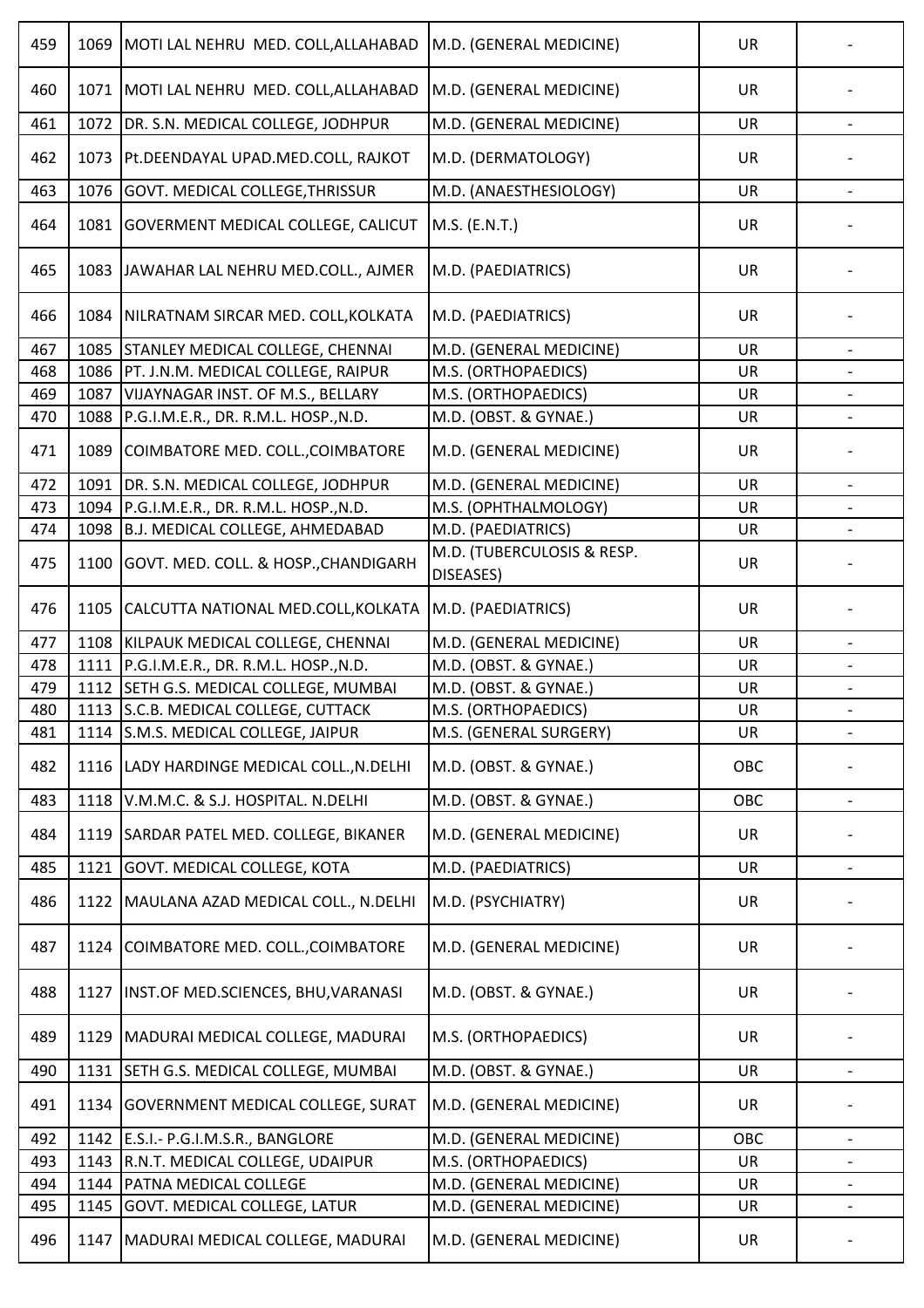| 497 |      | 1149 S.N. MEDICAL COLLEGE, AGRA             | M.D. (GENERAL MEDICINE)        | <b>UR</b> | $\blacksquare$           |
|-----|------|---------------------------------------------|--------------------------------|-----------|--------------------------|
| 498 |      | 1151   MADURAI MEDICAL COLLEGE, MADURAI     | M.D. (GENERAL MEDICINE)        | UR        |                          |
| 499 | 1152 | <b>GRANT MEDICAL COLLEGE, MUMBAI</b>        | M.S. (GENERAL SURGERY)         | <b>UR</b> |                          |
| 500 | 1154 | COIMBATORE MED. COLL., COIMBATORE           | MD (DERM., VENE. & LEPROSY)    | <b>UR</b> |                          |
| 501 | 1155 | MADURAI MEDICAL COLLEGE, MADURAI            | M.D. (GENERAL MEDICINE)        | UR        |                          |
| 502 |      | 1158   R.N.T. MEDICAL COLLEGE, UDAIPUR      | M.S. (ORTHOPAEDICS)            | <b>UR</b> |                          |
| 503 | 1159 | <b>PATNA MEDICAL COLLEGE</b>                | M.D. (PAEDIATRICS)             | UR        |                          |
| 504 | 1161 | R.G. KAR MEDICAL COLLEGE, KOLKATA           | M.D. (GENERAL MEDICINE)        | UR        |                          |
| 505 |      | 1162 RAJENDRA INST. OF MED. SC., RANCHI     | DIP.IN MEDICAL RADIO-DIAGNOSIS | <b>UR</b> |                          |
| 506 | 1163 | C.S.J.M. MEDICAL UNIV, LUCKNOW              | M.D. (OBST. & GYNAE.)          | UR        |                          |
| 507 | 1164 | GOVERNMENT MEDICAL COLL., BARODA            | M.S. (ORTHOPAEDICS)            | <b>UR</b> |                          |
| 508 | 1167 | SARDAR PATEL MED. COLLEGE, BIKANER          | M.D. (GENERAL MEDICINE)        | <b>UR</b> |                          |
| 509 | 1168 | PATNA MEDICAL COLLEGE                       | M.D. (PAEDIATRICS)             | UR        |                          |
| 510 |      | 1172   MADURAI MEDICAL COLLEGE, MADURAI     | M.D. (GENERAL MEDICINE)        | <b>UR</b> |                          |
| 511 | 1173 | SHRI M.P. SHAH MED. COLL., JAMNAGAR         | M.D. (GENERAL MEDICINE)        | <b>UR</b> |                          |
| 512 | 1174 | <b>GOVERNMENT MEDICAL COLLEGE, SURAT</b>    | M.D. (GENERAL MEDICINE)        | UR        |                          |
| 513 |      | 1176 S.M.S. MEDICAL COLLEGE, JAIPUR         | M.D. (OBST. & GYNAE.)          | <b>UR</b> |                          |
| 514 | 1177 | GOVT. M. K. MEDICAL COLLEGE, SELAM          | M.D. (PAEDIATRICS)             | <b>UR</b> |                          |
| 515 | 1179 | MADRAS MEDICAL COLLEGE, CHENNAI             | M.D. (OBST. & GYNAE.)          | UR        |                          |
| 516 |      | 1180 L.L.R.M. MEDICAL COLLEGE, MEERUT       | M.D. (PAEDIATRICS)             | <b>UR</b> |                          |
| 517 |      | 1181 KILPAUK MEDICAL COLLEGE, CHENNAI       | M.D. (GENERAL MEDICINE)        | UR        |                          |
| 518 | 1182 | <b>GRANT MEDICAL COLLEGE, MUMBAI</b>        | M.D. (OBST. & GYNAE.)          | <b>UR</b> |                          |
| 519 | 1183 | GOA MEDICAL COLLEGE, PANAJI, GOA            | M.D. (PAEDIATRICS)             | UR        |                          |
| 520 | 1184 | RAJENDRA INST. OF MED. SC., RANCHI          | M.D. (GENERAL MEDICINE)        | UR        | $\overline{\phantom{a}}$ |
| 521 | 1185 | CHENGALPATTU M. C., CHENGALPATTU            | MD (DERM., VENE. & LEPROSY)    | <b>UR</b> |                          |
| 522 | 1187 | <b>GOVERMENT MEDICAL COLLEGE, CALICUT</b>   | M.D. (FAMILY MEDICINE)         | UR        |                          |
| 523 |      | 1189   MAHARANI LAXMI BAI MED. COLL, JHANSI | M.S. (ORTHOPAEDICS)            | <b>UR</b> |                          |
| 524 | 1190 | MYSORE MED.COLL.& RES.INST., MYSORE         | M.D. (PAEDIATRICS)             | <b>UR</b> |                          |
| 525 | 1191 | <b>GOVT. MEDICAL COLLEGE, NAGPUR</b>        | M.D. (RADIO-DIAGNOSIS)         | SC        |                          |
| 526 | 1193 | VIJAYNAGAR INST. OF M.S., BELLARY           | M.D. (GENERAL MEDICINE)        | <b>UR</b> |                          |
| 527 | 1194 | GOVT. MED. COLLEGE, BHAVNAGAR               | M.D. SKIN & VERERAL DISEASES   | UR        |                          |
| 528 |      | 1196 JWAHAR LAL NEHRU M.C. AMU, ALIGARH     | M.S. (OPHTHALMOLOGY)           | <b>UR</b> |                          |
| 529 | 1201 | K.A.P.V.G.M.COLL, TIRUCHIRAPPALLLI          | M.D. (PAEDIATRICS)             | UR        | $\qquad \qquad -$        |
| 530 | 1203 | STANLEY MEDICAL COLLEGE, CHENNAI            | M.D. (OBST. & GYNAE.)          | <b>UR</b> |                          |
| 531 |      | 1204 JWAHAR LAL NEHRU M.C. AMU, ALIGARH     | M.D. (GENERAL MEDICINE)        | OBC       |                          |
| 532 | 1205 | NILRATNAM SIRCAR MED. COLL, KOLKATA         | M.D. (GENERAL MEDICINE)        | <b>UR</b> |                          |
| 533 | 1208 | <b>GOVERNMENT MEDICAL COLLEGE, SURAT</b>    | M.S. (ORTHOPAEDICS)            | UR        |                          |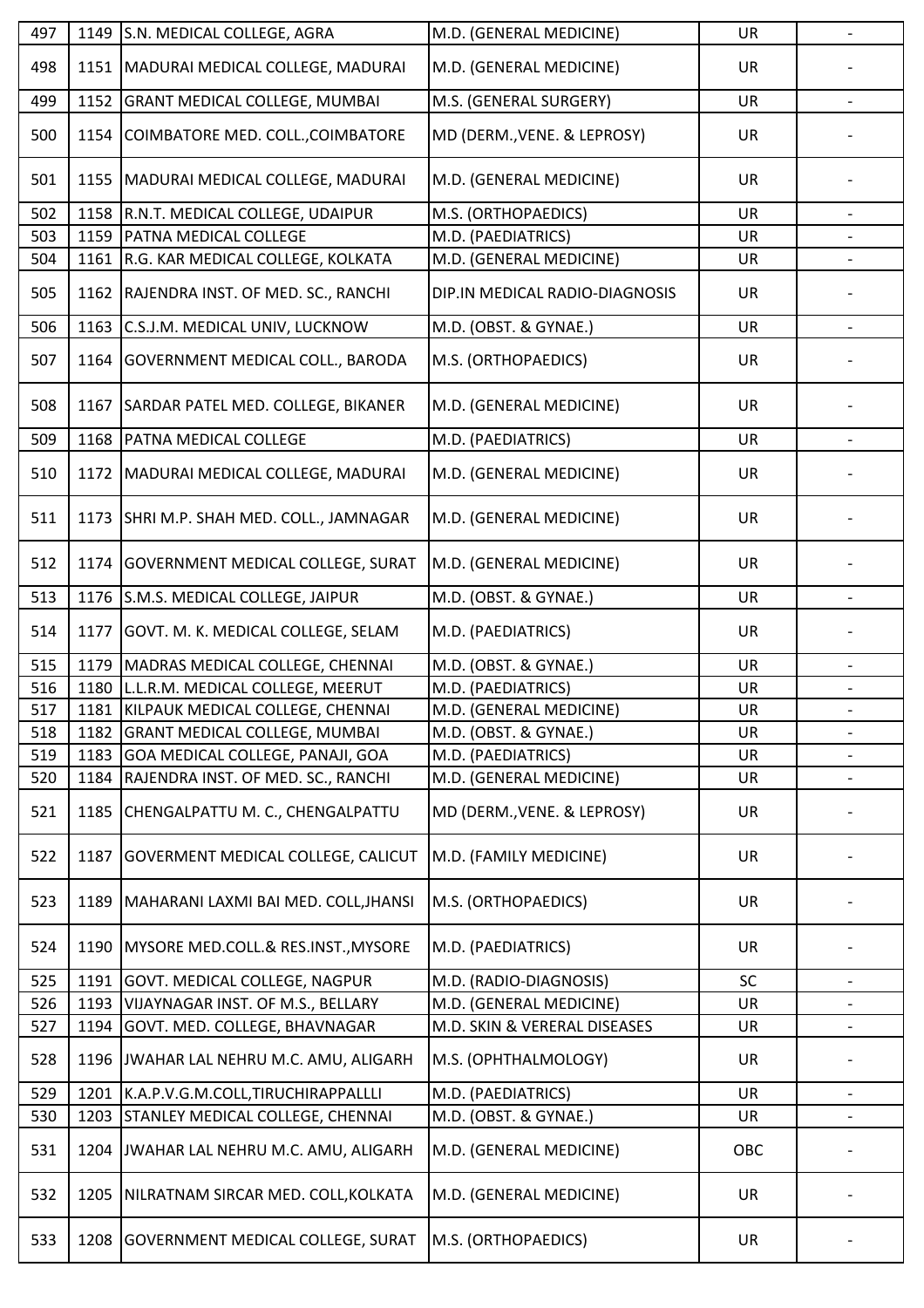| 534 | 1209 | LADY HARDINGE MEDICAL COLL., N.DELHI                 | M.S. (GENERAL SURGERY)                  | <b>UR</b> |                          |
|-----|------|------------------------------------------------------|-----------------------------------------|-----------|--------------------------|
| 535 | 1210 | GOVT. MEDICAL COLLEGE, PATIALA                       | M.D. (GENERAL MEDICINE)                 | <b>UR</b> |                          |
| 536 | 1212 | NETAJI S.C. BOSE G.M.C, JABALPUR                     | M.D. (GENERAL MEDICINE)                 | <b>UR</b> |                          |
| 537 | 1214 | TIRUNELVELI MED. COLL., TIRUNELVELI                  | M.D. (GENERAL MEDICINE)                 | <b>UR</b> |                          |
| 538 | 1217 | KILPAUK MEDICAL COLLEGE, CHENNAI                     | M.D. (GENERAL MEDICINE)                 | <b>UR</b> |                          |
| 539 | 1221 | GOVT.<br>MED.COLL, THIRUVANANTHAPURAM                | M.S. (OPHTHALMOLOGY)                    | UR        |                          |
| 540 | 1228 | L.TILAK MUNICIPAL MED.COLL., MUMBAI                  | M.D. (OBST. & GYNAE.)                   | <b>UR</b> |                          |
| 541 | 1230 | SARDAR PATEL MED. COLLEGE, BIKANER                   | M.D. (GENERAL MEDICINE)                 | <b>UR</b> |                          |
| 542 | 1233 | <b>GOVERNMENT MEDICAL COLLEGE, SURAT</b>             | M.D. (GENERAL MEDICINE)                 | UR        |                          |
| 543 | 1234 | PATNA MEDICAL COLLEGE                                | M.D. (GENERAL MEDICINE)                 | UR        |                          |
| 544 | 1236 | L.TILAK MUNICIPAL MED.COLL., MUMBAI                  | M.D. (OBST. & GYNAE.)                   | <b>UR</b> |                          |
| 545 | 1240 | <b>GOVERNMENT MEDICAL COLLEGE, SURAT</b>             | M.D. (GENERAL MEDICINE)                 | UR        |                          |
| 546 | 1243 | TOPIWALA NATIONAL MED.COLL.,<br><b>MUMBAI</b>        | M.D. (OBST. & GYNAE.)                   | UR        |                          |
| 547 | 1244 | S.M.S. MEDICAL COLLEGE, JAIPUR                       | M.D. (OBST. & GYNAE.)                   | UR        |                          |
| 548 | 1248 | THANJAVUR MED. COLLEGE, THANJAVUR                    | M.D. (GENERAL MEDICINE)                 | <b>UR</b> |                          |
| 549 | 1250 | JAWAHAR LAL NEHRU MED.COLL., AJMER                   | M.S. (ORTHOPAEDICS)                     | <b>UR</b> |                          |
| 550 | 1251 | KILPAUK MEDICAL COLLEGE, CHENNAI                     | M.D. (GENERAL MEDICINE)                 | UR        |                          |
| 551 | 1254 | B.R.D. MEDICAL COLLEGE, GORAKHPUR                    | MD (DERM., VENE. & LEPROSY)             | <b>UR</b> |                          |
| 552 | 1255 | Sanjay Gandhi Institute of Trauma and<br>Orthopedics | M.S. (ORTHOPAEDICS)                     | <b>UR</b> |                          |
| 553 | 1258 | L.L.R.M. MEDICAL COLLEGE, MEERUT                     | M.D. (PAEDIATRICS)                      | <b>UR</b> | $\overline{\phantom{a}}$ |
| 554 | 1259 | KARNATAKA INSTT. OF MED. SCI. HUBLI                  | M.D. (PAEDIATRICS)                      | <b>UR</b> |                          |
| 555 | 1260 | VALLABHBHAI PATEL CHEST INST., DELHI                 | M.D. (TUBERCULOSIS & RESP.<br>DISEASES) | <b>UR</b> |                          |
| 556 | 1262 | R.G. KAR MEDICAL COLLEGE, KOLKATA                    | M.D. (GENERAL MEDICINE)                 | UR        | $\overline{\phantom{a}}$ |
| 557 | 1266 | KILPAUK MEDICAL COLLEGE, CHENNAI                     | M.D. (GENERAL MEDICINE)                 | <b>UR</b> |                          |
| 558 | 1267 | PT. B.D.SHARMA PGIMS., ROHTAK                        | M.S. (GENERAL SURGERY)                  | <b>UR</b> | $\overline{\phantom{a}}$ |
| 559 | 1269 | KILPAUK MEDICAL COLLEGE, CHENNAI                     | M.S. (ORTHOPAEDICS)                     | UR        |                          |
| 560 | 1272 | JAWAHAR LAL NEHRU MED.COLL., AJMER                   | M.D. (GENERAL MEDICINE)                 | <b>UR</b> |                          |
| 561 | 1274 | SHRI M.P. SHAH MED. COLL., JAMNAGAR                  | M.S. (ORTHOPAEDICS)                     | <b>UR</b> |                          |
| 562 | 1275 | KARNATAKA INSTT. OF MED. SCI. HUBLI                  | M.D. (PAEDIATRICS)                      | <b>UR</b> |                          |
| 563 | 1276 | KILPAUK MEDICAL COLLEGE, CHENNAI                     | M.D. (GENERAL MEDICINE)                 | <b>UR</b> | $\overline{\phantom{a}}$ |
| 564 | 1280 | VIJAYNAGAR INST. OF M.S., BELLARY                    | M.D. (PAEDIATRICS)                      | <b>UR</b> | $\overline{\phantom{0}}$ |
| 565 | 1281 | INDRA GANDHI MED. COLL., SHIMLA                      | M.D. (GENERAL MEDICINE)                 | UR        | $\overline{\phantom{a}}$ |
| 566 | 1282 | L.TILAK MUNICIPAL MED.COLL., MUMBAI                  | M.D. (OBST. & GYNAE.)                   | <b>UR</b> |                          |
| 567 | 1283 | KILPAUK MEDICAL COLLEGE, CHENNAI                     | M.S. (ORTHOPAEDICS)                     | <b>UR</b> |                          |
| 568 | 1287 | THANJAVUR MED. COLLEGE, THANJAVUR                    | M.D. (GENERAL MEDICINE)                 | <b>UR</b> |                          |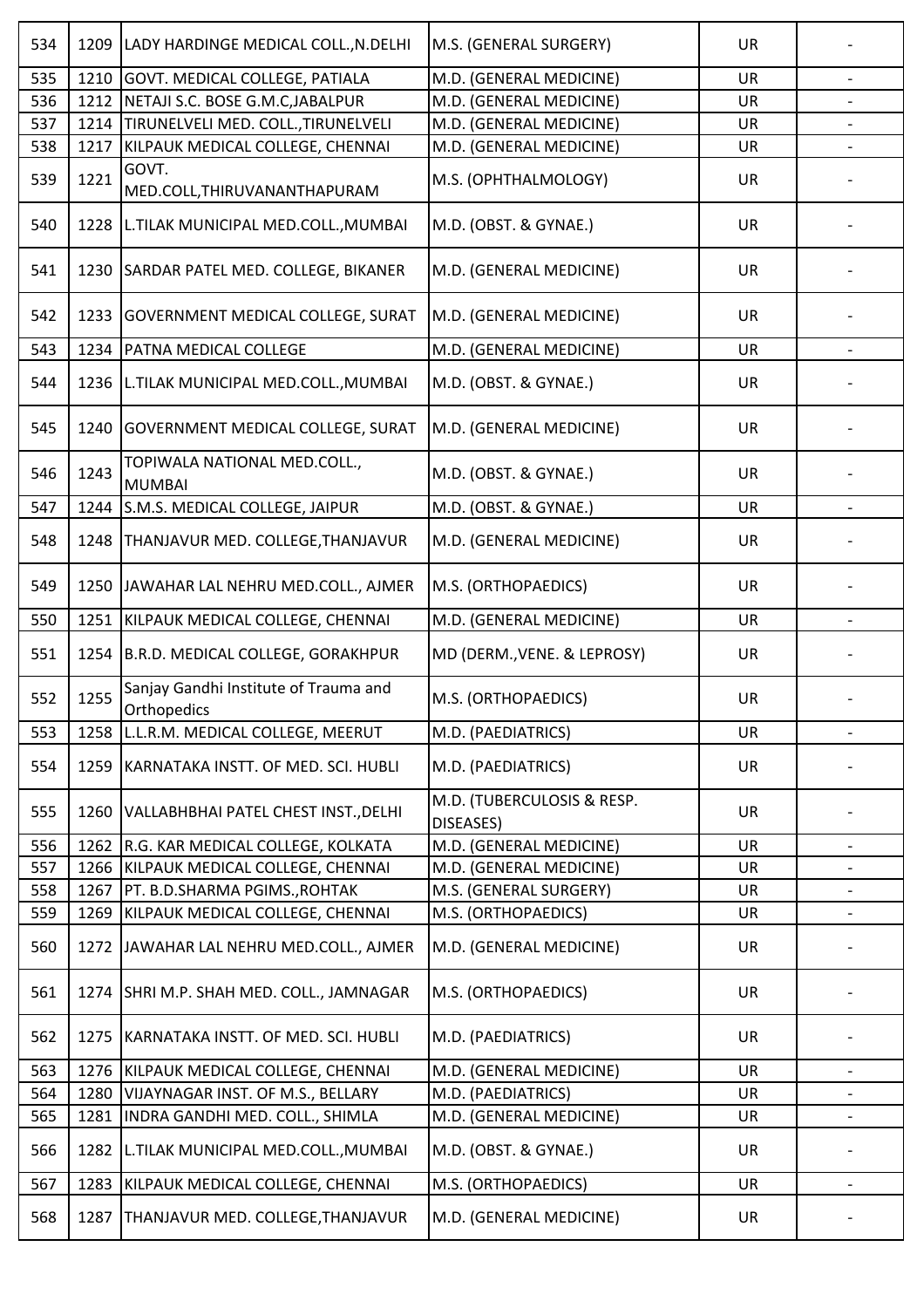| 569 | 1288 | NILRATNAM SIRCAR MED. COLL, KOLKATA                       | M.D. (GENERAL MEDICINE) | <b>UR</b> |                          |
|-----|------|-----------------------------------------------------------|-------------------------|-----------|--------------------------|
| 570 | 1294 | THANJAVUR MED. COLLEGE, THANJAVUR                         | M.D. (GENERAL MEDICINE) | UR        |                          |
| 571 | 1296 | TATA MEMORIAL CENTRE, MUMBAI                              | M.D. (RADIO-THERAPY)    | UR        |                          |
| 572 | 1298 | GAJA RAJA MEDICAL COLLEGE, GWALIOR                        | M.D. (PAEDIATRICS)      | <b>UR</b> |                          |
| 573 | 1300 | INDRA GANDHI MED. COLL., SHIMLA                           | M.D. (PAEDIATRICS)      | <b>UR</b> | $\qquad \qquad -$        |
| 574 | 1301 | PATNA MEDICAL COLLEGE                                     | M.D. (GENERAL MEDICINE) | <b>UR</b> |                          |
| 575 | 1302 | PATNA MEDICAL COLLEGE                                     | M.D. (PAEDIATRICS)      | <b>UR</b> |                          |
| 576 | 1303 | NILRATNAM SIRCAR MED. COLL, KOLKATA                       | M.D. (GENERAL MEDICINE) | UR        |                          |
| 577 | 1304 | JAWAHAR LAL NEHRU MED.COLL., AJMER                        | M.S. (ORTHOPAEDICS)     | <b>UR</b> |                          |
| 578 | 1305 | KILPAUK MEDICAL COLLEGE, CHENNAI                          | M.D. (OBST. & GYNAE.)   | UR        |                          |
| 579 | 1308 | PATNA MEDICAL COLLEGE                                     | M.D. (GENERAL MEDICINE) | <b>UR</b> |                          |
| 580 | 1311 | NETAJI S.C. BOSE G.M.C, JABALPUR                          | M.S. (ORTHOPAEDICS)     | <b>UR</b> |                          |
| 581 | 1312 | GOVT. MEDICAL COLLEGE, LATUR                              | M.S. (ORTHOPAEDICS)     | UR        |                          |
| 582 | 1313 | UNIV. COLL. OF MED. SCIENCE, N.DELHI                      | M.D. (OBST. & GYNAE.)   | OBC       |                          |
| 583 | 1316 | CALCUTTA NATIONAL MED.COLL, KOLKATA                       | M.S. (ORTHOPAEDICS)     | UR        |                          |
| 584 | 1317 | B.J. MEDICAL COLLEGE, AHMEDABAD                           | M.S. (OPHTHALMOLOGY)    | <b>UR</b> |                          |
| 585 | 1318 | MEDICAL COLLEGE, KOLKATA                                  | M.S. (ORTHOPAEDICS)     | <b>UR</b> |                          |
| 586 | 1319 | V.M.M.C. & S.J. HOSPITAL. N.DELHI                         | M.D. (OBST. & GYNAE.)   | OBC       |                          |
| 587 | 1321 | REGIONAL INST OF MEDICAL SCIENCE,<br><b>IMPHAL</b>        | M.D. (DERMATOLOGY)      | <b>UR</b> |                          |
| 588 | 1325 | CALCUTTA NATIONAL MED.COLL, KOLKATA   M.S. (ORTHOPAEDICS) |                         | <b>UR</b> |                          |
| 589 |      | 1326 JWAHAR LAL NEHRU M.C. AMU, ALIGARH                   | M.D. (GENERAL MEDICINE) | OBC       |                          |
| 590 | 1327 | TIRUNELVELI MED. COLL., TIRUNELVELI                       | M.S. (ORTHOPAEDICS)     | <b>UR</b> | $\overline{\phantom{a}}$ |
| 591 | 1328 | MAHATMA GANDHI MEMO. M.C., INDORE                         | M.D. (OBST. & GYNAE.)   | <b>UR</b> |                          |
| 592 | 1330 | V.S.S. MEDICAL COLLEGE, BURLA                             | M.S. (ORTHOPAEDICS)     | UR        |                          |
| 593 | 1331 | CHENGALPATTU M. C., CHENGALPATTU                          | M.D. (GENERAL MEDICINE) | UR        |                          |
| 594 | 1333 | RAJENDRA INST. OF MED. SC., RANCHI                        | M.S. (ORTHOPAEDICS)     | UR        |                          |
| 595 | 1334 | DARBHANGA MED. COLLG., LAHERIASARAI                       | M.S. (ORTHOPAEDICS)     | <b>UR</b> |                          |
| 596 | 1335 | NILRATNAM SIRCAR MED. COLL, KOLKATA                       | M.D. (DERMATOLOGY)      | <b>UR</b> |                          |
| 597 | 1336 | TIRUNELVELI MED. COLL., TIRUNELVELI                       | M.S. (ORTHOPAEDICS)     | UR        |                          |
| 598 | 1339 | V.M.M.C. & S.J. HOSPITAL. N.DELHI                         | M.S. (ORTHOPAEDICS)     | SC        |                          |
| 599 | 1340 | S.M.S. MEDICAL COLLEGE, JAIPUR                            | M.D. (OBST. & GYNAE.)   | UR        |                          |
| 600 | 1347 | PT. J.N.M. MEDICAL COLLEGE, RAIPUR                        | M.D. (GENERAL MEDICINE) | UR        | $\overline{\phantom{a}}$ |
| 601 | 1350 | GOVERMENT MEDICAL COLLEGE, CALICUT                        | M.D. (ANAESTHESIOLOGY)  | UR        |                          |
| 602 | 1351 | THANJAVUR MED. COLLEGE, THANJAVUR                         | M.S. (ORTHOPAEDICS)     | <b>UR</b> |                          |
| 603 | 1352 | M.K.C.G.MEDICAL COLLEGE, BRAHMAPUR                        | M.D. (PAEDIATRICS)      | <b>UR</b> |                          |
| 604 | 1354 | NETAJI S.C. BOSE G.M.C, JABALPUR                          | M.D. (GENERAL MEDICINE) | UR        | $\overline{\phantom{a}}$ |
| 605 | 1356 | <b>GOVERNMENT MEDICAL COLLEGE, SURAT</b>                  | M.D. (PAEDIATRICS)      | <b>UR</b> |                          |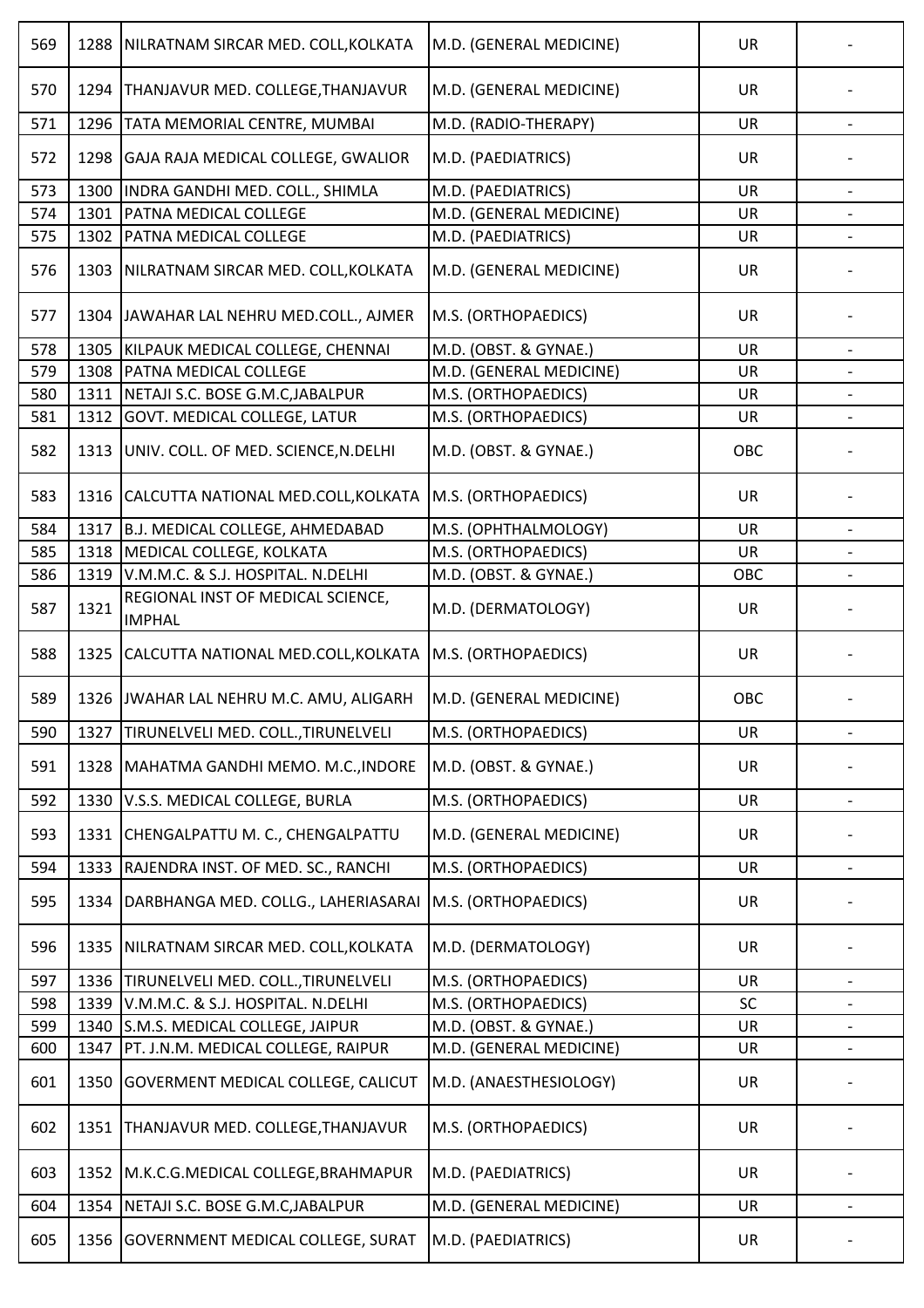| 606 | 1360 | <b>BURDWAN MEDICAL COLLEGE, BURDWAN</b>                            | M.S. (ORTHOPAEDICS)          | <b>UR</b> |                          |
|-----|------|--------------------------------------------------------------------|------------------------------|-----------|--------------------------|
| 607 | 1361 | L.TILAK MUNICIPAL MED.COLL., MUMBAI                                | M.D. (OBST. & GYNAE.)        | <b>UR</b> |                          |
| 608 | 1362 | DARBHANGA MED. COLLG., LAHERIASARAI                                | M.S. (ORTHOPAEDICS)          | <b>UR</b> |                          |
| 609 | 1363 | GANDHI MEDICAL COLLEGE, BHOPAL                                     | M.D. (PAEDIATRICS)           | <b>UR</b> |                          |
| 610 | 1364 | TATA MEMORIAL CENTRE, MUMBAI                                       | M.D. (PATHOLOGY)             | <b>UR</b> |                          |
| 611 | 1366 | GAJA RAJA MEDICAL COLLEGE, GWALIOR                                 | M.D. (GENERAL MEDICINE)      | <b>UR</b> |                          |
| 612 | 1369 | INDIRA GANDHI GOVT.MED.COLL, NAGPUR                                | M.D. (PAEDIATRICS)           | <b>UR</b> |                          |
| 613 | 1370 | RAJENDRA INST. OF MED. SC., RANCHI                                 | M.D. (GENERAL MEDICINE)      | <b>UR</b> | $\overline{\phantom{a}}$ |
| 614 | 1371 | MADRAS MEDICAL COLLEGE, CHENNAI                                    | M.S. (GENERAL SURGERY)       | <b>UR</b> |                          |
| 615 | 1373 | S.M.S. MEDICAL COLLEGE, JAIPUR                                     | M.S. (GENERAL SURGERY)       | <b>UR</b> |                          |
| 616 | 1375 | <b>GURU GOVIND SINGH MED. C. FARIDKOT</b>                          | MD (DERM., VENE. & LEPROSY)  | UR        |                          |
| 617 | 1377 | R.G. KAR MEDICAL COLLEGE, KOLKATA                                  | M.D. (OBST. & GYNAE.)        | UR        |                          |
| 618 | 1379 | B.R.D. MEDICAL COLLEGE, GORAKHPUR                                  | M.D. (PAEDIATRICS)           | UR        |                          |
| 619 | 1380 | <b>GOVERMENT MEDICAL COLLEGE, CALICUT</b>                          | M.D. (OBST. & GYNAE.)        | UR        |                          |
| 620 |      | 1381   Pt. DEENDAYAL UPAD. MED. COLL, RAJKOT                       | M.D. (PAEDIATRICS)           | <b>UR</b> |                          |
| 621 | 1382 | TIRUNELVELI MED. COLL., TIRUNELVELI                                | M.D. (GENERAL MEDICINE)      | UR        |                          |
| 622 | 1383 | GOVT. MEDICAL COLLEGE, KOTA                                        | M.D. (GENERAL MEDICINE)      | <b>UR</b> |                          |
| 623 | 1385 | NETAJI S.C. BOSE G.M.C, JABALPUR                                   | M.D. (GENERAL MEDICINE)      | <b>UR</b> |                          |
| 624 | 1387 | GAJA RAJA MEDICAL COLLEGE, GWALIOR                                 | M.D. (GENERAL MEDICINE)      | <b>UR</b> |                          |
| 625 | 1388 | PATNA MEDICAL COLLEGE                                              | M.D. (GENERAL MEDICINE)      | UR        |                          |
| 626 | 1389 | THANJAVUR MED. COLLEGE, THANJAVUR                                  | M.D. (GENERAL MEDICINE)      | UR.       |                          |
| 627 | 1390 | Kanyakumari Medical College, Nagercoil                             | M.D. (GENERAL MEDICINE)      | <b>UR</b> |                          |
| 628 | 1393 | GOVT.<br>MED.COLL, THIRUVANANTHAPURAM                              | M.S. (GENERAL SURGERY)       | <b>UR</b> |                          |
| 629 | 1395 | Dr. B.C. Roy Post Graduate Inst. of<br>Pediatric Sciences, Kolkata | M.D. (PAEDIATRICS)           | <b>UR</b> |                          |
| 630 | 1396 | PATNA MEDICAL COLLEGE                                              | M.D. (GENERAL MEDICINE)      | <b>UR</b> | $\overline{\phantom{a}}$ |
| 631 | 1399 | NETAJI S.C. BOSE G.M.C, JABALPUR                                   | M.D. (GENERAL MEDICINE)      | UR        |                          |
| 632 | 1400 | CALCUTTA NATIONAL MED.COLL, KOLKATA                                | M.D. (GENERAL MEDICINE)      | <b>UR</b> |                          |
| 633 | 1402 | S.C.B. MEDICAL COLLEGE, CUTTACK                                    | M.D. SKIN & VERERAL DISEASES | <b>UR</b> |                          |
| 634 | 1403 | GOVERNMENT MEDICAL COLLEGE, SURAT                                  | M.D. (GENERAL MEDICINE)      | <b>UR</b> |                          |
| 635 | 1404 | INDRA GANDHI MED. COLL., SHIMLA                                    | M.D. (PAEDIATRICS)           | UR        | $\overline{\phantom{a}}$ |
| 636 | 1407 | V.M.M.C. & S.J. HOSPITAL. N.DELHI                                  | M.S. (GENERAL SURGERY)       | OBC       |                          |
| 637 | 1408 | S.M.S. MEDICAL COLLEGE, JAIPUR                                     | M.S. (GENERAL SURGERY)       | UR        | $\overline{\phantom{a}}$ |
| 638 | 1409 | NETAJI S.C. BOSE G.M.C, JABALPUR                                   | M.D. (PAEDIATRICS)           | <b>UR</b> |                          |
| 639 | 1410 | LADY HARDINGE MEDICAL COLL., N.DELHI                               | M.D. (PSYCHIATRY)            | <b>UR</b> |                          |
| 640 | 1411 | GOVT.<br>MED.COLL, THIRUVANANTHAPURAM                              | M.S. (GENERAL SURGERY)       | <b>UR</b> |                          |
| 641 | 1413 | THANJAVUR MED. COLLEGE, THANJAVUR                                  | M.D. (GENERAL MEDICINE)      | <b>UR</b> |                          |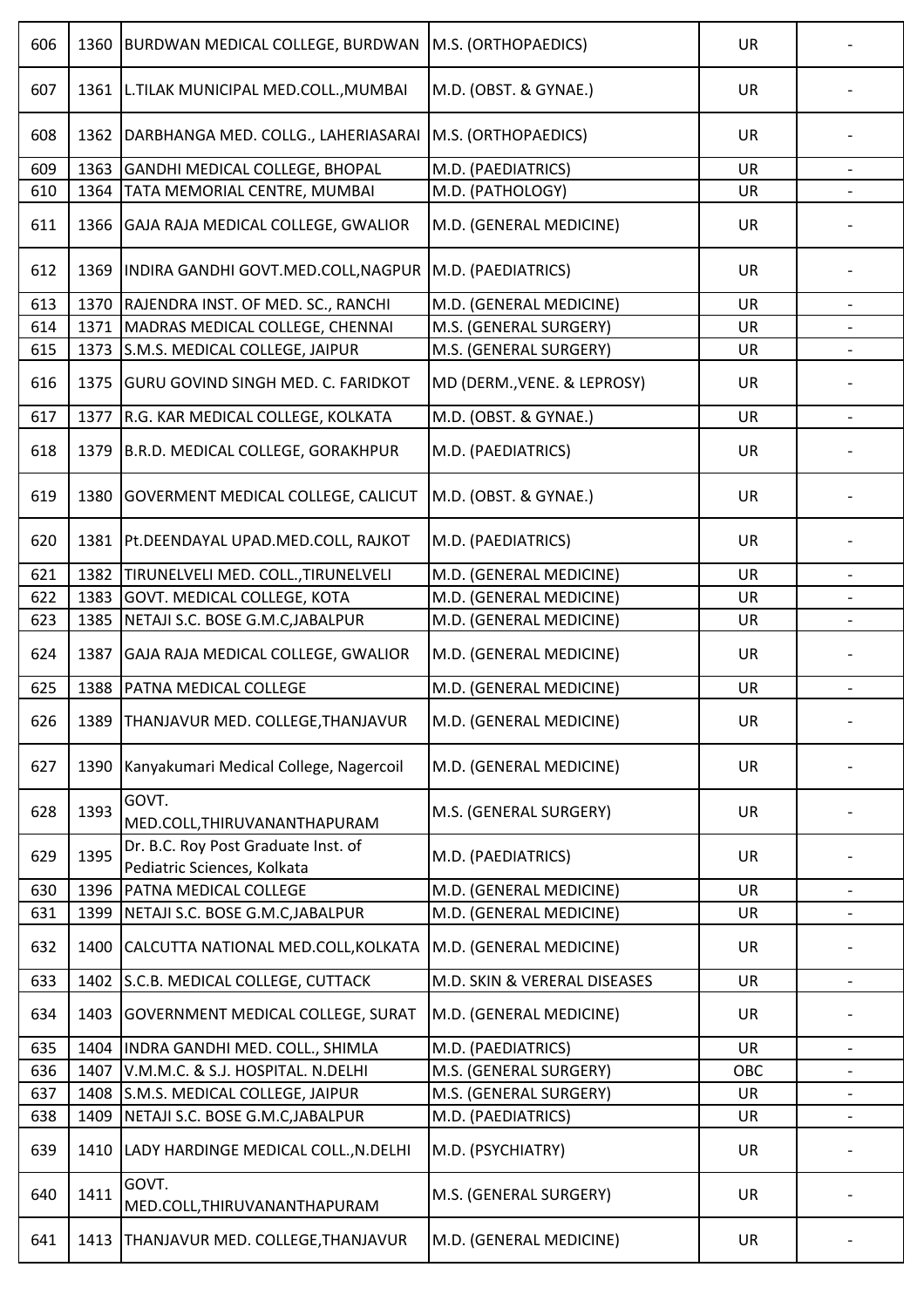| 642 |      | 1416 S.M.S. MEDICAL COLLEGE, JAIPUR           | M.S. (GENERAL SURGERY)       | <b>UR</b> | $\overline{\phantom{a}}$ |
|-----|------|-----------------------------------------------|------------------------------|-----------|--------------------------|
| 643 | 1419 | NILRATNAM SIRCAR MED. COLL, KOLKATA           | M.D. (PAEDIATRICS)           | <b>UR</b> |                          |
| 644 | 1420 | TIRUNELVELI MED. COLL., TIRUNELVELI           | M.D. (GENERAL MEDICINE)      | UR        |                          |
| 645 | 1421 | CALCUTTA NATIONAL MED.COLL, KOLKATA           | M.D. (GENERAL MEDICINE)      | <b>UR</b> |                          |
| 646 | 1422 | S.C.B. MEDICAL COLLEGE, CUTTACK               | M.D. (GENERAL MEDICINE)      | <b>UR</b> |                          |
| 647 | 1423 | S.M.S. MEDICAL COLLEGE, JAIPUR                | M.D. (OBST. & GYNAE.)        | UR        |                          |
| 648 | 1427 | CALCUTTA NATIONAL MED.COLL, KOLKATA           | M.D. (GENERAL MEDICINE)      | <b>UR</b> |                          |
| 649 | 1428 | TOPIWALA NATIONAL MED.COLL.,<br><b>MUMBAI</b> | M.S. (GENERAL SURGERY)       | UR        |                          |
| 650 | 1430 | S.N. MEDICAL COLLEGE, AGRA                    | M.D. (PAEDIATRICS)           | <b>UR</b> |                          |
| 651 | 1431 | S.C.B. MEDICAL COLLEGE, CUTTACK               | M.D. (PAEDIATRICS)           | UR        |                          |
| 652 | 1433 | S.N. MEDICAL COLLEGE, AGRA                    | M.D. (GENERAL MEDICINE)      | <b>UR</b> | $\overline{\phantom{a}}$ |
| 653 | 1440 | NETAJI S.C. BOSE G.M.C, JABALPUR              | M.D. (PAEDIATRICS)           | <b>UR</b> |                          |
| 654 | 1442 | PATNA MEDICAL COLLEGE                         | M.D. (PAEDIATRICS)           | <b>UR</b> | $\overline{\phantom{a}}$ |
| 655 |      | 1443   Pt. DEENDAYAL UPAD. MED. COLL, RAJKOT  | M.D. (GENERAL MEDICINE)      | <b>UR</b> |                          |
| 656 | 1447 | GOVT. MEDICAL COLLEGE, AMRITSAR               | M.S. (ORTHOPAEDICS)          | <b>UR</b> |                          |
| 657 | 1448 | NETAJI S.C. BOSE G.M.C, JABALPUR              | M.D. (GENERAL MEDICINE)      | <b>UR</b> |                          |
| 658 | 1450 | PT. J.N.M. MEDICAL COLLEGE, RAIPUR            | M.D. (GENERAL MEDICINE)      | <b>UR</b> | $\overline{\phantom{a}}$ |
| 659 | 1451 | S.M.S. MEDICAL COLLEGE, JAIPUR                | M.S. (GENERAL SURGERY)       | UR        |                          |
| 660 | 1457 | GOVT. M. K. MEDICAL COLLEGE, SELAM            | M.D. (GENERAL MEDICINE)      | UR        |                          |
| 661 | 1458 | B.R.D. MEDICAL COLLEGE, GORAKHPUR             | M.D. (GENERAL MEDICINE)      | UR        |                          |
| 662 | 1460 | TOPIWALA NATIONAL MED.COLL.,<br><b>MUMBAI</b> | M.S. (GENERAL SURGERY)       | <b>UR</b> |                          |
| 663 |      | 1461   GOVT. M. K. MEDICAL COLLEGE, SELAM     | M.D. (GENERAL MEDICINE)      | UR        |                          |
| 664 | 1462 | GAJA RAJA MEDICAL COLLEGE, GWALIOR            | M.D. (GENERAL MEDICINE)      | <b>UR</b> |                          |
| 665 | 1463 | MAULANA AZAD MEDICAL COLL., N.DELHI           | M.D. (ANAESTHESIOLOGY)       | <b>UR</b> |                          |
| 666 | 1464 | GOVERMENT MEDICAL COLLEGE, CALICUT            | M.D. (OBST. & GYNAE.)        | UR        |                          |
| 667 | 1465 | L.TILAK MUNICIPAL MED.COLL., MUMBAI           | M.S. (OPHTHALMOLOGY)         | <b>UR</b> |                          |
| 668 | 1466 | P.G.I.M.E.R., DR. R.M.L. HOSP., N.D.          | M.D. (GENERAL MEDICINE)      | <b>ST</b> |                          |
| 669 | 1467 | NILRATNAM SIRCAR MED. COLL, KOLKATA           | M.D. (PAEDIATRICS)           | <b>UR</b> |                          |
| 670 | 1472 | S.M.S. MEDICAL COLLEGE, JAIPUR                | M.D. (OBST. & GYNAE.)        | <b>UR</b> | $\overline{\phantom{a}}$ |
| 671 | 1475 | S.C.B. MEDICAL COLLEGE, CUTTACK               | M.D. (PAEDIATRICS)           | UR        |                          |
| 672 | 1478 | S.C.B. MEDICAL COLLEGE, CUTTACK               | M.D. (PAEDIATRICS)           | UR        |                          |
| 673 | 1480 | M.K.C.G.MEDICAL COLLEGE, BRAHMAPUR            | M.D. (PAEDIATRICS)           | <b>UR</b> |                          |
| 674 | 1481 | GOVT.<br>MED.COLL, THIRUVANANTHAPURAM         | M.S. (GENERAL SURGERY)       | <b>UR</b> |                          |
| 675 | 1482 | M.K.C.G.MEDICAL COLLEGE, BRAHMAPUR            | M.D. (GENERAL MEDICINE)      | UR        |                          |
| 676 | 1484 | GOVT. MEDICAL COLLEGE, KOTA                   | M.D. (GENERAL MEDICINE)      | <b>UR</b> |                          |
| 677 | 1485 | L.L.R.M. MEDICAL COLLEGE, MEERUT              | M.D. (PAEDIATRICS)           | UR        | $\overline{\phantom{a}}$ |
| 678 | 1486 | GOVT. MEDICAL COLLEGE, PATIALA                | M.D. SKIN & VERERAL DISEASES | UR        |                          |
| 679 | 1487 | L.L.R.M. MEDICAL COLLEGE, MEERUT              | M.D. (GENERAL MEDICINE)      | UR        | $\qquad \qquad -$        |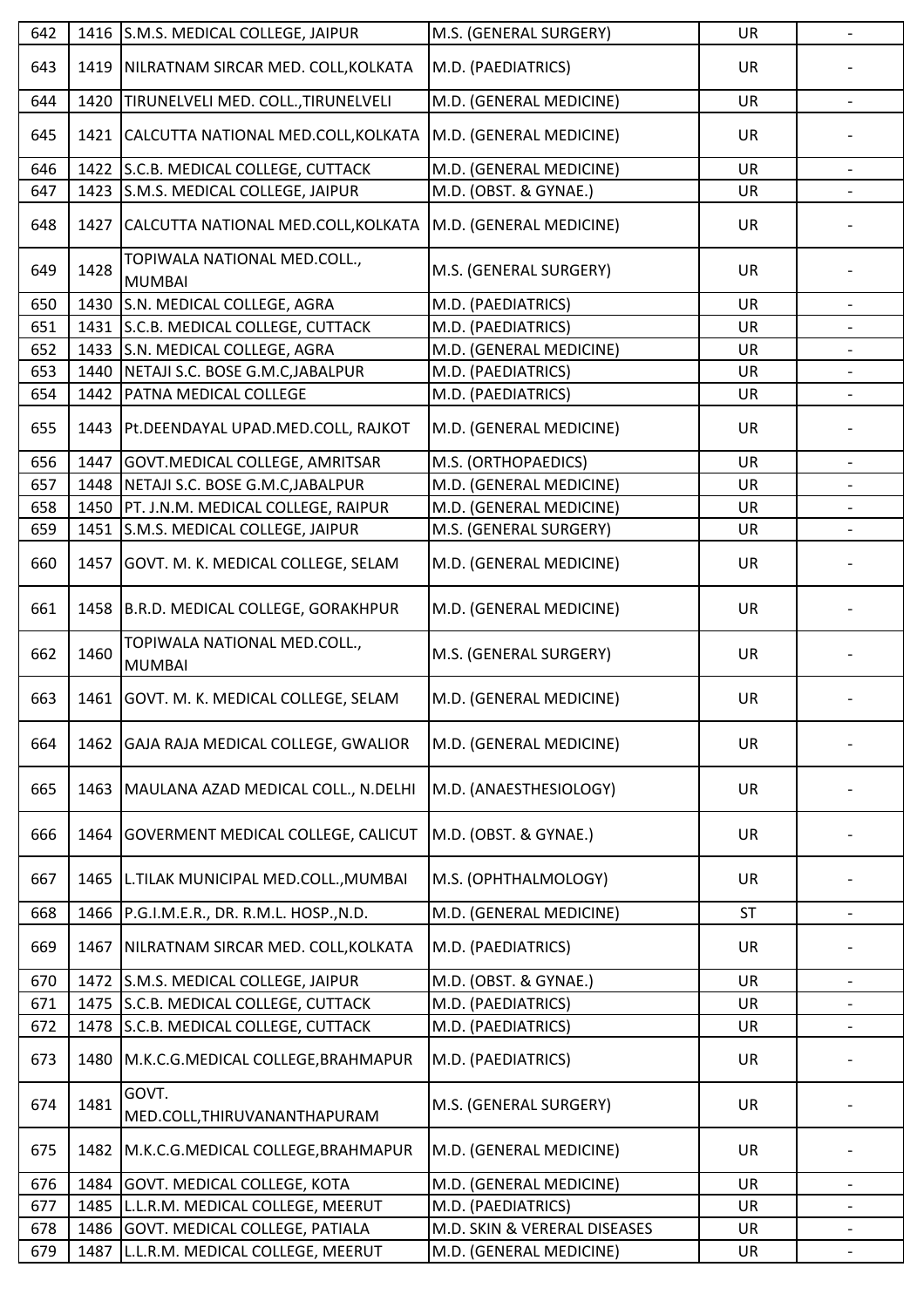| 680 | 1489 | UP Rural Inst. of Medical Sciences, SAFAI,<br><b>ETAWAH</b> | M.S. (ORTHOPAEDICS)            | <b>UR</b> |                          |
|-----|------|-------------------------------------------------------------|--------------------------------|-----------|--------------------------|
| 681 | 1490 | GOVT. MEDICAL COLLEGE, PATIALA                              | M.D. (GENERAL MEDICINE)        | <b>UR</b> | $\overline{\phantom{a}}$ |
| 682 | 1495 | GOVT. MEDICAL COLLEGE, KOTA                                 | M.D. (GENERAL MEDICINE)        | UR        |                          |
| 683 | 1496 | B.R.D. MEDICAL COLLEGE, GORAKHPUR                           | M.S. (ORTHOPAEDICS)            | UR        |                          |
| 684 | 1498 | S.C.B. MEDICAL COLLEGE, CUTTACK                             | M.D. (GENERAL MEDICINE)        | <b>UR</b> |                          |
| 685 | 1499 | GOVT. MEDICAL COLLEGE, THRISSUR                             | M.D. (OBST. & GYNAE.)          | <b>UR</b> |                          |
| 686 | 1500 | Govt Vellore Medical College, Vellore                       | M.D. (GENERAL MEDICINE)        | UR        |                          |
| 687 | 1505 | KARNATAKA INSTT. OF MED. SCI. HUBLI                         | M.D. (OBST. & GYNAE.)          | <b>UR</b> |                          |
| 688 | 1506 | GOVT. MED. COLLEGE, BHAVNAGAR                               | M.D. (PAEDIATRICS)             | <b>UR</b> |                          |
| 689 | 1510 | PATNA MEDICAL COLLEGE                                       | M.D. (OBST. & GYNAE.)          | <b>UR</b> |                          |
| 690 | 1512 | MAHARANI LAXMI BAI MED. COLL, JHANSI                        | M.D. (GENERAL MEDICINE)        | <b>UR</b> |                          |
| 691 | 1513 | CALCUTTA NATIONAL MED.COLL, KOLKATA                         | M.D. (PAEDIATRICS)             | <b>UR</b> |                          |
| 692 | 1514 | B.R.D. MEDICAL COLLEGE, GORAKHPUR                           | M.D. (GENERAL MEDICINE)        | <b>UR</b> |                          |
| 693 | 1516 | INDRA GANDHI MED. COLL., SHIMLA                             | M.D. (PAEDIATRICS)             | <b>UR</b> |                          |
| 694 | 1517 | B.J. MEDICAL COLLEGE, AHMEDABAD                             | M.D. (OBST. & GYNAE.)          | <b>UR</b> |                          |
| 695 | 1522 | S.N. MEDICAL COLLEGE, AGRA                                  | M.D. (GENERAL MEDICINE)        | <b>UR</b> |                          |
| 696 | 1527 | INST.OF P.G.MED.EDU.&RES., KOLKATA                          | DIP.IN MEDICAL RADIO-DIAGNOSIS | <b>UR</b> |                          |
| 697 | 1529 | S.M.S. MEDICAL COLLEGE, JAIPUR                              | M.D. (OBST. & GYNAE.)          | <b>UR</b> |                          |
| 698 | 1532 | Govt Vellore Medical College, Vellore                       | M.D. (GENERAL MEDICINE)        | <b>UR</b> |                          |
| 699 | 1534 | C.S.J.M. MEDICAL UNIV, LUCKNOW                              | M.S. (OPHTHALMOLOGY)           | <b>UR</b> | $\overline{\phantom{a}}$ |
| 700 | 1535 | JAWAHAR LAL NEHRU MED.COLL., AJMER                          | M.D. (GENERAL MEDICINE)        | <b>UR</b> |                          |
| 701 | 1536 | SETH G.S. MEDICAL COLLEGE, MUMBAI                           | M.S. (ORTHOPAEDICS)            | SC        |                          |
| 702 | 1540 | JAWAHAR LAL NEHRU MED.COLL., AJMER                          | M.D. (GENERAL MEDICINE)        | UR        | $\overline{\phantom{a}}$ |
| 703 | 1541 | PT. B.D.SHARMA PGIMS., ROHTAK                               | M.D. (OBST. & GYNAE.)          | UR        |                          |
| 704 | 1542 | JAWAHAR LAL NEHRU MED.COLL., AJMER                          | M.D. (PAEDIATRICS)             | <b>UR</b> |                          |
| 705 | 1546 | DARBHANGA MED. COLLG., LAHERIASARAI                         | M.D. (GENERAL MEDICINE)        | <b>UR</b> |                          |
| 706 | 1551 | DR. V.M. GOVT. MEDICAL COLLEGE                              | M.D. (PAEDIATRICS)             | <b>UR</b> |                          |
| 707 | 1555 | S.N. MEDICAL COLLEGE, AGRA                                  | M.D. (GENERAL MEDICINE)        | <b>UR</b> | $\overline{\phantom{0}}$ |
| 708 | 1556 | INDRA GANDHI MED. COLL., SHIMLA                             | M.S. (ORTHOPAEDICS)            | <b>UR</b> |                          |
| 709 | 1560 | B.J. MEDICAL COLLEGE, AHMEDABAD                             | M.D. (OBST. & GYNAE.)          | UR        | $\overline{\phantom{a}}$ |
| 710 | 1561 | S.N. MEDICAL COLLEGE, AGRA                                  | M.D. (PAEDIATRICS)             | UR        |                          |
| 711 | 1562 | INDRA GANDHI MED. COLL., SHIMLA                             | M.S. (ORTHOPAEDICS)            | UR        | $\qquad \qquad -$        |
| 712 | 1563 | S.R.T.R. MEDICAL COLLEGE, AMBAJOGAI                         | M.D. (PAEDIATRICS)             | <b>UR</b> |                          |
| 713 | 1565 | Pt.DEENDAYAL UPAD.MED.COLL, RAJKOT                          | M.D. (GENERAL MEDICINE)        | <b>UR</b> |                          |
| 714 | 1566 | CALCUTTA NATIONAL MED.COLL, KOLKATA                         | M.D. (OBST. & GYNAE.)          | <b>UR</b> |                          |
| 715 | 1567 | BURDWAN MEDICAL COLLEGE, BURDWAN                            | M.D. (PAEDIATRICS)             | <b>UR</b> |                          |
| 716 | 1568 | C.S.J.M. MEDICAL UNIV, LUCKNOW                              | M.D. (OBST. & GYNAE.)          | <b>UR</b> |                          |
| 717 | 1569 | GOVT. MED. COLLEGE, BHAVNAGAR                               | M.D. (GENERAL MEDICINE)        | <b>UR</b> | $\overline{\phantom{a}}$ |
| 718 | 1570 | JAWAHAR LAL NEHRU MED.COLL., AJMER                          | M.D. (GENERAL MEDICINE)        | UR        |                          |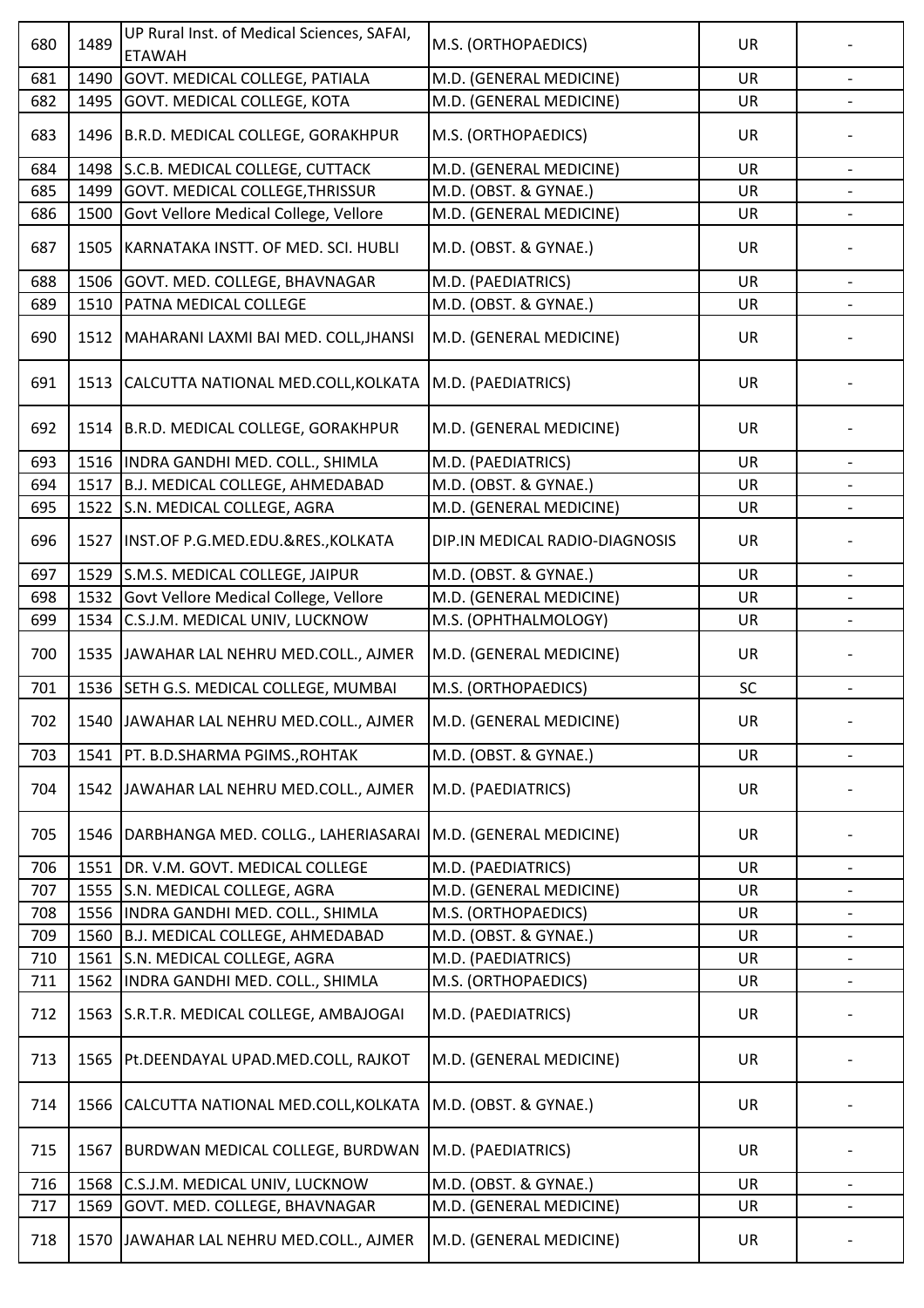| 719 | 1572 | KASTURBA HOSPITAL, NEW DELHI                                      | M.D. (OBST. & GYNAE.)                   | OBC       | $\overline{\phantom{a}}$ |
|-----|------|-------------------------------------------------------------------|-----------------------------------------|-----------|--------------------------|
| 720 | 1575 | L.TILAK MUNICIPAL MED.COLL., MUMBAI                               | M.D. (RADIO-DIAGNOSIS)                  | SC        |                          |
| 721 | 1577 | B.R.D. MEDICAL COLLEGE, GORAKHPUR                                 | M.D. (GENERAL MEDICINE)                 | <b>UR</b> |                          |
| 722 | 1580 | STANLEY MEDICAL COLLEGE, CHENNAI                                  | M.D. (OBST. & GYNAE.)                   | <b>UR</b> |                          |
| 723 | 1581 | GOVT. MEDICAL COLLEGE, KOTA                                       | M.D. (PAEDIATRICS)                      | <b>UR</b> |                          |
| 724 | 1584 | G.S.V.M. MEDICAL COLLEGE, KANPUR                                  | M.D. (OBST. & GYNAE.)                   | UR        | $\overline{\phantom{a}}$ |
| 725 | 1589 | INST.OF P.G.MED.EDU.&RES., KOLKATA                                | DIP.IN MEDICAL RADIO-DIAGNOSIS          | <b>UR</b> |                          |
| 726 | 1590 | DR. R.P.G. MEDICAL COLLEGE, TANDA                                 | M.D. (PAEDIATRICS)                      | <b>UR</b> |                          |
| 727 | 1593 | REGIONAL INST OF MEDICAL SCIENCE,<br><b>IMPHAL</b>                | M.S. (ORTHOPAEDICS)                     | <b>UR</b> |                          |
| 728 | 1594 | MOTI LAL NEHRU MED. COLL, ALLAHABAD                               | M.D. (OBST. & GYNAE.)                   | UR        |                          |
| 729 | 1595 | PATNA MEDICAL COLLEGE                                             | M.D. (OBST. & GYNAE.)                   | <b>UR</b> |                          |
| 730 | 1596 | REGIONAL INST OF MEDICAL SCIENCE,<br><b>IMPHAL</b>                | M.D. (GENERAL MEDICINE)                 | <b>UR</b> |                          |
| 731 | 1600 | M.K.C.G.MEDICAL COLLEGE, BRAHMAPUR                                | M.S. (ORTHOPAEDICS)                     | <b>UR</b> |                          |
| 732 | 1603 | GOVT.MEDICAL COLLEGE, AMRITSAR                                    | M.S. (ORTHOPAEDICS)                     | <b>UR</b> |                          |
| 733 | 1604 | S.M.S. MEDICAL COLLEGE, JAIPUR                                    | M.D. (PSYCHIATRY)                       | UR        | $\overline{\phantom{a}}$ |
| 734 | 1605 | TOPIWALA NATIONAL MED.COLL.,<br><b>MUMBAI</b>                     | M.S. (GENERAL SURGERY)                  | <b>UR</b> |                          |
| 735 | 1606 | TOPIWALA NATIONAL MED.COLL.,<br><b>MUMBAI</b>                     | M.S. (GENERAL SURGERY)                  | <b>UR</b> |                          |
| 736 | 1607 | MADRAS MEDICAL COLLEGE, CHENNAI                                   | M.S. (OPHTHALMOLOGY)                    | <b>UR</b> | $\overline{\phantom{a}}$ |
| 737 | 1609 | STANLEY MEDICAL COLLEGE, CHENNAI                                  | M.S. (GENERAL SURGERY)                  | <b>UR</b> |                          |
| 738 | 1613 | <b>STANLEY MEDICAL COLLEGE, CHENNAI</b>                           | M.S. (GENERAL SURGERY)                  | <b>UR</b> | $\overline{\phantom{a}}$ |
| 739 | 1615 | MEDICAL COLLEGE, KOLKATA                                          | M.S. (OPHTHALMOLOGY)                    | UR        |                          |
| 740 | 1616 | GOVT.<br>MED.COLL, THIRUVANANTHAPURAM                             | M.S. (OPHTHALMOLOGY)                    | UR        | $\overline{\phantom{a}}$ |
| 741 | 1618 | L.TILAK MUNICIPAL MED.COLL., MUMBAI                               | M.D. (TUBERCULOSIS & RESP.<br>DISEASES) | <b>UR</b> |                          |
| 742 |      | 1620 S.M.S. MEDICAL COLLEGE, JAIPUR                               | M.D. (TUBERCULOSIS & RESP.<br>DISEASES) | <b>UR</b> |                          |
| 743 | 1623 | <b>B.J. MEDICAL COLLEGE, PUNE</b>                                 | M.S. (GENERAL SURGERY)                  | <b>UR</b> |                          |
| 744 | 1625 | GOVT.MEDICAL COLLEGE, AMRITSAR                                    | M.D. (GENERAL MEDICINE)                 | <b>UR</b> | $\overline{\phantom{a}}$ |
| 745 | 1629 | GURU GOVIND SINGH MED. C. FARIDKOT                                | M.S. (ORTHOPAEDICS)                     | <b>UR</b> |                          |
| 746 | 1630 | PT. J.N.M. MEDICAL COLLEGE, RAIPUR                                | M.D. (GENERAL MEDICINE)                 | <b>UR</b> | $\overline{\phantom{a}}$ |
| 747 | 1631 | REGIONAL INST OF MEDICAL SCIENCE,<br><b>IMPHAL</b>                | M.D. (GENERAL MEDICINE)                 | <b>UR</b> |                          |
| 748 | 1632 | GOVT.MEDICAL COLLEGE, AMRITSAR                                    | M.D. (GENERAL MEDICINE)                 | <b>UR</b> |                          |
| 749 | 1634 | Chittaranjan Seva Sadan Sishu Sadan<br>College of Obset., Kolkata | M.D. (PAEDIATRICS)                      | UR        |                          |
| 750 | 1640 | S.C.B. MEDICAL COLLEGE, CUTTACK                                   | M.D. (GENERAL MEDICINE)                 | <b>UR</b> |                          |
| 751 | 1642 | PT. J.N.M. MEDICAL COLLEGE, RAIPUR                                | M.D. (GENERAL MEDICINE)                 | UR        | $\overline{\phantom{a}}$ |
| 752 |      | 1645 JWAHAR LAL NEHRU M.C. AMU, ALIGARH                           | M.S. (GENERAL SURGERY)                  | <b>UR</b> |                          |
| 753 | 1646 | NETAJI S.C. BOSE G.M.C, JABALPUR                                  | M.D. (OBST. & GYNAE.)                   | <b>UR</b> |                          |
| 754 | 1648 | V.S.S. MEDICAL COLLEGE, BURLA                                     | M.D. (GENERAL MEDICINE)                 | UR        |                          |
| 755 | 1651 | ASSAM MEDICAL COLLEGE, DIBRUGARH                                  | M.D. (PAEDIATRICS)                      | <b>UR</b> |                          |
| 756 | 1652 | GOVT. MEDICAL COLLEGE, KOTTAYAM                                   | M.S. (GENERAL SURGERY)                  | UR        | $\overline{\phantom{a}}$ |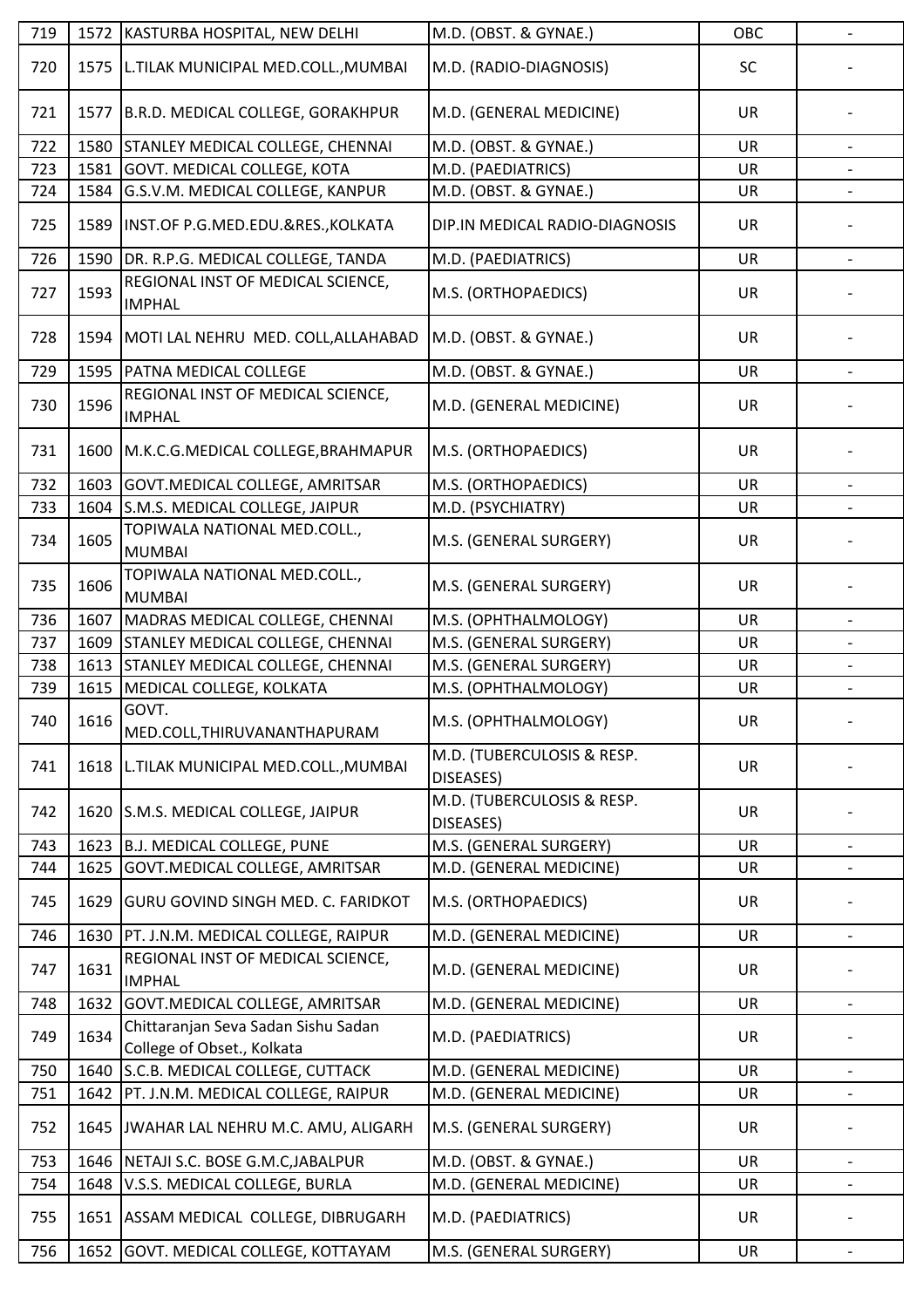| 757 | 1654 | S.C.B. MEDICAL COLLEGE, CUTTACK                             | M.D. (GENERAL MEDICINE)                 | <b>UR</b> | $\qquad \qquad \blacksquare$ |
|-----|------|-------------------------------------------------------------|-----------------------------------------|-----------|------------------------------|
| 758 | 1663 | B.J. MEDICAL COLLEGE, AHMEDABAD                             | M.S. (OPHTHALMOLOGY)                    | <b>UR</b> |                              |
| 759 | 1667 | REGIONAL INST OF MEDICAL SCIENCE,<br><b>IMPHAL</b>          | M.S. (ORTHOPAEDICS)                     | OBC       |                              |
| 760 | 1668 | GOVT. MEDICAL COLLEGE, AMRITSAR                             | M.D. (GENERAL MEDICINE)                 | <b>UR</b> |                              |
| 761 | 1669 | ESI-PGIMSR, ANDHERI (E), MUMBAI                             | M.D. (PAEDIATRICS)                      | OBC       |                              |
| 762 | 1673 | INST.OF MED.SCIENCES, BHU, VARANASI                         | M.S. (GENERAL SURGERY)                  | OBC       |                              |
| 763 | 1674 | TATA MEMORIAL CENTRE, MUMBAI                                | M.D. (PATHOLOGY)                        | <b>UR</b> |                              |
| 764 | 1675 | C.S.J.M. MEDICAL UNIV, LUCKNOW                              | M.D. (PSYCHIATRY)                       | <b>UR</b> |                              |
| 765 | 1678 | GOVT. MEDICAL COLLEGE, PATIALA                              | M.S. (ORTHOPAEDICS)                     | UR        | $\overline{\phantom{a}}$     |
| 766 | 1685 | VALLABHBHAI PATEL CHEST INST., DELHI                        | M.D. (TUBERCULOSIS & RESP.<br>DISEASES) | OBC       |                              |
| 767 | 1687 | INDRA GANDHI MED. COLL., SHIMLA                             | DIP.IN MEDICAL RADIO-DIAGNOSIS          | <b>UR</b> |                              |
| 768 | 1688 | MADRAS MEDICAL COLLEGE, CHENNAI                             | M.D. (TUBERCULOSIS & RESP.<br>DISEASES) | <b>UR</b> |                              |
| 769 | 1689 | V.M.M.C. & S.J. HOSPITAL. N.DELHI                           | M.D. (ANAESTHESIOLOGY)                  | <b>UR</b> | $\overline{\phantom{a}}$     |
| 770 | 1690 | G.S.V.M. MEDICAL COLLEGE, KANPUR                            | M.D. (OBST. & GYNAE.)                   | <b>UR</b> |                              |
| 771 | 1691 | <b>STANLEY MEDICAL COLLEGE, CHENNAI</b>                     | M.S. (GENERAL SURGERY)                  | UR        |                              |
| 772 | 1692 | REGIONAL INST OF MEDICAL SCIENCE,<br><b>IMPHAL</b>          | M.D. (PAEDIATRICS)                      | <b>UR</b> |                              |
| 773 | 1693 | PT. J.N.M. MEDICAL COLLEGE, RAIPUR                          | M.D. (GENERAL MEDICINE)                 | <b>UR</b> | $\qquad \qquad -$            |
| 774 | 1697 | <b>GOVERMENT MEDICAL COLLEGE, CALICUT</b>                   | M.D. (OBST. & GYNAE.)                   | <b>UR</b> |                              |
| 775 | 1698 | DR. S.N. MEDICAL COLLEGE, JODHPUR                           | M.D. (OBST. & GYNAE.)                   | <b>UR</b> |                              |
| 776 | 1699 | M.K.C.G.MEDICAL COLLEGE, BRAHMAPUR                          | M.D. (GENERAL MEDICINE)                 | <b>UR</b> |                              |
| 777 | 1700 | INST.OF P.G.MED.EDU.&RES., KOLKATA                          | DIP.IN MEDICAL RADIO-DIAGNOSIS          | <b>UR</b> |                              |
| 778 |      | 1701   PT. B.D.SHARMA PGIMS., ROHTAK                        | M.D. (OBST. & GYNAE.)                   | <b>UR</b> |                              |
| 779 | 1705 | S.S. MEDICAL COLLEGE, REWA                                  | M.D. (GENERAL MEDICINE)                 | UR        | $\qquad \qquad -$            |
| 780 | 1707 | TOPIWALA NATIONAL MED.COLL.,<br><b>MUMBAI</b>               | M.D. (PSYCHIATRY)                       | UR        |                              |
| 781 | 1708 | B.J. MEDICAL COLLEGE, AHMEDABAD                             | M.S. (OPHTHALMOLOGY)                    | <b>UR</b> | $\qquad \qquad -$            |
| 782 | 1709 | LADY HARDINGE MEDICAL COLL., N.DELHI                        | M.D. (PAEDIATRICS)                      | <b>ST</b> |                              |
| 783 | 1710 | UNIV. COLL. OF MED. SCIENCE, N. DELHI                       | M.S. (GENERAL SURGERY)                  | OBC       |                              |
| 784 | 1712 | BURDWAN MEDICAL COLLEGE, BURDWAN                            | M.D. (GENERAL MEDICINE)                 | <b>UR</b> |                              |
| 785 | 1714 | R.N.T. MEDICAL COLLEGE, UDAIPUR                             | M.D. (TUBERCULOSIS & RESP.<br>DISEASES) | <b>UR</b> |                              |
| 786 | 1715 | NILRATNAM SIRCAR MED. COLL, KOLKATA                         | M.S. (GENERAL SURGERY)                  | <b>UR</b> |                              |
| 787 | 1716 | V.S.S. MEDICAL COLLEGE, BURLA                               | M.D. (GENERAL MEDICINE)                 | <b>UR</b> |                              |
| 788 | 1718 | DARBHANGA MED. COLLG., LAHERIASARAI                         | M.D. (GENERAL MEDICINE)                 | UR        |                              |
| 789 | 1724 | STANLEY MEDICAL COLLEGE, CHENNAI                            | M.S. (GENERAL SURGERY)                  | <b>UR</b> | $\overline{\phantom{a}}$     |
| 790 | 1726 | PT. B.D.SHARMA PGIMS., ROHTAK                               | M.D. (OBST. & GYNAE.)                   | <b>UR</b> |                              |
| 791 | 1727 | PT. B.D.SHARMA PGIMS., ROHTAK                               | M.S. (GENERAL SURGERY)                  | UR        | $\overline{\phantom{a}}$     |
| 792 | 1728 | GOVT.MEDICAL COLLEGE, AMRITSAR                              | M.D. (GENERAL MEDICINE)                 | UR        |                              |
| 793 | 1729 | UP Rural Inst. of Medical Sciences, SAFAI,<br><b>ETAWAH</b> | M.D. (PAEDIATRICS)                      | UR        |                              |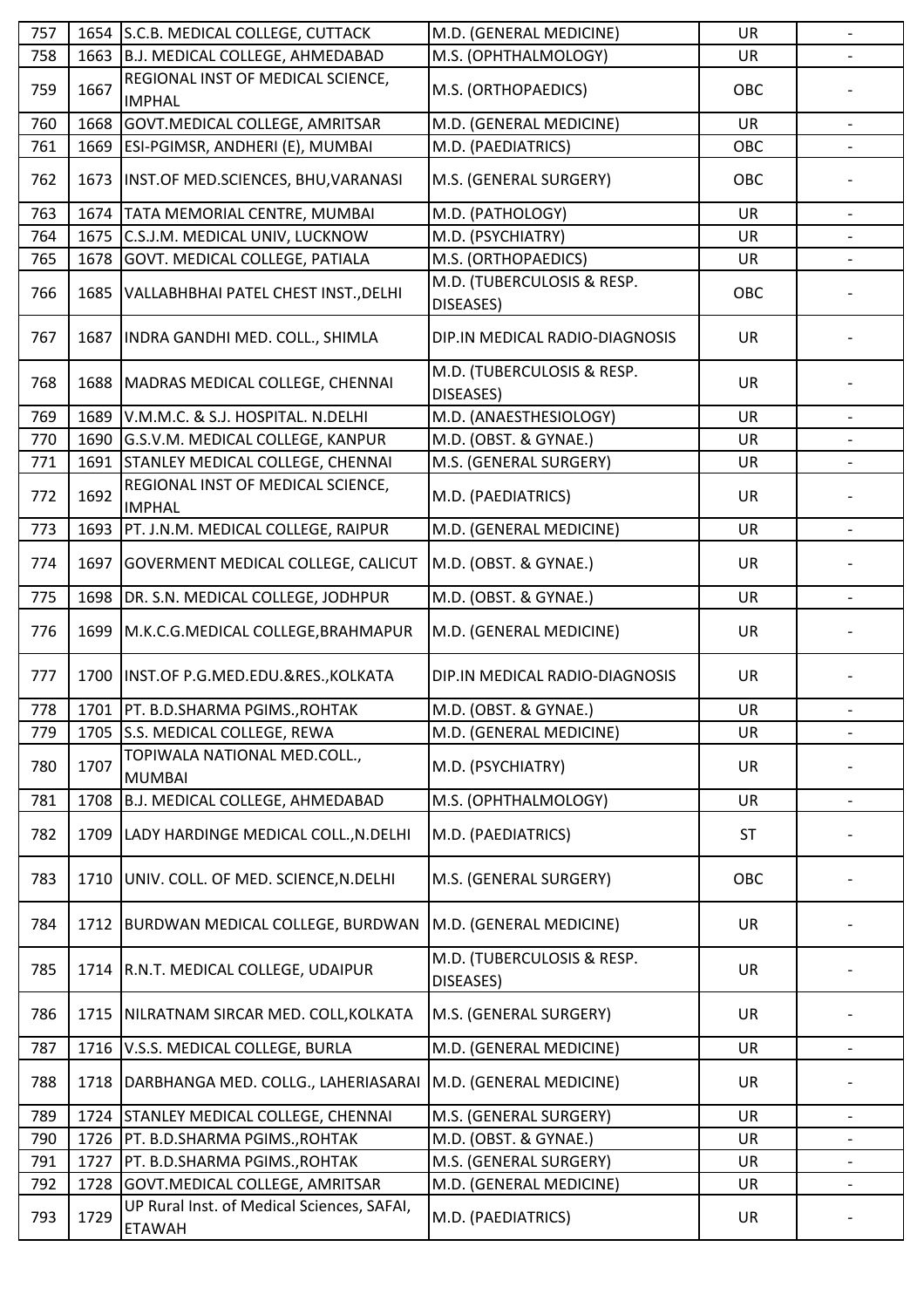| 794 | 1730 | <b>GUWAHATI MEDICAL COLLEGE,</b><br><b>GUWAHATI</b> | M.D. (GENERAL MEDICINE)                    | <b>UR</b> |                          |
|-----|------|-----------------------------------------------------|--------------------------------------------|-----------|--------------------------|
| 795 | 1731 | GOVT. MEDICAL COLLEGE, KOTTAYAM                     | M.S. (OPHTHALMOLOGY)                       | <b>UR</b> |                          |
| 796 | 1734 | GOVT. MEDICAL COLLEGE, AMRITSAR                     | M.D. (GENERAL MEDICINE)                    | <b>UR</b> |                          |
| 797 | 1735 | <b>BURDWAN MEDICAL COLLEGE, BURDWAN</b>             | M.D. (PAEDIATRICS)                         | <b>UR</b> |                          |
| 798 |      | 1740   MAHATMA GANDHI MEMO. M.C., INDORE            | M.S. (GENERAL SURGERY)                     | <b>UR</b> |                          |
| 799 | 1741 | P.G.I.M.E.R., DR. R.M.L. HOSP., N.D.                | M.S. (GENERAL SURGERY)                     | OBC       |                          |
| 800 | 1743 | GOVT. MEDICAL COLLEGE, KOTTAYAM                     | M.S. (E.N.T.)                              | UR        |                          |
| 801 | 1745 | DARBHANGA MED. COLLG., LAHERIASARAI                 | M.D. (PAEDIATRICS)                         | <b>UR</b> |                          |
| 802 |      | 1748 SETH G.S. MEDICAL COLLEGE, MUMBAI              | M.D. (PSYCHIATRY)                          | UR        | $\qquad \qquad -$        |
| 803 | 1749 | STANLEY MEDICAL COLLEGE, CHENNAI                    | M.D. (OBST. & GYNAE.)                      | <b>UR</b> |                          |
| 804 | 1750 | B.J. MEDICAL COLLEGE, AHMEDABAD                     | M.S. (GENERAL SURGERY)                     | <b>UR</b> |                          |
| 805 | 1753 | REGIONAL INST OF MEDICAL SCIENCE,<br><b>IMPHAL</b>  | M.S. (ORTHOPAEDICS)                        | <b>UR</b> |                          |
| 806 | 1757 | GOVT. MEDICAL COLLEGE, KOTTAYAM                     | M.D. (ANAESTHESIOLOGY)                     | UR        | $\overline{\phantom{a}}$ |
| 807 | 1760 | VIJAYNAGAR INST. OF M.S., BELLARY                   | M.S. (OPHTHALMOLOGY)                       | <b>UR</b> |                          |
| 808 | 1761 | GOVT. MEDICAL COLLEGE, NAGPUR                       | M.S. (GENERAL SURGERY)                     | UR        |                          |
| 809 | 1764 | <b>B.J. MEDICAL COLLEGE, PUNE</b>                   | M.S. (GENERAL SURGERY)                     | <b>UR</b> |                          |
| 810 | 1767 | C.S.J.M. MEDICAL UNIV, LUCKNOW                      | M.S. (GENERAL SURGERY)                     | <b>UR</b> |                          |
| 811 |      | 1768   M.K.C.G. MEDICAL COLLEGE, BRAHMAPUR          | M.D. (GENERAL MEDICINE)                    | <b>UR</b> |                          |
| 812 | 1769 | C.S.J.M. MEDICAL UNIV, LUCKNOW                      | M.D. (TUBERCULOSIS & RESP.<br>DISEASES)    | <b>UR</b> |                          |
| 813 | 1773 | THANJAVUR MED. COLLEGE, THANJAVUR                   | M.D. (OBST. & GYNAE.)                      | <b>UR</b> |                          |
| 814 | 1775 | BURDWAN MEDICAL COLLEGE, BURDWAN                    | M.D. (DERMATOLOGY)                         | <b>UR</b> |                          |
| 815 |      | 1776 B.J. MEDICAL COLLEGE, PUNE                     | DIP.IN VENEREOLOGY &<br><b>DERMATOLOGY</b> | UR        | $\overline{\phantom{a}}$ |
| 816 | 1780 | GOA MEDICAL COLLEGE, PANAJI, GOA                    | M.S. (GENERAL SURGERY)                     | <b>UR</b> |                          |
| 817 | 1781 | M.K.C.G.MEDICAL COLLEGE, BRAHMAPUR                  | M.D. (GENERAL MEDICINE)                    | UR        |                          |
| 818 | 1785 | REGIONAL INST OF MEDICAL SCIENCE,<br><b>IMPHAL</b>  | M.D. (GENERAL MEDICINE)                    | OBC       |                          |
| 819 | 1786 | TOPIWALA NATIONAL MED.COLL.,<br><b>MUMBAI</b>       | M.D. (OBST. & GYNAE.)                      | <b>UR</b> |                          |
| 820 | 1789 | UNIV. COLL. OF MED. SCIENCE, N.DELHI                | M.D. (ANAESTHESIOLOGY)                     | <b>UR</b> |                          |
| 821 | 1790 | B.J. MEDICAL COLLEGE, PUNE                          | M.D. (OBST. & GYNAE.)                      | <b>UR</b> |                          |
| 822 | 1791 | GRANT MEDICAL COLLEGE, MUMBAI                       | M.D. (OBST. & GYNAE.)                      | UR        |                          |
| 823 | 1795 | NETAJI S.C. BOSE G.M.C, JABALPUR                    | DIP.IN MEDICAL RADIO-DIAGNOSIS             | <b>UR</b> |                          |
| 824 | 1796 | MADRAS MEDICAL COLLEGE, CHENNAI                     | M.D. (TUBERCULOSIS & RESP.<br>DISEASES)    | <b>UR</b> |                          |
| 825 | 1797 | GOVT. MEDICAL COLLEGE, NAGPUR                       | M.S. (GENERAL SURGERY)                     | UR        |                          |
| 826 | 1799 | GOVT.<br>MED.COLL, THIRUVANANTHAPURAM               | M.S. (GENERAL SURGERY)                     | <b>UR</b> |                          |
| 827 | 1800 | BANKURA SAMMILANI MED.COLL,<br><b>BANKURA</b>       | M.D. (PAEDIATRICS)                         | <b>UR</b> |                          |
| 828 | 1803 | COIMBATORE MED. COLL., COIMBATORE                   | M.D. (OBST. & GYNAE.)                      | UR        |                          |
| 829 | 1804 | C.S.J.M. MEDICAL UNIV, LUCKNOW                      | M.S. (GENERAL SURGERY)                     | UR        |                          |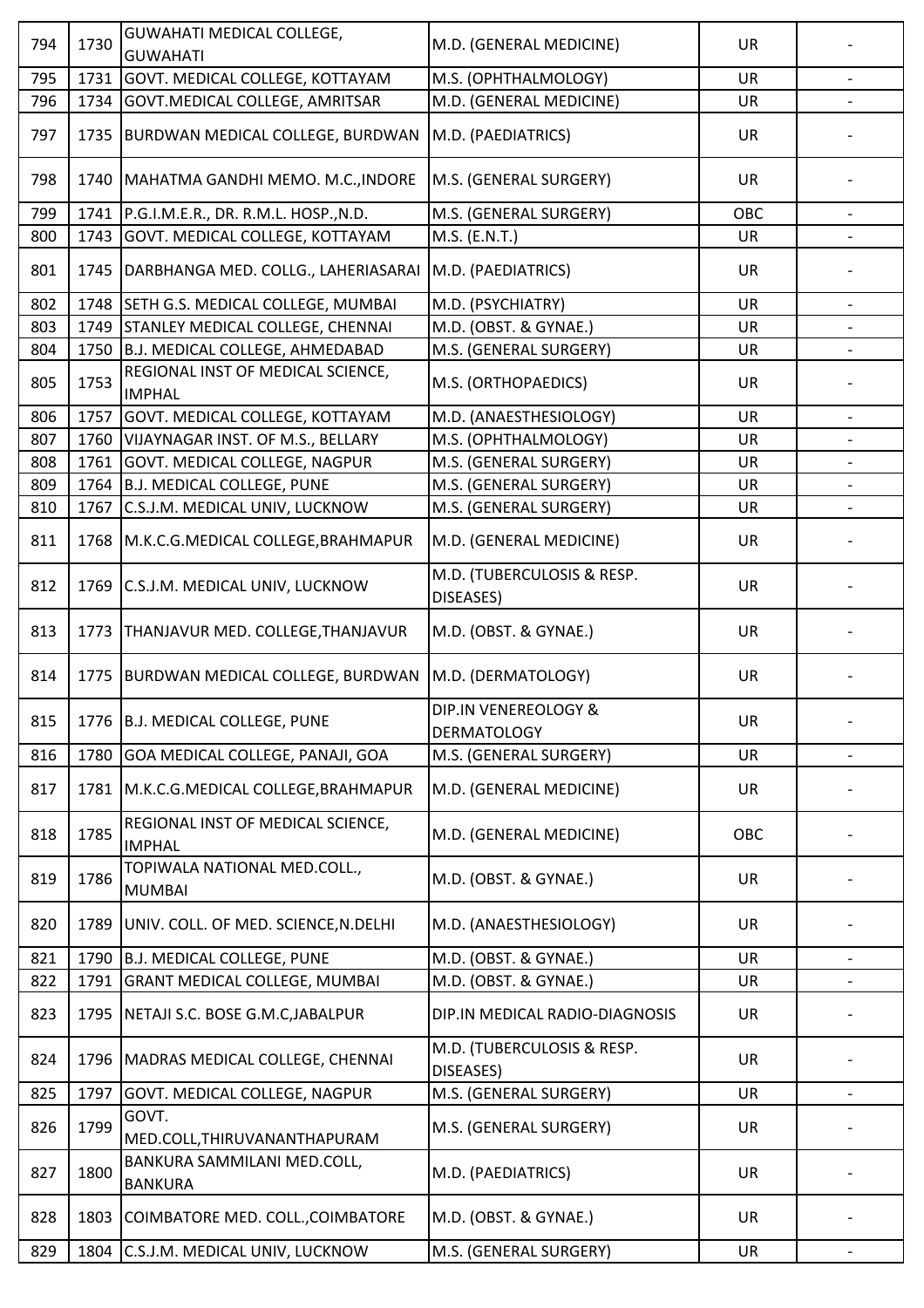| 830 | 1805 | GAJA RAJA MEDICAL COLLEGE, GWALIOR                  | M.D. (OBST. & GYNAE.)                   | <b>UR</b> |                          |
|-----|------|-----------------------------------------------------|-----------------------------------------|-----------|--------------------------|
| 831 | 1808 | GOVT. MED. COLL. & HOSP., CHANDIGARH                | M.S. (GENERAL SURGERY)                  | <b>UR</b> |                          |
| 832 | 1810 | GOVT.MEDICAL COLLEGE, AMRITSAR                      | M.D. (GENERAL MEDICINE)                 | <b>UR</b> |                          |
| 833 | 1815 | STANLEY MEDICAL COLLEGE, CHENNAI                    | M.S. (GENERAL SURGERY)                  | <b>UR</b> |                          |
| 834 | 1816 | MADRAS MEDICAL COLLEGE, CHENNAI                     | M.S. (OPHTHALMOLOGY)                    | <b>UR</b> |                          |
| 835 | 1818 | GOVT.MEDICAL COLLEGE, AMRITSAR                      | M.D. (PAEDIATRICS)                      | UR        |                          |
| 836 | 1820 | ESI - PGIMSR, CHENNAI                               | M.D. (OBST. & GYNAE.)                   | UR        |                          |
| 837 | 1824 | S.S. MEDICAL COLLEGE, REWA                          | M.D. (PAEDIATRICS)                      | <b>UR</b> | $\overline{\phantom{a}}$ |
| 838 | 1826 | DARBHANGA MED. COLLG., LAHERIASARAI                 | M.D. (GENERAL MEDICINE)                 | UR        |                          |
| 839 | 1828 | GOVT. MEDICAL COLLEGE, AMRITSAR                     | M.D. (GENERAL MEDICINE)                 | <b>UR</b> | $\blacksquare$           |
| 840 | 1829 | S.S. MEDICAL COLLEGE, REWA                          | M.D. (PAEDIATRICS)                      | UR        |                          |
| 841 | 1830 | PATNA MEDICAL COLLEGE                               | DIP.IN MEDICAL RADIO-DIAGNOSIS          | <b>UR</b> |                          |
| 842 | 1831 | GOVT. MEDICAL COLLEGE, THRISSUR                     | M.D. (OBST. & GYNAE.)                   | UR        |                          |
|     |      |                                                     |                                         |           |                          |
| 843 | 1832 | NORTH BENGAL MED. COLL, DARJEELING                  | M.D. (GENERAL MEDICINE)                 | <b>UR</b> |                          |
| 844 | 1833 | M.K.C.G.MEDICAL COLLEGE, BRAHMAPUR                  | M.D. (GENERAL MEDICINE)                 | <b>UR</b> |                          |
| 845 | 1835 | V.S.S. MEDICAL COLLEGE, BURLA                       | M.D. (GENERAL MEDICINE)                 | <b>UR</b> | $\qquad \qquad -$        |
| 846 | 1836 | GOVT. MEDICAL COLLEGE, NAGPUR                       | M.S. (GENERAL SURGERY)                  | <b>UR</b> |                          |
| 847 | 1837 | NETAJI S.C. BOSE G.M.C, JABALPUR                    | M.S. (GENERAL SURGERY)                  | <b>UR</b> |                          |
| 848 | 1838 | NALANDA MEDICAL COLLEGE, PATNA                      | M.D. (GENERAL MEDICINE)                 | <b>UR</b> | $\overline{\phantom{a}}$ |
| 849 | 1839 | GOVT.<br>MED.COLL, THIRUVANANTHAPURAM               | M.D. (PATHOLOGY)                        | UR        |                          |
| 850 | 1840 | INST.OF MED.SCIENCES, BHU, VARANASI                 | M.D. (TUBERCULOSIS & RESP.<br>DISEASES) | OBC       |                          |
| 851 | 1841 | DR. S.N. MEDICAL COLLEGE, JODHPUR                   | M.D. (OBST. & GYNAE.)                   | UR        |                          |
| 852 | 1847 | GOVT. MEDICAL COLLEGE, THRISSUR                     | M.S. (E.N.T.)                           | <b>UR</b> |                          |
| 853 | 1852 | <b>GUWAHATI MEDICAL COLLEGE,</b><br><b>GUWAHATI</b> | M.D. (DERMATOLOGY)                      | <b>UR</b> |                          |
| 854 | 1853 | DARBHANGA MED. COLLG., LAHERIASARAI                 | M.D. (GENERAL MEDICINE)                 | UR        |                          |
| 855 | 1854 | R.N.T. MEDICAL COLLEGE, UDAIPUR                     | M.D. (OBST. & GYNAE.)                   | <b>UR</b> |                          |
| 856 | 1860 | <b>GANDHI MEDICAL COLLEGE, BHOPAL</b>               | DIP.IN MEDICAL RADIO-DIAGNOSIS          | <b>UR</b> |                          |
| 857 | 1861 | GOVT. MEDICAL COLLEGE, THRISSUR                     | M.S. (OPHTHALMOLOGY)                    | <b>UR</b> | $\overline{\phantom{a}}$ |
| 858 | 1863 | DR. R.P.G. MEDICAL COLLEGE, TANDA                   | M.D. (GENERAL MEDICINE)                 | UR        |                          |
| 859 | 1865 | S.M.S. MEDICAL COLLEGE, JAIPUR                      | M.D. SKIN & VERERAL DISEASES            | SC        |                          |
| 860 | 1866 | <b>GUWAHATI MEDICAL COLLEGE,</b><br><b>GUWAHATI</b> | M.D. (DERMATOLOGY)                      | UR        |                          |
| 861 | 1868 | P.G.I.M.E.R., DR. R.M.L. HOSP., N.D.                | M.D. (PSYCHIATRY)                       | UR        | $\overline{\phantom{a}}$ |
| 862 | 1870 | DR. R.P.G. MEDICAL COLLEGE, TANDA                   | M.S. (ORTHOPAEDICS)                     | UR        |                          |
| 863 | 1876 | M.K.C.G.MEDICAL COLLEGE, BRAHMAPUR                  | M.D. (PAEDIATRICS)                      | <b>UR</b> |                          |
| 864 | 1879 | DARBHANGA MED. COLLG., LAHERIASARAI                 | M.D. (GENERAL MEDICINE)                 | UR        |                          |
| 865 | 1881 | ASSAM MEDICAL COLLEGE, DIBRUGARH                    | M.S. (ORTHOPAEDICS)                     | <b>UR</b> |                          |
| 866 | 1885 | GOVT. MEDICAL COLLEGE, AURANGABAD                   | M.S. (GENERAL SURGERY)                  | <b>UR</b> |                          |
| 867 | 1888 | GUWAHATI MEDICAL COLLEGE,<br><b>GUWAHATI</b>        | M.D. (GENERAL MEDICINE)                 | <b>UR</b> |                          |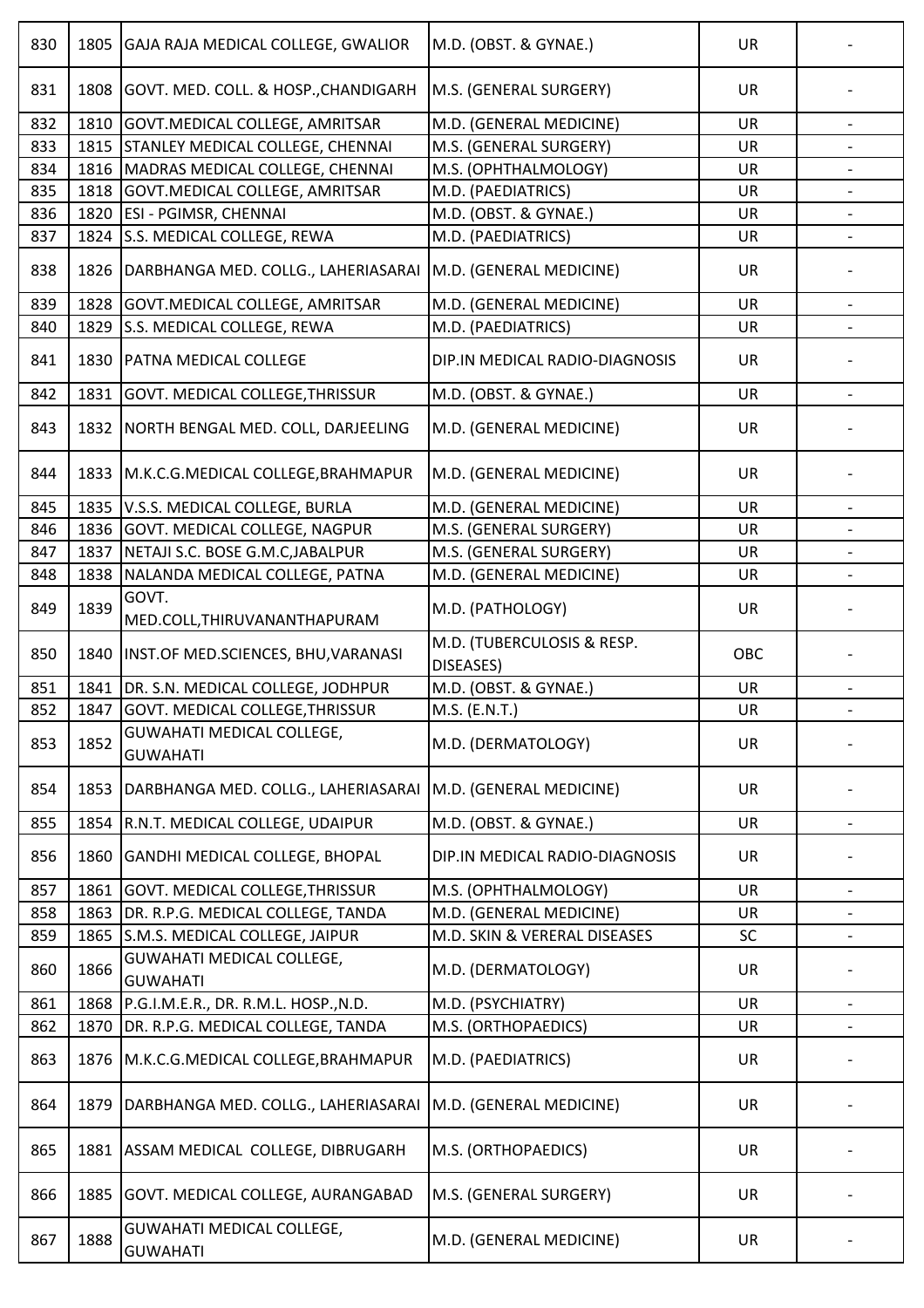| 868 | 1890 | G.S.V.M. MEDICAL COLLEGE, KANPUR                                 | M.D. (OBST. & GYNAE.)                   | <b>UR</b> | $\overline{\phantom{m}}$ |
|-----|------|------------------------------------------------------------------|-----------------------------------------|-----------|--------------------------|
| 869 | 1893 | V.S.S. MEDICAL COLLEGE, BURLA                                    | M.D. (GENERAL MEDICINE)                 | <b>UR</b> |                          |
| 870 | 1894 | DR. R.P.G. MEDICAL COLLEGE, TANDA                                | M.D. (GENERAL MEDICINE)                 | <b>UR</b> |                          |
| 871 | 1895 | L.L.R.M. MEDICAL COLLEGE, MEERUT                                 | M.D. (OBST. & GYNAE.)                   | <b>UR</b> | $\overline{\phantom{a}}$ |
| 872 | 1896 | GOA MEDICAL COLLEGE, PANAJI, GOA                                 | M.S. (OPHTHALMOLOGY)                    | <b>UR</b> |                          |
| 873 | 1897 | C.S.J.M. MEDICAL UNIV, LUCKNOW                                   | M.S. (GENERAL SURGERY)                  | <b>UR</b> | $\overline{\phantom{a}}$ |
| 874 | 1901 | PT. B.D.SHARMA PGIMS., ROHTAK                                    | M.S. (GENERAL SURGERY)                  | UR        |                          |
| 875 | 1903 | REGIONAL INST OF MEDICAL SCIENCE,<br><b>IMPHAL</b>               | M.D. (GENERAL MEDICINE)                 | OBC       |                          |
| 876 | 1905 | TOPIWALA NATIONAL MED.COLL.,<br><b>MUMBAI</b>                    | M.D. (OBST. & GYNAE.)                   | UR        |                          |
| 877 | 1907 | KILPAUK MEDICAL COLLEGE, CHENNAI                                 | M.D. (OBST. & GYNAE.)                   | <b>UR</b> |                          |
| 878 | 1908 | MEDICAL COLLEGE, KOLKATA                                         | M.D. (OBST. & GYNAE.)                   | UR        |                          |
| 879 | 1910 | BANKURA SAMMILANI MED.COLL,<br><b>BANKURA</b>                    | M.S. (ORTHOPAEDICS)                     | <b>UR</b> |                          |
| 880 | 1911 | G.S.V.M. MEDICAL COLLEGE, KANPUR                                 | M.D. (OBST. & GYNAE.)                   | <b>UR</b> | $\qquad \qquad -$        |
| 881 | 1912 | L.TILAK MUNICIPAL MED.COLL., MUMBAI                              | M.D. (TUBERCULOSIS & RESP.<br>DISEASES) | <b>UR</b> |                          |
| 882 | 1914 | GOVT. MEDICAL COLLEGE, PATIALA                                   | M.D. (OBST. & GYNAE.)                   | <b>UR</b> |                          |
| 883 | 1917 | S.M.S. MEDICAL COLLEGE, JAIPUR                                   | M.S. (OPHTHALMOLOGY)                    | UR        |                          |
| 884 | 1919 | <b>GUWAHATI MEDICAL COLLEGE,</b><br><b>GUWAHATI</b>              | M.D. (GENERAL MEDICINE)                 | <b>UR</b> |                          |
| 885 | 1922 | COIMBATORE MED. COLL., COIMBATORE                                | M.D. (OBST. & GYNAE.)                   | <b>UR</b> |                          |
| 886 | 1923 | <b>GUWAHATI MEDICAL COLLEGE,</b><br><b>GUWAHATI</b>              | M.D. (GENERAL MEDICINE)                 | <b>UR</b> |                          |
| 887 | 1924 | GOVT. MEDICAL COLLEGE, AURANGABAD                                | M.S. (OPHTHALMOLOGY)                    | <b>UR</b> |                          |
| 888 | 1928 | TIRUNELVELI MED. COLL., TIRUNELVELI                              | M.D. (OBST. & GYNAE.)                   | UR        |                          |
| 889 | 1929 | MYSORE MED.COLL.& RES.INST., MYSORE                              | M.D. (OBST. & GYNAE.)                   | <b>UR</b> |                          |
| 890 | 1930 | MAULANA AZAD MEDICAL COLL., N.DELHI                              | M.D. (ANAESTHESIOLOGY)                  | OBC       |                          |
| 891 | 1931 | GOA MEDICAL COLLEGE, PANAJI, GOA                                 | DIP.IN MEDICAL RADIO-DIAGNOSIS          | <b>UR</b> |                          |
| 892 | 1934 | MEDICAL COLLEGE, KOLKATA                                         | M.S. (OPHTHALMOLOGY)                    | <b>UR</b> |                          |
| 893 | 1935 | DR. S.N. MEDICAL COLLEGE, JODHPUR                                | M.S. (GENERAL SURGERY)                  | <b>UR</b> |                          |
| 894 | 1937 | NALANDA MEDICAL COLLEGE, PATNA                                   | M.D. (GENERAL MEDICINE)                 | UR        |                          |
| 895 | 1938 | REGIONAL INST OF MEDICAL SCIENCE,<br><b>IMPHAL</b>               | M.D. (PAEDIATRICS)                      | <b>UR</b> |                          |
| 896 | 1941 | TATA MEMORIAL CENTRE, MUMBAI                                     | M.D. (PATHOLOGY)                        | <b>UR</b> |                          |
| 897 | 1943 | UNIV. COLL. OF MED. SCIENCE, N.DELHI                             | M.D. (ANAESTHESIOLOGY)                  | <b>UR</b> |                          |
| 898 | 1945 | K.A.P.V.G.M.COLL,TIRUCHIRAPPALLLI                                | M.D. (OBST. & GYNAE.)                   | <b>UR</b> | $\overline{\phantom{a}}$ |
| 899 | 1948 | NORTH BENGAL MED. COLL, DARJEELING                               | M.D. (GENERAL MEDICINE)                 | <b>UR</b> |                          |
| 900 | 1950 | V.M.M.C. & S.J. HOSPITAL. N.DELHI                                | M.D. (RADIO-THERAPY)                    | <b>UR</b> |                          |
| 901 | 1951 | STANLEY MEDICAL COLLEGE, CHENNAI                                 | M.S. (GENERAL SURGERY)                  | UR        |                          |
| 902 | 1952 | INST.OF MED.SCIENCES, BHU, VARANASI                              | M.S. (OPHTHALMOLOGY)                    | <b>UR</b> |                          |
| 903 | 1956 | Agartala Govt. Medical College & G.B. Pant<br>Hospital, Agartala | M.S. (ORTHOPAEDICS)                     | <b>UR</b> |                          |
| 904 | 1961 | Jawaharlal Nehru Medical College,<br>Bhagalpur, Bihar            | M.D. (PAEDIATRICS)                      | UR        |                          |
| 905 | 1966 | MADRAS MEDICAL COLLEGE, CHENNAI                                  | M.S. (OPHTHALMOLOGY)                    | UR        |                          |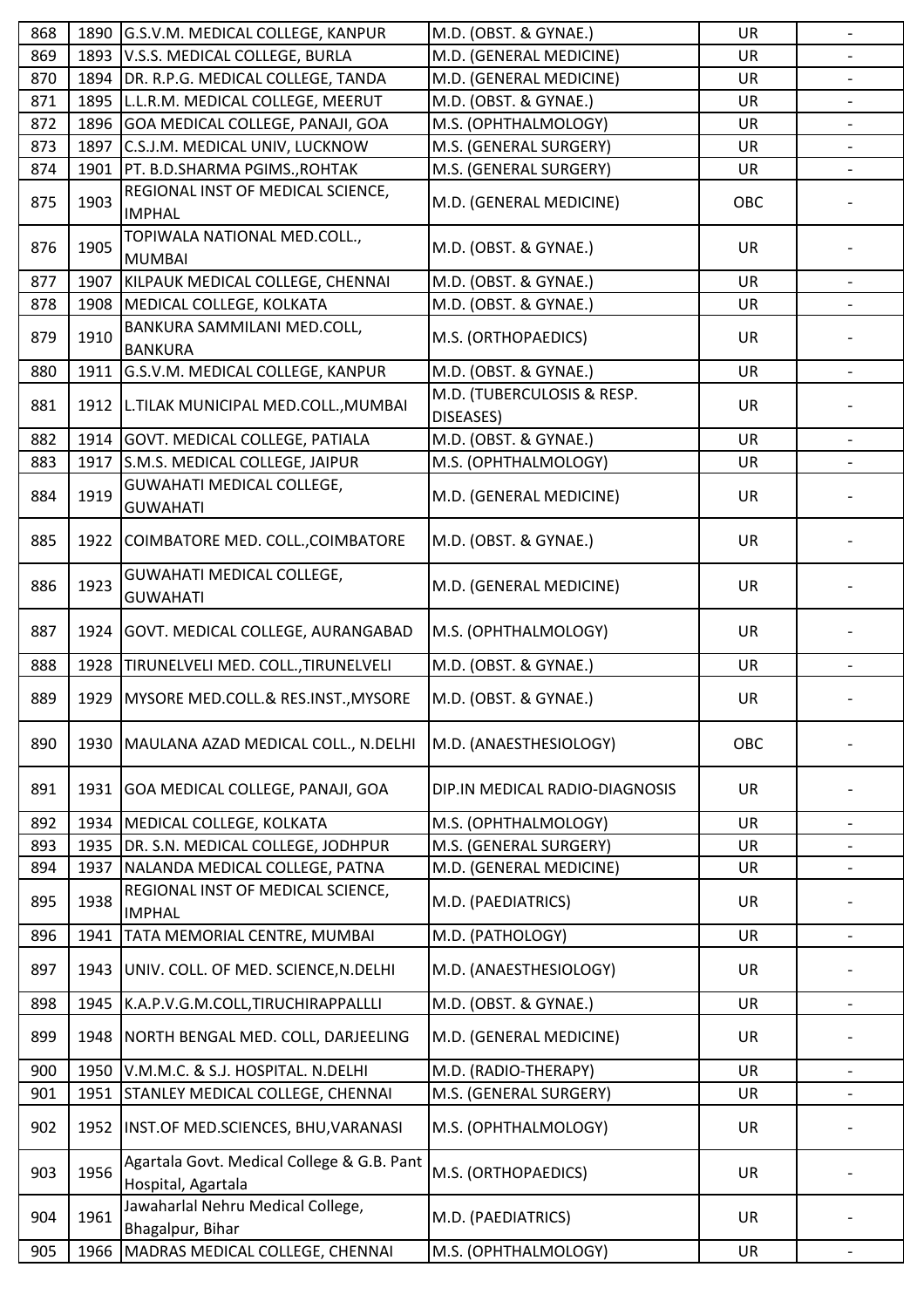| 906 | 1967 | MAHATMA GANDHI MEMO. M.C., INDORE                            | M.S. (GENERAL SURGERY)                  | <b>UR</b> |                          |
|-----|------|--------------------------------------------------------------|-----------------------------------------|-----------|--------------------------|
| 907 | 1971 | NORTH BENGAL MED. COLL, DARJEELING                           | M.D. (PAEDIATRICS)                      | <b>UR</b> |                          |
| 908 | 1974 | SETH G.S. MEDICAL COLLEGE, MUMBAI                            | M.S. (E.N.T.)                           | UR        |                          |
| 909 | 1985 | BANKURA SAMMILANI MED.COLL,<br><b>BANKURA</b>                | M.D. (GENERAL MEDICINE)                 | <b>UR</b> |                          |
| 910 | 1986 | S.N. MEDICAL COLLEGE, AGRA                                   | M.S. (GENERAL SURGERY)                  | UR        | $\overline{\phantom{0}}$ |
| 911 | 1987 | UNIV. COLL. OF MED. SCIENCE, N. DELHI                        | M.D. (GENERAL MEDICINE)                 | <b>SC</b> |                          |
| 912 | 1988 | GOVT. MED. COLL. & HOSP., CHANDIGARH                         | M.S. (GENERAL SURGERY)                  | <b>UR</b> |                          |
| 913 | 1992 | BANKURA SAMMILANI MED.COLL,<br><b>BANKURA</b>                | M.D. (PAEDIATRICS)                      | <b>UR</b> |                          |
| 914 | 1994 | MEDICAL COLLEGE, KOLKATA                                     | M.S. (OPHTHALMOLOGY)                    | <b>UR</b> |                          |
| 915 | 1997 | INST.OF P.G.MED.EDU.&RES., KOLKATA                           | M.D. (ANAESTHESIOLOGY)                  | <b>UR</b> |                          |
| 916 | 1999 | TOPIWALA NATIONAL MED.COLL.,<br><b>MUMBAI</b>                | M.D. (TUBERCULOSIS & RESP.<br>DISEASES) | <b>UR</b> |                          |
| 917 | 2003 | DR. R.P.G. MEDICAL COLLEGE, TANDA                            | MD (DERM., VENE. & LEPROSY)             | <b>UR</b> | $\overline{\phantom{0}}$ |
| 918 |      | 2008   PT. J.N.M. MEDICAL COLLEGE, RAIPUR                    | DIP.IN MEDICAL RADIO-DIAGNOSIS          | UR        |                          |
| 919 | 2012 | GOA MEDICAL COLLEGE, PANAJI, GOA                             | M.D. (OBST. & GYNAE.)                   | <b>UR</b> |                          |
| 920 | 2013 | G.S.V.M. MEDICAL COLLEGE, KANPUR                             | M.S. (GENERAL SURGERY)                  | <b>UR</b> |                          |
| 921 | 2014 | INDIRA GANDHI GOVT.MED.COLL, NAGPUR   M.S. (GENERAL SURGERY) |                                         | <b>UR</b> |                          |
| 922 | 2015 | GOVT. MEDICAL COLLEGE, KOTTAYAM                              | M.S. (GENERAL SURGERY)                  | <b>UR</b> | $\overline{\phantom{0}}$ |
| 923 | 2016 | GOVT.<br>MED.COLL, THIRUVANANTHAPURAM                        | M.D. (OBST. & GYNAE.)                   | <b>UR</b> |                          |
| 924 |      | 2018   ASSAM MEDICAL COLLEGE, DIBRUGARH                      | M.S. (ORTHOPAEDICS)                     | <b>UR</b> |                          |
| 925 | 2019 | <b>GRANT MEDICAL COLLEGE, MUMBAI</b>                         | M.D. (OBST. & GYNAE.)                   | <b>UR</b> | $\overline{\phantom{a}}$ |
| 926 | 2026 | G.S.V.M. MEDICAL COLLEGE, KANPUR                             | M.D. (OBST. & GYNAE.)                   | <b>UR</b> |                          |
| 927 | 2029 | <b>GOVT. MEDICAL COLLEGE, NAGPUR</b>                         | M.D. (OBST. & GYNAE.)                   | UR        | $\overline{\phantom{a}}$ |
| 928 | 2032 | GOVT.<br>MED.COLL, THIRUVANANTHAPURAM                        | M.D. (ANAESTHESIOLOGY)                  | UR        |                          |
| 929 | 2033 | SILCHAR MEDICAL COLLEGE, SILCHAR                             | M.S. (ORTHOPAEDICS)                     | UR        | $\overline{\phantom{a}}$ |
| 930 | 2034 | GOVT. MEDICAL COLLEGE, AURANGABAD                            | M.S. (GENERAL SURGERY)                  | UR        |                          |
| 931 | 2043 | MAHATMA GANDHI MEMO. M.C., INDORE                            | M.D. (OBST. & GYNAE.)                   | <b>UR</b> |                          |
| 932 |      | 2045   PT. J.N.M. MEDICAL COLLEGE, RAIPUR                    | M.S. (OPHTHALMOLOGY)                    | <b>UR</b> |                          |
| 933 | 2046 | C.S.J.M. MEDICAL UNIV, LUCKNOW                               | M.S. (OPHTHALMOLOGY)                    | <b>UR</b> |                          |
| 934 | 2047 | V.M.M.C. & S.J. HOSPITAL. N.DELHI                            | M.S. (E.N.T.)                           | UR        | $\overline{\phantom{a}}$ |
| 935 | 2051 | MOTI LAL NEHRU MED. COLL, ALLAHABAD                          | M.D. (OBST. & GYNAE.)                   | <b>UR</b> |                          |
| 936 | 2053 | STANLEY MEDICAL COLLEGE, CHENNAI                             | M.S. (GENERAL SURGERY)                  | <b>UR</b> |                          |
| 937 | 2055 | <b>GRANT MEDICAL COLLEGE, MUMBAI</b>                         | M.D. (OBST. & GYNAE.)                   | <b>UR</b> | $\overline{\phantom{a}}$ |
| 938 | 2058 | INST.OF P.G.MED.EDU.&RES., KOLKATA                           | M.D. (OBST. & GYNAE.)                   | UR        |                          |
| 939 | 2059 | MADRAS MEDICAL COLLEGE, CHENNAI                              | DIP.IN MEDICAL RADIO-DIAGNOSIS          | <b>UR</b> |                          |
| 940 | 2061 | Jawaharlal Nehru Medical College,<br>Bhagalpur, Bihar        | M.D. (GENERAL MEDICINE)                 | <b>UR</b> |                          |
| 941 | 2063 | DR. S.N. MEDICAL COLLEGE, JODHPUR                            | M.S. (GENERAL SURGERY)                  | <b>UR</b> |                          |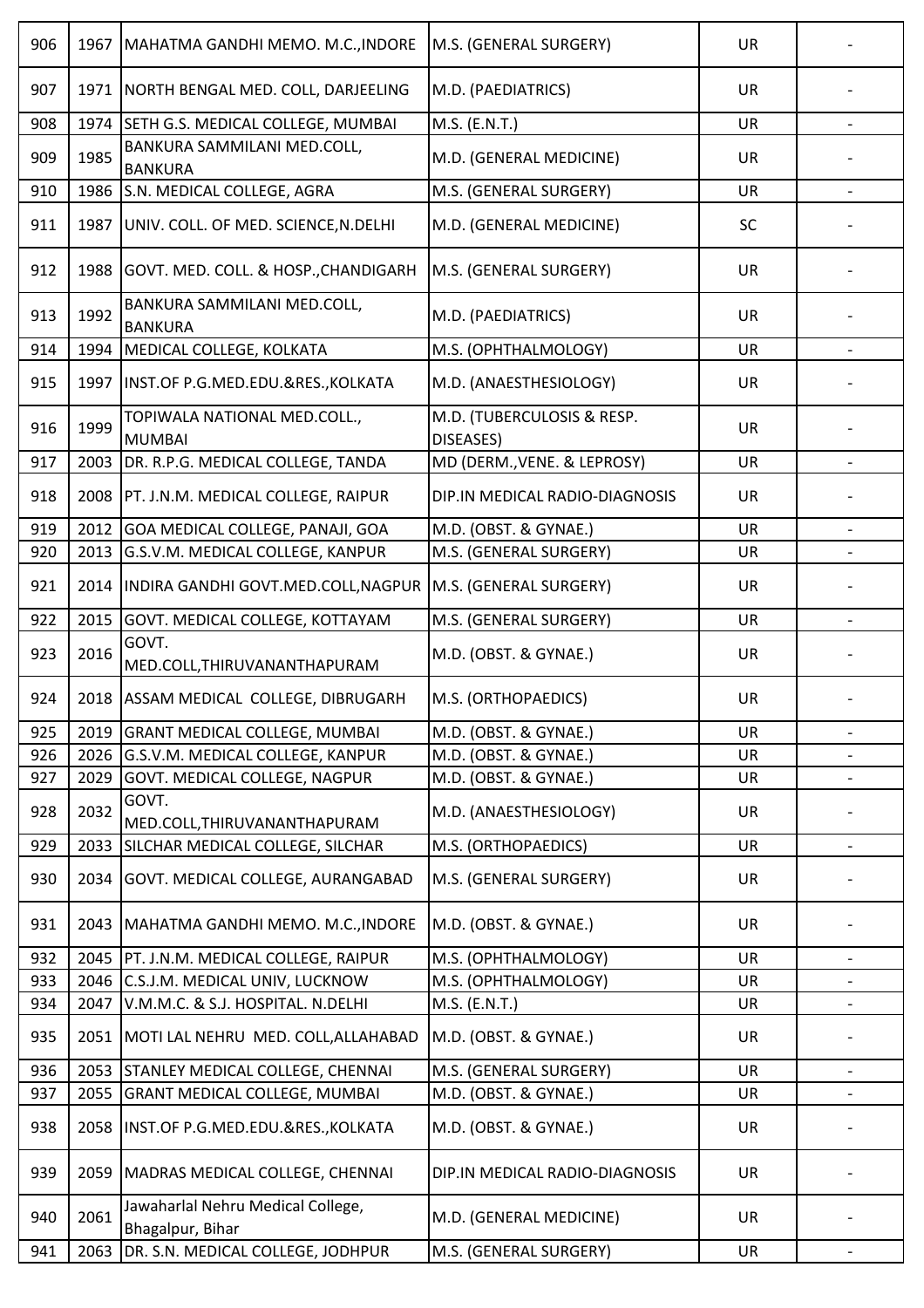| 942 | 2070 | INST.OF P.G.MED.EDU.&RES., KOLKATA                                  | DIP.IN MEDICAL RADIO-DIAGNOSIS          | <b>UR</b> |                          |
|-----|------|---------------------------------------------------------------------|-----------------------------------------|-----------|--------------------------|
| 943 | 2074 | PATNA MEDICAL COLLEGE                                               | M.S. (GENERAL SURGERY)                  | <b>UR</b> |                          |
| 944 | 2075 | MAHATMA GANDHI MEMO. M.C., INDORE                                   | M.D. (OBST. & GYNAE.)                   | <b>UR</b> |                          |
| 945 | 2076 | GANDHI MEDICAL COLLEGE, BHOPAL                                      | M.D. (OBST. & GYNAE.)                   | <b>UR</b> |                          |
| 946 | 2077 | MOTI LAL NEHRU MED. COLL, ALLAHABAD                                 | M.S. (GENERAL SURGERY)                  | UR        |                          |
| 947 | 2083 | INDRA GANDHI MED. COLL., SHIMLA                                     | M.S. (OPHTHALMOLOGY)                    | <b>UR</b> | $\overline{\phantom{a}}$ |
| 948 | 2084 | GOVT. MEDICAL COLLEGE, NAGPUR                                       | M.D. (OBST. & GYNAE.)                   | UR        |                          |
| 949 | 2089 | PATNA MEDICAL COLLEGE                                               | M.S. (GENERAL SURGERY)                  | UR        |                          |
| 950 | 2090 | ASSAM MEDICAL COLLEGE, DIBRUGARH                                    | M.D. (GENERAL MEDICINE)                 | <b>UR</b> |                          |
| 951 | 2092 | ASSAM MEDICAL COLLEGE, DIBRUGARH                                    | M.D. (GENERAL MEDICINE)                 | <b>UR</b> |                          |
| 952 | 2094 | G.S.V.M. MEDICAL COLLEGE, KANPUR                                    | M.S. (GENERAL SURGERY)                  | <b>UR</b> | $\overline{\phantom{a}}$ |
| 953 | 2097 | R.G. KAR MEDICAL COLLEGE, KOLKATA                                   | M.S. (GENERAL SURGERY)                  | UR        |                          |
| 954 | 2098 | GANDHI MEDICAL COLLEGE, BHOPAL                                      | M.D. (OBST. & GYNAE.)                   | <b>UR</b> |                          |
| 955 | 2102 | GAJA RAJA MEDICAL COLLEGE, GWALIOR                                  | DIP.IN MEDICAL RADIO-DIAGNOSIS          | <b>UR</b> |                          |
| 956 | 2104 | TATA MEMORIAL CENTRE, MUMBAI                                        | M.D. (RADIO-THERAPY)                    | <b>UR</b> | $\blacksquare$           |
| 957 | 2107 | G.S.V.M. MEDICAL COLLEGE, KANPUR                                    | M.S. (GENERAL SURGERY)                  | UR        |                          |
| 958 | 2111 | Shri Krishna Medical College, Muzaffarpur                           | M.D. (GENERAL MEDICINE)                 | <b>UR</b> |                          |
| 959 | 2113 | Pt.DEENDAYAL UPAD.MED.COLL, RAJKOT                                  | M.S. (OPHTHALMOLOGY)                    | <b>UR</b> |                          |
| 960 | 2116 | <b>GOVERNMENT MEDICAL COLL., BARODA</b>                             | M.D. (OBST. & GYNAE.)                   | <b>UR</b> |                          |
| 961 | 2117 | DR. S.N. MEDICAL COLLEGE, JODHPUR                                   | M.D. (TUBERCULOSIS & RESP.<br>DISEASES) | <b>UR</b> |                          |
| 962 |      | 2120   MOTI LAL NEHRU MED. COLL, ALLAHABAD   M.S. (GENERAL SURGERY) |                                         | UR        |                          |
| 963 | 2122 | B.J. MEDICAL COLLEGE, AHMEDABAD                                     | M.D. (TUBERCULOSIS & RESP.<br>DISEASES) | <b>UR</b> |                          |
| 964 | 2123 | INDIRA GANDHI GOVT.MED.COLL, NAGPUR                                 | M.D. (OBST. & GYNAE.)                   | <b>UR</b> |                          |
| 965 | 2124 | LADY HARDINGE MEDICAL COLL., N.DELHI                                | M.D. (PATHOLOGY)                        | <b>UR</b> |                          |
| 966 | 2125 | ESI - PGIMSR, CHENNAI                                               | M.D. (ANAESTHESIOLOGY)                  | UR        |                          |
| 967 | 2126 | BANGALORE MEDICAL COLL., BANGALORE                                  | M.D. (ANAESTHESIOLOGY)                  | <b>UR</b> |                          |
| 968 | 2130 | SETH G.S. MEDICAL COLLEGE, MUMBAI                                   | M.D. (PSYCHIATRY)                       | <b>UR</b> | $\overline{\phantom{a}}$ |
| 969 | 2131 | PATNA MEDICAL COLLEGE                                               | M.S. (GENERAL SURGERY)                  | <b>UR</b> |                          |
| 970 | 2132 | R.N.T. MEDICAL COLLEGE, UDAIPUR                                     | M.D. (OBST. & GYNAE.)                   | UR        |                          |
| 971 | 2135 | MOTI LAL NEHRU MED. COLL, ALLAHABAD                                 | M.S. (GENERAL SURGERY)                  | <b>UR</b> |                          |
| 972 | 2136 | JWAHAR LAL NEHRU M.C. AMU, ALIGARH                                  | M.D. (OBST. & GYNAE.)                   | <b>UR</b> |                          |
| 973 | 2143 | <b>GRANT MEDICAL COLLEGE, MUMBAI</b>                                | M.D. (TUBERCULOSIS & RESP.<br>DISEASES) | <b>UR</b> |                          |
| 974 | 2149 | MOTI LAL NEHRU MED. COLL, ALLAHABAD                                 | M.S. (GENERAL SURGERY)                  | <b>UR</b> |                          |
| 975 | 2153 | ASSAM MEDICAL COLLEGE, DIBRUGARH                                    | M.D. (GENERAL MEDICINE)                 | <b>UR</b> |                          |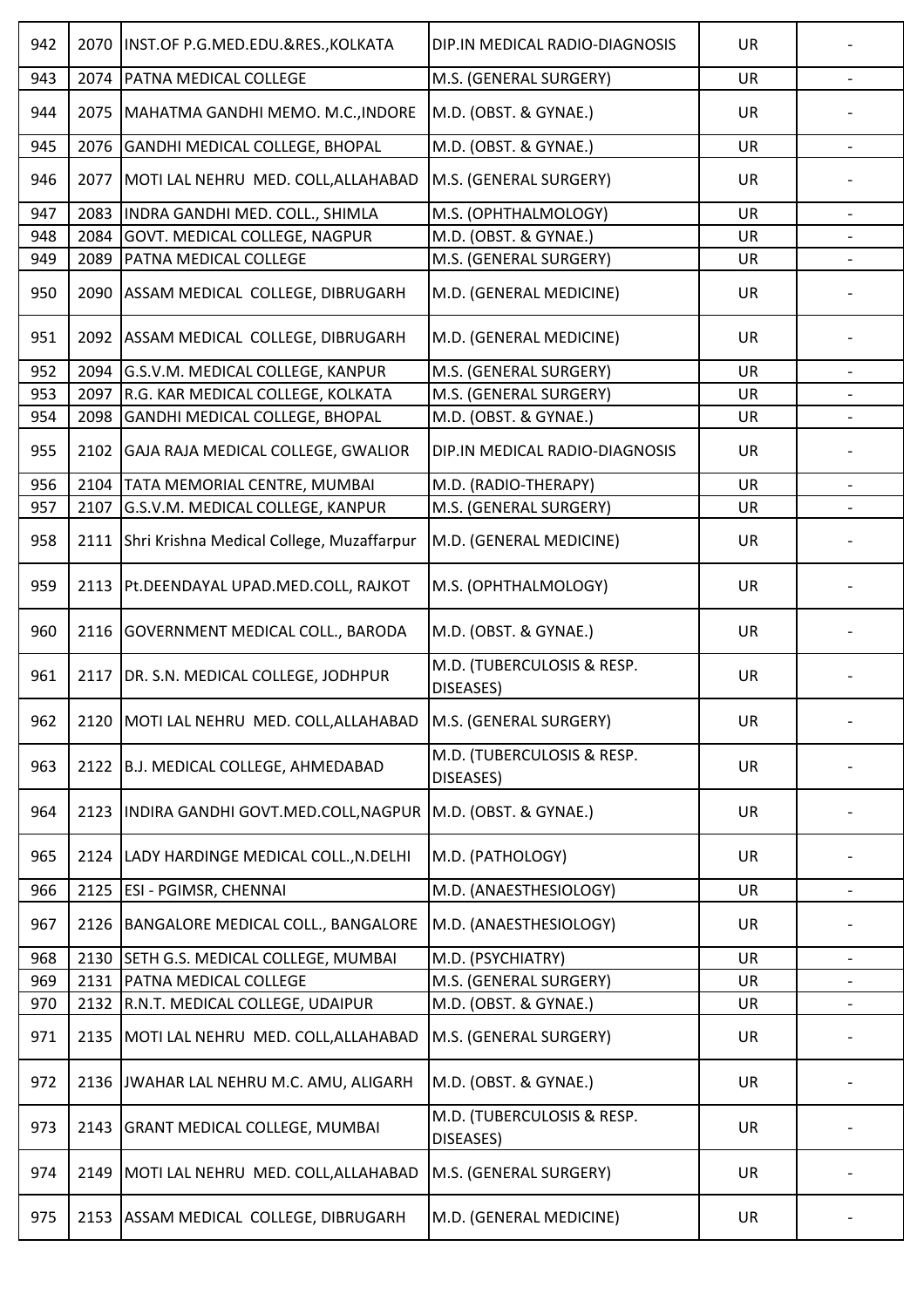| 976  | 2156 | GOVT. M. K. MEDICAL COLLEGE, SELAM                 | M.D. (OBST. & GYNAE.)                   | <b>UR</b> |                          |
|------|------|----------------------------------------------------|-----------------------------------------|-----------|--------------------------|
| 977  | 2160 | B.J. MEDICAL COLLEGE, AHMEDABAD                    | M.D. (OBST. & GYNAE.)                   | UR        | $\overline{\phantom{a}}$ |
| 978  | 2161 | UNIV. COLL. OF MED. SCIENCE, N.DELHI               | M.D. (ANAESTHESIOLOGY)                  | OBC       |                          |
| 979  | 2165 | S.N. MEDICAL COLLEGE, AGRA                         | M.D. (OBST. & GYNAE.)                   | <b>UR</b> | $\overline{\phantom{a}}$ |
| 980  | 2166 | CHENGALPATTU M. C., CHENGALPATTU                   | M.S. (GENERAL SURGERY)                  | UR        |                          |
| 981  | 2175 | GOA MEDICAL COLLEGE, PANAJI, GOA                   | M.S. (GENERAL SURGERY)                  | <b>UR</b> |                          |
| 982  | 2177 | TATA MEMORIAL CENTRE, MUMBAI                       | M.D. (RADIO-THERAPY)                    | <b>UR</b> |                          |
| 983  | 2178 | R.N.T. MEDICAL COLLEGE, UDAIPUR                    | M.D. (OBST. & GYNAE.)                   | <b>UR</b> |                          |
| 984  | 2183 | COIMBATORE MED. COLL., COIMBATORE                  | M.S. (GENERAL SURGERY)                  | <b>UR</b> |                          |
| 985  | 2190 | PT. B.D.SHARMA PGIMS., ROHTAK                      | DIPLOMA IN ORTHOPAEDICS                 | <b>UR</b> |                          |
| 986  | 2195 | V.M.M.C. & S.J. HOSPITAL. N.DELHI                  | M.S. (E.N.T.)                           | <b>UR</b> |                          |
| 987  | 2196 | GOVT. MEDICAL COLLEGE, KOTA                        | M.S. (GENERAL SURGERY)                  | UR        |                          |
| 988  | 2198 | DARBHANGA MED. COLLG., LAHERIASARAI                | M.D. (OBST. & GYNAE.)                   | <b>UR</b> |                          |
| 989  | 2199 | REGIONAL INST OF MEDICAL SCIENCE,<br><b>IMPHAL</b> | M.D. (PAEDIATRICS)                      | OBC       |                          |
| 990  | 2206 | ASSAM MEDICAL COLLEGE, DIBRUGARH                   | M.D. (GENERAL MEDICINE)                 | UR        |                          |
| 991  | 2207 | TATA MEMORIAL CENTRE, MUMBAI                       | M.D. (PATHOLOGY)                        | <b>UR</b> |                          |
| 992  | 2208 | R.G. KAR MEDICAL COLLEGE, KOLKATA                  | M.S. (GENERAL SURGERY)                  | <b>UR</b> |                          |
| 993  | 2211 | CALCUTTA NATIONAL MED.COLL, KOLKATA                | M.S. (GENERAL SURGERY)                  | <b>UR</b> |                          |
| 994  | 2213 | Govt Theni Medical College, Theni                  | M.D. (OBST. & GYNAE.)                   | <b>UR</b> | $\overline{\phantom{a}}$ |
| 995  | 2216 | GOVERNMENT MEDICAL COLL., BARODA                   | M.S. (OPHTHALMOLOGY)                    | <b>UR</b> |                          |
| 996  |      | 2219 SARDAR PATEL MED. COLLEGE, BIKANER            | M.D. (OBST. & GYNAE.)                   | <b>UR</b> |                          |
| 997  | 2220 | L.L.R.M. MEDICAL COLLEGE, MEERUT                   | M.D. (OBST. & GYNAE.)                   | <b>UR</b> | $\frac{1}{2}$            |
| 998  | 2221 | BANGALORE MEDICAL COLL., BANGALORE                 | M.D. (ANAESTHESIOLOGY)                  | UR        |                          |
| 999  | 2224 | B.J. MEDICAL COLLEGE, PUNE                         | M.D. (TUBERCULOSIS & RESP.<br>DISEASES) | <b>UR</b> |                          |
| 1000 | 2225 | TIRUNELVELI MED. COLL., TIRUNELVELI                | M.D. (TUBERCULOSIS & RESP.<br>DISEASES) | <b>UR</b> |                          |
| 1001 | 2229 | G.S.V.M. MEDICAL COLLEGE, KANPUR                   | M.S. (GENERAL SURGERY)                  | <b>UR</b> | $\overline{\phantom{a}}$ |
| 1002 | 2232 | BANGALORE MEDICAL COLL., BANGALORE                 | M.S. (GENERAL SURGERY)                  | <b>UR</b> |                          |
| 1003 | 2234 | GOVT.<br>MED.COLL, THIRUVANANTHAPURAM              | M.D. (ANAESTHESIOLOGY)                  | <b>UR</b> |                          |
| 1004 | 2240 | LADY HARDINGE MEDICAL COLL., N.DELHI               | M.D. (ANAESTHESIOLOGY)                  | <b>UR</b> |                          |
| 1005 | 2241 | PATNA MEDICAL COLLEGE                              | DIP.IN MEDICAL RADIO-DIAGNOSIS          | <b>UR</b> |                          |
| 1006 | 2242 | DR. V.M. GOVT. MEDICAL COLLEGE                     | M.D. (OBST. & GYNAE.)                   | UR        | $\overline{\phantom{a}}$ |
| 1007 | 2250 | ASSAM MEDICAL COLLEGE, DIBRUGARH                   | M.D. (PAEDIATRICS)                      | <b>UR</b> |                          |
| 1008 | 2251 | DR. V.M. GOVT. MEDICAL COLLEGE                     | M.D. (OBST. & GYNAE.)                   | <b>UR</b> | $\overline{\phantom{a}}$ |
| 1009 | 2255 | MADRAS MEDICAL COLLEGE, CHENNAI                    | M.D. (ANAESTHESIOLOGY)                  | UR        |                          |
| 1010 | 2256 | INST.OF MED.SCIENCES, BHU, VARANASI                | M.D. (PSYCHIATRY)                       | <b>UR</b> |                          |
| 1011 | 2257 | VIJAYNAGAR INST. OF M.S., BELLARY                  | M.D. (OBST. & GYNAE.)                   | UR        | $\overline{\phantom{a}}$ |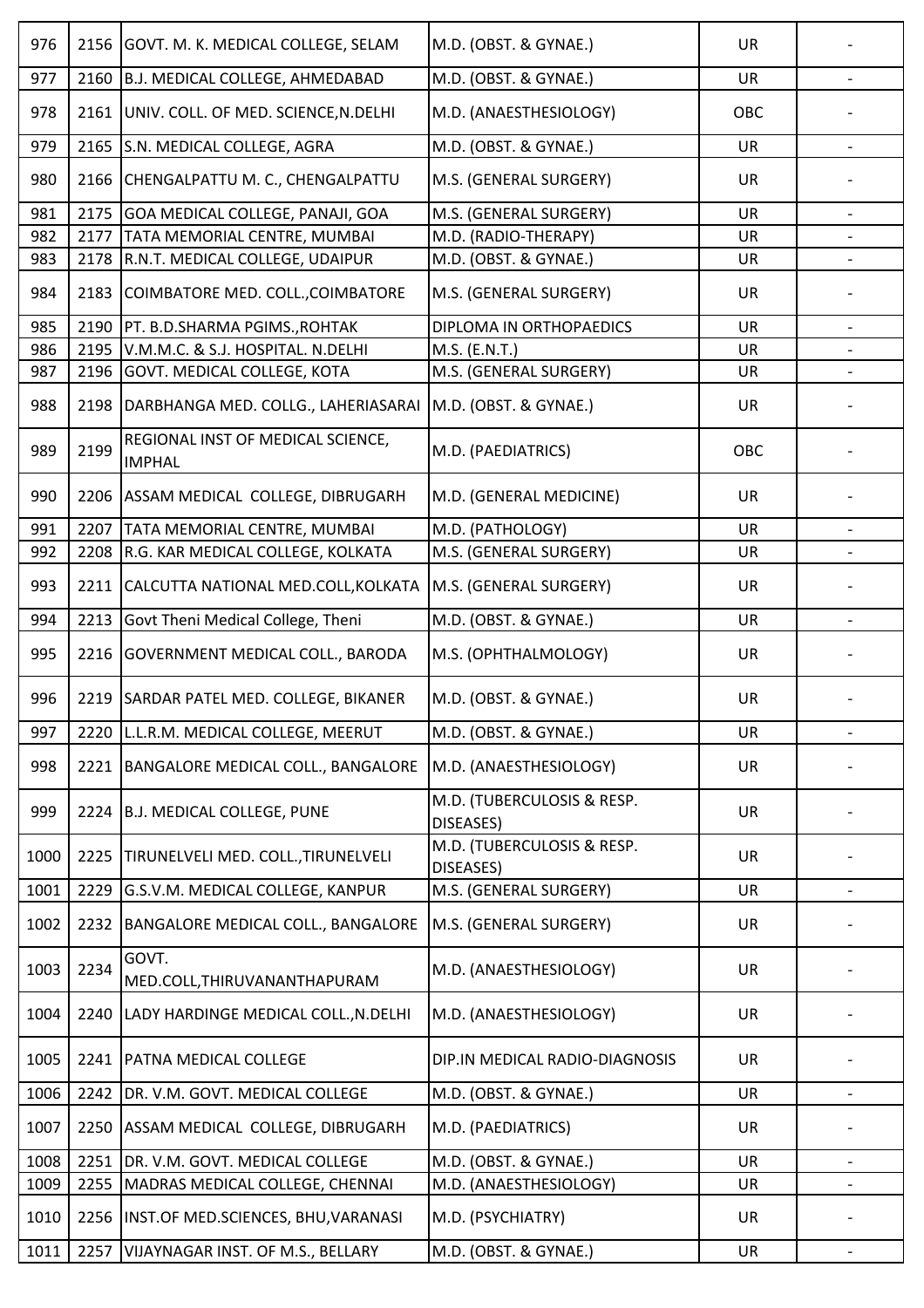| 1012 | 2258 | MADURAI MEDICAL COLLEGE, MADURAI          | M.S. (GENERAL SURGERY)                  | UR        |                          |
|------|------|-------------------------------------------|-----------------------------------------|-----------|--------------------------|
| 1013 | 2259 | GOVT. MED. COLLEGE, BHAVNAGAR             | M.S. (OPHTHALMOLOGY)                    | UR        |                          |
| 1014 | 2260 | <b>STANLEY MEDICAL COLLEGE, CHENNAI</b>   | DIP.IN MEDICAL RADIO-DIAGNOSIS          | <b>UR</b> |                          |
| 1015 | 2261 | BANGALORE MEDICAL COLL., BANGALORE        | M.S. (GENERAL SURGERY)                  | <b>UR</b> |                          |
| 1016 | 2262 | B.R.D. MEDICAL COLLEGE, GORAKHPUR         | M.S. (GENERAL SURGERY)                  | UR        |                          |
| 1017 | 2266 | BANGALORE MEDICAL COLL., BANGALORE        | M.S. (GENERAL SURGERY)                  | <b>UR</b> |                          |
| 1018 | 2267 | MEDICAL COLLEGE, KOLKATA                  | M.S. (OPHTHALMOLOGY)                    | <b>UR</b> |                          |
| 1019 | 2270 | RAJENDRA INST. OF MED. SC., RANCHI        | DIP.IN MEDICAL RADIO-DIAGNOSIS          | <b>UR</b> |                          |
| 1020 | 2271 | MEDICAL COLLEGE, KOLKATA                  | M.S. (GENERAL SURGERY)                  | UR        | $\overline{\phantom{a}}$ |
| 1021 | 2272 | KARNATAKA INSTT. OF MED. SCI. HUBLI       | M.S. (OPHTHALMOLOGY)                    | UR        |                          |
| 1022 | 2273 | <b>GOVERMENT MEDICAL COLLEGE, CALICUT</b> | M.D. (PATHOLOGY)                        | <b>UR</b> |                          |
| 1023 | 2277 | L.L.R.M. MEDICAL COLLEGE, MEERUT          | M.S. (OPHTHALMOLOGY)                    | <b>UR</b> | $\overline{\phantom{a}}$ |
| 1024 | 2279 | <b>B.J. MEDICAL COLLEGE, AHMEDABAD</b>    | M.D. (PATHOLOGY)                        | UR        |                          |
| 1025 | 2286 | MEDICAL COLLEGE, KOLKATA                  | M.D. (OBST. & GYNAE.)                   | UR        | $\overline{\phantom{a}}$ |
| 1026 | 2287 | MEDICAL COLLEGE, KOLKATA                  | M.S. (GENERAL SURGERY)                  | <b>UR</b> |                          |
| 1027 | 2289 | <b>STANLEY MEDICAL COLLEGE, CHENNAI</b>   | DIP.IN MEDICAL RADIO-DIAGNOSIS          | UR        |                          |
| 1028 | 2291 | <b>GOVERNMENT MEDICAL COLL., BARODA</b>   | M.S. (GENERAL SURGERY)                  | <b>UR</b> |                          |
| 1029 | 2292 | G.S.V.M. MEDICAL COLLEGE, KANPUR          | M.D. (TUBERCULOSIS & RESP.<br>DISEASES) | <b>UR</b> |                          |
| 1030 |      | 2295   MAHATMA GANDHI MEMO. M.C., INDORE  | M.S. (GENERAL SURGERY)                  | UR        |                          |
| 1031 | 2297 | SETH G.S. MEDICAL COLLEGE, MUMBAI         | M.D. (ANAESTHESIOLOGY)                  | UR        | $\overline{\phantom{a}}$ |
| 1032 | 2299 | R.G. KAR MEDICAL COLLEGE, KOLKATA         | M.S. (GENERAL SURGERY)                  | UR        | $\overline{\phantom{a}}$ |
| 1033 | 2304 | B.J. MEDICAL COLLEGE, AHMEDABAD           | M.D. (ANAESTHESIOLOGY)                  | UR        | $\overline{\phantom{a}}$ |
| 1034 | 2311 | MADRAS MEDICAL COLLEGE, CHENNAI           | DIPLOMA IN CHILD HEALTH                 | <b>UR</b> |                          |
| 1035 | 2312 | KARNATAKA INSTT. OF MED. SCI. HUBLI       | M.S. (OPHTHALMOLOGY)                    | UR        |                          |
| 1036 | 2313 | S.N. MEDICAL COLLEGE, AGRA                | M.S. (OPHTHALMOLOGY)                    | <b>UR</b> | $\overline{\phantom{a}}$ |
| 1037 | 2316 | SILCHAR MEDICAL COLLEGE, SILCHAR          | M.D. (GENERAL MEDICINE)                 | UR        | $\overline{\phantom{a}}$ |
| 1038 | 2319 | GOVT. MEDICAL COLLEGE, NAGPUR             | M.D. (TUBERCULOSIS & RESP.<br>DISEASES) | <b>UR</b> |                          |
| 1039 | 2322 | R.N.T. MEDICAL COLLEGE, UDAIPUR           | M.D. (PSYCHIATRY)                       | <b>UR</b> |                          |
| 1040 | 2323 | JWAHAR LAL NEHRU M.C. AMU, ALIGARH        | DIP.IN MEDICAL RADIO-DIAGNOSIS          | OBC       |                          |
| 1041 |      | 2324 ASSAM MEDICAL COLLEGE, DIBRUGARH     | M.D. (PAEDIATRICS)                      | <b>UR</b> |                          |
| 1042 | 2331 | E.S.I.- P.G.I.M.S.R., BANGLORE            | M.D. (OBST. & GYNAE.)                   | OBC       |                          |
| 1043 | 2333 | <b>GOVERNMENT MEDICAL COLL., BARODA</b>   | M.D. (TUBERCULOSIS & RESP.<br>DISEASES) | <b>UR</b> |                          |
| 1044 | 2344 | SARDAR PATEL MED. COLLEGE, BIKANER        | M.D. (OBST. & GYNAE.)                   | <b>UR</b> |                          |
| 1045 | 2345 | MEDICAL COLLEGE, KOLKATA                  | M.D. (OBST. & GYNAE.)                   | <b>UR</b> | $\overline{\phantom{a}}$ |
| 1046 | 2346 | <b>GOVT. MEDICAL COLLEGE, KOTA</b>        | M.S. (GENERAL SURGERY)                  | UR        | $\overline{\phantom{a}}$ |
| 1047 | 2347 | SANJAY GANDHI P.G.INST., LUCKNOW          | M.D. (ANAESTHESIOLOGY)                  | UR        |                          |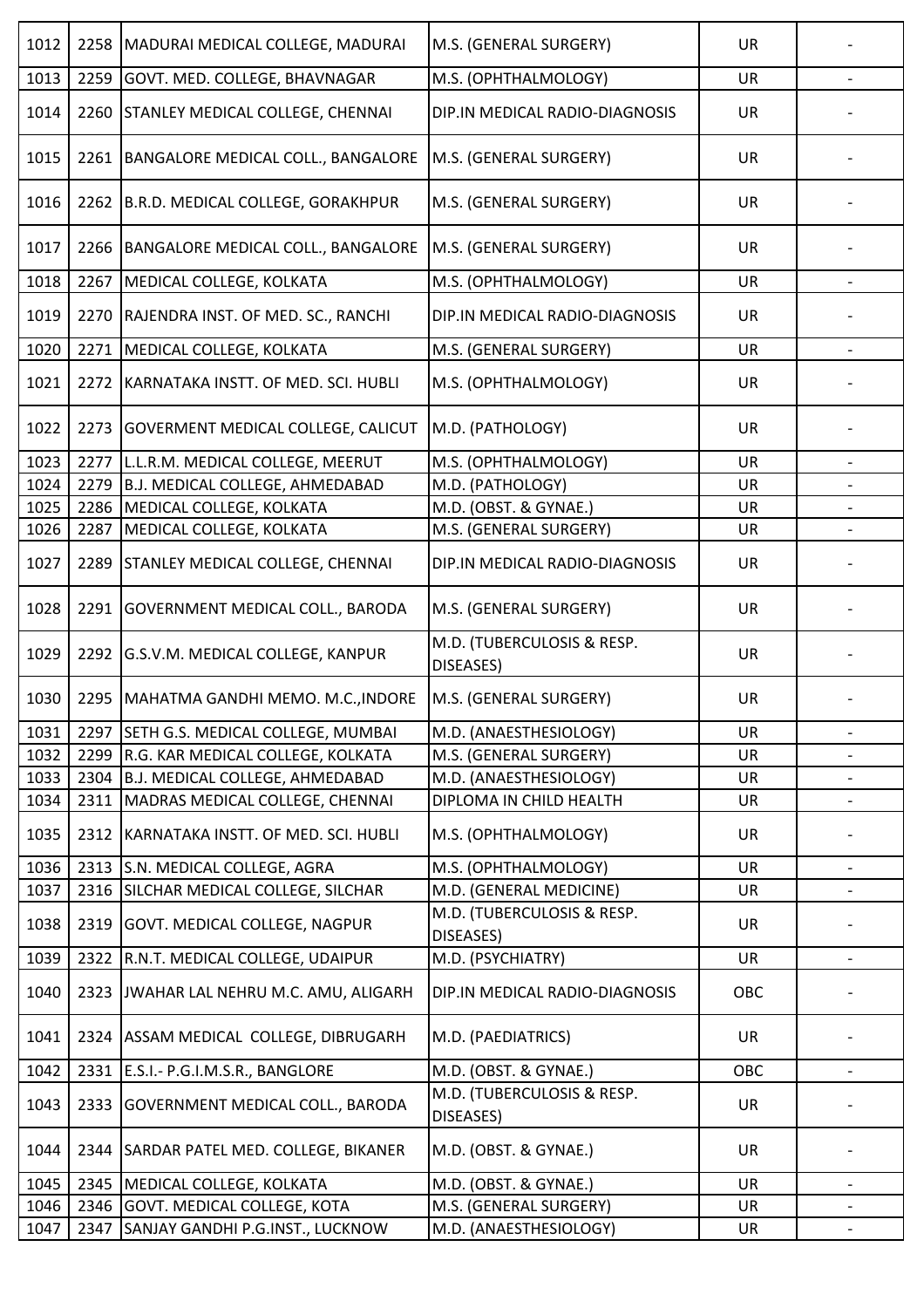| 1048 | 2351 | CALCUTTA NATIONAL MED.COLL, KOLKATA                         | M.S. (GENERAL SURGERY)                  | <b>UR</b> |                          |
|------|------|-------------------------------------------------------------|-----------------------------------------|-----------|--------------------------|
| 1049 | 2353 | C.S.J.M. MEDICAL UNIV, LUCKNOW                              | DIPLOMA IN ORTHOPAEDICS                 | <b>UR</b> |                          |
| 1050 | 2355 | G.S.V.M. MEDICAL COLLEGE, KANPUR                            | M.D. (TUBERCULOSIS & RESP.<br>DISEASES) | <b>UR</b> |                          |
| 1051 | 2356 | <b>B.J. MEDICAL COLLEGE, AHMEDABAD</b>                      | M.D. (ANAESTHESIOLOGY)                  | <b>UR</b> | $\overline{\phantom{a}}$ |
| 1052 | 2359 | SANJAY GANDHI P.G.INST., LUCKNOW                            | M.D. (ANAESTHESIOLOGY)                  | UR        |                          |
| 1053 | 2361 | UP Rural Inst. of Medical Sciences, SAFAI,<br><b>ETAWAH</b> | M.S. (GENERAL SURGERY)                  | <b>UR</b> |                          |
| 1054 | 2363 | BANGALORE MEDICAL COLL., BANGALORE                          | M.S. (GENERAL SURGERY)                  | UR        |                          |
| 1055 | 2364 | V.M.M.C. & S.J. HOSPITAL. N.DELHI                           | M.D. (PATHOLOGY)                        | <b>UR</b> |                          |
| 1056 | 2366 | NILRATNAM SIRCAR MED. COLL, KOLKATA                         | M.D. (OBST. & GYNAE.)                   | <b>UR</b> |                          |
| 1057 | 2367 | INST.OF MED.SCIENCES, BHU, VARANASI                         | M.D. (ANAESTHESIOLOGY)                  | <b>UR</b> |                          |
| 1058 | 2369 | <b>GOVERNMENT MEDICAL COLLEGE, MIRAJ</b>                    | M.S. (GENERAL SURGERY)                  | UR        |                          |
| 1059 | 2371 | LADY HARDINGE MEDICAL COLL., N.DELHI                        | M.S. (OPHTHALMOLOGY)                    | OBC       |                          |
| 1060 | 2379 | SETH G.S. MEDICAL COLLEGE, MUMBAI                           | M.D. (ANAESTHESIOLOGY)                  | <b>UR</b> |                          |
| 1061 | 2381 | SILCHAR MEDICAL COLLEGE, SILCHAR                            | M.D. (PAEDIATRICS)                      | <b>UR</b> |                          |
| 1062 | 2384 | GOVT. MEDICAL COLLEGE, KOTA                                 | M.S. (GENERAL SURGERY)                  | <b>UR</b> |                          |
| 1063 | 2391 | GOVT.<br>MED.COLL, THIRUVANANTHAPURAM                       | M.D. (ANAESTHESIOLOGY)                  | UR        |                          |
| 1064 | 2394 | R.N.T. MEDICAL COLLEGE, UDAIPUR                             | M.D. (TUBERCULOSIS & RESP.<br>DISEASES) | <b>UR</b> |                          |
| 1065 | 2395 | M.G.M. MEDICAL COLLEGE, JAMSHEDPUR                          | DIP.IN MEDICAL RADIO-DIAGNOSIS          | <b>UR</b> |                          |
| 1066 |      | 2397 GOVT. MED. COLL. & HOSP., CHANDIGARH                   | M.D. (ANAESTHESIOLOGY)                  | <b>UR</b> |                          |
| 1067 | 2401 | MEDICAL COLLEGE, KOLKATA                                    | M.S. (GENERAL SURGERY)                  | UR        | $\overline{\phantom{a}}$ |
| 1068 | 2405 | MAHATMA GANDHI MEMO. M.C., INDORE                           | M.S. (GENERAL SURGERY)                  | <b>UR</b> |                          |
| 1069 | 2408 | MOTI LAL NEHRU MED. COLL, ALLAHABAD                         | M.S. (OPHTHALMOLOGY)                    | <b>UR</b> |                          |
| 1070 | 2414 | MADURAI MEDICAL COLLEGE, MADURAI                            | M.S. (GENERAL SURGERY)                  | <b>UR</b> |                          |
| 1071 | 2417 | R.N.T. MEDICAL COLLEGE, UDAIPUR                             | M.S. (GENERAL SURGERY)                  | UR        | $\overline{\phantom{0}}$ |
| 1072 | 2421 | ESI-POST GRAD.INST.MED.SCI.&REC.                            | M.D. (ANAESTHESIOLOGY)                  | <b>UR</b> |                          |
| 1073 | 2423 | PT. B.D.SHARMA PGIMS., ROHTAK                               | M.S. (E.N.T.)                           | UR        |                          |
| 1074 | 2425 | G.S.V.M. MEDICAL COLLEGE, KANPUR                            | M.S. (OPHTHALMOLOGY)                    | UR        | $\overline{\phantom{a}}$ |
| 1075 | 2426 | R.G. KAR MEDICAL COLLEGE, KOLKATA                           | M.D. (TUBERCULOSIS & RESP.<br>DISEASES) | <b>UR</b> |                          |
| 1076 | 2427 | JAWAHAR LAL NEHRU MED.COLL., AJMER                          | M.D. (OBST. & GYNAE.)                   | <b>UR</b> |                          |
| 1077 | 2429 | DR. V.M. GOVT. MEDICAL COLLEGE                              | M.S. (GENERAL SURGERY)                  | <b>UR</b> |                          |
| 1078 | 2431 | DR. V.M. GOVT. MEDICAL COLLEGE                              | M.S. (GENERAL SURGERY)                  | UR        | $\overline{\phantom{0}}$ |
| 1079 | 2432 | GOA MEDICAL COLLEGE, PANAJI, GOA                            | M.D. (OBST. & GYNAE.)                   | <b>UR</b> | $\overline{\phantom{a}}$ |
| 1080 | 2438 | <b>GOVT. MEDICAL COLLEGE, KOTA</b>                          | M.D. (OBST. & GYNAE.)                   | UR        |                          |
| 1081 | 2439 | RAJENDRA INST. OF MED. SC., RANCHI                          | M.S. (GENERAL SURGERY)                  | UR        | $\overline{\phantom{a}}$ |
| 1082 | 2440 | RAJENDRA INST. OF MED. SC., RANCHI                          | M.D. (OBST. & GYNAE.)                   | UR        |                          |
| 1083 | 2442 | MYSORE MED.COLL.& RES.INST., MYSORE                         | M.S. (GENERAL SURGERY)                  | UR        |                          |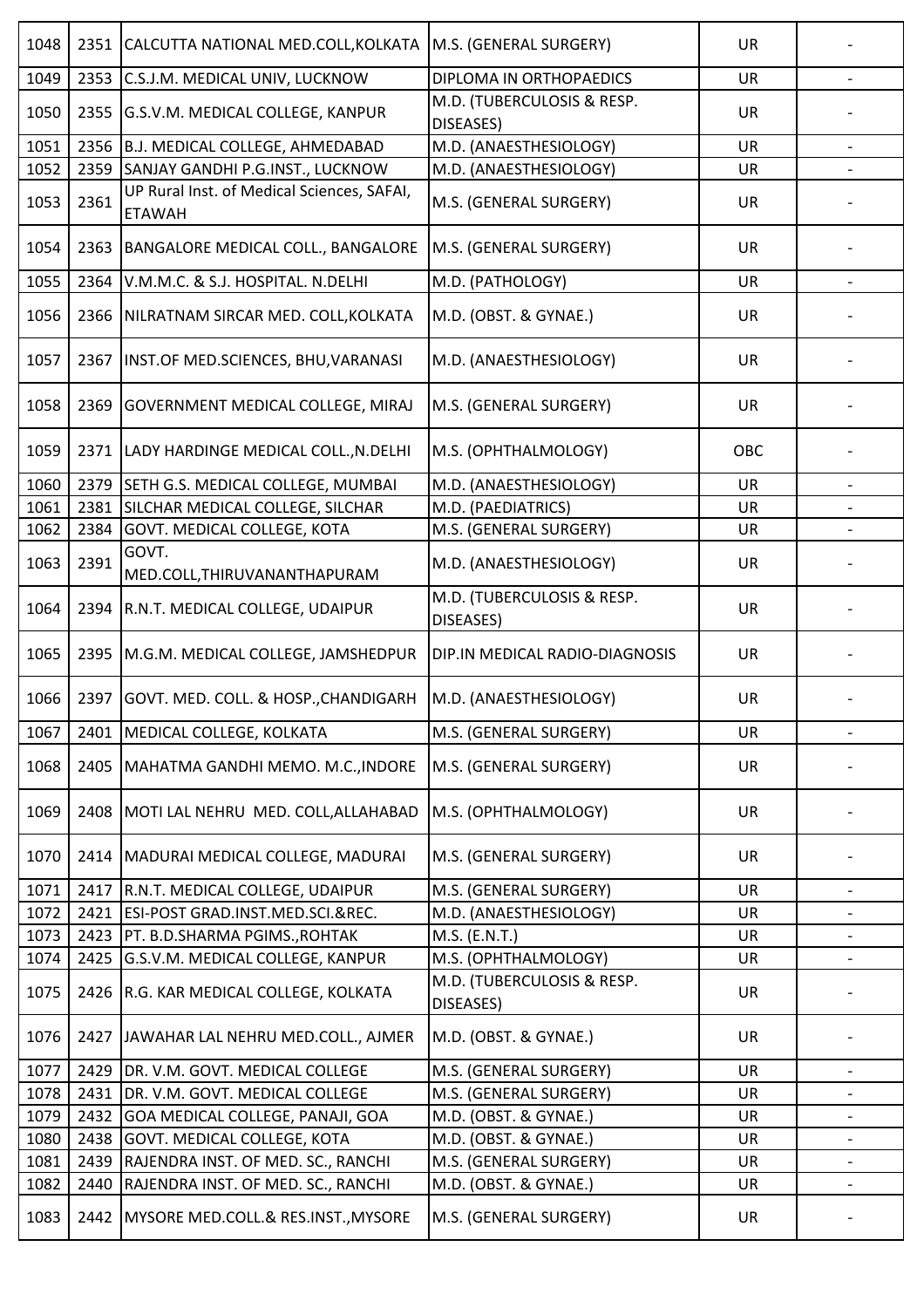| 1084 | 2443 | NILRATNAM SIRCAR MED. COLL, KOLKATA       | M.S. (GENERAL SURGERY)                     | <b>UR</b> |                          |
|------|------|-------------------------------------------|--------------------------------------------|-----------|--------------------------|
| 1085 | 2447 | S.M.S. MEDICAL COLLEGE, JAIPUR            | M.D. (ANAESTHESIOLOGY)                     | <b>UR</b> |                          |
| 1086 | 2451 | NETAJI S.C. BOSE G.M.C, JABALPUR          | M.D. (OBST. & GYNAE.)                      | <b>UR</b> |                          |
| 1087 | 2452 | JAWAHAR LAL NEHRU MED.COLL., AJMER        | M.D. (OBST. & GYNAE.)                      | UR        |                          |
| 1088 | 2453 | S.M.S. MEDICAL COLLEGE, JAIPUR            | M.D. (ANAESTHESIOLOGY)                     | UR        |                          |
| 1089 | 2454 | MADURAI MEDICAL COLLEGE, MADURAI          | M.S. (GENERAL SURGERY)                     | <b>UR</b> |                          |
| 1090 | 2455 | V.S.S. MEDICAL COLLEGE, BURLA             | M.D. (OBST. & GYNAE.)                      | <b>UR</b> | $\overline{\phantom{a}}$ |
| 1091 | 2458 | S.N. MEDICAL COLLEGE, AGRA                | M.S. (GENERAL SURGERY)                     | <b>UR</b> |                          |
| 1092 | 2459 | CALCUTTA NATIONAL MED.COLL, KOLKATA       | M.D. (OBST. & GYNAE.)                      | <b>UR</b> |                          |
| 1093 | 2461 | JWAHAR LAL NEHRU M.C. AMU, ALIGARH        | M.S. (GENERAL SURGERY)                     | OBC       |                          |
| 1094 | 2463 | DR. S.N. MEDICAL COLLEGE, JODHPUR         | M.D. (TUBERCULOSIS & RESP.<br>DISEASES)    | <b>UR</b> |                          |
| 1095 | 2467 | GOVT.MEDICAL COLLEGE, AMRITSAR            | M.S. (GENERAL SURGERY)                     | <b>UR</b> |                          |
| 1096 | 2470 | MEDICAL COLLEGE, KOLKATA                  | M.S. (GENERAL SURGERY)                     | <b>UR</b> |                          |
| 1097 | 2472 | NETAJI S.C. BOSE G.M.C, JABALPUR          | M.D. (OBST. & GYNAE.)                      | UR        | $\overline{\phantom{0}}$ |
| 1098 | 2473 | DARBHANGA MED. COLLG., LAHERIASARAI       | M.S. (GENERAL SURGERY)                     | <b>UR</b> |                          |
| 1099 | 2475 | <b>GOVERMENT MEDICAL COLLEGE, CALICUT</b> | DIPLOMA IN CHILD HEALTH                    | <b>UR</b> |                          |
| 1100 | 2479 | NETAJI S.C. BOSE G.M.C, JABALPUR          | M.S. (GENERAL SURGERY)                     | <b>UR</b> |                          |
| 1101 | 2480 | <b>GOVERMENT MEDICAL COLLEGE, CALICUT</b> | DIP.IN VENEREOLOGY &<br><b>DERMATOLOGY</b> | <b>UR</b> |                          |
| 1102 | 2482 | RAJENDRA INST. OF MED. SC., RANCHI        | M.S. (GENERAL SURGERY)                     | <b>UR</b> |                          |
| 1103 | 2487 | GOVERMENT MEDICAL COLLEGE, CALICUT        | M.S. (GENERAL SURGERY)                     | SC        |                          |
| 1104 |      | 2494 TATA MEMORIAL CENTRE, MUMBAI         | M.D. (RADIO-THERAPY)                       | UR        |                          |
| 1105 | 2495 | INST.OF P.G.MED.EDU.&RES., KOLKATA        | M.D. (OBST. & GYNAE.)                      | <b>UR</b> |                          |
| 1106 | 2496 | MAHARANI LAXMI BAI MED. COLL, JHANSI      | M.D. (OBST. & GYNAE.)                      | UR        |                          |
| 1107 | 2497 | INST.OF P.G.MED.EDU.&RES., KOLKATA        | M.D. (OBST. & GYNAE.)                      | <b>UR</b> |                          |
| 1108 | 2498 | S.N. MEDICAL COLLEGE, AGRA                | M.S. (GENERAL SURGERY)                     | <b>UR</b> |                          |
| 1109 | 2505 | TATA MEMORIAL CENTRE, MUMBAI              | M.D. (RADIO-THERAPY)                       | UR        | $\overline{\phantom{a}}$ |
| 1110 | 2509 | MADRAS MEDICAL COLLEGE, CHENNAI           | M.D. (ANAESTHESIOLOGY)                     | UR        |                          |
| 1111 | 2511 | S.N. MEDICAL COLLEGE, AGRA                | M.S. (GENERAL SURGERY)                     | UR        | $\overline{\phantom{a}}$ |
| 1112 | 2512 | GAJA RAJA MEDICAL COLLEGE, GWALIOR        | M.D. (OBST. & GYNAE.)                      | UR        |                          |
| 1113 | 2515 | VIJAYNAGAR INST. OF M.S., BELLARY         | M.S. (GENERAL SURGERY)                     | UR        | $\overline{\phantom{a}}$ |
| 1114 | 2522 | MADURAI MEDICAL COLLEGE, MADURAI          | M.S. (GENERAL SURGERY)                     | <b>UR</b> |                          |
| 1115 | 2525 | NILRATNAM SIRCAR MED. COLL, KOLKATA       | M.D. (OBST. & GYNAE.)                      | UR        |                          |
| 1116 | 2526 | INST.OF P.G.MED.EDU.&RES., KOLKATA        | M.S. (GENERAL SURGERY)                     | <b>UR</b> |                          |
| 1117 | 2527 | SANJAY GANDHI P.G.INST., LUCKNOW          | M.D. (RADIO-THERAPY)                       | <b>UR</b> | $\overline{\phantom{a}}$ |
| 1118 | 2532 | RAJENDRA INST. OF MED. SC., RANCHI        | M.D. (OBST. & GYNAE.)                      | UR        |                          |
| 1119 | 2535 | MADRAS MEDICAL COLLEGE, CHENNAI           | M.D. (ANAESTHESIOLOGY)                     | UR        | $\overline{\phantom{0}}$ |
| 1120 | 2537 | R.N.T. MEDICAL COLLEGE, UDAIPUR           | M.S. (GENERAL SURGERY)                     | <b>UR</b> |                          |
| 1121 | 2538 | V.M.M.C. & S.J. HOSPITAL. N.DELHI         | M.D. (PATHOLOGY)                           | UR        |                          |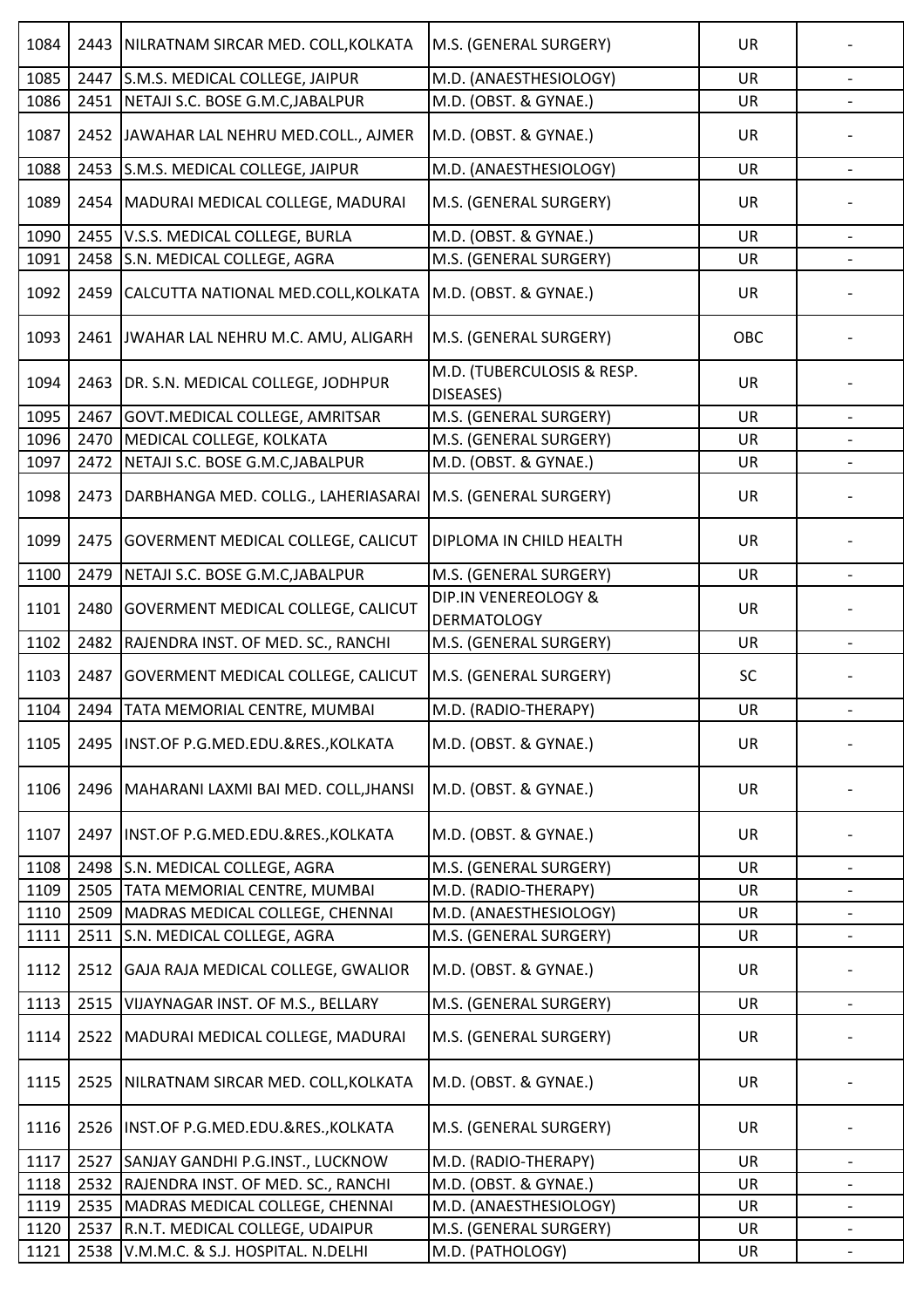| 1122 | 2539 | MADURAI MEDICAL COLLEGE, MADURAI          | DIP.IN MEDICAL RADIO-DIAGNOSIS          | <b>UR</b> |                          |
|------|------|-------------------------------------------|-----------------------------------------|-----------|--------------------------|
| 1123 | 2540 | JWAHAR LAL NEHRU M.C. AMU, ALIGARH        | M.S. (GENERAL SURGERY)                  | OBC       |                          |
| 1124 | 2541 | <b>STANLEY MEDICAL COLLEGE, CHENNAI</b>   | M.D. (PATHOLOGY)                        | <b>UR</b> |                          |
| 1125 | 2543 | VIJAYNAGAR INST. OF M.S., BELLARY         | M.D. (OBST. & GYNAE.)                   | <b>UR</b> |                          |
| 1126 | 2547 | <b>GMC HALDWANI</b>                       | M.D. (OBST. & GYNAE.)                   | UR        |                          |
| 1127 | 2548 | INST.OF MED.SCIENCES, BHU, VARANASI       | M.D. (ANAESTHESIOLOGY)                  | UR        |                          |
| 1128 | 2550 | PT. B.D.SHARMA PGIMS., ROHTAK             | DIPLOMA IN ORTHOPAEDICS                 | UR        |                          |
| 1129 | 2551 | CALCUTTA NATIONAL MED.COLL, KOLKATA       | M.D. (OBST. & GYNAE.)                   | <b>UR</b> |                          |
| 1130 | 2553 | <b>BURDWAN MEDICAL COLLEGE, BURDWAN</b>   | M.D. (TUBERCULOSIS & RESP.<br>DISEASES) | <b>UR</b> |                          |
| 1131 | 2554 | KARNATAKA INSTT. OF MED. SCI. HUBLI       | M.S. (GENERAL SURGERY)                  | UR        |                          |
| 1132 | 2560 | VIJAYNAGAR INST. OF M.S., BELLARY         | M.S. (GENERAL SURGERY)                  | <b>UR</b> |                          |
| 1133 | 2563 | R.G. KAR MEDICAL COLLEGE, KOLKATA         | M.S. (OPHTHALMOLOGY)                    | UR        |                          |
| 1134 | 2565 | THANJAVUR MED. COLLEGE, THANJAVUR         | M.S. (GENERAL SURGERY)                  | <b>UR</b> |                          |
| 1135 |      | 2578 JAWAHAR LAL NEHRU MED.COLL., AJMER   | M.S. (GENERAL SURGERY)                  | UR        |                          |
| 1136 | 2580 | INDRA GANDHI MED. COLL., SHIMLA           | M.D. (OBST. & GYNAE.)                   | <b>UR</b> | $\blacksquare$           |
| 1137 | 2581 | S.M.S. MEDICAL COLLEGE, JAIPUR            | M.D. (ANAESTHESIOLOGY)                  | UR        |                          |
| 1138 | 2582 | GANDHI MEDICAL COLLEGE, BHOPAL            | M.S. (GENERAL SURGERY)                  | UR        |                          |
| 1139 | 2589 | <b>GOVT. MEDICAL COLLEGE, KOTA</b>        | M.D. (TUBERCULOSIS & RESP.<br>DISEASES) | <b>UR</b> |                          |
| 1140 | 2591 | R.N.T. MEDICAL COLLEGE, UDAIPUR           | M.S. (GENERAL SURGERY)                  | <b>UR</b> |                          |
| 1141 | 2592 | V.S.S. MEDICAL COLLEGE, BURLA             | M.D. (TUBERCULOSIS & RESP.<br>DISEASES) | <b>UR</b> |                          |
| 1142 |      | 2593 SETH G.S. MEDICAL COLLEGE, MUMBAI    | M.D. (ANAESTHESIOLOGY)                  | UR        |                          |
| 1143 | 2595 | KILPAUK MEDICAL COLLEGE, CHENNAI          | M.S. (GENERAL SURGERY)                  | UR        | $\overline{\phantom{a}}$ |
| 1144 | 2596 | MADRAS MEDICAL COLLEGE, CHENNAI           | M.D. (ANAESTHESIOLOGY)                  | <b>UR</b> |                          |
| 1145 | 2599 | SARDAR PATEL MED. COLLEGE, BIKANER        | M.S. (GENERAL SURGERY)                  | UR        |                          |
| 1146 | 2601 | STANLEY MEDICAL COLLEGE, CHENNAI          | M.S. (OPHTHALMOLOGY)                    | <b>UR</b> |                          |
| 1147 | 2603 | INDRA GANDHI MED. COLL., SHIMLA           | M.S. (GENERAL SURGERY)                  | <b>UR</b> | $\overline{\phantom{a}}$ |
| 1148 | 2606 | PT. B.D.SHARMA PGIMS., ROHTAK             | M.D. (RADIO-DIAGNOSIS)                  | SC        |                          |
| 1149 | 2608 | SARDAR PATEL MED. COLLEGE, BIKANER        | M.D. (TUBERCULOSIS & RESP.<br>DISEASES) | UR        |                          |
| 1150 | 2609 | DARBHANGA MED. COLLG., LAHERIASARAI       | M.D. (OBST. & GYNAE.)                   | UR        |                          |
| 1151 | 2611 | GOVT. MEDICAL COLLEGE, THRISSUR           | M.D. (RADIO-THERAPY)                    | <b>UR</b> |                          |
| 1152 | 2612 | MEDICAL COLLEGE, KOLKATA                  | DIPLOMA IN ORTHOPAEDICS                 | UR        | $\overline{\phantom{a}}$ |
| 1153 |      | 2615 LADY HARDINGE MEDICAL COLL., N.DELHI | M.D. (RADIO-DIAGNOSIS)                  | SC        |                          |
| 1154 | 2620 | MADRAS MEDICAL COLLEGE, CHENNAI           | DIPLOMA IN CHILD HEALTH                 | <b>UR</b> |                          |
| 1155 | 2624 | JAWAHAR LAL NEHRU MED.COLL., AJMER        | M.D. (RADIO-DIAGNOSIS)                  | UR        | PH                       |
| 1156 | 2625 | L.L.R.M. MEDICAL COLLEGE, MEERUT          | M.S. (GENERAL SURGERY)                  | UR        |                          |
| 1157 | 2629 | UNIV. COLL. OF MED. SCIENCE, N.DELHI      | M.D. (PATHOLOGY)                        | <b>UR</b> |                          |
| 1158 | 2631 | S.R.T.R. MEDICAL COLLEGE, AMBAJOGAI       | M.D. (OBST. & GYNAE.)                   | UR        |                          |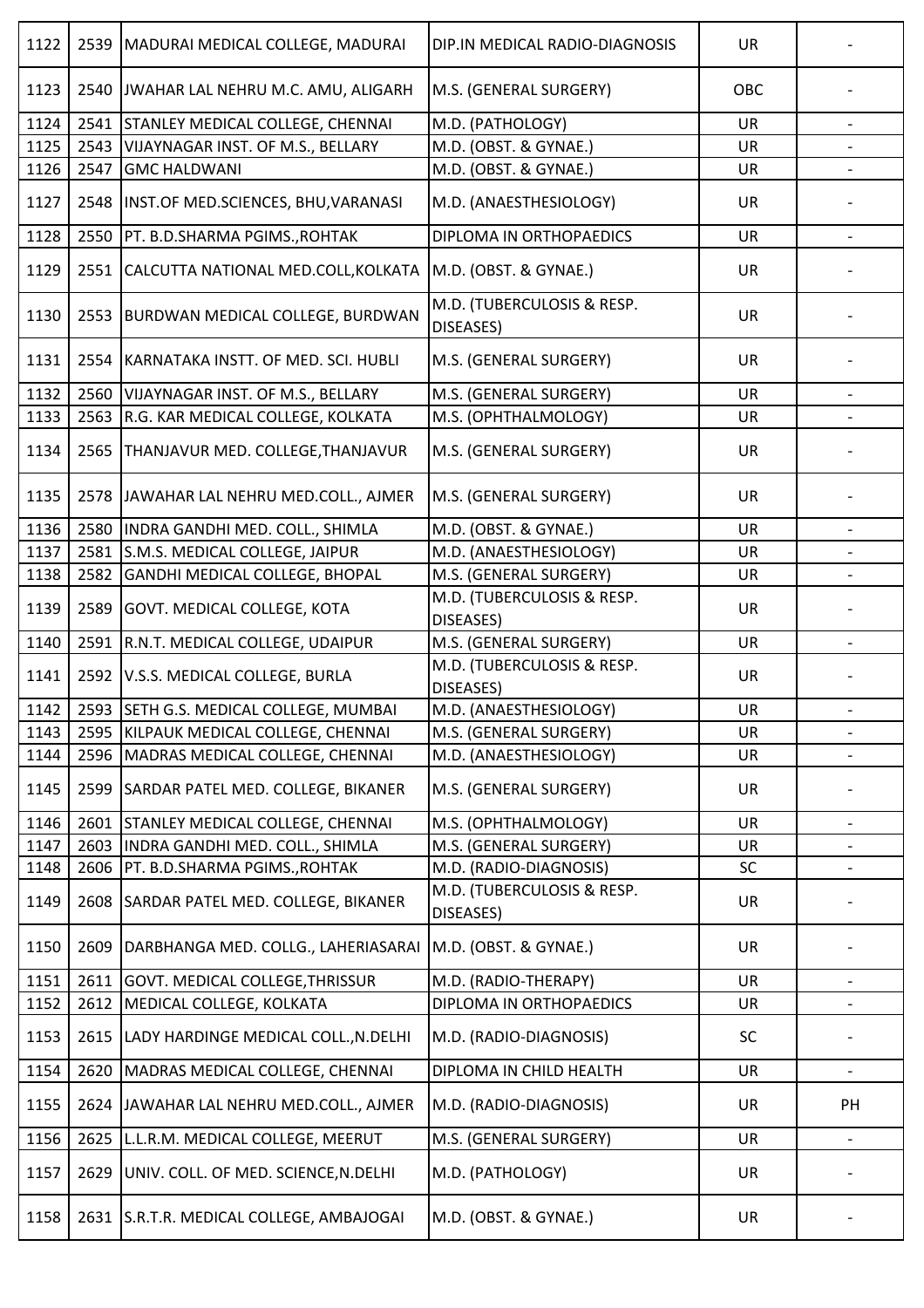| 1159 | 2635 | UNIV. COLL. OF MED. SCIENCE, N. DELHI                       | M.D. (PATHOLOGY)                        | <b>UR</b> |                              |
|------|------|-------------------------------------------------------------|-----------------------------------------|-----------|------------------------------|
| 1160 | 2636 | <b>GOVT.MEDICAL COLLEGE, AMRITSAR</b>                       | M.S. (GENERAL SURGERY)                  | <b>UR</b> |                              |
| 1161 | 2643 | KARNATAKA INSTT. OF MED. SCI. HUBLI                         | M.S. (GENERAL SURGERY)                  | UR        |                              |
| 1162 | 2645 | SANJAY GANDHI P.G.INST., LUCKNOW                            | M.D. (PATHOLOGY)                        | UR        | $\overline{\phantom{a}}$     |
| 1163 | 2651 | <b>GOVERMENT MEDICAL COLLEGE, CALICUT</b>                   | <b>DIPLOMA IN CHILD HEALTH</b>          | UR        |                              |
| 1164 | 2652 | S.N. MEDICAL COLLEGE, AGRA                                  | M.S. (OPHTHALMOLOGY)                    | <b>UR</b> |                              |
| 1165 | 2654 | TOPIWALA NATIONAL MED.COLL.,<br><b>MUMBAI</b>               | M.S. (E.N.T.)                           | <b>UR</b> |                              |
| 1166 | 2657 | SARDAR PATEL MED. COLLEGE, BIKANER                          | M.S. (GENERAL SURGERY)                  | <b>UR</b> |                              |
| 1167 | 2659 | MAHARANI LAXMI BAI MED. COLL, JHANSI                        | M.D. (OBST. & GYNAE.)                   | <b>UR</b> |                              |
| 1168 | 2665 | GANDHI MEDICAL COLLEGE, BHOPAL                              | M.S. (GENERAL SURGERY)                  | <b>UR</b> |                              |
| 1169 | 2666 | S.M.S. MEDICAL COLLEGE, JAIPUR                              | M.D. (PATHOLOGY)                        | UR        |                              |
| 1170 | 2669 | MADRAS MEDICAL COLLEGE, CHENNAI                             | DIP.IN GYNAE. & OBST.                   | <b>UR</b> | $\overline{\phantom{a}}$     |
| 1171 | 2670 | DARBHANGA MED. COLLG., LAHERIASARAI                         | M.D. (OBST. & GYNAE.)                   | <b>UR</b> |                              |
| 1172 | 2672 | JAWAHAR LAL NEHRU MED.COLL., AJMER                          | M.S. (GENERAL SURGERY)                  | UR        |                              |
| 1173 | 2675 | REGIONAL INST OF MEDICAL SCIENCE,<br><b>IMPHAL</b>          | M.D. (OBST. & GYNAE.)                   | <b>UR</b> |                              |
| 1174 | 2678 | MAHARANI LAXMI BAI MED. COLL, JHANSI                        | M.S. (GENERAL SURGERY)                  | <b>UR</b> |                              |
| 1175 | 2680 | INST.OF P.G.MED.EDU.&RES., KOLKATA                          | M.S. (GENERAL SURGERY)                  | <b>UR</b> |                              |
| 1176 | 2685 | S.C.B. MEDICAL COLLEGE, CUTTACK                             | M.D. (OBST. & GYNAE.)                   | UR        |                              |
| 1177 | 2687 | CENTRAL INST. OF PSYCHIATRY, RANCHI                         | M.D. (PSYCHIATRY)                       | <b>UR</b> |                              |
| 1178 | 2689 | <b>GANDHI MEDICAL COLLEGE, BHOPAL</b>                       | M.S. (GENERAL SURGERY)                  | <b>UR</b> | $\qquad \qquad \blacksquare$ |
| 1179 | 2690 | <b>GRANT MEDICAL COLLEGE, MUMBAI</b>                        | M.D. (ANAESTHESIOLOGY)                  | UR        |                              |
| 1180 | 2691 | <b>GOVERNMENT MEDICAL COLL., BARODA</b>                     | M.S. (GENERAL SURGERY)                  | <b>UR</b> |                              |
| 1181 | 2692 | GOVERNMENT MEDICAL COLL., BARODA                            | M.S. (GENERAL SURGERY)                  | UR        |                              |
| 1182 | 2693 | VIJAYNAGAR INST. OF M.S., BELLARY                           | M.S. (GENERAL SURGERY)                  | UR        |                              |
| 1183 | 2695 | SETH G.S. MEDICAL COLLEGE, MUMBAI                           | M.D. (PSYCHIATRY)                       | UR        | $\overline{\phantom{a}}$     |
| 1184 | 2696 | JWAHAR LAL NEHRU M.C. AMU, ALIGARH                          | M.D. (OBST. & GYNAE.)                   | OBC       |                              |
| 1185 | 2698 | MOTI LAL NEHRU MED. COLL, ALLAHABAD                         | M.D. (TUBERCULOSIS & RESP.<br>DISEASES) | <b>UR</b> |                              |
| 1186 | 2700 | SARDAR PATEL MED. COLLEGE, BIKANER                          | M.S. (GENERAL SURGERY)                  | <b>UR</b> |                              |
| 1187 | 2701 | <b>GOVERNMENT MEDICAL COLLEGE, SURAT</b>                    | M.S. (GENERAL SURGERY)                  | <b>UR</b> |                              |
| 1188 | 2703 | <b>GOVT.MEDICAL COLLEGE, AMRITSAR</b>                       | M.S. (GENERAL SURGERY)                  | <b>UR</b> |                              |
| 1189 | 2708 | L.L.R.M. MEDICAL COLLEGE, MEERUT                            | M.S. (GENERAL SURGERY)                  | <b>UR</b> | $\overline{\phantom{a}}$     |
| 1190 | 2714 | <b>GOVT. MEDICAL COLLEGE, KOTA</b>                          | M.D. (TUBERCULOSIS & RESP.<br>DISEASES) | <b>UR</b> |                              |
| 1191 | 2722 | UP Rural Inst. of Medical Sciences, SAFAI,<br><b>ETAWAH</b> | M.D. (OBST. & GYNAE.)                   | <b>UR</b> |                              |
| 1192 | 2725 | S.N. MEDICAL COLLEGE, AGRA                                  | M.S. (OPHTHALMOLOGY)                    | <b>UR</b> |                              |
| 1193 | 2726 | P.G.I.M.E.R., DR. R.M.L. HOSP., N.D.                        | M.S. (E.N.T.)                           | UR        |                              |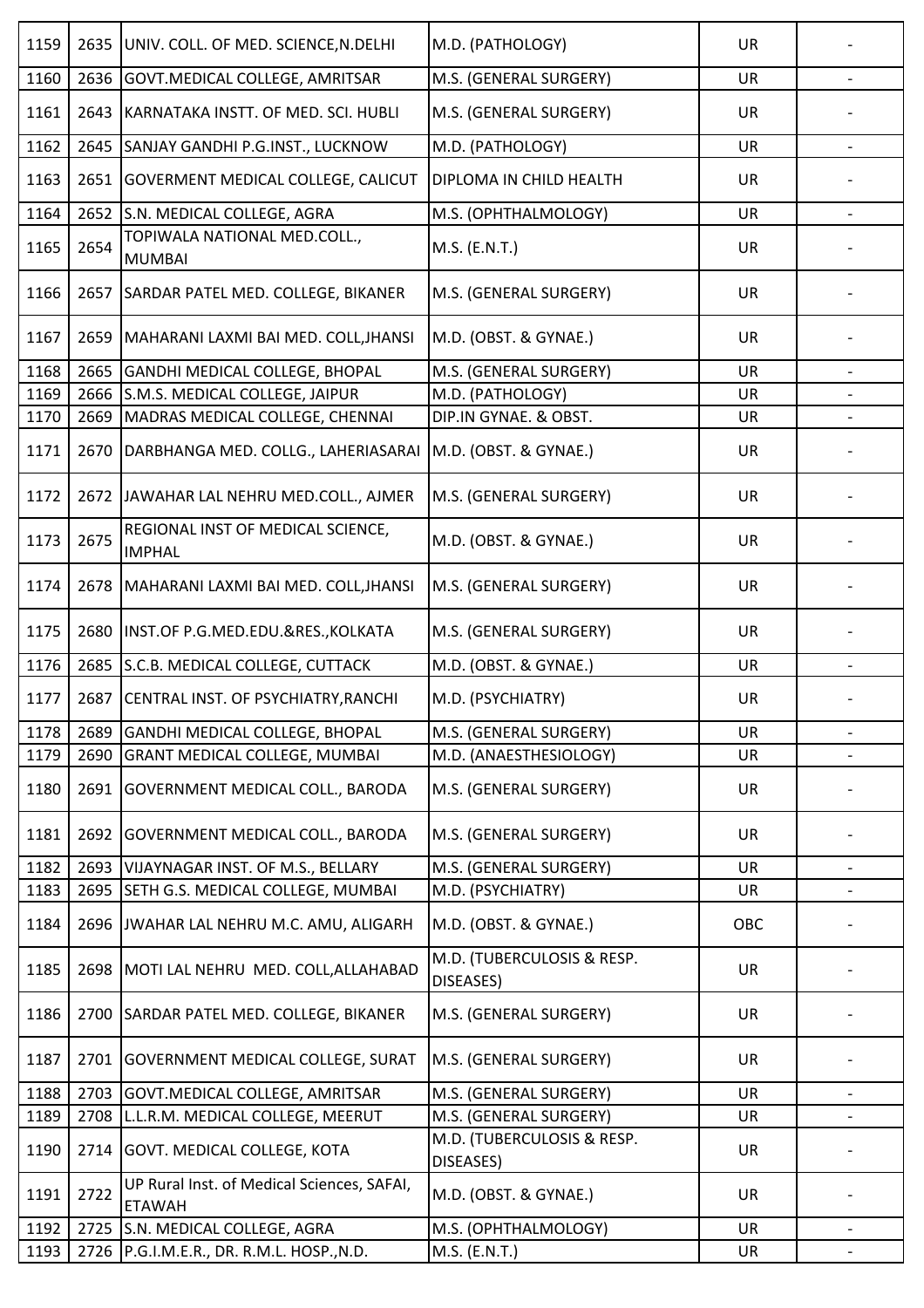| 1194         | 2727         | PT. J.N.M. MEDICAL COLLEGE, RAIPUR                              | M.S. (GENERAL SURGERY)                          | UR              | $\qquad \qquad -$        |
|--------------|--------------|-----------------------------------------------------------------|-------------------------------------------------|-----------------|--------------------------|
| 1195         | 2730         | C.S.J.M. MEDICAL UNIV, LUCKNOW                                  | M.D. (RADIO-THERAPY)                            | UR              |                          |
| 1196         | 2733         | MADURAI MEDICAL COLLEGE, MADURAI                                | M.S. (GENERAL SURGERY)                          | UR              |                          |
| 1197         | 2739         | C.S.J.M. MEDICAL UNIV, LUCKNOW                                  | M.D. (PSYCHIATRY)                               | UR              |                          |
| 1198         | 2742         | NILRATNAM SIRCAR MED. COLL, KOLKATA                             | M.S. (GENERAL SURGERY)                          | <b>UR</b>       |                          |
| 1199         | 2743         | NILRATNAM SIRCAR MED. COLL, KOLKATA                             | M.S. (GENERAL SURGERY)                          | UR              |                          |
| 1200         | 2747         | CENTRAL INST. OF PSYCHIATRY, RANCHI                             | M.D. (PSYCHIATRY)                               | OBC             |                          |
| 1201         | 2748         | CALCUTTA NATIONAL MED.COLL, KOLKATA                             | M.S. (GENERAL SURGERY)                          | UR              |                          |
| 1202         | 2750         | DARBHANGA MED. COLLG., LAHERIASARAI                             | M.S. (GENERAL SURGERY)                          | <b>UR</b>       |                          |
| 1203         | 2759         | GAJA RAJA MEDICAL COLLEGE, GWALIOR                              | M.S. (GENERAL SURGERY)                          | <b>UR</b>       |                          |
| 1204         | 2760         | GOVT. MED. COLL. & HOSP., CHANDIGARH                            | M.D. (ANAESTHESIOLOGY)                          | <b>UR</b>       |                          |
| 1205         | 2762         | MADURAI MEDICAL COLLEGE, MADURAI                                | DIP.IN MEDICAL RADIO-DIAGNOSIS                  | <b>UR</b>       |                          |
| 1206         | 2763         | P.G.I.M.E.R., DR. R.M.L. HOSP., N.D.                            | M.D. (ANAESTHESIOLOGY)                          | OBC             |                          |
| 1207         | 2765         | JWAHAR LAL NEHRU M.C. AMU, ALIGARH                              | M.D. (ANAESTHESIOLOGY)                          | <b>UR</b>       |                          |
| 1208         | 2766         | NEIGRIHMS, SHILLONG                                             | M.D. (OBST. & GYNAE.)                           | <b>UR</b>       |                          |
| 1209         | 2769         | UNIV. COLL. OF MED. SCIENCE, N.DELHI                            | M.S. (E.N.T.)                                   | <b>UR</b>       |                          |
| 1210         | 2770         | <b>REGIONAL CANCER CENTRE</b>                                   | M.D. (ANAESTHESIOLOGY)                          | <b>UR</b>       |                          |
| 1211         | 2773         | MADURAI MEDICAL COLLEGE, MADURAI                                | M.S. (OPHTHALMOLOGY)                            | UR              |                          |
| 1212         | 2778         | DARBHANGA MED. COLLG., LAHERIASARAI   M.D. (OBST. & GYNAE.)     |                                                 | <b>UR</b>       |                          |
| 1213         | 2789         | REGIONAL INST OF MEDICAL SCIENCE,<br><b>IMPHAL</b>              | M.S. (GENERAL SURGERY)                          | <b>UR</b>       |                          |
| 1214         | 2796         | PT. J.N.M. MEDICAL COLLEGE, RAIPUR                              | M.S. (GENERAL SURGERY)                          | <b>UR</b>       |                          |
| 1215         | 2797         | INST.OF P.G.MED.EDU.&RES., KOLKATA                              | M.D. (PSYCHIATRY)                               | UR              |                          |
| 1216         | 2799         | DARBHANGA MED. COLLG., LAHERIASARAI                             | M.S. (GENERAL SURGERY)                          | UR              |                          |
| 1217         | 2801         | GOVT. MEDICAL COLLEGE, AMRITSAR                                 | M.D. (OBST. & GYNAE.)                           | <b>UR</b>       |                          |
| 1218         | 2803         | S.M.S. MEDICAL COLLEGE, JAIPUR                                  | M.D. (PSYCHIATRY)                               | UR              |                          |
| 1219         | 2804         | JWAHAR LAL NEHRU M.C. AMU, ALIGARH                              | M.D. (PATHOLOGY)                                | <b>UR</b>       |                          |
| 1220         | 2805         | UNIV. COLL. OF MED. SCIENCE, N. DELHI                           | M.D. (ANAESTHESIOLOGY)                          | OBC             |                          |
| 1221         | 2806         | MADURAI MEDICAL COLLEGE, MADURAI                                | M.S. (GENERAL SURGERY)                          | UR              |                          |
| 1222         | 2808         | G.S.V.M. MEDICAL COLLEGE, KANPUR                                | M.D. (ANAESTHESIOLOGY)                          | <b>UR</b>       |                          |
| 1223         | 2810         | GAJA RAJA MEDICAL COLLEGE, GWALIOR                              | M.S. (GENERAL SURGERY)                          | <b>UR</b>       |                          |
| 1224         | 2811         | GOVT.MEDICAL COLLEGE, AMRITSAR                                  | M.D. (OBST. & GYNAE.)                           | <b>UR</b>       | $\overline{\phantom{a}}$ |
| 1225         | 2814         | <b>GMC HALDWANI</b>                                             | M.D. (OBST. & GYNAE.)                           | <b>UR</b>       |                          |
| 1226         | 2817         | S.S. MEDICAL COLLEGE, REWA                                      | M.D. (OBST. & GYNAE.)                           | <b>UR</b>       | $\overline{\phantom{a}}$ |
| 1227<br>1228 | 2819<br>2820 | S.C.B. MEDICAL COLLEGE, CUTTACK<br>TATA MEMORIAL CENTRE, MUMBAI | M.D. (OBST. & GYNAE.)<br>M.D. (ANAESTHESIOLOGY) | <b>UR</b><br>UR |                          |
|              |              |                                                                 |                                                 |                 |                          |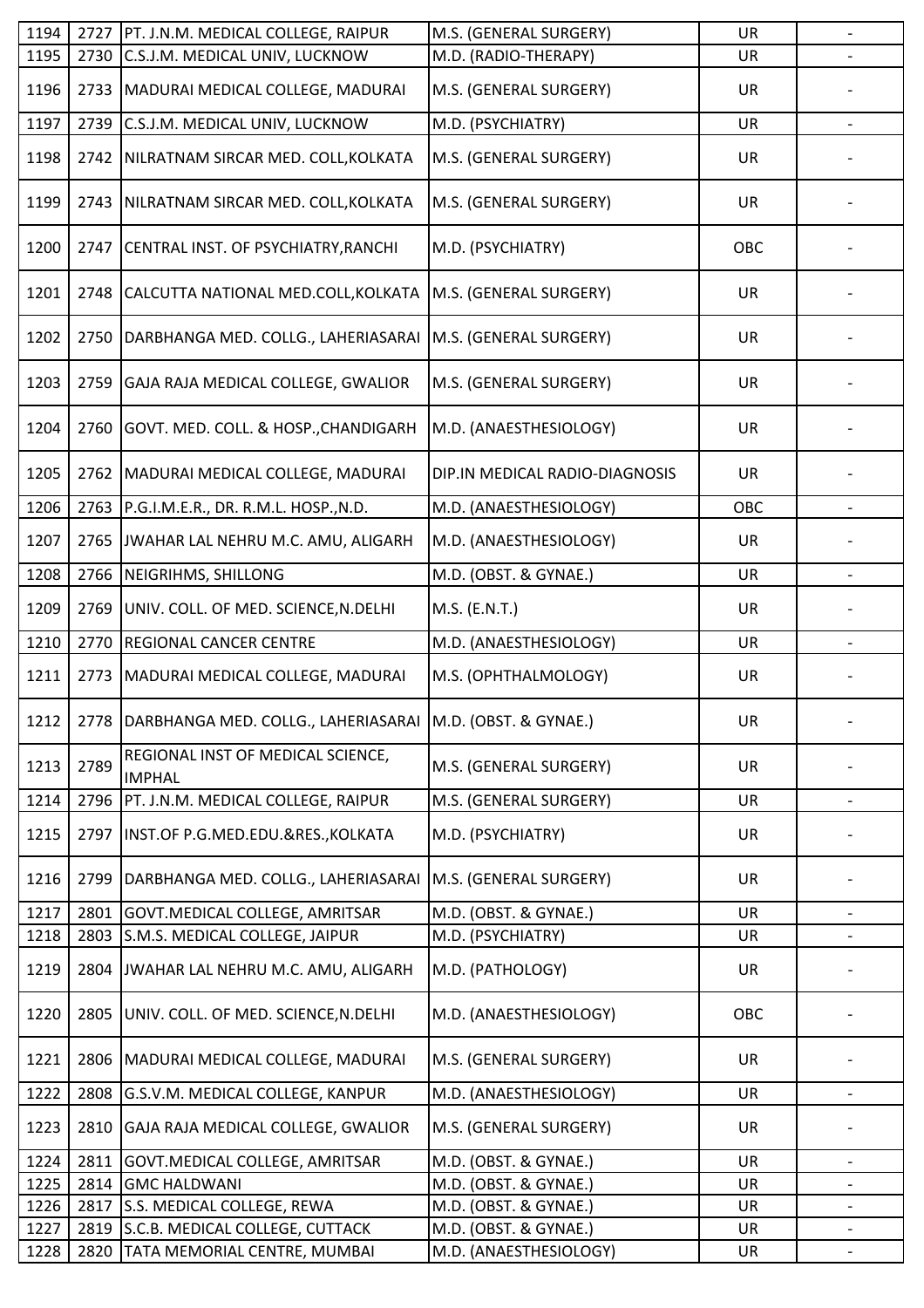| 1229 | 2821 | V.M.M.C. & S.J. HOSPITAL. N.DELHI                                 | M.D. (GENERAL MEDICINE)                 | SC        | $\overline{a}$           |
|------|------|-------------------------------------------------------------------|-----------------------------------------|-----------|--------------------------|
| 1230 | 2822 | JAWAHAR LAL NEHRU MED.COLL., AJMER                                | M.S. (GENERAL SURGERY)                  | <b>UR</b> |                          |
| 1231 | 2823 | PT. J.N.M. MEDICAL COLLEGE, RAIPUR                                | M.S. (OPHTHALMOLOGY)                    | <b>UR</b> |                          |
| 1232 | 2825 | <b>GOVERMENT MEDICAL COLLEGE, CALICUT</b>                         | DIPLOMA IN CHILD HEALTH                 | <b>UR</b> |                          |
| 1233 | 2826 | E.S.I.- P.G.I.M.S.R., BANGLORE                                    | M.D. (ANAESTHESIOLOGY)                  | <b>UR</b> |                          |
| 1234 | 2827 | PT. J.N.M. MEDICAL COLLEGE, RAIPUR                                | M.S. (GENERAL SURGERY)                  | <b>UR</b> |                          |
| 1235 | 2828 | KILPAUK MEDICAL COLLEGE, CHENNAI                                  | M.S. (GENERAL SURGERY)                  | <b>UR</b> |                          |
| 1236 | 2831 | VIJAYNAGAR INST. OF M.S., BELLARY                                 | M.S. (GENERAL SURGERY)                  | <b>UR</b> | $\overline{\phantom{a}}$ |
| 1237 | 2832 | S.C.B. MEDICAL COLLEGE, CUTTACK                                   | M.D. (OBST. & GYNAE.)                   | UR        |                          |
| 1238 | 2835 | TATA MEMORIAL CENTRE, MUMBAI                                      | M.D. (ANAESTHESIOLOGY)                  | <b>UR</b> |                          |
| 1239 | 2839 | TATA MEMORIAL CENTRE, MUMBAI                                      | M.D. (ANAESTHESIOLOGY)                  | <b>UR</b> |                          |
| 1240 | 2845 | Chittaranjan Seva Sadan Sishu Sadan<br>College of Obset., Kolkata | M.D. (OBST. & GYNAE.)                   | UR        |                          |
| 1241 | 2848 | REGIONAL INST OF MEDICAL SCIENCE,<br><b>IMPHAL</b>                | M.D. (TUBERCULOSIS & RESP.<br>DISEASES) | <b>UR</b> |                          |
| 1242 |      | 2854 JWAHAR LAL NEHRU M.C. AMU, ALIGARH                           | M.S. (OPHTHALMOLOGY)                    | <b>UR</b> |                          |
| 1243 |      | 2864 NORTH BENGAL MED. COLL, DARJEELING                           | M.D. (OBST. & GYNAE.)                   | <b>UR</b> |                          |
| 1244 | 2867 | A.N. Magadh Medical College, Gaya                                 | M.D. (OBST. & GYNAE.)                   | <b>UR</b> |                          |
| 1245 | 2868 | MADURAI MEDICAL COLLEGE, MADURAI                                  | M.S. (GENERAL SURGERY)                  | <b>UR</b> |                          |
| 1246 | 2871 | MADRAS MEDICAL COLLEGE, CHENNAI                                   | M.D. (ANAESTHESIOLOGY)                  | <b>UR</b> |                          |
| 1247 | 2876 | S.C.B. MEDICAL COLLEGE, CUTTACK                                   | M.D. (OBST. & GYNAE.)                   | <b>UR</b> |                          |
| 1248 | 2877 | NALANDA MEDICAL COLLEGE, PATNA                                    | M.S. (GENERAL SURGERY)                  | <b>UR</b> |                          |
| 1249 | 2883 | MADURAI MEDICAL COLLEGE, MADURAI                                  | DIP.IN MEDICAL RADIO-DIAGNOSIS          | <b>UR</b> |                          |
| 1250 |      | 2894   MADURAI MEDICAL COLLEGE, MADURAI                           | M.S. (GENERAL SURGERY)                  | <b>UR</b> |                          |
| 1251 | 2896 | THANJAVUR MED. COLLEGE, THANJAVUR                                 | M.S. (GENERAL SURGERY)                  | <b>UR</b> |                          |
| 1252 | 2898 | TATA MEMORIAL CENTRE, MUMBAI                                      | M.D. (ANAESTHESIOLOGY)                  | <b>UR</b> |                          |
| 1253 | 2900 | INST.OF MED.SCIENCES, BHU, VARANASI                               | M.D. (RADIO-THERAPY)                    | <b>UR</b> |                          |
| 1254 | 2902 | INST.OF MED.SCIENCES, BHU, VARANASI                               | M.D. (ANAESTHESIOLOGY)                  | UR        |                          |
| 1255 | 2903 | MADURAI MEDICAL COLLEGE, MADURAI                                  | M.D. (ANAESTHESIOLOGY)                  | UR        |                          |
| 1256 | 2908 | S.M.S. MEDICAL COLLEGE, JAIPUR                                    | M.D. (ANAESTHESIOLOGY)                  | <b>UR</b> | $\overline{\phantom{a}}$ |
| 1257 | 2909 | SHRI V.N.G.MEDICAL C., YAVATMAL                                   | M.S. (OPHTHALMOLOGY)                    | UR        |                          |
| 1258 | 2910 | ASSAM MEDICAL COLLEGE, DIBRUGARH                                  | M.D. (OBST. & GYNAE.)                   | <b>UR</b> |                          |
| 1259 | 2912 | B.J. MEDICAL COLLEGE, AHMEDABAD                                   | M.D. (ANAESTHESIOLOGY)                  | <b>UR</b> |                          |
| 1260 | 2918 | <b>GOVERMENT MEDICAL COLLEGE, CALICUT</b>                         | DIP.IN GYNAE. & OBST.                   | UR        |                          |
| 1261 | 2919 | SHRI V.N.G.MEDICAL C., YAVATMAL                                   | M.S. (GENERAL SURGERY)                  | <b>UR</b> | $\overline{\phantom{a}}$ |
| 1262 | 2920 | NALANDA MEDICAL COLLEGE, PATNA                                    | M.S. (GENERAL SURGERY)                  | UR        |                          |
| 1263 | 2922 | MADRAS MEDICAL COLLEGE, CHENNAI                                   | M.S. (ORTHOPAEDICS)                     | <b>SC</b> |                          |
| 1264 | 2924 | SHRI M.P. SHAH MED. COLL., JAMNAGAR                               | M.S. (GENERAL SURGERY)                  | UR        |                          |
| 1265 | 2928 | TATA MEMORIAL CENTRE, MUMBAI                                      | M.D. (ANAESTHESIOLOGY)                  | <b>UR</b> | $\overline{\phantom{a}}$ |
| 1266 | 2933 | C.S.J.M. MEDICAL UNIV, LUCKNOW                                    | DIPLOMA IN CHILD HEALTH                 | <b>UR</b> |                          |
| 1267 | 2939 | TATA MEMORIAL CENTRE, MUMBAI                                      | M.D. (ANAESTHESIOLOGY)                  | <b>UR</b> | $\overline{\phantom{a}}$ |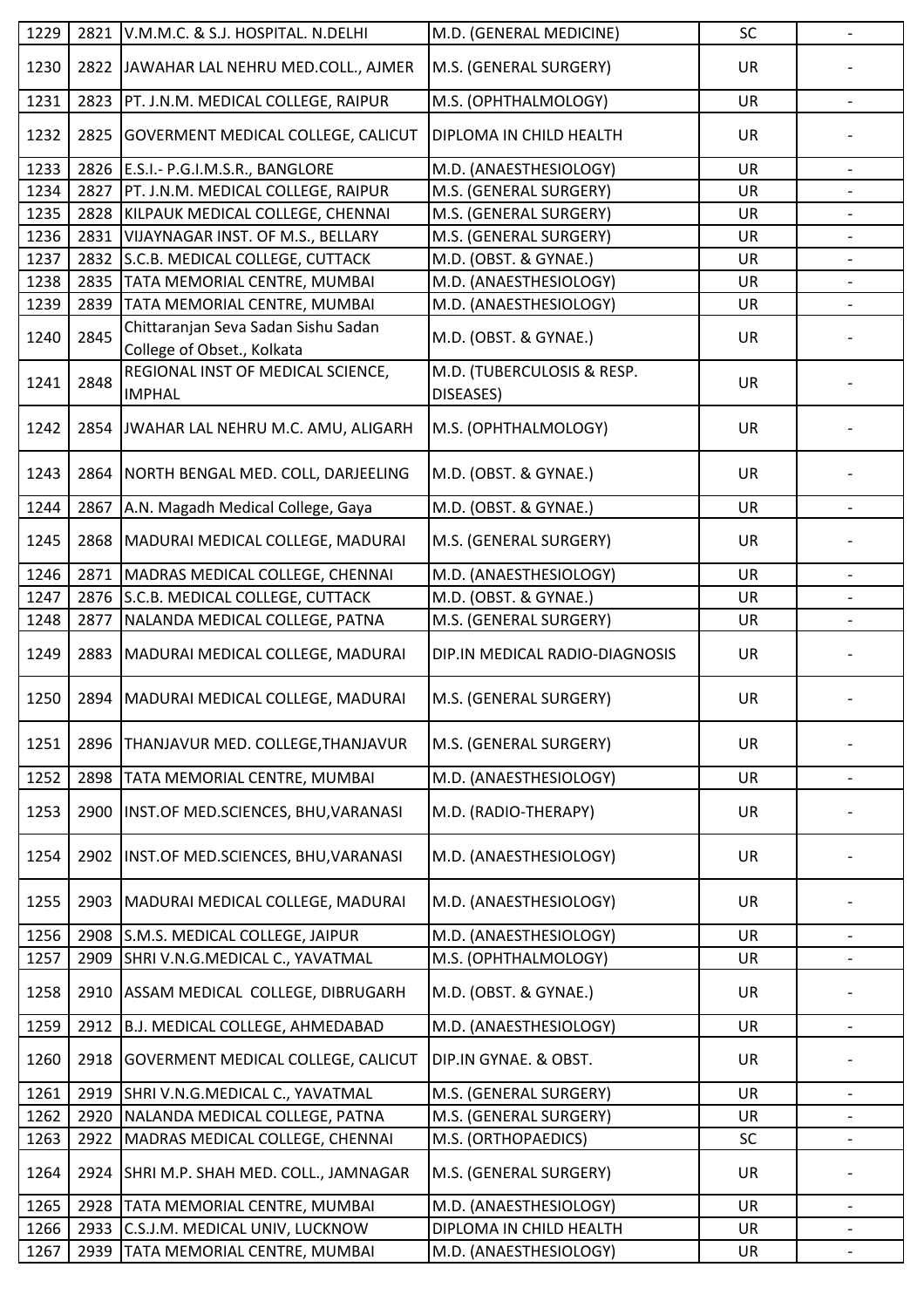| 1268 | 2941 | TOPIWALA NATIONAL MED.COLL.,<br><b>MUMBAI</b>      | M.D. (ANAESTHESIOLOGY)                  | <b>UR</b> |                          |
|------|------|----------------------------------------------------|-----------------------------------------|-----------|--------------------------|
| 1269 | 2942 | GANDHI MEDICAL COLLEGE, BHOPAL                     | M.S. (OPHTHALMOLOGY)                    | UR        | $\overline{\phantom{a}}$ |
| 1270 | 2943 | PT. J.N.M. MEDICAL COLLEGE, RAIPUR                 | M.S. (OPHTHALMOLOGY)                    | <b>UR</b> |                          |
|      |      |                                                    | M.D. (TUBERCULOSIS & RESP.              |           |                          |
| 1271 | 2944 | <b>GOVT.MEDICAL COLLEGE, AMRITSAR</b>              | DISEASES)                               | <b>UR</b> |                          |
| 1272 |      | 2946 GOVT. M. K. MEDICAL COLLEGE, SELAM            | M.S. (GENERAL SURGERY)                  | UR        |                          |
| 1273 | 2947 | KARNATAKA INSTT. OF MED. SCI. HUBLI                | M.S. (GENERAL SURGERY)                  | <b>UR</b> |                          |
| 1274 | 2948 | V.M.M.C. & S.J. HOSPITAL. N.DELHI                  | M.S. (E.N.T.)                           | OBC       |                          |
| 1275 | 2950 | INDRA GANDHI MED. COLL., SHIMLA                    | M.S. (GENERAL SURGERY)                  | <b>UR</b> |                          |
| 1276 | 2958 | MADRAS MEDICAL COLLEGE, CHENNAI                    | DIP.IN GYNAE. & OBST.                   | UR        |                          |
| 1277 | 2959 | S.M.S. MEDICAL COLLEGE, JAIPUR                     | M.D. (ANAESTHESIOLOGY)                  | UR        |                          |
| 1278 | 2960 | V.S.S. MEDICAL COLLEGE, BURLA                      | M.D. (OBST. & GYNAE.)                   | UR        |                          |
| 1279 | 2961 | KILPAUK MEDICAL COLLEGE, CHENNAI                   | M.S. (GENERAL SURGERY)                  | UR        |                          |
| 1280 | 2964 | INST.OF MED.SCIENCES, BHU, VARANASI                | M.D. (ANAESTHESIOLOGY)                  | <b>UR</b> |                          |
| 1281 |      | 2965 S.M.S. MEDICAL COLLEGE, JAIPUR                | M.D. (ANAESTHESIOLOGY)                  | <b>UR</b> |                          |
| 1282 | 2966 | S.M.S. MEDICAL COLLEGE, JAIPUR                     | M.D. (ANAESTHESIOLOGY)                  | <b>UR</b> | $\overline{\phantom{a}}$ |
| 1283 | 2978 | KARNATAKA INSTT. OF MED. SCI. HUBLI                | M.S. (GENERAL SURGERY)                  | <b>UR</b> |                          |
| 1284 |      | 2982   MAULANA AZAD MEDICAL COLL., N.DELHI         | DIP.IN GYNAE. & OBST.                   | <b>UR</b> |                          |
| 1285 | 2985 | TATA MEMORIAL CENTRE, MUMBAI                       | M.D. (ANAESTHESIOLOGY)                  | <b>UR</b> |                          |
| 1286 | 2986 | REGIONAL INST OF MEDICAL SCIENCE,<br><b>IMPHAL</b> | M.S. (GENERAL SURGERY)                  | OBC       |                          |
| 1287 | 2988 | <b>GMC HALDWANI</b>                                | M.S. (GENERAL SURGERY)                  | <b>UR</b> |                          |
| 1288 | 2990 | S.C.B. MEDICAL COLLEGE, CUTTACK                    | M.S. (GENERAL SURGERY)                  | UR        |                          |
| 1289 |      | 2991 E.S.I.- P.G.I.M.S.R., BANGLORE                | M.D. (ANAESTHESIOLOGY)                  | <b>UR</b> |                          |
| 1290 |      | 2998   PT. B.D.SHARMA PGIMS., ROHTAK               | M.D. (PSYCHIATRY)                       | UR        |                          |
| 1291 | 3000 | <b>GANDHI MEDICAL COLLEGE, BHOPAL</b>              | M.S. (OPHTHALMOLOGY)                    | <b>UR</b> | $\qquad \qquad -$        |
| 1292 | 3001 | TATA MEMORIAL CENTRE, MUMBAI                       | M.D. (ANAESTHESIOLOGY)                  | UR        |                          |
| 1293 | 3006 | GOVT. MEDICAL COLLEGE, AMRITSAR                    | M.D. (TUBERCULOSIS & RESP.<br>DISEASES) | <b>UR</b> |                          |
| 1294 | 3007 | LADY HARDINGE MEDICAL COLL., N.DELHI               | M.S. (E.N.T.)                           | <b>UR</b> |                          |
| 1295 | 3009 | P.G.I.M.E.R., DR. R.M.L. HOSP., N.D.               | DIPLOMA IN CHILD HEALTH                 | UR        |                          |
| 1296 | 3016 | Pt.DEENDAYAL UPAD.MED.COLL, RAJKOT                 | DIP. IN DERMATOLOGY                     | <b>UR</b> |                          |
| 1297 | 3017 | VIJAYNAGAR INST. OF M.S., BELLARY                  | M.D. (ANAESTHESIOLOGY)                  | <b>UR</b> | $\overline{\phantom{a}}$ |
| 1298 | 3020 | NEIGRIHMS, SHILLONG                                | M.S. (GENERAL SURGERY)                  | <b>UR</b> |                          |
| 1299 | 3022 | INDRA GANDHI MED. COLL., SHIMLA                    | M.S. (GENERAL SURGERY)                  | UR        | $\overline{\phantom{a}}$ |
| 1300 | 3024 | GOVT.<br>MED.COLL, THIRUVANANTHAPURAM              | DIPLOMA IN ORTHOPAEDICS                 | <b>UR</b> |                          |
| 1301 | 3027 | <b>GOVERMENT MEDICAL COLLEGE, CALICUT</b>          | M.D. (RADIO-THERAPY)                    | <b>UR</b> |                          |
| 1302 | 3032 | <b>STANLEY MEDICAL COLLEGE, CHENNAI</b>            | M.D. (ANAESTHESIOLOGY)                  | UR        | $\overline{\phantom{a}}$ |
| 1303 | 3035 | LADY HARDINGE MEDICAL COLL., N.DELHI               | M.S. (E.N.T.)                           | <b>UR</b> |                          |
| 1304 | 3037 | B.J. MEDICAL COLLEGE, AHMEDABAD                    | M.D. (RADIO-THERAPY)                    | <b>UR</b> | $\overline{\phantom{a}}$ |
| 1305 | 3038 | BANKURA SAMMILANI MED.COLL,<br><b>BANKURA</b>      | M.D. (OBST. & GYNAE.)                   | <b>UR</b> |                          |
| 1306 | 3039 | <b>GOVERNMENT MEDICAL COLLEGE, SURAT</b>           | DIP.IN GYNAE. & OBST.                   | <b>UR</b> |                          |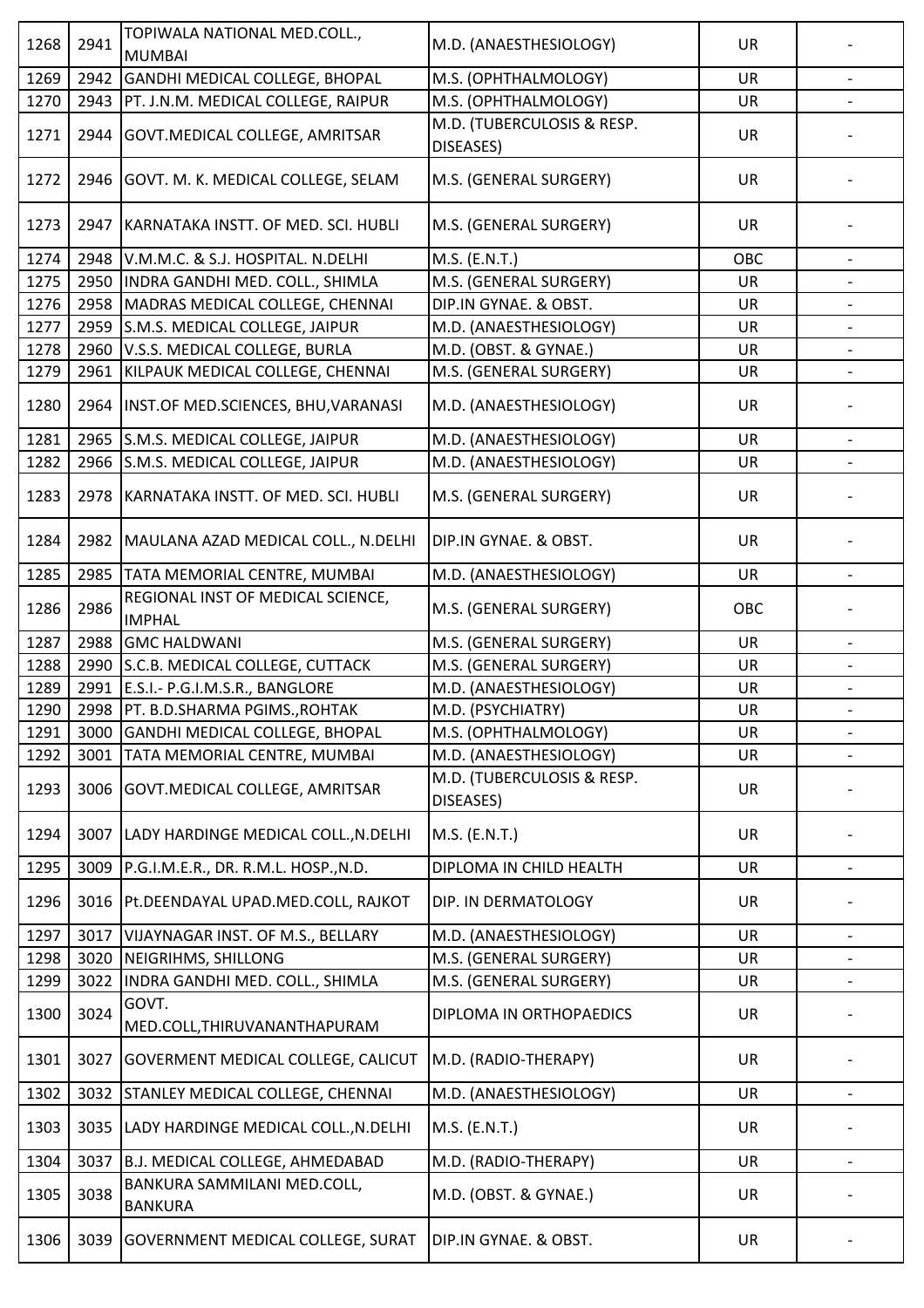| 1307 | 3040 | S.M.S. MEDICAL COLLEGE, JAIPUR                                   | M.D. (ANAESTHESIOLOGY)  | UR        | $\overline{a}$           |
|------|------|------------------------------------------------------------------|-------------------------|-----------|--------------------------|
| 1308 | 3041 | S.M.S. MEDICAL COLLEGE, JAIPUR                                   | M.S. (E.N.T.)           | <b>UR</b> |                          |
| 1309 | 3043 | S.S. MEDICAL COLLEGE, REWA                                       | M.S. (GENERAL SURGERY)  | UR        |                          |
| 1310 | 3047 | BANGALORE MEDICAL COLL., BANGALORE                               | M.S. (E.N.T.)           | <b>UR</b> |                          |
| 1311 | 3048 | GAJA RAJA MEDICAL COLLEGE, GWALIOR                               | M.S. (OPHTHALMOLOGY)    | <b>UR</b> |                          |
| 1312 | 3051 | THANJAVUR MED. COLLEGE, THANJAVUR                                | M.S. (GENERAL SURGERY)  | UR        |                          |
| 1313 | 3058 | MADURAI MEDICAL COLLEGE, MADURAI                                 | M.D. (ANAESTHESIOLOGY)  | UR        |                          |
| 1314 | 3060 | JAWAHAR LAL NEHRU MED.COLL., AJMER                               | M.S. (OPHTHALMOLOGY)    | UR        |                          |
| 1315 | 3068 | BANGALORE MEDICAL COLL., BANGALORE                               | M.S. (E.N.T.)           | <b>UR</b> |                          |
| 1316 | 3080 | SETH G.S. MEDICAL COLLEGE, MUMBAI                                | DIPLOMA IN CHILD HEALTH | <b>UR</b> |                          |
| 1317 | 3082 | TOPIWALA NATIONAL MED.COLL.,<br><b>MUMBAI</b>                    | M.S. (E.N.T.)           | UR        |                          |
| 1318 | 3084 | THANJAVUR MED. COLLEGE, THANJAVUR                                | M.D. (ANAESTHESIOLOGY)  | <b>UR</b> |                          |
| 1319 | 3085 | <b>GRANT MEDICAL COLLEGE, MUMBAI</b>                             | M.D. (ANAESTHESIOLOGY)  | <b>UR</b> |                          |
| 1320 | 3095 | THANJAVUR MED. COLLEGE, THANJAVUR                                | M.S. (GENERAL SURGERY)  | UR        |                          |
| 1321 | 3099 | Agartala Govt. Medical College & G.B. Pant<br>Hospital, Agartala | M.D. (OBST. & GYNAE.)   | <b>UR</b> |                          |
| 1322 | 3101 | PT. B.D.SHARMA PGIMS., ROHTAK                                    | M.S. (E.N.T.)           | <b>UR</b> |                          |
| 1323 | 3104 | S.M.S. MEDICAL COLLEGE, JAIPUR                                   | M.D. (RADIO-THERAPY)    | <b>UR</b> |                          |
| 1324 | 3105 | TIRUNELVELI MED. COLL., TIRUNELVELI                              | M.S. (GENERAL SURGERY)  | <b>UR</b> |                          |
| 1325 | 3113 | S.S. MEDICAL COLLEGE, REWA                                       | M.S. (OPHTHALMOLOGY)    | UR        |                          |
| 1326 | 3114 | REGIONAL INST OF MEDICAL SCIENCE,<br><b>IMPHAL</b>               | M.D. (OBST. & GYNAE.)   | <b>UR</b> |                          |
| 1327 | 3116 | TIRUNELVELI MED. COLL., TIRUNELVELI                              | M.S. (GENERAL SURGERY)  | UR        | $\overline{\phantom{a}}$ |
| 1328 | 3123 | K.A.P.V.G.M.COLL,TIRUCHIRAPPALLLI                                | M.S. (GENERAL SURGERY)  | UR        |                          |
| 1329 | 3124 | BURDWAN MEDICAL COLLEGE, BURDWAN                                 | M.S. (GENERAL SURGERY)  | UR        |                          |
| 1330 | 3125 | <b>GUWAHATI MEDICAL COLLEGE,</b><br><b>GUWAHATI</b>              | M.D. (OBST. & GYNAE.)   | <b>UR</b> |                          |
| 1331 | 3126 | MAHARANI LAXMI BAI MED. COLL, JHANSI                             | M.S. (OPHTHALMOLOGY)    | UR        |                          |
| 1332 | 3128 | MAULANA AZAD MEDICAL COLL., N.DELHI                              | DIP.IN GYNAE. & OBST.   | OBC       |                          |
| 1333 | 3129 | MADRAS MEDICAL COLLEGE, CHENNAI                                  | M.D. (PATHOLOGY)        | <b>UR</b> |                          |
| 1334 | 3131 | DR. R.P.G. MEDICAL COLLEGE, TANDA                                | M.S. (GENERAL SURGERY)  | UR        |                          |
| 1335 | 3134 | GUWAHATI MEDICAL COLLEGE,<br><b>GUWAHATI</b>                     | M.D. (OBST. & GYNAE.)   | <b>UR</b> |                          |
| 1336 | 3136 | INST.OF P.G.MED.EDU.&RES., KOLKATA                               | M.D. (ANAESTHESIOLOGY)  | <b>UR</b> |                          |
| 1337 | 3139 | S.M.S. MEDICAL COLLEGE, JAIPUR                                   | M.D. (ANAESTHESIOLOGY)  | <b>UR</b> |                          |
| 1338 | 3142 | TIRUNELVELI MED. COLL., TIRUNELVELI                              | M.S. (GENERAL SURGERY)  | UR        | $\overline{\phantom{a}}$ |
| 1339 | 3145 | GOA MEDICAL COLLEGE, PANAJI, GOA                                 | M.S. (E.N.T.)           | UR        |                          |
| 1340 | 3147 | MADRAS MEDICAL COLLEGE, CHENNAI                                  | M.S. (E.N.T.)           | UR        | $\overline{\phantom{a}}$ |
| 1341 | 3152 | MADRAS MEDICAL COLLEGE, CHENNAI                                  | DIPLOMA IN CHILD HEALTH | UR        |                          |
| 1342 | 3156 | GOVT. MEDICAL COLLEGE, PATIALA                                   | M.S. (GENERAL SURGERY)  | <b>UR</b> | $\overline{\phantom{0}}$ |
| 1343 | 3157 | GOVT. MED. COLLEGE, BHAVNAGAR                                    | M.S. (GENERAL SURGERY)  | UR        |                          |
| 1344 | 3161 | GOVT. MEDICAL COLLEGE, AMRITSAR                                  | M.S. (GENERAL SURGERY)  | UR        |                          |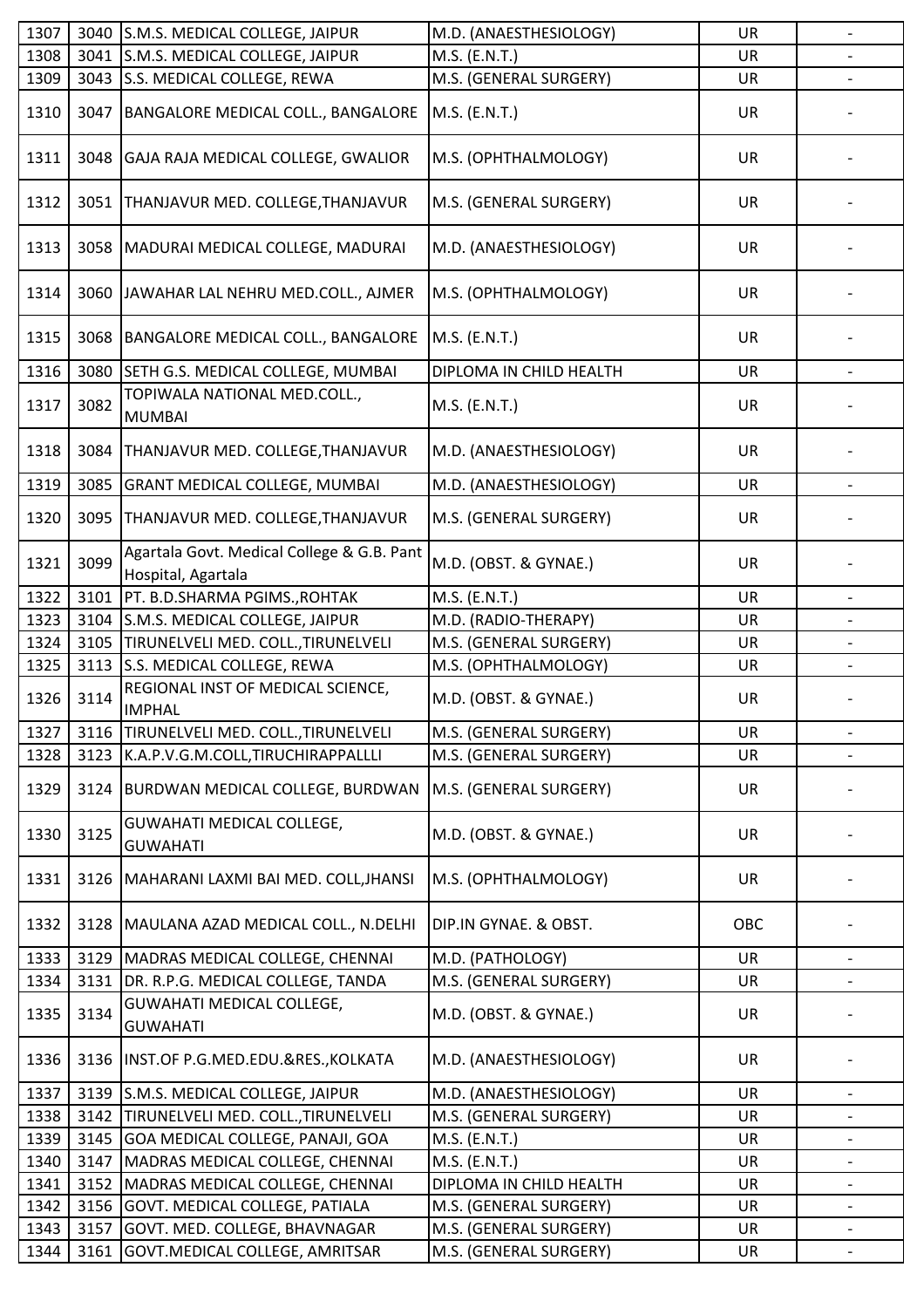| 1345 | 3165 | C.S.J.M. MEDICAL UNIV, LUCKNOW                     | M.D. (ANAESTHESIOLOGY) | UR        |                          |
|------|------|----------------------------------------------------|------------------------|-----------|--------------------------|
| 1346 | 3167 | V.M.M.C. & S.J. HOSPITAL. N.DELHI                  | M.D. (PATHOLOGY)       | UR        |                          |
| 1347 | 3171 | NORTH BENGAL MED. COLL, DARJEELING                 | M.S. (GENERAL SURGERY) | UR        |                          |
| 1348 | 3173 | REGIONAL INST OF MEDICAL SCIENCE,<br><b>IMPHAL</b> | M.S. (GENERAL SURGERY) | <b>UR</b> |                          |
| 1349 | 3178 | BURDWAN MEDICAL COLLEGE, BURDWAN                   | M.S. (OPHTHALMOLOGY)   | <b>UR</b> |                          |
| 1350 | 3179 | REGIONAL INST OF MEDICAL SCIENCE,<br><b>IMPHAL</b> | M.S. (GENERAL SURGERY) | <b>UR</b> |                          |
| 1351 | 3185 | C.S.J.M. MEDICAL UNIV, LUCKNOW                     | M.D. (ANAESTHESIOLOGY) | UR        | $\overline{\phantom{a}}$ |
| 1352 | 3187 | JWAHAR LAL NEHRU M.C. AMU, ALIGARH                 | DIP.IN GYNAE. & OBST.  | UR        |                          |
| 1353 | 3188 | C.S.J.M. MEDICAL UNIV, LUCKNOW                     | M.D. (ANAESTHESIOLOGY) | <b>UR</b> |                          |
| 1354 | 3193 | S.M.S. MEDICAL COLLEGE, JAIPUR                     | M.D. (ANAESTHESIOLOGY) | UR        |                          |
| 1355 | 3198 | GOVT. MEDICAL COLLEGE, AMRITSAR                    | M.S. (GENERAL SURGERY) | <b>UR</b> |                          |
| 1356 | 3200 | <b>GMC HALDWANI</b>                                | M.S. (GENERAL SURGERY) | UR        |                          |
| 1357 | 3201 | S.C.B. MEDICAL COLLEGE, CUTTACK                    | M.S. (GENERAL SURGERY) | UR        | $\overline{\phantom{a}}$ |
| 1358 | 3202 | R.G. KAR MEDICAL COLLEGE, KOLKATA                  | M.D. (ANAESTHESIOLOGY) | UR        |                          |
| 1359 | 3206 | INST.OF P.G.MED.EDU.&RES., KOLKATA                 | M.D. (ANAESTHESIOLOGY) | UR        |                          |
| 1360 | 3208 | ASSAM MEDICAL COLLEGE, DIBRUGARH                   | M.D. (OBST. & GYNAE.)  | UR        |                          |
| 1361 | 3209 | GUWAHATI MEDICAL COLLEGE,<br><b>GUWAHATI</b>       | M.S. (GENERAL SURGERY) | <b>UR</b> |                          |
| 1362 | 3211 | SILCHAR MEDICAL COLLEGE, SILCHAR                   | M.D. (OBST. & GYNAE.)  | UR        |                          |
| 1363 | 3212 | STANLEY MEDICAL COLLEGE, CHENNAI                   | M.D. (ANAESTHESIOLOGY) | <b>UR</b> |                          |
| 1364 | 3214 | JWAHAR LAL NEHRU M.C. AMU, ALIGARH                 | M.S. (OPHTHALMOLOGY)   | OBC       |                          |
| 1365 |      | 3218 GOVT. MED. COLL. & HOSP., CHANDIGARH          | M.D. (ANAESTHESIOLOGY) | UR        |                          |
| 1366 | 3219 | C.S.J.M. MEDICAL UNIV, LUCKNOW                     | M.D. (PSYCHIATRY)      | UR        | $\blacksquare$           |
| 1367 | 3221 | GOVT. M. K. MEDICAL COLLEGE, SELAM                 | M.S. (GENERAL SURGERY) | UR        |                          |
| 1368 |      | 3224 TATA MEMORIAL CENTRE, MUMBAI                  | M.D. (PATHOLOGY)       | UR        |                          |
| 1369 |      | 3226 TIRUNELVELI MED. COLL., TIRUNELVELI           | M.S. (GENERAL SURGERY) | UR        |                          |
| 1370 | 3227 | STANLEY MEDICAL COLLEGE, CHENNAI                   | M.D. (ANAESTHESIOLOGY) | <b>UR</b> | -                        |
| 1371 |      | 3228  TIRUNELVELI MED. COLL., TIRUNELVELI          | M.S. (GENERAL SURGERY) | UR        |                          |
| 1372 | 3230 | R.G. KAR MEDICAL COLLEGE, KOLKATA                  | M.D. (ANAESTHESIOLOGY) | UR        | $\overline{\phantom{0}}$ |
| 1373 | 3231 | S.C.B. MEDICAL COLLEGE, CUTTACK                    | M.S. (GENERAL SURGERY) | <b>UR</b> |                          |
| 1374 | 3232 | <b>PATNA MEDICAL COLLEGE</b>                       | DIP.IN GYNAE. & OBST.  | UR        |                          |
| 1375 | 3235 | SETH G.S. MEDICAL COLLEGE, MUMBAI                  | M.D. (PATHOLOGY)       | UR        |                          |
| 1376 | 3236 | PT. J.N.M. MEDICAL COLLEGE, RAIPUR                 | M.D. (ANAESTHESIOLOGY) | <b>UR</b> |                          |
| 1377 | 3241 | PATNA MEDICAL COLLEGE                              | M.S. (OPHTHALMOLOGY)   | <b>UR</b> | $\overline{\phantom{a}}$ |
| 1378 | 3242 | GOVT. MEDICAL COLLEGE, NAGPUR                      | M.D. (RADIO-THERAPY)   | UR        |                          |
| 1379 | 3243 | <b>GRANT MEDICAL COLLEGE, MUMBAI</b>               | M.D. (ANAESTHESIOLOGY) | <b>UR</b> | -                        |
| 1380 | 3244 | <b>B.J. MEDICAL COLLEGE, PUNE</b>                  | M.D. (ANAESTHESIOLOGY) | <b>UR</b> |                          |
| 1381 | 3248 | GOVT. MEDICAL COLLEGE, PATIALA                     | M.S. (GENERAL SURGERY) | UR        |                          |
| 1382 | 3249 | DARBHANGA MED. COLLG., LAHERIASARAI                | M.S. (OPHTHALMOLOGY)   | <b>UR</b> |                          |
| 1383 | 3250 | COIMBATORE MED. COLL., COIMBATORE                  | M.S. (OPHTHALMOLOGY)   | UR        |                          |
| 1384 | 3251 | SHRI M.P. SHAH MED. COLL., JAMNAGAR                | M.D. (RADIO-THERAPY)   | UR        |                          |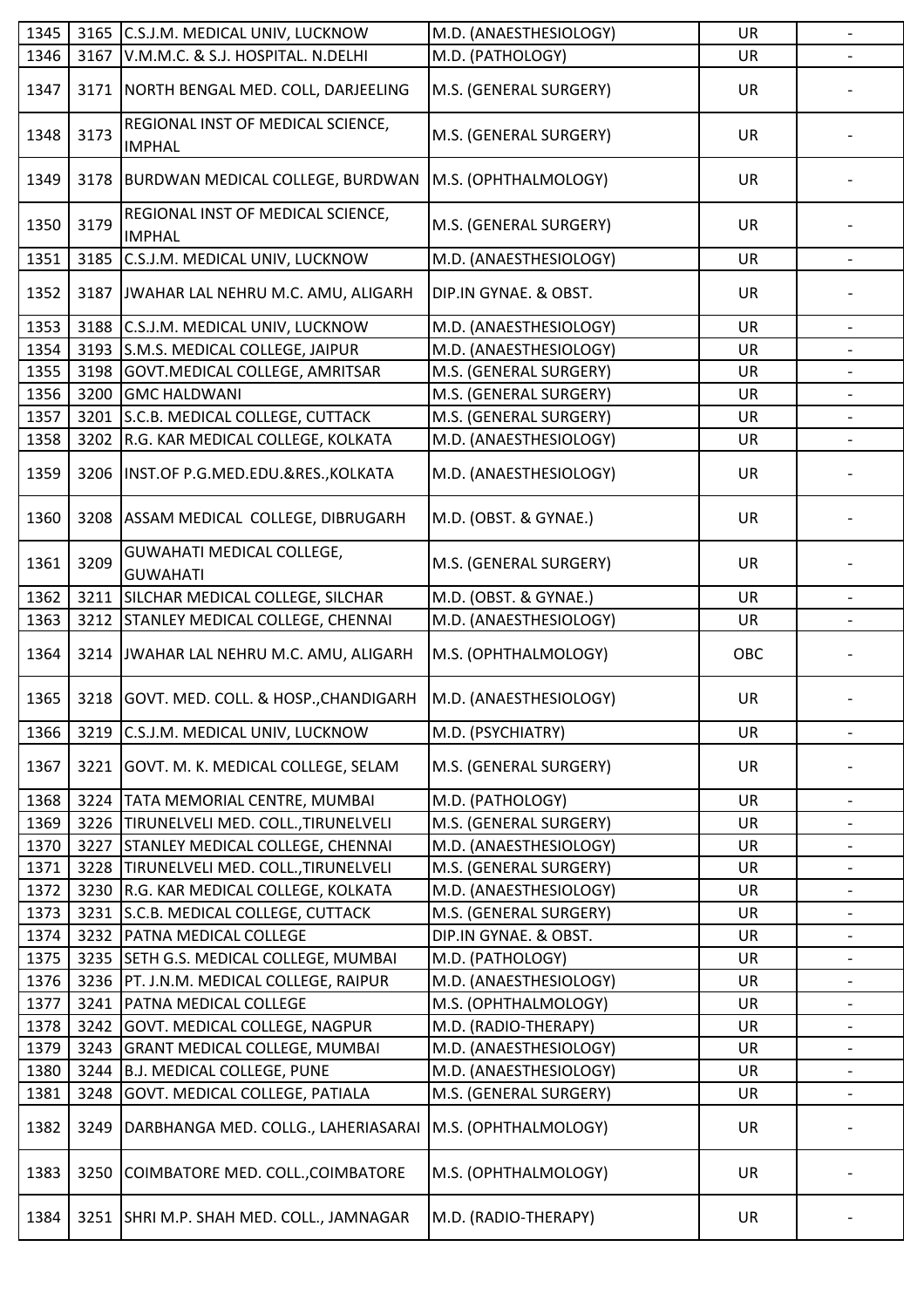| 1385 | 3253 | L.TILAK MUNICIPAL MED.COLL., MUMBAI           | DIPLOMA IN CHILD HEALTH                      | <b>UR</b> |                          |
|------|------|-----------------------------------------------|----------------------------------------------|-----------|--------------------------|
| 1386 | 3254 | C.S.J.M. MEDICAL UNIV, LUCKNOW                | M.D. (ANAESTHESIOLOGY)                       | <b>UR</b> |                          |
| 1387 | 3265 | INST.OF MED.SCIENCES, BHU, VARANASI           | M.D. (ANAESTHESIOLOGY)                       | OBC       |                          |
| 1388 | 3267 | PT. B.D.SHARMA PGIMS., ROHTAK                 | M.D. (RADIO-THERAPY)                         | <b>UR</b> | $\overline{\phantom{a}}$ |
| 1389 | 3278 | INST.OF P.G.MED.EDU.&RES., KOLKATA            | M.D. (ANAESTHESIOLOGY)                       | UR        |                          |
| 1390 | 3283 | TOPIWALA NATIONAL MED.COLL.,<br><b>MUMBAI</b> | M.D. (ANAESTHESIOLOGY)                       | <b>UR</b> |                          |
| 1391 | 3284 | GOVT. M. K. MEDICAL COLLEGE, SELAM            | M.S. (GENERAL SURGERY)                       | <b>UR</b> |                          |
| 1392 | 3285 | R.N.T. MEDICAL COLLEGE, UDAIPUR               | M.D. (ANAESTHESIOLOGY)                       | <b>UR</b> | $\overline{\phantom{a}}$ |
| 1393 | 3287 | G.S.V.M. MEDICAL COLLEGE, KANPUR              | DIP.IN GYNAE. & OBST.                        | <b>UR</b> |                          |
| 1394 | 3288 | KILPAUK MEDICAL COLLEGE, CHENNAI              | M.D. (ANAESTHESIOLOGY)                       | <b>UR</b> |                          |
| 1395 | 3290 | P.G.I.M.E.R., DR. R.M.L. HOSP., N.D.          | M.D. (PATHOLOGY)                             | <b>UR</b> |                          |
| 1396 | 3293 | MADRAS MEDICAL COLLEGE, CHENNAI               | DIPLOMA IN CHILD HEALTH                      | <b>UR</b> |                          |
| 1397 | 3300 | DR. S.N. MEDICAL COLLEGE, JODHPUR             | M.S. (E.N.T.)                                | UR        | $\overline{\phantom{a}}$ |
| 1398 | 3301 | C.S.J.M. MEDICAL UNIV, LUCKNOW                | DIP.IN GYNAE. & OBST.                        | UR        |                          |
| 1399 | 3309 | CENTRAL INST. OF PSYCHIATRY, RANCHI           | M.D. (PSYCHIATRY)                            | OBC       |                          |
| 1400 | 3316 | MADRAS MEDICAL COLLEGE, CHENNAI               | DIPLOMA IN CHILD HEALTH                      | <b>UR</b> |                          |
| 1401 | 3318 | KILPAUK MEDICAL COLLEGE, CHENNAI              | M.D. (ANAESTHESIOLOGY)                       | <b>UR</b> |                          |
| 1402 | 3319 | K.A.P.V.G.M.COLL,TIRUCHIRAPPALLLI             | M.S. (GENERAL SURGERY)                       | <b>UR</b> |                          |
| 1403 | 3321 | V.M.M.C. & S.J. HOSPITAL. N.DELHI             | M.D. (PHYSICAL MED. &<br>REHABILITATION)     | <b>UR</b> |                          |
| 1404 | 3323 | C.S.J.M. MEDICAL UNIV, LUCKNOW                | M.D. (ANAESTHESIOLOGY)                       | <b>UR</b> |                          |
| 1405 | 3324 | C.S.J.M. MEDICAL UNIV, LUCKNOW                | DIP.IN GYNAE. & OBST.                        | <b>UR</b> |                          |
| 1406 | 3325 | C.S.J.M. MEDICAL UNIV, LUCKNOW                | M.D. (ANAESTHESIOLOGY)                       | UR        |                          |
| 1407 | 3328 | GAJA RAJA MEDICAL COLLEGE, GWALIOR            | M.S. (OPHTHALMOLOGY)                         | <b>UR</b> |                          |
| 1408 | 3331 | GOVT.<br>MED.COLL, THIRUVANANTHAPURAM         | DIP. IN T.B. & CHEST DISEASES                | <b>UR</b> |                          |
| 1409 | 3333 | INST.OF MED.SCIENCES, BHU, VARANASI           | M.D. (PSYCHIATRY)                            | OBC       |                          |
| 1410 | 3334 | INST.OF P.G.MED.EDU.&RES., KOLKATA            | M.D. (ANAESTHESIOLOGY)                       | <b>UR</b> |                          |
| 1411 | 3335 | SARDAR PATEL MED. COLLEGE, BIKANER            | DIPLOMA IN CHILD HEALTH                      | UR        |                          |
| 1412 | 3336 | GOVT. MEDICAL COLLEGE, KOTTAYAM               | M.D. (PSYCHIATRY)                            | <b>UR</b> |                          |
| 1413 | 3338 | Govt Vellore Medical College, Vellore         | M.S. (GENERAL SURGERY)                       | <b>UR</b> |                          |
| 1414 | 3340 | V.S.S. MEDICAL COLLEGE, BURLA                 | M.S. (GENERAL SURGERY)                       | UR        |                          |
| 1415 | 3341 | INST.OF P.G.MED.EDU.&RES., KOLKATA            | DIP. IN DERM. VENEROLOGY &<br><b>LEPROSY</b> | <b>UR</b> |                          |
| 1416 | 3344 | INST.OF P.G.MED.EDU.&RES., KOLKATA            | M.D. (PATHOLOGY)                             | <b>UR</b> |                          |
| 1417 | 3345 | NETAJI S.C. BOSE G.M.C, JABALPUR              | DIP.IN GYNAE. & OBST.                        | <b>UR</b> |                          |
| 1418 | 3346 | C.S.J.M. MEDICAL UNIV, LUCKNOW                | M.D. (ANAESTHESIOLOGY)                       | UR        |                          |
| 1419 | 3350 | SARDAR PATEL MED. COLLEGE, BIKANER            | M.S. (E.N.T.)                                | <b>UR</b> |                          |
| 1420 | 3351 | B.J. MEDICAL COLLEGE, AHMEDABAD               | M.D. (RADIO-DIAGNOSIS)                       | SC        | $\qquad \qquad -$        |
| 1421 | 3352 | SETH G.S. MEDICAL COLLEGE, MUMBAI             | MD (DERM., VENE. & LEPROSY)                  | SC        |                          |
| 1422 | 3354 | <b>PATNA MEDICAL COLLEGE</b>                  | M.D. (PSYCHIATRY)                            | <b>UR</b> | -                        |
| 1423 | 3355 | RAJENDRA INST. OF MED. SC., RANCHI            | M.S. (OPHTHALMOLOGY)                         | UR        |                          |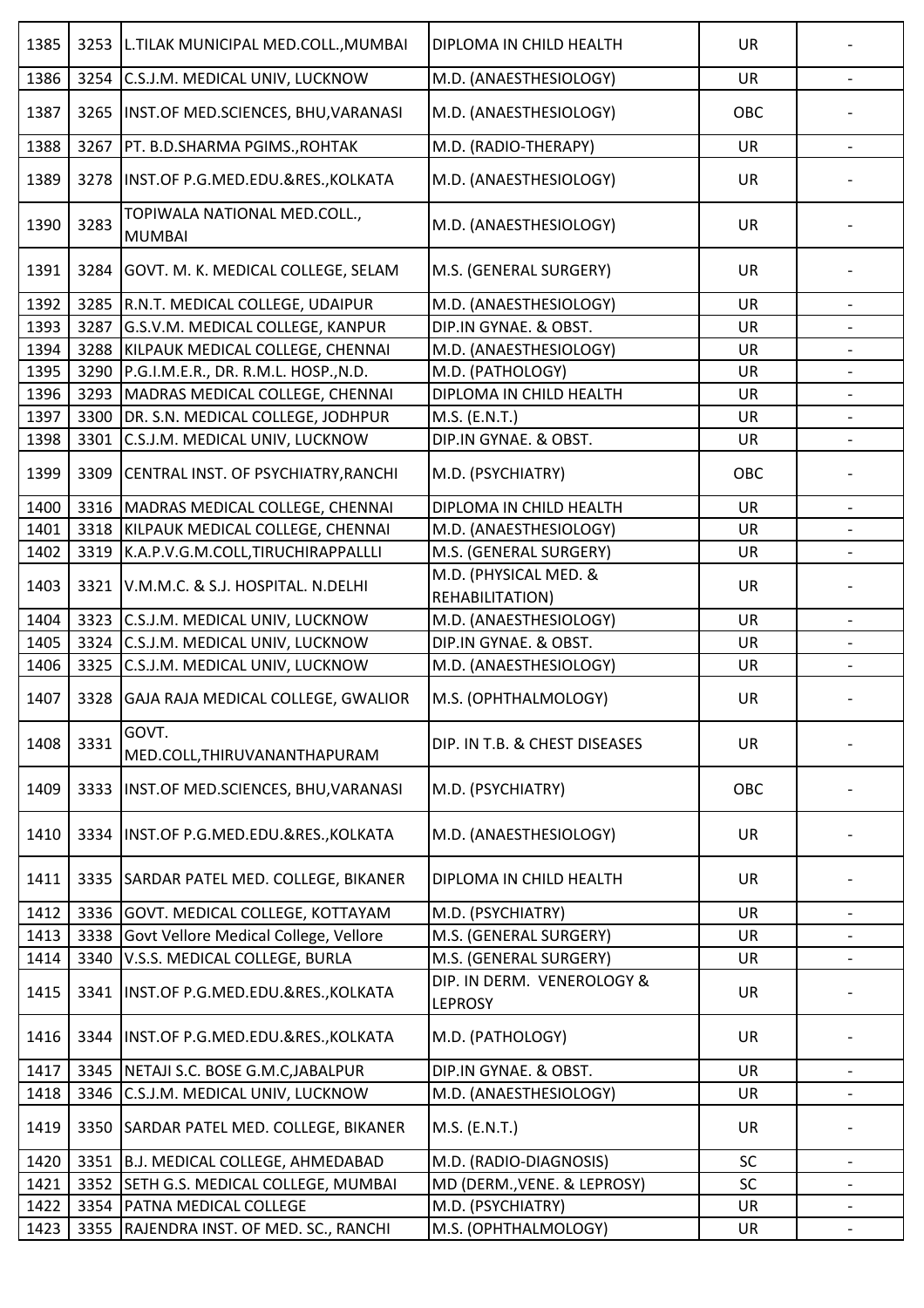| 1424         | 3356         | REGIONAL INST OF MEDICAL SCIENCE,<br><b>IMPHAL</b>                          | M.S. (OPHTHALMOLOGY)                            | OBC       |                          |
|--------------|--------------|-----------------------------------------------------------------------------|-------------------------------------------------|-----------|--------------------------|
| 1425         | 3361         | MAHATMA GANDHI MEMO. M.C., INDORE                                           | M.D. (PATHOLOGY)                                | <b>UR</b> |                          |
| 1426         | 3363         | M.K.C.G.MEDICAL COLLEGE, BRAHMAPUR                                          | M.S. (GENERAL SURGERY)                          | UR        |                          |
| 1427         | 3375         | RAJENDRA INST. OF MED. SC., RANCHI                                          | M.S. (OPHTHALMOLOGY)                            | <b>UR</b> |                          |
| 1428         | 3389         | <b>BANGALORE MEDICAL COLL., BANGALORE</b>                                   | M.D. (PSYCHIATRY)                               | <b>UR</b> |                          |
| 1429         | 3392         | GOVT. MEDICAL COLLEGE, AMRITSAR                                             | M.S. (OPHTHALMOLOGY)                            | UR        | $\overline{\phantom{a}}$ |
| 1430         | 3399         | R.N.T. MEDICAL COLLEGE, UDAIPUR                                             | M.D. (ANAESTHESIOLOGY)                          | <b>UR</b> |                          |
| 1431         | 3402         | INDIRA GANDHI INST.OF CHILD HEALTH                                          | DIPLOMA IN CHILD HEALTH                         | <b>UR</b> |                          |
| 1432         | 3406         | M.K.C.G.MEDICAL COLLEGE, BRAHMAPUR                                          | M.S. (GENERAL SURGERY)                          | <b>UR</b> |                          |
| 1433         | 3407         | Agartala Govt. Medical College & G.B. Pant<br>Hospital, Agartala            | M.S. (GENERAL SURGERY)                          | UR        |                          |
| 1434         | 3410         | GOA MEDICAL COLLEGE, PANAJI, GOA                                            | M.D. (ANAESTHESIOLOGY)                          | <b>UR</b> |                          |
| 1435         | 3412         | R.G. KAR MEDICAL COLLEGE, KOLKATA                                           | M.D. (ANAESTHESIOLOGY)                          | <b>UR</b> |                          |
| 1436         | 3415         | TATA MEMORIAL CENTRE, MUMBAI                                                | M.D. (PALLIATIVE MEDICINE)                      | UR        |                          |
| 1437         | 3416         | INST.OF P.G.MED.EDU.&RES., KOLKATA                                          | DIP. IN DERM. VENEROLOGY &                      | UR        |                          |
|              |              |                                                                             | <b>LEPROSY</b>                                  |           |                          |
| 1438<br>1439 | 3417<br>3420 | P.G.I.M.E.R., DR. R.M.L. HOSP., N.D.<br>KARNATAKA INSTT. OF MED. SCI. HUBLI | M.D. (GENERAL MEDICINE)<br>DIP.IN VENEREOLOGY & | SC<br>UR  |                          |
|              |              |                                                                             | <b>DERMATOLOGY</b>                              |           |                          |
| 1440         | 3422         | G.S.V.M. MEDICAL COLLEGE, KANPUR                                            | M.D. (ANAESTHESIOLOGY)                          | UR        |                          |
| 1441         | 3426         | L.TILAK MUNICIPAL MED.COLL., MUMBAI                                         | M.D. (PSYCHIATRY)                               | <b>UR</b> |                          |
| 1442         |              | 3430   M.K.C.G.MEDICAL COLLEGE, BRAHMAPUR                                   | M.S. (GENERAL SURGERY)                          | <b>UR</b> |                          |
| 1443         |              | 3432  GOVERNMENT MEDICAL COLL., BARODA                                      | M.D. (RADIO-DIAGNOSIS)                          | SC        |                          |
| 1444         | 3437         | V.S.S. MEDICAL COLLEGE, BURLA                                               | M.S. (GENERAL SURGERY)                          | <b>UR</b> |                          |
| 1445         | 3439         | <b>GOVT. MEDICAL COLLEGE, NAGPUR</b>                                        | M.D. (ANAESTHESIOLOGY)                          | UR        | $\overline{\phantom{a}}$ |
| 1446         | 3441         | THANJAVUR MED. COLLEGE, THANJAVUR                                           | M.S. (OPHTHALMOLOGY)                            | <b>UR</b> |                          |
| 1447         | 3447         | MAULANA AZAD MEDICAL COLL., N.DELHI                                         | M.D. (BIOCHEMISTRY)                             | UR        |                          |
| 1448         | 3450         | <b>GOVT. MEDICAL COLLEGE, PATIALA</b>                                       | M.S. (OPHTHALMOLOGY)                            | <b>UR</b> | $\overline{\phantom{a}}$ |
| 1449         | 3451         | UP Rural Inst. of Medical Sciences, SAFAI,<br><b>ETAWAH</b>                 | M.S. (OPHTHALMOLOGY)                            | <b>UR</b> |                          |
| 1450         | 3454         | RAJENDRA INST. OF MED. SC., RANCHI                                          | DIP.IN VENEREOLOGY &<br><b>DERMATOLOGY</b>      | UR        |                          |
| 1451         |              | 3456 PATNA MEDICAL COLLEGE                                                  | M.D. (PATHOLOGY)                                | UR        |                          |
| 1452         | 3468         | <b>GUWAHATI MEDICAL COLLEGE,</b><br><b>GUWAHATI</b>                         | M.S. (GENERAL SURGERY)                          | UR        |                          |
| 1453         | 3471         | INDRA GANDHI MED. COLL., SHIMLA                                             | M.D. (ANAESTHESIOLOGY)                          | <b>UR</b> |                          |
| 1454         | 3474         | G.S.V.M. MEDICAL COLLEGE, KANPUR                                            | M.D. (ANAESTHESIOLOGY)                          | UR        |                          |
| 1455         | 3475         | <b>GOVERMENT MEDICAL COLLEGE, CALICUT</b>                                   | M.D. (PSYCHIATRY)                               | UR        |                          |
| 1456         |              | 3476 SARDAR PATEL MED. COLLEGE, BIKANER                                     | DIPLOMA IN CHILD HEALTH                         | <b>UR</b> |                          |
| 1457         | 3477         | MADRAS MEDICAL COLLEGE, CHENNAI                                             | M.D. (PSYCHIATRY)                               | UR        | $\qquad \qquad -$        |
| 1458         | 3482         | REGIONAL INST OF MEDICAL SCIENCE,<br><b>IMPHAL</b>                          | M.S. (OPHTHALMOLOGY)                            | <b>UR</b> |                          |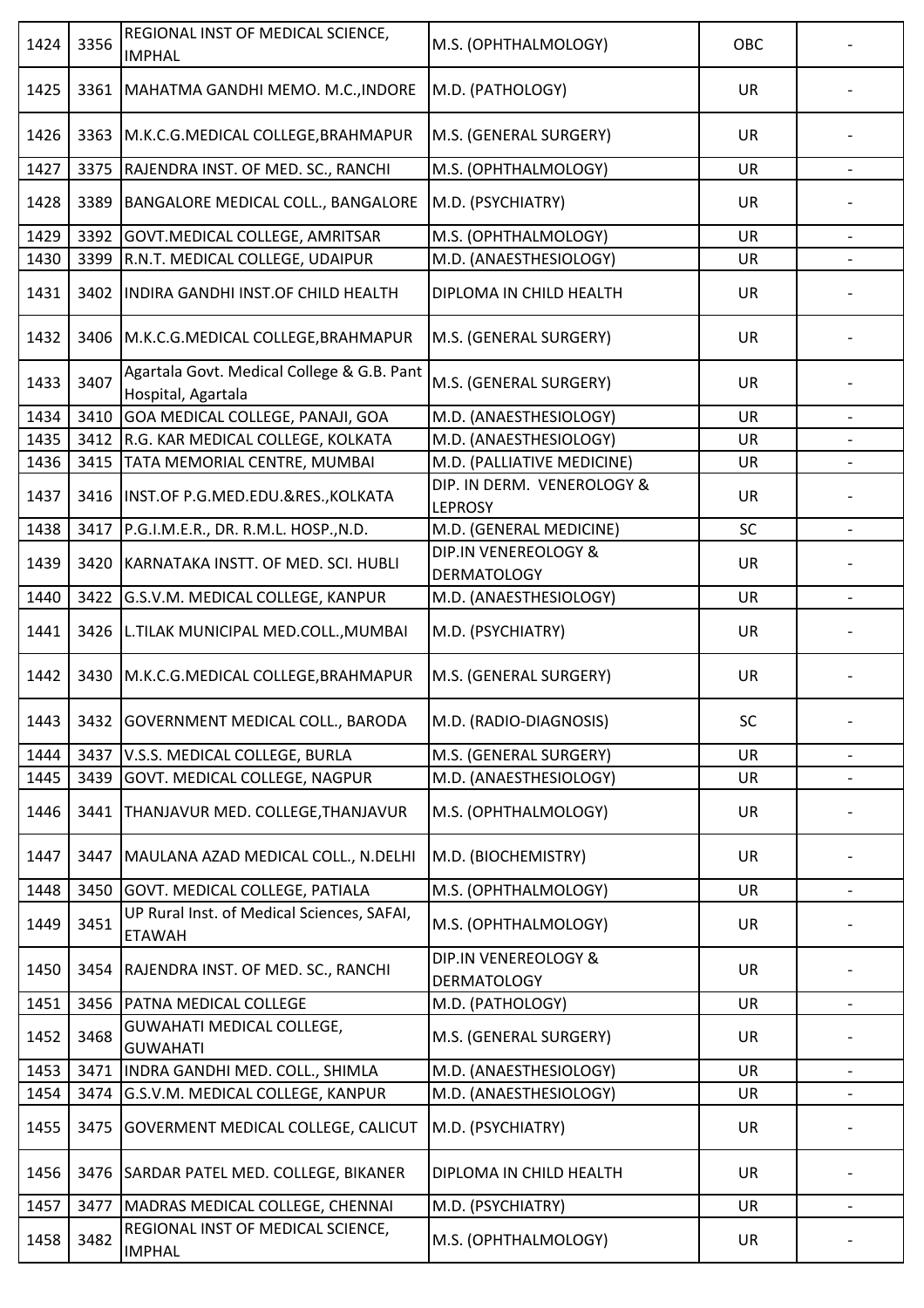| 1459 | 3486 | B.J. MEDICAL COLLEGE, AHMEDABAD               | M.D. (ANAESTHESIOLOGY)                       | <b>UR</b> | $\overline{\phantom{m}}$ |
|------|------|-----------------------------------------------|----------------------------------------------|-----------|--------------------------|
| 1460 | 3487 | V.S.S. MEDICAL COLLEGE, BURLA                 | M.S. (GENERAL SURGERY)                       | UR        |                          |
| 1461 | 3488 | <b>GRANT MEDICAL COLLEGE, MUMBAI</b>          | M.D. (PSYCHIATRY)                            | UR        |                          |
| 1462 | 3489 | <b>GOVERNMENT MEDICAL COLL., BARODA</b>       | DIPLOMA IN CHILD HEALTH                      | <b>UR</b> |                          |
| 1463 | 3493 | <b>BURDWAN MEDICAL COLLEGE, BURDWAN</b>       | M.S. (OPHTHALMOLOGY)                         | <b>UR</b> |                          |
| 1464 | 3498 | MADRAS MEDICAL COLLEGE, CHENNAI               | DIP.IN GYNAE. & OBST.                        | UR        | $\overline{\phantom{a}}$ |
| 1465 | 3499 | DARBHANGA MED. COLLG., LAHERIASARAI           | M.D. (PATHOLOGY)                             | <b>UR</b> |                          |
| 1466 | 3502 | DARBHANGA MED. COLLG., LAHERIASARAI           | M.S. (OPHTHALMOLOGY)                         | UR        |                          |
| 1467 | 3504 | MADRAS MEDICAL COLLEGE, CHENNAI               | M.D. (RADIO-THERAPY)                         | <b>UR</b> | $\overline{\phantom{a}}$ |
| 1468 | 3505 | B.J. MEDICAL COLLEGE, AHMEDABAD               | M.D. (ANAESTHESIOLOGY)                       | UR        |                          |
| 1469 | 3511 | NILRATNAM SIRCAR MED. COLL, KOLKATA           | M.D. (RADIO-THERAPY)                         | <b>UR</b> |                          |
| 1470 |      | 3514   M.K.C.G.MEDICAL COLLEGE, BRAHMAPUR     | M.S. (OPHTHALMOLOGY)                         | UR        |                          |
| 1471 | 3517 | G.S.V.M. MEDICAL COLLEGE, KANPUR              | M.D. (ANAESTHESIOLOGY)                       | UR        |                          |
| 1472 | 3518 | INST.OF P.G.MED.EDU.&RES., KOLKATA            | M.D. (PSYCHIATRY)                            | <b>UR</b> |                          |
| 1473 | 3519 | MOTI LAL NEHRU MED. COLL, ALLAHABAD           | M.D. (ANAESTHESIOLOGY)                       | <b>UR</b> |                          |
| 1474 | 3523 | MADRAS MEDICAL COLLEGE, CHENNAI               | M.S. (E.N.T.)                                | <b>UR</b> |                          |
| 1475 | 3529 | INST.OF P.G.MED.EDU.&RES., KOLKATA            | DIP. IN DERM. VENEROLOGY &<br><b>LEPROSY</b> | <b>UR</b> |                          |
| 1476 | 3535 | <b>GURU GOVIND SINGH MED. C. FARIDKOT</b>     | M.S. (OPHTHALMOLOGY)                         | <b>UR</b> |                          |
| 1477 | 3536 | MOTI LAL NEHRU MED. COLL, ALLAHABAD           | M.D. (ANAESTHESIOLOGY)                       | UR        |                          |
| 1478 |      | 3537   DR. S.N. MEDICAL COLLEGE, JODHPUR      | M.D. (ANAESTHESIOLOGY)                       | UR        |                          |
| 1479 | 3538 | NORTH BENGAL MED. COLL, DARJEELING            | M.S. (OPHTHALMOLOGY)                         | <b>UR</b> |                          |
| 1480 | 3539 | <b>PATNA MEDICAL COLLEGE</b>                  | DIPLOMA IN CHILD HEALTH                      | <b>UR</b> | $\overline{\phantom{a}}$ |
| 1481 | 3545 | <b>PATNA MEDICAL COLLEGE</b>                  | DIPLOMA IN CHILD HEALTH                      | <b>UR</b> |                          |
| 1482 |      | 3546   ESI - PGIMSR, CHENNAI                  | M.D. (ANAESTHESIOLOGY)                       | OBC       |                          |
| 1483 | 3547 | TOPIWALA NATIONAL MED.COLL.,<br><b>MUMBAI</b> | M.D. (PSYCHIATRY)                            | UR        |                          |
| 1484 | 3548 | DR. S.N. MEDICAL COLLEGE, JODHPUR             | M.D. (RADIO-THERAPY)                         | <b>UR</b> | $\overline{\phantom{a}}$ |
| 1485 | 3556 | SETH G.S. MEDICAL COLLEGE, MUMBAI             | M.D. (PATHOLOGY)                             | UR        |                          |
| 1486 | 3558 | <b>GOVERMENT MEDICAL COLLEGE, CALICUT</b>     | M.D. (PSYCHIATRY)                            | UR        |                          |
| 1487 | 3561 | R.G. KAR MEDICAL COLLEGE, KOLKATA             | M.D. (ANAESTHESIOLOGY)                       | <b>UR</b> |                          |
| 1488 | 3563 | MEDICAL COLLEGE, KOLKATA                      | M.D. (ANAESTHESIOLOGY)                       | UR        |                          |
| 1489 | 3564 | <b>GOVERMENT MEDICAL COLLEGE, CALICUT</b>     | DIPLOMA IN ORTHOPAEDICS                      | <b>UR</b> |                          |
| 1490 |      | 3566 RAJENDRA INST. OF MED. SC., RANCHI       | DIP.IN VENEREOLOGY &<br><b>DERMATOLOGY</b>   | <b>UR</b> |                          |
| 1491 | 3568 | B.J. MEDICAL COLLEGE, AHMEDABAD               | M.D. (ANAESTHESIOLOGY)                       | <b>UR</b> |                          |
| 1492 |      | 3569 SETH G.S. MEDICAL COLLEGE, MUMBAI        | DIPLOMA IN CHILD HEALTH                      | <b>UR</b> |                          |
| 1493 | 3571 | S.C.B. MEDICAL COLLEGE, CUTTACK               | M.D. (RADIO-THERAPY)                         | <b>UR</b> | $\overline{\phantom{a}}$ |
| 1494 | 3573 | THANJAVUR MED. COLLEGE, THANJAVUR             | M.D. (ANAESTHESIOLOGY)                       | UR        |                          |
| 1495 | 3574 | VIJAYNAGAR INST. OF M.S., BELLARY             | M.D. (ANAESTHESIOLOGY)                       | <b>UR</b> |                          |
| 1496 | 3577 | DR. S.N. MEDICAL COLLEGE, JODHPUR             | M.D. (ANAESTHESIOLOGY)                       | UR        |                          |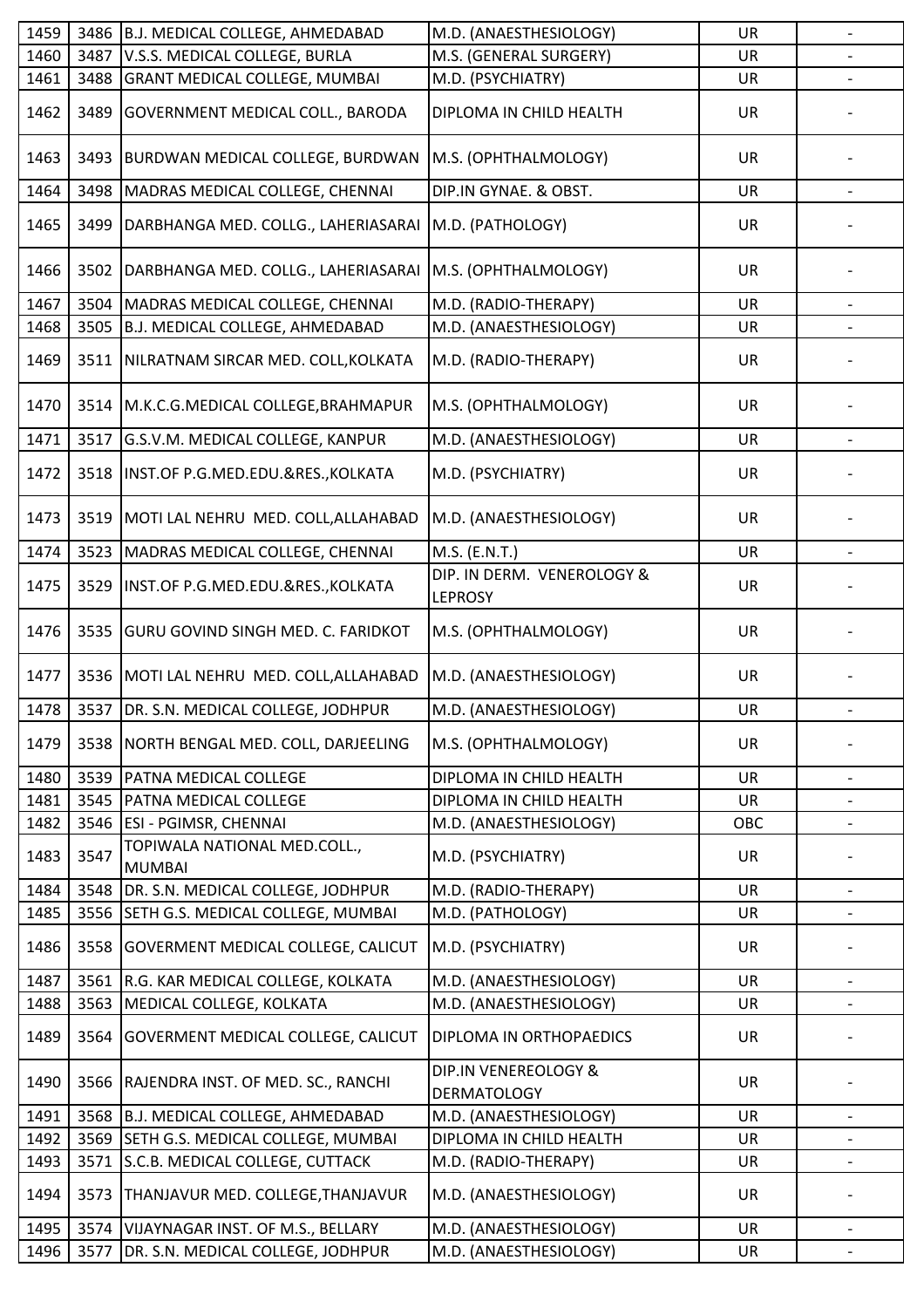| 1497 | 3578 | ASSAM MEDICAL COLLEGE, DIBRUGARH              | M.S. (GENERAL SURGERY)   | <b>UR</b> |                          |
|------|------|-----------------------------------------------|--------------------------|-----------|--------------------------|
| 1498 | 3579 | DR. S.N. MEDICAL COLLEGE, JODHPUR             | M.D. (ANAESTHESIOLOGY)   | UR        |                          |
| 1499 | 3584 | CHENGALPATTU M. C., CHENGALPATTU              | M.D. (ANAESTHESIOLOGY)   | <b>UR</b> |                          |
| 1500 | 3585 | PATNA MEDICAL COLLEGE                         | M.D. (ANAESTHESIOLOGY)   | <b>UR</b> |                          |
| 1501 | 3588 | INDRA GANDHI MED. COLL., SHIMLA               | M.D. (ANAESTHESIOLOGY)   | <b>UR</b> |                          |
| 1502 | 3589 | ASSAM MEDICAL COLLEGE, DIBRUGARH              | M.S. (GENERAL SURGERY)   | <b>UR</b> |                          |
| 1503 | 3594 | GOVT.<br>MED.COLL, THIRUVANANTHAPURAM         | DIPLOMA IN ORTHOPAEDICS  | <b>UR</b> |                          |
| 1504 | 3596 | PATNA MEDICAL COLLEGE                         | M.D. (ANAESTHESIOLOGY)   | <b>UR</b> |                          |
| 1505 | 3604 | MADRAS MEDICAL COLLEGE, CHENNAI               | DIPLOMA IN CHILD HEALTH  | <b>UR</b> |                          |
| 1506 | 3615 | PT. B.D.SHARMA PGIMS., ROHTAK                 | M.D. (PATHOLOGY)         | <b>UR</b> |                          |
| 1507 | 3617 | M.K.C.G.MEDICAL COLLEGE, BRAHMAPUR            | M.S. (OPHTHALMOLOGY)     | <b>UR</b> |                          |
| 1508 | 3619 | PATNA MEDICAL COLLEGE                         | DIP.IN GYNAE. & OBST.    | <b>UR</b> |                          |
| 1509 | 3622 | <b>GOVT. MEDICAL COLLEGE, KOTA</b>            | M.D. (PSYCHIATRY)        | <b>UR</b> |                          |
|      |      |                                               |                          |           |                          |
| 1510 | 3623 | <b>GOVERMENT MEDICAL COLLEGE, CALICUT</b>     | DIP.IN GYNAE. & OBST.    | UR        |                          |
| 1511 | 3624 | S.N. MEDICAL COLLEGE, AGRA                    | M.D. (ANAESTHESIOLOGY)   | <b>UR</b> |                          |
| 1512 | 3625 | GOVT.<br>MED.COLL, THIRUVANANTHAPURAM         | DIP.IN GYNAE. & OBST.    | <b>UR</b> |                          |
| 1513 | 3626 | <b>GRANT MEDICAL COLLEGE, MUMBAI</b>          | DIPLOMA IN CHILD HEALTH  | <b>UR</b> |                          |
| 1514 | 3627 | V.S.S. MEDICAL COLLEGE, BURLA                 | M.S. (OPHTHALMOLOGY)     | UR        |                          |
| 1515 | 3630 | MEDICAL COLLEGE, KOLKATA                      | M.D. (PSYCHIATRY)        | UR        |                          |
| 1516 | 3642 | MAHATMA GANDHI MEMO. M.C., INDORE             | DIPLOMA IN CHILD HEALTH  | <b>UR</b> |                          |
| 1517 |      | 3644  INST.OF P.G.MED.EDU.&RES., KOLKATA      | M.D. (PATHOLOGY)         | UR        |                          |
| 1518 |      | 3648   MAHATMA GANDHI MEMO. M.C., INDORE      | IDIPLOMA IN CHILD HEALTH | UR        |                          |
| 1519 | 3663 | MEDICAL COLLEGE, KOLKATA                      | M.D. (RADIO-THERAPY)     | <b>UR</b> |                          |
| 1520 | 3664 | SETH G.S. MEDICAL COLLEGE, MUMBAI             | DIPLOMA IN CHILD HEALTH  | UR        | $\overline{\phantom{a}}$ |
| 1521 | 3669 | <b>GOVT. MEDICAL COLLEGE, KOTA</b>            | M.D. (PSYCHIATRY)        | UR        |                          |
| 1522 | 3670 | SILCHAR MEDICAL COLLEGE, SILCHAR              | M.S. (GENERAL SURGERY)   | UR        | $\overline{\phantom{0}}$ |
| 1523 | 3671 | SILCHAR MEDICAL COLLEGE, SILCHAR              | M.S. (GENERAL SURGERY)   | <b>UR</b> |                          |
| 1524 | 3677 | MADRAS MEDICAL COLLEGE, CHENNAI               | M.D. (PSYCHIATRY)        | UR        |                          |
| 1525 | 3680 | DARBHANGA MED. COLLG., LAHERIASARAI           | M.D. (ANAESTHESIOLOGY)   | <b>UR</b> |                          |
| 1526 | 3681 | THANJAVUR MED. COLLEGE, THANJAVUR             | M.S. (E.N.T.)            | <b>UR</b> |                          |
| 1527 | 3683 | MAHATMA GANDHI MEMO. M.C., INDORE             | M.D. (ANAESTHESIOLOGY)   | UR        |                          |
| 1528 | 3685 | GOVT. MEDICAL COLLEGE, KOTTAYAM               | M.D. (PATHOLOGY)         | UR        |                          |
| 1529 | 3688 | TOPIWALA NATIONAL MED.COLL.,<br><b>MUMBAI</b> | DIPLOMA IN CHILD HEALTH  | <b>UR</b> |                          |
| 1530 | 3697 | GAJA RAJA MEDICAL COLLEGE, GWALIOR            | DIP.IN GYNAE. & OBST.    | UR        |                          |
| 1531 | 3700 | <b>GOVERNMENT MEDICAL COLLEGE, SURAT</b>      | M.D. (ANAESTHESIOLOGY)   | UR        |                          |
| 1532 | 3704 | RAJENDRA INST. OF MED. SC., RANCHI            | M.D. (ANAESTHESIOLOGY)   | <b>UR</b> |                          |
| 1533 | 3706 | R.N.T. MEDICAL COLLEGE, UDAIPUR               | M.D. (ANAESTHESIOLOGY)   | UR        | $\overline{\phantom{a}}$ |
| 1534 |      | 3708 R.N.T. MEDICAL COLLEGE, UDAIPUR          | M.D. (ANAESTHESIOLOGY)   | UR        |                          |
| 1535 | 3712 | NETAJI S.C. BOSE G.M.C, JABALPUR              | M.D. (ANAESTHESIOLOGY)   | UR        | $\overline{\phantom{a}}$ |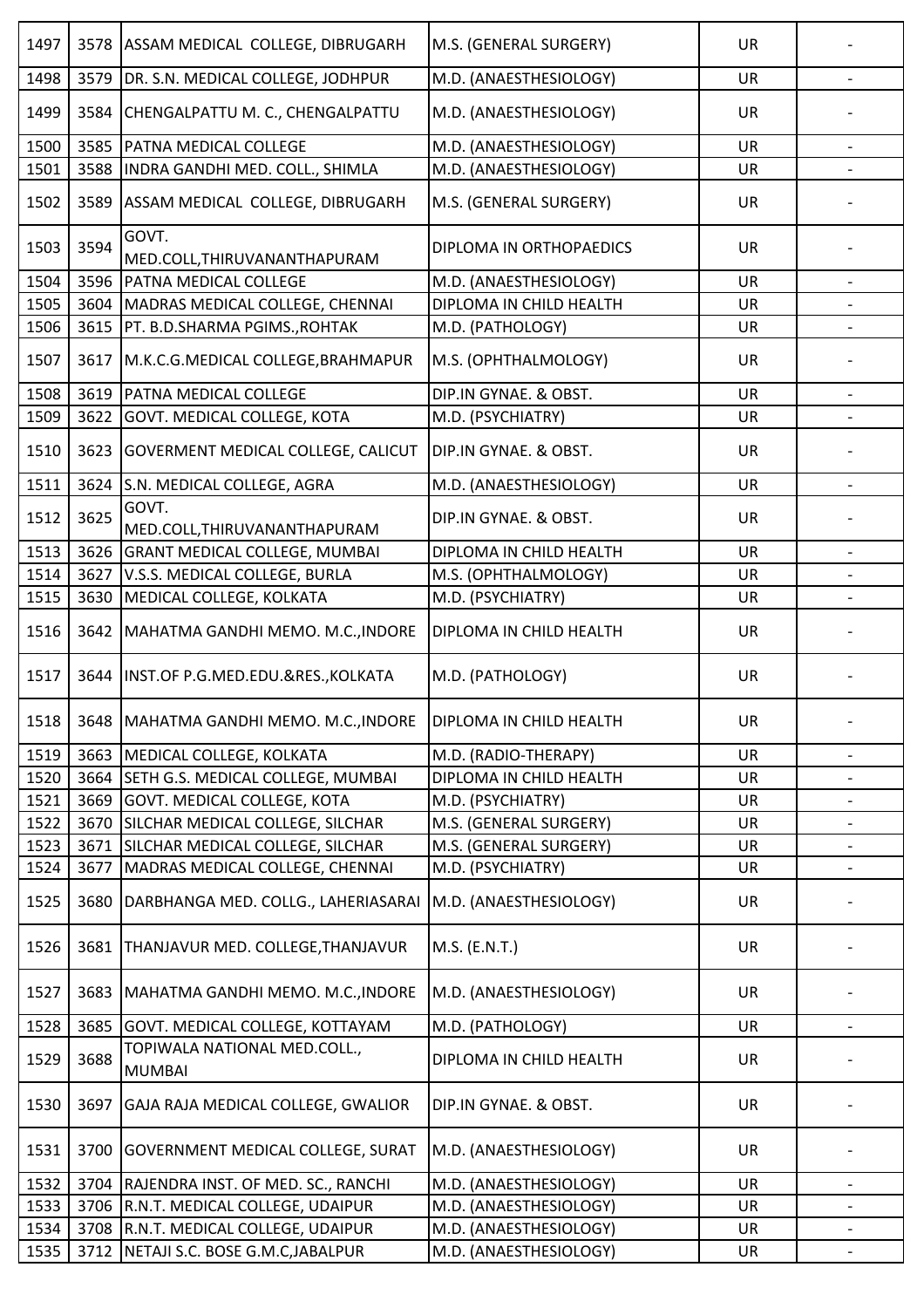| 1536 | 3713 | NILRATNAM SIRCAR MED. COLL, KOLKATA                          | M.D. (ANAESTHESIOLOGY)         | <b>UR</b> |                          |
|------|------|--------------------------------------------------------------|--------------------------------|-----------|--------------------------|
| 1537 | 3718 | CALCUTTA NATIONAL MED.COLL, KOLKATA                          | M.D. (ANAESTHESIOLOGY)         | UR        |                          |
| 1538 | 3725 | S.N. MEDICAL COLLEGE, AGRA                                   | M.D. (ANAESTHESIOLOGY)         | <b>UR</b> |                          |
| 1539 | 3728 | S.C.B. MEDICAL COLLEGE, CUTTACK                              | M.D. (ANAESTHESIOLOGY)         | <b>UR</b> |                          |
| 1540 | 3731 | GANDHI MEDICAL COLLEGE, BHOPAL                               | M.D. (ANAESTHESIOLOGY)         | <b>UR</b> |                          |
| 1541 | 3732 | V.S.S. MEDICAL COLLEGE, BURLA                                | M.S. (OPHTHALMOLOGY)           | UR        |                          |
| 1542 | 3734 | MAHATMA GANDHI MEMO. M.C., INDORE                            | <b>DIPLOMA IN CHILD HEALTH</b> | <b>UR</b> |                          |
| 1543 | 3739 | PATNA MEDICAL COLLEGE                                        | M.S. (E.N.T.)                  | <b>UR</b> |                          |
| 1544 | 3740 | MAHATMA GANDHI MEMO. M.C., INDORE                            | DIP.IN GYNAE. & OBST.          | <b>UR</b> |                          |
| 1545 | 3753 | <b>GUWAHATI MEDICAL COLLEGE,</b><br><b>GUWAHATI</b>          | M.S. (OPHTHALMOLOGY)           | <b>UR</b> |                          |
| 1546 | 3754 | Indira Gandhi Institute of Medical Sciences,<br>Patna, Bihar | M.D. (ANAESTHESIOLOGY)         | <b>UR</b> |                          |
| 1547 | 3755 | BANGALORE MEDICAL COLL., BANGALORE                           | <b>DIPLOMA IN CHILD HEALTH</b> | <b>UR</b> |                          |
| 1548 | 3758 | S.M.S. MEDICAL COLLEGE, JAIPUR                               | M.S. (ORTHOPAEDICS)            | SC        | $\overline{\phantom{a}}$ |
| 1549 | 3759 | Kanyakumari Medical College, Nagercoil                       | M.D. (ANAESTHESIOLOGY)         | UR        |                          |
| 1550 | 3762 | <b>GOVERNMENT MEDICAL COLLEGE, SURAT</b>                     | M.D. (PSYCHIATRY)              | <b>UR</b> |                          |
| 1551 | 3763 | SETH G.S. MEDICAL COLLEGE, MUMBAI                            | M.D. (PATHOLOGY)               | <b>UR</b> |                          |
| 1552 | 3772 | MEDICAL COLLEGE, KOLKATA                                     | M.S. (E.N.T.)                  | <b>UR</b> |                          |
| 1553 | 3773 | S.N. MEDICAL COLLEGE, AGRA                                   | M.D. (PSYCHIATRY)              | <b>UR</b> |                          |
| 1554 | 3774 | B.J. MEDICAL COLLEGE, AHMEDABAD                              | DIPLOMA IN ANAESTHESIOLOGY     | UR        |                          |
| 1555 | 3775 | MAHATMA GANDHI MEMO. M.C., INDORE                            | <b>DIPLOMA IN CHILD HEALTH</b> | <b>UR</b> |                          |
| 1556 |      | 3776 S.R.T.R. MEDICAL COLLEGE, AMBAJOGAI                     | JM.D. (ANAESTHESIOLOGY)        | UR        |                          |
| 1557 | 3778 | INDRA GANDHI MED. COLL., SHIMLA                              | M.D. (PSYCHIATRY)              | <b>UR</b> |                          |
| 1558 | 3780 | MADURAI MEDICAL COLLEGE, MADURAI                             | M.S. (E.N.T.)                  | <b>UR</b> |                          |
| 1559 | 3781 | MAHATMA GANDHI MEMO. M.C., INDORE                            | DIP.IN GYNAE. & OBST.          | <b>UR</b> |                          |
| 1560 | 3786 | CALCUTTA NATIONAL MED.COLL, KOLKATA                          | M.D. (ANAESTHESIOLOGY)         | UR        |                          |
| 1561 | 3788 | GOVT. MEDICAL COLLEGE, KOTA                                  | M.D. (ANAESTHESIOLOGY)         | <b>UR</b> |                          |
| 1562 | 3800 | S.R.T.R. MEDICAL COLLEGE, AMBAJOGAI                          | M.D. (ANAESTHESIOLOGY)         | UR        |                          |
| 1563 | 3803 | PATNA MEDICAL COLLEGE                                        | M.S. (E.N.T.)                  | <b>UR</b> |                          |
| 1564 | 3804 | <b>B.J. MEDICAL COLLEGE, PUNE</b>                            | DIPLOMA IN ORTHOPAEDICS        | <b>UR</b> |                          |
| 1565 | 3805 | NALANDA MEDICAL COLLEGE, PATNA                               | M.D. (ANAESTHESIOLOGY)         | UR        |                          |
| 1566 | 3817 | COIMBATORE MED. COLL., COIMBATORE                            | DIPLOMA IN CHILD HEALTH        | UR        |                          |
| 1567 | 3823 | G.S.V.M. MEDICAL COLLEGE, KANPUR                             | DIPLOMA IN CHILD HEALTH        | UR        | $\overline{\phantom{a}}$ |
| 1568 | 3827 | GOVT. MEDICAL COLLEGE, THRISSUR                              | M.D. (RADIO-DIAGNOSIS)         | SC        |                          |
| 1569 | 3829 | M.K.C.G.MEDICAL COLLEGE, BRAHMAPUR                           | M.D. (ANAESTHESIOLOGY)         | UR        |                          |
| 1570 | 3831 | COIMBATORE MED. COLL., COIMBATORE                            | M.D. (ANAESTHESIOLOGY)         | <b>UR</b> |                          |
| 1571 | 3833 | MOTI LAL NEHRU MED. COLL, ALLAHABAD                          | M.S. (E.N.T.)                  | <b>UR</b> |                          |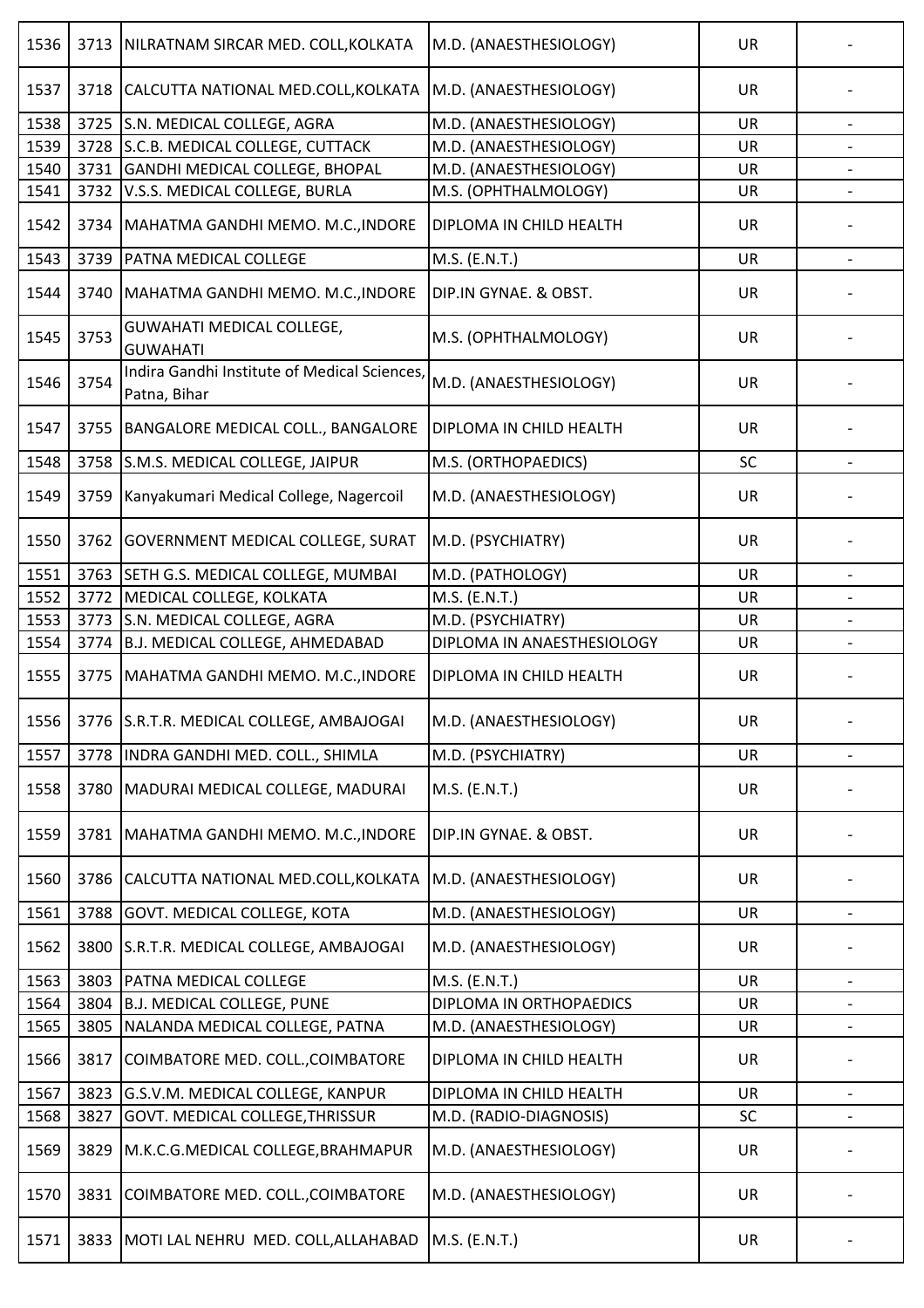| 1572         | 3835         | C.S.J.M. MEDICAL UNIV, LUCKNOW                     | M.D. (PATHOLOGY)                               | <b>UR</b> | $\overline{\phantom{a}}$ |
|--------------|--------------|----------------------------------------------------|------------------------------------------------|-----------|--------------------------|
| 1573         | 3838         | NETAJI S.C. BOSE G.M.C, JABALPUR                   | M.D. (ANAESTHESIOLOGY)                         | <b>UR</b> |                          |
| 1574         | 3839         | MAULANA AZAD MEDICAL COLL., N.DELHI                | M.D. (PATHOLOGY)                               | OBC       |                          |
| 1575         | 3841         | GOVT. M. K. MEDICAL COLLEGE, SELAM                 | M.D. (ANAESTHESIOLOGY)                         | UR        |                          |
| 1576         | 3842         | V.M.M.C. & S.J. HOSPITAL. N.DELHI                  | M.D. (RADIO-THERAPY)                           | OBC       |                          |
| 1577         | 3846         | JWAHAR LAL NEHRU M.C. AMU, ALIGARH                 | DIPLOMA IN CHILD HEALTH                        | <b>UR</b> |                          |
| 1578         | 3852         | CALCUTTA NATIONAL MED.COLL, KOLKATA                | M.D. (ANAESTHESIOLOGY)                         | <b>UR</b> |                          |
| 1579         | 3855         | SETH G.S. MEDICAL COLLEGE, MUMBAI                  | DIP.IN GYNAE. & OBST.                          | <b>UR</b> |                          |
| 1580         | 3861         | L.TILAK MUNICIPAL MED.COLL., MUMBAI                | M.D. (PATHOLOGY)                               | UR        |                          |
| 1581         | 3863         | MADURAI MEDICAL COLLEGE, MADURAI                   | M.D. (PSYCHIATRY)                              | UR        |                          |
| 1582         | 3864         | MADURAI MEDICAL COLLEGE, MADURAI                   | M.D. (PSYCHIATRY)                              | <b>UR</b> |                          |
| 1583         | 3865         | K.A.P.V.G.M.COLL,TIRUCHIRAPPALLLI                  | M.D. (ANAESTHESIOLOGY)                         | <b>UR</b> |                          |
| 1584         | 3866         | MADRAS MEDICAL COLLEGE, CHENNAI                    | M.D. (PATHOLOGY)                               | <b>UR</b> |                          |
| 1585         | 3867         | INST.OF P.G.MED.EDU.&RES., KOLKATA                 | M.D. (PATHOLOGY)                               | UR        |                          |
| 1586         | 3868         | REGIONAL INST OF MEDICAL SCIENCE,<br><b>IMPHAL</b> | M.D. (RADIO-THERAPY)                           | <b>UR</b> |                          |
| 1587         | 3869         | G.S.V.M. MEDICAL COLLEGE, KANPUR                   | M.S. (E.N.T.)                                  | <b>UR</b> | $\overline{a}$           |
| 1588         | 3870         | GAJA RAJA MEDICAL COLLEGE, GWALIOR                 | M.D. (ANAESTHESIOLOGY)                         | UR        |                          |
| 1589         | 3873         | MOTI LAL NEHRU MED. COLL, ALLAHABAD                | M.S. (E.N.T.)                                  | <b>UR</b> |                          |
| 1590         |              | 3876   MAHARANI LAXMI BAI MED. COLL, JHANSI        | M.D. (ANAESTHESIOLOGY)                         | <b>UR</b> |                          |
| 1591         |              | 3881 MADRAS MEDICAL COLLEGE, CHENNAI               | DIPLOMA IN CHILD HEALTH                        | <b>UR</b> | $\overline{\phantom{a}}$ |
| 1592         | 3890         | GOVT. MEDICAL COLLEGE, AMRITSAR                    | M.D. (PSYCHIATRY)                              | <b>UR</b> |                          |
| 1593         | 3893         | MAHATMA GANDHI MEMO. M.C., INDORE                  | M.S. (E.N.T.)                                  | UR        |                          |
| 1594         | 3899         | MAHATMA GANDHI MEMO. M.C., INDORE                  | M.D. (RADIO-THERAPY)                           | <b>UR</b> |                          |
| 1595         | 3900         | <b>PATNA MEDICAL COLLEGE</b>                       | DIPLOMA IN CHILD HEALTH                        | <b>UR</b> |                          |
| 1596         | 3902         | <b>GANDHI MEDICAL COLLEGE, BHOPAL</b>              | DIPLOMA IN CHILD HEALTH                        | <b>UR</b> | $\overline{\phantom{a}}$ |
| 1597         | 3903         | JWAHAR LAL NEHRU M.C. AMU, ALIGARH                 | DIPLOMA IN ORTHOPAEDICS                        | UR        |                          |
| 1598         | 3907         | PT. B.D.SHARMA PGIMS., ROHTAK                      | M.D. (PATHOLOGY)                               | <b>UR</b> | $\overline{\phantom{a}}$ |
| 1599         |              | 3912 S.C.B. MEDICAL COLLEGE, CUTTACK               | M.D. (ANAESTHESIOLOGY)                         | <b>UR</b> |                          |
| 1600         | 3914         | MADRAS MEDICAL COLLEGE, CHENNAI                    | M.D. (PATHOLOGY)                               | UR        | $\overline{\phantom{a}}$ |
| 1601         |              | 3918 S.M.S. MEDICAL COLLEGE, JAIPUR                | M.D. (PATHOLOGY)                               | <b>UR</b> |                          |
| 1602<br>1603 | 3922<br>3924 | C.S.J.M. MEDICAL UNIV, LUCKNOW<br>GOVT.            | DIP.IN GYNAE. & OBST.<br>DIP.IN GYNAE. & OBST. | UR<br>UR  | $\overline{\phantom{a}}$ |
|              |              | MED.COLL, THIRUVANANTHAPURAM                       |                                                |           |                          |
| 1604         | 3925         | <b>GOVT. MEDICAL COLLEGE, PATIALA</b>              | M.D. (ANAESTHESIOLOGY)                         | UR        | $\overline{\phantom{a}}$ |
| 1605         | 3926         | GAJA RAJA MEDICAL COLLEGE, GWALIOR                 | DIPLOMA IN CHILD HEALTH                        | <b>UR</b> |                          |
| 1606         | 3927         | R.N.T. MEDICAL COLLEGE, UDAIPUR                    | DIP.IN GYNAE. & OBST.                          | <b>UR</b> |                          |
| 1607         | 3928         | G.S.V.M. MEDICAL COLLEGE, KANPUR                   | DIPLOMA IN CHILD HEALTH                        | UR        |                          |
| 1608         | 3934         | REGIONAL INST OF MEDICAL SCIENCE,<br><b>IMPHAL</b> | M.D. (ANAESTHESIOLOGY)                         | UR        |                          |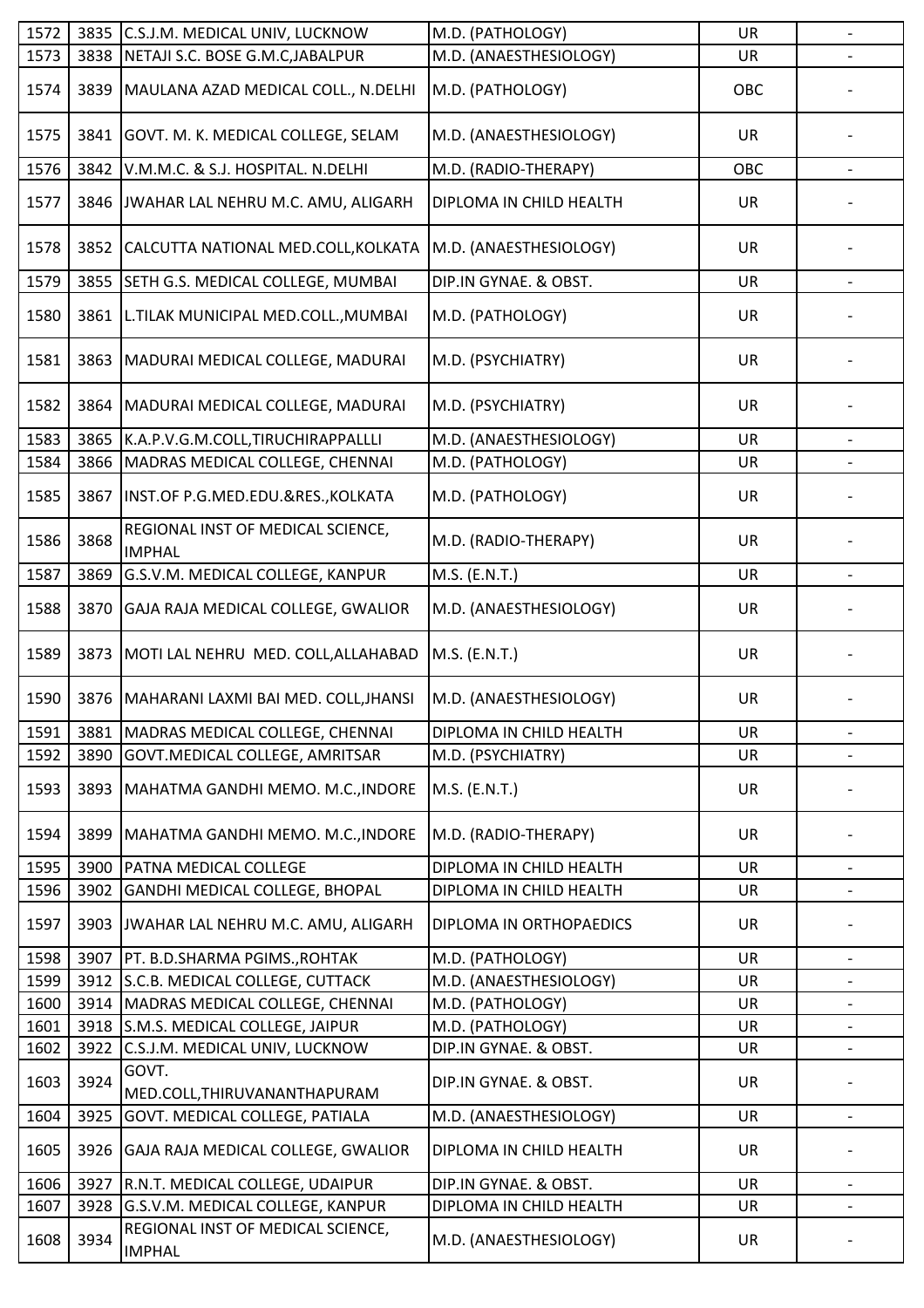| 1609 | 3938 | R.G. KAR MEDICAL COLLEGE, KOLKATA         | M.D. (RADIO-THERAPY)                         | <b>UR</b> | $\overline{a}$           |
|------|------|-------------------------------------------|----------------------------------------------|-----------|--------------------------|
| 1610 | 3940 | JAWAHAR LAL NEHRU MED.COLL., AJMER        | M.D. (PSYCHIATRY)                            | UR        |                          |
| 1611 | 3941 | M.K.C.G.MEDICAL COLLEGE, BRAHMAPUR        | M.D. (ANAESTHESIOLOGY)                       | <b>UR</b> |                          |
| 1612 | 3942 | INST.OF P.G.MED.EDU.&RES., KOLKATA        | M.D. (RADIO-THERAPY)                         | <b>UR</b> |                          |
| 1613 | 3944 | GOVT. MED. COLL. & HOSP., CHANDIGARH      | M.D. IN TRANSFUSION MEDICINE                 | <b>UR</b> |                          |
| 1614 | 3947 | INSTITUTE OF CHILD HEALTH, KOLKATA        | DIPLOMA IN CHILD HEALTH                      | <b>UR</b> |                          |
| 1615 | 3956 | <b>PATNA MEDICAL COLLEGE</b>              | DIPLOMA IN CHILD HEALTH                      | UR        | $\overline{\phantom{a}}$ |
| 1616 | 3957 | MADRAS MEDICAL COLLEGE, CHENNAI           | DIP. IN DERM. VENEROLOGY &<br><b>LEPROSY</b> | <b>UR</b> |                          |
| 1617 | 3959 | NETAJI S.C. BOSE G.M.C, JABALPUR          | DIPLOMA IN CHILD HEALTH                      | <b>UR</b> | $\overline{\phantom{a}}$ |
| 1618 | 3962 | KARNATAKA INSTT. OF MED. SCI. HUBLI       | M.D. (PSYCHIATRY)                            | <b>UR</b> |                          |
| 1619 | 3963 | S.N. MEDICAL COLLEGE, AGRA                | DIPLOMA IN CHILD HEALTH                      | <b>UR</b> |                          |
| 1620 | 3967 | MADRAS MEDICAL COLLEGE, CHENNAI           | DIPLOMA IN CHILD HEALTH                      | <b>UR</b> |                          |
| 1621 | 3974 | GOVT. MEDICAL COLLEGE, AMRITSAR           | M.S. (E.N.T.)                                | <b>UR</b> |                          |
| 1622 | 3976 | <b>GOVERMENT MEDICAL COLLEGE, CALICUT</b> | DIP.IN GYNAE. & OBST.                        | UR        |                          |
| 1623 | 3982 | INDRA GANDHI MED. COLL., SHIMLA           | M.D. (PSYCHIATRY)                            | <b>UR</b> |                          |
| 1624 | 3985 | RAJENDRA INST. OF MED. SC., RANCHI        | M.S. (E.N.T.)                                | UR        |                          |
| 1625 | 3990 | PT. B.D.SHARMA PGIMS., ROHTAK             | M.D. (PATHOLOGY)                             | UR        |                          |
| 1626 | 3992 | MADURAI MEDICAL COLLEGE, MADURAI          | M.D. (PATHOLOGY)                             | <b>UR</b> |                          |
| 1627 | 3995 | DR. R.P.G. MEDICAL COLLEGE, TANDA         | M.D. (ANAESTHESIOLOGY)                       | UR        |                          |
| 1628 | 3998 | MAHARANI LAXMI BAI MED. COLL, JHANSI      | DIPLOMA IN CHILD HEALTH                      | <b>UR</b> |                          |
| 1629 |      | 3999   PATNA MEDICAL COLLEGE              | DIPLOMA IN CHILD HEALTH                      | UR        |                          |
| 1630 | 4004 | <b>GOVERNMENT MEDICAL COLLEGE, SURAT</b>  | M.D. (ANAESTHESIOLOGY)                       | <b>UR</b> |                          |
| 1631 | 4006 | <b>GOVERNMENT MEDICAL COLL., BARODA</b>   | M.D. (PSYCHIATRY)                            | <b>UR</b> |                          |
| 1632 | 4012 | MADRAS MEDICAL COLLEGE, CHENNAI           | DIPLOMA IN CHILD HEALTH                      | <b>UR</b> | $\overline{\phantom{a}}$ |
| 1633 | 4016 | DARBHANGA MED. COLLG., LAHERIASARAI       | DIPLOMA IN ORTHOPAEDICS                      | UR        |                          |
| 1634 | 4017 | S.M.S. MEDICAL COLLEGE, JAIPUR            | M.D. (PATHOLOGY)                             | <b>UR</b> |                          |
| 1635 | 4021 | S.N. MEDICAL COLLEGE, AGRA                | M.D. (PATHOLOGY)                             | UR        |                          |
| 1636 | 4024 | MYSORE MED.COLL.& RES.INST., MYSORE       | DIPLOMA IN CHILD HEALTH                      | <b>UR</b> |                          |
| 1637 | 4026 | GOVT. MEDICAL COLLEGE, AURANGABAD         | DIPLOMA IN ORTHOPAEDICS                      | <b>UR</b> |                          |
| 1638 | 4027 | BURDWAN MEDICAL COLLEGE, BURDWAN          | M.D. (ANAESTHESIOLOGY)                       | UR        |                          |
| 1639 | 4028 | <b>STANLEY MEDICAL COLLEGE, CHENNAI</b>   | DIP. IN DERM. VENEROLOGY &<br><b>LEPROSY</b> | <b>UR</b> |                          |
| 1640 | 4038 | MADRAS MEDICAL COLLEGE, CHENNAI           | DIPLOMA IN CHILD HEALTH                      | <b>UR</b> |                          |
| 1641 | 4044 | ESI-PGIMSR, Maniktala                     | M.D. (ANAESTHESIOLOGY)                       | UR        |                          |
| 1642 | 4048 | INST.OF MED.SCIENCES, BHU, VARANASI       | M.D. (PATHOLOGY)                             | UR        |                          |
| 1643 | 4055 | MAULANA AZAD MEDICAL COLL., N.DELHI       | DIPLOMA IN ANAESTHESIOLOGY                   | <b>UR</b> |                          |
| 1644 | 4058 | B.J. MEDICAL COLLEGE, PUNE                | DIP.IN GYNAE. & OBST.                        | UR        | $\overline{\phantom{a}}$ |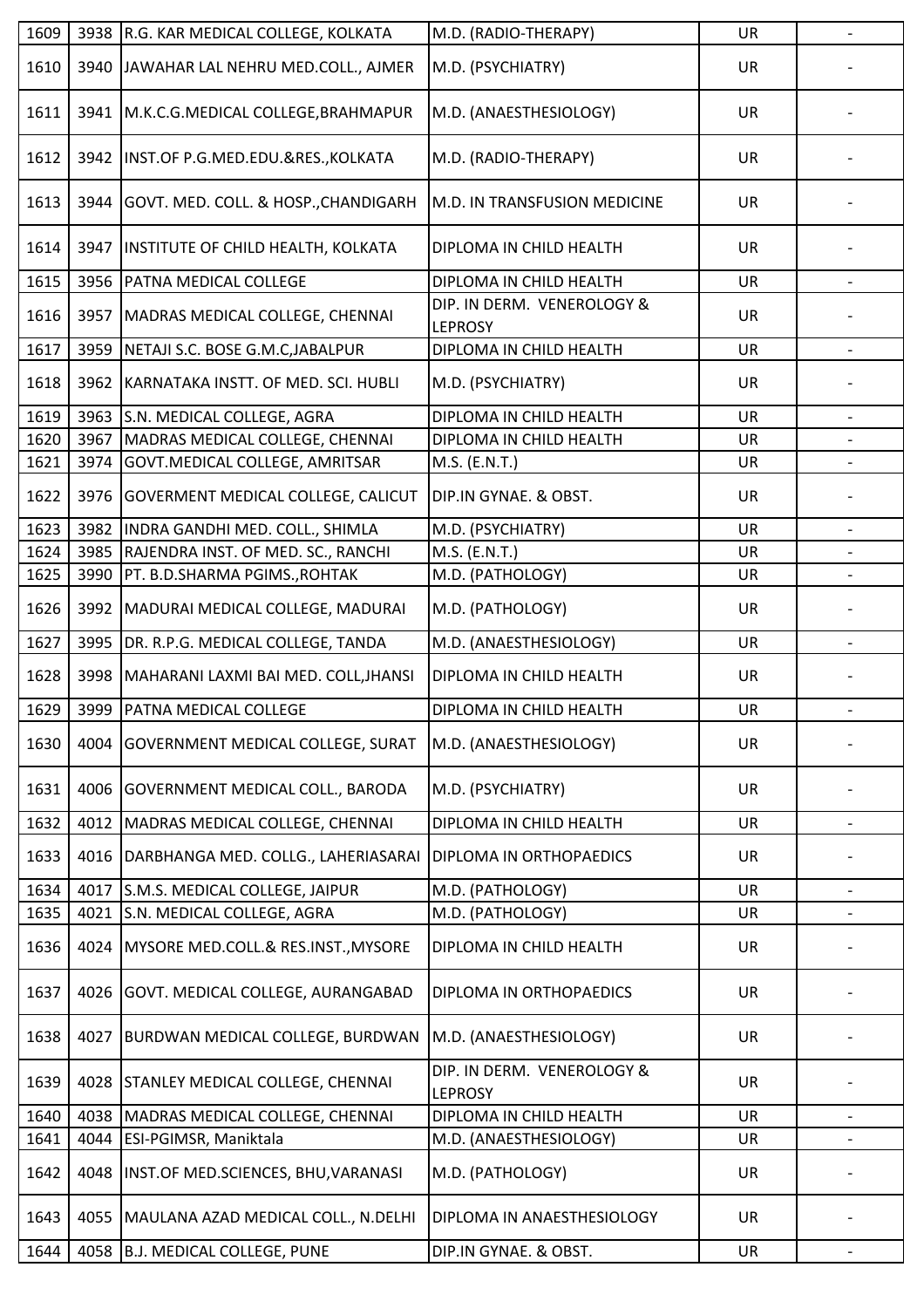| 1645 | 4061 | JWAHAR LAL NEHRU M.C. AMU, ALIGARH                  | M.S. (E.N.T.)             | OBC       |                          |
|------|------|-----------------------------------------------------|---------------------------|-----------|--------------------------|
| 1646 | 4062 | DR. V.M. GOVT. MEDICAL COLLEGE                      | DIPLOMA IN ORTHOPAEDICS   | <b>UR</b> |                          |
| 1647 | 4064 | MADRAS MEDICAL COLLEGE, CHENNAI                     | DIPLOMA IN CHILD HEALTH   | <b>UR</b> |                          |
| 1648 | 4067 | JWAHAR LAL NEHRU M.C. AMU, ALIGARH                  | DIPLOMA IN ORTHOPAEDICS   | UR        |                          |
| 1649 | 4069 | L.L.R.M. MEDICAL COLLEGE, MEERUT                    | M.D. (ANAESTHESIOLOGY)    | UR        |                          |
| 1650 | 4070 | INST.OF P.G.MED.EDU.&RES., KOLKATA                  | M.D. (RADIO-THERAPY)      | <b>UR</b> |                          |
| 1651 | 4076 | Pt.DEENDAYAL UPAD.MED.COLL, RAJKOT                  | M.D. (ANAESTHESIOLOGY)    | UR        |                          |
| 1652 | 4079 | SHRI M.P. SHAH MED. COLL., JAMNAGAR                 | M.S. (E.N.T.)             | <b>UR</b> |                          |
| 1653 | 4080 | <b>B.J. MEDICAL COLLEGE, AHMEDABAD</b>              | DIPLOMA IN OPHTHALMOLOGY  | <b>UR</b> |                          |
| 1654 | 4084 | REGIONAL INST OF MEDICAL SCIENCE,<br><b>IMPHAL</b>  | M.D. (ANAESTHESIOLOGY)    | UR        |                          |
| 1655 | 4088 | GOVT. MEDICAL COLLEGE, AMRITSAR                     | M.D. (ANAESTHESIOLOGY)    | <b>UR</b> |                          |
| 1656 | 4089 | SHRI M.P. SHAH MED. COLL., JAMNAGAR                 | M.D. (ANAESTHESIOLOGY)    | <b>UR</b> |                          |
| 1657 | 4090 | COIMBATORE MED. COLL., COIMBATORE                   | DIPLOMA IN CHILD HEALTH   | <b>UR</b> |                          |
| 1658 | 4093 | STANLEY MEDICAL COLLEGE, CHENNAI                    | M.D. (PSYCHIATRY)         | UR        |                          |
| 1659 | 4094 | GAJA RAJA MEDICAL COLLEGE, GWALIOR                  | M.S. (E.N.T.)             | <b>UR</b> |                          |
| 1660 | 4095 | RAJENDRA INST. OF MED. SC., RANCHI                  | DIPLOMA IN CHILD HEALTH   | <b>UR</b> |                          |
| 1661 | 4100 | PT. B.D.SHARMA PGIMS., ROHTAK                       | M.S. (ANATOMY)            | <b>UR</b> |                          |
| 1662 | 4101 | INST.OF P.G.MED.EDU.&RES., KOLKATA                  | M.D. (RADIO-THERAPY)      | <b>UR</b> |                          |
| 1663 | 4102 | NETAJI S.C. BOSE G.M.C, JABALPUR                    | M.S. (E.N.T.)             | <b>UR</b> |                          |
| 1664 | 4109 | BANKURA SAMMILANI MED.COLL,<br><b>BANKURA</b>       | M.D. (ANAESTHESIOLOGY)    | <b>UR</b> |                          |
| 1665 | 4110 | NEIGRIHMS, SHILLONG                                 | M.D. (ANAESTHESIOLOGY)    | <b>UR</b> | $\overline{\phantom{a}}$ |
| 1666 | 4114 | SETH G.S. MEDICAL COLLEGE, MUMBAI                   | M.D. (PHARMACOLOGY)       | <b>UR</b> |                          |
| 1667 | 4120 | REGIONAL INST OF MEDICAL SCIENCE,<br><b>IMPHAL</b>  | M.D. (ANAESTHESIOLOGY)    | <b>UR</b> |                          |
| 1668 | 4126 | STANLEY MEDICAL COLLEGE, CHENNAI                    | M.D. (PATHOLOGY)          | <b>UR</b> |                          |
| 1669 | 4127 | MADURAI MEDICAL COLLEGE, MADURAI                    | DIPLOMA IN CHILD HEALTH   | <b>UR</b> |                          |
| 1670 | 4130 | L.L.R.M. MEDICAL COLLEGE, MEERUT                    | DIPLOMA IN CHILD HEALTH   | <b>UR</b> | $\overline{\phantom{a}}$ |
| 1671 | 4135 | SETH G.S. MEDICAL COLLEGE, MUMBAI                   | DIP.IN GYNAE. & OBST.     | UR        |                          |
| 1672 | 4137 | <b>GUWAHATI MEDICAL COLLEGE,</b><br><b>GUWAHATI</b> | M.D. (PSYCHIATRY)         | <b>UR</b> |                          |
| 1673 | 4139 | S.S. MEDICAL COLLEGE, REWA                          | DIPLOMA IN CHILD HEALTH   | <b>UR</b> |                          |
| 1674 | 4147 | INS. OF NUC.MED.& AL.SCI., NEW DELHI                | DIP IN RADIATION MEDICINE | <b>UR</b> |                          |
| 1675 | 4149 | NETAJI S.C. BOSE G.M.C, JABALPUR                    | M.S. (E.N.T.)             | <b>UR</b> | $\overline{\phantom{a}}$ |
| 1676 | 4153 | C.S.J.M. MEDICAL UNIV, LUCKNOW                      | DIP.IN GYNAE. & OBST.     | <b>UR</b> |                          |
| 1677 | 4156 | GOVT. MEDICAL COLLEGE, AMRITSAR                     | M.D. (ANAESTHESIOLOGY)    | UR        | $\overline{\phantom{0}}$ |
| 1678 | 4158 | <b>INSTITUTE OF CHILD HEALTH, KOLKATA</b>           | DIPLOMA IN CHILD HEALTH   | <b>UR</b> |                          |
| 1679 | 4161 | <b>GMC HALDWANI</b>                                 | M.D. (ANAESTHESIOLOGY)    | <b>UR</b> | $\overline{\phantom{a}}$ |
| 1680 | 4168 | MAHATMA GANDHI MEMO. M.C., INDORE                   | DIP.IN GYNAE. & OBST.     | <b>UR</b> |                          |
| 1681 | 4172 | PATNA MEDICAL COLLEGE                               | DIP.IN GYNAE. & OBST.     | <b>UR</b> |                          |
| 1682 | 4177 | GOVT. MEDICAL COLLEGE, NANDED                       | M.S. (E.N.T.)             | UR        |                          |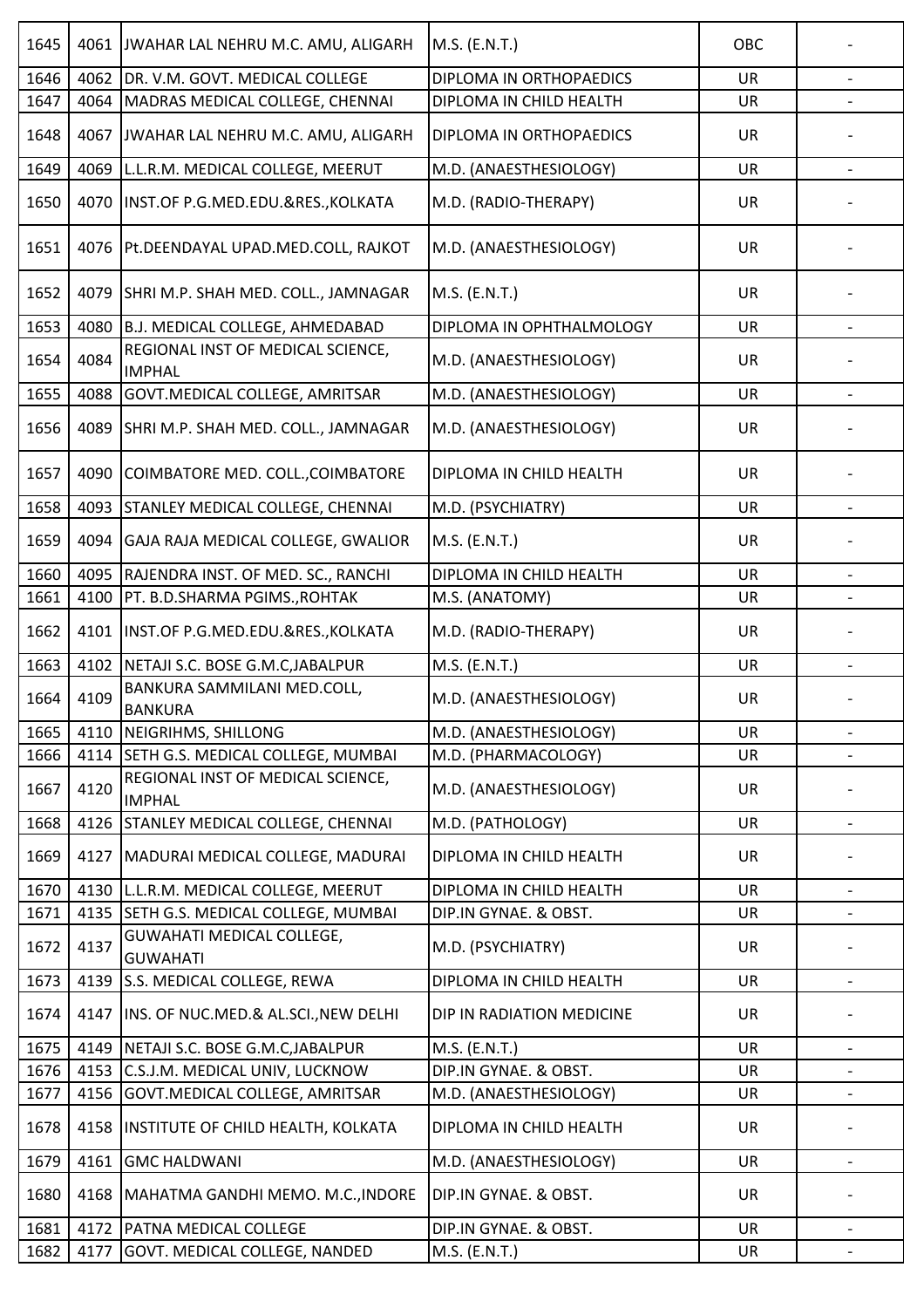| 1683 | 4180 | INST.OF P.G.MED.EDU.&RES., KOLKATA                  | M.D. (PATHOLOGY)             | <b>UR</b> |                          |
|------|------|-----------------------------------------------------|------------------------------|-----------|--------------------------|
| 1684 | 4183 | PT. J.N.M. MEDICAL COLLEGE, RAIPUR                  | DIPLOMA IN CHILD HEALTH      | UR        |                          |
| 1685 | 4184 | BURDWAN MEDICAL COLLEGE, BURDWAN M.D. (PSYCHIATRY)  |                              | <b>UR</b> |                          |
| 1686 | 4188 | BURDWAN MEDICAL COLLEGE, BURDWAN                    | M.D. (ANAESTHESIOLOGY)       | <b>UR</b> |                          |
| 1687 | 4190 | DARBHANGA MED. COLLG., LAHERIASARAI                 | $M.S.$ (E.N.T.)              | <b>UR</b> |                          |
| 1688 | 4205 | SHRI M.P. SHAH MED. COLL., JAMNAGAR                 | M.D. (ANAESTHESIOLOGY)       | <b>UR</b> |                          |
| 1689 | 4211 | GAJA RAJA MEDICAL COLLEGE, GWALIOR                  | DIPLOMA IN ORTHOPAEDICS      | <b>UR</b> |                          |
| 1690 | 4223 | TATA MEMORIAL CENTRE, MUMBAI                        | M.D. IN TRANSFUSION MEDICINE | <b>UR</b> |                          |
| 1691 | 4229 | <b>B.J. MEDICAL COLLEGE, PUNE</b>                   | DIP.IN GYNAE. & OBST.        | UR        |                          |
| 1692 |      | 4231   MADURAI MEDICAL COLLEGE, MADURAI             | DIP.IN GYNAE. & OBST.        | <b>UR</b> |                          |
| 1693 | 4234 | GOVERMENT MEDICAL COLLEGE, CALICUT                  | DIP.IN GYNAE. & OBST.        | <b>UR</b> |                          |
| 1694 | 4235 | <b>BURDWAN MEDICAL COLLEGE, BURDWAN</b>             | M.D. (ANAESTHESIOLOGY)       | UR        |                          |
| 1695 | 4237 | GANDHI MEDICAL COLLEGE, BHOPAL                      | M.D. (RADIO-THERAPY)         | UR        |                          |
| 1696 | 4242 | <b>GRANT MEDICAL COLLEGE, MUMBAI</b>                | DIP.IN GYNAE. & OBST.        | <b>UR</b> |                          |
| 1697 | 4246 | <b>GUWAHATI MEDICAL COLLEGE,</b><br><b>GUWAHATI</b> | M.D. (ANAESTHESIOLOGY)       | UR        |                          |
| 1698 | 4247 | NEIGRIHMS, SHILLONG                                 | M.D. (PATHOLOGY)             | <b>UR</b> |                          |
| 1699 | 4255 | NALANDA MEDICAL COLLEGE, PATNA                      | M.S. (E.N.T.)                | UR        |                          |
| 1700 |      | 4256   INST.OF MED.SCIENCES, BHU, VARANASI          | M.D. (PATHOLOGY)             | <b>UR</b> |                          |
| 1701 | 4262 | MADRAS MEDICAL COLLEGE, CHENNAI                     | DIPLOMA IN ORTHOPAEDICS      | <b>UR</b> |                          |
| 1702 |      | 4263 DR. R.P.G. MEDICAL COLLEGE, TANDA              | M.D. (ANAESTHESIOLOGY)       | UR        |                          |
| 1703 | 4269 | NETAJI S.C. BOSE G.M.C, JABALPUR                    | DIPLOMA IN ORTHOPAEDICS      | <b>UR</b> | $\overline{\phantom{a}}$ |
| 1704 | 4270 | V.M.M.C. & S.J. HOSPITAL. N.DELHI                   | M.D. (PATHOLOGY)             | OBC       |                          |
| 1705 | 4271 | MAHARANI LAXMI BAI MED. COLL, JHANSI                | M.S. (E.N.T.)                | <b>UR</b> |                          |
| 1706 | 4272 | L.G.B.R.I.M.H., TEZPUR                              | M.D. (PSYCHIATRY)            | <b>UR</b> |                          |
| 1707 | 4275 | MADURAI MEDICAL COLLEGE, MADURAI                    | DIPLOMA IN CHILD HEALTH      | <b>UR</b> |                          |
| 1708 | 4276 | JWAHAR LAL NEHRU M.C. AMU, ALIGARH                  | DIP.IN GYNAE. & OBST.        | <b>UR</b> |                          |
| 1709 | 4277 | R.N.T. MEDICAL COLLEGE, UDAIPUR                     | M.D. (PATHOLOGY)             | <b>UR</b> | $\overline{\phantom{0}}$ |
| 1710 | 4287 | RAJENDRA INST. OF MED. SC., RANCHI                  | DIPLOMA IN CHILD HEALTH      | <b>UR</b> |                          |
| 1711 | 4289 | DR. R.P.G. MEDICAL COLLEGE, TANDA                   | M.D. (ANAESTHESIOLOGY)       | <b>UR</b> |                          |
| 1712 | 4294 | MEDICAL COLLEGE, KOLKATA                            | DIP.IN GYNAE. & OBST.        | UR        | $\overline{\phantom{a}}$ |
| 1713 | 4297 | MYSORE MED.COLL.& RES.INST., MYSORE                 | DIPLOMA IN CHILD HEALTH      | <b>UR</b> |                          |
| 1714 | 4298 | MEDICAL COLLEGE, KOLKATA                            | M.D. IN TRANSFUSION MEDICINE | <b>UR</b> |                          |
| 1715 | 4300 | G.S.V.M. MEDICAL COLLEGE, KANPUR                    | DIP.IN GYNAE. & OBST.        | UR        | $\overline{\phantom{a}}$ |
| 1716 | 4303 | REGIONAL INST OF MEDICAL SCIENCE,<br><b>IMPHAL</b>  | M.D. (ANAESTHESIOLOGY)       | OBC       |                          |
| 1717 | 4304 | SCHOOL OF TROPICAL MED., KOLKATA                    | M.D. TROPICAL MEDICINE       | <b>UR</b> | $\overline{\phantom{a}}$ |
| 1718 | 4314 | NORTH BENGAL MED. COLL, DARJEELING                  | M.S. (E.N.T.)                | UR        |                          |
| 1719 | 4317 | MADRAS MEDICAL COLLEGE, CHENNAI                     | M.D. (PSYCHIATRY)            | <b>UR</b> |                          |
| 1720 | 4322 | NETAJI S.C. BOSE G.M.C, JABALPUR                    | M.D. (RADIO-THERAPY)         | UR        |                          |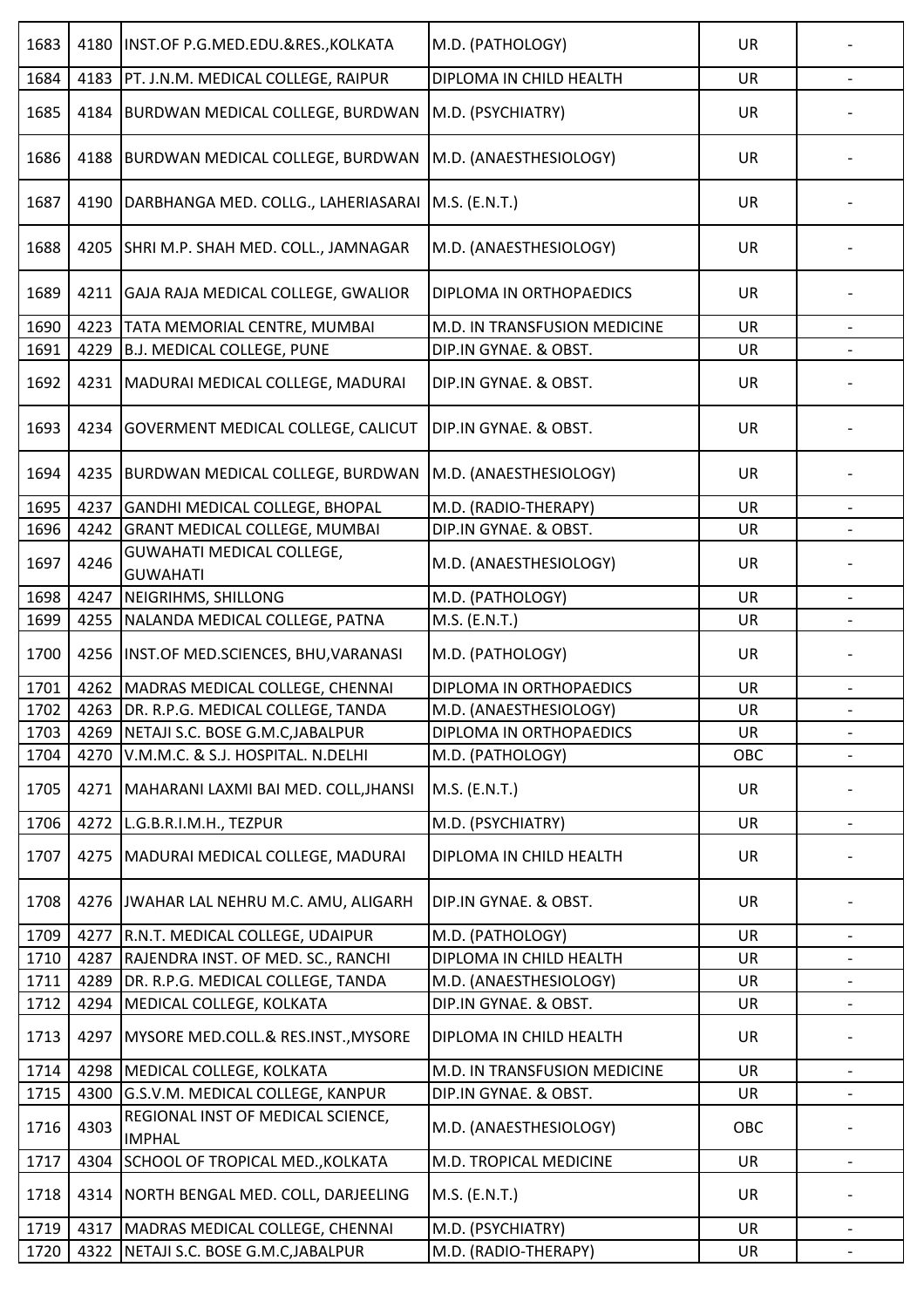| 1721 | 4332 | RAJENDRA INST. OF MED. SC., RANCHI                                 | DIPLOMA IN CHILD HEALTH | <b>UR</b> | $\overline{\phantom{a}}$ |
|------|------|--------------------------------------------------------------------|-------------------------|-----------|--------------------------|
| 1722 |      | 4333 T.D. MEDICAL COLLEGE, ALAPPUZHA                               | M.D. (PATHOLOGY)        | <b>UR</b> |                          |
| 1723 | 4334 | MADRAS MEDICAL COLLEGE, CHENNAI                                    | M.D. (PSYCHIATRY)       | <b>UR</b> |                          |
| 1724 | 4345 | ASSAM MEDICAL COLLEGE, DIBRUGARH                                   | M.D. (ANAESTHESIOLOGY)  | <b>UR</b> |                          |
| 1725 | 4348 | MYSORE MED.COLL.& RES.INST., MYSORE                                | DIPLOMA IN CHILD HEALTH | UR        |                          |
| 1726 | 4349 | S.S. MEDICAL COLLEGE, REWA                                         | DIPLOMA IN CHILD HEALTH | <b>UR</b> |                          |
| 1727 | 4355 | KARNATAKA INSTT. OF MED. SCI. HUBLI                                | M.D. (PATHOLOGY)        | <b>UR</b> |                          |
| 1728 | 4360 | L.TILAK MUNICIPAL MED.COLL., MUMBAI                                | M.D. (PATHOLOGY)        | <b>UR</b> |                          |
| 1729 | 4363 | L.TILAK MUNICIPAL MED.COLL., MUMBAI                                | M.D. (PATHOLOGY)        | <b>UR</b> |                          |
| 1730 | 4364 | INST.OF P.G.MED.EDU.&RES., KOLKATA                                 | M.D. (PATHOLOGY)        | <b>UR</b> |                          |
| 1731 | 4365 | GOVT. MEDICAL COLLEGE, KOTTAYAM                                    | DIPLOMA IN ORTHOPAEDICS | <b>UR</b> |                          |
| 1732 | 4371 | GOVT.MEDICAL COLLEGE, AMRITSAR                                     | M.S. (E.N.T.)           | UR        | $\blacksquare$           |
| 1733 | 4376 | INDIRA GANDHI GOVT.MED.COLL, NAGPUR                                | DIPLOMA IN CHILD HEALTH | <b>UR</b> |                          |
| 1734 | 4379 | L.TILAK MUNICIPAL MED.COLL., MUMBAI                                | M.D. (PATHOLOGY)        | <b>UR</b> |                          |
| 1735 | 4386 | <b>GMC HALDWANI</b>                                                | M.S. (E.N.T.)           | <b>UR</b> |                          |
| 1736 | 4388 | C.S.J.M. MEDICAL UNIV, LUCKNOW                                     | M.D. (PATHOLOGY)        | <b>UR</b> |                          |
| 1737 | 4389 | GOVERNMENT MEDICAL COLLEGE, SURAT                                  | M.D. (PATHOLOGY)        | <b>UR</b> |                          |
| 1738 | 4392 | Dr. B.C. Roy Post Graduate Inst. of<br>Pediatric Sciences, Kolkata | DIPLOMA IN CHILD HEALTH | <b>UR</b> |                          |
| 1739 | 4394 | GOVT. MEDICAL COLLEGE, PATIALA                                     | M.S. (E.N.T.)           | UR        |                          |
| 1740 | 4395 | MADRAS MEDICAL COLLEGE, CHENNAI                                    | DIP.IN GYNAE. & OBST.   | <b>UR</b> | $\overline{\phantom{a}}$ |
| 1741 |      | 4397   MADURAI MEDICAL COLLEGE, MADURAI                            | DIPLOMA IN CHILD HEALTH | <b>UR</b> |                          |
| 1742 | 4399 | GOVT. MED. COLL. & HOSP., CHANDIGARH                               | M.D. (PATHOLOGY)        | <b>UR</b> |                          |
| 1743 | 4403 | G.S.V.M. MEDICAL COLLEGE, KANPUR                                   | DIP.IN GYNAE. & OBST.   | <b>UR</b> |                          |
| 1744 | 4408 | P.G.I.M.E.R., DR. R.M.L. HOSP., N.D.                               | M.D. (GENERAL MEDICINE) | SC        |                          |
| 1745 | 4411 | INST.OF MED.SCIENCES, BHU, VARANASI                                | M.D. (RADIO-DIAGNOSIS)  | SC        |                          |
| 1746 | 4412 | MADURAI MEDICAL COLLEGE, MADURAI                                   | DIPLOMA IN CHILD HEALTH | <b>UR</b> |                          |
| 1747 | 4418 | NETAJI S.C. BOSE G.M.C, JABALPUR                                   | DIPLOMA IN ORTHOPAEDICS | UR        |                          |
| 1748 | 4420 | INDRA GANDHI MED. COLL., SHIMLA                                    | M.S. (E.N.T.)           | <b>UR</b> |                          |
| 1749 | 4426 | TOPIWALA NATIONAL MED.COLL.,<br><b>MUMBAI</b>                      | M.D. (PATHOLOGY)        | <b>UR</b> |                          |
| 1750 | 4427 | L.TILAK MUNICIPAL MED.COLL., MUMBAI                                | M.D. (PAEDIATRICS)      | SC        |                          |
| 1751 | 4433 | GOVT. MEDICAL COLLEGE, PATIALA                                     | M.D. (PATHOLOGY)        | <b>UR</b> |                          |
| 1752 | 4437 | INST.OF P.G.MED.EDU.&RES., KOLKATA                                 | M.D. (PATHOLOGY)        | <b>UR</b> |                          |
| 1753 | 4439 | THANJAVUR MED. COLLEGE, THANJAVUR                                  | DIPLOMA IN CHILD HEALTH | <b>UR</b> |                          |
| 1754 | 4441 | GOVERNMENT MEDICAL COLLEGE, MIRAJ                                  | DIPLOMA IN CHILD HEALTH | <b>UR</b> |                          |
| 1755 | 4443 | REGIONAL INST OF MEDICAL SCIENCE,<br><b>IMPHAL</b>                 | M.S. (E.N.T.)           | OBC       |                          |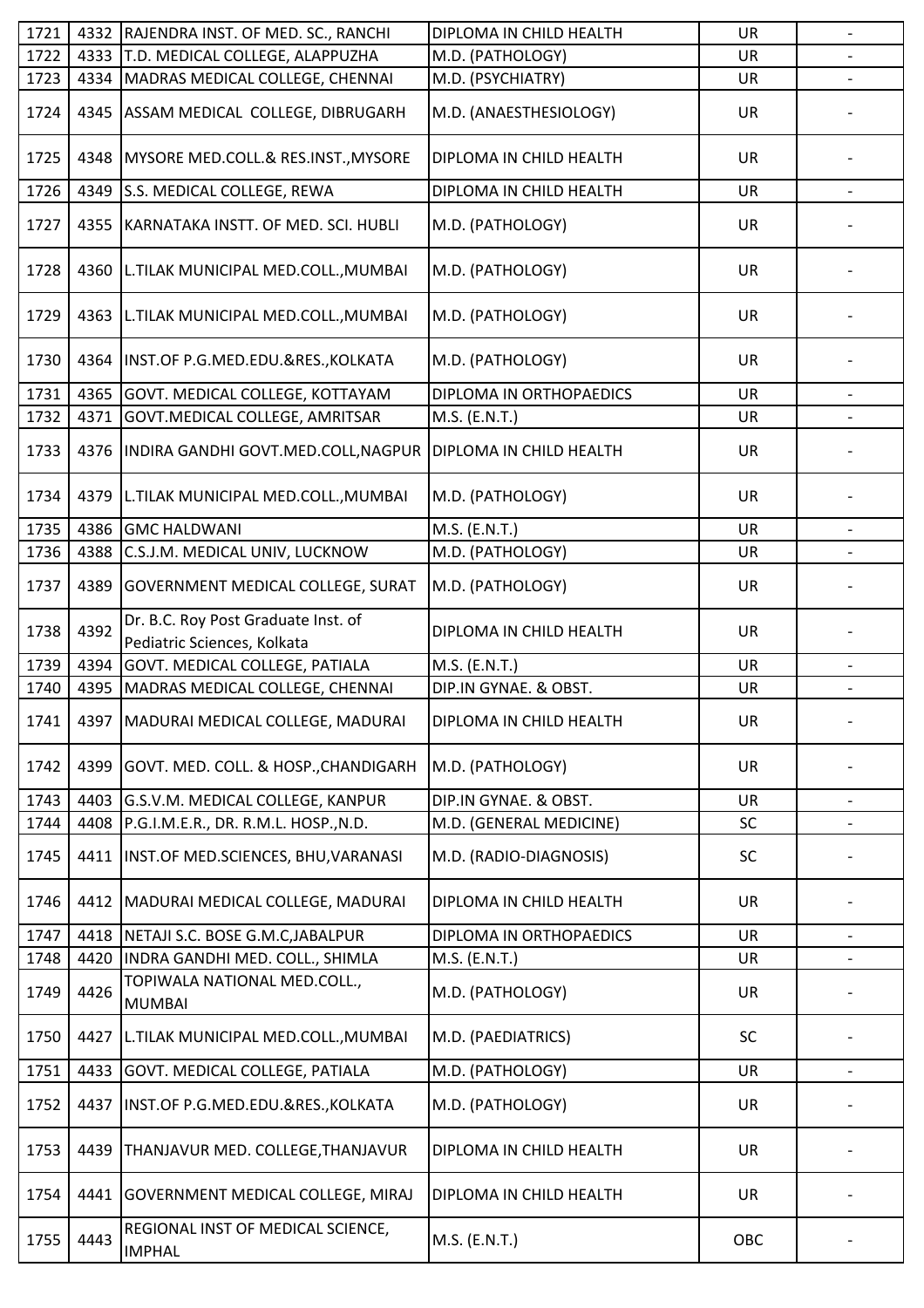| 1756 | 4445 | GANDHI MEDICAL COLLEGE, BHOPAL                     | DIP.IN GYNAE. & OBST.                        | <b>UR</b> | $\overline{\phantom{a}}$ |
|------|------|----------------------------------------------------|----------------------------------------------|-----------|--------------------------|
| 1757 | 4446 | SILCHAR MEDICAL COLLEGE, SILCHAR                   | M.D. (ANAESTHESIOLOGY)                       | <b>UR</b> |                          |
| 1758 | 4456 | <b>STANLEY MEDICAL COLLEGE, CHENNAI</b>            | DIPLOMA IN CHILD HEALTH                      | UR        |                          |
| 1759 |      | 4459 MOTI LAL NEHRU MED. COLL, ALLAHABAD           | M.D. (PATHOLOGY)                             | <b>UR</b> |                          |
| 1760 | 4460 | DR. V.M. GOVT. MEDICAL COLLEGE                     | DIPLOMA IN CHILD HEALTH                      | UR        | $\blacksquare$           |
| 1761 | 4461 | STANLEY MEDICAL COLLEGE, CHENNAI                   | DIPLOMA IN CHILD HEALTH                      | <b>UR</b> |                          |
| 1762 | 4466 | TOPIWALA NATIONAL MED.COLL.,<br><b>MUMBAI</b>      | M.D. (PATHOLOGY)                             | <b>UR</b> |                          |
| 1763 |      | 4468 Pt.DEENDAYAL UPAD.MED.COLL, RAJKOT            | M.S. (E.N.T.)                                | <b>UR</b> |                          |
| 1764 | 4469 | <b>GRANT MEDICAL COLLEGE, MUMBAI</b>               | M.D. (PATHOLOGY)                             | <b>UR</b> |                          |
| 1765 | 4480 | TOPIWALA NATIONAL MED.COLL.,<br><b>MUMBAI</b>      | M.D. (PATHOLOGY)                             | <b>UR</b> |                          |
| 1766 | 4482 | <b>STANLEY MEDICAL COLLEGE, CHENNAI</b>            | DIPLOMA IN CHILD HEALTH                      | <b>UR</b> | $\overline{\phantom{a}}$ |
| 1767 | 4483 | C.S.J.M. MEDICAL UNIV, LUCKNOW                     | M.D. (PATHOLOGY)                             | <b>UR</b> |                          |
| 1768 | 4487 | C.S.J.M. MEDICAL UNIV, LUCKNOW                     | M.D. (PATHOLOGY)                             | <b>UR</b> | $\overline{\phantom{a}}$ |
| 1769 | 4488 | B.J. MEDICAL COLLEGE, AHMEDABAD                    | M.D. (PATHOLOGY)                             | <b>UR</b> |                          |
| 1770 | 4490 | SETH G.S. MEDICAL COLLEGE, MUMBAI                  | M.D. (PHARMACOLOGY)                          | UR        |                          |
| 1771 |      | 4494   MADRAS MEDICAL COLLEGE, CHENNAI             | DIP. IN DERM. VENEROLOGY &<br><b>LEPROSY</b> | <b>UR</b> |                          |
| 1772 | 4497 | <b>PATNA MEDICAL COLLEGE</b>                       | DIPLOMA IN ANAESTHESIOLOGY                   | UR        | $\overline{\phantom{a}}$ |
| 1773 |      | 4498 BANGALORE MEDICAL COLL., BANGALORE            | DIPLOMA IN ORTHOPAEDICS                      | <b>UR</b> |                          |
| 1774 |      | 4501   MAHARANI LAXMI BAI MED. COLL, JHANSI        | DIPLOMA IN ORTHOPAEDICS                      | <b>UR</b> |                          |
| 1775 | 4511 | GUWAHATI MEDICAL COLLEGE,<br><b>GUWAHATI</b>       | M.S. (E.N.T.)                                | <b>UR</b> |                          |
| 1776 | 4519 | ESI-PGIMSR, ANDHERI (E), MUMBAI                    | M.D. (PATHOLOGY)                             | <b>UR</b> |                          |
| 1777 | 4521 | G.S.V.M. MEDICAL COLLEGE, KANPUR                   | M.D. (PATHOLOGY)                             | <b>UR</b> |                          |
| 1778 |      | 4522 JJWAHAR LAL NEHRU M.C. AMU, ALIGARH           | IDIPLOMA IN ORTHOPAEDICS                     | OBC       |                          |
| 1779 | 4525 | STANLEY MEDICAL COLLEGE, CHENNAI                   | DIPLOMA IN CHILD HEALTH                      | <b>UR</b> |                          |
| 1780 | 4527 | GOVT.<br>MED.COLL, THIRUVANANTHAPURAM              | M.D. (GENERAL MEDICINE)                      | <b>ST</b> |                          |
| 1781 | 4536 | MADRAS MEDICAL COLLEGE, CHENNAI                    | DIP. IN DERM. VENEROLOGY &<br><b>LEPROSY</b> | <b>UR</b> |                          |
| 1782 | 4545 | THANJAVUR MED. COLLEGE, THANJAVUR                  | DIP.IN GYNAE. & OBST.                        | <b>UR</b> |                          |
| 1783 | 4546 | PT. J.N.M. MEDICAL COLLEGE, RAIPUR                 | DIPLOMA IN ORTHOPAEDICS                      | <b>UR</b> |                          |
| 1784 | 4550 | RAJENDRA INST. OF MED. SC., RANCHI                 | M.D. (PATHOLOGY)                             | <b>UR</b> |                          |
| 1785 | 4551 | PT. J.N.M. MEDICAL COLLEGE, RAIPUR                 | DIPLOMA IN ORTHOPAEDICS                      | <b>UR</b> |                          |
| 1786 | 4559 | <b>IMYSORE MED.COLL.&amp; RES.INST., MYSORE</b>    | M.D. (PATHOLOGY)                             | UR        |                          |
| 1787 | 4561 | REGIONAL INST OF MEDICAL SCIENCE,<br><b>IMPHAL</b> | M.D. (PATHOLOGY)                             | <b>UR</b> |                          |
| 1788 | 4572 | ASSAM MEDICAL COLLEGE, DIBRUGARH                   | M.D. (PSYCHIATRY)                            | <b>UR</b> |                          |
| 1789 | 4574 | INDIRA GANDHI GOVT.MED.COLL, NAGPUR                | DIP.IN GYNAE. & OBST.                        | <b>UR</b> |                          |
| 1790 | 4580 | VALLABHBHAI PATEL CHEST INST., DELHI               | DIP. IN T.B. & CHEST DISEASES                | <b>UR</b> |                          |
| 1791 | 4583 | GOVT. MED. COLL. & HOSP., CHANDIGARH               | M.D. (PATHOLOGY)                             | <b>UR</b> |                          |
| 1792 | 4584 | VIJAYNAGAR INST. OF M.S., BELLARY                  | DIPLOMA IN CHILD HEALTH                      | <b>UR</b> | $\overline{\phantom{a}}$ |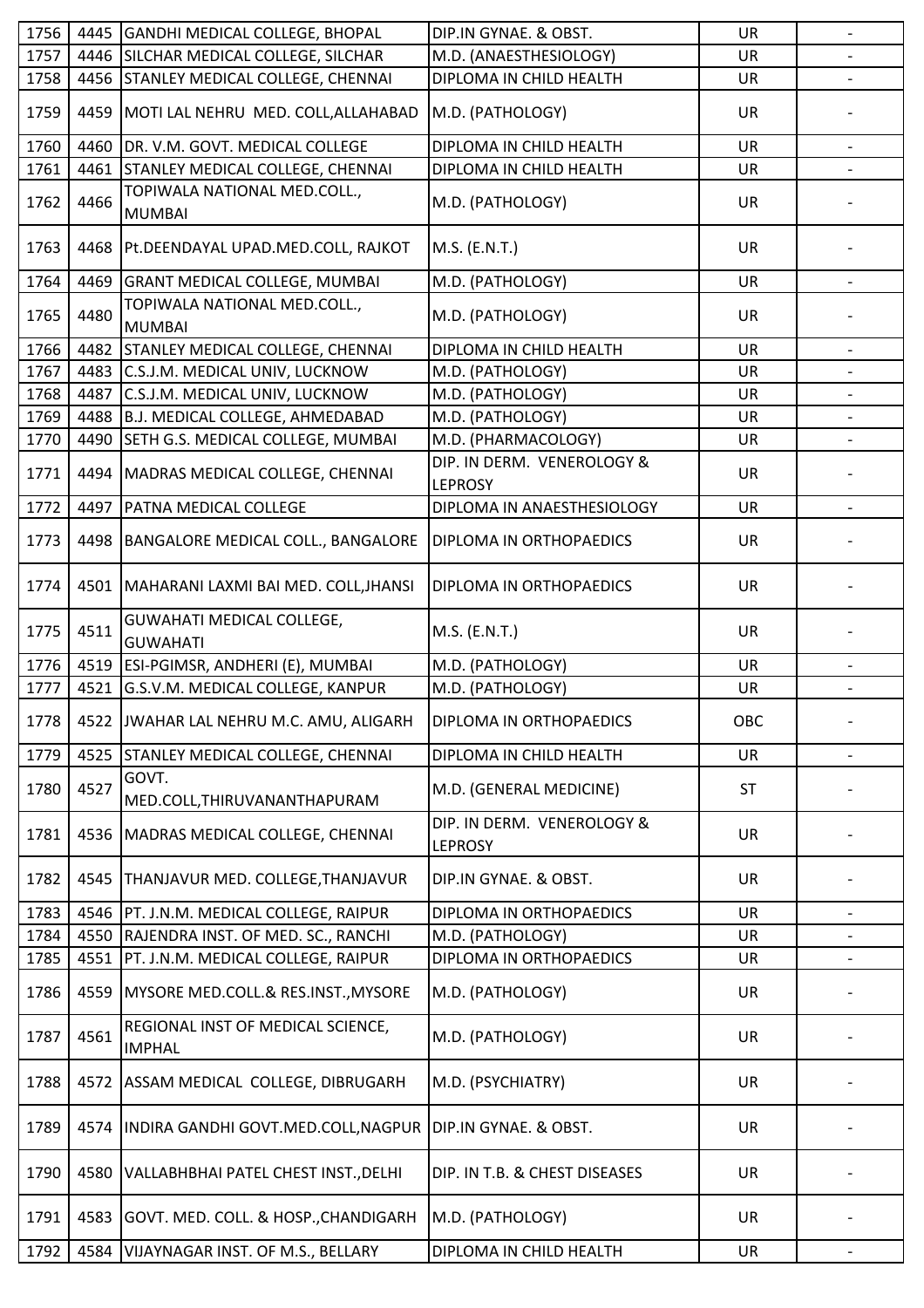| 1793 | 4588 | <b>GUWAHATI MEDICAL COLLEGE,</b><br><b>GUWAHATI</b>  | DIPLOMA IN CHILD HEALTH                      | <b>UR</b> |                          |
|------|------|------------------------------------------------------|----------------------------------------------|-----------|--------------------------|
| 1794 | 4590 | INST.OF MED.SCIENCES, BHU, VARANASI                  | M.D. (PHARMACOLOGY)                          | UR        |                          |
| 1795 | 4604 | PATNA MEDICAL COLLEGE                                | M.D. (PATHOLOGY)                             | <b>UR</b> |                          |
| 1796 | 4611 | MADRAS MEDICAL COLLEGE, CHENNAI                      | DIP. IN DERM. VENEROLOGY &<br><b>LEPROSY</b> | <b>UR</b> |                          |
| 1797 | 4612 | MOTI LAL NEHRU MED. COLL, ALLAHABAD                  | M.D. (PATHOLOGY)                             | <b>UR</b> |                          |
| 1798 | 4614 | L.L.R.M. MEDICAL COLLEGE, MEERUT                     | M.D. (PATHOLOGY)                             | UR        |                          |
| 1799 | 4618 | INS. OF NUC.MED.& AL.SCI., NEW DELHI                 | DIP IN RADIATION MEDICINE                    | <b>UR</b> |                          |
| 1800 | 4622 | <b>GOVERMENT MEDICAL COLLEGE, CALICUT</b>            | DIPLOMA IN OTO-RHINO-<br><b>LARYNGOLOGY</b>  | <b>UR</b> |                          |
| 1801 | 4629 | MADRAS MEDICAL COLLEGE, CHENNAI                      | DIP. IN DERM. VENEROLOGY &<br><b>LEPROSY</b> | <b>UR</b> |                          |
| 1802 | 4631 | GANDHI MEDICAL COLLEGE, BHOPAL                       | DIP.IN GYNAE. & OBST.                        | <b>UR</b> |                          |
| 1803 | 4632 | RAJENDRA INST. OF MED. SC., RANCHI                   | M.D. (PATHOLOGY)                             | <b>UR</b> | $\overline{\phantom{a}}$ |
| 1804 | 4633 | JWAHAR LAL NEHRU M.C. AMU, ALIGARH                   | M.D. (PATHOLOGY)                             | OBC       |                          |
| 1805 | 4634 | S.N. MEDICAL COLLEGE, AGRA                           | DIP.IN GYNAE. & OBST.                        | <b>UR</b> |                          |
| 1806 | 4635 | DR. S.N. MEDICAL COLLEGE, JODHPUR                    | M.D. (PATHOLOGY)                             | <b>UR</b> |                          |
| 1807 | 4638 | DR. S.N. MEDICAL COLLEGE, JODHPUR                    | M.D. (PATHOLOGY)                             | <b>UR</b> |                          |
| 1808 | 4643 | MEDICAL COLLEGE, KOLKATA                             | M.D. (PATHOLOGY)                             | UR        |                          |
| 1809 | 4644 | JWAHAR LAL NEHRU M.C. AMU, ALIGARH                   | M.D. (RADIO-DIAGNOSIS)                       | <b>SC</b> |                          |
| 1810 | 4656 | MADRAS MEDICAL COLLEGE, CHENNAI                      | DIPLOMA IN ORTHOPAEDICS                      | <b>UR</b> | $\qquad \qquad -$        |
| 1811 | 4661 | DARBHANGA MED. COLLG., LAHERIASARAI M.D. (PATHOLOGY) |                                              | <b>UR</b> |                          |
| 1812 | 4662 | MADRAS MEDICAL COLLEGE, CHENNAI                      | DIP. IN T.B. & CHEST DISEASES                | UR        | $\overline{\phantom{a}}$ |
| 1813 |      | 4664 SILCHAR MEDICAL COLLEGE, SILCHAR                | M.S. (E.N.T.)                                | UR        |                          |
| 1814 | 4675 | MADRAS MEDICAL COLLEGE, CHENNAI                      | DIPLOMA IN ANAESTHESIOLOGY                   | UR        | $\overline{\phantom{a}}$ |
| 1815 | 4678 | BANGALORE MEDICAL COLL., BANGALORE                   | DIP.IN GYNAE. & OBST.                        | UR        |                          |
| 1816 | 4680 | GOVT. MEDICAL COLLEGE, NAGPUR                        | M.D. (PATHOLOGY)                             | <b>UR</b> |                          |
| 1817 | 4696 | MADRAS MEDICAL COLLEGE, CHENNAI                      | DIPLOMA IN ORTHOPAEDICS                      | <b>UR</b> |                          |
| 1818 | 4719 | S.N. MEDICAL COLLEGE, AGRA                           | M.D. (PATHOLOGY)                             | <b>UR</b> | $\overline{\phantom{a}}$ |
| 1819 | 4722 | PATNA MEDICAL COLLEGE                                | DIP.IN GYNAE. & OBST.                        | UR        |                          |
| 1820 | 4726 | JWAHAR LAL NEHRU M.C. AMU, ALIGARH                   | DIP.IN GYNAE. & OBST.                        | UR        |                          |
| 1821 | 4742 | KARNATAKA INSTT. OF MED. SCI. HUBLI                  | DIPLOMA IN ORTHOPAEDICS                      | UR        |                          |
| 1822 | 4753 | LADY HARDINGE MEDICAL COLL., N.DELHI                 | M.D. (GENERAL MEDICINE)                      | SC        |                          |
| 1823 | 4754 | GOVT. MEDICAL COLLEGE, AURANGABAD                    | DIPLOMA IN OPHTHALMOLOGY                     | <b>UR</b> |                          |
| 1824 | 4760 | MYSORE MED.COLL.& RES.INST., MYSORE                  | M.D. (PATHOLOGY)                             | UR        |                          |
| 1825 | 4763 | S.M.S. MEDICAL COLLEGE, JAIPUR                       | M.D. (PHYSICAL MED. &<br>REHABILITATION)     | <b>UR</b> |                          |
| 1826 | 4766 | GANDHI MEDICAL COLLEGE, BHOPAL                       | M.D. (PATHOLOGY)                             | UR        | $\overline{\phantom{a}}$ |
| 1827 | 4767 | UNIV. COLL. OF MED. SCIENCE, N.DELHI                 | M.D. (PATHOLOGY)                             | OBC       |                          |
| 1828 | 4793 | GOVT.<br>MED.COLL, THIRUVANANTHAPURAM                | DIPLOMA IN ANAESTHESIOLOGY                   | UR        |                          |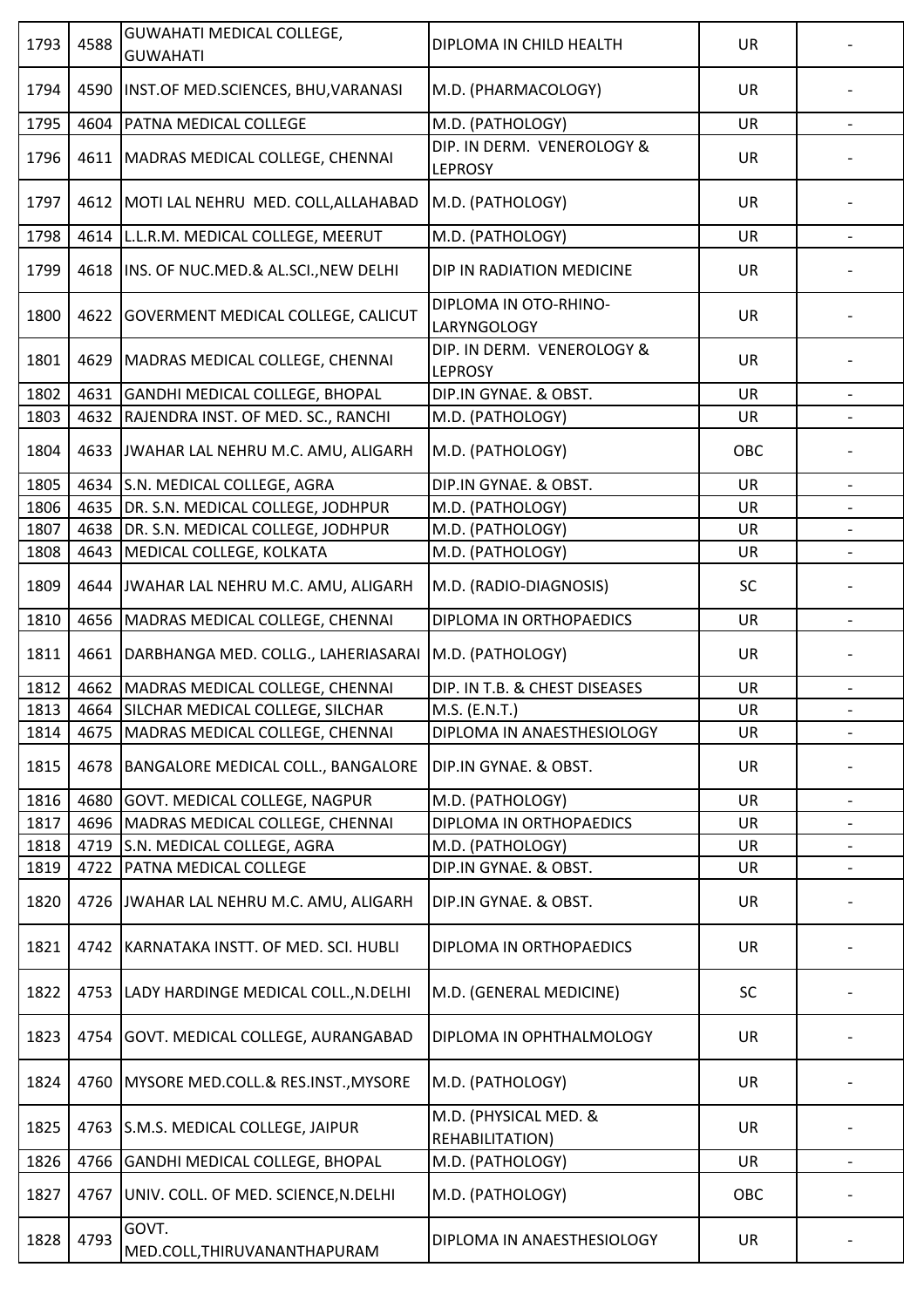| 1829 | 4795 | G.S.V.M. MEDICAL COLLEGE, KANPUR                    | DIP.IN GYNAE. & OBST.                         | <b>UR</b> | $\overline{\phantom{a}}$ |
|------|------|-----------------------------------------------------|-----------------------------------------------|-----------|--------------------------|
| 1830 | 4798 | MADRAS MEDICAL COLLEGE, CHENNAI                     | DIPLOMA IN DIABETOLOGY                        | <b>UR</b> |                          |
| 1831 | 4803 | MAHATMA GANDHI MEMO. M.C., INDORE                   | M.D. (PATHOLOGY)                              | UR        |                          |
| 1832 | 4838 | UNIV. COLL. OF MED. SCIENCE, N. DELHI               | M.S. (ORTHOPAEDICS)                           | <b>SC</b> |                          |
| 1833 | 4854 | GOVT. MEDICAL COLLEGE, AURANGABAD                   | DIP.IN GYNAE. & OBST.                         | <b>UR</b> |                          |
| 1834 |      | 4856 COIMBATORE MED. COLL., COIMBATORE              | M.D. (PATHOLOGY)                              | <b>UR</b> |                          |
| 1835 | 4857 | KILPAUK MEDICAL COLLEGE, CHENNAI                    | M.S. (ORTHOPAEDICS)                           | SC        | $\overline{\phantom{a}}$ |
| 1836 | 4859 | SHRI M.P. SHAH MED. COLL., JAMNAGAR                 | M.D. (RADIO-DIAGNOSIS)                        | <b>SC</b> |                          |
| 1837 | 4861 | S.N. MEDICAL COLLEGE, AGRA                          | DIP.IN GYNAE. & OBST.                         | <b>UR</b> |                          |
| 1838 |      | 4865 R.G. KAR MEDICAL COLLEGE, KOLKATA              | M.D. (PATHOLOGY)                              | <b>UR</b> |                          |
| 1839 | 4866 | GOVT. MEDICAL COLLEGE, PATIALA                      | M.D. (PATHOLOGY)                              | <b>UR</b> | $\overline{\phantom{a}}$ |
| 1840 | 4874 | MADRAS MEDICAL COLLEGE, CHENNAI                     | DIP.IN GYNAE. & OBST.                         | <b>UR</b> |                          |
| 1841 | 4898 | <b>GUWAHATI MEDICAL COLLEGE,</b><br><b>GUWAHATI</b> | DIP.IN GYNAE. & OBST.                         | <b>UR</b> |                          |
| 1842 | 4901 | VALLABHBHAI PATEL CHEST INST., DELHI                | DIP. IN T.B. & CHEST DISEASES                 | OBC       |                          |
| 1843 | 4902 | ALL INDIA INST. OF PMR, MUMBAI                      | M.D. (PHYSICAL MED. &<br>REHABILITATION)      | <b>UR</b> |                          |
| 1844 | 4903 | <b>GOVERNMENT MEDICAL COLL., BARODA</b>             | M.D. (PATHOLOGY)                              | <b>UR</b> |                          |
| 1845 | 4914 | MEDICAL COLLEGE, KOLKATA                            | DIP.IN GYNAE. & OBST.                         | <b>UR</b> |                          |
| 1846 | 4918 | TIRUNELVELI MED. COLL., TIRUNELVELI                 | M.D. (PAEDIATRICS)                            | SC        |                          |
| 1847 | 4921 | MAULANA AZAD MEDICAL COLL., N.DELHI                 | DIPLOMA IN ANAESTHESIOLOGY                    | OBC       |                          |
| 1848 |      | 4923 MYSORE MED.COLL.& RES.INST., MYSORE            | M.D. (PREVENTIVE & SOCIAL<br>MEDICINE)        | <b>UR</b> |                          |
| 1849 | 4925 | MADRAS MEDICAL COLLEGE, CHENNAI                     | DIP.IN GYNAE. & OBST.                         | <b>UR</b> | $\overline{\phantom{a}}$ |
| 1850 |      | 4933 GANDHI MEDICAL COLLEGE, BHOPAL                 | M.D. (PHARMACOLOGY)                           | <b>UR</b> |                          |
| 1851 |      | 4935 B.J. MEDICAL COLLEGE, AHMEDABAD                | DIPLOMA IN OPHTHALMOLOGY                      | UR        |                          |
| 1852 | 4939 | NALANDA MEDICAL COLLEGE, PATNA                      | M.D. (PREVENTIVE & SOCIAL<br><b>MEDICINE)</b> | <b>UR</b> |                          |
| 1853 | 4941 | <b>STANLEY MEDICAL COLLEGE, CHENNAI</b>             | DIPLOMA IN ORTHOPAEDICS                       | UR        | $\overline{\phantom{a}}$ |
| 1854 |      | 4942 G.S.V.M. MEDICAL COLLEGE, KANPUR               | M.D. (PHARMACOLOGY)                           | <b>UR</b> |                          |
| 1855 | 4943 | GOVT. MEDICAL COLLEGE, KOTTAYAM                     | DIPLOMA IN ANAESTHESIOLOGY                    | UR        | $\overline{\phantom{a}}$ |
| 1856 | 4944 | R.N.T. MEDICAL COLLEGE, UDAIPUR                     | M.D. (RADIO-DIAGNOSIS)                        | SC        |                          |
| 1857 | 4957 | R.N.T. MEDICAL COLLEGE, UDAIPUR                     | DIPLOMA IN ANAESTHESIOLOGY                    | UR        |                          |
| 1858 | 4965 | JAWAHAR LAL NEHRU MED.COLL., AJMER                  | M.D. (PATHOLOGY)                              | <b>UR</b> |                          |
| 1859 | 4970 | <b>BANGALORE MEDICAL COLL., BANGALORE</b>           | DIP. IN T.B. & CHEST DISEASES                 | UR        |                          |
| 1860 | 4975 | COIMBATORE MED. COLL., COIMBATORE                   | M.D. (PATHOLOGY)                              | UR        |                          |
| 1861 | 4979 | JWAHAR LAL NEHRU M.C. AMU, ALIGARH                  | M.D. (PATHOLOGY)                              | OBC       |                          |
| 1862 | 4988 | SETH G.S. MEDICAL COLLEGE, MUMBAI                   | DIPLOMA IN ANAESTHESIOLOGY                    | UR        |                          |
| 1863 | 4996 | UNIV. COLL. OF MED. SCIENCE, N. DELHI               | M.D. (PREVENTIVE & SOCIAL<br>MEDICINE)        | <b>UR</b> |                          |
| 1864 | 5001 | MAULANA AZAD MEDICAL COLL., N.DELHI                 | M.D. (MICROBIOLOGY)                           | UR        |                          |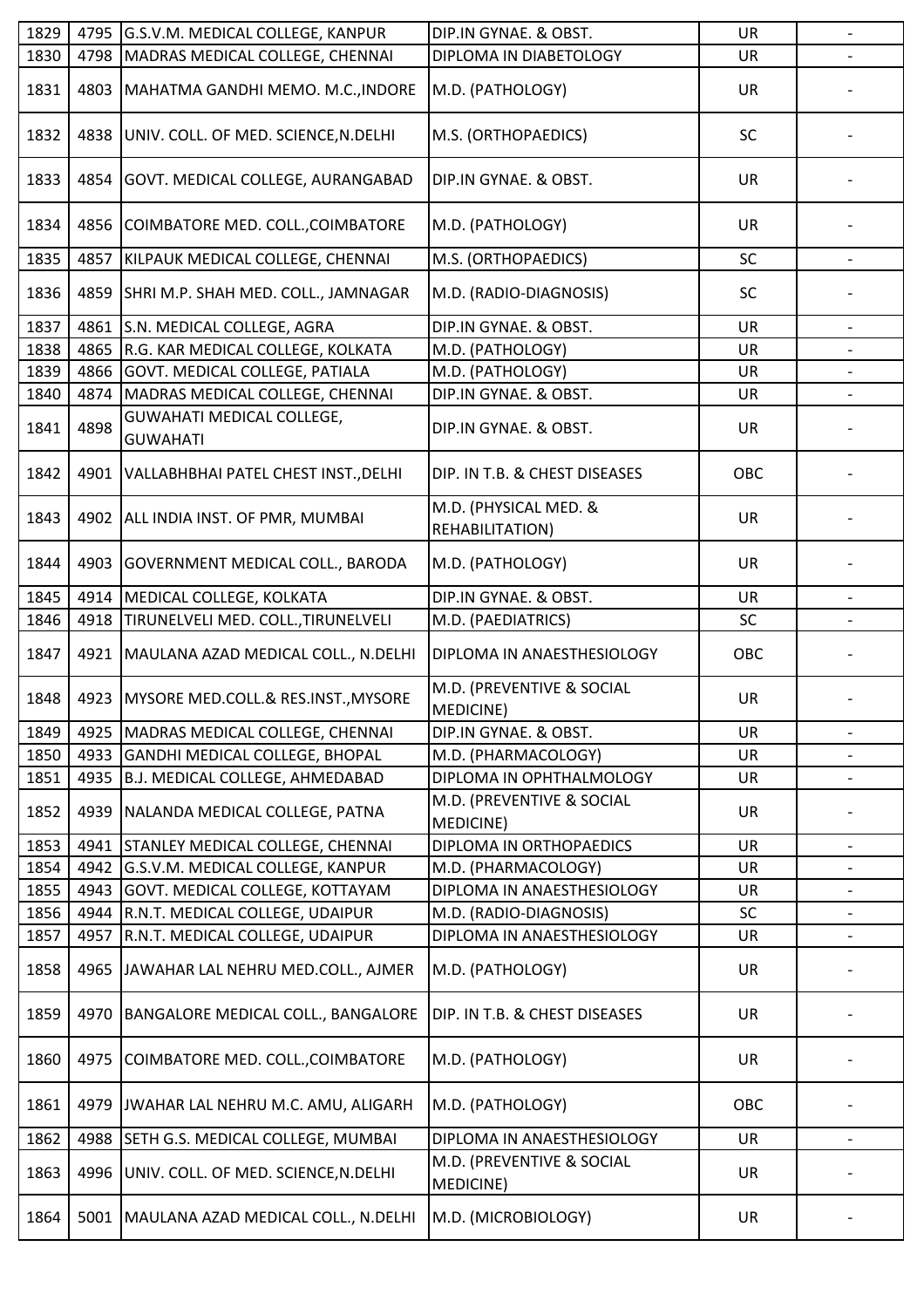| 1865 | 5007 | Shri Krishna Medical College, Muzaffarpur     | M.D. (PATHOLOGY)                       | <b>UR</b> |                          |
|------|------|-----------------------------------------------|----------------------------------------|-----------|--------------------------|
| 1866 | 5009 | V.M.M.C. & S.J. HOSPITAL. N.DELHI             | M.D. (PREVENTIVE & SOCIAL<br>MEDICINE) | <b>UR</b> |                          |
| 1867 | 5015 | GOA MEDICAL COLLEGE, PANAJI, GOA              | DIP.IN GYNAE. & OBST.                  | <b>UR</b> |                          |
| 1868 | 5023 | MADURAI MEDICAL COLLEGE, MADURAI              | DIPLOMA IN OPHTHALMOLOGY               | <b>UR</b> |                          |
| 1869 | 5027 | PATNA MEDICAL COLLEGE                         | M.D. (PHARMACOLOGY)                    | <b>UR</b> |                          |
| 1870 | 5034 | GANDHI MEDICAL COLLEGE, BHOPAL                | M.D. (PATHOLOGY)                       | <b>UR</b> |                          |
| 1871 | 5038 | MADRAS MEDICAL COLLEGE, CHENNAI               | DIP.IN GYNAE. & OBST.                  | <b>UR</b> |                          |
| 1872 | 5039 | S.M.S. MEDICAL COLLEGE, JAIPUR                | M.D. (GENERAL MEDICINE)                | SC        | $\overline{\phantom{a}}$ |
| 1873 | 5043 | B.R.D. MEDICAL COLLEGE, GORAKHPUR             | M.D. (PATHOLOGY)                       | UR        |                          |
| 1874 | 5051 | MADRAS MEDICAL COLLEGE, CHENNAI               | DIPLOMA IN OPHTHALMOLOGY               | <b>UR</b> |                          |
| 1875 | 5055 | MADRAS MEDICAL COLLEGE, CHENNAI               | DIPLOMA IN ANAESTHESIOLOGY             | <b>UR</b> |                          |
| 1876 | 5062 | <b>GANDHI MEDICAL COLLEGE, BHOPAL</b>         | M.D. (PREVENTIVE & SOCIAL<br>MEDICINE) | <b>UR</b> |                          |
| 1877 | 5065 | KARNATAKA INSTT. OF MED. SCI. HUBLI           | M.D. (PATHOLOGY)                       | <b>UR</b> |                          |
| 1878 | 5069 | <b>GOVERNMENT MEDICAL COLL., BARODA</b>       | DIP. IN T.B. & CHEST DISEASES          | <b>UR</b> |                          |
| 1879 | 5070 | TOPIWALA NATIONAL MED.COLL.,<br><b>MUMBAI</b> | M.S. (ORTHOPAEDICS)                    | <b>SC</b> |                          |
| 1880 | 5072 | MEDICAL COLLEGE, KOLKATA                      | DIP. IN T.B. & CHEST DISEASES          | UR        |                          |
| 1881 | 5074 | GOVT.<br>MED.COLL, THIRUVANANTHAPURAM         | M.D. (PHARMACOLOGY)                    | UR        |                          |
| 1882 | 5076 | PATNA MEDICAL COLLEGE                         | M.D. (PHARMACOLOGY)                    | <b>UR</b> |                          |
| 1883 | 5079 | L.L.R.M. MEDICAL COLLEGE, MEERUT              | DIP.IN GYNAE. & OBST.                  | UR        |                          |
| 1884 | 5094 | PT. J.N.M. MEDICAL COLLEGE, RAIPUR            | M.D. (PATHOLOGY)                       | UR        |                          |
| 1885 | 5099 | BURDWAN MEDICAL COLLEGE, BURDWAN              | M.D. (PATHOLOGY)                       | <b>UR</b> |                          |
| 1886 | 5100 | MADRAS MEDICAL COLLEGE, CHENNAI               | DIP.IN GYNAE. & OBST.                  | <b>UR</b> | $\overline{\phantom{a}}$ |
| 1887 | 5102 | S.C.B. MEDICAL COLLEGE, CUTTACK               | M.D. (PATHOLOGY)                       | <b>UR</b> |                          |
| 1888 | 5105 | UNIV. COLL. OF MED. SCIENCE, N. DELHI         | M.D. (PREVENTIVE & SOCIAL<br>MEDICINE) | <b>UR</b> |                          |
| 1889 | 5112 | MEDICAL COLLEGE, KOLKATA                      | DIP.IN GYNAE. & OBST.                  | <b>UR</b> |                          |
| 1890 | 5113 | MYSORE MED.COLL.& RES.INST., MYSORE           | DIP. IN T.B. & CHEST DISEASES          | <b>UR</b> |                          |
| 1891 | 5120 | TIRUNELVELI MED. COLL., TIRUNELVELI           | M.D. (PATHOLOGY)                       | <b>UR</b> | $\overline{\phantom{a}}$ |
| 1892 | 5122 | MADRAS MEDICAL COLLEGE, CHENNAI               | DIP.IN GYNAE. & OBST.                  | <b>UR</b> |                          |
| 1893 | 5126 | <b>STANLEY MEDICAL COLLEGE, CHENNAI</b>       | M.D. (OBST. & GYNAE.)                  | SC        |                          |
| 1894 | 5136 | JAWAHAR LAL NEHRU MED.COLL., AJMER            | M.D. (PATHOLOGY)                       | <b>UR</b> |                          |
| 1895 | 5138 | UNIV. COLL. OF MED. SCIENCE, N. DELHI         | M.D. (PREVENTIVE & SOCIAL<br>MEDICINE) | OBC       |                          |
| 1896 | 5140 | V.M.M.C. & S.J. HOSPITAL. N.DELHI             | M.D. (PHARMACOLOGY)                    | OBC       |                          |
| 1897 | 5142 | MAHARANI LAXMI BAI MED. COLL, JHANSI          | DIP.IN GYNAE. & OBST.                  | <b>UR</b> |                          |
| 1898 | 5143 | LADY HARDINGE MEDICAL COLL., N. DELHI         | M.D. (PREVENTIVE & SOCIAL<br>MEDICINE) | <b>UR</b> |                          |
| 1899 | 5152 | <b>GOVT. MEDICAL COLLEGE, KOTA</b>            | M.D. (PATHOLOGY)                       | <b>UR</b> | $\overline{\phantom{0}}$ |
| 1900 |      | 5155 NETAJI S.C. BOSE G.M.C, JABALPUR         | DIP.IN GYNAE. & OBST.                  | <b>UR</b> |                          |
| 1901 | 5162 | <b>GOVT. MEDICAL COLLEGE, KOTA</b>            | M.D. (RADIO-DIAGNOSIS)                 | SC        |                          |
| 1902 | 5166 | INDRA GANDHI MED. COLL., SHIMLA               | M.D. (PATHOLOGY)                       | UR        | $\overline{\phantom{a}}$ |
| 1903 | 5171 | <b>STANLEY MEDICAL COLLEGE, CHENNAI</b>       | DIP.IN GYNAE. & OBST.                  | UR        |                          |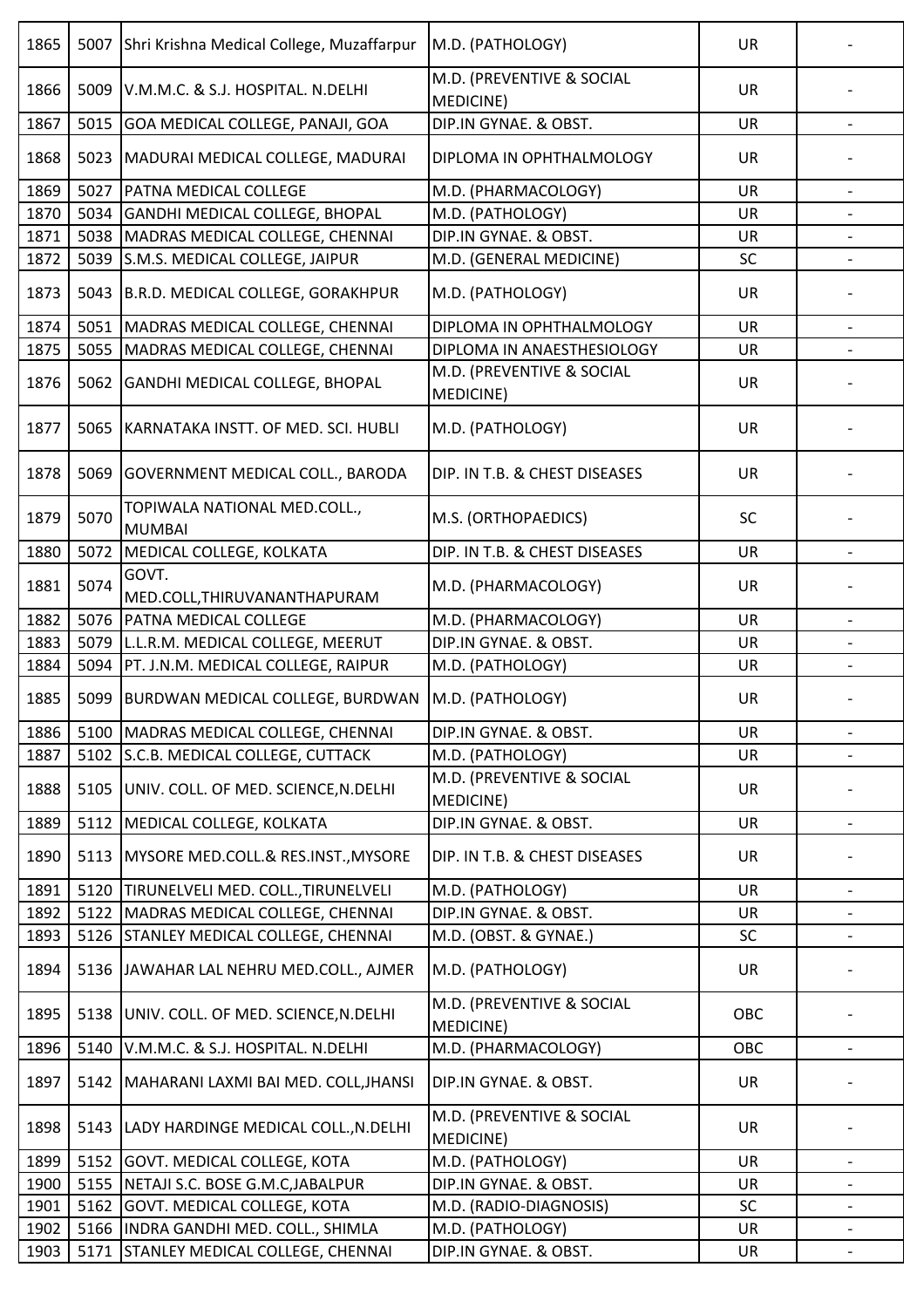| 1904 |      | 5174 S.S. MEDICAL COLLEGE, REWA                    | M.D. (PATHOLOGY)                              | UR        | $\overline{\phantom{0}}$ |
|------|------|----------------------------------------------------|-----------------------------------------------|-----------|--------------------------|
| 1905 |      | 5184 R.N.T. MEDICAL COLLEGE, UDAIPUR               | DIPLOMA IN ANAESTHESIOLOGY                    | <b>UR</b> |                          |
| 1906 | 5186 | DR. S.N. MEDICAL COLLEGE, JODHPUR                  | M.D. (OBST. & GYNAE.)                         | SC        |                          |
| 1907 | 5192 | REGIONAL INST OF MEDICAL SCIENCE,<br><b>IMPHAL</b> | M.D. (PATHOLOGY)                              | <b>UR</b> |                          |
| 1908 | 5198 | GOVT.<br>MED.COLL, THIRUVANANTHAPURAM              | DIPLOMA IN ANAESTHESIOLOGY                    | <b>UR</b> |                          |
| 1909 | 5202 | MADRAS MEDICAL COLLEGE, CHENNAI                    | DIP.IN GYNAE. & OBST.                         | <b>UR</b> |                          |
| 1910 |      | 5208 B.J. MEDICAL COLLEGE, PUNE                    | M.D. (GENERAL MEDICINE)                       | SC        |                          |
| 1911 | 5212 | S.C.B. MEDICAL COLLEGE, CUTTACK                    | M.D. (RADIO-DIAGNOSIS)                        | SC        |                          |
|      |      |                                                    |                                               |           |                          |
| 1912 |      | 5224 SARDAR PATEL MED. COLLEGE, BIKANER            | M.D. (PATHOLOGY)                              | <b>UR</b> |                          |
| 1913 | 5225 | TOPIWALA NATIONAL MED.COLL.,<br><b>MUMBAI</b>      | M.D. SKIN & VERERAL DISEASES                  | <b>SC</b> |                          |
| 1914 |      | 5226 C.S.J.M. MEDICAL UNIV, LUCKNOW                | M.D. (PHYSIOLOGY)                             | <b>UR</b> |                          |
| 1915 | 5233 | NETAJI S.C. BOSE G.M.C, JABALPUR                   | DIP.IN GYNAE. & OBST.                         | <b>UR</b> |                          |
| 1916 | 5234 | GOVT. MED. COLLEGE, BHAVNAGAR                      | M.D. (PATHOLOGY)                              | <b>UR</b> |                          |
| 1917 | 5235 | RAJENDRA INST. OF MED. SC., RANCHI                 | DIP.IN GYNAE. & OBST.                         | <b>UR</b> | $\overline{\phantom{a}}$ |
| 1918 | 5245 | MADRAS MEDICAL COLLEGE, CHENNAI                    | DIP.IN GYNAE. & OBST.                         | UR        |                          |
| 1919 |      | 5246 NORTH BENGAL MED. COLL, DARJEELING            | M.D. (PATHOLOGY)                              | <b>UR</b> |                          |
| 1920 | 5249 | GOVT. MEDICAL COLLEGE, PATIALA                     | M.D. (PATHOLOGY)                              | <b>UR</b> |                          |
|      |      |                                                    |                                               |           |                          |
| 1921 |      | 5258 SARDAR PATEL MED. COLLEGE, BIKANER            | M.D. (PATHOLOGY)                              | <b>UR</b> |                          |
| 1922 | 5260 | NORTH BENGAL MED. COLL, DARJEELING                 | M.D. (PATHOLOGY)                              | <b>UR</b> |                          |
| 1923 | 5267 | <b>BURDWAN MEDICAL COLLEGE, BURDWAN</b>            | DIP.IN GYNAE. & OBST.                         | <b>UR</b> |                          |
| 1924 | 5269 | MEDICAL COLLEGE, KOLKATA                           | DIP.IN GYNAE. & OBST.                         | UR        |                          |
| 1925 |      | 5270 MADURAI MEDICAL COLLEGE, MADURAI              | DIP.IN GYNAE. & OBST.                         | <b>UR</b> |                          |
| 1926 | 5274 | PT. J.N.M. MEDICAL COLLEGE, RAIPUR                 | M.D. (PATHOLOGY)                              | UR        | $\overline{\phantom{a}}$ |
| 1927 | 5275 | NETAJI S.C. BOSE G.M.C, JABALPUR                   | DIP.IN GYNAE. & OBST.                         | UR        |                          |
| 1928 | 5291 | S.M.S. MEDICAL COLLEGE, JAIPUR                     | DIPLOMA IN ANAESTHESIOLOGY                    | <b>UR</b> |                          |
| 1929 | 5296 | MEDICAL COLLEGE, KOLKATA                           | DIP.IN GYNAE. & OBST.                         | <b>UR</b> |                          |
|      |      |                                                    | M.D. (PREVENTIVE & SOCIAL                     |           |                          |
| 1930 | 5305 | INST.OF MED.SCIENCES, BHU, VARANASI                | MEDICINE)                                     | <b>UR</b> |                          |
| 1931 | 5327 | MEDICAL COLLEGE, KOLKATA                           | DIP. IN T.B. & CHEST DISEASES                 | <b>UR</b> |                          |
| 1932 | 5329 | P.G.I.M.E.R., DR. R.M.L. HOSP., N.D.               | M.S. (ORTHOPAEDICS)                           | <b>SC</b> | $\overline{\phantom{0}}$ |
| 1933 | 5331 | <b>STANLEY MEDICAL COLLEGE, CHENNAI</b>            | DIP.IN GYNAE. & OBST.                         | <b>UR</b> |                          |
| 1934 | 5339 | Pt.DEENDAYAL UPAD.MED.COLL, RAJKOT                 | M.D. (PATHOLOGY)                              | UR        |                          |
| 1935 | 5347 | S.M.S. MEDICAL COLLEGE, JAIPUR                     | DIPLOMA IN ANAESTHESIOLOGY                    | <b>UR</b> |                          |
| 1936 | 5350 | PT. B.D.SHARMA PGIMS., ROHTAK                      | DIPLOMA IN OPHTHALMOLOGY                      | UR        | $\overline{\phantom{a}}$ |
|      |      |                                                    | M.D. (PHYSICAL MED. &                         |           |                          |
| 1937 | 5356 | <b>PATNA MEDICAL COLLEGE</b>                       | REHABILITATION)                               | <b>UR</b> |                          |
| 1938 | 5359 | M.G.M. MEDICAL COLLEGE, JAMSHEDPUR                 | DIP.IN GYNAE. & OBST.                         | UR        |                          |
| 1939 | 5368 | PATNA MEDICAL COLLEGE                              | DIPLOMA IN ANAESTHESIOLOGY                    | <b>UR</b> | $\blacksquare$           |
| 1940 | 5371 | V.M.M.C. & S.J. HOSPITAL. N.DELHI                  | M.D. (PREVENTIVE & SOCIAL<br><b>MEDICINE)</b> | OBC       |                          |
| 1941 | 5378 | BANKURA SAMMILANI MED.COLL,<br><b>BANKURA</b>      | M.D. (PATHOLOGY)                              | UR        |                          |
| 1942 | 5386 | Belgaum Institute of Medical Sciences,<br>Belgaum  | M.D. (PATHOLOGY)                              | <b>UR</b> |                          |
|      |      |                                                    |                                               |           |                          |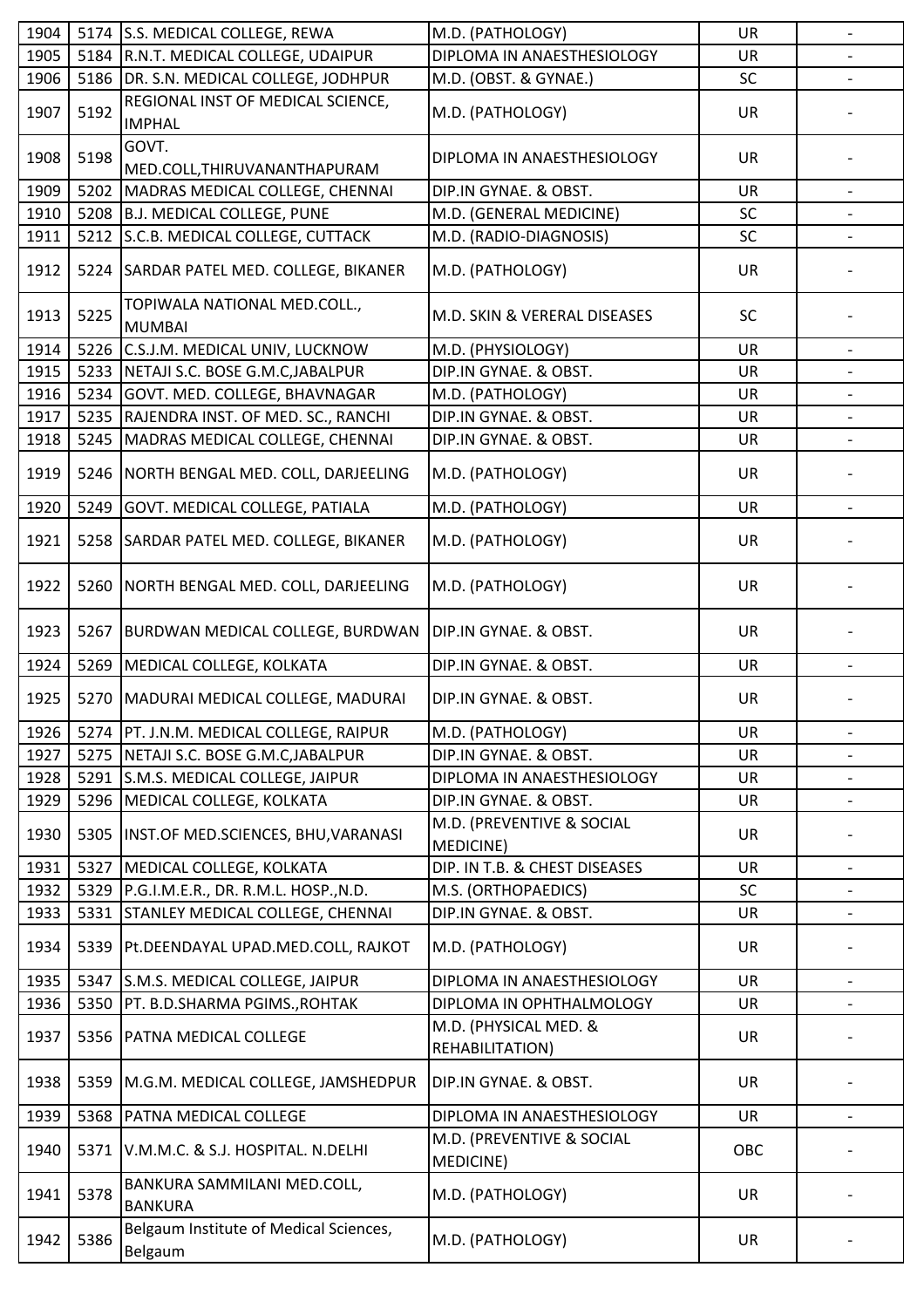| 1943 | 5391 | <b>GRANT MEDICAL COLLEGE, MUMBAI</b>            | M.D. (PHARMACOLOGY)                    | <b>UR</b> | $\overline{\phantom{a}}$ |
|------|------|-------------------------------------------------|----------------------------------------|-----------|--------------------------|
| 1944 | 5392 | RAJENDRA INST. OF MED. SC., RANCHI              | DIP.IN GYNAE. & OBST.                  | <b>UR</b> |                          |
| 1945 | 5405 | GOVT. MEDICAL COLLEGE, PATIALA                  | M.D. (PATHOLOGY)                       | <b>UR</b> |                          |
|      |      |                                                 | M.D. (PREVENTIVE & SOCIAL              |           |                          |
| 1946 | 5407 | SETH G.S. MEDICAL COLLEGE, MUMBAI               | MEDICINE)                              | <b>UR</b> |                          |
| 1947 | 5414 | PATNA MEDICAL COLLEGE                           | DIPLOMA IN ANAESTHESIOLOGY             | <b>UR</b> | $\overline{\phantom{a}}$ |
| 1948 | 5435 | MADRAS MEDICAL COLLEGE, CHENNAI                 | DIPLOMA IN ANAESTHESIOLOGY             | UR        |                          |
| 1949 | 5437 | S.M.S. MEDICAL COLLEGE, JAIPUR                  | M.D. (MICROBIOLOGY)                    | <b>UR</b> | $\overline{\phantom{a}}$ |
| 1950 | 5444 | ESI-PGIMSR, Maniktala                           | M.D. (PATHOLOGY)                       | OBC       |                          |
| 1951 | 5447 | MADRAS MEDICAL COLLEGE, CHENNAI                 | DIP. IN T.B. & CHEST DISEASES          | UR        |                          |
| 1952 | 5448 | Pt.DEENDAYAL UPAD.MED.COLL, RAJKOT              | M.D. (PATHOLOGY)                       | <b>UR</b> |                          |
| 1953 | 5449 | MADURAI MEDICAL COLLEGE, MADURAI                | DIP.IN GYNAE. & OBST.                  | <b>UR</b> |                          |
| 1954 | 5459 | P.G.I.M.E.R., DR. R.M.L. HOSP., N.D.            | M.D. (MICROBIOLOGY)                    | <b>UR</b> |                          |
| 1955 | 5464 | PT. B.D.SHARMA PGIMS., ROHTAK                   | DIPLOMA IN ANAESTHESIOLOGY             | UR        |                          |
| 1956 | 5477 | SANJAY GANDHI P.G.INST., LUCKNOW                | M.D. (MICROBIOLOGY)                    | UR        |                          |
| 1957 | 5481 | DARBHANGA MED. COLLG., LAHERIASARAI             | M.D. (PATHOLOGY)                       | <b>UR</b> |                          |
| 1958 | 5489 | MAHATMA GANDHI MEMO. M.C., INDORE               | DIPLOMA IN OPHTHALMOLOGY               | <b>UR</b> |                          |
| 1959 | 5493 | MADURAI MEDICAL COLLEGE, MADURAI                | DIP.IN GYNAE. & OBST.                  | <b>UR</b> |                          |
| 1960 | 5500 | Regional Institute of Ophthalmology,<br>Sitapur | DIP IN OPHTHALMIC MED. & SURG.         | <b>UR</b> |                          |
| 1961 | 5509 | GOVT. MEDICAL COLLEGE, PATIALA                  | M.D. (PATHOLOGY)                       | <b>UR</b> |                          |
| 1962 | 5514 | BANGALORE MEDICAL COLL., BANGALORE              | DIPLOMA IN ANAESTHESIOLOGY             | <b>UR</b> |                          |
| 1963 | 5528 | B.J. MEDICAL COLLEGE, AHMEDABAD                 | DIPLOMA IN OTO-RHINO-<br>LARYNGOLOGY   | <b>UR</b> |                          |
| 1964 |      | 5529 INST.OF P.G.MED.EDU.&RES.,KOLKATA          | DIP. IN PSYCHOLOGICAL MEDICINE         | <b>UR</b> |                          |
| 1965 | 5531 | S.R.T.R. MEDICAL COLLEGE, AMBAJOGAI             | M.D. (PATHOLOGY)                       | <b>UR</b> |                          |
| 1966 | 5542 | MADRAS MEDICAL COLLEGE, CHENNAI                 | DIPLOMA IN ANAESTHESIOLOGY             | <b>UR</b> |                          |
| 1967 | 5548 | <b>GURU GOVIND SINGH MED. C. FARIDKOT</b>       | M.D. (PATHOLOGY)                       | <b>UR</b> |                          |
| 1968 | 5550 | GOVT.<br>MED.COLL, THIRUVANANTHAPURAM           | M.D. (PREVENTIVE & SOCIAL<br>MEDICINE) | <b>UR</b> |                          |
| 1969 | 5555 | GOVT. MEDICAL COLLEGE, KOTTAYAM                 | DIPLOMA IN OPHTHALMOLOGY               | <b>UR</b> |                          |
| 1970 | 5565 | MADRAS MEDICAL COLLEGE, CHENNAI                 | DIP. IN T.B. & CHEST DISEASES          | UR        |                          |
| 1971 | 5569 | THANJAVUR MED. COLLEGE, THANJAVUR               | DIP.IN GYNAE. & OBST.                  | <b>UR</b> |                          |
| 1972 | 5574 | MADRAS MEDICAL COLLEGE, CHENNAI                 | M.D. (MICROBIOLOGY)                    | <b>UR</b> | $\overline{\phantom{a}}$ |
| 1973 | 5581 | LADY HARDINGE MEDICAL COLL., N.DELHI            | M.D. (PAEDIATRICS)                     | SC        |                          |
| 1974 | 5585 | S.C.B. MEDICAL COLLEGE, CUTTACK                 | M.D. (PREVENTIVE & SOCIAL<br>MEDICINE) | <b>UR</b> |                          |
| 1975 | 5586 | GUWAHATI MEDICAL COLLEGE,<br><b>GUWAHATI</b>    | M.D. (PATHOLOGY)                       | <b>UR</b> |                          |
| 1976 | 5610 | V.M.M.C. & S.J. HOSPITAL. N.DELHI               | M.D. (MICROBIOLOGY)                    | <b>UR</b> | $\overline{\phantom{a}}$ |
| 1977 | 5614 | INST.OF P.G.MED.EDU.&RES., KOLKATA              | DIPLOMA IN ANAESTHESIOLOGY             | <b>UR</b> |                          |
| 1978 | 5617 | M.K.C.G.MEDICAL COLLEGE, BRAHMAPUR              | M.D. (PATHOLOGY)                       | <b>UR</b> |                          |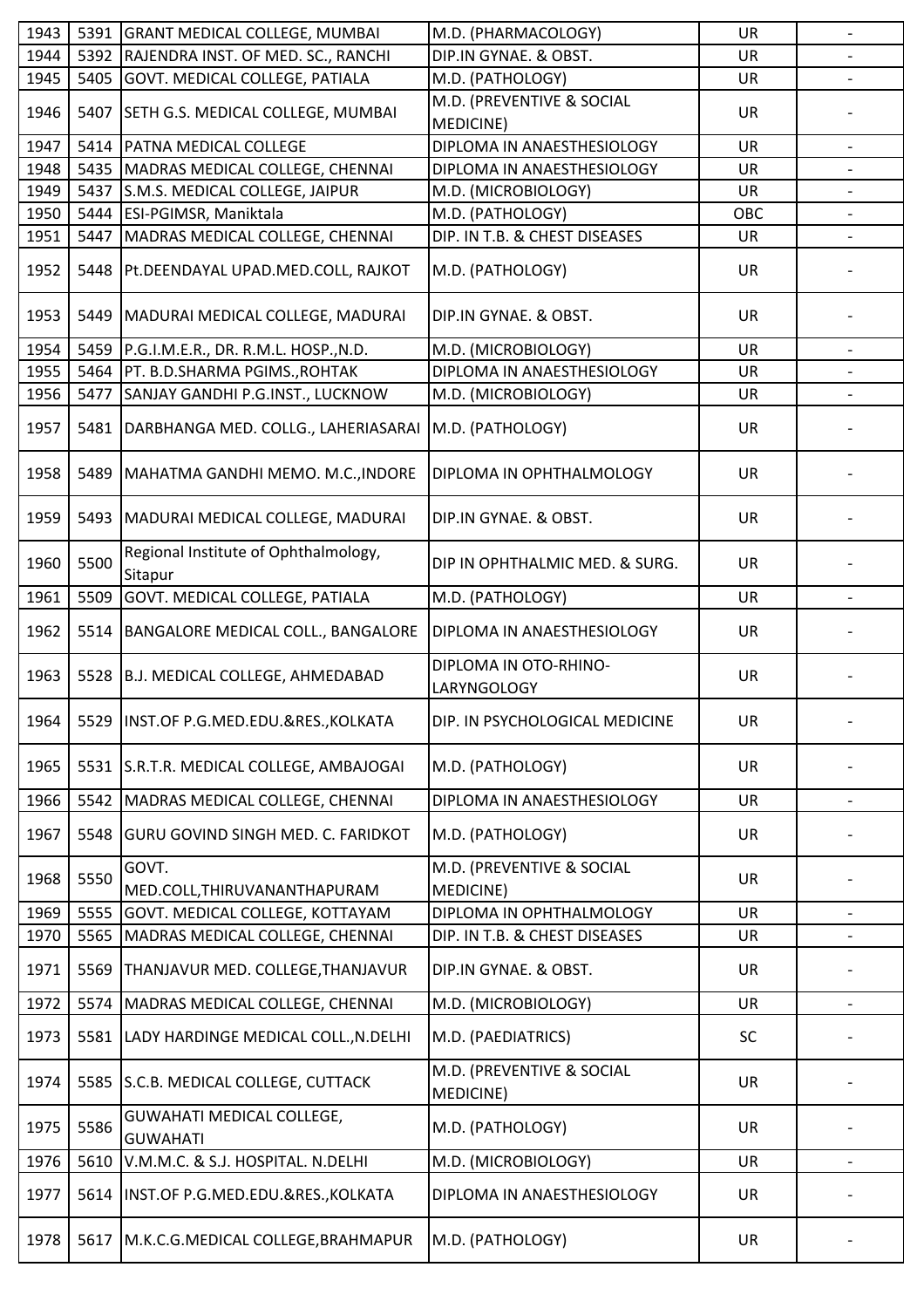| 1979 | 5623 | PATNA MEDICAL COLLEGE                               | M.D. (PHARMACOLOGY)                             | <b>UR</b> | $\frac{1}{2}$            |
|------|------|-----------------------------------------------------|-------------------------------------------------|-----------|--------------------------|
| 1980 | 5626 | PT. B.D.SHARMA PGIMS., ROHTAK                       | M.D. (PHARMACOLOGY)                             | <b>UR</b> |                          |
| 1981 | 5636 | <b>GRANT MEDICAL COLLEGE, MUMBAI</b>                | DIPLOMA IN ANAESTHESIOLOGY                      | UR        |                          |
| 1982 | 5653 | BANGALORE MEDICAL COLL., BANGALORE                  | <b>DIPLOMA IN ANAESTHESIOLOGY</b>               | <b>UR</b> |                          |
| 1983 | 5655 | <b>GRANT MEDICAL COLLEGE, MUMBAI</b>                | M.D. (GENERAL MEDICINE)                         | SC        |                          |
| 1984 | 5656 | PT. B.D.SHARMA PGIMS., ROHTAK                       | DIPLOMA IN ANAESTHESIOLOGY                      | UR        |                          |
| 1985 | 5661 | GOVT. MEDICAL COLLEGE, KOTTAYAM                     | M.D. (PREVENTIVE & SOCIAL<br>MEDICINE)          | <b>UR</b> |                          |
| 1986 | 5668 | JWAHAR LAL NEHRU M.C. AMU, ALIGARH                  | DIP. IN MEDICAL RADIO-THERAPY                   | <b>UR</b> |                          |
| 1987 | 5671 | L.TILAK MUNICIPAL MED.COLL., MUMBAI                 | M.D. (GENERAL MEDICINE)                         | <b>SC</b> |                          |
| 1988 | 5676 | SETH G.S. MEDICAL COLLEGE, MUMBAI                   | M.D. (PREVENTIVE & SOCIAL<br>MEDICINE)          | <b>UR</b> |                          |
| 1989 | 5678 | INST.OF P.G.MED.EDU.&RES., KOLKATA                  | M.D. (PHARMACOLOGY)                             | <b>UR</b> |                          |
| 1990 | 5680 | <b>GOVERMENT MEDICAL COLLEGE, CALICUT</b>           | M.D. (BIOCHEMISTRY)                             | <b>UR</b> |                          |
| 1991 | 5683 | ASSAM MEDICAL COLLEGE, DIBRUGARH                    | M.D. (PATHOLOGY)                                | <b>UR</b> |                          |
| 1992 | 5690 | GOVERMENT MEDICAL COLLEGE, CALICUT                  | M.D. (PAEDIATRICS)                              | SC        |                          |
| 1993 | 5703 | <b>GUWAHATI MEDICAL COLLEGE,</b><br><b>GUWAHATI</b> | DIP.IN GYNAE. & OBST.                           | UR        |                          |
| 1994 | 5713 | INST.OF MED.SCIENCES, BHU, VARANASI                 | M.D. (BIOCHEMISTRY)                             | <b>UR</b> |                          |
| 1995 | 5714 | S.M.S. MEDICAL COLLEGE, JAIPUR                      | M.D. (MICROBIOLOGY)                             | UR        |                          |
| 1996 | 5716 | REGIONAL INST OF MEDICAL SCIENCE,<br><b>IMPHAL</b>  | M.D. (PHYSICAL MED. &<br><b>REHABILITATION)</b> | OBC       |                          |
| 1997 |      | 5722 IINST.OF MED.SCIENCES, BHU, VARANASI           | M.D. (MICROBIOLOGY)                             | UR        |                          |
| 1998 | 5743 | MEDICAL COLLEGE, KOLKATA                            | DIPLOMA IN ANAESTHESIOLOGY                      | <b>UR</b> |                          |
| 1999 | 5747 | PT. B.D.SHARMA PGIMS., ROHTAK                       | DIPLOMA IN ANAESTHESIOLOGY                      | UR        | $\overline{\phantom{a}}$ |
| 2000 | 5751 | BANGALORE MEDICAL COLL., BANGALORE                  | MD (DERM., VENE. & LEPROSY)                     | SC        |                          |
| 2001 | 5756 | V.S.S. MEDICAL COLLEGE, BURLA                       | M.D. (PATHOLOGY)                                | <b>UR</b> |                          |
| 2002 | 5758 | PATNA MEDICAL COLLEGE                               | M.D. (MICROBIOLOGY)                             | UR        |                          |
| 2003 | 5762 | MADURAI MEDICAL COLLEGE, MADURAI                    | M.S. (ORTHOPAEDICS)                             | SC        |                          |
| 2004 | 5763 | ASSAM MEDICAL COLLEGE, DIBRUGARH                    | DIP.IN GYNAE. & OBST.                           | <b>UR</b> |                          |
| 2005 | 5776 | GOVT. MEDICAL COLLEGE, LATUR                        | M.D. (PATHOLOGY)                                | <b>UR</b> |                          |
| 2006 | 5785 | C.S.J.M. MEDICAL UNIV, LUCKNOW                      | M.S. (ANATOMY)                                  | <b>UR</b> |                          |
| 2007 | 5788 | TOPIWALA NATIONAL MED.COLL.,<br><b>MUMBAI</b>       | M.D. (PHARMACOLOGY)                             | UR        |                          |
| 2008 | 5790 | MEDICAL COLLEGE, KOLKATA                            | DIPLOMA IN OPHTHALMOLOGY                        | <b>UR</b> |                          |
| 2009 | 5793 | ASSAM MEDICAL COLLEGE, DIBRUGARH                    | DIP.IN GYNAE. & OBST.                           | <b>UR</b> |                          |
| 2010 | 5795 | TOPIWALA NATIONAL MED.COLL.,<br><b>MUMBAI</b>       | M.D. (PHARMACOLOGY)                             | UR        |                          |
| 2011 | 5800 | MEDICAL COLLEGE, KOLKATA                            | DIP. IN T.B. & CHEST DISEASES                   | <b>UR</b> |                          |
| 2012 | 5806 | MADRAS MEDICAL COLLEGE, CHENNAI                     | DIP. IN T.B. & CHEST DISEASES                   | UR        | $\overline{\phantom{a}}$ |
| 2013 | 5807 | <b>GUWAHATI MEDICAL COLLEGE,</b><br><b>GUWAHATI</b> | M.D. (PATHOLOGY)                                | <b>UR</b> |                          |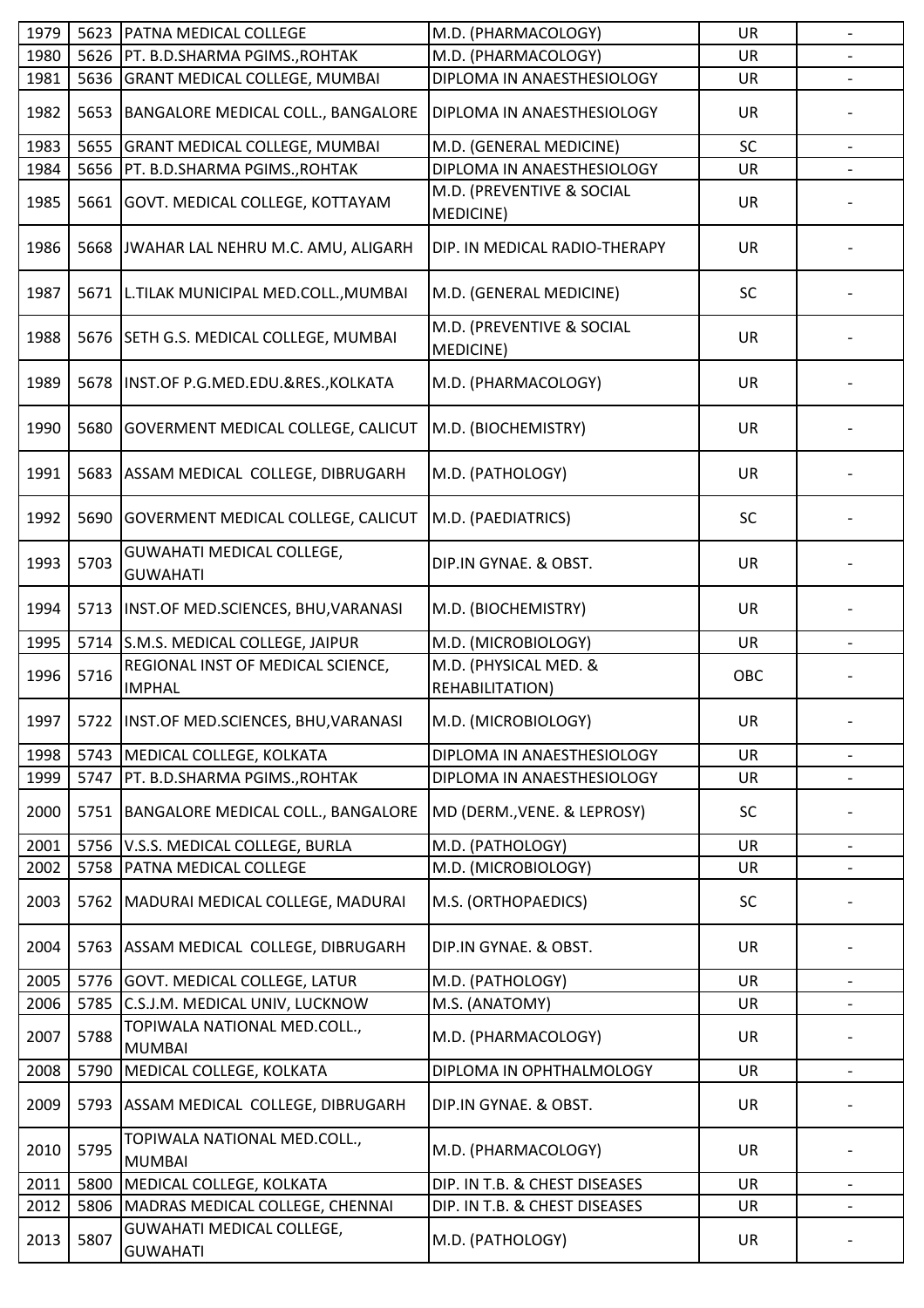| 2014 | 5821 | MADRAS MEDICAL COLLEGE, CHENNAI                     | M.D. (GENERAL MEDICINE)                       | SC        | $\blacksquare$           |
|------|------|-----------------------------------------------------|-----------------------------------------------|-----------|--------------------------|
| 2015 | 5834 | SILCHAR MEDICAL COLLEGE, SILCHAR                    | DIP.IN GYNAE. & OBST.                         | <b>UR</b> |                          |
| 2016 | 5840 | RAJENDRA INST. OF MED. SC., RANCHI                  | M.D. (PREVENTIVE & SOCIAL<br>MEDICINE)        | <b>UR</b> |                          |
| 2017 | 5842 | S.N. MEDICAL COLLEGE, AGRA                          | MD (DERM., VENE. & LEPROSY)                   | SC        |                          |
| 2018 | 5858 | V.M.M.C. & S.J. HOSPITAL. N.DELHI                   | M.D. (PAEDIATRICS)                            | <b>ST</b> |                          |
| 2019 |      | 5871   MAULANA AZAD MEDICAL COLL., N.DELHI          | M.D. (MICROBIOLOGY)                           | <b>UR</b> |                          |
| 2020 | 5885 | <b>BANGALORE MEDICAL COLL., BANGALORE</b>           | DIP IN OPHTHALMIC MED. & SURG.                | <b>UR</b> |                          |
| 2021 |      | 5898 MADRAS MEDICAL COLLEGE, CHENNAI                | M.D. (PHARMACOLOGY)                           | <b>UR</b> |                          |
| 2022 | 5908 | MEDICAL COLLEGE, KOLKATA                            | DIPLOMA IN ANAESTHESIOLOGY                    | <b>UR</b> |                          |
| 2023 |      | 5910   MADRAS MEDICAL COLLEGE, CHENNAI              | DIPLOMA IN OTO-RHINO-<br>LARYNGOLOGY          | <b>UR</b> |                          |
| 2024 | 5918 | LADY HARDINGE MEDICAL COLL., N.DELHI                | M.D. (PREVENTIVE & SOCIAL<br><b>MEDICINE)</b> | OBC       |                          |
| 2025 |      | 5940   INST.OF P.G.MED.EDU.&RES., KOLKATA           | M.D. (PHARMACOLOGY)                           | <b>UR</b> |                          |
| 2026 | 5943 | TOPIWALA NATIONAL MED.COLL.,<br><b>MUMBAI</b>       | DIPLOMA IN ANAESTHESIOLOGY                    | <b>UR</b> |                          |
| 2027 | 5944 | MEDICAL COLLEGE, KOLKATA                            | DIPLOMA IN OPHTHALMOLOGY                      | <b>UR</b> |                          |
| 2028 | 5946 | MEDICAL COLLEGE, KOLKATA                            | DIPLOMA IN OPHTHALMOLOGY                      | UR        |                          |
| 2029 | 5954 | C.S.J.M. MEDICAL UNIV, LUCKNOW                      | M.D. (PREVENTIVE & SOCIAL<br>MEDICINE)        | <b>UR</b> |                          |
| 2030 | 5957 | <b>GOVERNMENT MEDICAL COLL., BARODA</b>             | M.D. (PHARMACOLOGY)                           | <b>UR</b> |                          |
| 2031 | 5963 | G.S.V.M. MEDICAL COLLEGE, KANPUR                    | DIPLOMA IN ANAESTHESIOLOGY                    | <b>UR</b> |                          |
| 2032 | 5992 | INST.OF P.G.MED.EDU.&RES., KOLKATA                  | M.D. (PHARMACOLOGY)                           | <b>UR</b> |                          |
| 2033 |      | 5993 CENTRAL INST. OF PSYCHIATRY, RANCHI            | DIP. IN PSYCHOLOGICAL MEDICINE                | <b>UR</b> |                          |
| 2034 | 5996 | GOVT.<br>MED.COLL, THIRUVANANTHAPURAM               | DIP. IN PSYCHOLOGICAL MEDICINE                | <b>UR</b> |                          |
| 2035 | 6005 | MYSORE MED.COLL.& RES.INST., MYSORE                 | DIPLOMA IN ANAESTHESIOLOGY                    | <b>UR</b> |                          |
| 2036 | 6026 | NALANDA MEDICAL COLLEGE, PATNA                      | M.D. (PHARMACOLOGY)                           | <b>UR</b> | $\overline{\phantom{a}}$ |
| 2037 | 6047 | <b>PATNA MEDICAL COLLEGE</b>                        | DIPLOMA IN ANAESTHESIOLOGY                    | <b>UR</b> |                          |
| 2038 | 6057 | <b>STANLEY MEDICAL COLLEGE, CHENNAI</b>             | DIPLOMA IN ANAESTHESIOLOGY                    | UR        |                          |
| 2039 | 6059 | JWAHAR LAL NEHRU M.C. AMU, ALIGARH                  | M.D. (PHARMACOLOGY)                           | OBC       |                          |
| 2040 | 6068 | <b>GUWAHATI MEDICAL COLLEGE,</b><br><b>GUWAHATI</b> | M.D. (PATHOLOGY)                              | <b>UR</b> |                          |
| 2041 | 6078 | V.M.M.C. & S.J. HOSPITAL. N.DELHI                   | M.D. (MICROBIOLOGY)                           | <b>UR</b> |                          |
| 2042 | 6079 | ASSAM MEDICAL COLLEGE, DIBRUGARH                    | M.D. (PATHOLOGY)                              | <b>UR</b> |                          |
| 2043 | 6085 | B.J. MEDICAL COLLEGE, AHMEDABAD                     | DIPLOMA IN ANAESTHESIOLOGY                    | <b>UR</b> | $\overline{\phantom{a}}$ |
| 2044 | 6113 | MADRAS MEDICAL COLLEGE, CHENNAI                     | M.D. (PREVENTIVE & SOCIAL<br>MEDICINE)        | UR        |                          |
| 2045 | 6116 | CENTRAL INST. OF PSYCHIATRY, RANCHI                 | DIP. IN PSYCHOLOGICAL MEDICINE                | <b>UR</b> |                          |
| 2046 | 6120 | NILRATNAM SIRCAR MED. COLL, KOLKATA                 | M.S. (ORTHOPAEDICS)                           | SC        |                          |
| 2047 | 6135 | SILCHAR MEDICAL COLLEGE, SILCHAR                    | M.D. (PATHOLOGY)                              | UR        | $\overline{\phantom{a}}$ |
| 2048 | 6143 | <b>GOVERMENT MEDICAL COLLEGE, CALICUT</b>           | DIPLOMA IN OPHTHALMOLOGY                      | UR        |                          |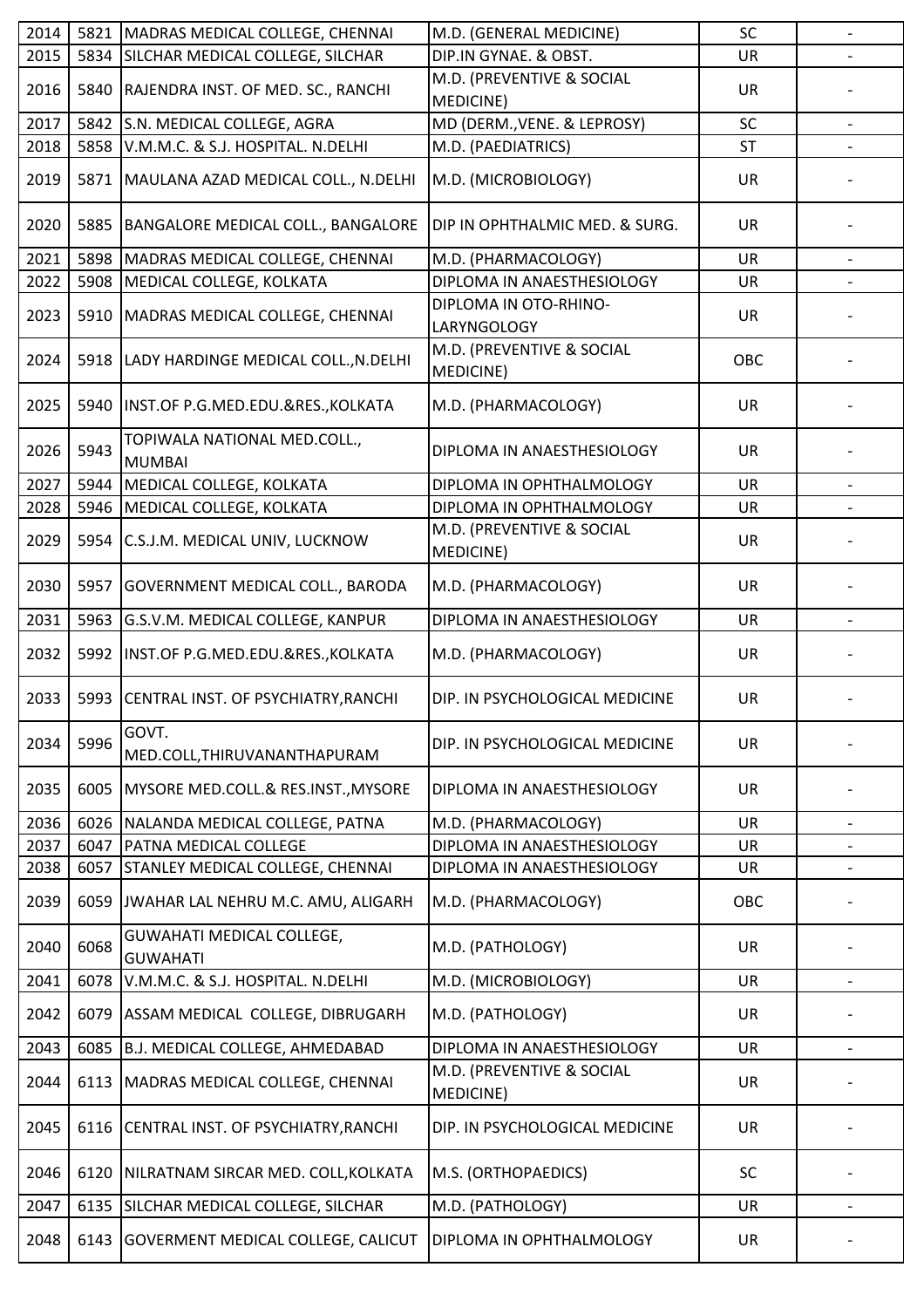| 2049 | 6162 | S.R.T.R. MEDICAL COLLEGE, AMBAJOGAI                          | DIP IN OPHTHALMIC MED. & SURG.         | <b>UR</b> |                          |
|------|------|--------------------------------------------------------------|----------------------------------------|-----------|--------------------------|
| 2050 | 6175 | MADRAS MEDICAL COLLEGE, CHENNAI                              | DIP. IN PSYCHOLOGICAL MEDICINE         | <b>UR</b> |                          |
| 2051 | 6176 | GOVT. MED. COLLEGE, BHAVNAGAR                                | M.D. (PHARMACOLOGY)                    | <b>UR</b> |                          |
| 2052 | 6185 | MEDICAL COLLEGE, KOLKATA                                     | DIPLOMA IN OPHTHALMOLOGY               | <b>UR</b> |                          |
| 2053 | 6188 | MYSORE MED.COLL.& RES.INST., MYSORE                          | DIPLOMA IN ANAESTHESIOLOGY             | <b>UR</b> |                          |
| 2054 | 6191 | KARNATAKA INSTT. OF MED. SCI. HUBLI                          | DIP IN OPHTHALMIC MED. & SURG.         | <b>UR</b> |                          |
| 2055 | 6200 | MADURAI MEDICAL COLLEGE, MADURAI                             | DIP. IN PSYCHOLOGICAL MEDICINE         | UR        |                          |
| 2056 | 6207 | SILCHAR MEDICAL COLLEGE, SILCHAR                             | M.D. (PATHOLOGY)                       | <b>UR</b> | $\blacksquare$           |
| 2057 | 6215 | GAJA RAJA MEDICAL COLLEGE, GWALIOR                           | DIP IN OPHTHALMIC MED. & SURG.         | <b>UR</b> |                          |
| 2058 | 6217 | CENTRAL INST. OF PSYCHIATRY, RANCHI                          | DIP. IN PSYCHOLOGICAL MEDICINE         | UR        |                          |
| 2059 | 6219 | GANDHI MEDICAL COLLEGE, BHOPAL                               | DIPLOMA IN ANAESTHESIOLOGY             | <b>UR</b> |                          |
| 2060 | 6227 | JWAHAR LAL NEHRU M.C. AMU, ALIGARH                           | DIPLOMA IN ANAESTHESIOLOGY             | <b>UR</b> |                          |
| 2061 | 6231 | KARNATAKA INSTT. OF MED. SCI. HUBLI                          | DIPLOMA IN ANAESTHESIOLOGY             | <b>UR</b> |                          |
| 2062 | 6234 | TOPIWALA NATIONAL MED.COLL.,<br><b>MUMBAI</b>                | M.D. (PREVENTIVE & SOCIAL<br>MEDICINE) | <b>UR</b> |                          |
| 2063 | 6263 | R.G. KAR MEDICAL COLLEGE, KOLKATA                            | M.D. (MICROBIOLOGY)                    | <b>UR</b> |                          |
| 2064 | 6284 | KARNATAKA INSTT. OF MED. SCI. HUBLI                          | DIPLOMA IN ANAESTHESIOLOGY             | <b>UR</b> |                          |
| 2065 | 6286 | R.G. KAR MEDICAL COLLEGE, KOLKATA                            | M.D. (PHARMACOLOGY)                    | <b>UR</b> |                          |
| 2066 | 6287 | <b>GOVERNMENT MEDICAL COLL., BARODA</b>                      | DIPLOMA IN ANAESTHESIOLOGY             | UR        |                          |
| 2067 |      | 6296 ICALCUTTA NATIONAL MED.COLL, KOLKATA                    | DIPLOMA IN ANAESTHESIOLOGY             | UR        | $\overline{\phantom{a}}$ |
| 2068 | 6301 | MADRAS MEDICAL COLLEGE, CHENNAI                              | DIPLOMA IN OPHTHALMOLOGY               | <b>UR</b> |                          |
| 2069 | 6312 | MEDICAL COLLEGE, KOLKATA                                     | DIPLOMA IN ANAESTHESIOLOGY             | UR        |                          |
| 2070 | 6314 | JWAHAR LAL NEHRU M.C. AMU, ALIGARH                           | DIPLOMA IN ANAESTHESIOLOGY             | <b>UR</b> |                          |
| 2071 | 6325 | R.G. KAR MEDICAL COLLEGE, KOLKATA                            | M.D. (PREVENTIVE & SOCIAL<br>MEDICINE) | <b>UR</b> |                          |
| 2072 | 6326 | GOVT. MED. COLLEGE, BHAVNAGAR                                | DIPLOMA IN ANAESTHESIOLOGY             | <b>UR</b> | $\overline{\phantom{a}}$ |
| 2073 | 6329 | DARBHANGA MED. COLLG., LAHERIASARAI                          | M.D. (PHARMACOLOGY)                    | <b>UR</b> |                          |
| 2074 | 6332 | Indira Gandhi Institute of Medical Sciences,<br>Patna, Bihar | M.D. (MICROBIOLOGY)                    | UR        |                          |
| 2075 | 6335 | <b>B.J. MEDICAL COLLEGE, PUNE</b>                            | DIPLOMA IN ANAESTHESIOLOGY             | <b>UR</b> | $\overline{\phantom{a}}$ |
| 2076 | 6337 | R.G. KAR MEDICAL COLLEGE, KOLKATA                            | M.D. (PREVENTIVE & SOCIAL<br>MEDICINE) | <b>UR</b> |                          |
| 2077 | 6339 | MADRAS MEDICAL COLLEGE, CHENNAI                              | DIPLOMA IN ANAESTHESIOLOGY             | <b>UR</b> |                          |
| 2078 | 6349 | JWAHAR LAL NEHRU M.C. AMU, ALIGARH                           | DIPLOMA IN OPHTHALMOLOGY               | <b>UR</b> |                          |
| 2079 | 6356 | GOA MEDICAL COLLEGE, PANAJI, GOA                             | DIPLOMA IN ANAESTHESIOLOGY             | UR        |                          |
| 2080 | 6364 | Regional Institute of Ophthalmology,<br>Sitapur              | DIP IN OPHTHALMIC MED. & SURG.         | <b>UR</b> |                          |
| 2081 | 6366 | RAJENDRA INST. OF MED. SC., RANCHI                           | DIPLOMA IN OPHTHALMOLOGY               | UR        | $\overline{\phantom{a}}$ |
| 2082 | 6379 | INST.OF P.G.MED.EDU.&RES., KOLKATA                           | DIP. IN MEDICAL RADIO-THERAPY          | <b>UR</b> |                          |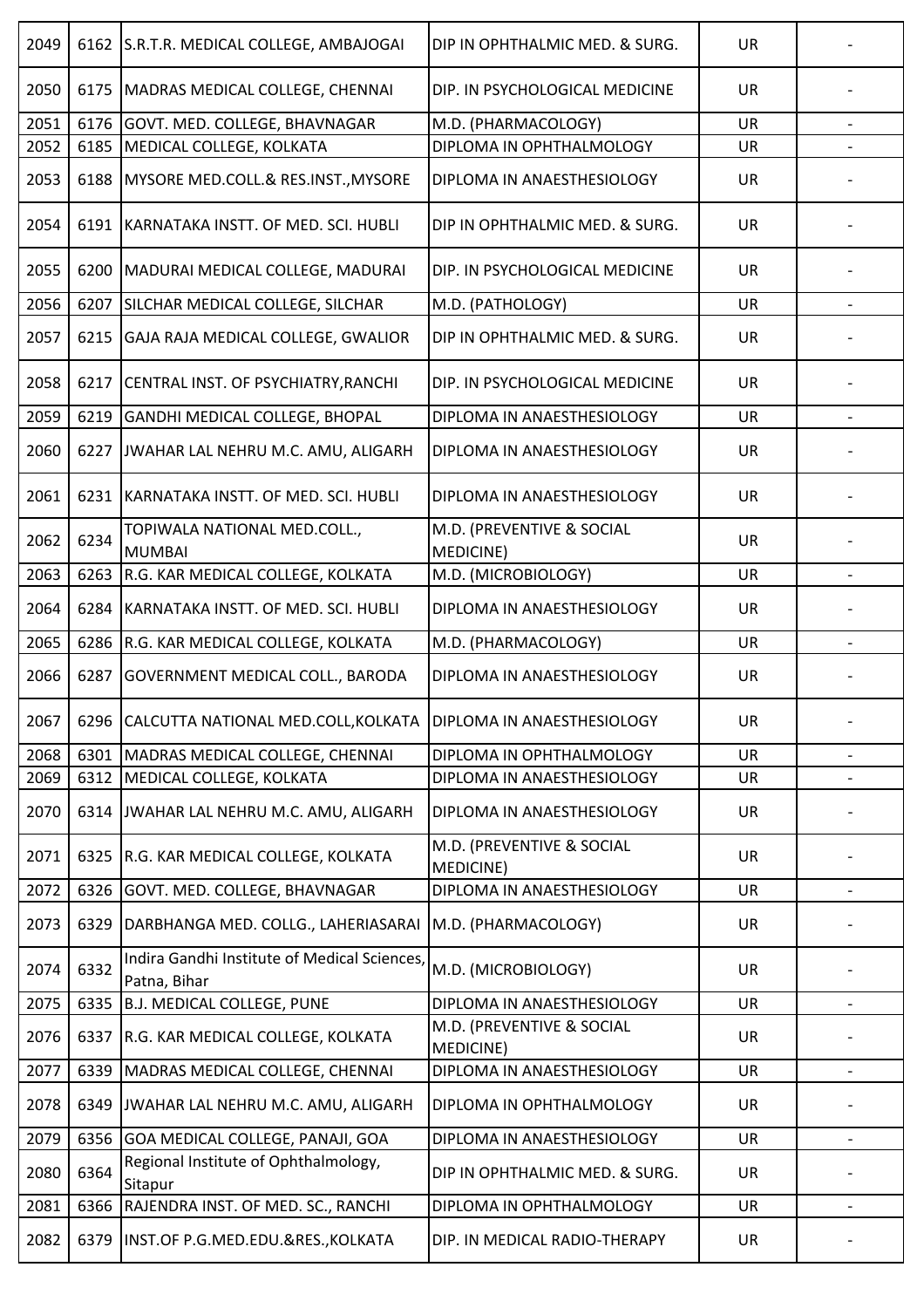| 2083 | 6385 | JWAHAR LAL NEHRU M.C. AMU, ALIGARH              | DIPLOMA IN ANAESTHESIOLOGY             | OBC       |                          |
|------|------|-------------------------------------------------|----------------------------------------|-----------|--------------------------|
| 2084 | 6388 | GOVT. MEDICAL COLLEGE, THRISSUR                 | M.D. (PHARMACOLOGY)                    | <b>UR</b> |                          |
| 2085 | 6390 | L.TILAK MUNICIPAL MED.COLL., MUMBAI             | M.D. (PREVENTIVE & SOCIAL<br>MEDICINE) | <b>UR</b> |                          |
| 2086 | 6392 | <b>GMC HALDWANI</b>                             | M.D. (RADIO-DIAGNOSIS)                 | SC        | $\overline{\phantom{a}}$ |
| 2087 | 6394 | <b>PATNA MEDICAL COLLEGE</b>                    | M.D. (PREVENTIVE & SOCIAL<br>MEDICINE) | <b>UR</b> |                          |
| 2088 | 6412 | MAHATMA GANDHI MEMO. M.C., INDORE               | M.D. (PHARMACOLOGY)                    | <b>UR</b> |                          |
| 2089 | 6428 | GOVT. MEDICAL COLLEGE, NAGPUR                   | DIPLOMA IN ANAESTHESIOLOGY             | <b>UR</b> | $\overline{\phantom{a}}$ |
| 2090 | 6435 | RAJENDRA INST. OF MED. SC., RANCHI              | M.D. (PHARMACOLOGY)                    | <b>UR</b> |                          |
| 2091 | 6448 | B.R.D. MEDICAL COLLEGE, GORAKHPUR               | M.D. (PREVENTIVE & SOCIAL<br>MEDICINE) | <b>UR</b> |                          |
| 2092 | 6475 | NETAJI S.C. BOSE G.M.C, JABALPUR                | DIPLOMA IN ANAESTHESIOLOGY             | <b>UR</b> |                          |
| 2093 | 6485 | PT. J.N.M. MEDICAL COLLEGE, RAIPUR              | DIPLOMA IN OPHTHALMOLOGY               | <b>UR</b> |                          |
| 2094 | 6495 | MAHATMA GANDHI MEMO. M.C., INDORE               | DIPLOMA IN ANAESTHESIOLOGY             | <b>UR</b> |                          |
| 2095 | 6506 | <b>B.J. MEDICAL COLLEGE, AHMEDABAD</b>          | M.D. (RADIO-DIAGNOSIS)                 | <b>ST</b> |                          |
| 2096 | 6514 | PATNA MEDICAL COLLEGE                           | M.D. (MICROBIOLOGY)                    | UR        |                          |
| 2097 |      | 6515 JWAHAR LAL NEHRU M.C. AMU, ALIGARH         | DIPLOMA IN ANAESTHESIOLOGY             | OBC       |                          |
| 2098 | 6516 | MADRAS MEDICAL COLLEGE, CHENNAI                 | DIPLOMA IN OPHTHALMOLOGY               | <b>UR</b> | $\overline{\phantom{0}}$ |
| 2099 | 6523 | INST.OF P.G.MED.EDU.&RES., KOLKATA              | DIP. IN PSYCHOLOGICAL MEDICINE         | <b>UR</b> |                          |
| 2100 | 6524 | MEDICAL COLLEGE, KOLKATA                        | M.D. (MICROBIOLOGY)                    | <b>UR</b> |                          |
| 2101 | 6527 | MYSORE MED.COLL.& RES.INST., MYSORE             | DIPLOMA IN OTO-RHINO-<br>LARYNGOLOGY   | <b>UR</b> |                          |
| 2102 | 6538 | STANLEY MEDICAL COLLEGE, CHENNAI                | DIPLOMA IN ANAESTHESIOLOGY             | <b>UR</b> |                          |
| 2103 |      | 6553 PATNA MEDICAL COLLEGE                      | DIPLOMA IN CLINICAL PATHOLOGY          | <b>UR</b> |                          |
| 2104 | 6557 | ASSAM MEDICAL COLLEGE, DIBRUGARH                | DIPLOMA IN ANAESTHESIOLOGY             | <b>UR</b> |                          |
| 2105 | 6558 | VALLABHBHAI PATEL CHEST INST., DELHI            | M.D. (MICROBIOLOGY)                    | <b>UR</b> |                          |
| 2106 | 6571 | GOVT. MEDICAL COLLEGE, PATIALA                  | M.D. (PHARMACOLOGY)                    | <b>UR</b> |                          |
| 2107 | 6581 | MADURAI MEDICAL COLLEGE, MADURAI                | DIPLOMA IN ANAESTHESIOLOGY             | <b>UR</b> |                          |
| 2108 | 6584 | Regional Institute of Ophthalmology,<br>Sitapur | DIP IN OPHTHALMIC MED. & SURG.         | UR        |                          |
| 2109 | 6591 | COIMBATORE MED. COLL., COIMBATORE               | M.D. (GENERAL MEDICINE)                | UR        | PH                       |
| 2110 | 6595 | MAULANA AZAD MEDICAL COLL., N.DELHI             | M.D. (OBST. & GYNAE.)                  | SC        |                          |
| 2111 | 6596 | CENTRAL INST. OF PSYCHIATRY, RANCHI             | DIP. IN PSYCHOLOGICAL MEDICINE         | <b>UR</b> |                          |
| 2112 | 6621 | MADURAI MEDICAL COLLEGE, MADURAI                | DIPLOMA IN ANAESTHESIOLOGY             | UR        |                          |
| 2113 | 6623 | GANDHI MEDICAL COLLEGE, BHOPAL                  | DIPLOMA IN ANAESTHESIOLOGY             | <b>UR</b> | $\blacksquare$           |
| 2114 | 6626 | GOA MEDICAL COLLEGE, PANAJI, GOA                | M.D. (FORENSIC MEDICINE)               | UR        |                          |
| 2115 | 6631 | MAHATMA GANDHI MEMO. M.C., INDORE               | M.D. (GENERAL MEDICINE)                | SC        |                          |
| 2116 | 6639 | MYSORE MED.COLL.& RES.INST., MYSORE             | DIPLOMA IN ANAESTHESIOLOGY             | UR        |                          |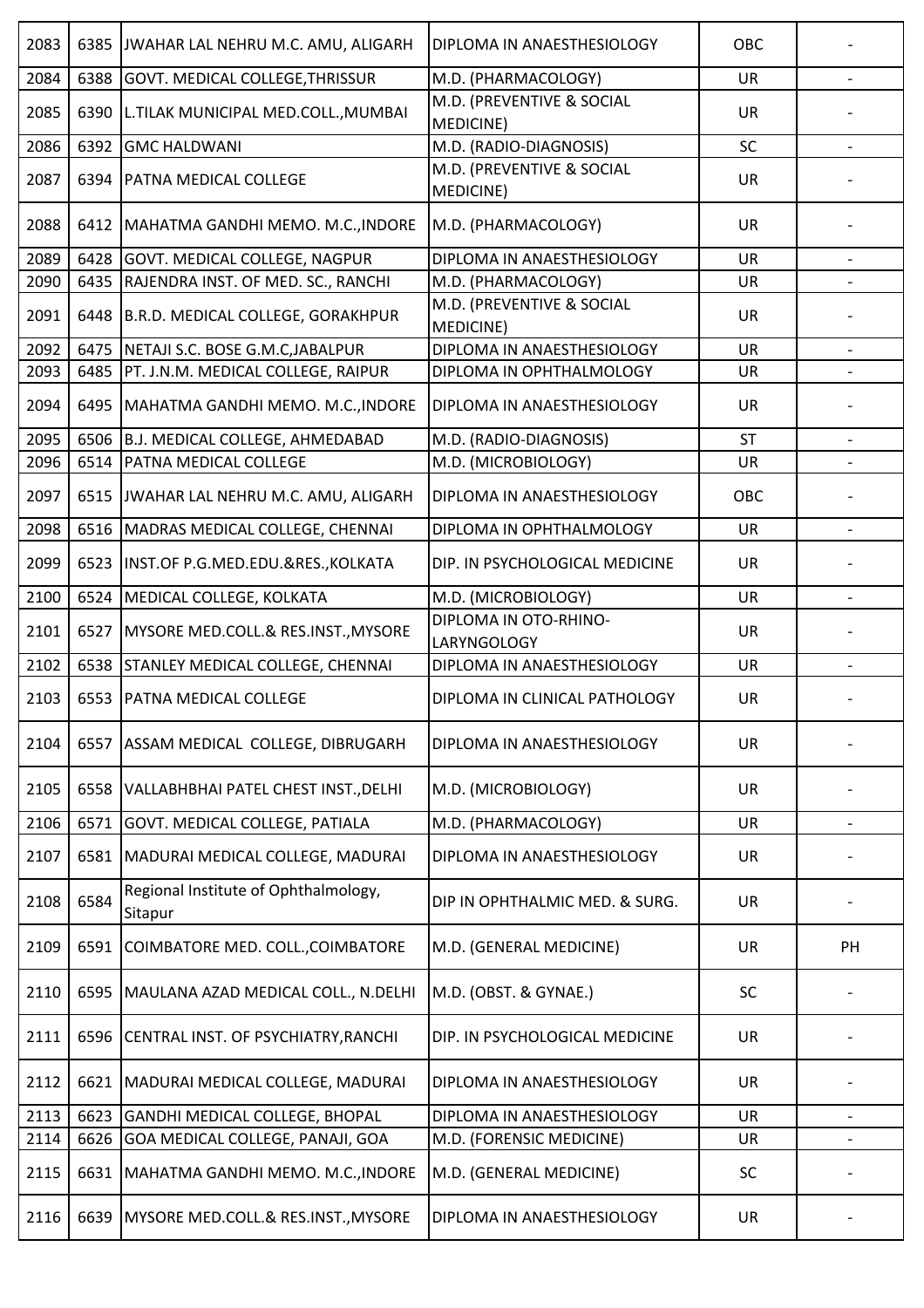| 2117 | 6640 | JWAHAR LAL NEHRU M.C. AMU, ALIGARH                              | M.D. (PREVENTIVE & SOCIAL<br><b>MEDICINE)</b> | <b>UR</b> |                          |
|------|------|-----------------------------------------------------------------|-----------------------------------------------|-----------|--------------------------|
| 2118 |      | 6653   DR. S.N. MEDICAL COLLEGE, JODHPUR                        | M.D. (PREVENTIVE & SOCIAL<br><b>MEDICINE)</b> | <b>UR</b> |                          |
| 2119 | 6654 | R.G. KAR MEDICAL COLLEGE, KOLKATA                               | M.D. (PREVENTIVE & SOCIAL<br><b>MEDICINE)</b> | <b>UR</b> |                          |
| 2120 | 6655 | INST.OF MED.SCIENCES, BHU, VARANASI                             | M.S. (ORTHOPAEDICS)                           | <b>SC</b> |                          |
| 2121 | 6679 | GOVT. MEDICAL COLLEGE, AMRITSAR                                 | M.D. SKIN & VERERAL DISEASES                  | SC        |                          |
| 2122 | 6681 | L.L.R.M. MEDICAL COLLEGE, MEERUT                                | M.D. (PREVENTIVE & SOCIAL<br>MEDICINE)        | <b>UR</b> |                          |
| 2123 | 6686 | DR. V.M. GOVT. MEDICAL COLLEGE                                  | DIPLOMA IN ANAESTHESIOLOGY                    | <b>UR</b> |                          |
| 2124 | 6687 | RAJENDRA INST. OF MED. SC., RANCHI                              | M.D. (PHYSIOLOGY)                             | <b>UR</b> |                          |
| 2125 | 6700 | MADRAS MEDICAL COLLEGE, CHENNAI                                 | DIPLOMA IN OPHTHALMOLOGY                      | UR        |                          |
| 2126 | 6701 | BURDWAN MEDICAL COLLEGE, BURDWAN                                | M.D. (PHARMACOLOGY)                           | <b>UR</b> |                          |
| 2127 | 6710 | B.R.D. MEDICAL COLLEGE, GORAKHPUR                               | DIPLOMA IN ANAESTHESIOLOGY                    | <b>UR</b> |                          |
| 2128 | 6720 | DR. V.M. GOVT. MEDICAL COLLEGE                                  | DIPLOMA IN ANAESTHESIOLOGY                    | UR        |                          |
| 2129 | 6721 | UNIV. COLL. OF MED. SCIENCE, N. DELHI                           | M.D. (MICROBIOLOGY)                           | <b>UR</b> |                          |
| 2130 | 6728 | STANLEY MEDICAL COLLEGE, CHENNAI                                | DIPLOMA IN ANAESTHESIOLOGY                    | UR        | $\overline{\phantom{a}}$ |
| 2131 | 6733 | <b>GOVERMENT MEDICAL COLLEGE, CALICUT</b>                       | M.D. (MICROBIOLOGY)                           | <b>UR</b> |                          |
| 2132 | 6740 | SETH G.S. MEDICAL COLLEGE, MUMBAI                               | M.D. (MICROBIOLOGY)                           | <b>UR</b> |                          |
| 2133 | 6743 | GANDHI MEDICAL COLLEGE, BHOPAL                                  | DIPLOMA IN ANAESTHESIOLOGY                    | UR        |                          |
| 2134 | 6748 | MOTI LAL NEHRU MED. COLL, ALLAHABAD                             | M.D. (PHARMACOLOGY)                           | <b>UR</b> |                          |
| 2135 | 6749 | CHENGALPATTU M. C., CHENGALPATTU                                | M.D. (PHARMACOLOGY)                           | <b>UR</b> |                          |
| 2136 |      | 6752   BANGALORE MEDICAL COLL., BANGALORE   M.D. (PHARMACOLOGY) |                                               | UR        |                          |
| 2137 | 6757 | ASSAM MEDICAL COLLEGE, DIBRUGARH                                | DIPLOMA IN ANAESTHESIOLOGY                    | UR        |                          |
| 2138 | 6760 | VIJAYNAGAR INST. OF M.S., BELLARY                               | DIPLOMA IN ANAESTHESIOLOGY                    | <b>UR</b> |                          |
| 2139 | 6763 | GOVT. MEDICAL COLLEGE, NAGPUR                                   | M.D. (PHARMACOLOGY)                           | <b>UR</b> |                          |
| 2140 | 6766 | STANLEY MEDICAL COLLEGE, CHENNAI                                | DIPLOMA IN ANAESTHESIOLOGY                    | <b>UR</b> |                          |
| 2141 | 6775 | GAJA RAJA MEDICAL COLLEGE, GWALIOR                              | DIPLOMA IN ANAESTHESIOLOGY                    | <b>UR</b> |                          |
| 2142 | 6777 | <b>PATNA MEDICAL COLLEGE</b>                                    | M.D. (PREVENTIVE & SOCIAL<br>MEDICINE)        | <b>UR</b> |                          |
| 2143 | 6786 | INST.OF P.G.MED.EDU.&RES., KOLKATA                              | DIP. IN MEDICAL RADIO-THERAPY                 | <b>UR</b> |                          |
| 2144 | 6793 | GUWAHATI MEDICAL COLLEGE,<br><b>GUWAHATI</b>                    | M.D. (GENERAL MEDICINE)                       | SC        |                          |
| 2145 | 6807 | NETAJI S.C. BOSE G.M.C, JABALPUR                                | DIPLOMA IN ANAESTHESIOLOGY                    | <b>UR</b> | $\overline{\phantom{a}}$ |
| 2146 | 6808 | B.J. MEDICAL COLLEGE, AHMEDABAD                                 | M.D. (PREVENTIVE & SOCIAL<br>MEDICINE)        | UR        |                          |
| 2147 | 6810 | GOVT. MEDICAL COLLEGE, KOTTAYAM                                 | M.D. (MICROBIOLOGY)                           | <b>UR</b> |                          |
| 2148 | 6817 | CENTRAL INST. OF PSYCHIATRY, RANCHI                             | DIP. IN PSYCHOLOGICAL MEDICINE                | UR        |                          |
| 2149 | 6826 | MAHATMA GANDHI MEMO. M.C., INDORE                               | M.D. (FORENSIC MEDICINE)                      | UR        |                          |
| 2150 | 6860 | <b>GOVERNMENT MEDICAL COLLEGE, SURAT</b>                        | DIP. IN PSYCHOLOGICAL MEDICINE                | <b>UR</b> |                          |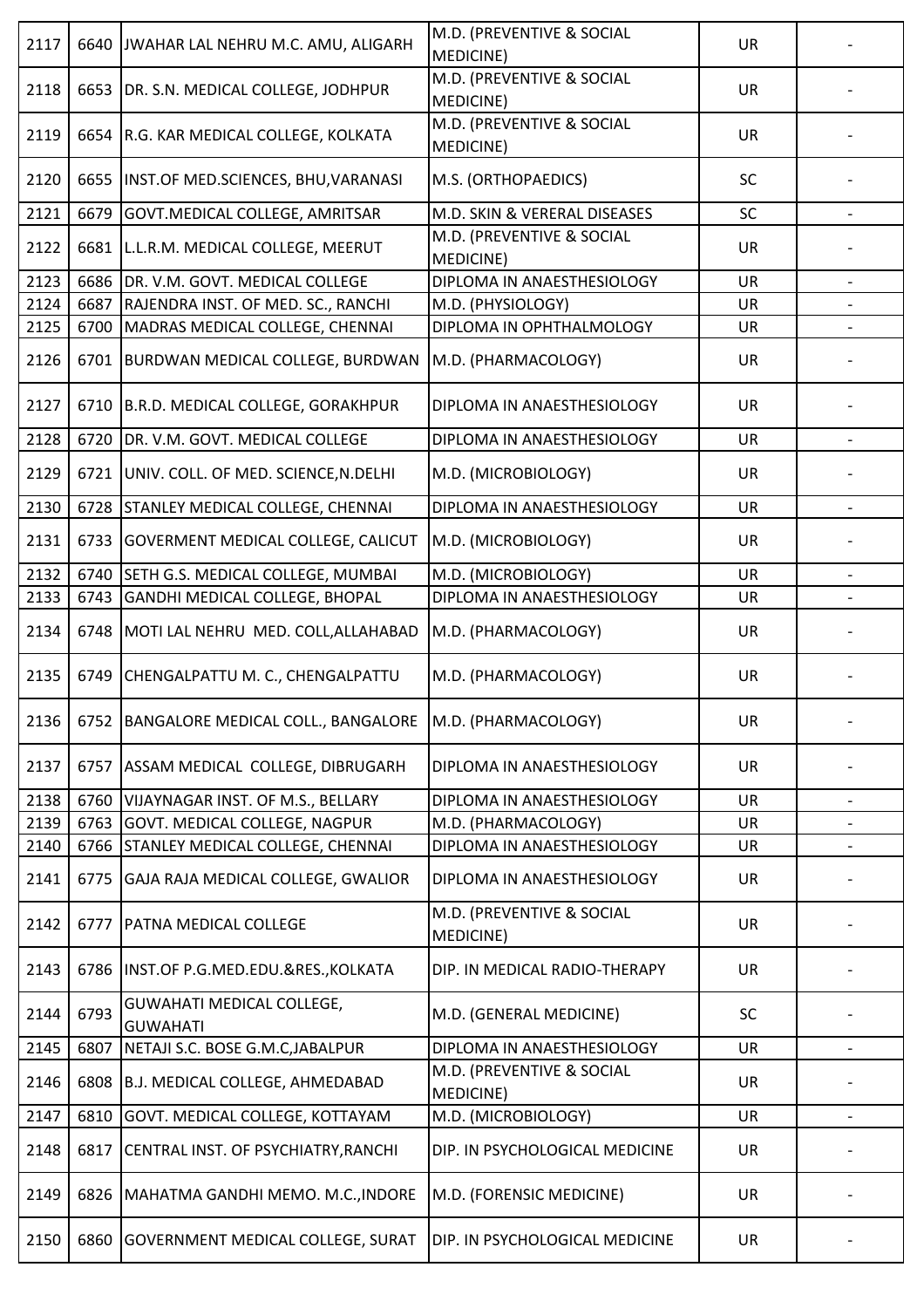| 2151 | 6872 | MADURAI MEDICAL COLLEGE, MADURAI                    | DIPLOMA IN ANAESTHESIOLOGY                    | <b>UR</b> |                          |
|------|------|-----------------------------------------------------|-----------------------------------------------|-----------|--------------------------|
| 2152 | 6873 | E.S.I.- P.G.I.M.S.R., BANGLORE                      | M.D. (PAEDIATRICS)                            | SC        |                          |
| 2153 | 6879 | MYSORE MED.COLL.& RES.INST., MYSORE                 | DIPLOMA IN OPHTHALMOLOGY                      | <b>UR</b> |                          |
| 2154 | 6880 | SANJAY GANDHI P.G.INST., LUCKNOW                    | M.D. IN NUCLEAR MEDICINE                      | SC        | $\overline{\phantom{a}}$ |
| 2155 | 6887 | VALLABHBHAI PATEL CHEST INST., DELHI                | M.D. (MICROBIOLOGY)                           | <b>UR</b> |                          |
| 2156 | 6894 | RAJENDRA INST. OF MED. SC., RANCHI                  | M.D. (PREVENTIVE & SOCIAL<br><b>MEDICINE)</b> | <b>UR</b> |                          |
| 2157 | 6895 | MADRAS MEDICAL COLLEGE, CHENNAI                     | DIP. IN MEDICAL RADIO-THERAPY                 | <b>UR</b> |                          |
| 2158 | 6898 | REGIONAL INST OF MEDICAL SCIENCE,<br><b>IMPHAL</b>  | M.D. (PREVENTIVE & SOCIAL<br><b>MEDICINE)</b> | <b>UR</b> |                          |
| 2159 | 6902 | MADURAI MEDICAL COLLEGE, MADURAI                    | DIPLOMA IN OPHTHALMOLOGY                      | <b>UR</b> |                          |
| 2160 | 6905 | PATNA MEDICAL COLLEGE                               | DIP. IN PHY. MEDICINE & REHAB.                | <b>UR</b> |                          |
| 2161 | 6918 | PT. B.D.SHARMA PGIMS., ROHTAK                       | DIP. IN PSYCHOLOGICAL MEDICINE                | UR        |                          |
| 2162 | 6922 | PT. B.D.SHARMA PGIMS., ROHTAK                       | M.D. (PREVENTIVE & SOCIAL<br><b>MEDICINE)</b> | <b>UR</b> |                          |
| 2163 |      | 6926 BURDWAN MEDICAL COLLEGE, BURDWAN               | M.D. (PHARMACOLOGY)                           | <b>UR</b> |                          |
| 2164 | 6940 | KARNATAKA INSTT. OF MED. SCI. HUBLI                 | DIP IN OPHTHALMIC MED. & SURG.                | <b>UR</b> |                          |
| 2165 | 6948 | <b>GUWAHATI MEDICAL COLLEGE,</b><br><b>GUWAHATI</b> | DIPLOMA IN ANAESTHESIOLOGY                    | <b>UR</b> |                          |
| 2166 | 6952 | DARBHANGA MED. COLLG., LAHERIASARAI                 | M.D. (PREVENTIVE & SOCIAL<br><b>MEDICINE)</b> | <b>UR</b> |                          |
| 2167 | 6954 | MADURAI MEDICAL COLLEGE, MADURAI                    | DIPLOMA IN ANAESTHESIOLOGY                    | UR        |                          |
| 2168 |      | 6960 INST.OF P.G.MED.EDU.&RES., KOLKATA             | M.D. (BIOCHEMISTRY)                           | <b>UR</b> |                          |
| 2169 | 6988 | RAJENDRA INST. OF MED. SC., RANCHI                  | DIPLOMA IN OTO-RHINO-<br>LARYNGOLOGY          | <b>UR</b> |                          |
| 2170 | 6990 | <b>IMYSORE MED.COLL.&amp; RES.INST., MYSORE</b>     | DIPLOMA IN OPHTHALMOLOGY                      | <b>UR</b> |                          |
| 2171 | 6992 | PATNA MEDICAL COLLEGE                               | M.D. (MICROBIOLOGY)                           | <b>UR</b> | $\overline{\phantom{0}}$ |
| 2172 | 7003 | MOTI LAL NEHRU MED. COLL, ALLAHABAD                 | M.D. (PHYSIOLOGY)                             | UR        |                          |
| 2173 | 7023 | TOPIWALA NATIONAL MED.COLL.,<br><b>MUMBAI</b>       | DIP. IN PSYCHOLOGICAL MEDICINE                | <b>UR</b> |                          |
| 2174 | 7029 | PT. B.D.SHARMA PGIMS., ROHTAK                       | M.D. (BIOCHEMISTRY)                           | <b>UR</b> |                          |
| 2175 | 7039 | MAHATMA GANDHI MEMO. M.C., INDORE                   | DIPLOMA IN OTO-RHINO-<br>LARYNGOLOGY          | <b>UR</b> |                          |
| 2176 | 7050 | C.S.J.M. MEDICAL UNIV, LUCKNOW                      | M.D. (PREVENTIVE & SOCIAL<br>MEDICINE)        | <b>UR</b> |                          |
| 2177 | 7052 | CENTRAL INST. OF PSYCHIATRY, RANCHI                 | DIP. IN PSYCHOLOGICAL MEDICINE                | <b>UR</b> |                          |
| 2178 | 7054 | INST.OF P.G.MED.EDU.&RES., KOLKATA                  | DIP. IN PSYCHOLOGICAL MEDICINE                | <b>UR</b> |                          |
| 2179 | 7077 | INST.OF P.G.MED.EDU.&RES., KOLKATA                  | M.D. (PAEDIATRICS)                            | <b>ST</b> |                          |
| 2180 | 7078 | MADURAI MEDICAL COLLEGE, MADURAI                    | DIPLOMA IN ANAESTHESIOLOGY                    | UR        |                          |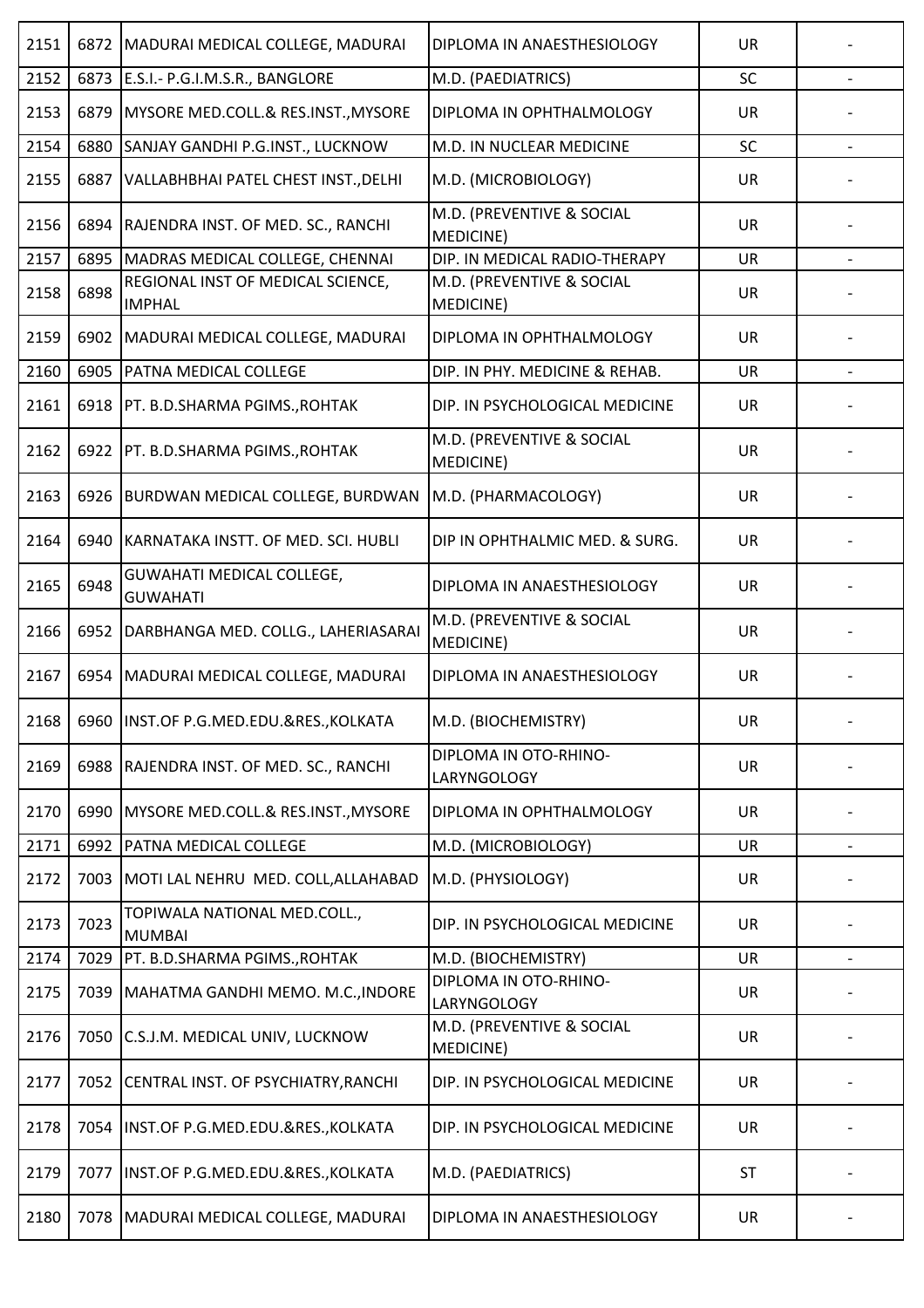| 2181 | 7084 | COIMBATORE MED. COLL., COIMBATORE                     | DIPLOMA IN ANAESTHESIOLOGY                    | <b>UR</b> |                          |
|------|------|-------------------------------------------------------|-----------------------------------------------|-----------|--------------------------|
| 2182 | 7096 | MADRAS MEDICAL COLLEGE, CHENNAI                       | DIP. IN PSYCHOLOGICAL MEDICINE                | <b>UR</b> |                          |
| 2183 | 7106 | MADRAS MEDICAL COLLEGE, CHENNAI                       | M.S. (ANATOMY)                                | <b>UR</b> |                          |
| 2184 | 7152 | TOPIWALA NATIONAL MED.COLL.,<br><b>MUMBAI</b>         | DIP. IN PSYCHOLOGICAL MEDICINE                | <b>UR</b> |                          |
| 2185 | 7155 | NEIGRIHMS, SHILLONG                                   | M.D. (MICROBIOLOGY)                           | <b>UR</b> | $\overline{\phantom{a}}$ |
| 2186 | 7157 | GOVT. MEDICAL COLLEGE, NANDED                         | M.D. (PHARMACOLOGY)                           | UR        |                          |
| 2187 | 7160 | Bidar Institute of Medical Sciences, Bidar            | M.D. (PHARMACOLOGY)                           | <b>UR</b> |                          |
| 2188 | 7161 | MADRAS MEDICAL COLLEGE, CHENNAI                       | M.D. (MICROBIOLOGY)                           | <b>UR</b> |                          |
| 2189 | 7186 | INST. OF HUMAN BEH. ALLIED SCIENCES                   | M.D. (PSYCHIATRY)                             | SC        |                          |
| 2190 | 7192 | ASSAM MEDICAL COLLEGE, DIBRUGARH                      | DIPLOMA IN OPHTHALMOLOGY                      | <b>UR</b> |                          |
| 2191 | 7201 | <b>GOVERMENT MEDICAL COLLEGE, CALICUT</b>             | M.S. (ANATOMY)                                | UR        |                          |
| 2192 | 7232 | A.N. Magadh Medical College, Gaya                     | M.D. (PHARMACOLOGY)                           | UR        |                          |
| 2193 | 7238 | DR. S.N. MEDICAL COLLEGE, JODHPUR                     | M.D. (PAEDIATRICS)                            | <b>UR</b> | PH                       |
| 2194 | 7242 | Jawaharlal Nehru Medical College,<br>Bhagalpur, Bihar | M.D. (PHYSIOLOGY)                             | UR        |                          |
| 2195 |      | 7261   INST.OF MED.SCIENCES, BHU, VARANASI            | M.D. (PAEDIATRICS)                            | SC        |                          |
| 2196 | 7268 | SILCHAR MEDICAL COLLEGE, SILCHAR                      | DIPLOMA IN OPHTHALMOLOGY                      | <b>UR</b> |                          |
| 2197 | 7278 | INDRA GANDHI MED. COLL., SHIMLA                       | M.S. (ORTHOPAEDICS)                           | SC        |                          |
| 2198 | 7287 | MADRAS MEDICAL COLLEGE, CHENNAI                       | M.D. (OBST. & GYNAE.)                         | SC        |                          |
| 2199 | 7305 | N.S.N.I, SPORT AUTH.OF INDIA, PATIALA                 | DIP. IN SPORTS MEDICINE                       | <b>UR</b> |                          |
| 2200 | 7307 | MADRAS MEDICAL COLLEGE, CHENNAI                       | DIPLOMA IN OTO-RHINO-<br>LARYNGOLOGY          | UR        |                          |
| 2201 | 7308 | TOPIWALA NATIONAL MED.COLL.,<br><b>MUMBAI</b>         | M.D. (PAEDIATRICS)                            | <b>SC</b> |                          |
| 2202 | 7311 | <b>PATNA MEDICAL COLLEGE</b>                          | DIPLOMA IN CLINICAL PATHOLOGY                 | <b>UR</b> |                          |
| 2203 | 7328 | <b>GOVERNMENT MEDICAL COLL., BARODA</b>               | M.D. (PREVENTIVE & SOCIAL<br><b>MEDICINE)</b> | <b>UR</b> |                          |
| 2204 | 7332 | MADRAS MEDICAL COLLEGE, CHENNAI                       | DIPLOMA IN OTO-RHINO-<br>LARYNGOLOGY          | <b>UR</b> |                          |
| 2205 |      | 7346   PT. J.N.M. MEDICAL COLLEGE, RAIPUR             | M.D. (PREVENTIVE & SOCIAL<br>MEDICINE)        | <b>UR</b> |                          |
| 2206 | 7361 | <b>GOVT. MEDICAL COLLEGE, AURANGABAD</b>              | DIPLOMA IN CLINICAL PATHOLOGY                 | <b>UR</b> |                          |
| 2207 | 7369 | <b>GUWAHATI MEDICAL COLLEGE,</b><br><b>GUWAHATI</b>   | DIPLOMA IN ANAESTHESIOLOGY                    | <b>UR</b> |                          |
| 2208 | 7378 | GOVT. MEDICAL COLLEGE, THRISSUR                       | M.D. (PHARMACOLOGY)                           | UR        | $\overline{\phantom{a}}$ |
| 2209 | 7399 | UNIV. COLL. OF MED. SCIENCE, N. DELHI                 | M.D. (MICROBIOLOGY)                           | OBC       |                          |
| 2210 | 7414 | RAJENDRA INST. OF MED. SC., RANCHI                    | M.D. (MICROBIOLOGY)                           | <b>UR</b> | $\overline{\phantom{a}}$ |
| 2211 | 7427 | MAULANA AZAD MEDICAL COLL., N.DELHI                   | M.D. (FORENSIC MEDICINE)                      | OBC       |                          |
| 2212 | 7437 | MAULANA AZAD MEDICAL COLL., N.DELHI                   | M.D. (MICROBIOLOGY)                           | OBC       |                          |
| 2213 |      | 7438 UNIV. COLL. OF MED. SCIENCE, N.DELHI             | M.D. (FORENSIC MEDICINE)                      | OBC       |                          |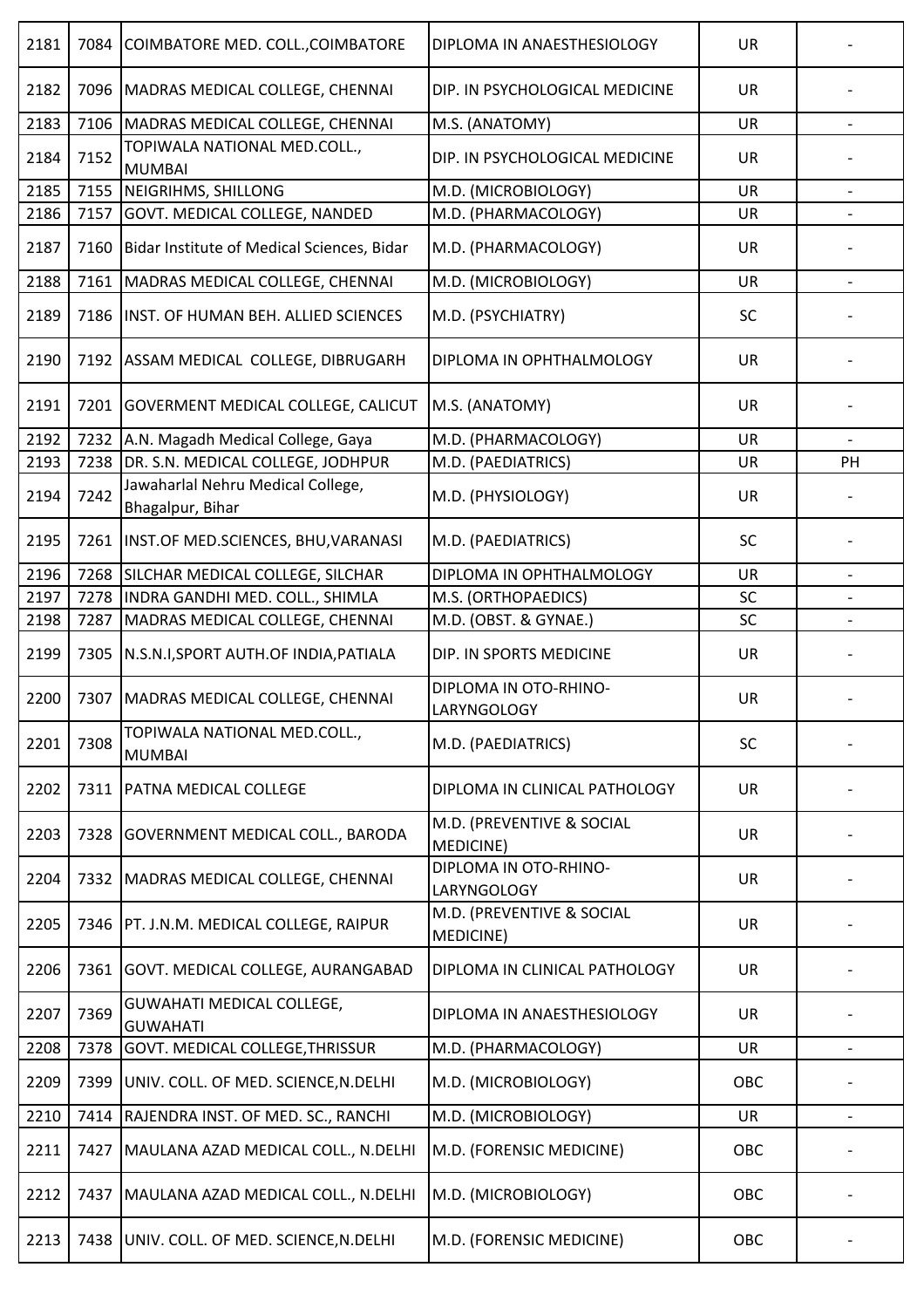| 2214 | 7461 | CENTRAL INST. OF PSYCHIATRY, RANCHI       | DIP. IN PSYCHOLOGICAL MEDICINE                 | OBC       |                          |
|------|------|-------------------------------------------|------------------------------------------------|-----------|--------------------------|
| 2215 |      | 7466 S.N. MEDICAL COLLEGE, AGRA           | M.D. (PREVENTIVE & SOCIAL<br>MEDICINE)         | <b>UR</b> |                          |
| 2216 | 7479 | PATNA MEDICAL COLLEGE                     | M.D. (FORENSIC MEDICINE)                       | <b>UR</b> |                          |
| 2217 | 7492 | SETH G.S. MEDICAL COLLEGE, MUMBAI         | M.D. (PATHOLOGY)                               | SC        |                          |
| 2218 | 7507 | <b>GRANT MEDICAL COLLEGE, MUMBAI</b>      | DIPLOMA IN PUBLIC HEALTH                       | UR        |                          |
| 2219 | 7510 | PATNA MEDICAL COLLEGE                     | M.D. (BIOCHEMISTRY)                            | UR        | $\overline{\phantom{0}}$ |
| 2220 |      | 7511 GOVERNMENT MEDICAL COLLEGE, SURAT    | M.D. (PAEDIATRICS)                             | <b>UR</b> | PH                       |
| 2221 | 7527 | L.TILAK MUNICIPAL MED.COLL., MUMBAI       | M.D. (MICROBIOLOGY)                            | <b>UR</b> |                          |
| 2222 | 7528 | <b>GANDHI MEDICAL COLLEGE, BHOPAL</b>     | DIPLOMA IN OTO-RHINO-<br>LARYNGOLOGY           | <b>UR</b> |                          |
| 2223 | 7532 | PT. B.D.SHARMA PGIMS., ROHTAK             | M.D. (MICROBIOLOGY)                            | <b>UR</b> |                          |
| 2224 |      | 7539  INDIRA GANDHI GOVT.MED.COLL, NAGPUR | M.D. (PREVENTIVE & SOCIAL<br><b>MEDICINE)</b>  | <b>UR</b> |                          |
| 2225 | 7552 | SCHOOL OF TROPICAL MED., KOLKATA          | M.D. (MICROBIOLOGY)                            | <b>UR</b> |                          |
| 2226 | 7553 | GOVERNMENT MEDICAL COLL., BARODA          | M.D. (PAEDIATRICS)                             | SC        |                          |
| 2227 | 7558 | KARNATAKA INSTT. OF MED. SCI. HUBLI       | M.D. (PHARMACOLOGY)                            | <b>UR</b> |                          |
| 2228 | 7560 | SCHOOL OF TROPICAL MED., KOLKATA          | M.D. (MICROBIOLOGY)                            | <b>UR</b> |                          |
| 2229 | 7561 | PT. J.N.M. MEDICAL COLLEGE, RAIPUR        | DIPLOMA IN OTO-RHINO-<br>LARYNGOLOGY           | <b>UR</b> |                          |
| 2230 | 7574 | PT. B.D.SHARMA PGIMS., ROHTAK             | M.D. (FORENSIC MEDICINE)                       | <b>UR</b> |                          |
| 2231 | 7582 | KARNATAKA INSTT. OF MED. SCI. HUBLI       | M.D. (PREVENTIVE & SOCIAL<br><b>MEDICINE)</b>  | <b>UR</b> |                          |
| 2232 | 7583 | MOTI LAL NEHRU MED. COLL, ALLAHABAD       | M.D. (PREVENTIVE & SOCIAL<br><b>MEDICINE</b> ) | UR        |                          |
| 2233 |      | 7635 C.S.J.M. MEDICAL UNIV, LUCKNOW       | M.D. (MICROBIOLOGY)                            | <b>UR</b> |                          |
| 2234 | 7643 | <b>GOVERNMENT MEDICAL COLLEGE, SURAT</b>  | M.D. (PREVENTIVE & SOCIAL<br><b>MEDICINE)</b>  | <b>UR</b> |                          |
| 2235 | 7648 | PT. J.N.M. MEDICAL COLLEGE, RAIPUR        | M.D. (PHARMACOLOGY)                            | UR        |                          |
| 2236 | 7649 | LADY HARDINGE MEDICAL COLL., N.DELHI      | M.D. (OBST. & GYNAE.)                          | SC        |                          |
| 2237 | 7650 | GOVT. MEDICAL COLLEGE, PATIALA            | M.D. (GENERAL MEDICINE)                        | SC        | $\overline{\phantom{0}}$ |
| 2238 | 7653 | INDIRA GANDHI GOVT.MED.COLL, NAGPUR       | M.D. (PREVENTIVE & SOCIAL<br>MEDICINE)         | <b>UR</b> |                          |
| 2239 | 7693 | RAJENDRA INST. OF MED. SC., RANCHI        | M.D. (FORENSIC MEDICINE)                       | <b>UR</b> |                          |
| 2240 | 7696 | MADRAS MEDICAL COLLEGE, CHENNAI           | M.D. (MICROBIOLOGY)                            | UR        |                          |
| 2241 | 7697 | MADRAS MEDICAL COLLEGE, CHENNAI           | DIPLOMA IN OTO-RHINO-<br>LARYNGOLOGY           | <b>UR</b> |                          |
| 2242 |      | 7701   MEDICAL COLLEGE, KOLKATA           | DIPLOMA IN OTO-RHINO-<br>LARYNGOLOGY           | <b>UR</b> |                          |
| 2243 | 7718 | INST.OF P.G.MED.EDU.&RES., KOLKATA        | M.D. (BIOCHEMISTRY)                            | <b>UR</b> |                          |
| 2244 | 7721 | LADY HARDINGE MEDICAL COLL., N. DELHI     | M.D. (MICROBIOLOGY)                            | OBC       |                          |
| 2245 | 7725 | STANLEY MEDICAL COLLEGE, CHENNAI          | M.D. (MICROBIOLOGY)                            | UR        |                          |
| 2246 | 7770 | INDRA GANDHI MED. COLL., SHIMLA           | M.D. (PREVENTIVE & SOCIAL<br>MEDICINE)         | <b>UR</b> |                          |
| 2247 | 7775 | VIJAYNAGAR INST. OF M.S., BELLARY         | M.D. (PHARMACOLOGY)                            | UR        | $\overline{\phantom{a}}$ |
| 2248 | 7825 | VIJAYNAGAR INST. OF M.S., BELLARY         | DIPLOMA IN OTO-RHINO-<br>LARYNGOLOGY           | <b>UR</b> |                          |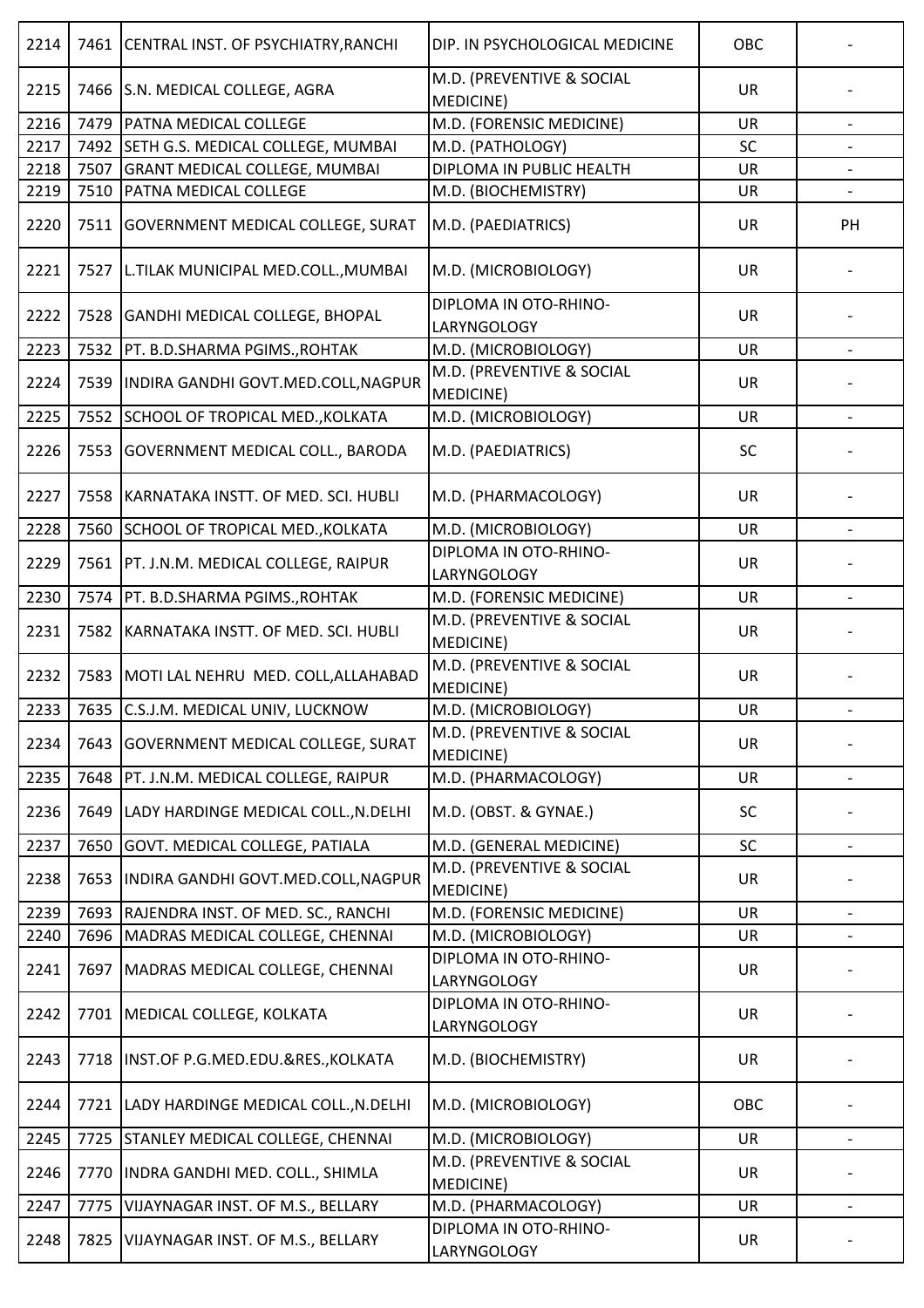| 2249 | 7839 | MAHATMA GANDHI MEMO. M.C., INDORE                                | M.D. (BIOCHEMISTRY)                          | <b>UR</b> |                          |
|------|------|------------------------------------------------------------------|----------------------------------------------|-----------|--------------------------|
| 2250 | 7840 | GOVT. MEDICAL COLLEGE, KOTTAYAM                                  | M.D. (BIOCHEMISTRY)                          | <b>UR</b> |                          |
| 2251 | 7844 | MAHARANI LAXMI BAI MED. COLL, JHANSI                             | M.D. (PREVENTIVE & SOCIAL<br>MEDICINE)       | <b>UR</b> |                          |
| 2252 | 7864 | CALCUTTA NATIONAL MED.COLL, KOLKATA                              | M.D. (BIOCHEMISTRY)                          | <b>UR</b> |                          |
| 2253 | 7865 | CHENGALPATTU M. C., CHENGALPATTU                                 | M.D. (OBST. & GYNAE.)                        | SC        |                          |
| 2254 | 7880 | <b>STANLEY MEDICAL COLLEGE, CHENNAI</b>                          | DIPLOMA IN OTO-RHINO-<br>LARYNGOLOGY         | <b>UR</b> |                          |
| 2255 | 7883 | C.S.J.M. MEDICAL UNIV, LUCKNOW                                   | M.D. (MICROBIOLOGY)                          | <b>UR</b> |                          |
| 2256 | 7895 | INST.OF MED.SCIENCES, BHU, VARANASI                              | M.D. (MICROBIOLOGY)                          | OBC       |                          |
| 2257 | 7905 | GOVT.<br>MED.COLL, THIRUVANANTHAPURAM                            | M.D. (OBST. & GYNAE.)                        | SC        |                          |
| 2258 | 7906 | M.K.C.G.MEDICAL COLLEGE, BRAHMAPUR                               | M.D. (PHARMACOLOGY)                          | <b>UR</b> |                          |
| 2259 | 7907 | MADRAS MEDICAL COLLEGE, CHENNAI                                  | M.D. (GENERAL MEDICINE)                      | SC        |                          |
| 2260 | 7913 | REGIONAL INST OF MEDICAL SCIENCE,<br><b>IMPHAL</b>               | M.D. (PREVENTIVE & SOCIAL<br>MEDICINE)       | <b>UR</b> |                          |
| 2261 | 7917 | STANLEY MEDICAL COLLEGE, CHENNAI                                 | M.S. (ANATOMY)                               | <b>UR</b> |                          |
| 2262 | 7923 | COIMBATORE MED. COLL., COIMBATORE                                | M.D. (MICROBIOLOGY)                          | <b>UR</b> |                          |
| 2263 | 7933 | GOVT.<br>MED.COLL, THIRUVANANTHAPURAM                            | M.D. (MICROBIOLOGY)                          | <b>UR</b> |                          |
| 2264 | 7959 | PATNA MEDICAL COLLEGE                                            | M.D. (RADIO-DIAGNOSIS)                       | <b>UR</b> | PH                       |
| 2265 | 7976 | P.G.I.M.E.R., DR. R.M.L. HOSP., N.D.                             | M.D. (MICROBIOLOGY)                          | OBC       |                          |
| 2266 | 7987 | CENTRAL INST. OF PSYCHIATRY, RANCHI                              | DIP. IN PSYCHOLOGICAL MEDICINE               | OBC       |                          |
| 2267 |      | 7992 BANGALORE MEDICAL COLL., BANGALORE                          | M.D. (PHYSIOLOGY)                            | <b>UR</b> |                          |
| 2268 | 8004 | MYSORE MED.COLL.& RES.INST., MYSORE                              | M.D. (GENERAL MEDICINE)                      | SC        |                          |
| 2269 |      | 8008 SCHOOL OF TROPICAL MED., KOLKATA                            | DIP. IN TROPICAL MEDICINE &<br><b>HYGINE</b> | <b>UR</b> |                          |
| 2270 | 8009 | THANJAVUR MED. COLLEGE, THANJAVUR                                | DIPLOMA IN OTO-RHINO-<br>LARYNGOLOGY         | <b>UR</b> |                          |
| 2271 | 8018 | <b>PATNA MEDICAL COLLEGE</b>                                     | DIPLOMA IN CLINICAL PATHOLOGY                | <b>UR</b> |                          |
| 2272 | 8020 | MAHARANI LAXMI BAI MED. COLL, JHANSI                             | DIPLOMA IN OTO-RHINO-<br>LARYNGOLOGY         | UR        |                          |
| 2273 | 8021 | GOVT. MEDICAL COLLEGE, AMRITSAR                                  | M.D. (PHARMACOLOGY)                          | <b>UR</b> |                          |
| 2274 | 8043 | MAULANA AZAD MEDICAL COLL., N.DELHI                              | M.S. (ANATOMY)                               | OBC       |                          |
| 2275 | 8058 | TIRUNELVELI MED. COLL., TIRUNELVELI                              | M.D. (PHARMACOLOGY)                          | <b>UR</b> | $\overline{\phantom{a}}$ |
| 2276 | 8059 | DARBHANGA MED. COLLG., LAHERIASARAI                              | M.D. (PHYSIOLOGY)                            | <b>UR</b> |                          |
| 2277 | 8061 | NETAJI S.C. BOSE G.M.C, JABALPUR                                 | M.D. (PREVENTIVE & SOCIAL<br>MEDICINE)       | <b>UR</b> |                          |
| 2278 | 8072 | GOVT. MEDICAL COLLEGE, PATIALA                                   | M.D. (PAEDIATRICS)                           | SC        | $\overline{\phantom{a}}$ |
| 2279 | 8093 | RAJENDRA INST. OF MED. SC., RANCHI                               | M.D. (MICROBIOLOGY)                          | UR        |                          |
| 2280 | 8127 | Agartala Govt. Medical College & G.B. Pant<br>Hospital, Agartala | M.D. (PREVENTIVE & SOCIAL<br>MEDICINE)       | UR        |                          |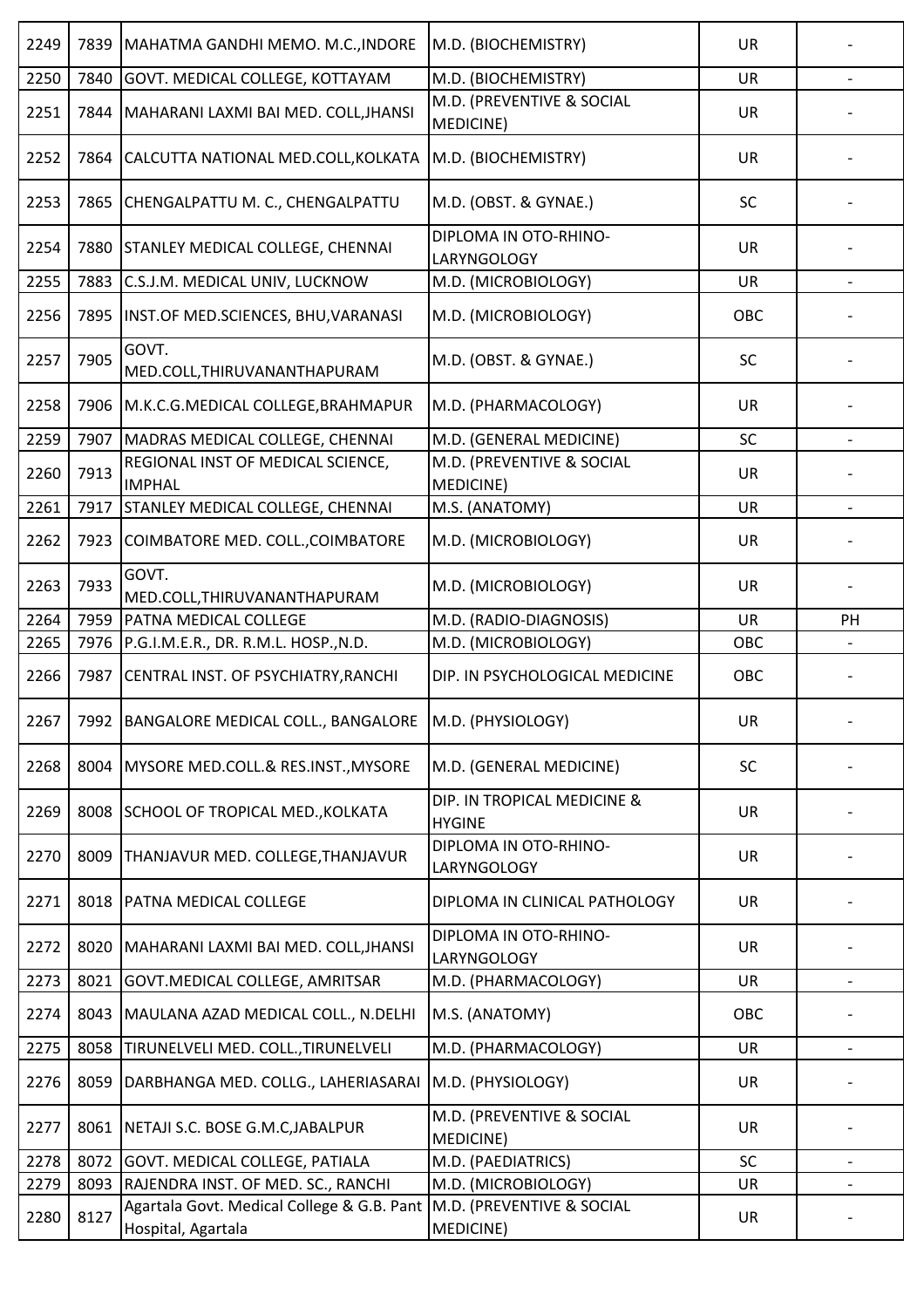| 2281 | 8135 | <b>GOVERNMENT MEDICAL COLLEGE, SURAT</b>           | M.D. (PREVENTIVE & SOCIAL<br>MEDICINE)       | <b>UR</b> |                          |
|------|------|----------------------------------------------------|----------------------------------------------|-----------|--------------------------|
| 2282 | 8137 | MEDICAL COLLEGE, KOLKATA                           | M.D. (BIOCHEMISTRY)                          | UR        |                          |
|      | 8139 |                                                    | DIPLOMA IN OTO-RHINO-                        | <b>UR</b> |                          |
| 2283 |      | GANDHI MEDICAL COLLEGE, BHOPAL                     | LARYNGOLOGY                                  |           |                          |
| 2284 | 8150 | GOVERMENT MEDICAL COLLEGE, CALICUT                 | M.D. (PHYSIOLOGY)                            | UR        |                          |
| 2285 | 8158 | PT. B.D.SHARMA PGIMS., ROHTAK                      | M.D. (GENERAL MEDICINE)                      | SC        |                          |
| 2286 | 8159 | CENTRAL INST. OF PSYCHIATRY, RANCHI                | DIP. IN PSYCHOLOGICAL MEDICINE               | OBC       |                          |
| 2287 | 8169 | PT. B.D.SHARMA PGIMS., ROHTAK                      | M.D. (BIOCHEMISTRY)                          | <b>UR</b> | $\overline{\phantom{a}}$ |
| 2288 | 8170 | GOVT. MEDICAL COLLEGE, NANDED                      | M.D. (PREVENTIVE & SOCIAL<br>MEDICINE)       | <b>UR</b> |                          |
| 2289 | 8192 | CENTRAL INST. OF PSYCHIATRY, RANCHI                | DIP. IN PSYCHOLOGICAL MEDICINE               | OBC       |                          |
| 2290 | 8197 | REGIONAL INST OF MEDICAL SCIENCE,<br><b>IMPHAL</b> | M.D. (PREVENTIVE & SOCIAL<br>MEDICINE)       | <b>UR</b> |                          |
| 2291 | 8201 | THANJAVUR MED. COLLEGE, THANJAVUR                  | M.D. (BIOCHEMISTRY)                          | <b>UR</b> |                          |
| 2292 | 8206 | CENTRAL INST. OF PSYCHIATRY, RANCHI                | DIP. IN PSYCHOLOGICAL MEDICINE               | OBC       |                          |
| 2293 | 8248 | INSTITUTE OF CHILD HEALTH, KOLKATA                 | M.D. (PAEDIATRICS)                           | SC        |                          |
| 2294 | 8272 | INST.OF MED.SCIENCES, BHU, VARANASI                | M.D. (FORENSIC MEDICINE)                     | <b>UR</b> |                          |
| 2295 | 8284 | BANGALORE MEDICAL COLL., BANGALORE                 | M.D. (MICROBIOLOGY)                          | <b>UR</b> |                          |
| 2296 | 8291 | B.J. MEDICAL COLLEGE, AHMEDABAD                    | M.D. (MICROBIOLOGY)                          | <b>UR</b> |                          |
| 2297 | 8302 | NETAJI S.C. BOSE G.M.C, JABALPUR                   | M.D. (PAEDIATRICS)                           | SC        |                          |
| 2298 | 8317 | V.M.M.C. & S.J. HOSPITAL. N.DELHI                  | M.S. (ANATOMY)                               | UR        |                          |
| 2299 |      | 8333 STANLEY MEDICAL COLLEGE, CHENNAI              | M.D. (BIOCHEMISTRY)                          | UR        |                          |
| 2300 | 8360 | <b>GOVERNMENT MEDICAL COLL., BARODA</b>            | M.D. (PREVENTIVE & SOCIAL<br>MEDICINE)       | <b>UR</b> |                          |
| 2301 | 8368 | SCHOOL OF TROPICAL MED., KOLKATA                   | DIP. IN TROPICAL MEDICINE &<br><b>HYGINE</b> | <b>UR</b> |                          |
| 2302 | 8374 | S.M.S. MEDICAL COLLEGE, JAIPUR                     | M.D. (PAEDIATRICS)                           | <b>ST</b> |                          |
| 2303 | 8380 | MADURAI MEDICAL COLLEGE, MADURAI                   | M.D. (MICROBIOLOGY)                          | <b>UR</b> |                          |
| 2304 | 8395 | BANGALORE MEDICAL COLL., BANGALORE                 | M.D. (PHYSIOLOGY)                            | UR        |                          |
| 2305 | 8417 | G.S.V.M. MEDICAL COLLEGE, KANPUR                   | M.D. (PAEDIATRICS)                           | SC        |                          |
| 2306 | 8445 | PATNA MEDICAL COLLEGE                              | M.D. (PAEDIATRICS)                           | SC        | $\overline{\phantom{a}}$ |
| 2307 | 8456 | NEIGRIHMS, SHILLONG                                | M.S. (ANATOMY)                               | UR        |                          |
| 2308 | 8460 | A.N. Magadh Medical College, Gaya                  | M.S. (ANATOMY)                               | UR        | $\overline{\phantom{a}}$ |
| 2309 | 8533 | PT. B.D.SHARMA PGIMS., ROHTAK                      | M.D. (BIOCHEMISTRY)                          | <b>UR</b> |                          |
| 2310 | 8541 | BURDWAN MEDICAL COLLEGE, BURDWAN                   | M.D. (BIOCHEMISTRY)                          | <b>UR</b> |                          |
| 2311 | 8577 | RAJENDRA INST. OF MED. SC., RANCHI                 | M.D. (MICROBIOLOGY)                          | UR        |                          |
| 2312 | 8604 | GAJA RAJA MEDICAL COLLEGE, GWALIOR                 | DIPLOMA IN CLINICAL PATHOLOGY                | <b>UR</b> |                          |
| 2313 | 8610 | GOVT.MEDICAL COLLEGE, AMRITSAR                     | M.S. (ORTHOPAEDICS)                          | SC        |                          |
| 2314 | 8623 | <b>GMC HALDWANI</b>                                | M.D. (PREVENTIVE & SOCIAL<br>MEDICINE)       | UR        |                          |
| 2315 | 8654 | INDRA GANDHI MED. COLL., SHIMLA                    | M.D. (MICROBIOLOGY)                          | <b>UR</b> | $\overline{\phantom{a}}$ |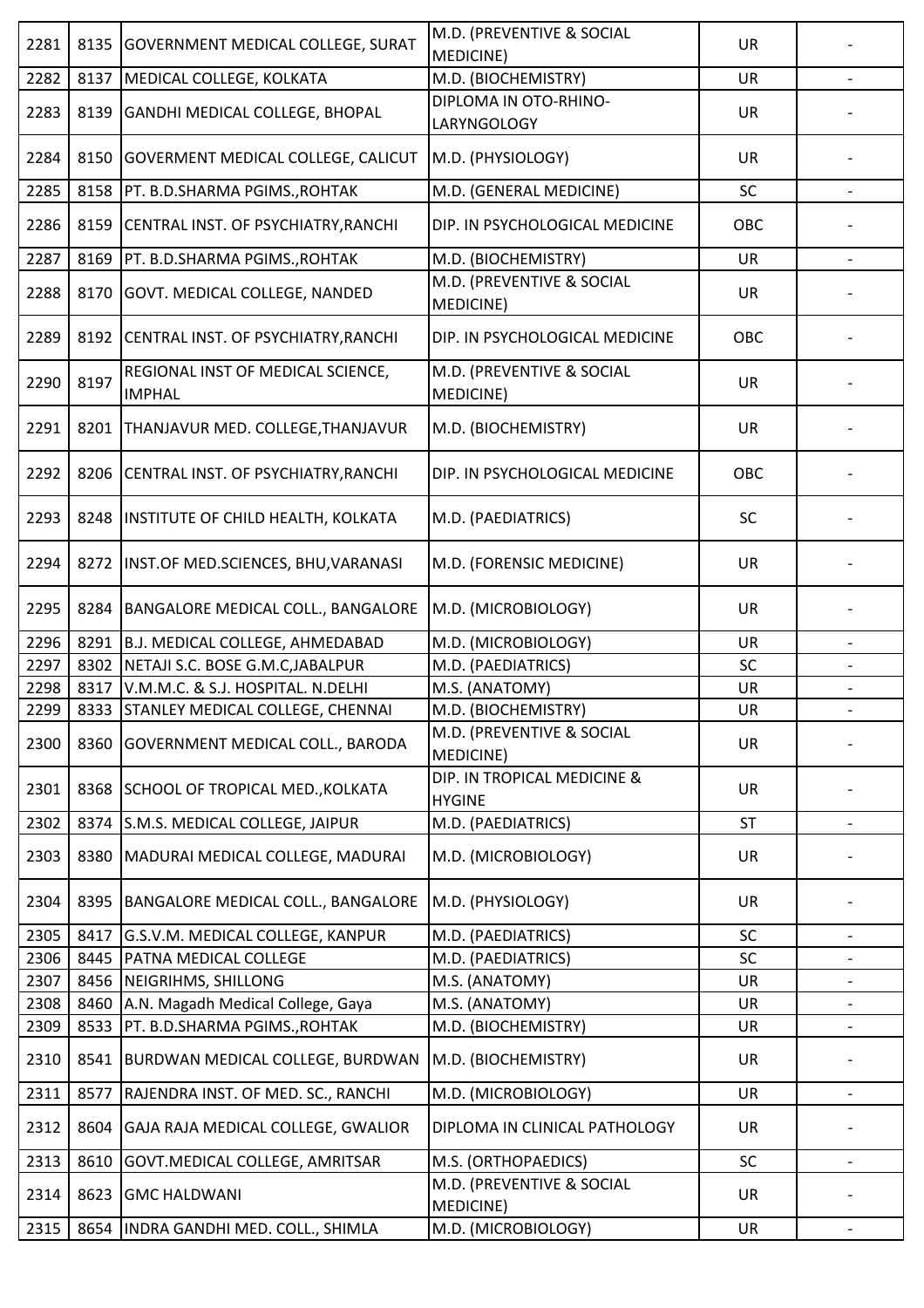| 2316 | 8659 | PATNA MEDICAL COLLEGE                                            | DIP.IN MEDICAL RADIO-DIAGNOSIS               | SC        |                          |
|------|------|------------------------------------------------------------------|----------------------------------------------|-----------|--------------------------|
| 2317 | 8673 | REGIONAL INST OF MEDICAL SCIENCE,<br><b>IMPHAL</b>               | M.D. (PREVENTIVE & SOCIAL<br>MEDICINE)       | OBC       |                          |
| 2318 | 8677 | GOVT.<br>MED.COLL, THIRUVANANTHAPURAM                            | M.D. (BIOCHEMISTRY)                          | <b>UR</b> |                          |
| 2319 | 8679 | GOVT. MEDICAL COLLEGE, KOTA                                      | M.D. (BIOCHEMISTRY)                          | <b>UR</b> |                          |
| 2320 | 8682 | TIRUNELVELI MED. COLL., TIRUNELVELI                              | M.D. (FORENSIC MEDICINE)                     | UR        |                          |
| 2321 | 8685 | <b>GOVERNMENT MEDICAL COLLEGE, SURAT</b>                         | M.D. (BIOCHEMISTRY)                          | <b>UR</b> |                          |
| 2322 | 8693 | MYSORE MED.COLL.& RES.INST., MYSORE                              | M.D. (MICROBIOLOGY)                          | <b>UR</b> |                          |
| 2323 | 8705 | C.S.J.M. MEDICAL UNIV, LUCKNOW                                   | M.D. (PHYSIOLOGY)                            | <b>UR</b> | $\overline{\phantom{a}}$ |
| 2324 | 8707 | SHRI M.P. SHAH MED. COLL., JAMNAGAR                              | M.D. (PREVENTIVE & SOCIAL<br>MEDICINE)       | <b>UR</b> |                          |
| 2325 | 8713 | RAJENDRA INST. OF MED. SC., RANCHI                               | DIP. IN TROPICAL MEDICINE &<br><b>HYGINE</b> | <b>UR</b> |                          |
| 2326 |      | 8718 SCHOOL OF TROPICAL MED., KOLKATA                            | DIPLOMA IN CLINICAL PATHOLOGY                | <b>UR</b> |                          |
| 2327 | 8721 | V.S.S. MEDICAL COLLEGE, BURLA                                    | M.D. (PHARMACOLOGY)                          | UR        |                          |
| 2328 | 8725 | DR. S.N. MEDICAL COLLEGE, JODHPUR                                | M.D. (PAEDIATRICS)                           | SC        |                          |
| 2329 | 8732 | Agartala Govt. Medical College & G.B. Pant<br>Hospital, Agartala | M.D. (PREVENTIVE & SOCIAL<br>MEDICINE)       | <b>UR</b> |                          |
| 2330 | 8753 | C.S.J.M. MEDICAL UNIV, LUCKNOW                                   | M.D. (GENERAL MEDICINE)                      | SC        |                          |
| 2331 | 8757 | S.C.B. MEDICAL COLLEGE, CUTTACK                                  | M.D. (MICROBIOLOGY)                          | UR        |                          |
| 2332 | 8765 | L.L.R.M. MEDICAL COLLEGE, MEERUT                                 | M.S. (ORTHOPAEDICS)                          | <b>SC</b> |                          |
| 2333 | 8769 | DARBHANGA MED. COLLG., LAHERIASARAI                              | M.D. (FORENSIC MEDICINE)                     | <b>UR</b> |                          |
| 2334 | 8771 | RAJENDRA INST. OF MED. SC., RANCHI                               | DIPLOMA IN CLINICAL PATHOLOGY                | UR        |                          |
| 2335 |      | 8778 DR. S.N. MEDICAL COLLEGE, JODHPUR                           | M.D. (MICROBIOLOGY)                          | UR        |                          |
| 2336 | 8782 | NORTH BENGAL MED. COLL, DARJEELING                               | M.D. (PHYSIOLOGY)                            | <b>UR</b> |                          |
| 2337 | 8794 | <b>GRANT MEDICAL COLLEGE, MUMBAI</b>                             | M.D. (FORENSIC MEDICINE)                     | <b>UR</b> | $\overline{\phantom{a}}$ |
| 2338 | 8805 | UNIV. COLL. OF MED. SCIENCE, N. DELHI                            | M.D. (GENERAL MEDICINE)                      | <b>ST</b> |                          |
| 2339 | 8806 | ESI-POST GRAD.INST.MED.SCI.&REC.                                 | M.D. (OBST. & GYNAE.)                        | SC        | $\overline{\phantom{a}}$ |
| 2340 | 8808 | R.N.T. MEDICAL COLLEGE, UDAIPUR                                  | M.D. (GENERAL MEDICINE)                      | SC        |                          |
| 2341 | 8812 | GOVT. MEDICAL COLLEGE, THRISSUR                                  | M.S. (ORTHOPAEDICS)                          | SC        | $\overline{\phantom{a}}$ |
| 2342 | 8814 | DR. S.N. MEDICAL COLLEGE, JODHPUR                                | M.D. (MICROBIOLOGY)                          | UR        |                          |
| 2343 | 8824 | T.D. MEDICAL COLLEGE, ALAPPUZHA                                  | MD (DERM., VENE. & LEPROSY)                  | SC        | $\overline{\phantom{a}}$ |
| 2344 | 8826 | RAJENDRA INST. OF MED. SC., RANCHI                               | DIP. IN TROPICAL MEDICINE &<br><b>HYGINE</b> | <b>UR</b> |                          |
| 2345 | 8836 | JWAHAR LAL NEHRU M.C. AMU, ALIGARH                               | M.D. (MICROBIOLOGY)                          | OBC       |                          |
| 2346 | 8845 | PATNA MEDICAL COLLEGE                                            | M.S. (ANATOMY)                               | UR        | $\qquad \qquad -$        |
| 2347 | 8854 | THANJAVUR MED. COLLEGE, THANJAVUR                                | M.D. (GENERAL MEDICINE)                      | SC        |                          |
| 2348 | 8935 | Shimoga Institute of Medical Science,<br>Shimoga                 | M.D. (MICROBIOLOGY)                          | <b>UR</b> |                          |
| 2349 | 8955 | PT. B.D.SHARMA PGIMS., ROHTAK                                    | M.D. (PAEDIATRICS)                           | SC        | $\overline{\phantom{a}}$ |
| 2350 | 8967 | PATNA MEDICAL COLLEGE                                            | M.D. (PHYSIOLOGY)                            | UR        |                          |
| 2351 | 8984 | GOVERNMENT MEDICAL COLLEGE, SURAT                                | M.D. (FORENSIC MEDICINE)                     | UR        |                          |
| 2352 | 8986 | MADRAS MEDICAL COLLEGE, CHENNAI                                  | M.D. (BIOCHEMISTRY)                          | UR        |                          |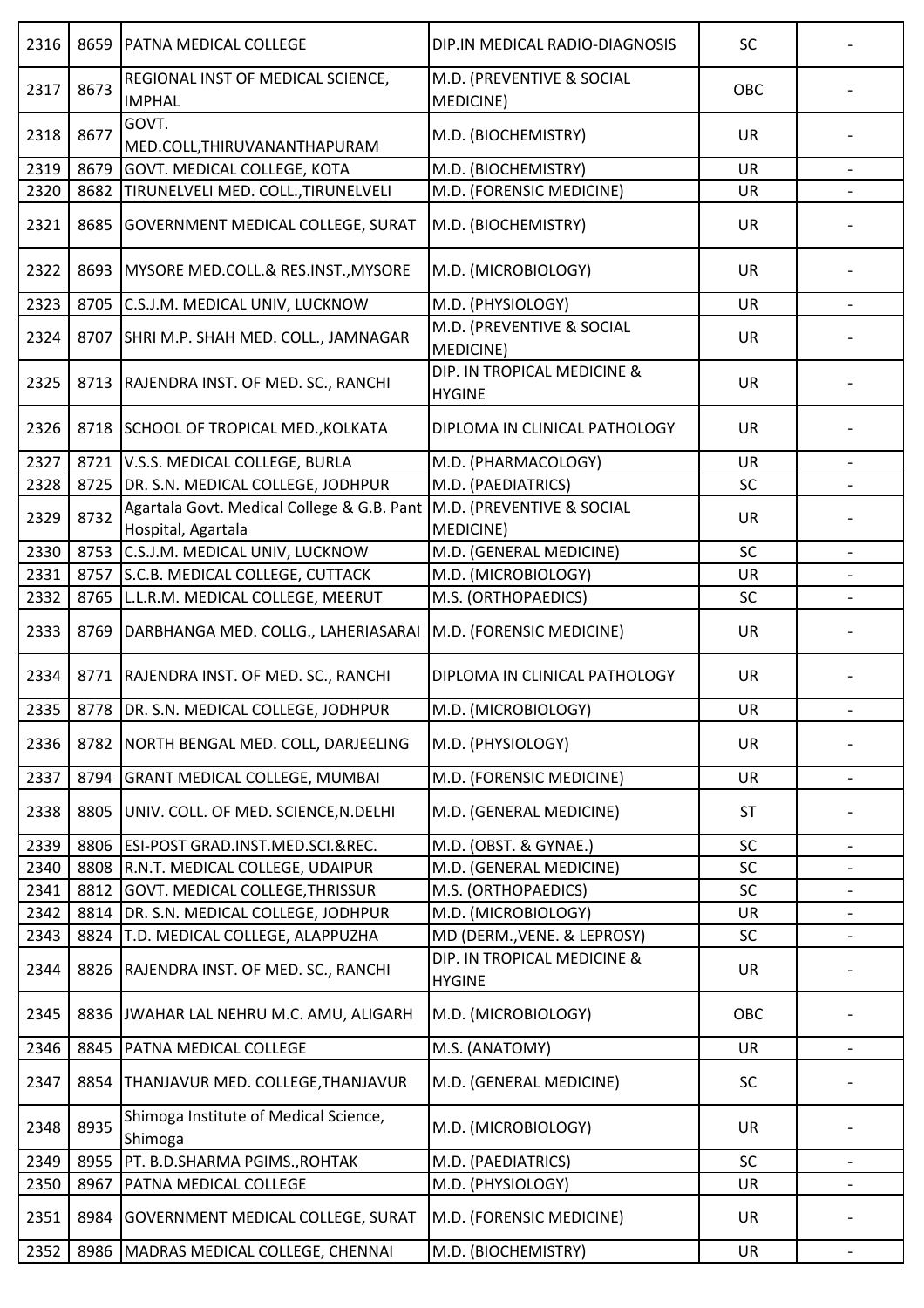| 2354<br>9000<br>S.C.B. MEDICAL COLLEGE, CUTTACK<br>M.D. (MICROBIOLOGY)<br><b>UR</b><br>V.S.S. MEDICAL COLLEGE, BURLA<br>M.D. (MICROBIOLOGY)<br>2355<br>9033<br><b>UR</b><br>2356<br>KILPAUK MEDICAL COLLEGE, CHENNAI<br>M.D. (GENERAL MEDICINE)<br>SC<br>9041<br>2357<br>9064<br>MADURAI MEDICAL COLLEGE, MADURAI<br>M.D. (GENERAL MEDICINE)<br><b>SC</b><br>SC<br>2358<br>9077<br><b>GRANT MEDICAL COLLEGE, MUMBAI</b><br>M.S. (GENERAL SURGERY)<br>2359<br>M.D. (OBST. & GYNAE.)<br>SC<br>9080<br><b>GRANT MEDICAL COLLEGE, MUMBAI</b><br>2360<br>9097<br><b>GOVT. MEDICAL COLLEGE, THRISSUR</b><br>M.D. (OBST. & GYNAE.)<br>SC<br>2361<br>MAHATMA GANDHI MEMO. M.C., INDORE<br>DIP.IN MEDICAL RADIO-DIAGNOSIS<br><b>SC</b><br>9103<br>2362<br>M.D. (DERMATOLOGY)<br>9163<br>ASSAM MEDICAL COLLEGE, DIBRUGARH<br><b>SC</b><br>2363<br>S.N. MEDICAL COLLEGE, AGRA<br>SC<br>9169<br>M.S. (ORTHOPAEDICS)<br>2364<br>MAHARANI LAXMI BAI MED. COLL, JHANSI<br>M.D. (PAEDIATRICS)<br><b>SC</b><br>9186<br>2365<br>9193<br>SC<br>INST.OF P.G.MED.EDU.&RES., KOLKATA<br>M.D. (GENERAL MEDICINE)<br>2366<br>9215<br>PT. J.N.M. MEDICAL COLLEGE, RAIPUR<br><b>UR</b><br>M.S. (ANATOMY)<br>2367<br>9221<br>RAJENDRA INST. OF MED. SC., RANCHI<br>M.S. (ANATOMY)<br>UR<br>2368<br>9226<br><b>GMC HALDWANI</b><br>M.D. (MICROBIOLOGY)<br>UR<br>2369<br>9232<br>V.M.M.C. & S.J. HOSPITAL. N.DELHI<br>M.S. (ANATOMY)<br><b>UR</b><br>2370<br>9233<br>PATNA MEDICAL COLLEGE<br>M.D. (PHYSIOLOGY)<br><b>UR</b><br>2371<br>9238<br>NALANDA MEDICAL COLLEGE, PATNA<br>M.S. (ANATOMY)<br>UR<br>2372<br>GAJA RAJA MEDICAL COLLEGE, GWALIOR<br>M.S. (ORTHOPAEDICS)<br>9242<br><b>SC</b><br>2373<br>9243<br>M.S. (GENERAL SURGERY)<br>SC<br>MAULANA AZAD MEDICAL COLL., N.DELHI<br><b>GUWAHATI MEDICAL COLLEGE,</b><br>9269<br>2374<br>M.D. (BIOCHEMISTRY)<br>UR<br><b>GUWAHATI</b><br>2375<br>9282<br>B.J. MEDICAL COLLEGE, PUNE<br>M.D. (BIOCHEMISTRY)<br>UR<br>2376<br>M.D. (MICROBIOLOGY)<br><b>UR</b><br>9284<br>KARNATAKA INSTT. OF MED. SCI. HUBLI<br>GOVT.<br>9297<br>2377<br>SC<br>M.D. (GENERAL MEDICINE)<br>MED.COLL, THIRUVANANTHAPURAM<br>DIP. IN TROPICAL MEDICINE &<br>9312<br>RAJENDRA INST. OF MED. SC., RANCHI<br><b>UR</b><br>2378<br><b>HYGINE</b><br>9332<br>M.D. (MICROBIOLOGY)<br>2379<br>DR. R.P.G. MEDICAL COLLEGE, TANDA<br><b>UR</b><br><b>GUWAHATI MEDICAL COLLEGE,</b><br>9338<br>2380<br>DIPLOMA IN CLINICAL PATHOLOGY<br>UR<br><b>GUWAHATI</b><br>2381<br>9368<br>NALANDA MEDICAL COLLEGE, PATNA<br>M.S. (ANATOMY)<br>UR<br>TOPIWALA NATIONAL MED.COLL.,<br>DIP.IN VENEREOLOGY &<br>9372<br>2382<br><b>SC</b><br><b>DERMATOLOGY</b><br><b>MUMBAI</b><br>2383<br>9379<br>GOVT. MED. COLLEGE, BHAVNAGAR<br>M.D. (MICROBIOLOGY)<br><b>UR</b><br>$\overline{\phantom{a}}$<br>2384<br>DR. V.M. GOVT. MEDICAL COLLEGE<br>9390<br>M.D. (MICROBIOLOGY)<br>UR<br>2385<br>9408<br>M.D. (PHYSIOLOGY)<br>NALANDA MEDICAL COLLEGE, PATNA<br>UR<br>$\overline{\phantom{0}}$<br>2386<br>9411<br>MADRAS MEDICAL COLLEGE, CHENNAI<br>DIPLOMA IN CLINICAL PATHOLOGY<br>UR<br>2387<br>9442<br>B.J. MEDICAL COLLEGE, AHMEDABAD<br>M.D. (PHYSIOLOGY)<br><b>UR</b><br>$\overline{\phantom{a}}$<br>2388<br>9443<br>S.C.B. MEDICAL COLLEGE, CUTTACK<br>M.D. (PAEDIATRICS)<br><b>SC</b><br>2389<br>9489<br>RAJENDRA INST. OF MED. SC., RANCHI<br>UR<br>DIPLOMA IN CLINICAL PATHOLOGY<br>2390<br>9507<br>R.G. KAR MEDICAL COLLEGE, KOLKATA<br>M.D. (PHYSIOLOGY)<br><b>UR</b><br>2391<br>9582<br>GOVT. MEDICAL COLLEGE, LATUR<br>M.D. (OBST. & GYNAE.)<br>SC | 2353 | 8995 | GOA MEDICAL COLLEGE, PANAJI, GOA | M.D. (MICROBIOLOGY) | UR | $\overline{a}$ |
|---------------------------------------------------------------------------------------------------------------------------------------------------------------------------------------------------------------------------------------------------------------------------------------------------------------------------------------------------------------------------------------------------------------------------------------------------------------------------------------------------------------------------------------------------------------------------------------------------------------------------------------------------------------------------------------------------------------------------------------------------------------------------------------------------------------------------------------------------------------------------------------------------------------------------------------------------------------------------------------------------------------------------------------------------------------------------------------------------------------------------------------------------------------------------------------------------------------------------------------------------------------------------------------------------------------------------------------------------------------------------------------------------------------------------------------------------------------------------------------------------------------------------------------------------------------------------------------------------------------------------------------------------------------------------------------------------------------------------------------------------------------------------------------------------------------------------------------------------------------------------------------------------------------------------------------------------------------------------------------------------------------------------------------------------------------------------------------------------------------------------------------------------------------------------------------------------------------------------------------------------------------------------------------------------------------------------------------------------------------------------------------------------------------------------------------------------------------------------------------------------------------------------------------------------------------------------------------------------------------------------------------------------------------------------------------------------------------------------------------------------------------------------------------------------------------------------------------------------------------------------------------------------------------------------------------------------------------------------------------------------------------------------------------------------------------------------------------------------------------------------------------------------------------------------------------------------------------------------------------------------------------------------------------------------------------------------------------------------------------------------------------------------------------------------------------------------------------------------------------------------------------------------------------------|------|------|----------------------------------|---------------------|----|----------------|
|                                                                                                                                                                                                                                                                                                                                                                                                                                                                                                                                                                                                                                                                                                                                                                                                                                                                                                                                                                                                                                                                                                                                                                                                                                                                                                                                                                                                                                                                                                                                                                                                                                                                                                                                                                                                                                                                                                                                                                                                                                                                                                                                                                                                                                                                                                                                                                                                                                                                                                                                                                                                                                                                                                                                                                                                                                                                                                                                                                                                                                                                                                                                                                                                                                                                                                                                                                                                                                                                                                                                             |      |      |                                  |                     |    |                |
|                                                                                                                                                                                                                                                                                                                                                                                                                                                                                                                                                                                                                                                                                                                                                                                                                                                                                                                                                                                                                                                                                                                                                                                                                                                                                                                                                                                                                                                                                                                                                                                                                                                                                                                                                                                                                                                                                                                                                                                                                                                                                                                                                                                                                                                                                                                                                                                                                                                                                                                                                                                                                                                                                                                                                                                                                                                                                                                                                                                                                                                                                                                                                                                                                                                                                                                                                                                                                                                                                                                                             |      |      |                                  |                     |    |                |
|                                                                                                                                                                                                                                                                                                                                                                                                                                                                                                                                                                                                                                                                                                                                                                                                                                                                                                                                                                                                                                                                                                                                                                                                                                                                                                                                                                                                                                                                                                                                                                                                                                                                                                                                                                                                                                                                                                                                                                                                                                                                                                                                                                                                                                                                                                                                                                                                                                                                                                                                                                                                                                                                                                                                                                                                                                                                                                                                                                                                                                                                                                                                                                                                                                                                                                                                                                                                                                                                                                                                             |      |      |                                  |                     |    |                |
|                                                                                                                                                                                                                                                                                                                                                                                                                                                                                                                                                                                                                                                                                                                                                                                                                                                                                                                                                                                                                                                                                                                                                                                                                                                                                                                                                                                                                                                                                                                                                                                                                                                                                                                                                                                                                                                                                                                                                                                                                                                                                                                                                                                                                                                                                                                                                                                                                                                                                                                                                                                                                                                                                                                                                                                                                                                                                                                                                                                                                                                                                                                                                                                                                                                                                                                                                                                                                                                                                                                                             |      |      |                                  |                     |    |                |
|                                                                                                                                                                                                                                                                                                                                                                                                                                                                                                                                                                                                                                                                                                                                                                                                                                                                                                                                                                                                                                                                                                                                                                                                                                                                                                                                                                                                                                                                                                                                                                                                                                                                                                                                                                                                                                                                                                                                                                                                                                                                                                                                                                                                                                                                                                                                                                                                                                                                                                                                                                                                                                                                                                                                                                                                                                                                                                                                                                                                                                                                                                                                                                                                                                                                                                                                                                                                                                                                                                                                             |      |      |                                  |                     |    |                |
|                                                                                                                                                                                                                                                                                                                                                                                                                                                                                                                                                                                                                                                                                                                                                                                                                                                                                                                                                                                                                                                                                                                                                                                                                                                                                                                                                                                                                                                                                                                                                                                                                                                                                                                                                                                                                                                                                                                                                                                                                                                                                                                                                                                                                                                                                                                                                                                                                                                                                                                                                                                                                                                                                                                                                                                                                                                                                                                                                                                                                                                                                                                                                                                                                                                                                                                                                                                                                                                                                                                                             |      |      |                                  |                     |    |                |
|                                                                                                                                                                                                                                                                                                                                                                                                                                                                                                                                                                                                                                                                                                                                                                                                                                                                                                                                                                                                                                                                                                                                                                                                                                                                                                                                                                                                                                                                                                                                                                                                                                                                                                                                                                                                                                                                                                                                                                                                                                                                                                                                                                                                                                                                                                                                                                                                                                                                                                                                                                                                                                                                                                                                                                                                                                                                                                                                                                                                                                                                                                                                                                                                                                                                                                                                                                                                                                                                                                                                             |      |      |                                  |                     |    |                |
|                                                                                                                                                                                                                                                                                                                                                                                                                                                                                                                                                                                                                                                                                                                                                                                                                                                                                                                                                                                                                                                                                                                                                                                                                                                                                                                                                                                                                                                                                                                                                                                                                                                                                                                                                                                                                                                                                                                                                                                                                                                                                                                                                                                                                                                                                                                                                                                                                                                                                                                                                                                                                                                                                                                                                                                                                                                                                                                                                                                                                                                                                                                                                                                                                                                                                                                                                                                                                                                                                                                                             |      |      |                                  |                     |    |                |
|                                                                                                                                                                                                                                                                                                                                                                                                                                                                                                                                                                                                                                                                                                                                                                                                                                                                                                                                                                                                                                                                                                                                                                                                                                                                                                                                                                                                                                                                                                                                                                                                                                                                                                                                                                                                                                                                                                                                                                                                                                                                                                                                                                                                                                                                                                                                                                                                                                                                                                                                                                                                                                                                                                                                                                                                                                                                                                                                                                                                                                                                                                                                                                                                                                                                                                                                                                                                                                                                                                                                             |      |      |                                  |                     |    |                |
|                                                                                                                                                                                                                                                                                                                                                                                                                                                                                                                                                                                                                                                                                                                                                                                                                                                                                                                                                                                                                                                                                                                                                                                                                                                                                                                                                                                                                                                                                                                                                                                                                                                                                                                                                                                                                                                                                                                                                                                                                                                                                                                                                                                                                                                                                                                                                                                                                                                                                                                                                                                                                                                                                                                                                                                                                                                                                                                                                                                                                                                                                                                                                                                                                                                                                                                                                                                                                                                                                                                                             |      |      |                                  |                     |    |                |
|                                                                                                                                                                                                                                                                                                                                                                                                                                                                                                                                                                                                                                                                                                                                                                                                                                                                                                                                                                                                                                                                                                                                                                                                                                                                                                                                                                                                                                                                                                                                                                                                                                                                                                                                                                                                                                                                                                                                                                                                                                                                                                                                                                                                                                                                                                                                                                                                                                                                                                                                                                                                                                                                                                                                                                                                                                                                                                                                                                                                                                                                                                                                                                                                                                                                                                                                                                                                                                                                                                                                             |      |      |                                  |                     |    |                |
|                                                                                                                                                                                                                                                                                                                                                                                                                                                                                                                                                                                                                                                                                                                                                                                                                                                                                                                                                                                                                                                                                                                                                                                                                                                                                                                                                                                                                                                                                                                                                                                                                                                                                                                                                                                                                                                                                                                                                                                                                                                                                                                                                                                                                                                                                                                                                                                                                                                                                                                                                                                                                                                                                                                                                                                                                                                                                                                                                                                                                                                                                                                                                                                                                                                                                                                                                                                                                                                                                                                                             |      |      |                                  |                     |    |                |
|                                                                                                                                                                                                                                                                                                                                                                                                                                                                                                                                                                                                                                                                                                                                                                                                                                                                                                                                                                                                                                                                                                                                                                                                                                                                                                                                                                                                                                                                                                                                                                                                                                                                                                                                                                                                                                                                                                                                                                                                                                                                                                                                                                                                                                                                                                                                                                                                                                                                                                                                                                                                                                                                                                                                                                                                                                                                                                                                                                                                                                                                                                                                                                                                                                                                                                                                                                                                                                                                                                                                             |      |      |                                  |                     |    |                |
|                                                                                                                                                                                                                                                                                                                                                                                                                                                                                                                                                                                                                                                                                                                                                                                                                                                                                                                                                                                                                                                                                                                                                                                                                                                                                                                                                                                                                                                                                                                                                                                                                                                                                                                                                                                                                                                                                                                                                                                                                                                                                                                                                                                                                                                                                                                                                                                                                                                                                                                                                                                                                                                                                                                                                                                                                                                                                                                                                                                                                                                                                                                                                                                                                                                                                                                                                                                                                                                                                                                                             |      |      |                                  |                     |    |                |
|                                                                                                                                                                                                                                                                                                                                                                                                                                                                                                                                                                                                                                                                                                                                                                                                                                                                                                                                                                                                                                                                                                                                                                                                                                                                                                                                                                                                                                                                                                                                                                                                                                                                                                                                                                                                                                                                                                                                                                                                                                                                                                                                                                                                                                                                                                                                                                                                                                                                                                                                                                                                                                                                                                                                                                                                                                                                                                                                                                                                                                                                                                                                                                                                                                                                                                                                                                                                                                                                                                                                             |      |      |                                  |                     |    |                |
|                                                                                                                                                                                                                                                                                                                                                                                                                                                                                                                                                                                                                                                                                                                                                                                                                                                                                                                                                                                                                                                                                                                                                                                                                                                                                                                                                                                                                                                                                                                                                                                                                                                                                                                                                                                                                                                                                                                                                                                                                                                                                                                                                                                                                                                                                                                                                                                                                                                                                                                                                                                                                                                                                                                                                                                                                                                                                                                                                                                                                                                                                                                                                                                                                                                                                                                                                                                                                                                                                                                                             |      |      |                                  |                     |    |                |
|                                                                                                                                                                                                                                                                                                                                                                                                                                                                                                                                                                                                                                                                                                                                                                                                                                                                                                                                                                                                                                                                                                                                                                                                                                                                                                                                                                                                                                                                                                                                                                                                                                                                                                                                                                                                                                                                                                                                                                                                                                                                                                                                                                                                                                                                                                                                                                                                                                                                                                                                                                                                                                                                                                                                                                                                                                                                                                                                                                                                                                                                                                                                                                                                                                                                                                                                                                                                                                                                                                                                             |      |      |                                  |                     |    |                |
|                                                                                                                                                                                                                                                                                                                                                                                                                                                                                                                                                                                                                                                                                                                                                                                                                                                                                                                                                                                                                                                                                                                                                                                                                                                                                                                                                                                                                                                                                                                                                                                                                                                                                                                                                                                                                                                                                                                                                                                                                                                                                                                                                                                                                                                                                                                                                                                                                                                                                                                                                                                                                                                                                                                                                                                                                                                                                                                                                                                                                                                                                                                                                                                                                                                                                                                                                                                                                                                                                                                                             |      |      |                                  |                     |    |                |
|                                                                                                                                                                                                                                                                                                                                                                                                                                                                                                                                                                                                                                                                                                                                                                                                                                                                                                                                                                                                                                                                                                                                                                                                                                                                                                                                                                                                                                                                                                                                                                                                                                                                                                                                                                                                                                                                                                                                                                                                                                                                                                                                                                                                                                                                                                                                                                                                                                                                                                                                                                                                                                                                                                                                                                                                                                                                                                                                                                                                                                                                                                                                                                                                                                                                                                                                                                                                                                                                                                                                             |      |      |                                  |                     |    |                |
|                                                                                                                                                                                                                                                                                                                                                                                                                                                                                                                                                                                                                                                                                                                                                                                                                                                                                                                                                                                                                                                                                                                                                                                                                                                                                                                                                                                                                                                                                                                                                                                                                                                                                                                                                                                                                                                                                                                                                                                                                                                                                                                                                                                                                                                                                                                                                                                                                                                                                                                                                                                                                                                                                                                                                                                                                                                                                                                                                                                                                                                                                                                                                                                                                                                                                                                                                                                                                                                                                                                                             |      |      |                                  |                     |    |                |
|                                                                                                                                                                                                                                                                                                                                                                                                                                                                                                                                                                                                                                                                                                                                                                                                                                                                                                                                                                                                                                                                                                                                                                                                                                                                                                                                                                                                                                                                                                                                                                                                                                                                                                                                                                                                                                                                                                                                                                                                                                                                                                                                                                                                                                                                                                                                                                                                                                                                                                                                                                                                                                                                                                                                                                                                                                                                                                                                                                                                                                                                                                                                                                                                                                                                                                                                                                                                                                                                                                                                             |      |      |                                  |                     |    |                |
|                                                                                                                                                                                                                                                                                                                                                                                                                                                                                                                                                                                                                                                                                                                                                                                                                                                                                                                                                                                                                                                                                                                                                                                                                                                                                                                                                                                                                                                                                                                                                                                                                                                                                                                                                                                                                                                                                                                                                                                                                                                                                                                                                                                                                                                                                                                                                                                                                                                                                                                                                                                                                                                                                                                                                                                                                                                                                                                                                                                                                                                                                                                                                                                                                                                                                                                                                                                                                                                                                                                                             |      |      |                                  |                     |    |                |
|                                                                                                                                                                                                                                                                                                                                                                                                                                                                                                                                                                                                                                                                                                                                                                                                                                                                                                                                                                                                                                                                                                                                                                                                                                                                                                                                                                                                                                                                                                                                                                                                                                                                                                                                                                                                                                                                                                                                                                                                                                                                                                                                                                                                                                                                                                                                                                                                                                                                                                                                                                                                                                                                                                                                                                                                                                                                                                                                                                                                                                                                                                                                                                                                                                                                                                                                                                                                                                                                                                                                             |      |      |                                  |                     |    |                |
|                                                                                                                                                                                                                                                                                                                                                                                                                                                                                                                                                                                                                                                                                                                                                                                                                                                                                                                                                                                                                                                                                                                                                                                                                                                                                                                                                                                                                                                                                                                                                                                                                                                                                                                                                                                                                                                                                                                                                                                                                                                                                                                                                                                                                                                                                                                                                                                                                                                                                                                                                                                                                                                                                                                                                                                                                                                                                                                                                                                                                                                                                                                                                                                                                                                                                                                                                                                                                                                                                                                                             |      |      |                                  |                     |    |                |
|                                                                                                                                                                                                                                                                                                                                                                                                                                                                                                                                                                                                                                                                                                                                                                                                                                                                                                                                                                                                                                                                                                                                                                                                                                                                                                                                                                                                                                                                                                                                                                                                                                                                                                                                                                                                                                                                                                                                                                                                                                                                                                                                                                                                                                                                                                                                                                                                                                                                                                                                                                                                                                                                                                                                                                                                                                                                                                                                                                                                                                                                                                                                                                                                                                                                                                                                                                                                                                                                                                                                             |      |      |                                  |                     |    |                |
|                                                                                                                                                                                                                                                                                                                                                                                                                                                                                                                                                                                                                                                                                                                                                                                                                                                                                                                                                                                                                                                                                                                                                                                                                                                                                                                                                                                                                                                                                                                                                                                                                                                                                                                                                                                                                                                                                                                                                                                                                                                                                                                                                                                                                                                                                                                                                                                                                                                                                                                                                                                                                                                                                                                                                                                                                                                                                                                                                                                                                                                                                                                                                                                                                                                                                                                                                                                                                                                                                                                                             |      |      |                                  |                     |    |                |
|                                                                                                                                                                                                                                                                                                                                                                                                                                                                                                                                                                                                                                                                                                                                                                                                                                                                                                                                                                                                                                                                                                                                                                                                                                                                                                                                                                                                                                                                                                                                                                                                                                                                                                                                                                                                                                                                                                                                                                                                                                                                                                                                                                                                                                                                                                                                                                                                                                                                                                                                                                                                                                                                                                                                                                                                                                                                                                                                                                                                                                                                                                                                                                                                                                                                                                                                                                                                                                                                                                                                             |      |      |                                  |                     |    |                |
|                                                                                                                                                                                                                                                                                                                                                                                                                                                                                                                                                                                                                                                                                                                                                                                                                                                                                                                                                                                                                                                                                                                                                                                                                                                                                                                                                                                                                                                                                                                                                                                                                                                                                                                                                                                                                                                                                                                                                                                                                                                                                                                                                                                                                                                                                                                                                                                                                                                                                                                                                                                                                                                                                                                                                                                                                                                                                                                                                                                                                                                                                                                                                                                                                                                                                                                                                                                                                                                                                                                                             |      |      |                                  |                     |    |                |
|                                                                                                                                                                                                                                                                                                                                                                                                                                                                                                                                                                                                                                                                                                                                                                                                                                                                                                                                                                                                                                                                                                                                                                                                                                                                                                                                                                                                                                                                                                                                                                                                                                                                                                                                                                                                                                                                                                                                                                                                                                                                                                                                                                                                                                                                                                                                                                                                                                                                                                                                                                                                                                                                                                                                                                                                                                                                                                                                                                                                                                                                                                                                                                                                                                                                                                                                                                                                                                                                                                                                             |      |      |                                  |                     |    |                |
|                                                                                                                                                                                                                                                                                                                                                                                                                                                                                                                                                                                                                                                                                                                                                                                                                                                                                                                                                                                                                                                                                                                                                                                                                                                                                                                                                                                                                                                                                                                                                                                                                                                                                                                                                                                                                                                                                                                                                                                                                                                                                                                                                                                                                                                                                                                                                                                                                                                                                                                                                                                                                                                                                                                                                                                                                                                                                                                                                                                                                                                                                                                                                                                                                                                                                                                                                                                                                                                                                                                                             |      |      |                                  |                     |    |                |
|                                                                                                                                                                                                                                                                                                                                                                                                                                                                                                                                                                                                                                                                                                                                                                                                                                                                                                                                                                                                                                                                                                                                                                                                                                                                                                                                                                                                                                                                                                                                                                                                                                                                                                                                                                                                                                                                                                                                                                                                                                                                                                                                                                                                                                                                                                                                                                                                                                                                                                                                                                                                                                                                                                                                                                                                                                                                                                                                                                                                                                                                                                                                                                                                                                                                                                                                                                                                                                                                                                                                             |      |      |                                  |                     |    |                |
|                                                                                                                                                                                                                                                                                                                                                                                                                                                                                                                                                                                                                                                                                                                                                                                                                                                                                                                                                                                                                                                                                                                                                                                                                                                                                                                                                                                                                                                                                                                                                                                                                                                                                                                                                                                                                                                                                                                                                                                                                                                                                                                                                                                                                                                                                                                                                                                                                                                                                                                                                                                                                                                                                                                                                                                                                                                                                                                                                                                                                                                                                                                                                                                                                                                                                                                                                                                                                                                                                                                                             |      |      |                                  |                     |    |                |
|                                                                                                                                                                                                                                                                                                                                                                                                                                                                                                                                                                                                                                                                                                                                                                                                                                                                                                                                                                                                                                                                                                                                                                                                                                                                                                                                                                                                                                                                                                                                                                                                                                                                                                                                                                                                                                                                                                                                                                                                                                                                                                                                                                                                                                                                                                                                                                                                                                                                                                                                                                                                                                                                                                                                                                                                                                                                                                                                                                                                                                                                                                                                                                                                                                                                                                                                                                                                                                                                                                                                             |      |      |                                  |                     |    |                |
|                                                                                                                                                                                                                                                                                                                                                                                                                                                                                                                                                                                                                                                                                                                                                                                                                                                                                                                                                                                                                                                                                                                                                                                                                                                                                                                                                                                                                                                                                                                                                                                                                                                                                                                                                                                                                                                                                                                                                                                                                                                                                                                                                                                                                                                                                                                                                                                                                                                                                                                                                                                                                                                                                                                                                                                                                                                                                                                                                                                                                                                                                                                                                                                                                                                                                                                                                                                                                                                                                                                                             |      |      |                                  |                     |    |                |
|                                                                                                                                                                                                                                                                                                                                                                                                                                                                                                                                                                                                                                                                                                                                                                                                                                                                                                                                                                                                                                                                                                                                                                                                                                                                                                                                                                                                                                                                                                                                                                                                                                                                                                                                                                                                                                                                                                                                                                                                                                                                                                                                                                                                                                                                                                                                                                                                                                                                                                                                                                                                                                                                                                                                                                                                                                                                                                                                                                                                                                                                                                                                                                                                                                                                                                                                                                                                                                                                                                                                             |      |      |                                  |                     |    |                |
|                                                                                                                                                                                                                                                                                                                                                                                                                                                                                                                                                                                                                                                                                                                                                                                                                                                                                                                                                                                                                                                                                                                                                                                                                                                                                                                                                                                                                                                                                                                                                                                                                                                                                                                                                                                                                                                                                                                                                                                                                                                                                                                                                                                                                                                                                                                                                                                                                                                                                                                                                                                                                                                                                                                                                                                                                                                                                                                                                                                                                                                                                                                                                                                                                                                                                                                                                                                                                                                                                                                                             |      |      |                                  |                     |    |                |
|                                                                                                                                                                                                                                                                                                                                                                                                                                                                                                                                                                                                                                                                                                                                                                                                                                                                                                                                                                                                                                                                                                                                                                                                                                                                                                                                                                                                                                                                                                                                                                                                                                                                                                                                                                                                                                                                                                                                                                                                                                                                                                                                                                                                                                                                                                                                                                                                                                                                                                                                                                                                                                                                                                                                                                                                                                                                                                                                                                                                                                                                                                                                                                                                                                                                                                                                                                                                                                                                                                                                             |      |      |                                  |                     |    |                |
|                                                                                                                                                                                                                                                                                                                                                                                                                                                                                                                                                                                                                                                                                                                                                                                                                                                                                                                                                                                                                                                                                                                                                                                                                                                                                                                                                                                                                                                                                                                                                                                                                                                                                                                                                                                                                                                                                                                                                                                                                                                                                                                                                                                                                                                                                                                                                                                                                                                                                                                                                                                                                                                                                                                                                                                                                                                                                                                                                                                                                                                                                                                                                                                                                                                                                                                                                                                                                                                                                                                                             |      |      |                                  |                     |    |                |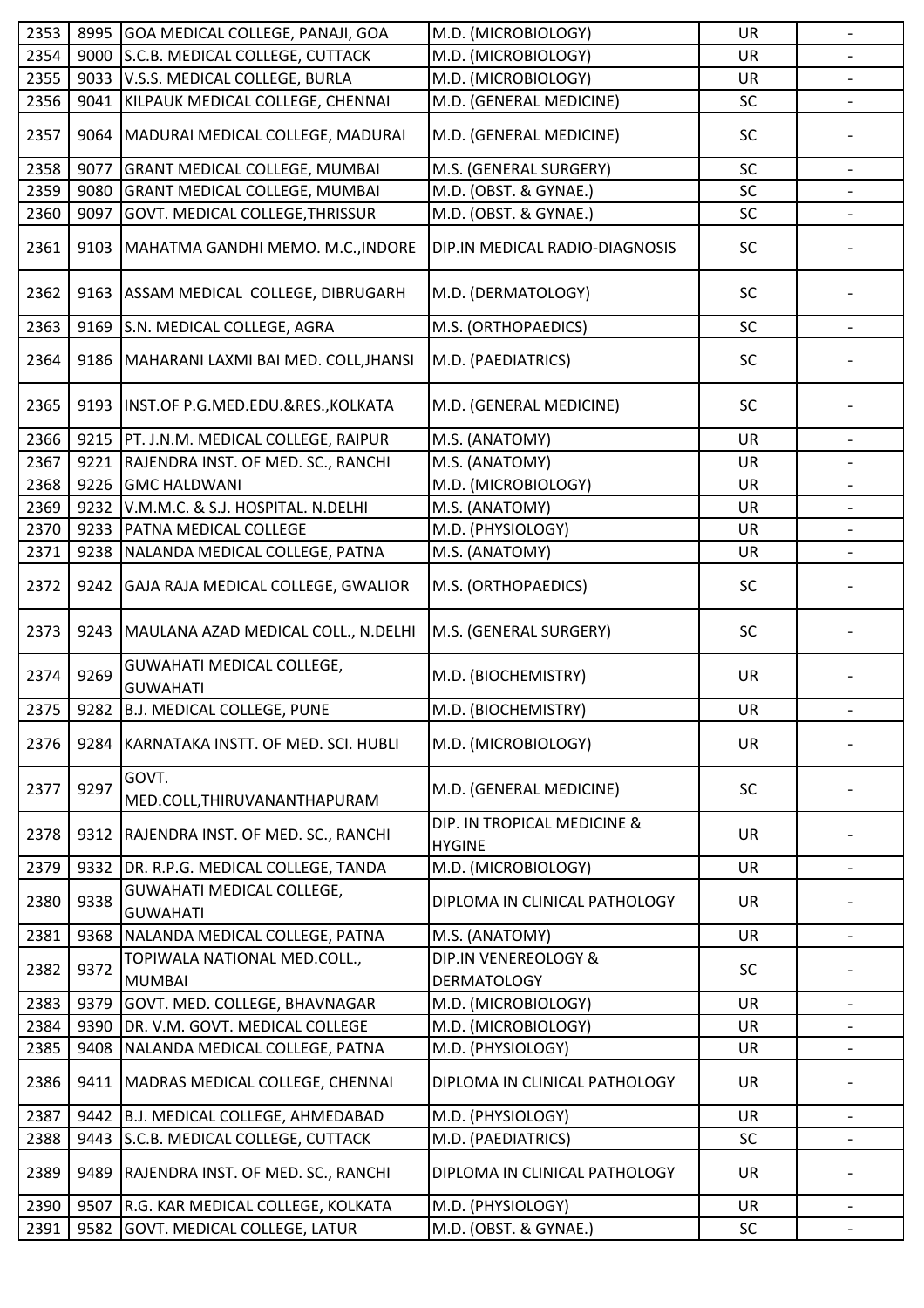| 2392 | 9598  | DARBHANGA MED. COLLG., LAHERIASARAI                   | M.D. (PHYSIOLOGY)              | <b>UR</b> |                          |
|------|-------|-------------------------------------------------------|--------------------------------|-----------|--------------------------|
| 2393 | 9616  | VIJAYNAGAR INST. OF M.S., BELLARY                     | M.D. (MICROBIOLOGY)            | <b>UR</b> |                          |
| 2394 |       | 9632 S.R.T.R. MEDICAL COLLEGE, AMBAJOGAI              | DIPLOMA IN CLINICAL PATHOLOGY  | <b>UR</b> |                          |
| 2395 | 9651  | <b>STANLEY MEDICAL COLLEGE, CHENNAI</b>               | DIPLOMA IN CLINICAL PATHOLOGY  | <b>UR</b> |                          |
| 2396 | 9656  | MADURAI MEDICAL COLLEGE, MADURAI                      | M.D. (OBST. & GYNAE.)          | <b>UR</b> | PH                       |
| 2397 | 9661  | S.N. MEDICAL COLLEGE, AGRA                            | M.S. (ANATOMY)                 | UR        | $\overline{\phantom{a}}$ |
| 2398 | 9739  | DARBHANGA MED. COLLG., LAHERIASARAI                   | M.D. (PHYSIOLOGY)              | <b>UR</b> |                          |
| 2399 | 9747  | S.S. MEDICAL COLLEGE, REWA                            | DIPLOMA IN CLINICAL PATHOLOGY  | <b>UR</b> |                          |
| 2400 | 9751  | GOVERNMENT MEDICAL COLLEGE, SURAT                     | M.D. (BIOCHEMISTRY)            | <b>UR</b> |                          |
| 2401 | 9784  | V.M.M.C. & S.J. HOSPITAL. N.DELHI                     | M.D. (PHYSIOLOGY)              | OBC       |                          |
| 2402 | 9788  | JWAHAR LAL NEHRU M.C. AMU, ALIGARH                    | M.D. (GENERAL MEDICINE)        | SC        |                          |
| 2403 | 9807  | DR. S.N. MEDICAL COLLEGE, JODHPUR                     | M.D. (GENERAL MEDICINE)        | SC        |                          |
| 2404 | 9811  | MEDICAL COLLEGE, KOLKATA                              | M.D. (GENERAL MEDICINE)        | SC        |                          |
| 2405 | 9830  | ESI - PGIMSR, CHENNAI                                 | M.D. (GENERAL MEDICINE)        | SC        |                          |
| 2406 | 9852  | KARNATAKA INSTT. OF MED. SCI. HUBLI                   | DIPLOMA IN CLINICAL PATHOLOGY  | <b>UR</b> |                          |
| 2407 | 9869  | GOVERMENT MEDICAL COLLEGE, CALICUT                    | M.S. (GENERAL SURGERY)         | SC        |                          |
| 2408 | 9886  | GOVERNMENT MEDICAL COLL., BARODA                      | M.D. (RADIO-DIAGNOSIS)         | <b>ST</b> |                          |
| 2409 | 9891  | DARBHANGA MED. COLLG., LAHERIASARAI M.D. (PHYSIOLOGY) |                                | <b>UR</b> |                          |
| 2410 |       | 9925 V.M.M.C. & S.J. HOSPITAL. N.DELHI                | M.S. (ANATOMY)                 | OBC       |                          |
| 2411 | 9947  | RAJENDRA INST. OF MED. SC., RANCHI                    | DIPLOMA IN CLINICAL PATHOLOGY  | <b>UR</b> |                          |
| 2412 | 9966  | RAJENDRA INST. OF MED. SC., RANCHI                    | DIPLOMA IN CLINICAL PATHOLOGY  | <b>UR</b> |                          |
| 2413 | 9984  | MADRAS MEDICAL COLLEGE, CHENNAI                       | M.S. (GENERAL SURGERY)         | SC        |                          |
| 2414 | 10021 | BANGALORE MEDICAL COLL., BANGALORE                    | DIP.IN MEDICAL RADIO-DIAGNOSIS | SC        |                          |
| 2415 | 10022 | GUWAHATI MEDICAL COLLEGE,<br><b>GUWAHATI</b>          | M.D. (MICROBIOLOGY)            | <b>UR</b> |                          |
| 2416 |       | 10023 MAHATMA GANDHI MEMO. M.C., INDORE               | M.D. (PHYSIOLOGY)              | <b>UR</b> |                          |
| 2417 |       | 10031 JWAHAR LAL NEHRU M.C. AMU, ALIGARH              | M.D. (PHYSIOLOGY)              | UR        |                          |
| 2418 |       | 10036 DARBHANGA MED. COLLG., LAHERIASARAI             | M.S. (ANATOMY)                 | <b>UR</b> |                          |
| 2419 |       | 10037 C.S.J.M. MEDICAL UNIV, LUCKNOW                  | M.S. (ANATOMY)                 | <b>UR</b> |                          |
| 2420 |       | 10051 PT. B.D.SHARMA PGIMS., ROHTAK                   | M.D. (PHYSIOLOGY)              | UR        |                          |
| 2421 |       | 10061 GOVERNMENT MEDICAL COLLEGE, MIRAJ               | M.D. (MICROBIOLOGY)            | <b>UR</b> |                          |
| 2422 |       | 10141 PATNA MEDICAL COLLEGE                           | M.S. (ORTHOPAEDICS)            | SC        | $\overline{\phantom{a}}$ |
| 2423 |       | 10155 R.G. KAR MEDICAL COLLEGE, KOLKATA               | M.D. (PHYSIOLOGY)              | UR        |                          |
| 2424 |       | 10178 GOVT. MEDICAL COLLEGE, AURANGABAD               | DIP.IN MEDICAL RADIO-DIAGNOSIS | <b>SC</b> |                          |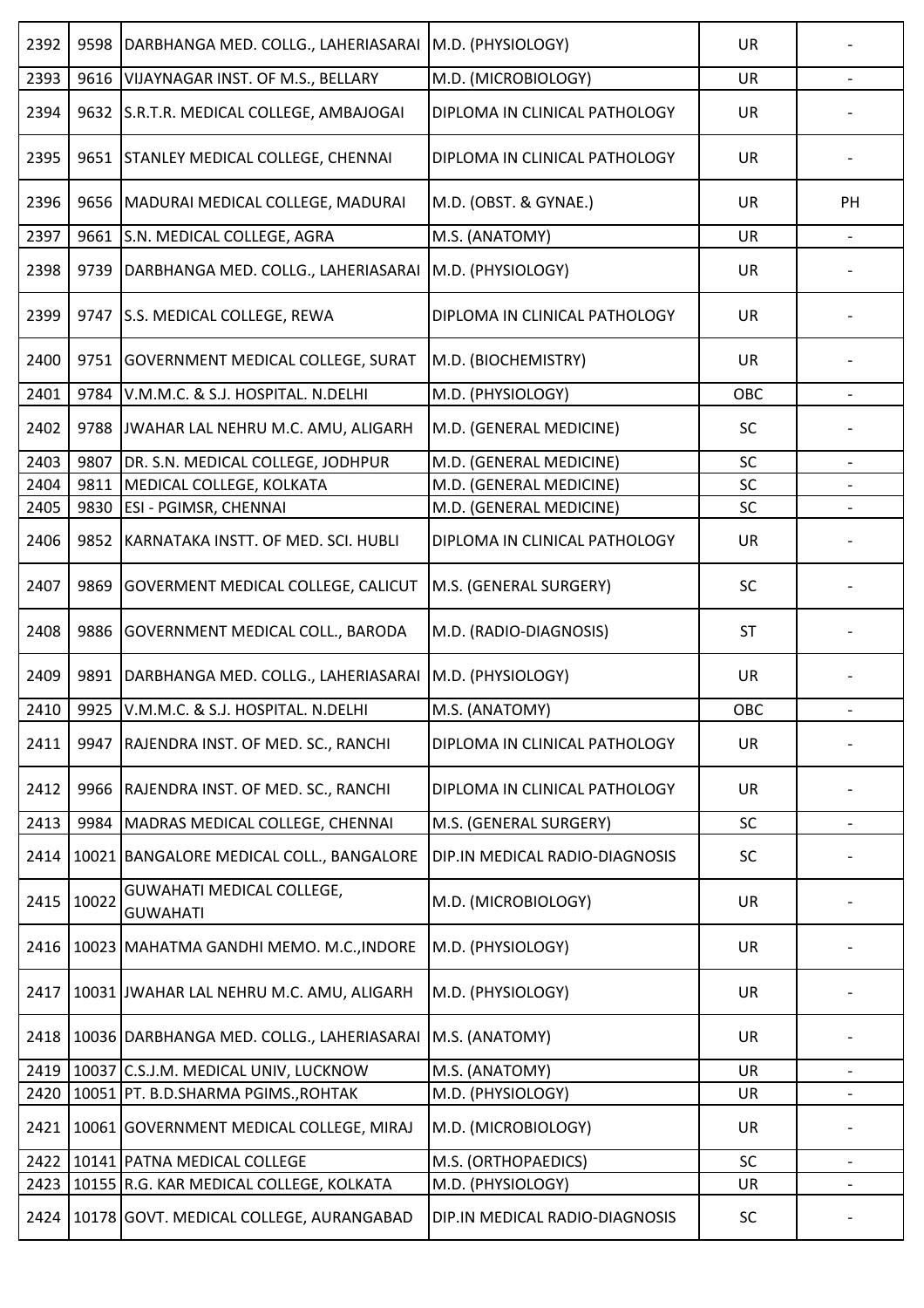| 2425 |       | 10182 Pt.DEENDAYAL UPAD.MED.COLL, RAJKOT            | M.D. (FORENSIC MEDICINE)       | <b>UR</b> |                          |
|------|-------|-----------------------------------------------------|--------------------------------|-----------|--------------------------|
| 2426 |       | 10205 R.G. KAR MEDICAL COLLEGE, KOLKATA             | M.D. (OBST. & GYNAE.)          | SC        |                          |
| 2427 |       | 10206 DARBHANGA MED. COLLG., LAHERIASARAI           | M.S. (ANATOMY)                 | <b>UR</b> |                          |
| 2428 |       | 10212 UNIV. COLL. OF MED. SCIENCE, N.DELHI          | M.D. (OBST. & GYNAE.)          | <b>ST</b> |                          |
| 2429 |       | 10232 SETH G.S. MEDICAL COLLEGE, MUMBAI             | M.S. (GENERAL SURGERY)         | SC        | $\blacksquare$           |
| 2430 |       | 10252 VIJAYNAGAR INST. OF M.S., BELLARY             | DIPLOMA IN CLINICAL PATHOLOGY  | <b>UR</b> |                          |
| 2431 | 10269 | <b>GUWAHATI MEDICAL COLLEGE,</b><br><b>GUWAHATI</b> | M.D. (PAEDIATRICS)             | SC        |                          |
| 2432 |       | 10278 KARNATAKA INSTT. OF MED. SCI. HUBLI           | DIPLOMA IN CLINICAL PATHOLOGY  | <b>UR</b> |                          |
| 2433 |       | 10314 GOVT. MEDICAL COLLEGE, AMRITSAR               | M.D. (MICROBIOLOGY)            | <b>UR</b> |                          |
| 2434 |       | 10319 ASSAM MEDICAL COLLEGE, DIBRUGARH              | M.D. (BIOCHEMISTRY)            | UR        |                          |
| 2435 |       | 10354 PT. J.N.M. MEDICAL COLLEGE, RAIPUR            | M.D. (PAEDIATRICS)             | SC        |                          |
| 2436 |       | 10408 SHRI M.P. SHAH MED. COLL., JAMNAGAR           | M.S. (ORTHOPAEDICS)            | SC        |                          |
| 2437 |       | 10409 GANDHI MEDICAL COLLEGE, BHOPAL                | DIP.IN MEDICAL RADIO-DIAGNOSIS | SC        |                          |
| 2438 |       | 10414 GOVT. MEDICAL COLLEGE, NAGPUR                 | M.D. (BIOCHEMISTRY)            | <b>UR</b> |                          |
| 2439 | 10427 | Govt Theni Medical College, Theni                   | M.D. (OBST. & GYNAE.)          | SC        |                          |
| 2440 |       | 10493 GOVERNMENT MEDICAL COLL., BARODA              | M.S. (ANATOMY)                 | <b>UR</b> |                          |
| 2441 |       | 10498 GOVT. MEDICAL COLLEGE, KOTA                   | M.D. (RADIO-DIAGNOSIS)         | <b>ST</b> | $\overline{\phantom{a}}$ |
| 2442 |       | 10502 R.G. KAR MEDICAL COLLEGE, KOLKATA             | M.D. (PHYSIOLOGY)              | UR        |                          |
| 2443 | 10540 | <b>GUWAHATI MEDICAL COLLEGE,</b><br><b>GUWAHATI</b> | M.D. (MICROBIOLOGY)            | UR        |                          |
|      |       | 2444   10542 GANDHI MEDICAL COLLEGE, BHOPAL         | M.D. (OBST. & GYNAE.)          | SC        |                          |
| 2445 |       | 10576 PT. J.N.M. MEDICAL COLLEGE, RAIPUR            | M.D. (PHYSIOLOGY)              | <b>UR</b> |                          |
| 2446 |       | 10586 BURDWAN MEDICAL COLLEGE, BURDWAN              | M.D. (PHYSIOLOGY)              | <b>UR</b> |                          |
| 2447 |       | 10612 V.M.M.C. & S.J. HOSPITAL. N.DELHI             | M.S. (GENERAL SURGERY)         | SC        |                          |
| 2448 | 10629 | TOPIWALA NATIONAL MED.COLL.,<br><b>MUMBAI</b>       | M.D. (GENERAL MEDICINE)        | <b>ST</b> |                          |
| 2449 |       | 10635 PATNA MEDICAL COLLEGE                         | M.D. SKIN & VERERAL DISEASES   | SC        |                          |
| 2450 |       | 10686 GOVT. MEDICAL COLLEGE, NAGPUR                 | M.D. (BIOCHEMISTRY)            | <b>UR</b> |                          |
| 2451 |       | 10735 GOVT. MED. COLLEGE, BHAVNAGAR                 | M.S. (ORTHOPAEDICS)            | SC        |                          |
| 2452 |       | 10736 NETAJI S.C. BOSE G.M.C, JABALPUR              | M.S. (ANATOMY)                 | UR        | $\overline{\phantom{a}}$ |
| 2453 |       | 10846 B.J. MEDICAL COLLEGE, AHMEDABAD               | M.D. (GENERAL MEDICINE)        | SC        |                          |
| 2454 |       | 10852 COIMBATORE MED. COLL., COIMBATORE             | M.D. (GENERAL MEDICINE)        | SC        |                          |
| 2455 | 10871 | Raichur Institute of Medical Sciences,<br>Raichur   | M.D. (BIOCHEMISTRY)            | UR        |                          |
| 2456 |       | 10875 GURU GOVIND SINGH MED. C. FARIDKOT            | M.D. (BIOCHEMISTRY)            | UR        |                          |
| 2457 |       | 10879 GOVT. MEDICAL COLLEGE, PATIALA                | M.D. (BIOCHEMISTRY)            | <b>UR</b> |                          |
| 2458 |       | 10886 INST.OF P.G.MED.EDU.&RES., KOLKATA            | M.S. (ANATOMY)                 | UR        |                          |
| 2459 |       | 10927 PT. B.D.SHARMA PGIMS., ROHTAK                 | M.D. (PHYSIOLOGY)              | UR        |                          |
| 2460 | 10957 | REGIONAL INST OF MEDICAL SCIENCE,<br><b>IMPHAL</b>  | M.D. (BIOCHEMISTRY)            | <b>UR</b> |                          |
| 2461 |       | 10960 S.C.B. MEDICAL COLLEGE, CUTTACK               | M.S. (ANATOMY)                 | UR        | $\overline{\phantom{a}}$ |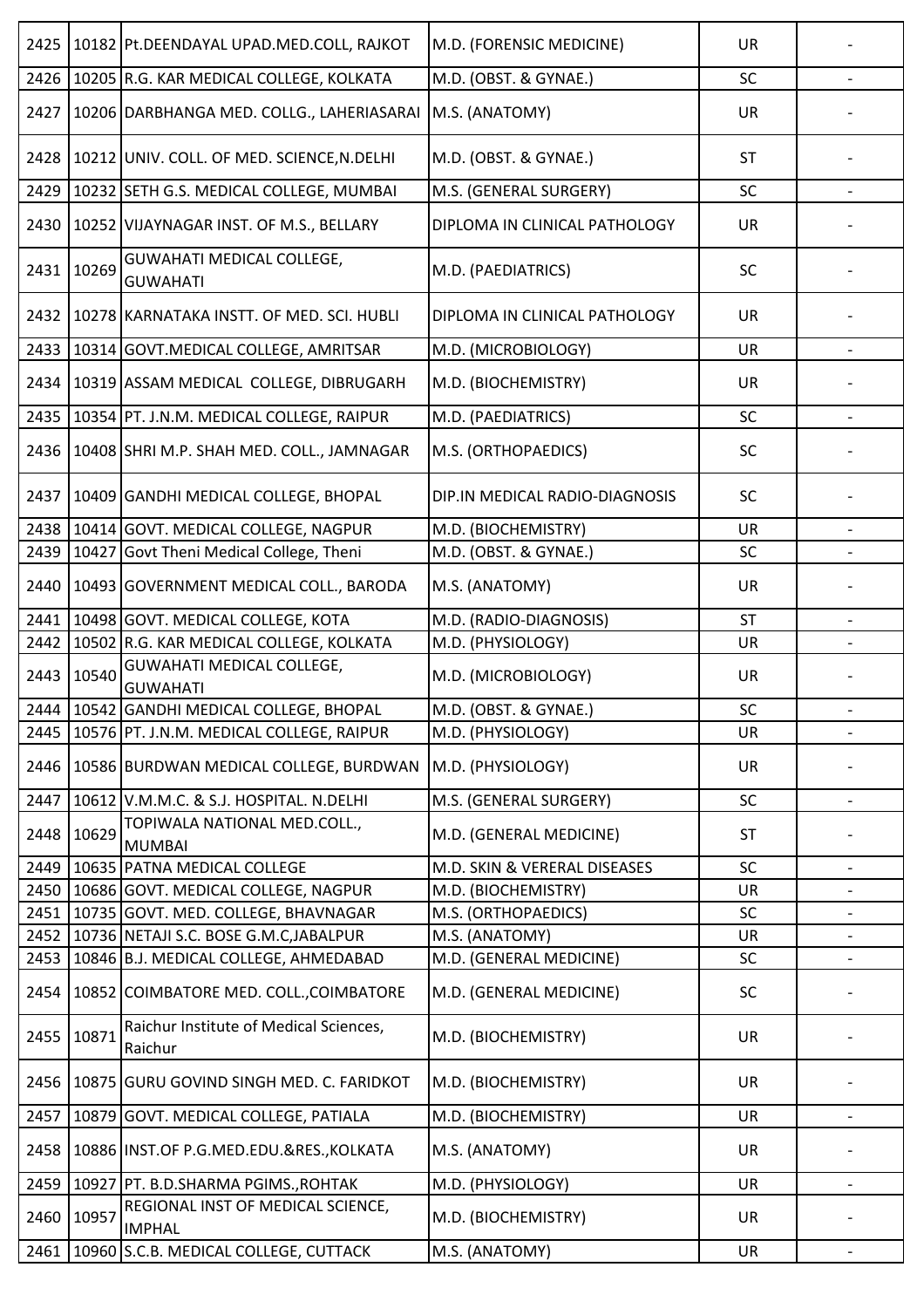| 2462 |       | 11006 Bidar Institute of Medical Sciences, Bidar | M.D. (PHYSIOLOGY)                             | UR        |                          |
|------|-------|--------------------------------------------------|-----------------------------------------------|-----------|--------------------------|
| 2463 |       | 11011 GOVT. MEDICAL COLLEGE, PATIALA             | M.S. (ANATOMY)                                | UR        |                          |
| 2464 |       | 11050 R.G. KAR MEDICAL COLLEGE, KOLKATA          | M.D. (GENERAL MEDICINE)                       | SC        |                          |
| 2465 |       | 11089 GOVT. MEDICAL COLLEGE, NAGPUR              | M.S. (ANATOMY)                                | UR        |                          |
| 2466 |       | 11107 S.N. MEDICAL COLLEGE, AGRA                 | M.D. (GENERAL MEDICINE)                       | SC        |                          |
| 2467 |       | 11128 BANGALORE MEDICAL COLL., BANGALORE         | M.D. (PREVENTIVE & SOCIAL<br><b>MEDICINE)</b> | SC        |                          |
| 2468 |       | 11132 L.L.R.M. MEDICAL COLLEGE, MEERUT           | M.D. (GENERAL MEDICINE)                       | SC        | $\blacksquare$           |
| 2469 |       | 11133 NETAJI S.C. BOSE G.M.C.JABALPUR            | M.D. (GENERAL MEDICINE)                       | SC        |                          |
| 2470 |       | 11152 GOVT. MEDICAL COLLEGE, PATIALA             | M.D. (BIOCHEMISTRY)                           | UR        |                          |
| 2471 | 11162 | TOPIWALA NATIONAL MED.COLL.,<br><b>MUMBAI</b>    | M.D. (PHYSIOLOGY)                             | <b>UR</b> |                          |
|      |       | 2472 11203 INDRA GANDHI MED. COLL., SHIMLA       | M.D. (GENERAL MEDICINE)                       | SC        |                          |
| 2473 |       | 11220 R.G. KAR MEDICAL COLLEGE, KOLKATA          | M.S. (ANATOMY)                                | UR        |                          |
| 2474 |       | 11235 MOTI LAL NEHRU MED. COLL, ALLAHABAD        | M.D. (PAEDIATRICS)                            | <b>SC</b> |                          |
| 2475 | 11261 | GUWAHATI MEDICAL COLLEGE,<br><b>GUWAHATI</b>     | M.D. (MICROBIOLOGY)                           | <b>UR</b> |                          |
| 2476 |       | 11276 SARDAR PATEL MED. COLLEGE, BIKANER         | M.D. (GENERAL MEDICINE)                       | SC        |                          |
| 2477 |       | 11338 STANLEY MEDICAL COLLEGE, CHENNAI           | M.D. (RADIO-DIAGNOSIS)                        | <b>ST</b> |                          |
| 2478 | 11401 | Shimoga Institute of Medical Science,<br>Shimoga | M.D. (FORENSIC MEDICINE)                      | <b>UR</b> |                          |
| 2479 |       | 11447 DR. S.N. MEDICAL COLLEGE, JODHPUR          | M.D. (PHYSIOLOGY)                             | <b>UR</b> |                          |
| 2480 |       | 11458 CALCUTTA NATIONAL MED.COLL, KOLKATA        | M.S. (ANATOMY)                                | UR        |                          |
| 2481 |       | 11476 INST.OF P.G.MED.EDU.&RES., KOLKATA         | DIP.IN MEDICAL RADIO-DIAGNOSIS                | SC        |                          |
| 2482 | 11478 | TOPIWALA NATIONAL MED.COLL.,<br><b>MUMBAI</b>    | M.D. (PHYSIOLOGY)                             | <b>UR</b> |                          |
| 2483 |       | 11539 THANJAVUR MED. COLLEGE, THANJAVUR          | DIP.IN MEDICAL RADIO-DIAGNOSIS                | SC        |                          |
| 2484 |       | 11555 S.M.S. MEDICAL COLLEGE, JAIPUR             | M.D. (OBST. & GYNAE.)                         | <b>ST</b> |                          |
| 2485 |       | 11571 LADY HARDINGE MEDICAL COLL., N. DELHI      | M.D. (GENERAL MEDICINE)                       | <b>ST</b> |                          |
| 2486 |       | 11581 R.G. KAR MEDICAL COLLEGE, KOLKATA          | M.S. (ANATOMY)                                | UR        |                          |
| 2487 |       | 11584 SARDAR PATEL MED. COLLEGE, BIKANER         | M.D. (PHYSIOLOGY)                             | UR        |                          |
| 2488 |       | 11673 SILCHAR MEDICAL COLLEGE, SILCHAR           | M.D. (MICROBIOLOGY)                           | UR        | $\overline{\phantom{a}}$ |
| 2489 |       | 11693 S.M.S. MEDICAL COLLEGE, JAIPUR             | DIP. IN FORENSIC MEDICINE                     | UR        |                          |
| 2490 |       | 11720 INST.OF MED.SCIENCES, BHU, VARANASI        | M.D. (OBST. & GYNAE.)                         | SC        |                          |
| 2491 |       | 11764 GOVT. MEDICAL COLLEGE, KOTA                | M.D. (GENERAL MEDICINE)                       | SC        | $\overline{\phantom{a}}$ |
| 2492 |       | 11766 Pt.DEENDAYAL UPAD.MED.COLL, RAJKOT         | M.D. (PAEDIATRICS)                            | SC        |                          |
| 2493 |       | 11769 M.K.C.G.MEDICAL COLLEGE, BRAHMAPUR         | M.D. (PHYSIOLOGY)                             | <b>UR</b> |                          |
| 2494 | 11790 | TOPIWALA NATIONAL MED.COLL.,<br><b>MUMBAI</b>    | M.S. (ANATOMY)                                | <b>UR</b> |                          |
| 2495 |       | 11793 CALCUTTA NATIONAL MED.COLL, KOLKATA        | M.D. (GENERAL MEDICINE)                       | SC        |                          |
| 2496 |       | 11850 L.TILAK MUNICIPAL MED.COLL., MUMBAI        | DIPLOMA IN PUBLIC HEALTH                      | UR        |                          |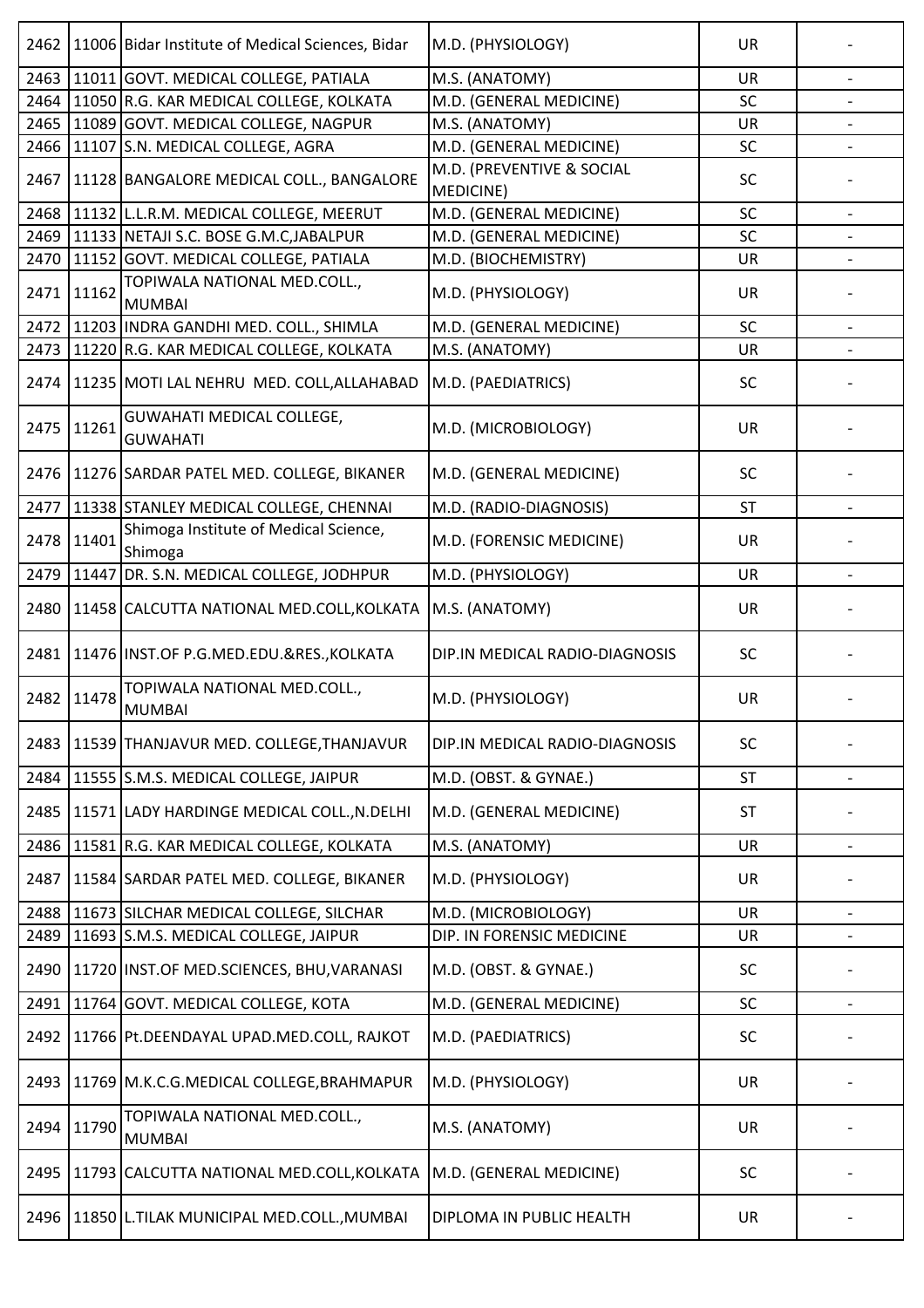| 2497 | 11861 | GOVT.<br>MED.COLL, THIRUVANANTHAPURAM               | M.S. (GENERAL SURGERY)                 | <b>SC</b> |                          |
|------|-------|-----------------------------------------------------|----------------------------------------|-----------|--------------------------|
| 2498 |       | 11897 R.G. KAR MEDICAL COLLEGE, KOLKATA             | M.D. (OBST. & GYNAE.)                  | <b>ST</b> |                          |
| 2499 |       | 11980 PT. J.N.M. MEDICAL COLLEGE, RAIPUR            | M.D. (GENERAL MEDICINE)                | SC        |                          |
|      |       | Raichur Institute of Medical Sciences,              |                                        |           |                          |
| 2500 | 12000 | Raichur                                             | M.D. (PHYSIOLOGY)                      | <b>UR</b> |                          |
| 2501 |       | 12015 INST.OF MED.SCIENCES, BHU, VARANASI           | M.S. (GENERAL SURGERY)                 | SC        |                          |
| 2502 |       | 12028 ALL INDIA INS OF HYG. & PUB. HEALTH           | DIPLOMA IN PUBLIC HEALTH               | <b>UR</b> |                          |
| 2503 | 12050 | Belgaum Institute of Medical Sciences,<br>Belgaum   | M.S. (ANATOMY)                         | UR        |                          |
| 2504 |       | 12120 BURDWAN MEDICAL COLLEGE, BURDWAN              | M.S. (ANATOMY)                         | UR        |                          |
| 2505 |       | 12141 DARBHANGA MED. COLLG., LAHERIASARAI           | M.D. (PAEDIATRICS)                     | SC        |                          |
| 2506 |       | 12171 JAWAHAR LAL NEHRU MED.COLL., AJMER            | M.D. (GENERAL MEDICINE)                | SC        |                          |
| 2507 |       | 12209 GOVT. MED. COLL. & HOSP., CHANDIGARH          | M.D. (PSYCHIATRY)                      | SC        |                          |
| 2508 |       | 12225 GOVT. MEDICAL COLLEGE, PATIALA                | M.D. (PHYSIOLOGY)                      | UR        |                          |
| 2509 |       | 12251 T.D. MEDICAL COLLEGE, ALAPPUZHA               | M.D. (OBST. & GYNAE.)                  | SC        |                          |
| 2510 |       | 12253 GOVERNMENT MEDICAL COLL., BARODA              | M.D. (GENERAL MEDICINE)                | SC        |                          |
| 2511 |       | 12330 LADY HARDINGE MEDICAL COLL., N.DELHI          | M.S. (GENERAL SURGERY)                 | SC        |                          |
| 2512 |       | 12395 P.G.I.M.E.R., DR. R.M.L. HOSP., N.D.          | M.S. (GENERAL SURGERY)                 | <b>SC</b> |                          |
| 2513 |       | 12406 PATNA MEDICAL COLLEGE                         | M.D. SKIN & VERERAL DISEASES           | <b>ST</b> |                          |
| 2514 |       | 12458 GOVT. MEDICAL COLLEGE, PATIALA                | M.D. (PHYSIOLOGY)                      | <b>UR</b> |                          |
| 2515 |       | 12464 MADURAI MEDICAL COLLEGE, MADURAI              | M.S. (GENERAL SURGERY)                 | <b>SC</b> |                          |
|      |       | 2516 12469 SILCHAR MEDICAL COLLEGE, SILCHAR         | M.D. (PHYSIOLOGY)                      | UR        |                          |
| 2517 |       | 12486 SILCHAR MEDICAL COLLEGE, SILCHAR              | M.D. (BIOCHEMISTRY)                    | UR        | $\overline{\phantom{a}}$ |
| 2518 |       | 12517 PATNA MEDICAL COLLEGE                         | M.D. (GENERAL MEDICINE)                | SC        |                          |
| 2519 | 12528 | REGIONAL INST OF MEDICAL SCIENCE,<br><b>IMPHAL</b>  | M.D. (DERMATOLOGY)                     | <b>SC</b> |                          |
| 2520 |       | 12538 MADRAS MEDICAL COLLEGE, CHENNAI               | M.D. (ANAESTHESIOLOGY)                 | SC        |                          |
| 2521 |       | 12540 RAJENDRA INST. OF MED. SC., RANCHI            | M.D. (GENERAL MEDICINE)                | SC        |                          |
| 2522 | 12553 | <b>GUWAHATI MEDICAL COLLEGE,</b><br><b>GUWAHATI</b> | M.D. (PHYSIOLOGY)                      | UR        |                          |
| 2523 |       | 12559 V.M.M.C. & S.J. HOSPITAL. N.DELHI             | M.S. (ORTHOPAEDICS)                    | <b>ST</b> |                          |
| 2524 | 12564 | GUWAHATI MEDICAL COLLEGE,<br><b>GUWAHATI</b>        | M.D. (PHYSIOLOGY)                      | UR        |                          |
| 2525 |       | 12622 B.J. MEDICAL COLLEGE, AHMEDABAD               | M.D. (OBST. & GYNAE.)                  | SC        |                          |
| 2526 |       | 12636 PATNA MEDICAL COLLEGE                         | M.D. (OBST. & GYNAE.)                  | SC        | $\overline{\phantom{a}}$ |
| 2527 |       | 12650 SETH G.S. MEDICAL COLLEGE, MUMBAI             | M.D. (ANAESTHESIOLOGY)                 | SC        |                          |
| 2528 |       | 12663 GOVERNMENT MEDICAL COLLEGE, SURAT             | M.D. (GENERAL MEDICINE)                | SC        |                          |
| 2529 |       | 12682 BANGALORE MEDICAL COLL., BANGALORE            | M.D. (ANAESTHESIOLOGY)                 | <b>SC</b> |                          |
| 2530 |       | 12699 GOVERNMENT MEDICAL COLL., BARODA              | DIPLOMA IN PUBLIC HEALTH               | <b>UR</b> |                          |
| 2531 |       | 12702 S.M.S. MEDICAL COLLEGE, JAIPUR                | M.S. (OPHTHALMOLOGY)                   | SC        |                          |
| 2532 |       | 12776 V.M.M.C. & S.J. HOSPITAL. N.DELHI             | M.S. (OPHTHALMOLOGY)                   | SC        | $\overline{\phantom{a}}$ |
| 2533 |       | 12820 V.M.M.C. & S.J. HOSPITAL. N.DELHI             | M.D. (PREVENTIVE & SOCIAL<br>MEDICINE) | ST        |                          |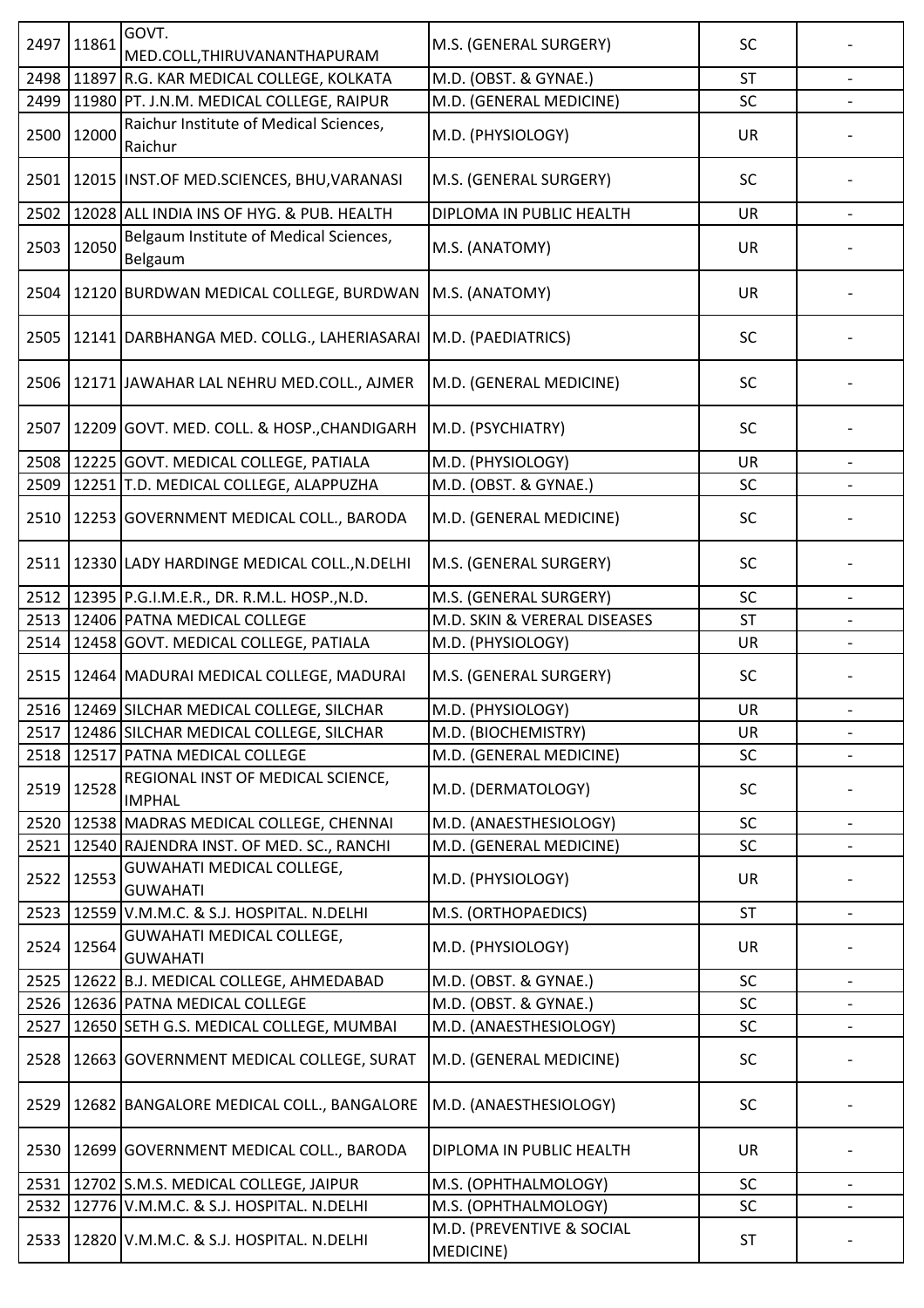| 2534 |       | 12871 INST.OF MED.SCIENCES, BHU, VARANASI           | M.S. (GENERAL SURGERY)                  | <b>ST</b> |                   |
|------|-------|-----------------------------------------------------|-----------------------------------------|-----------|-------------------|
| 2535 |       | 12899 MADURAI MEDICAL COLLEGE, MADURAI              | DIP.IN MEDICAL RADIO-DIAGNOSIS          | <b>SC</b> |                   |
| 2536 |       | 12900 DR. R.P.G. MEDICAL COLLEGE, TANDA             | MD (DERM., VENE. & LEPROSY)             | SC        |                   |
| 2537 |       | 12955 UNIV. COLL. OF MED. SCIENCE, N.DELHI          | M.S. (GENERAL SURGERY)                  | <b>SC</b> |                   |
| 2538 |       | 13128 PATNA MEDICAL COLLEGE                         | M.D. (GENERAL MEDICINE)                 | SC        |                   |
| 2539 |       | 13139 GOA MEDICAL COLLEGE, PANAJI, GOA              | M.D. (TUBERCULOSIS & RESP.<br>DISEASES) | <b>SC</b> |                   |
| 2540 |       | 13142 S.M.S. MEDICAL COLLEGE, JAIPUR                | M.S. (GENERAL SURGERY)                  | SC        |                   |
| 2541 |       | 13174 MADRAS MEDICAL COLLEGE, CHENNAI               | M.S. (OPHTHALMOLOGY)                    | SC        |                   |
| 2542 |       | 13177 GOVT. MEDICAL COLLEGE, AURANGABAD             | M.D. (OBST. & GYNAE.)                   | <b>SC</b> |                   |
| 2543 |       | 13229 PT. B.D.SHARMA PGIMS., ROHTAK                 | M.S. (GENERAL SURGERY)                  | <b>SC</b> |                   |
| 2544 |       | 13268 S.N. MEDICAL COLLEGE, AGRA                    | M.D. (OBST. & GYNAE.)                   | SC        |                   |
| 2545 |       | 13277 MADURAI MEDICAL COLLEGE, MADURAI              | M.S. (GENERAL SURGERY)                  | <b>SC</b> |                   |
| 2546 | 13355 | <b>GUWAHATI MEDICAL COLLEGE,</b><br><b>GUWAHATI</b> | M.D. (GENERAL MEDICINE)                 | <b>SC</b> |                   |
| 2547 |       | 13407 K.A.P.V.G.M.COLL, TIRUCHIRAPPALLLI            | M.D. (GENERAL MEDICINE)                 | <b>SC</b> |                   |
| 2548 |       | 13446 GOA MEDICAL COLLEGE, PANAJI, GOA              | M.S. (GENERAL SURGERY)                  | <b>SC</b> |                   |
| 2549 |       | 13518 TIRUNELVELI MED. COLL., TIRUNELVELI           | M.D. (GENERAL MEDICINE)                 | <b>SC</b> |                   |
| 2550 |       | 13520 KILPAUK MEDICAL COLLEGE, CHENNAI              | M.S. (GENERAL SURGERY)                  | <b>SC</b> |                   |
| 2551 |       | 13581 S.M.S. MEDICAL COLLEGE, JAIPUR                | M.D. (OBST. & GYNAE.)                   | SC        |                   |
| 2552 |       | 13599 BANGALORE MEDICAL COLL., BANGALORE            | M.S. (OPHTHALMOLOGY)                    | <b>SC</b> |                   |
| 2553 |       | 13653 SILCHAR MEDICAL COLLEGE, SILCHAR              | M.D. (PAEDIATRICS)                      | <b>SC</b> |                   |
| 2554 |       | 13697 S.C.B. MEDICAL COLLEGE, CUTTACK               | M.D. (OBST. & GYNAE.)                   | SC        |                   |
| 2555 |       | 13721 B.J. MEDICAL COLLEGE, AHMEDABAD               | M.S. (GENERAL SURGERY)                  | SC        |                   |
|      |       | 2556  13726 LADY HARDINGE MEDICAL COLL.,N.DELHI     | M.S. (OPHTHALMOLOGY)                    | SC        |                   |
| 2557 |       | 13739 GOVT. MEDICAL COLLEGE, THRISSUR               | M.D. (ANAESTHESIOLOGY)                  | SC        |                   |
| 2558 | 13746 | TOPIWALA NATIONAL MED.COLL.,<br><b>MUMBAI</b>       | M.D. (ANAESTHESIOLOGY)                  | <b>SC</b> |                   |
| 2559 |       | 13765 UNIV. COLL. OF MED. SCIENCE, N.DELHI          | M.S. (OPHTHALMOLOGY)                    | <b>SC</b> |                   |
| 2560 |       | 13767 MOTI LAL NEHRU MED. COLL, ALLAHABAD           | M.S. (GENERAL SURGERY)                  | SC        |                   |
| 2561 |       | 13795 BANGALORE MEDICAL COLL., BANGALORE            | M.S. (GENERAL SURGERY)                  | <b>SC</b> |                   |
| 2562 |       | 13819 B.R.D. MEDICAL COLLEGE, GORAKHPUR             | M.D. (OBST. & GYNAE.)                   | SC        |                   |
| 2563 |       | 13861   DARBHANGA MED. COLLG., LAHERIASARAI         | M.D. (GENERAL MEDICINE)                 | SC        |                   |
| 2564 |       | 13886 UNIV. COLL. OF MED. SCIENCE, N.DELHI          | M.S. (ORTHOPAEDICS)                     | <b>ST</b> |                   |
| 2565 |       | 13982 MADURAI MEDICAL COLLEGE, MADURAI              | M.D. (ANAESTHESIOLOGY)                  | <b>SC</b> |                   |
| 2566 |       | 14016 DR. R.P.G. MEDICAL COLLEGE, TANDA             | M.D. (OBST. & GYNAE.)                   | <b>SC</b> |                   |
| 2567 | 14038 | REGIONAL INST OF MEDICAL SCIENCE,<br><b>IMPHAL</b>  | M.D. IN TRANSFUSION MEDICINE            | <b>ST</b> |                   |
| 2568 |       | 14085 DR. S.N. MEDICAL COLLEGE, JODHPUR             | M.S. (GENERAL SURGERY)                  | <b>SC</b> | $\qquad \qquad -$ |
| 2569 |       | 14114 V.S.S. MEDICAL COLLEGE, BURLA                 | M.D. (DERMATOLOGY)                      | SC        |                   |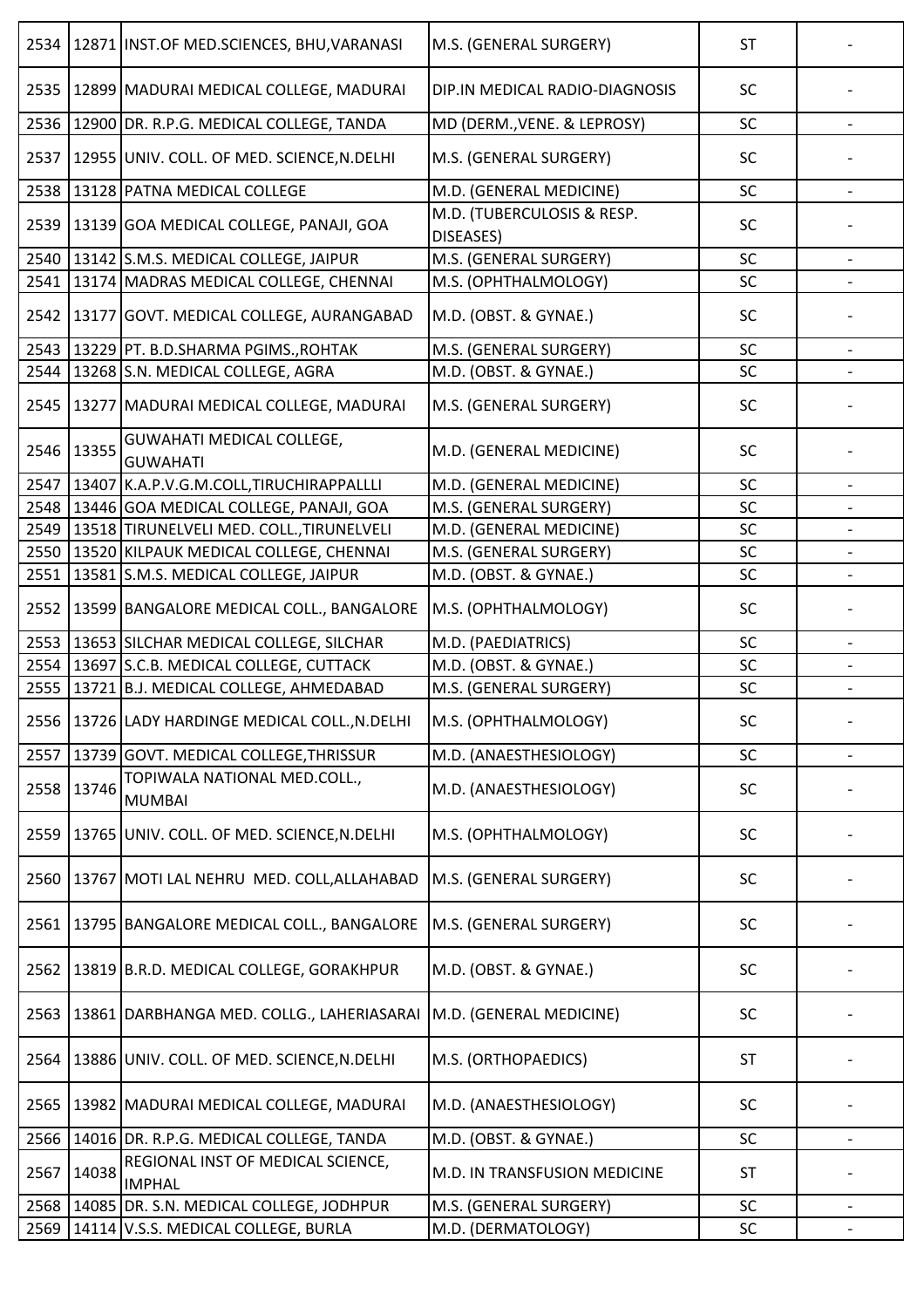| 2570 |       | 14133 L.TILAK MUNICIPAL MED.COLL., MUMBAI          | M.S. (ORTHOPAEDICS)                          | <b>ST</b> |                          |
|------|-------|----------------------------------------------------|----------------------------------------------|-----------|--------------------------|
|      |       | 2571   14201 COIMBATORE MED. COLL., COIMBATORE     | M.S. (GENERAL SURGERY)                       | SC        |                          |
| 2572 |       | 14259 GOVERMENT MEDICAL COLLEGE, CALICUT           | DIPLOMA IN ORTHOPAEDICS                      | SC        |                          |
| 2573 |       | 14273 B.J. MEDICAL COLLEGE, AHMEDABAD              | M.D. (OBST. & GYNAE.)                        | SC        |                          |
| 2574 |       | 14287 SETH G.S. MEDICAL COLLEGE, MUMBAI            | M.D. (PAEDIATRICS)                           | <b>ST</b> |                          |
| 2575 |       | 14421 GOVT. MEDICAL COLLEGE, PATIALA               | M.D. (TUBERCULOSIS & RESP.<br>DISEASES)      | SC        |                          |
|      |       | 2576   14448 S.C.B. MEDICAL COLLEGE, CUTTACK       | M.D. (PAEDIATRICS)                           | <b>ST</b> | $\overline{\phantom{a}}$ |
| 2577 |       | 14497 GURU GOVIND SINGH MED. C. FARIDKOT           | M.D. (GENERAL MEDICINE)                      | <b>SC</b> |                          |
|      |       | 2578 14509 PT. B.D.SHARMA PGIMS., ROHTAK           | M.D. (ANAESTHESIOLOGY)                       | SC        |                          |
|      |       | 2579   14584   GANDHI MEDICAL COLLEGE, BHOPAL      | M.D. (PAEDIATRICS)                           | <b>ST</b> |                          |
|      |       | 2580   14587 V.S.S. MEDICAL COLLEGE, BURLA         | M.D. (GENERAL MEDICINE)                      | SC        |                          |
| 2581 |       | 14626 ESI-POST GRAD.INST.MED.SCI.&REC.             | M.S. (OPHTHALMOLOGY)                         | <b>ST</b> |                          |
|      |       |                                                    |                                              |           |                          |
| 2582 |       | 14715   M.K.C.G.MEDICAL COLLEGE, BRAHMAPUR         | M.D. (GENERAL MEDICINE)                      | SC        |                          |
| 2583 |       | 14718 S.M.S. MEDICAL COLLEGE, JAIPUR               | M.D. (OBST. & GYNAE.)                        | SC        |                          |
| 2584 |       | 14810 MADRAS MEDICAL COLLEGE, CHENNAI              | DIP. IN DERM. VENEROLOGY &<br><b>LEPROSY</b> | <b>SC</b> |                          |
| 2585 |       | 14829 RAJENDRA INST. OF MED. SC., RANCHI           | M.D. (RADIO-DIAGNOSIS)                       | <b>UR</b> | PH                       |
| 2586 |       | 14866 MADRAS MEDICAL COLLEGE, CHENNAI              | M.D. (ANAESTHESIOLOGY)                       | <b>SC</b> |                          |
| 2587 |       | 14876 KARNATAKA INSTT. OF MED. SCI. HUBLI          | M.S. (GENERAL SURGERY)                       | SC        |                          |
| 2588 | 14877 | REGIONAL INST OF MEDICAL SCIENCE,<br><b>IMPHAL</b> | M.D. (GENERAL MEDICINE)                      | SC        |                          |
| 2589 |       | 14958 DR. R.P.G. MEDICAL COLLEGE, TANDA            | M.D. (PAEDIATRICS)                           | SC        |                          |
| 2590 |       | 14977 S.C.B. MEDICAL COLLEGE, CUTTACK              | M.D. (OBST. & GYNAE.)                        | SC        |                          |
|      |       | 2591   15050 MADRAS MEDICAL COLLEGE, CHENNAI       | M.D. (PSYCHIATRY)                            | SC        |                          |
| 2592 |       | 15081 ASSAM MEDICAL COLLEGE, DIBRUGARH             | M.D. (GENERAL MEDICINE)                      | <b>SC</b> |                          |
| 2593 |       | 15091 CENTRAL INST. OF PSYCHIATRY, RANCHI          | M.D. (PSYCHIATRY)                            | SC        |                          |
| 2594 |       | 15092 R.N.T. MEDICAL COLLEGE, UDAIPUR              | M.S. (GENERAL SURGERY)                       | <b>SC</b> |                          |
| 2595 |       | 15110 P.G.I.M.E.R., DR. R.M.L. HOSP., N.D.         | DIPLOMA IN CHILD HEALTH                      | <b>SC</b> | $\overline{\phantom{a}}$ |
| 2596 |       | 15115 B.J. MEDICAL COLLEGE, PUNE                   | M.S. (OPHTHALMOLOGY)                         | SC        |                          |
| 2597 |       | 15116 E.S.I. - P.G.I.M.S.R., BANGLORE              | M.S. (GENERAL SURGERY)                       | SC        | $\overline{\phantom{a}}$ |
| 2598 |       | 15202 ESI-PGIMSR, ANDHERI (E), MUMBAI              | M.D. (OBST. & GYNAE.)                        | SC        |                          |
| 2599 |       | 15225 INST.OF P.G.MED.EDU.&RES., KOLKATA           | M.D. (GENERAL MEDICINE)                      | <b>ST</b> |                          |
| 2600 |       | 15249 GOVERMENT MEDICAL COLLEGE, CALICUT           | DIPLOMA IN CHILD HEALTH                      | SC        |                          |
| 2601 |       | 15249 GOVERMENT MEDICAL COLLEGE, CALICUT           | M.S. (OPHTHALMOLOGY)                         | <b>SC</b> |                          |
| 2602 |       | 15263 C.S.J.M. MEDICAL UNIV, LUCKNOW               | M.S. (GENERAL SURGERY)                       | SC        |                          |
| 2603 |       | 15270 MAHATMA GANDHI MEMO. M.C., INDORE            | M.S. (OPHTHALMOLOGY)                         | SC        |                          |
| 2604 |       | 15280 GOVERMENT MEDICAL COLLEGE, CALICUT           | M.D. (ANAESTHESIOLOGY)                       | <b>SC</b> |                          |
| 2605 |       | 15342 V.M.M.C. & S.J. HOSPITAL. N.DELHI            | M.D. (ANAESTHESIOLOGY)                       | SC        |                          |
| 2606 |       | 15365 MADRAS MEDICAL COLLEGE, CHENNAI              | DIP.IN GYNAE. & OBST.                        | SC        |                          |
| 2607 |       | 15372 GOVT. MEDICAL COLLEGE, NAGPUR                | M.D. (ANAESTHESIOLOGY)                       | SC        | $\qquad \qquad -$        |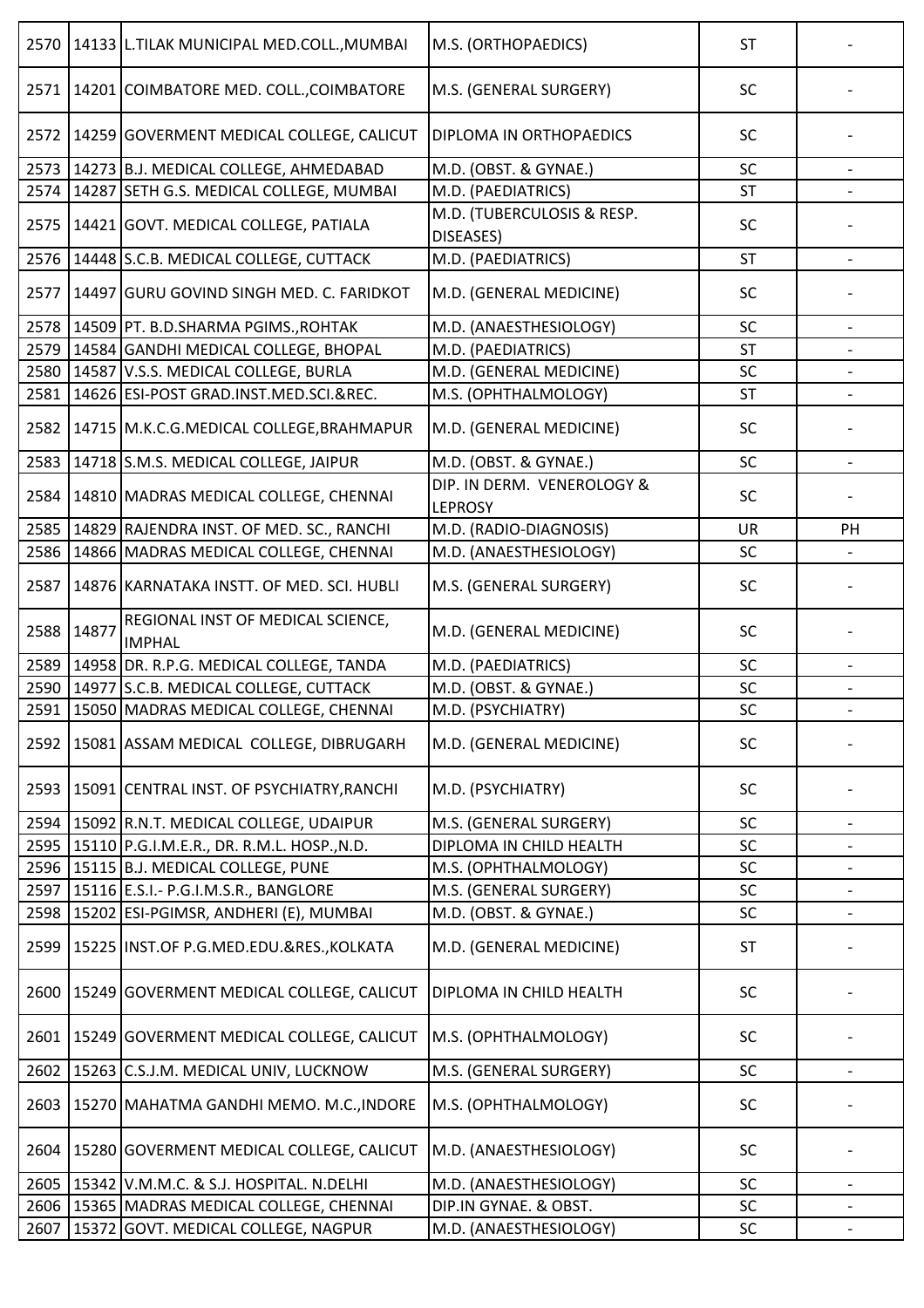| 2608 | 15393 ESI-PGIMSR MGMH, Parel, Mumbai           | M.D. (TUBERCULOSIS & RESP.<br>DISEASES) | SC        |                          |
|------|------------------------------------------------|-----------------------------------------|-----------|--------------------------|
| 2609 | 15402 STANLEY MEDICAL COLLEGE, CHENNAI         | M.S. (E.N.T.)                           | SC        |                          |
| 2610 | 15558 MADRAS MEDICAL COLLEGE, CHENNAI          | DIPLOMA IN CHILD HEALTH                 | SC        |                          |
| 2611 | 15565 MAHATMA GANDHI MEMO. M.C., INDORE        | M.S. (GENERAL SURGERY)                  | <b>SC</b> |                          |
| 2612 | 15643 MYSORE MED.COLL.& RES.INST., MYSORE      | M.S. (GENERAL SURGERY)                  | SC        |                          |
| 2613 | 15682 RAJENDRA INST. OF MED. SC., RANCHI       | M.S. (GENERAL SURGERY)                  | SC        |                          |
| 2614 | 15704 NILRATNAM SIRCAR MED. COLL, KOLKATA      | M.D. (OBST. & GYNAE.)                   | SC        |                          |
| 2615 | 15796 MADRAS MEDICAL COLLEGE, CHENNAI          | DIPLOMA IN CHILD HEALTH                 | SC        |                          |
|      | 2616   15807 SILCHAR MEDICAL COLLEGE, SILCHAR  | M.D. (RADIO-DIAGNOSIS)                  | <b>ST</b> |                          |
| 2617 | 15825 S.M.S. MEDICAL COLLEGE, JAIPUR           | M.D. SKIN & VERERAL DISEASES            | UR        | PH                       |
| 2618 | 15859 COIMBATORE MED. COLL., COIMBATORE        | M.S. (GENERAL SURGERY)                  | SC        |                          |
| 2619 | 15907 MEDICAL COLLEGE, KOLKATA                 | M.S. (GENERAL SURGERY)                  | SC        |                          |
| 2620 | 15928 MYSORE MED.COLL.& RES.INST., MYSORE      | M.S. (GENERAL SURGERY)                  | SC        |                          |
|      | 2621   15953   S.C.B. MEDICAL COLLEGE, CUTTACK | M.S. (GENERAL SURGERY)                  | SC        |                          |
|      | 2622   15998 GANDHI MEDICAL COLLEGE, BHOPAL    | M.S. (GENERAL SURGERY)                  | SC        |                          |
| 2623 | 16048 MOTI LAL NEHRU MED. COLL, ALLAHABAD      | M.D. (OBST. & GYNAE.)                   | SC        |                          |
| 2624 | 16050 RAJENDRA INST. OF MED. SC., RANCHI       | M.S. (GENERAL SURGERY)                  | SC        |                          |
| 2625 | 16059 GOVT. MEDICAL COLLEGE, AMRITSAR          | M.D. (OBST. & GYNAE.)                   | SC        |                          |
| 2626 | 16063 G.S.V.M. MEDICAL COLLEGE, KANPUR         | M.S. (GENERAL SURGERY)                  | SC        |                          |
| 2627 | 16104 INDRA GANDHI MED. COLL., SHIMLA          | M.D. (TUBERCULOSIS & RESP.<br>DISEASES) | SC        |                          |
| 2628 | 16148 V.M.M.C. & S.J. HOSPITAL. N.DELHI        | M.S. (GENERAL SURGERY)                  | <b>ST</b> |                          |
|      | 2629   16164   INDRA GANDHI MED. COLL., SHIMLA | M.D. (OBST. & GYNAE.)                   | SC        |                          |
|      | 2630   16168   MEDICAL COLLEGE, KOLKATA        | M.D. (OBST. & GYNAE.)                   | SC        |                          |
| 2631 | 16191 GOVT. MEDICAL COLLEGE, NAGPUR            | M.S. (OPHTHALMOLOGY)                    | <b>SC</b> | $\overline{\phantom{a}}$ |
| 2632 | 16232 CALCUTTA NATIONAL MED.COLL, KOLKATA      | M.D. (OBST. & GYNAE.)                   | SC        |                          |
| 2633 | 16398 S.C.B. MEDICAL COLLEGE, CUTTACK          | M.D. (ANAESTHESIOLOGY)                  | SC        |                          |
| 2634 | 16403 JWAHAR LAL NEHRU M.C. AMU, ALIGARH       | DIP.IN MEDICAL RADIO-DIAGNOSIS          | <b>ST</b> |                          |
| 2635 | 16420 MADURAI MEDICAL COLLEGE, MADURAI         | DIP.IN GYNAE. & OBST.                   | <b>SC</b> |                          |
| 2636 | 16456 MADURAI MEDICAL COLLEGE, MADURAI         | M.S. (OPHTHALMOLOGY)                    | SC        |                          |
| 2637 | 16503 GOVT. MEDICAL COLLEGE, NAGPUR            | M.D. (GENERAL MEDICINE)                 | <b>ST</b> |                          |
| 2638 | 16506 L.L.R.M. MEDICAL COLLEGE, MEERUT         | M.D. (GENERAL MEDICINE)                 | <b>ST</b> |                          |
| 2639 | 16540 GOVT. MEDICAL COLLEGE, KOTTAYAM          | M.D. (RADIO-THERAPY)                    | SC        | $\overline{\phantom{a}}$ |
| 2640 | 16548 GAJA RAJA MEDICAL COLLEGE, GWALIOR       | M.S. (GENERAL SURGERY)                  | SC        |                          |
| 2641 | 16642 MEDICAL COLLEGE, KOLKATA                 | M.S. (GENERAL SURGERY)                  | SC        |                          |
| 2642 | 16673 JAWAHAR LAL NEHRU MED.COLL., AJMER       | M.D. (OBST. & GYNAE.)                   | SC        |                          |
| 2643 | 16699 CALCUTTA NATIONAL MED.COLL, KOLKATA      | M.S. (GENERAL SURGERY)                  | SC        |                          |
| 2644 | 16704 R.N.T. MEDICAL COLLEGE, UDAIPUR          | M.D. (GENERAL MEDICINE)                 | <b>ST</b> |                          |
| 2645 | 16787 DARBHANGA MED. COLLG., LAHERIASARAI      | M.S. (GENERAL SURGERY)                  | <b>SC</b> |                          |
| 2646 | 16796 SETH G.S. MEDICAL COLLEGE, MUMBAI        | DIPLOMA IN CHILD HEALTH                 | SC        |                          |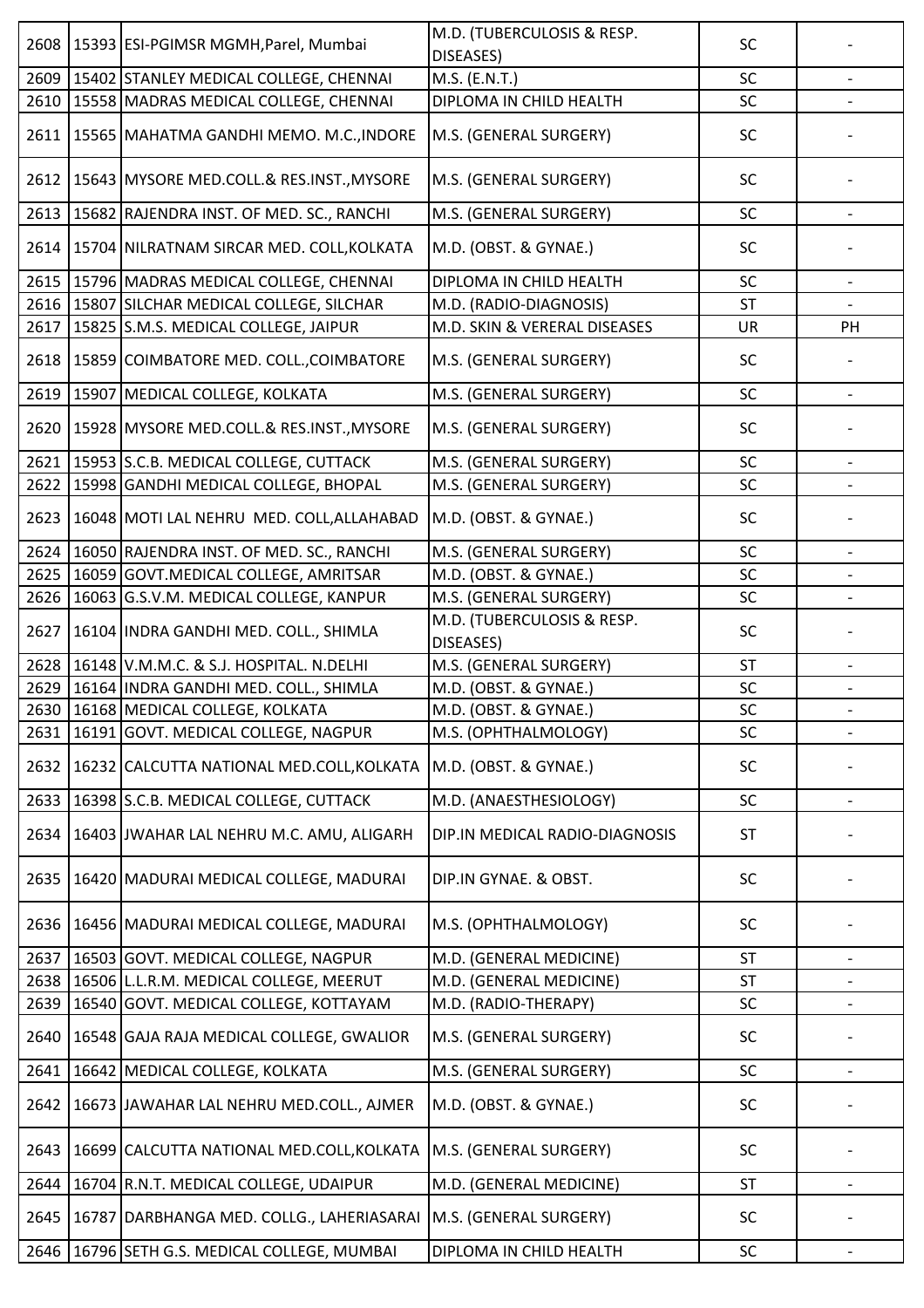| 2647 |       | 16868 MYSORE MED.COLL.& RES.INST., MYSORE          | M.D. (GENERAL MEDICINE)        | <b>UR</b> | PH                       |
|------|-------|----------------------------------------------------|--------------------------------|-----------|--------------------------|
| 2648 |       | 16873 STANLEY MEDICAL COLLEGE, CHENNAI             | DIPLOMA IN CHILD HEALTH        | SC        |                          |
| 2649 |       | 16901 UNIV. COLL. OF MED. SCIENCE, N.DELHI         | M.D. (FORENSIC MEDICINE)       | <b>SC</b> |                          |
| 2650 |       | 16934 G.S.V.M. MEDICAL COLLEGE, KANPUR             | M.S. (ORTHOPAEDICS)            | <b>ST</b> |                          |
| 2651 |       | 16991 L.L.R.M. MEDICAL COLLEGE, MEERUT             | M.S. (ORTHOPAEDICS)            | <b>ST</b> |                          |
| 2652 |       | 17067 DR. V.M. GOVT. MEDICAL COLLEGE               | M.S. (OPHTHALMOLOGY)           | SC        | $\qquad \qquad -$        |
| 2653 |       | 17106 B.J. MEDICAL COLLEGE, AHMEDABAD              | M.D. (ANAESTHESIOLOGY)         | SC        |                          |
| 2654 |       | 17122 C.S.J.M. MEDICAL UNIV, LUCKNOW               | M.D. (ANAESTHESIOLOGY)         | SC        |                          |
| 2655 |       | 17129 JWAHAR LAL NEHRU M.C. AMU, ALIGARH           | M.S. (GENERAL SURGERY)         | SC        |                          |
| 2656 |       | 17136 SARDAR PATEL MED. COLLEGE, BIKANER           | M.S. (GENERAL SURGERY)         | SC        |                          |
| 2657 |       | 17171 GRANT MEDICAL COLLEGE, MUMBAI                | M.D. (GENERAL MEDICINE)        | <b>ST</b> |                          |
| 2658 | 17245 | REGIONAL INST OF MEDICAL SCIENCE,<br><b>IMPHAL</b> | M.D. (OBST. & GYNAE.)          | SC        |                          |
| 2659 |       | 17251 GOVT.MEDICAL COLLEGE, AMRITSAR               | M.S. (GENERAL SURGERY)         | SC        |                          |
| 2660 |       | 17267 RAJENDRA INST. OF MED. SC., RANCHI           | M.D. (PAEDIATRICS)             | <b>UR</b> | PH                       |
| 2661 |       | 17302 GOA MEDICAL COLLEGE, PANAJI, GOA             | M.D. (ANAESTHESIOLOGY)         | SC        |                          |
| 2662 |       | 17330 NILRATNAM SIRCAR MED. COLL, KOLKATA          | M.D. (OBST. & GYNAE.)          | <b>ST</b> |                          |
| 2663 |       | 17367 STANLEY MEDICAL COLLEGE, CHENNAI             | M.D. (ANAESTHESIOLOGY)         | SC        |                          |
| 2664 |       | 17380 NETAJI S.C. BOSE G.M.C, JABALPUR             | M.S. (OPHTHALMOLOGY)           | SC        |                          |
| 2665 |       | 17390 GOVT. MED. COLLEGE, BHAVNAGAR                | M.D. (PSYCHIATRY)              | SC        |                          |
| 2666 |       | 17438 SHRI M.P. SHAH MED. COLL., JAMNAGAR          | M.S. (GENERAL SURGERY)         | SC        |                          |
| 2667 |       | 17453 GRANT MEDICAL COLLEGE, MUMBAI                | M.D. (PAEDIATRICS)             | <b>ST</b> |                          |
| 2668 |       | 17538 RAJENDRA INST. OF MED. SC., RANCHI           | M.D. (OBST. & GYNAE.)          | <b>ST</b> |                          |
| 2669 |       | 17561 S.M.S. MEDICAL COLLEGE, JAIPUR               | M.D. (GENERAL MEDICINE)        | <b>UR</b> | PH                       |
|      |       | 2670   17619 GOVT. MEDICAL COLLEGE, PATIALA        | M.S. (GENERAL SURGERY)         | SC        |                          |
| 2671 |       | 17631 DR. S.N. MEDICAL COLLEGE, JODHPUR            | M.D. (OBST. & GYNAE.)          | <b>ST</b> | $\overline{\phantom{a}}$ |
| 2672 |       | 17640 L.TILAK MUNICIPAL MED.COLL., MUMBAI          | M.D. (ANAESTHESIOLOGY)         | SC        |                          |
| 2673 |       | 17661 SETH G.S. MEDICAL COLLEGE, MUMBAI            | DIP.IN GYNAE. & OBST.          | SC        |                          |
| 2674 |       | 17672 NORTH BENGAL MED. COLL, DARJEELING           | M.S. (GENERAL SURGERY)         | <b>SC</b> |                          |
| 2675 |       | 17673 JAWAHAR LAL NEHRU MED.COLL., AJMER           | M.S. (GENERAL SURGERY)         | SC        |                          |
| 2676 |       | 17737 INST.OF P.G.MED.EDU.&RES., KOLKATA           | DIP.IN MEDICAL RADIO-DIAGNOSIS | <b>UR</b> | PH                       |
| 2677 |       | 17778 MAHARANI LAXMI BAI MED. COLL, JHANSI         | M.S. (GENERAL SURGERY)         | SC        |                          |
| 2678 |       | 17797 GOVERNMENT MEDICAL COLL., BARODA             | M.S. (GENERAL SURGERY)         | SC        |                          |
| 2679 |       | 17807 KILPAUK MEDICAL COLLEGE, CHENNAI             | M.D. (ANAESTHESIOLOGY)         | SC        | $\overline{\phantom{a}}$ |
| 2680 |       | 17828 JWAHAR LAL NEHRU M.C. AMU, ALIGARH           | M.D. (ANAESTHESIOLOGY)         | <b>SC</b> |                          |
| 2681 |       | 17844 PT. B.D.SHARMA PGIMS., ROHTAK                | M.S. (OPHTHALMOLOGY)           | SC        |                          |
| 2682 |       | 17875 V.S.S. MEDICAL COLLEGE, BURLA                | M.D. (OBST. & GYNAE.)          | SC        |                          |
| 2683 | 17907 | REGIONAL INST OF MEDICAL SCIENCE,<br><b>IMPHAL</b> | M.S. (GENERAL SURGERY)         | SC        |                          |
| 2684 |       | 17996 E.S.I.- P.G.I.M.S.R., BANGLORE               | M.S. (GENERAL SURGERY)         | <b>ST</b> |                          |
| 2685 |       | 18000 S.M.S. MEDICAL COLLEGE, JAIPUR               | M.S. (E.N.T.)                  | SC        |                          |
| 2686 |       | 18065 GOVT. MEDICAL COLLEGE, PATIALA               | M.S. (OPHTHALMOLOGY)           | SC        |                          |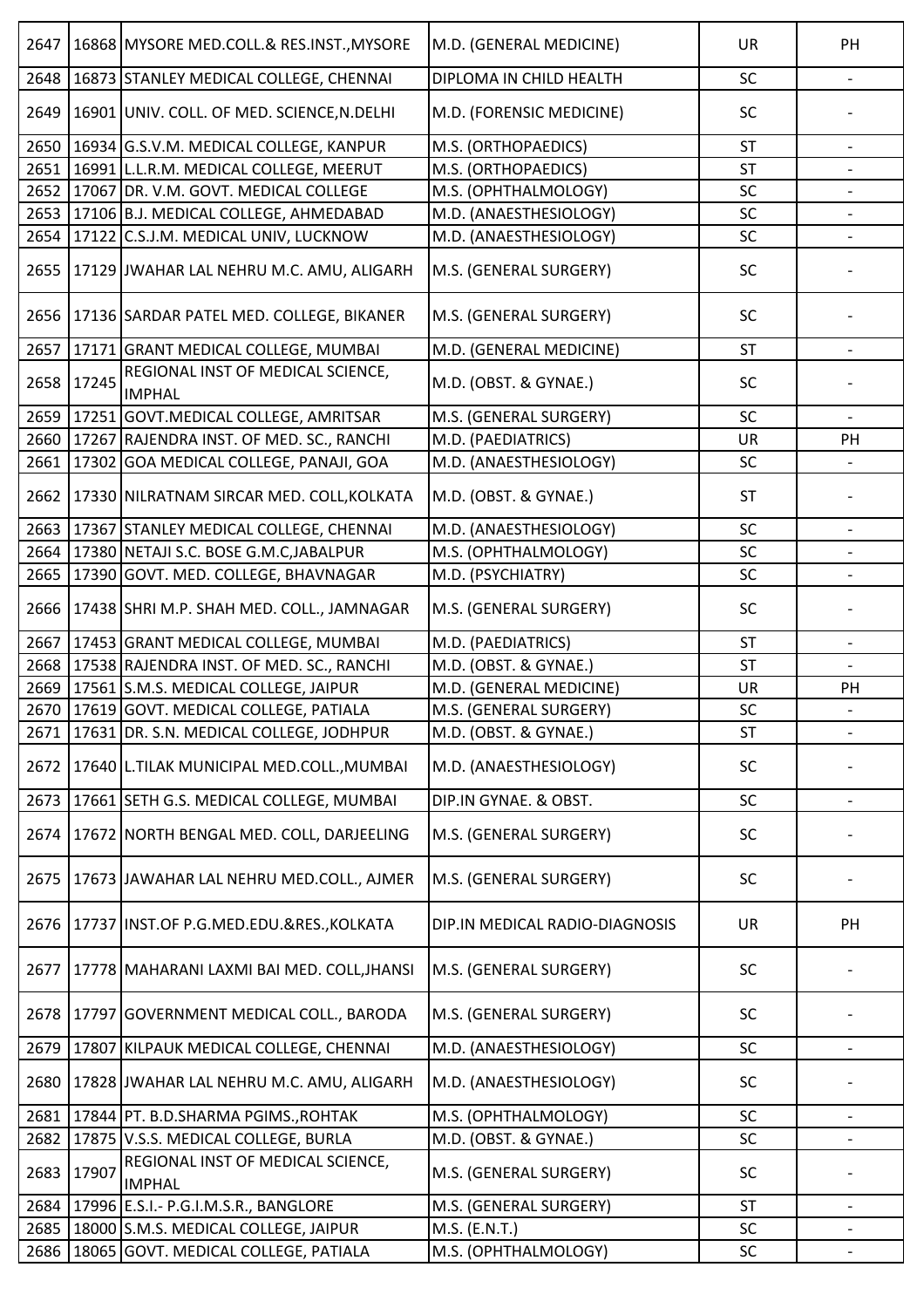| 2687 |       | 18096 KARNATAKA INSTT. OF MED. SCI. HUBLI          | M.D. (OBST. & GYNAE.)                        | <b>ST</b> |                          |
|------|-------|----------------------------------------------------|----------------------------------------------|-----------|--------------------------|
| 2688 |       | 18124 GOVT. MEDICAL COLLEGE, PATIALA               | M.S. (GENERAL SURGERY)                       | SC        |                          |
| 2689 | 18153 | GOVT.<br>MED.COLL, THIRUVANANTHAPURAM              | DIPLOMA IN CHILD HEALTH                      | <b>SC</b> |                          |
| 2690 |       | 18175 S.C.B. MEDICAL COLLEGE, CUTTACK              | M.S. (GENERAL SURGERY)                       | SC        |                          |
| 2691 |       | 18229 MADRAS MEDICAL COLLEGE, CHENNAI              | M.D. (RADIO-THERAPY)                         | SC        |                          |
| 2692 |       | 18251 GOVERMENT MEDICAL COLLEGE, CALICUT           | DIPLOMA IN CHILD HEALTH                      | SC        |                          |
| 2693 |       | 18321 DARBHANGA MED. COLLG., LAHERIASARAI          | M.S. (OPHTHALMOLOGY)                         | <b>SC</b> |                          |
| 2694 |       | 18325 GOVT. MEDICAL COLLEGE, AURANGABAD            | M.D. (PATHOLOGY)                             | SC        |                          |
| 2695 |       | 18434 KARNATAKA INSTT. OF MED. SCI. HUBLI          | DIPLOMA IN ORTHOPAEDICS                      | <b>SC</b> |                          |
| 2696 |       | 18516 COIMBATORE MED. COLL., COIMBATORE            | M.S. (OPHTHALMOLOGY)                         | SC        |                          |
| 2697 |       | 18539 PT. B.D.SHARMA PGIMS., ROHTAK                | DIP. IN DERM. VENEROLOGY &<br><b>LEPROSY</b> | <b>SC</b> |                          |
| 2698 |       | 18636 GOVERNMENT MEDICAL COLL., BARODA             | M.D. (ANAESTHESIOLOGY)                       | <b>SC</b> |                          |
| 2699 |       | 18639 B.J. MEDICAL COLLEGE, PUNE                   | M.S. (ORTHOPAEDICS)                          | <b>ST</b> | $\overline{\phantom{a}}$ |
| 2700 |       | 18641 C.S.J.M. MEDICAL UNIV, LUCKNOW               | M.S. (OPHTHALMOLOGY)                         | SC        |                          |
| 2701 |       | 18665 SANJAY GANDHI P.G.INST., LUCKNOW             | M.D. IN TRANSFUSION MEDICINE                 | SC        |                          |
| 2702 |       | 18676 STANLEY MEDICAL COLLEGE, CHENNAI             | M.D. (GENERAL MEDICINE)                      | <b>ST</b> |                          |
| 2703 |       | 18684 BANGALORE MEDICAL COLL., BANGALORE           | DIPLOMA IN CHILD HEALTH                      | SC        |                          |
| 2704 |       | 18745 BANGALORE MEDICAL COLL., BANGALORE           | DIP.IN VENEREOLOGY &<br><b>DERMATOLOGY</b>   | SC        |                          |
|      |       | 2705   18763   MAULANA AZAD MEDICAL COLL., N.DELHI | DIPLOMA IN ANAESTHESIOLOGY                   | SC        |                          |
|      |       | 2706   18798   PATNA MEDICAL COLLEGE               | M.D. (ANAESTHESIOLOGY)                       | SC        |                          |
| 2707 |       | 18902 C.S.J.M. MEDICAL UNIV, LUCKNOW               | DIPLOMA IN CHILD HEALTH                      | SC        |                          |
| 2708 |       | 18927 NORTH BENGAL MED. COLL, DARJEELING           | M.D. (ANAESTHESIOLOGY)                       | SC        |                          |
| 2709 |       | 18939 JWAHAR LAL NEHRU M.C. AMU, ALIGARH           | M.S. (OPHTHALMOLOGY)                         | SC        |                          |
| 2710 |       | 18946 SARDAR PATEL MED. COLLEGE, BIKANER           | M.S. (OPHTHALMOLOGY)                         | <b>SC</b> |                          |
| 2711 |       | 19007 MADRAS MEDICAL COLLEGE, CHENNAI              | M.D. (PATHOLOGY)                             | SC        |                          |
| 2712 |       | 19068 GOVT. MEDICAL COLLEGE, AMRITSAR              | M.D. SKIN & VERERAL DISEASES                 | ST        |                          |
| 2713 |       | 19076 MAHATMA GANDHI MEMO. M.C., INDORE            | DIP.IN GYNAE. & OBST.                        | SC        |                          |
| 2714 |       | 19138 C.S.J.M. MEDICAL UNIV, LUCKNOW               | M.D. (RADIO-THERAPY)                         | SC        |                          |
| 2715 |       | 19232 KARNATAKA INSTT. OF MED. SCI. HUBLI          | M.D. (ANAESTHESIOLOGY)                       | SC        |                          |
| 2716 |       | 19234 SETH G.S. MEDICAL COLLEGE, MUMBAI            | M.D. (PHARMACOLOGY)                          | SC        |                          |
| 2717 |       | 19266 GOA MEDICAL COLLEGE, PANAJI, GOA             | M.S. (ORTHOPAEDICS)                          | <b>ST</b> |                          |
| 2718 |       | 19278 G.S.V.M. MEDICAL COLLEGE, KANPUR             | M.S. (OPHTHALMOLOGY)                         | SC        |                          |
| 2719 |       | 19344 GOA MEDICAL COLLEGE, PANAJI, GOA             | M.D. (TUBERCULOSIS & RESP.<br>DISEASES)      | <b>ST</b> |                          |
| 2720 |       | 19375 GOVT. MEDICAL COLLEGE, AURANGABAD            | M.D. (ANAESTHESIOLOGY)                       | SC        |                          |
| 2721 |       | 19447 S.N. MEDICAL COLLEGE, AGRA                   | DIPLOMA IN CHILD HEALTH                      | SC        |                          |
| 2722 |       | 19453 GMC HALDWANI                                 | M.S. (OPHTHALMOLOGY)                         | SC        |                          |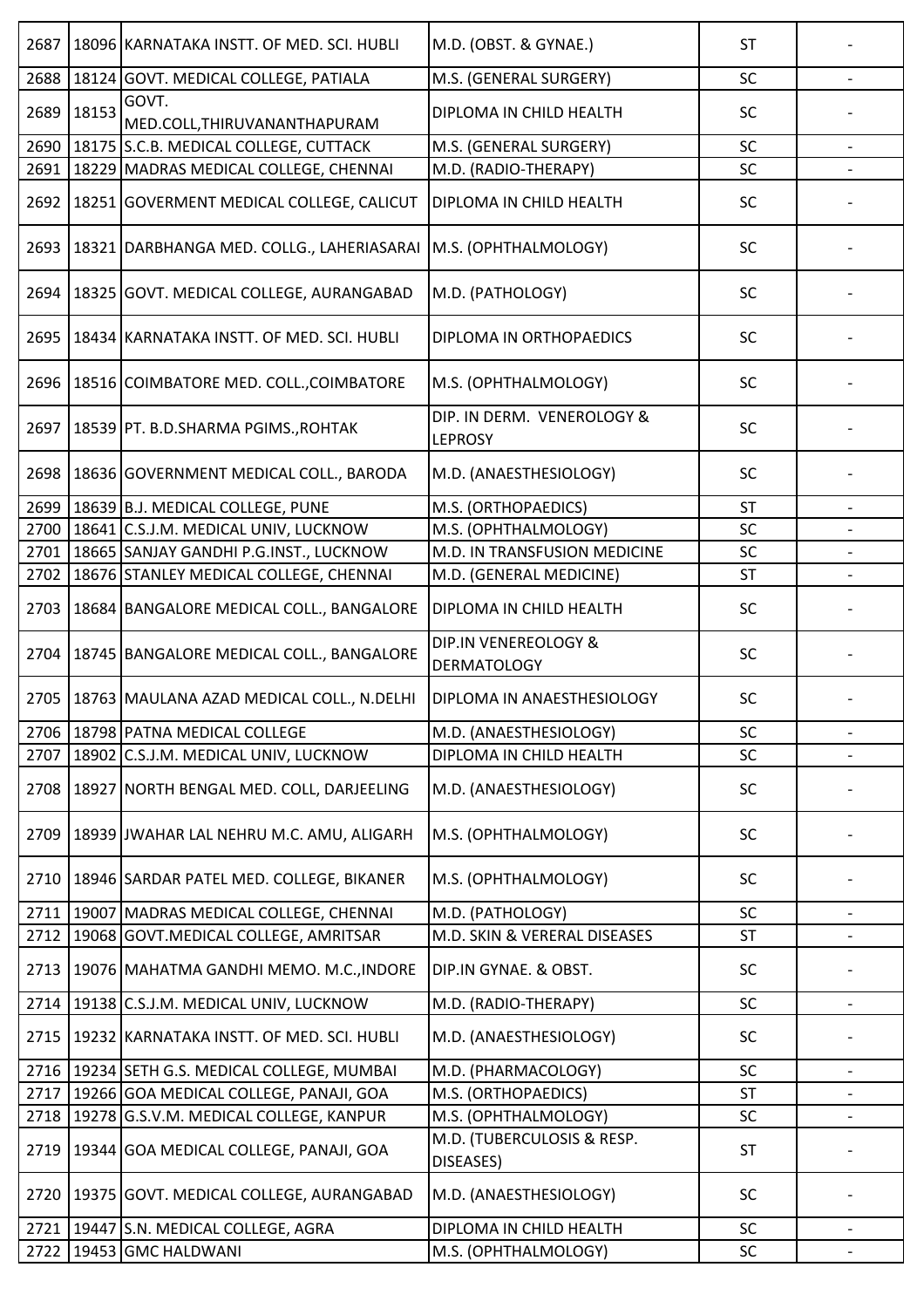| 2723 |       | 19454 PATNA MEDICAL COLLEGE                     | M.D. (GENERAL MEDICINE)                  | ST        |    |
|------|-------|-------------------------------------------------|------------------------------------------|-----------|----|
| 2724 |       | 19471 BURDWAN MEDICAL COLLEGE, BURDWAN          | M.S. (ORTHOPAEDICS)                      | <b>ST</b> |    |
| 2725 |       | 19476 GOVT. MED. COLL. & HOSP., CHANDIGARH      | M.D. (OBST. & GYNAE.)                    | <b>ST</b> |    |
|      |       | 2726   19522 C.S.J.M. MEDICAL UNIV, LUCKNOW     | M.D. (PREVENTIVE & SOCIAL<br>MEDICINE)   | <b>ST</b> |    |
| 2727 |       | 19586 MEDICAL COLLEGE, KOLKATA                  | M.D. (RADIO-THERAPY)                     | SC        |    |
| 2728 |       | 19600 V.M.M.C. & S.J. HOSPITAL. N.DELHI         | M.D. (PATHOLOGY)                         | SC        |    |
| 2729 |       | 19619 PATNA MEDICAL COLLEGE                     | M.S. (OPHTHALMOLOGY)                     | SC        |    |
| 2730 |       | 19638 DR. V.M. GOVT. MEDICAL COLLEGE            | M.D. (ANAESTHESIOLOGY)                   | SC        |    |
| 2731 |       | 19658 INST.OF P.G.MED.EDU.&RES., KOLKATA        | M.D. (PATHOLOGY)                         | SC        |    |
| 2732 |       | 19673 GOVT. MEDICAL COLLEGE, THRISSUR           | M.S. (ORTHOPAEDICS)                      | <b>ST</b> |    |
| 2733 |       | 19704 MAHATMA GANDHI MEMO. M.C., INDORE         | M.D. (GENERAL MEDICINE)                  | <b>ST</b> |    |
| 2734 |       | 19707 CENTRAL INST. OF PSYCHIATRY, RANCHI       | M.D. (PSYCHIATRY)                        | <b>UR</b> | PH |
| 2735 |       | 19712 INST.OF P.G.MED.EDU.&RES., KOLKATA        | M.D. (PHYSICAL MED. &<br>REHABILITATION) | SC        |    |
| 2736 |       | 19734 GOVERNMENT MEDICAL COLLEGE, SURAT         | M.S. (OPHTHALMOLOGY)                     | <b>SC</b> |    |
| 2737 |       | 19761 MEDICAL COLLEGE, KOLKATA                  | M.D. (PATHOLOGY)                         | SC        |    |
| 2738 |       | 19779 B.R.D. MEDICAL COLLEGE, GORAKHPUR         | DIP.IN GYNAE. & OBST.                    | <b>SC</b> |    |
| 2739 |       | 19849 P.G.I.M.E.R., DR. R.M.L. HOSP., N.D.      | M.D. (PATHOLOGY)                         | SC        |    |
| 2740 |       | 19883 DR. S.N. MEDICAL COLLEGE, JODHPUR         | M.D. (ANAESTHESIOLOGY)                   | SC        |    |
| 2741 |       | 19897 BANGALORE MEDICAL COLL., BANGALORE        | DIP.IN GYNAE. & OBST.                    | SC        |    |
| 2742 | 19907 | <b>GANDHI MEDICAL COLLEGE, BHOPAL</b>           | M.D. (ANAESTHESIOLOGY)                   | SC        |    |
|      |       | 2743   19929 JAWAHAR LAL NEHRU MED.COLL., AJMER | M.D. (ANAESTHESIOLOGY)                   | SC        |    |
| 2744 |       | 19967 MEDICAL COLLEGE, KOLKATA                  | M.S. (OPHTHALMOLOGY)                     | <b>ST</b> |    |
|      |       | 2745   19986   B.J. MEDICAL COLLEGE, PUNE       | M.D. SKIN & VERERAL DISEASES             | <b>UR</b> | PH |
| 2746 |       | 20047 GOVT. MEDICAL COLLEGE, LATUR              | M.D. (ANAESTHESIOLOGY)                   | SC        |    |
| 2747 |       | 20072 INDRA GANDHI MED. COLL., SHIMLA           | M.D. (ANAESTHESIOLOGY)                   | SC        |    |
| 2748 |       | 20107 B.J. MEDICAL COLLEGE, AHMEDABAD           | M.S. (E.N.T.)                            | SC        |    |
| 2749 | 20171 | GOVT.<br>MED.COLL, THIRUVANANTHAPURAM           | DIPLOMA IN ORTHOPAEDICS                  | <b>SC</b> |    |
| 2750 |       | 20192 B.J. MEDICAL COLLEGE, PUNE                | M.D. (PATHOLOGY)                         | SC        |    |
|      |       | 2751 20266 GOVT. MED. COLLEGE, BHAVNAGAR        | M.D. (ANAESTHESIOLOGY)                   | SC        |    |
| 2752 |       | 20294 VALLABHBHAI PATEL CHEST INST., DELHI      | M.D. (PHARMACOLOGY)                      | <b>SC</b> |    |
| 2753 |       | 20377 KILPAUK MEDICAL COLLEGE, CHENNAI          | M.D. (OBST. & GYNAE.)                    | <b>ST</b> |    |
| 2754 |       | 20410 R.G. KAR MEDICAL COLLEGE, KOLKATA         | M.D. (PATHOLOGY)                         | SC        |    |
| 2755 |       | 20425 MAULANA AZAD MEDICAL COLL., N.DELHI       | M.D. (PREVENTIVE & SOCIAL<br>MEDICINE)   | SC        |    |
| 2756 |       | 20512 V.M.M.C. & S.J. HOSPITAL. N.DELHI         | M.D. (PREVENTIVE & SOCIAL<br>MEDICINE)   | SC        |    |
| 2757 |       | 20524 B.R.D. MEDICAL COLLEGE, GORAKHPUR         | M.D. (ANAESTHESIOLOGY)                   | SC        |    |
| 2758 |       | 20537 NILRATNAM SIRCAR MED. COLL, KOLKATA       | DIPLOMA IN ANAESTHESIOLOGY               | <b>SC</b> |    |
| 2759 |       | 20544 L.TILAK MUNICIPAL MED.COLL., MUMBAI       | M.D. (PHARMACOLOGY)                      | <b>SC</b> |    |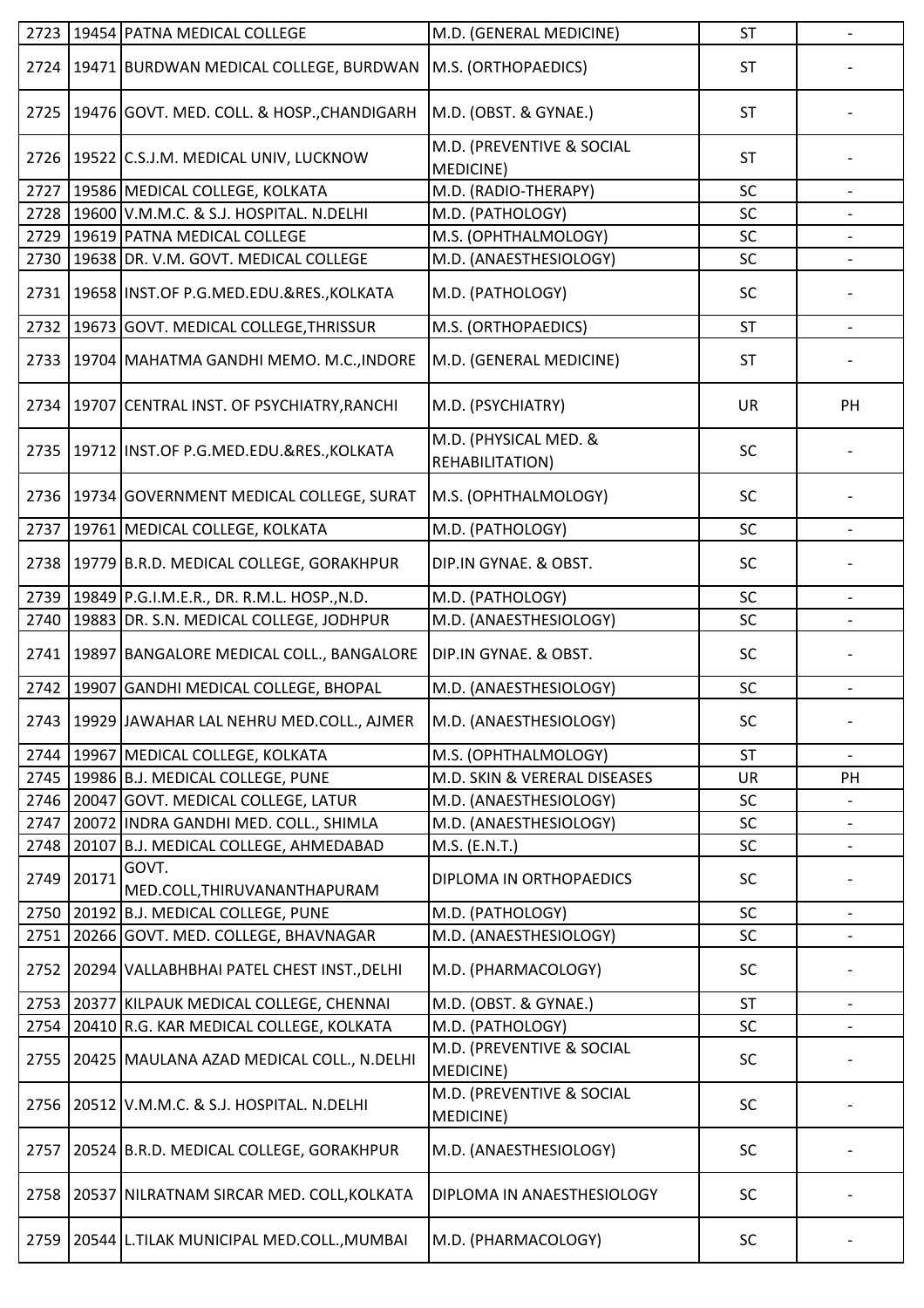| 2760 |       | 20655 GAJA RAJA MEDICAL COLLEGE, GWALIOR                          | M.D. (ANAESTHESIOLOGY)                       | <b>SC</b> |  |
|------|-------|-------------------------------------------------------------------|----------------------------------------------|-----------|--|
| 2761 |       | 20686 CALCUTTA NATIONAL MED.COLL, KOLKATA                         | M.D. (PATHOLOGY)                             | <b>SC</b> |  |
| 2762 |       | 20746 SARDAR PATEL MED. COLLEGE, BIKANER                          | M.D. (PAEDIATRICS)                           | <b>ST</b> |  |
| 2763 |       | 20816 MADRAS MEDICAL COLLEGE, CHENNAI                             | DIP.IN GYNAE. & OBST.                        | SC        |  |
| 2764 |       | 20841 MAHARANI LAXMI BAI MED. COLL, JHANSI                        | DIPLOMA IN ORTHOPAEDICS                      | SC        |  |
| 2765 |       | 20845 GOVT. MEDICAL COLLEGE, LATUR                                | M.D. (PHARMACOLOGY)                          | SC        |  |
| 2766 |       | 20876 INST.OF P.G.MED.EDU.&RES., KOLKATA                          | DIP. IN DERM. VENEROLOGY &<br><b>LEPROSY</b> | SC        |  |
| 2767 | 20885 | GOVT.<br>MED.COLL, THIRUVANANTHAPURAM                             | M.D. (PATHOLOGY)                             | SC        |  |
| 2768 |       | 20945 GOVERNMENT MEDICAL COLLEGE, SURAT                           | DIPLOMA IN CHILD HEALTH                      | SC        |  |
| 2769 | 20948 | UP Rural Inst. of Medical Sciences, SAFAI,<br><b>ETAWAH</b>       | M.D. (ANAESTHESIOLOGY)                       | <b>SC</b> |  |
| 2770 |       | 21002 GAJA RAJA MEDICAL COLLEGE, GWALIOR                          | M.D. (GENERAL MEDICINE)                      | <b>ST</b> |  |
| 2771 |       | 21022 COIMBATORE MED. COLL., COIMBATORE                           | DIP.IN GYNAE. & OBST.                        | SC        |  |
| 2772 |       | 21066 MYSORE MED.COLL.& RES.INST., MYSORE                         | M.D. (PATHOLOGY)                             | SC        |  |
| 2773 |       | 21105 TIRUNELVELI MED. COLL., TIRUNELVELI                         | M.D. (ANAESTHESIOLOGY)                       | SC        |  |
| 2774 |       | 21167 GOVERMENT MEDICAL COLLEGE, CALICUT                          | DIP.IN GYNAE. & OBST.                        | SC        |  |
| 2775 |       | 21201 KARNATAKA INSTT. OF MED. SCI. HUBLI                         | M.S. (E.N.T.)                                | SC        |  |
|      |       | 2776 21204 ASSAM MEDICAL COLLEGE, DIBRUGARH                       | M.S. (E.N.T.)                                | SC        |  |
| 2777 |       | 21230 SARDAR PATEL MED. COLLEGE, BIKANER                          | M.D. (RADIO-THERAPY)                         | <b>SC</b> |  |
| 2778 | 21243 | Chittaranjan Seva Sadan Sishu Sadan<br>College of Obset., Kolkata | DIPLOMA IN CHILD HEALTH                      | <b>SC</b> |  |
| 2779 |       | 21332 GURU GOVIND SINGH MED. C. FARIDKOT                          | M.D. (ANAESTHESIOLOGY)                       | SC        |  |
| 2780 | 21396 | GOVT.<br>MED.COLL, THIRUVANANTHAPURAM                             | DIP.IN GYNAE. & OBST.                        | <b>SC</b> |  |
| 2781 |       | 21411 B.J. MEDICAL COLLEGE, AHMEDABAD                             | M.D. (OBST. & GYNAE.)                        | <b>ST</b> |  |
| 2782 | 21556 | TOPIWALA NATIONAL MED.COLL.,<br><b>MUMBAI</b>                     | M.D. (PATHOLOGY)                             | <b>SC</b> |  |
| 2783 |       | 21628 BURDWAN MEDICAL COLLEGE, BURDWAN                            | M.D. (PATHOLOGY)                             | SC        |  |
| 2784 |       | 21749 SETH G.S. MEDICAL COLLEGE, MUMBAI                           | DIPLOMA IN OPHTHALMOLOGY                     | SC        |  |
| 2785 | 22000 | <b>GUWAHATI MEDICAL COLLEGE,</b><br><b>GUWAHATI</b>               | M.S. (OPHTHALMOLOGY)                         | <b>SC</b> |  |
| 2786 |       | 22031 NETAJI S.C. BOSE G.M.C, JABALPUR                            | DIPLOMA IN CHILD HEALTH                      | SC        |  |
| 2787 | 22065 | GUWAHATI MEDICAL COLLEGE,<br><b>GUWAHATI</b>                      | M.D. (GENERAL MEDICINE)                      | <b>ST</b> |  |
| 2788 |       | 22135 GOVT. MEDICAL COLLEGE, KOTTAYAM                             | M.D. (PHARMACOLOGY)                          | SC        |  |
| 2789 |       | 22170 ALL INDIA INS OF HYG. & PUB. HEALTH                         | M.D. (PREVENTIVE & SOCIAL<br>MEDICINE)       | SC        |  |
| 2790 |       | 22215 GOVERNMENT MEDICAL COLL., BARODA                            | M.D. (PAEDIATRICS)                           | <b>ST</b> |  |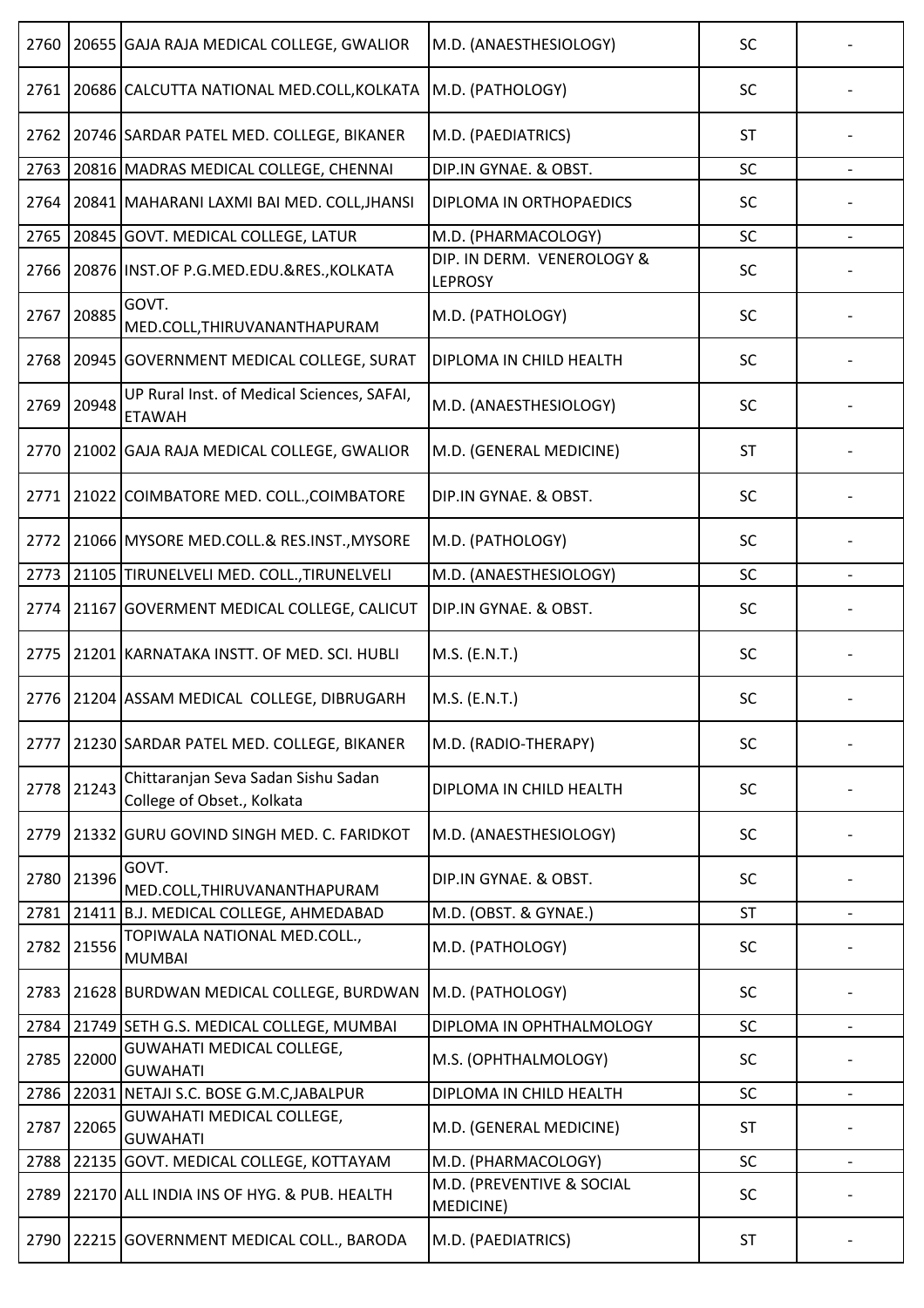|      |       | 2791 22253 T.D. MEDICAL COLLEGE, ALAPPUZHA          | M.S. (ORTHOPAEDICS)                            | <b>ST</b> | $\overline{\phantom{a}}$ |
|------|-------|-----------------------------------------------------|------------------------------------------------|-----------|--------------------------|
| 2792 |       | 22264 SHRI M.P. SHAH MED. COLL., JAMNAGAR           | M.D. (GENERAL MEDICINE)                        | <b>ST</b> |                          |
| 2793 |       | 22284 C.S.J.M. MEDICAL UNIV, LUCKNOW                | M.D. (MICROBIOLOGY)                            | SC        |                          |
| 2794 |       | 22327 JJWAHAR LAL NEHRU M.C. AMU, ALIGARH           | DIP.IN GYNAE. & OBST.                          | SC        |                          |
| 2795 |       | 22328 BANGALORE MEDICAL COLL., BANGALORE            | DIPLOMA IN ANAESTHESIOLOGY                     | SC        |                          |
| 2796 | 22413 | REGIONAL INST OF MEDICAL SCIENCE,<br><b>IMPHAL</b>  | M.S. (E.N.T.)                                  | SC        |                          |
| 2797 | 22457 | <b>GUWAHATI MEDICAL COLLEGE,</b><br><b>GUWAHATI</b> | M.D. (PAEDIATRICS)                             | <b>ST</b> |                          |
| 2798 |       | 22463 MYSORE MED.COLL.& RES.INST., MYSORE           | DIP.IN GYNAE. & OBST.                          | <b>SC</b> |                          |
| 2799 |       | 22750 LADY HARDINGE MEDICAL COLL., N.DELHI          | M.D. (PHYSIOLOGY)                              | <b>SC</b> |                          |
| 2800 |       | 22774 SILCHAR MEDICAL COLLEGE, SILCHAR              | M.D. (PSYCHIATRY)                              | SC        |                          |
| 2801 |       | 22790 G.S.V.M. MEDICAL COLLEGE, KANPUR              | DIPLOMA IN CHILD HEALTH                        | SC        |                          |
| 2802 |       | 22926 C.S.J.M. MEDICAL UNIV, LUCKNOW                | M.D. (PATHOLOGY)                               | SC        |                          |
| 2803 |       | 23009 T.D. MEDICAL COLLEGE, ALAPPUZHA               | DIP.IN GYNAE. & OBST.                          | SC        | $\overline{\phantom{a}}$ |
| 2804 |       | 23140 MADRAS MEDICAL COLLEGE, CHENNAI               | DIPLOMA IN ANAESTHESIOLOGY                     | SC        |                          |
| 2805 |       | 23167 GOVERNMENT MEDICAL COLL., BARODA              | M.D. (GENERAL MEDICINE)                        | <b>ST</b> |                          |
| 2806 |       | 23194 B.J. MEDICAL COLLEGE, AHMEDABAD               | M.D. (PATHOLOGY)                               | SC        |                          |
| 2807 |       | 23289 MADURAI MEDICAL COLLEGE, MADURAI              | DIPLOMA IN OPHTHALMOLOGY                       | SC        |                          |
| 2808 |       | 23319 SETH G.S. MEDICAL COLLEGE, MUMBAI             | DIPLOMA IN ANAESTHESIOLOGY                     | SC        | $\overline{\phantom{0}}$ |
| 2809 |       | 23380 SHRI M.P. SHAH MED. COLL., JAMNAGAR           | M.D. (OBST. & GYNAE.)                          | <b>ST</b> |                          |
| 2810 |       | 23528 MADRAS MEDICAL COLLEGE, CHENNAI               | DIPLOMA IN OPHTHALMOLOGY                       | SC        |                          |
|      |       | 2811 23530 INDRA GANDHI MED. COLL., SHIMLA          | M.D. (GENERAL MEDICINE)                        | <b>ST</b> |                          |
| 2812 |       | 23630 MADRAS MEDICAL COLLEGE, CHENNAI               | DIP. IN T.B. & CHEST DISEASES                  | SC        | $\overline{\phantom{a}}$ |
| 2813 |       | 23712 R.G. KAR MEDICAL COLLEGE, KOLKATA             | M.S. (GENERAL SURGERY)                         | <b>ST</b> |                          |
| 2814 |       | 23729 GOVT. MEDICAL COLLEGE, KOTTAYAM               | DIP.IN GYNAE. & OBST.                          | SC        | $\overline{\phantom{a}}$ |
| 2815 |       | 23737 MAHATMA GANDHI MEMO. M.C., INDORE             | M.D. (PREVENTIVE & SOCIAL<br>MEDICINE)         | SC        |                          |
| 2816 |       | 23742 GOVT. MEDICAL COLLEGE, NAGPUR                 | DIPLOMA IN OPHTHALMOLOGY                       | SC        | $\overline{\phantom{0}}$ |
| 2817 |       | 23826 GOVERMENT MEDICAL COLLEGE, CALICUT            | M.D. (TUBERCULOSIS & RESP.<br>DISEASES)        | <b>ST</b> |                          |
| 2818 | 23865 | TOPIWALA NATIONAL MED.COLL.,<br><b>MUMBAI</b>       | M.D. (PREVENTIVE & SOCIAL<br><b>MEDICINE</b> ) | SC        |                          |
| 2819 |       | 23883 GOVERMENT MEDICAL COLLEGE, CALICUT            | DIP.IN MEDICAL RADIO-DIAGNOSIS                 | <b>ST</b> |                          |
| 2820 |       | 23889 R.N.T. MEDICAL COLLEGE, UDAIPUR               | M.D. (PATHOLOGY)                               | SC        | $\overline{\phantom{a}}$ |
| 2821 |       | 23891 INST.OF P.G.MED.EDU.&RES., KOLKATA            | DIPLOMA IN ANAESTHESIOLOGY                     | SC        |                          |
| 2822 |       | 23943 V.M.M.C. & S.J. HOSPITAL. N.DELHI             | M.D. (ANAESTHESIOLOGY)                         | <b>ST</b> |                          |
| 2823 |       | 23965 NETAJI S.C. BOSE G.M.C, JABALPUR              | DIP.IN GYNAE. & OBST.                          | SC        | $\overline{\phantom{a}}$ |
| 2824 |       | 24032 GOVERMENT MEDICAL COLLEGE, CALICUT            | M.D. (PHARMACOLOGY)                            | SC        |                          |
| 2825 | 24063 | TOPIWALA NATIONAL MED.COLL.,<br><b>MUMBAI</b>       | M.D. (PREVENTIVE & SOCIAL<br><b>MEDICINE)</b>  | <b>ST</b> |                          |
| 2826 |       | 24122 MOTI LAL NEHRU MED. COLL, ALLAHABAD           | M.D. (GENERAL MEDICINE)                        | <b>ST</b> |                          |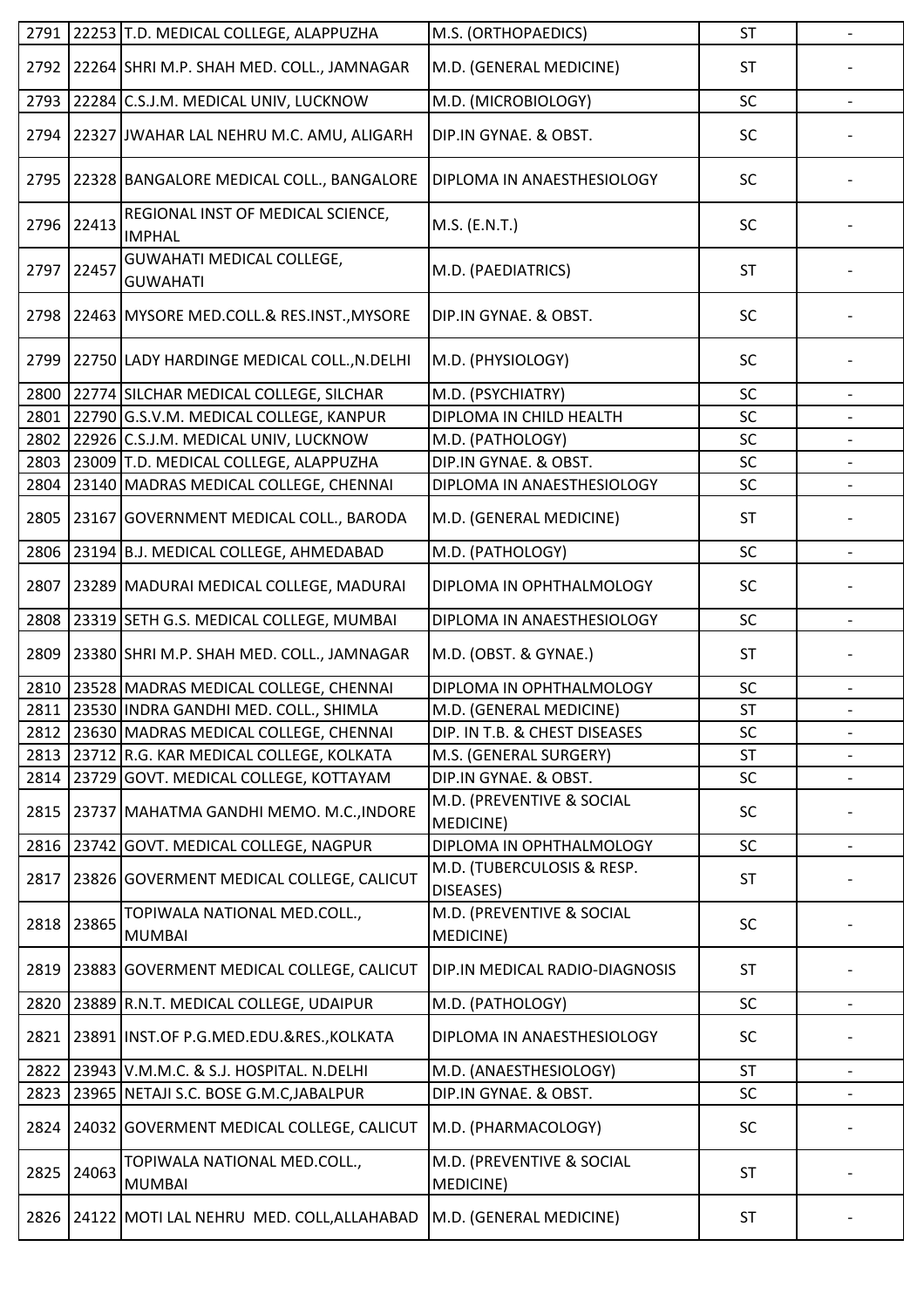| 2827 |       | 24137 C.S.J.M. MEDICAL UNIV, LUCKNOW                             | M.D. (PREVENTIVE & SOCIAL<br>MEDICINE)        | SC        |                          |
|------|-------|------------------------------------------------------------------|-----------------------------------------------|-----------|--------------------------|
| 2828 |       | 24181 MADRAS MEDICAL COLLEGE, CHENNAI                            | M.D. (GENERAL MEDICINE)                       | <b>ST</b> |                          |
| 2829 |       | 24205 S.N. MEDICAL COLLEGE, AGRA                                 | M.D. (PAEDIATRICS)                            | <b>ST</b> |                          |
| 2830 |       | 24217 B.J. MEDICAL COLLEGE, AHMEDABAD                            | M.D. (GENERAL MEDICINE)                       | <b>ST</b> |                          |
| 2831 |       | 24236 NALANDA MEDICAL COLLEGE, PATNA                             | M.D. (MICROBIOLOGY)                           | SC        |                          |
| 2832 |       | 24315 NALANDA MEDICAL COLLEGE, PATNA                             | M.D. (PHARMACOLOGY)                           | SC        |                          |
| 2833 |       | 24327 PT. B.D.SHARMA PGIMS., ROHTAK                              | DIPLOMA IN ANAESTHESIOLOGY                    | SC        |                          |
| 2834 |       | 24364 INDIRA GANDHI GOVT.MED.COLL, NAGPUR                        | DIPLOMA IN OPHTHALMOLOGY                      | <b>SC</b> |                          |
| 2835 |       | 24437 GOVERMENT MEDICAL COLLEGE, CALICUT                         | M.D. (PREVENTIVE & SOCIAL<br><b>MEDICINE)</b> | SC        |                          |
| 2836 |       | 24483 KILPAUK MEDICAL COLLEGE, CHENNAI                           | M.D. (GENERAL MEDICINE)                       | <b>ST</b> |                          |
| 2837 |       | 24490 PT. J.N.M. MEDICAL COLLEGE, RAIPUR                         | DIP.IN GYNAE. & OBST.                         | <b>SC</b> |                          |
| 2838 |       | 24593 P.G.I.M.E.R., DR. R.M.L. HOSP., N.D.                       | M.D. (ANAESTHESIOLOGY)                        | <b>ST</b> |                          |
| 2839 | 24597 | REGIONAL INST OF MEDICAL SCIENCE,<br><b>IMPHAL</b>               | M.D. (PATHOLOGY)                              | SC        |                          |
| 2840 |       | 24598 MEDICAL COLLEGE, KOLKATA                                   | DIPLOMA IN OPHTHALMOLOGY                      | SC        |                          |
| 2841 |       | 24604 PT. B.D.SHARMA PGIMS., ROHTAK                              | M.S. (GENERAL SURGERY)                        | <b>ST</b> |                          |
| 2842 |       | 24612 STANLEY MEDICAL COLLEGE, CHENNAI                           | DIPLOMA IN ANAESTHESIOLOGY                    | SC        |                          |
| 2843 |       | 24674 PT. B.D.SHARMA PGIMS., ROHTAK                              | M.D. (MICROBIOLOGY)                           | SC        |                          |
| 2844 |       | 24707 S.S. MEDICAL COLLEGE, REWA                                 | M.D. (GENERAL MEDICINE)                       | <b>ST</b> |                          |
| 2845 | 24725 | Indira Gandhi Institute of Medical Sciences,<br>Patna, Bihar     | M.D. (MICROBIOLOGY)                           | <b>SC</b> |                          |
| 2846 |       | 24738 BURDWAN MEDICAL COLLEGE, BURDWAN                           | M.D. (GENERAL MEDICINE)                       | <b>ST</b> |                          |
| 2847 |       | 24792 GANDHI MEDICAL COLLEGE, BHOPAL                             | DIP IN OPHTHALMIC MED. & SURG.                | SC        |                          |
| 2848 |       | 24834 MAULANA AZAD MEDICAL COLL., N.DELHI                        | M.D. (BIOCHEMISTRY)                           | SC        |                          |
|      |       | 2849 24841 STANLEY MEDICAL COLLEGE, CHENNAI                      | DIPLOMA IN OPHTHALMOLOGY                      | SC        |                          |
| 2850 |       | 24851 R.G. KAR MEDICAL COLLEGE, KOLKATA                          | M.D. (MICROBIOLOGY)                           | SC        | $\overline{\phantom{a}}$ |
| 2851 |       | 24880 NALANDA MEDICAL COLLEGE, PATNA                             | M.D. (BIOCHEMISTRY)                           | SC        |                          |
| 2852 |       | 24899 GOVT. MEDICAL COLLEGE, PATIALA                             | M.D. (PAEDIATRICS)                            | <b>ST</b> |                          |
| 2853 |       | 24929 GRANT MEDICAL COLLEGE, MUMBAI                              | DIPLOMA IN ANAESTHESIOLOGY                    | SC        |                          |
| 2854 |       | 24938 TIRUNELVELI MED. COLL., TIRUNELVELI                        | M.D. (MICROBIOLOGY)                           | SC        |                          |
| 2855 |       | 24970 M.K.C.G.MEDICAL COLLEGE, BRAHMAPUR                         | M.D. (PREVENTIVE & SOCIAL<br><b>MEDICINE)</b> | SC        |                          |
| 2856 |       | 24973 PT. B.D.SHARMA PGIMS., ROHTAK                              | M.D. (ANAESTHESIOLOGY)                        | <b>ST</b> | $\overline{\phantom{0}}$ |
| 2857 |       | 25217 DR. R.P.G. MEDICAL COLLEGE, TANDA                          | M.D. (GENERAL MEDICINE)                       | <b>ST</b> |                          |
| 2858 |       | 25218 COIMBATORE MED. COLL., COIMBATORE                          | M.D. (GENERAL MEDICINE)                       | ST        |                          |
| 2859 |       | 25221 K.A.P.V.G.M.COLL, TIRUCHIRAPPALLLI                         | M.D. (GENERAL MEDICINE)                       | <b>ST</b> |                          |
| 2860 |       | 25350 BURDWAN MEDICAL COLLEGE, BURDWAN                           | DIPLOMA IN OPHTHALMOLOGY                      | SC        |                          |
| 2861 |       | 25469 INST.OF P.G.MED.EDU.&RES., KOLKATA                         | DIPLOMA IN OTO-RHINO-<br>LARYNGOLOGY          | SC        |                          |
| 2862 |       | 25474 P.G.I.M.E.R., DR. R.M.L. HOSP., N.D.                       | M.D. (GENERAL MEDICINE)                       | OBC       | PH                       |
| 2863 | 25568 | TOPIWALA NATIONAL MED.COLL.,<br><b>MUMBAI</b>                    | DIPLOMA IN ANAESTHESIOLOGY                    | SC        |                          |
| 2864 |       | 25570 S.M.S. MEDICAL COLLEGE, JAIPUR                             | M.S. (GENERAL SURGERY)                        | <b>ST</b> | $\overline{\phantom{a}}$ |
| 2865 |       | 25589 JAWAHAR LAL NEHRU MED.COLL., AJMER                         | M.S. (OPHTHALMOLOGY)                          | <b>ST</b> |                          |
| 2866 | 25718 | Agartala Govt. Medical College & G.B. Pant<br>Hospital, Agartala | M.D. (GENERAL MEDICINE)                       | ST        |                          |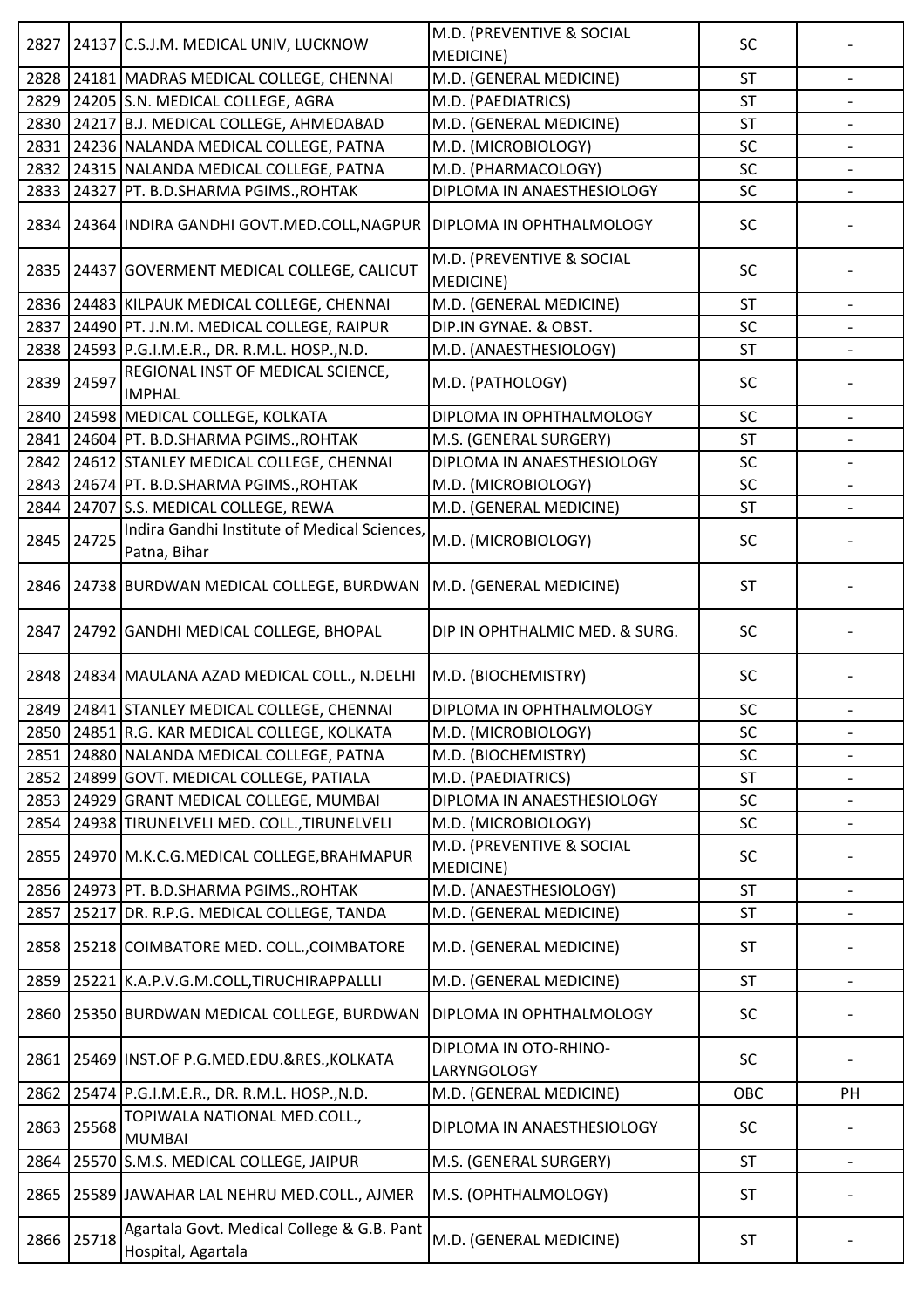| 25785 S.C.B. MEDICAL COLLEGE, CUTTACK<br>SC<br>2868<br>M.D. (PHARMACOLOGY)<br>2869<br>25841 GAJA RAJA MEDICAL COLLEGE, GWALIOR<br>M.D. (PHARMACOLOGY)<br><b>SC</b><br>25846 GOVT. MEDICAL COLLEGE, NAGPUR<br>2870<br>SC<br>M.D. (MICROBIOLOGY)<br>25879 KILPAUK MEDICAL COLLEGE, CHENNAI<br>2871<br>SC<br>M.D. (MICROBIOLOGY)<br>SC<br>2872<br>25910 V.M.M.C. & S.J. HOSPITAL. N.DELHI<br>M.D. (BIOCHEMISTRY)<br>2873<br>25953 SETH G.S. MEDICAL COLLEGE, MUMBAI<br>M.D. (ANAESTHESIOLOGY)<br><b>ST</b><br>2874 25975 GOVT. MEDICAL COLLEGE, NANDED<br>DIPLOMA IN ANAESTHESIOLOGY<br>SC<br>2875<br>26014 INST.OF MED.SCIENCES, BHU, VARANASI<br>M.S. (E.N.T.)<br><b>ST</b><br>2876<br>26085 GOVERMENT MEDICAL COLLEGE, CALICUT<br>M.S. (OPHTHALMOLOGY)<br><b>ST</b><br>2877<br>26094 MAULANA AZAD MEDICAL COLL., N.DELHI<br>M.D. (OBST. & GYNAE.)<br><b>UR</b><br>PH<br>26098 GOVT. MEDICAL COLLEGE, PATIALA<br>2878<br>M.D. (OBST. & GYNAE.)<br><b>ST</b><br>GOVT.<br>26143<br>2879<br>M.S. (GENERAL SURGERY)<br><b>ST</b><br>MED.COLL, THIRUVANANTHAPURAM<br>M.D. (PREVENTIVE & SOCIAL<br>2880<br>26184 NORTH BENGAL MED. COLL, DARJEELING<br>SC<br>MEDICINE)<br><b>GUWAHATI MEDICAL COLLEGE,</b><br>26205<br>2881<br>DIPLOMA IN ANAESTHESIOLOGY<br><b>SC</b><br><b>GUWAHATI</b><br>26338 B.J. MEDICAL COLLEGE, AHMEDABAD<br>2882<br><b>ST</b><br>M.D. (ANAESTHESIOLOGY)<br>2883<br>26339 R.G. KAR MEDICAL COLLEGE, KOLKATA<br>M.D. (PHYSIOLOGY)<br>SC<br>Shimoga Institute of Medical Science,<br>M.D. (PREVENTIVE & SOCIAL<br>26367<br>SC<br>2884<br><b>MEDICINE)</b><br>Shimoga<br>26372 GRANT MEDICAL COLLEGE, MUMBAI<br>2885<br>M.S. (GENERAL SURGERY)<br><b>ST</b><br>26374 MADRAS MEDICAL COLLEGE, CHENNAI<br>M.D. (OBST. & GYNAE.)<br>2886<br><b>ST</b><br>2887<br>26404 B.J. MEDICAL COLLEGE, AHMEDABAD<br>M.S. (GENERAL SURGERY)<br><b>ST</b><br>2888 26448 ESI - PGIMSR, CHENNAI<br>M.D. (OBST. & GYNAE.)<br>UR<br>PH<br>2889<br>26455 S.M.S. MEDICAL COLLEGE, JAIPUR<br>M.D. (ANAESTHESIOLOGY)<br><b>ST</b><br>2890<br>26510 SCHOOL OF TROPICAL MED., KOLKATA<br>M.D. (MICROBIOLOGY)<br>SC<br>M.D. (PREVENTIVE & SOCIAL<br>GUWAHATI MEDICAL COLLEGE,<br>26685<br>2891<br><b>SC</b><br><b>GUWAHATI</b><br><b>MEDICINE)</b><br>M.D. (PREVENTIVE & SOCIAL<br><b>SC</b><br>2892<br>26758 GANDHI MEDICAL COLLEGE, BHOPAL<br><b>MEDICINE)</b><br>26826 GOVT. MEDICAL COLLEGE, THRISSUR<br>SC<br>2893<br>M.D. (MICROBIOLOGY)<br>2894<br>26860 RAJENDRA INST. OF MED. SC., RANCHI<br>DIPLOMA IN ANAESTHESIOLOGY<br>SC<br>$\overline{\phantom{a}}$<br>2895<br>27026 ASSAM MEDICAL COLLEGE, DIBRUGARH<br><b>ST</b><br>M.D. (PAEDIATRICS)<br>SC<br>2896<br>27148 S.S. MEDICAL COLLEGE, REWA<br>M.D. (PHARMACOLOGY)<br>27184 VIJAYNAGAR INST. OF M.S., BELLARY<br>2897<br>M.S. (E.N.T.)<br><b>ST</b><br>2898<br>27221 V.M.M.C. & S.J. HOSPITAL. N.DELHI<br>M.D. (GENERAL MEDICINE)<br>OBC<br>PH<br>27257 INDRA GANDHI MED. COLL., SHIMLA<br>M.D. (OBST. & GYNAE.)<br>2899<br><b>ST</b><br>2900<br>27273 ASSAM MEDICAL COLLEGE, DIBRUGARH<br><b>ST</b><br>DIP.IN MEDICAL RADIO-DIAGNOSIS<br>DIPLOMA IN OTO-RHINO-<br>27349 GAJA RAJA MEDICAL COLLEGE, GWALIOR<br>SC<br>2901<br>LARYNGOLOGY<br>2902<br>27482 C.S.J.M. MEDICAL UNIV, LUCKNOW<br>ST<br>M.S. (OPHTHALMOLOGY)<br>GOVT.<br>27552<br>2903<br>M.D. (FORENSIC MEDICINE)<br>SC<br>MED.COLL, THIRUVANANTHAPURAM<br>2904<br>27590 INDRA GANDHI MED. COLL., SHIMLA<br>M.D. (GENERAL MEDICINE)<br>UR<br>PH<br>M.D. (PREVENTIVE & SOCIAL<br>2905<br>27629 DARBHANGA MED. COLLG., LAHERIASARAI<br>SC<br>MEDICINE) | 2867 | 25776 MAHATMA GANDHI MEMO. M.C., INDORE | <b>DIP.IN MEDICAL RADIO-DIAGNOSIS</b> | <b>ST</b> |  |
|--------------------------------------------------------------------------------------------------------------------------------------------------------------------------------------------------------------------------------------------------------------------------------------------------------------------------------------------------------------------------------------------------------------------------------------------------------------------------------------------------------------------------------------------------------------------------------------------------------------------------------------------------------------------------------------------------------------------------------------------------------------------------------------------------------------------------------------------------------------------------------------------------------------------------------------------------------------------------------------------------------------------------------------------------------------------------------------------------------------------------------------------------------------------------------------------------------------------------------------------------------------------------------------------------------------------------------------------------------------------------------------------------------------------------------------------------------------------------------------------------------------------------------------------------------------------------------------------------------------------------------------------------------------------------------------------------------------------------------------------------------------------------------------------------------------------------------------------------------------------------------------------------------------------------------------------------------------------------------------------------------------------------------------------------------------------------------------------------------------------------------------------------------------------------------------------------------------------------------------------------------------------------------------------------------------------------------------------------------------------------------------------------------------------------------------------------------------------------------------------------------------------------------------------------------------------------------------------------------------------------------------------------------------------------------------------------------------------------------------------------------------------------------------------------------------------------------------------------------------------------------------------------------------------------------------------------------------------------------------------------------------------------------------------------------------------------------------------------------------------------------------------------------------------------------------------------------------------------------------------------------------------------------------------------------------------------------------------------------------------------------------------------------------------------------------------------------------------------------------------------------------------------------------------------------------------|------|-----------------------------------------|---------------------------------------|-----------|--|
|                                                                                                                                                                                                                                                                                                                                                                                                                                                                                                                                                                                                                                                                                                                                                                                                                                                                                                                                                                                                                                                                                                                                                                                                                                                                                                                                                                                                                                                                                                                                                                                                                                                                                                                                                                                                                                                                                                                                                                                                                                                                                                                                                                                                                                                                                                                                                                                                                                                                                                                                                                                                                                                                                                                                                                                                                                                                                                                                                                                                                                                                                                                                                                                                                                                                                                                                                                                                                                                                                                                                                                    |      |                                         |                                       |           |  |
|                                                                                                                                                                                                                                                                                                                                                                                                                                                                                                                                                                                                                                                                                                                                                                                                                                                                                                                                                                                                                                                                                                                                                                                                                                                                                                                                                                                                                                                                                                                                                                                                                                                                                                                                                                                                                                                                                                                                                                                                                                                                                                                                                                                                                                                                                                                                                                                                                                                                                                                                                                                                                                                                                                                                                                                                                                                                                                                                                                                                                                                                                                                                                                                                                                                                                                                                                                                                                                                                                                                                                                    |      |                                         |                                       |           |  |
|                                                                                                                                                                                                                                                                                                                                                                                                                                                                                                                                                                                                                                                                                                                                                                                                                                                                                                                                                                                                                                                                                                                                                                                                                                                                                                                                                                                                                                                                                                                                                                                                                                                                                                                                                                                                                                                                                                                                                                                                                                                                                                                                                                                                                                                                                                                                                                                                                                                                                                                                                                                                                                                                                                                                                                                                                                                                                                                                                                                                                                                                                                                                                                                                                                                                                                                                                                                                                                                                                                                                                                    |      |                                         |                                       |           |  |
|                                                                                                                                                                                                                                                                                                                                                                                                                                                                                                                                                                                                                                                                                                                                                                                                                                                                                                                                                                                                                                                                                                                                                                                                                                                                                                                                                                                                                                                                                                                                                                                                                                                                                                                                                                                                                                                                                                                                                                                                                                                                                                                                                                                                                                                                                                                                                                                                                                                                                                                                                                                                                                                                                                                                                                                                                                                                                                                                                                                                                                                                                                                                                                                                                                                                                                                                                                                                                                                                                                                                                                    |      |                                         |                                       |           |  |
|                                                                                                                                                                                                                                                                                                                                                                                                                                                                                                                                                                                                                                                                                                                                                                                                                                                                                                                                                                                                                                                                                                                                                                                                                                                                                                                                                                                                                                                                                                                                                                                                                                                                                                                                                                                                                                                                                                                                                                                                                                                                                                                                                                                                                                                                                                                                                                                                                                                                                                                                                                                                                                                                                                                                                                                                                                                                                                                                                                                                                                                                                                                                                                                                                                                                                                                                                                                                                                                                                                                                                                    |      |                                         |                                       |           |  |
|                                                                                                                                                                                                                                                                                                                                                                                                                                                                                                                                                                                                                                                                                                                                                                                                                                                                                                                                                                                                                                                                                                                                                                                                                                                                                                                                                                                                                                                                                                                                                                                                                                                                                                                                                                                                                                                                                                                                                                                                                                                                                                                                                                                                                                                                                                                                                                                                                                                                                                                                                                                                                                                                                                                                                                                                                                                                                                                                                                                                                                                                                                                                                                                                                                                                                                                                                                                                                                                                                                                                                                    |      |                                         |                                       |           |  |
|                                                                                                                                                                                                                                                                                                                                                                                                                                                                                                                                                                                                                                                                                                                                                                                                                                                                                                                                                                                                                                                                                                                                                                                                                                                                                                                                                                                                                                                                                                                                                                                                                                                                                                                                                                                                                                                                                                                                                                                                                                                                                                                                                                                                                                                                                                                                                                                                                                                                                                                                                                                                                                                                                                                                                                                                                                                                                                                                                                                                                                                                                                                                                                                                                                                                                                                                                                                                                                                                                                                                                                    |      |                                         |                                       |           |  |
|                                                                                                                                                                                                                                                                                                                                                                                                                                                                                                                                                                                                                                                                                                                                                                                                                                                                                                                                                                                                                                                                                                                                                                                                                                                                                                                                                                                                                                                                                                                                                                                                                                                                                                                                                                                                                                                                                                                                                                                                                                                                                                                                                                                                                                                                                                                                                                                                                                                                                                                                                                                                                                                                                                                                                                                                                                                                                                                                                                                                                                                                                                                                                                                                                                                                                                                                                                                                                                                                                                                                                                    |      |                                         |                                       |           |  |
|                                                                                                                                                                                                                                                                                                                                                                                                                                                                                                                                                                                                                                                                                                                                                                                                                                                                                                                                                                                                                                                                                                                                                                                                                                                                                                                                                                                                                                                                                                                                                                                                                                                                                                                                                                                                                                                                                                                                                                                                                                                                                                                                                                                                                                                                                                                                                                                                                                                                                                                                                                                                                                                                                                                                                                                                                                                                                                                                                                                                                                                                                                                                                                                                                                                                                                                                                                                                                                                                                                                                                                    |      |                                         |                                       |           |  |
|                                                                                                                                                                                                                                                                                                                                                                                                                                                                                                                                                                                                                                                                                                                                                                                                                                                                                                                                                                                                                                                                                                                                                                                                                                                                                                                                                                                                                                                                                                                                                                                                                                                                                                                                                                                                                                                                                                                                                                                                                                                                                                                                                                                                                                                                                                                                                                                                                                                                                                                                                                                                                                                                                                                                                                                                                                                                                                                                                                                                                                                                                                                                                                                                                                                                                                                                                                                                                                                                                                                                                                    |      |                                         |                                       |           |  |
|                                                                                                                                                                                                                                                                                                                                                                                                                                                                                                                                                                                                                                                                                                                                                                                                                                                                                                                                                                                                                                                                                                                                                                                                                                                                                                                                                                                                                                                                                                                                                                                                                                                                                                                                                                                                                                                                                                                                                                                                                                                                                                                                                                                                                                                                                                                                                                                                                                                                                                                                                                                                                                                                                                                                                                                                                                                                                                                                                                                                                                                                                                                                                                                                                                                                                                                                                                                                                                                                                                                                                                    |      |                                         |                                       |           |  |
|                                                                                                                                                                                                                                                                                                                                                                                                                                                                                                                                                                                                                                                                                                                                                                                                                                                                                                                                                                                                                                                                                                                                                                                                                                                                                                                                                                                                                                                                                                                                                                                                                                                                                                                                                                                                                                                                                                                                                                                                                                                                                                                                                                                                                                                                                                                                                                                                                                                                                                                                                                                                                                                                                                                                                                                                                                                                                                                                                                                                                                                                                                                                                                                                                                                                                                                                                                                                                                                                                                                                                                    |      |                                         |                                       |           |  |
|                                                                                                                                                                                                                                                                                                                                                                                                                                                                                                                                                                                                                                                                                                                                                                                                                                                                                                                                                                                                                                                                                                                                                                                                                                                                                                                                                                                                                                                                                                                                                                                                                                                                                                                                                                                                                                                                                                                                                                                                                                                                                                                                                                                                                                                                                                                                                                                                                                                                                                                                                                                                                                                                                                                                                                                                                                                                                                                                                                                                                                                                                                                                                                                                                                                                                                                                                                                                                                                                                                                                                                    |      |                                         |                                       |           |  |
|                                                                                                                                                                                                                                                                                                                                                                                                                                                                                                                                                                                                                                                                                                                                                                                                                                                                                                                                                                                                                                                                                                                                                                                                                                                                                                                                                                                                                                                                                                                                                                                                                                                                                                                                                                                                                                                                                                                                                                                                                                                                                                                                                                                                                                                                                                                                                                                                                                                                                                                                                                                                                                                                                                                                                                                                                                                                                                                                                                                                                                                                                                                                                                                                                                                                                                                                                                                                                                                                                                                                                                    |      |                                         |                                       |           |  |
|                                                                                                                                                                                                                                                                                                                                                                                                                                                                                                                                                                                                                                                                                                                                                                                                                                                                                                                                                                                                                                                                                                                                                                                                                                                                                                                                                                                                                                                                                                                                                                                                                                                                                                                                                                                                                                                                                                                                                                                                                                                                                                                                                                                                                                                                                                                                                                                                                                                                                                                                                                                                                                                                                                                                                                                                                                                                                                                                                                                                                                                                                                                                                                                                                                                                                                                                                                                                                                                                                                                                                                    |      |                                         |                                       |           |  |
|                                                                                                                                                                                                                                                                                                                                                                                                                                                                                                                                                                                                                                                                                                                                                                                                                                                                                                                                                                                                                                                                                                                                                                                                                                                                                                                                                                                                                                                                                                                                                                                                                                                                                                                                                                                                                                                                                                                                                                                                                                                                                                                                                                                                                                                                                                                                                                                                                                                                                                                                                                                                                                                                                                                                                                                                                                                                                                                                                                                                                                                                                                                                                                                                                                                                                                                                                                                                                                                                                                                                                                    |      |                                         |                                       |           |  |
|                                                                                                                                                                                                                                                                                                                                                                                                                                                                                                                                                                                                                                                                                                                                                                                                                                                                                                                                                                                                                                                                                                                                                                                                                                                                                                                                                                                                                                                                                                                                                                                                                                                                                                                                                                                                                                                                                                                                                                                                                                                                                                                                                                                                                                                                                                                                                                                                                                                                                                                                                                                                                                                                                                                                                                                                                                                                                                                                                                                                                                                                                                                                                                                                                                                                                                                                                                                                                                                                                                                                                                    |      |                                         |                                       |           |  |
|                                                                                                                                                                                                                                                                                                                                                                                                                                                                                                                                                                                                                                                                                                                                                                                                                                                                                                                                                                                                                                                                                                                                                                                                                                                                                                                                                                                                                                                                                                                                                                                                                                                                                                                                                                                                                                                                                                                                                                                                                                                                                                                                                                                                                                                                                                                                                                                                                                                                                                                                                                                                                                                                                                                                                                                                                                                                                                                                                                                                                                                                                                                                                                                                                                                                                                                                                                                                                                                                                                                                                                    |      |                                         |                                       |           |  |
|                                                                                                                                                                                                                                                                                                                                                                                                                                                                                                                                                                                                                                                                                                                                                                                                                                                                                                                                                                                                                                                                                                                                                                                                                                                                                                                                                                                                                                                                                                                                                                                                                                                                                                                                                                                                                                                                                                                                                                                                                                                                                                                                                                                                                                                                                                                                                                                                                                                                                                                                                                                                                                                                                                                                                                                                                                                                                                                                                                                                                                                                                                                                                                                                                                                                                                                                                                                                                                                                                                                                                                    |      |                                         |                                       |           |  |
|                                                                                                                                                                                                                                                                                                                                                                                                                                                                                                                                                                                                                                                                                                                                                                                                                                                                                                                                                                                                                                                                                                                                                                                                                                                                                                                                                                                                                                                                                                                                                                                                                                                                                                                                                                                                                                                                                                                                                                                                                                                                                                                                                                                                                                                                                                                                                                                                                                                                                                                                                                                                                                                                                                                                                                                                                                                                                                                                                                                                                                                                                                                                                                                                                                                                                                                                                                                                                                                                                                                                                                    |      |                                         |                                       |           |  |
|                                                                                                                                                                                                                                                                                                                                                                                                                                                                                                                                                                                                                                                                                                                                                                                                                                                                                                                                                                                                                                                                                                                                                                                                                                                                                                                                                                                                                                                                                                                                                                                                                                                                                                                                                                                                                                                                                                                                                                                                                                                                                                                                                                                                                                                                                                                                                                                                                                                                                                                                                                                                                                                                                                                                                                                                                                                                                                                                                                                                                                                                                                                                                                                                                                                                                                                                                                                                                                                                                                                                                                    |      |                                         |                                       |           |  |
|                                                                                                                                                                                                                                                                                                                                                                                                                                                                                                                                                                                                                                                                                                                                                                                                                                                                                                                                                                                                                                                                                                                                                                                                                                                                                                                                                                                                                                                                                                                                                                                                                                                                                                                                                                                                                                                                                                                                                                                                                                                                                                                                                                                                                                                                                                                                                                                                                                                                                                                                                                                                                                                                                                                                                                                                                                                                                                                                                                                                                                                                                                                                                                                                                                                                                                                                                                                                                                                                                                                                                                    |      |                                         |                                       |           |  |
|                                                                                                                                                                                                                                                                                                                                                                                                                                                                                                                                                                                                                                                                                                                                                                                                                                                                                                                                                                                                                                                                                                                                                                                                                                                                                                                                                                                                                                                                                                                                                                                                                                                                                                                                                                                                                                                                                                                                                                                                                                                                                                                                                                                                                                                                                                                                                                                                                                                                                                                                                                                                                                                                                                                                                                                                                                                                                                                                                                                                                                                                                                                                                                                                                                                                                                                                                                                                                                                                                                                                                                    |      |                                         |                                       |           |  |
|                                                                                                                                                                                                                                                                                                                                                                                                                                                                                                                                                                                                                                                                                                                                                                                                                                                                                                                                                                                                                                                                                                                                                                                                                                                                                                                                                                                                                                                                                                                                                                                                                                                                                                                                                                                                                                                                                                                                                                                                                                                                                                                                                                                                                                                                                                                                                                                                                                                                                                                                                                                                                                                                                                                                                                                                                                                                                                                                                                                                                                                                                                                                                                                                                                                                                                                                                                                                                                                                                                                                                                    |      |                                         |                                       |           |  |
|                                                                                                                                                                                                                                                                                                                                                                                                                                                                                                                                                                                                                                                                                                                                                                                                                                                                                                                                                                                                                                                                                                                                                                                                                                                                                                                                                                                                                                                                                                                                                                                                                                                                                                                                                                                                                                                                                                                                                                                                                                                                                                                                                                                                                                                                                                                                                                                                                                                                                                                                                                                                                                                                                                                                                                                                                                                                                                                                                                                                                                                                                                                                                                                                                                                                                                                                                                                                                                                                                                                                                                    |      |                                         |                                       |           |  |
|                                                                                                                                                                                                                                                                                                                                                                                                                                                                                                                                                                                                                                                                                                                                                                                                                                                                                                                                                                                                                                                                                                                                                                                                                                                                                                                                                                                                                                                                                                                                                                                                                                                                                                                                                                                                                                                                                                                                                                                                                                                                                                                                                                                                                                                                                                                                                                                                                                                                                                                                                                                                                                                                                                                                                                                                                                                                                                                                                                                                                                                                                                                                                                                                                                                                                                                                                                                                                                                                                                                                                                    |      |                                         |                                       |           |  |
|                                                                                                                                                                                                                                                                                                                                                                                                                                                                                                                                                                                                                                                                                                                                                                                                                                                                                                                                                                                                                                                                                                                                                                                                                                                                                                                                                                                                                                                                                                                                                                                                                                                                                                                                                                                                                                                                                                                                                                                                                                                                                                                                                                                                                                                                                                                                                                                                                                                                                                                                                                                                                                                                                                                                                                                                                                                                                                                                                                                                                                                                                                                                                                                                                                                                                                                                                                                                                                                                                                                                                                    |      |                                         |                                       |           |  |
|                                                                                                                                                                                                                                                                                                                                                                                                                                                                                                                                                                                                                                                                                                                                                                                                                                                                                                                                                                                                                                                                                                                                                                                                                                                                                                                                                                                                                                                                                                                                                                                                                                                                                                                                                                                                                                                                                                                                                                                                                                                                                                                                                                                                                                                                                                                                                                                                                                                                                                                                                                                                                                                                                                                                                                                                                                                                                                                                                                                                                                                                                                                                                                                                                                                                                                                                                                                                                                                                                                                                                                    |      |                                         |                                       |           |  |
|                                                                                                                                                                                                                                                                                                                                                                                                                                                                                                                                                                                                                                                                                                                                                                                                                                                                                                                                                                                                                                                                                                                                                                                                                                                                                                                                                                                                                                                                                                                                                                                                                                                                                                                                                                                                                                                                                                                                                                                                                                                                                                                                                                                                                                                                                                                                                                                                                                                                                                                                                                                                                                                                                                                                                                                                                                                                                                                                                                                                                                                                                                                                                                                                                                                                                                                                                                                                                                                                                                                                                                    |      |                                         |                                       |           |  |
|                                                                                                                                                                                                                                                                                                                                                                                                                                                                                                                                                                                                                                                                                                                                                                                                                                                                                                                                                                                                                                                                                                                                                                                                                                                                                                                                                                                                                                                                                                                                                                                                                                                                                                                                                                                                                                                                                                                                                                                                                                                                                                                                                                                                                                                                                                                                                                                                                                                                                                                                                                                                                                                                                                                                                                                                                                                                                                                                                                                                                                                                                                                                                                                                                                                                                                                                                                                                                                                                                                                                                                    |      |                                         |                                       |           |  |
|                                                                                                                                                                                                                                                                                                                                                                                                                                                                                                                                                                                                                                                                                                                                                                                                                                                                                                                                                                                                                                                                                                                                                                                                                                                                                                                                                                                                                                                                                                                                                                                                                                                                                                                                                                                                                                                                                                                                                                                                                                                                                                                                                                                                                                                                                                                                                                                                                                                                                                                                                                                                                                                                                                                                                                                                                                                                                                                                                                                                                                                                                                                                                                                                                                                                                                                                                                                                                                                                                                                                                                    |      |                                         |                                       |           |  |
|                                                                                                                                                                                                                                                                                                                                                                                                                                                                                                                                                                                                                                                                                                                                                                                                                                                                                                                                                                                                                                                                                                                                                                                                                                                                                                                                                                                                                                                                                                                                                                                                                                                                                                                                                                                                                                                                                                                                                                                                                                                                                                                                                                                                                                                                                                                                                                                                                                                                                                                                                                                                                                                                                                                                                                                                                                                                                                                                                                                                                                                                                                                                                                                                                                                                                                                                                                                                                                                                                                                                                                    |      |                                         |                                       |           |  |
|                                                                                                                                                                                                                                                                                                                                                                                                                                                                                                                                                                                                                                                                                                                                                                                                                                                                                                                                                                                                                                                                                                                                                                                                                                                                                                                                                                                                                                                                                                                                                                                                                                                                                                                                                                                                                                                                                                                                                                                                                                                                                                                                                                                                                                                                                                                                                                                                                                                                                                                                                                                                                                                                                                                                                                                                                                                                                                                                                                                                                                                                                                                                                                                                                                                                                                                                                                                                                                                                                                                                                                    |      |                                         |                                       |           |  |
|                                                                                                                                                                                                                                                                                                                                                                                                                                                                                                                                                                                                                                                                                                                                                                                                                                                                                                                                                                                                                                                                                                                                                                                                                                                                                                                                                                                                                                                                                                                                                                                                                                                                                                                                                                                                                                                                                                                                                                                                                                                                                                                                                                                                                                                                                                                                                                                                                                                                                                                                                                                                                                                                                                                                                                                                                                                                                                                                                                                                                                                                                                                                                                                                                                                                                                                                                                                                                                                                                                                                                                    |      |                                         |                                       |           |  |
|                                                                                                                                                                                                                                                                                                                                                                                                                                                                                                                                                                                                                                                                                                                                                                                                                                                                                                                                                                                                                                                                                                                                                                                                                                                                                                                                                                                                                                                                                                                                                                                                                                                                                                                                                                                                                                                                                                                                                                                                                                                                                                                                                                                                                                                                                                                                                                                                                                                                                                                                                                                                                                                                                                                                                                                                                                                                                                                                                                                                                                                                                                                                                                                                                                                                                                                                                                                                                                                                                                                                                                    |      |                                         |                                       |           |  |
|                                                                                                                                                                                                                                                                                                                                                                                                                                                                                                                                                                                                                                                                                                                                                                                                                                                                                                                                                                                                                                                                                                                                                                                                                                                                                                                                                                                                                                                                                                                                                                                                                                                                                                                                                                                                                                                                                                                                                                                                                                                                                                                                                                                                                                                                                                                                                                                                                                                                                                                                                                                                                                                                                                                                                                                                                                                                                                                                                                                                                                                                                                                                                                                                                                                                                                                                                                                                                                                                                                                                                                    |      |                                         |                                       |           |  |
|                                                                                                                                                                                                                                                                                                                                                                                                                                                                                                                                                                                                                                                                                                                                                                                                                                                                                                                                                                                                                                                                                                                                                                                                                                                                                                                                                                                                                                                                                                                                                                                                                                                                                                                                                                                                                                                                                                                                                                                                                                                                                                                                                                                                                                                                                                                                                                                                                                                                                                                                                                                                                                                                                                                                                                                                                                                                                                                                                                                                                                                                                                                                                                                                                                                                                                                                                                                                                                                                                                                                                                    |      |                                         |                                       |           |  |
|                                                                                                                                                                                                                                                                                                                                                                                                                                                                                                                                                                                                                                                                                                                                                                                                                                                                                                                                                                                                                                                                                                                                                                                                                                                                                                                                                                                                                                                                                                                                                                                                                                                                                                                                                                                                                                                                                                                                                                                                                                                                                                                                                                                                                                                                                                                                                                                                                                                                                                                                                                                                                                                                                                                                                                                                                                                                                                                                                                                                                                                                                                                                                                                                                                                                                                                                                                                                                                                                                                                                                                    |      |                                         |                                       |           |  |
|                                                                                                                                                                                                                                                                                                                                                                                                                                                                                                                                                                                                                                                                                                                                                                                                                                                                                                                                                                                                                                                                                                                                                                                                                                                                                                                                                                                                                                                                                                                                                                                                                                                                                                                                                                                                                                                                                                                                                                                                                                                                                                                                                                                                                                                                                                                                                                                                                                                                                                                                                                                                                                                                                                                                                                                                                                                                                                                                                                                                                                                                                                                                                                                                                                                                                                                                                                                                                                                                                                                                                                    |      |                                         |                                       |           |  |
|                                                                                                                                                                                                                                                                                                                                                                                                                                                                                                                                                                                                                                                                                                                                                                                                                                                                                                                                                                                                                                                                                                                                                                                                                                                                                                                                                                                                                                                                                                                                                                                                                                                                                                                                                                                                                                                                                                                                                                                                                                                                                                                                                                                                                                                                                                                                                                                                                                                                                                                                                                                                                                                                                                                                                                                                                                                                                                                                                                                                                                                                                                                                                                                                                                                                                                                                                                                                                                                                                                                                                                    |      |                                         |                                       |           |  |
|                                                                                                                                                                                                                                                                                                                                                                                                                                                                                                                                                                                                                                                                                                                                                                                                                                                                                                                                                                                                                                                                                                                                                                                                                                                                                                                                                                                                                                                                                                                                                                                                                                                                                                                                                                                                                                                                                                                                                                                                                                                                                                                                                                                                                                                                                                                                                                                                                                                                                                                                                                                                                                                                                                                                                                                                                                                                                                                                                                                                                                                                                                                                                                                                                                                                                                                                                                                                                                                                                                                                                                    |      |                                         |                                       |           |  |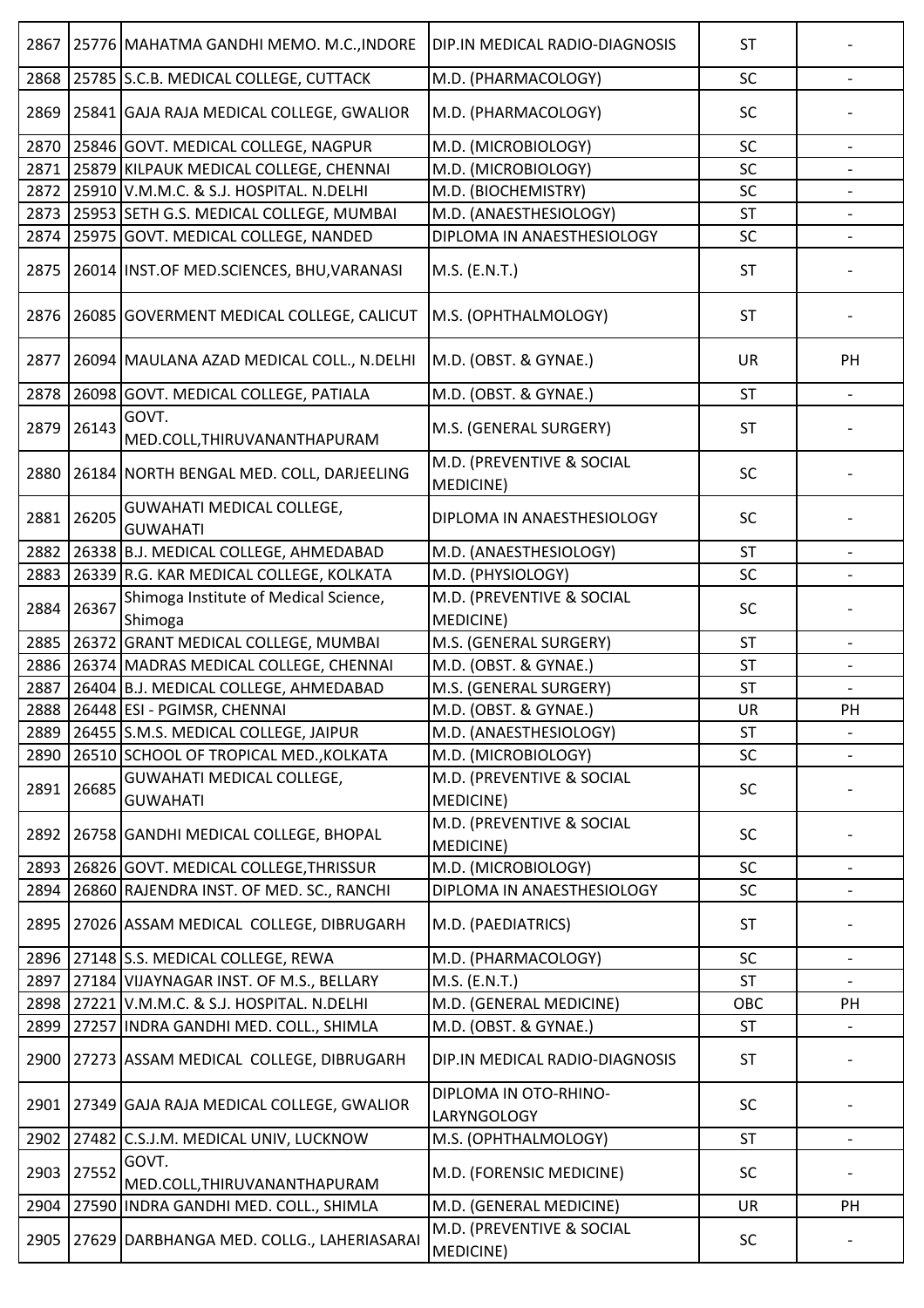| 2906 |       | 27635 GOVT. MEDICAL COLLEGE, PATIALA                          | M.D. (GENERAL MEDICINE)                | <b>ST</b> | $\overline{\phantom{0}}$ |
|------|-------|---------------------------------------------------------------|----------------------------------------|-----------|--------------------------|
| 2907 | 27779 | REGIONAL INST OF MEDICAL SCIENCE,<br><b>IMPHAL</b>            | M.S. (GENERAL SURGERY)                 | <b>ST</b> |                          |
| 2908 |       | 28198 JWAHAR LAL NEHRU M.C. AMU, ALIGARH                      | M.D. (ANAESTHESIOLOGY)                 | <b>ST</b> |                          |
| 2909 |       | 28265 BANGALORE MEDICAL COLL., BANGALORE                      | M.S. (GENERAL SURGERY)                 | <b>ST</b> |                          |
| 2910 |       | 28275 CENTRAL INST. OF PSYCHIATRY, RANCHI                     | DIP. IN PSYCHOLOGICAL MEDICINE         | SC        |                          |
| 2911 |       | 28323 CENTRAL INST. OF PSYCHIATRY, RANCHI                     | DIP. IN PSYCHOLOGICAL MEDICINE         | SC        |                          |
| 2912 |       | 28573 G.S.V.M. MEDICAL COLLEGE, KANPUR                        | M.S. (GENERAL SURGERY)                 | <b>ST</b> |                          |
| 2913 |       | 28666 MYSORE MED.COLL.& RES.INST., MYSORE                     | M.S. (GENERAL SURGERY)                 | <b>ST</b> |                          |
| 2914 |       | 28738 INDRA GANDHI MED. COLL., SHIMLA                         | M.D. (PATHOLOGY)                       | <b>ST</b> | $\overline{\phantom{0}}$ |
| 2915 | 28780 | TOPIWALA NATIONAL MED.COLL.,<br><b>MUMBAI</b>                 | M.D. (MICROBIOLOGY)                    | SC        |                          |
| 2916 |       | 28880 L.TILAK MUNICIPAL MED.COLL., MUMBAI                     | M.D. (ANAESTHESIOLOGY)                 | <b>ST</b> |                          |
| 2917 |       | 29013 MADRAS MEDICAL COLLEGE, CHENNAI                         | M.S. (GENERAL SURGERY)                 | <b>ST</b> |                          |
| 2918 |       | 29028 P.G.I.M.E.R., DR. R.M.L. HOSP., N.D.                    | M.D. (PATHOLOGY)                       | <b>ST</b> |                          |
| 2919 |       | 29072 GANDHI MEDICAL COLLEGE, BHOPAL                          | M.S. (GENERAL SURGERY)                 | <b>ST</b> | $\overline{\phantom{0}}$ |
| 2920 |       | 29229 MADRAS MEDICAL COLLEGE, CHENNAI                         | M.S. (OPHTHALMOLOGY)                   | <b>ST</b> |                          |
| 2921 |       | 29412 R.N.T. MEDICAL COLLEGE, UDAIPUR                         | M.S. (GENERAL SURGERY)                 | <b>ST</b> |                          |
| 2922 |       | 29562 RAJENDRA INST. OF MED. SC., RANCHI                      | M.S. (GENERAL SURGERY)                 | <b>ST</b> |                          |
| 2923 |       | 29634 INDIRA GANDHI GOVT.MED.COLL, NAGPUR   M.D. (PHYSIOLOGY) |                                        | SC        |                          |
| 2924 |       | 29651 DR. S.N. MEDICAL COLLEGE, JODHPUR                       | M.D. (ANAESTHESIOLOGY)                 | <b>ST</b> |                          |
| 2925 | 29732 | <b>GUWAHATI MEDICAL COLLEGE,</b><br><b>GUWAHATI</b>           | DIPLOMA IN OTO-RHINO-<br>LARYNGOLOGY   | SC        |                          |
|      |       | 2926 29826 NETAJI S.C. BOSE G.M.C, JABALPUR                   | M.S. (GENERAL SURGERY)                 | ST        |                          |
| 2927 |       | 29833 GOVT. MED. COLLEGE, BHAVNAGAR                           | M.D. (BIOCHEMISTRY)                    | SC        | $\overline{\phantom{0}}$ |
| 2928 |       | 29855 BANGALORE MEDICAL COLL., BANGALORE                      | DIP.IN GYNAE. & OBST.                  | <b>ST</b> |                          |
| 2929 | 29909 | TOPIWALA NATIONAL MED.COLL.,<br><b>MUMBAI</b>                 | DIPLOMA IN CHILD HEALTH                | <b>ST</b> |                          |
| 2930 |       | 29972 S.N. MEDICAL COLLEGE, AGRA                              | M.D. (ANAESTHESIOLOGY)                 | ST        |                          |
| 2931 |       | 30090 CENTRAL INST. OF PSYCHIATRY, RANCHI                     | M.D. (PSYCHIATRY)                      | ST        |                          |
| 2932 |       | 30125 Pt.DEENDAYAL UPAD.MED.COLL, RAJKOT                      | M.S. (GENERAL SURGERY)                 | <b>ST</b> |                          |
| 2933 |       | 30153 STANLEY MEDICAL COLLEGE, CHENNAI                        | M.S. (GENERAL SURGERY)                 | <b>ST</b> |                          |
| 2934 | 30169 | <b>GUWAHATI MEDICAL COLLEGE,</b><br><b>GUWAHATI</b>           | M.D. (PREVENTIVE & SOCIAL<br>MEDICINE) | <b>ST</b> |                          |
| 2935 |       | 30273 C.S.J.M. MEDICAL UNIV, LUCKNOW                          | M.S. (ANATOMY)                         | SC        |                          |
| 2936 |       | 30305 GURU GOVIND SINGH MED. C. FARIDKOT                      | M.S. (GENERAL SURGERY)                 | <b>ST</b> |                          |
| 2937 |       | 30404 MOTI LAL NEHRU MED. COLL, ALLAHABAD                     | M.S. (OPHTHALMOLOGY)                   | <b>ST</b> |                          |
| 2938 | 30492 | C.S.J.M. MEDICAL UNIV, LUCKNOW                                | DIPLOMA IN CHILD HEALTH                | ST        |                          |
| 2939 |       | 30516 M.K.C.G.MEDICAL COLLEGE, BRAHMAPUR                      | M.S. (GENERAL SURGERY)                 | <b>ST</b> |                          |
| 2940 | 30535 | REGIONAL INST OF MEDICAL SCIENCE,<br><b>IMPHAL</b>            | M.S. (E.N.T.)                          | <b>ST</b> |                          |
| 2941 |       | 30622 PATNA MEDICAL COLLEGE                                   | M.S. (E.N.T.)                          | <b>ST</b> |                          |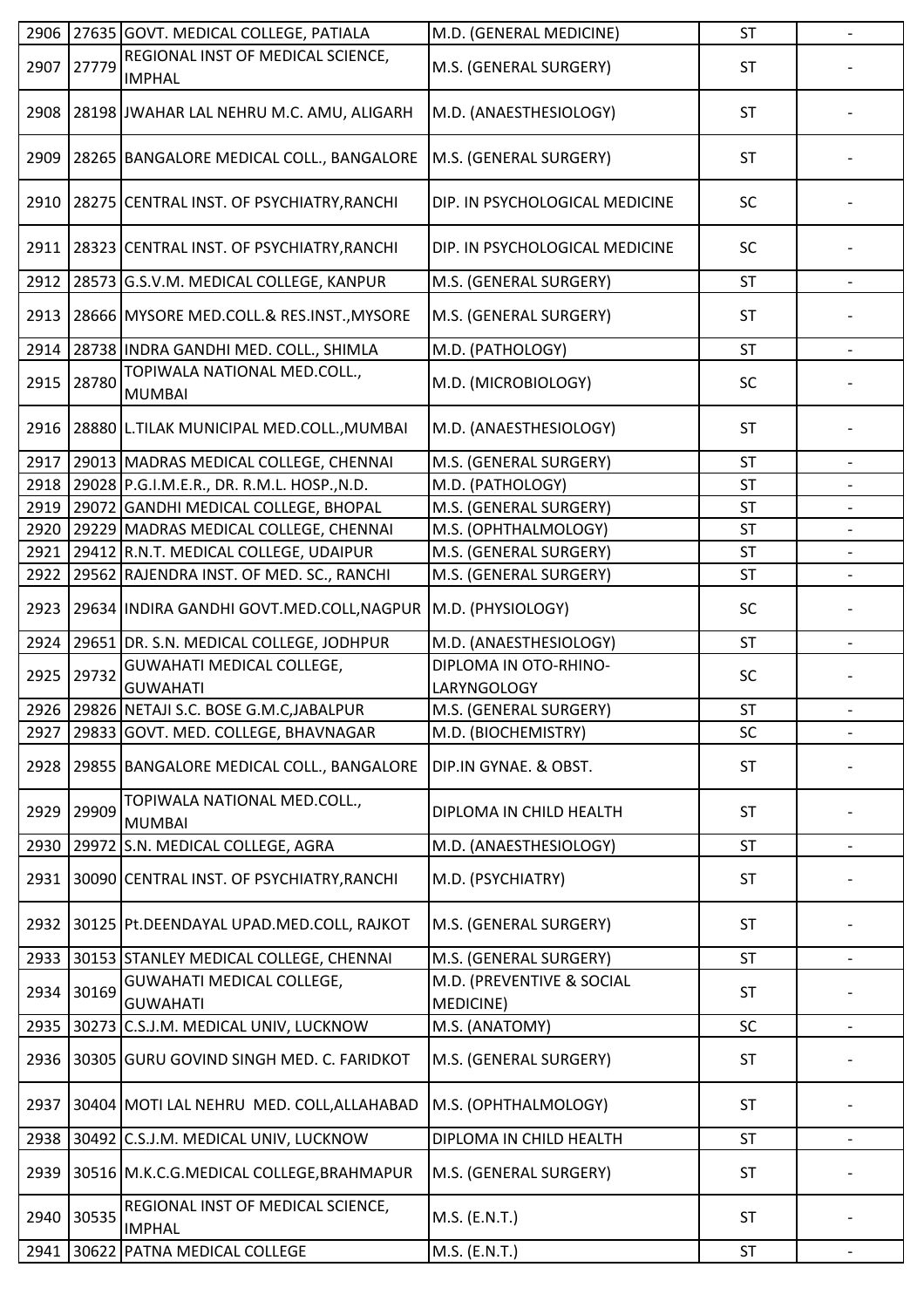| 2942 |       | 30691 MADRAS MEDICAL COLLEGE, CHENNAI                             | M.D. (ANAESTHESIOLOGY)                 | <b>ST</b> | $\overline{\phantom{a}}$ |
|------|-------|-------------------------------------------------------------------|----------------------------------------|-----------|--------------------------|
| 2943 |       | 30806 B.J. MEDICAL COLLEGE, AHMEDABAD                             | M.S. (E.N.T.)                          | <b>ST</b> |                          |
| 2944 |       | 30813 C.S.J.M. MEDICAL UNIV, LUCKNOW                              | M.D. (PATHOLOGY)                       | <b>ST</b> |                          |
| 2945 |       | 30870 GOVT. MED. COLLEGE, BHAVNAGAR                               | M.D. (GENERAL MEDICINE)                | <b>UR</b> | PH                       |
| 2946 | 30905 | BANKURA SAMMILANI MED.COLL,<br><b>BANKURA</b>                     | M.D. (ANAESTHESIOLOGY)                 | <b>ST</b> |                          |
| 2947 | 30920 | UP Rural Inst. of Medical Sciences, SAFAI,<br><b>ETAWAH</b>       | M.D. (PHYSIOLOGY)                      | SC        |                          |
| 2948 |       | 30983 M.K.C.G.MEDICAL COLLEGE, BRAHMAPUR                          | M.D. (BIOCHEMISTRY)                    | SC        |                          |
| 2949 |       | 31069 SHRI V.N.G.MEDICAL C., YAVATMAL                             | M.D. (BIOCHEMISTRY)                    | SC        |                          |
| 2950 |       | 31099 GANDHI MEDICAL COLLEGE, BHOPAL                              | DIPLOMA IN ORTHOPAEDICS                | ST        |                          |
| 2951 |       | 31261 M.K.C.G.MEDICAL COLLEGE, BRAHMAPUR                          | M.S. (E.N.T.)                          | <b>ST</b> |                          |
| 2952 |       | 31318 ALL INDIA INS OF HYG. & PUB. HEALTH                         | DIPLOMA IN PUBLIC HEALTH               | SC        |                          |
| 2953 |       | 31333 R.G. KAR MEDICAL COLLEGE, KOLKATA                           | M.D. (RADIO-THERAPY)                   | <b>ST</b> |                          |
| 2954 |       | 31350 SILCHAR MEDICAL COLLEGE, SILCHAR                            | M.S. (OPHTHALMOLOGY)                   | <b>ST</b> |                          |
| 2955 |       | 31384 ALL INDIA INS OF HYG. & PUB. HEALTH                         | DIPLOMA IN PUBLIC HEALTH               | SC        |                          |
| 2956 |       | 31389 R.G. KAR MEDICAL COLLEGE, KOLKATA                           | M.S. (GENERAL SURGERY)                 | UR        | PH                       |
| 2957 |       | 31657 THANJAVUR MED. COLLEGE, THANJAVUR                           | M.D. (ANAESTHESIOLOGY)                 | <b>ST</b> |                          |
| 2958 |       | 31711 DARBHANGA MED. COLLG., LAHERIASARAI                         | M.S. (OPHTHALMOLOGY)                   | <b>ST</b> |                          |
| 2959 |       | 31739 TIRUNELVELI MED. COLL., TIRUNELVELI                         | M.D. (ANAESTHESIOLOGY)                 | ST        |                          |
| 2960 |       | 31826 GAJA RAJA MEDICAL COLLEGE, GWALIOR                          | DIPLOMA IN CHILD HEALTH                | <b>ST</b> |                          |
| 2961 |       | 31903 NETAJI S.C. BOSE G.M.C, JABALPUR                            | DIPLOMA IN CHILD HEALTH                | <b>ST</b> | $\qquad \qquad -$        |
| 2962 |       | 31921 COIMBATORE MED. COLL., COIMBATORE                           | M.S. (GENERAL SURGERY)                 | <b>ST</b> |                          |
| 2963 |       | 32019 MEDICAL COLLEGE, KOLKATA                                    | M.D. (RADIO-THERAPY)                   | ST        |                          |
|      |       | 2964 32024 MADRAS MEDICAL COLLEGE, CHENNAI                        | M.D. (RADIO-THERAPY)                   | ST        |                          |
| 2965 |       | 32195 GOVT. MEDICAL COLLEGE, PATIALA                              | M.D. (PSYCHIATRY)                      | <b>ST</b> | $\overline{\phantom{a}}$ |
| 2966 |       | 32264 KARNATAKA INSTT. OF MED. SCI. HUBLI                         | DIPLOMA IN ORTHOPAEDICS                | <b>ST</b> |                          |
| 2967 |       | 32270 PATNA MEDICAL COLLEGE                                       | DIPLOMA IN ORTHOPAEDICS                | <b>ST</b> |                          |
| 2968 |       | 32398 KILPAUK MEDICAL COLLEGE, CHENNAI                            | M.D. (PAEDIATRICS)                     | <b>UR</b> | PH                       |
| 2969 |       | 32601 PT. B.D.SHARMA PGIMS., ROHTAK                               | M.D. (PHYSIOLOGY)                      | SC        |                          |
| 2970 |       | 32610 UNIV. COLL. OF MED. SCIENCE, N.DELHI                        | M.S. (ANATOMY)                         | SC        |                          |
| 2971 |       | 32708 MADURAI MEDICAL COLLEGE, MADURAI                            | DIPLOMA IN CHILD HEALTH                | <b>ST</b> |                          |
| 2972 |       | 32861 G.S.V.M. MEDICAL COLLEGE, KANPUR                            | M.S. (ANATOMY)                         | SC        |                          |
| 2973 |       | 32887 NALANDA MEDICAL COLLEGE, PATNA                              | M.D. (DERMATOLOGY)                     | UR        | PH                       |
| 2974 |       | 33007 SETH G.S. MEDICAL COLLEGE, MUMBAI                           | M.D. (PREVENTIVE & SOCIAL<br>MEDICINE) | <b>ST</b> |                          |
| 2975 | 33056 | Chittaranjan Seva Sadan Sishu Sadan<br>College of Obset., Kolkata | DIP.IN GYNAE. & OBST.                  | <b>ST</b> |                          |
| 2976 |       | 33151 GOVT. MEDICAL COLLEGE, THRISSUR                             | M.D. (MICROBIOLOGY)                    | <b>ST</b> |                          |
| 2977 |       | 33185 S.C.B. MEDICAL COLLEGE, CUTTACK                             | M.D. (BIOCHEMISTRY)                    | SC        |                          |
| 2978 |       | 33397 INST.OF MED.SCIENCES, BHU, VARANASI                         | M.D. (PHYSIOLOGY)                      | SC        |                          |
| 2979 |       | 33535 GOVERNMENT MEDICAL COLLEGE, SURAT                           | M.D. (PATHOLOGY)                       | <b>ST</b> |                          |
| 2980 |       | 33549 BURDWAN MEDICAL COLLEGE, BURDWAN                            | M.S. (ANATOMY)                         | <b>SC</b> |                          |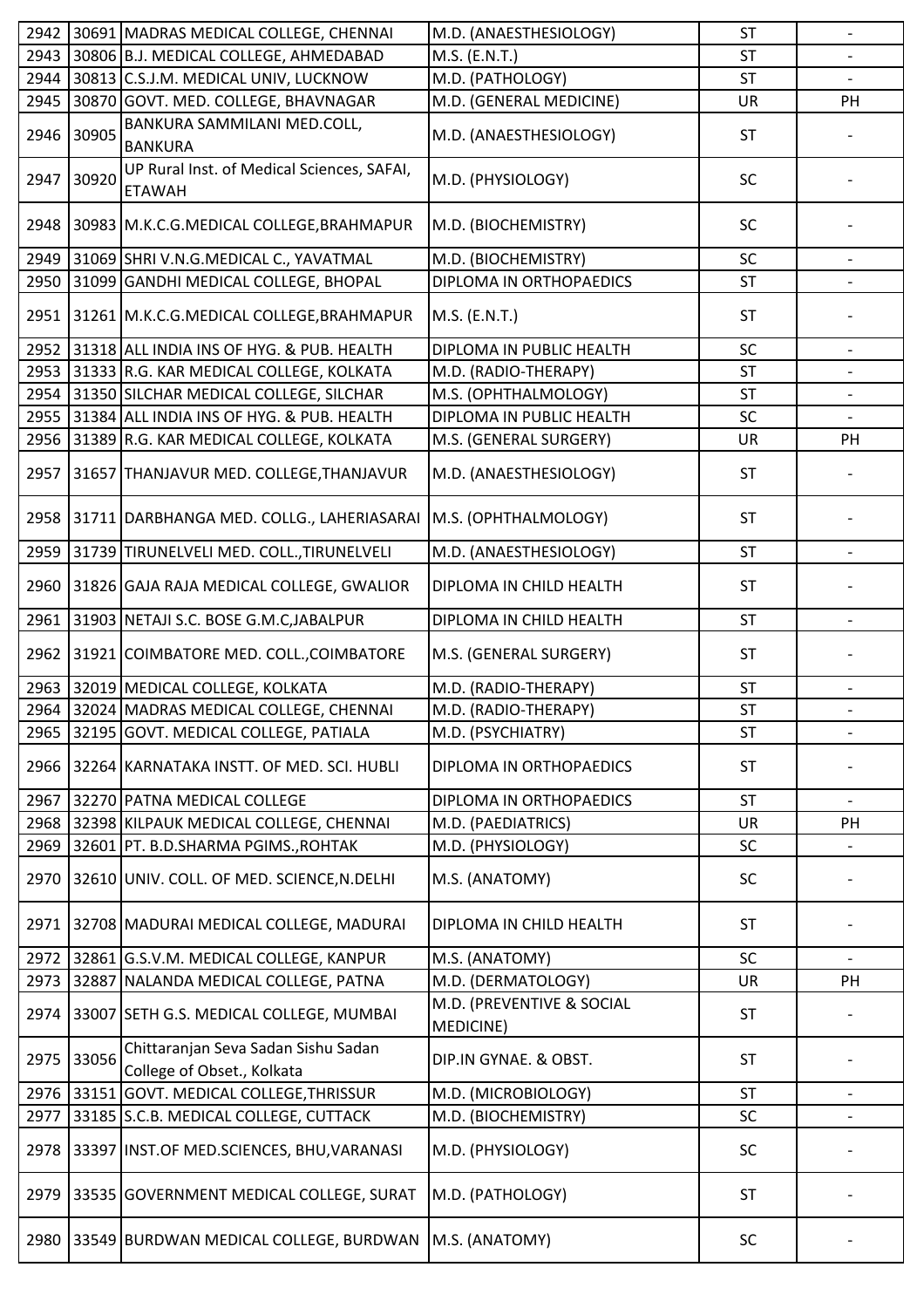| 2981 |       | 33574 B.R.D. MEDICAL COLLEGE, GORAKHPUR             | DIPLOMA IN ORTHOPAEDICS                       | <b>ST</b> |                          |
|------|-------|-----------------------------------------------------|-----------------------------------------------|-----------|--------------------------|
|      |       | 2982 33595 NILRATNAM SIRCAR MED. COLL, KOLKATA      | M.D. (PATHOLOGY)                              | <b>ST</b> |                          |
| 2983 |       | 33715 MEDICAL COLLEGE, KOLKATA                      | DIP.IN GYNAE. & OBST.                         | <b>ST</b> |                          |
| 2984 |       | 34055 GOVT. MEDICAL COLLEGE, PATIALA                | M.S. (ANATOMY)                                | SC        |                          |
| 2985 |       | 34113 SARDAR PATEL MED. COLLEGE, BIKANER            | M.D. (RADIO-THERAPY)                          | <b>ST</b> |                          |
| 2986 |       | 34518 R.G. KAR MEDICAL COLLEGE, KOLKATA             | M.D. (PATHOLOGY)                              | <b>ST</b> |                          |
| 2987 |       | 34531 PT. B.D.SHARMA PGIMS., ROHTAK                 | DIPLOMA IN CHILD HEALTH                       | <b>UR</b> | PH                       |
| 2988 |       | 34572 GANDHI MEDICAL COLLEGE, BHOPAL                | DIPLOMA IN CHILD HEALTH                       | <b>UR</b> | PH                       |
| 2989 |       |                                                     |                                               | SC        |                          |
|      |       | 34696 S.M.S. MEDICAL COLLEGE, JAIPUR                | M.S. (ANATOMY)                                |           |                          |
| 2990 |       | 34836 MADRAS MEDICAL COLLEGE, CHENNAI               | DIP. IN DERM. VENEROLOGY &<br><b>LEPROSY</b>  | <b>ST</b> |                          |
| 2991 | 34913 | <b>GUWAHATI MEDICAL COLLEGE,</b><br><b>GUWAHATI</b> | DIP.IN GYNAE. & OBST.                         | <b>ST</b> |                          |
| 2992 |       | 34997 S.M.S. MEDICAL COLLEGE, JAIPUR                | M.S. (OPHTHALMOLOGY)                          | UR        | PH                       |
| 2993 |       | 35246 GOVERMENT MEDICAL COLLEGE, CALICUT            | DIPLOMA IN ORTHOPAEDICS                       | <b>ST</b> |                          |
| 2994 |       | 35377 G.S.V.M. MEDICAL COLLEGE, KANPUR              | M.D. (PREVENTIVE & SOCIAL<br><b>MEDICINE)</b> | <b>ST</b> |                          |
| 2995 |       | 35384 DARBHANGA MED. COLLG., LAHERIASARAI           | M.S. (ANATOMY)                                | <b>SC</b> |                          |
| 2996 |       | 35409 V.M.M.C. & S.J. HOSPITAL. N.DELHI             | M.D. (FORENSIC MEDICINE)                      | <b>ST</b> |                          |
| 2997 |       | 35455 PATNA MEDICAL COLLEGE                         | M.D. (PATHOLOGY)                              | <b>ST</b> |                          |
| 2998 |       | 35591 MADRAS MEDICAL COLLEGE, CHENNAI               | DIPLOMA IN CHILD HEALTH                       | UR        | PH                       |
| 2999 |       | 35630 STANLEY MEDICAL COLLEGE, CHENNAI              | DIP.IN GYNAE. & OBST.                         | <b>ST</b> |                          |
| 3000 |       | 35896 MADURAI MEDICAL COLLEGE, MADURAI              | DIPLOMA IN ORTHOPAEDICS                       | <b>ST</b> |                          |
|      |       | 3001 35898 CENTRAL INST. OF PSYCHIATRY, RANCHI      | DIP. IN PSYCHOLOGICAL MEDICINE                | <b>ST</b> |                          |
| 3002 |       | 36322 MEDICAL COLLEGE, KOLKATA                      | DIPLOMA IN ORTHOPAEDICS                       | <b>ST</b> | $\overline{\phantom{a}}$ |
| 3003 |       | 36393 PT. B.D.SHARMA PGIMS., ROHTAK                 | M.D. (FORENSIC MEDICINE)                      | <b>ST</b> |                          |
| 3004 |       | 36515 PT. B.D.SHARMA PGIMS., ROHTAK                 | M.D. (PHARMACOLOGY)                           | ST        |                          |
| 3005 |       | 36558 KARNATAKA INSTT. OF MED. SCI. HUBLI           | M.D. (PATHOLOGY)                              | <b>ST</b> |                          |
| 3006 |       | 36735 MADRAS MEDICAL COLLEGE, CHENNAI               | M.D. (PAEDIATRICS)                            | <b>UR</b> | PH                       |
|      |       |                                                     |                                               |           |                          |
| 3007 |       | 36829 MYSORE MED.COLL.& RES.INST., MYSORE           | DIP.IN GYNAE. & OBST.                         | <b>ST</b> |                          |
| 3008 |       | 37120 MYSORE MED.COLL.& RES.INST., MYSORE           | M.D. (PREVENTIVE & SOCIAL<br>MEDICINE)        | <b>ST</b> |                          |
| 3009 |       | 37379 ASSAM MEDICAL COLLEGE, DIBRUGARH              | M.D. (FORENSIC MEDICINE)                      | <b>ST</b> |                          |
| 3010 |       | 37435 GRANT MEDICAL COLLEGE, MUMBAI                 | M.D. (PATHOLOGY)                              | <b>UR</b> | PH                       |
| 3011 |       | 37639 GOVT. MEDICAL COLLEGE, NANDED                 | DIP.IN GYNAE. & OBST.                         | <b>ST</b> |                          |
| 3012 |       | 37959 GOVT. MEDICAL COLLEGE, NAGPUR                 | M.D. (MICROBIOLOGY)                           | ST        |                          |
| 3013 |       | 38452 MADURAI MEDICAL COLLEGE, MADURAI              | DIP.IN GYNAE. & OBST.                         | <b>ST</b> |                          |
| 3014 | 38720 | GOVT.<br>MED.COLL, THIRUVANANTHAPURAM               | M.D. (OBST. & GYNAE.)                         | <b>UR</b> | PH                       |
| 3015 |       | 38811 GOVT. MEDICAL COLLEGE, KOTTAYAM               | M.D. (PHYSICAL MED. &<br>REHABILITATION)      | <b>ST</b> |                          |
| 3016 |       | 38887 NILRATNAM SIRCAR MED. COLL, KOLKATA           | M.D. (FORENSIC MEDICINE)                      | <b>ST</b> |                          |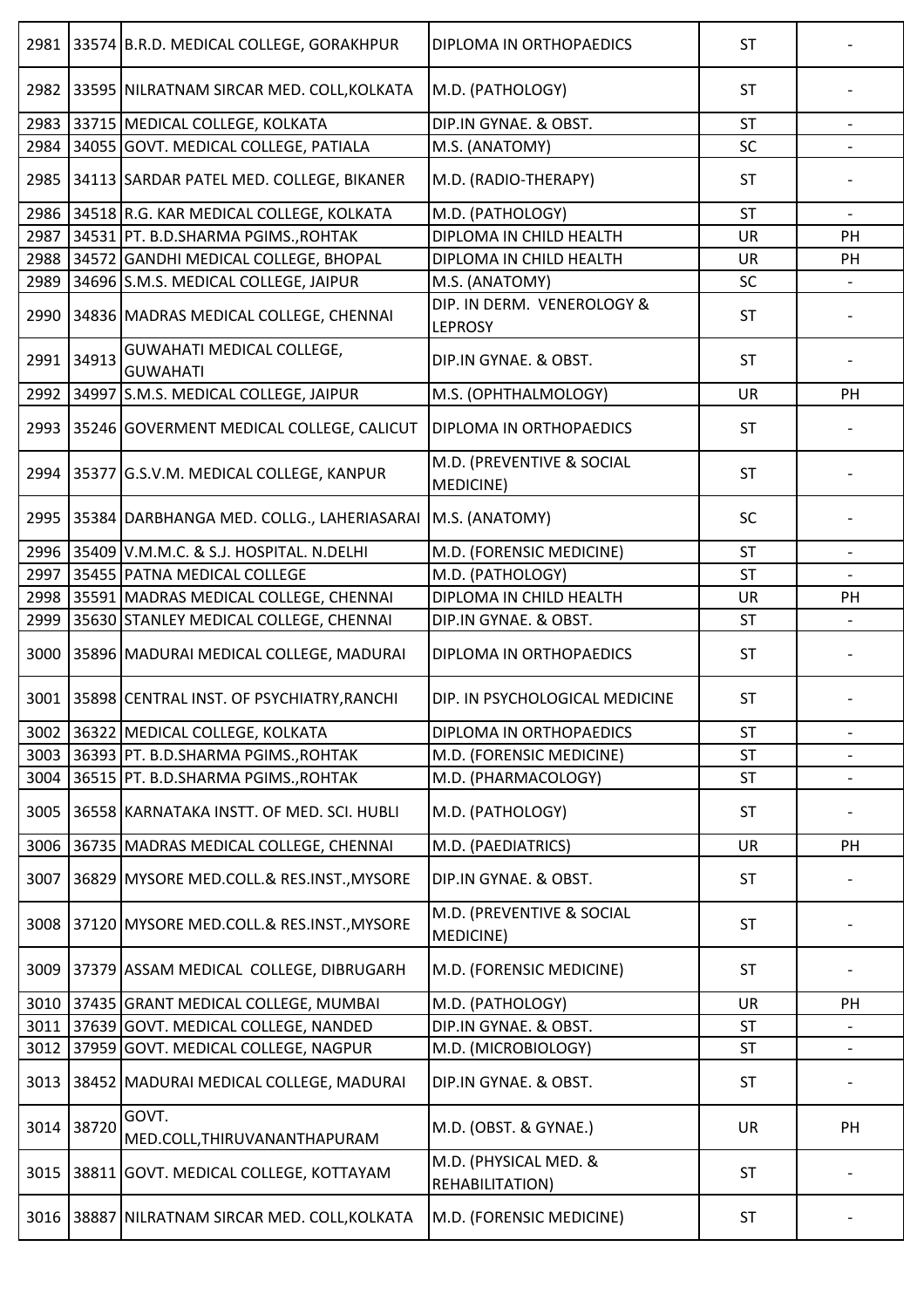| 3017 | 39266 | GOVT.<br>MED.COLL, THIRUVANANTHAPURAM                        | DIPLOMA IN ORTHOPAEDICS                       | <b>ST</b> |                   |
|------|-------|--------------------------------------------------------------|-----------------------------------------------|-----------|-------------------|
| 3018 | 39441 | TOPIWALA NATIONAL MED.COLL.,<br><b>MUMBAI</b>                | M.D. (MICROBIOLOGY)                           | <b>ST</b> |                   |
| 3019 |       | 40239 PT. J.N.M. MEDICAL COLLEGE, RAIPUR                     | DIPLOMA IN ANAESTHESIOLOGY                    | <b>ST</b> |                   |
| 3020 |       | 40573 PATNA MEDICAL COLLEGE                                  | M.S. (ANATOMY)                                | ST        |                   |
| 3021 |       | 40626 DARBHANGA MED. COLLG., LAHERIASARAI                    | M.S. (ANATOMY)                                | <b>ST</b> |                   |
| 3022 | 40822 | BANKURA SAMMILANI MED.COLL,<br><b>BANKURA</b>                | M.D. (PREVENTIVE & SOCIAL<br><b>MEDICINE)</b> | <b>ST</b> |                   |
| 3023 |       | 40843 INDRA GANDHI MED. COLL., SHIMLA                        | DIPLOMA IN ANAESTHESIOLOGY                    | <b>ST</b> |                   |
| 3024 |       | 40934 VIJAYNAGAR INST. OF M.S., BELLARY                      | DIP IN OPHTHALMIC MED. & SURG.                | <b>ST</b> |                   |
| 3025 |       | 41080 GOA MEDICAL COLLEGE, PANAJI, GOA                       | DIP. IN PSYCHOLOGICAL MEDICINE                | <b>ST</b> |                   |
| 3026 |       | 41422 VALLABHBHAI PATEL CHEST INST., DELHI                   | M.D. (PHYSIOLOGY)                             | <b>ST</b> |                   |
| 3027 |       | 41536 GOVT. MEDICAL COLLEGE, KOTTAYAM                        | DIPLOMA IN OPHTHALMOLOGY                      | <b>ST</b> |                   |
| 3028 |       | 41567 T.D. MEDICAL COLLEGE, ALAPPUZHA                        | DIPLOMA IN OPHTHALMOLOGY                      | <b>ST</b> |                   |
| 3029 |       | 41609 GOVT. MED. COLLEGE, BHAVNAGAR                          | M.D. (MICROBIOLOGY)                           | <b>ST</b> |                   |
| 3030 |       | 41617 ESI-POST GRAD.INST.MED.SCI.&REC.                       | M.D. (OBST. & GYNAE.)                         | OBC       | PH                |
| 3031 |       | 41924 MEDICAL COLLEGE, KOLKATA                               | M.D. (PREVENTIVE & SOCIAL<br><b>MEDICINE)</b> | <b>UR</b> | PH                |
| 3032 | 42654 | Mandya Institute of Medical Sciences,<br>Mandya              | M.D. (PREVENTIVE & SOCIAL<br>MEDICINE)        | <b>ST</b> |                   |
| 3033 |       | 42993 GOVT. M. K. MEDICAL COLLEGE, SELAM                     | M.S. (ORTHOPAEDICS)                           | UR        | PH                |
| 3034 | 43322 | UP Rural Inst. of Medical Sciences, SAFAI,<br><b>ETAWAH</b>  | M.D. (BIOCHEMISTRY)                           | <b>ST</b> |                   |
| 3035 |       | 43434 JWAHAR LAL NEHRU M.C. AMU, ALIGARH                     | DIPLOMA IN CHILD HEALTH                       | UR        | PH                |
| 3036 |       | 43575 KARNATAKA INSTT. OF MED. SCI. HUBLI                    | DIPLOMA IN CLINICAL PATHOLOGY                 | <b>ST</b> |                   |
| 3037 |       | 43623 NILRATNAM SIRCAR MED. COLL, KOLKATA                    | M.S. (GENERAL SURGERY)                        | UR        | PH                |
| 3038 | 43634 | Dr. RAM MANOHAR LOHIA INSTITUTE OF<br><b>MEDICAL SCIENCE</b> | M.D. (PATHOLOGY)                              | UR        | PH                |
| 3039 | 43742 | REGIONAL INST OF MEDICAL SCIENCE,<br><b>IMPHAL</b>           | M.S. (ANATOMY)                                | <b>ST</b> |                   |
| 3040 |       | 43744 SCHOOL OF TROPICAL MED., KOLKATA                       | DIPLOMA IN CLINICAL PATHOLOGY                 | <b>ST</b> |                   |
| 3041 |       | 43941 C.S.J.M. MEDICAL UNIV, LUCKNOW                         | M.S. (ANATOMY)                                | <b>ST</b> |                   |
| 3042 |       | 44115 MADRAS MEDICAL COLLEGE, CHENNAI                        | DIPLOMA IN OPHTHALMOLOGY                      | <b>ST</b> |                   |
| 3043 |       | 44352 JWAHAR LAL NEHRU M.C. AMU, ALIGARH                     | DIPLOMA IN OPHTHALMOLOGY                      | <b>ST</b> |                   |
| 3044 |       | 44868 S.C.B. MEDICAL COLLEGE, CUTTACK                        | M.D. (FORENSIC MEDICINE)                      | ST        | $\qquad \qquad -$ |
| 3045 |       | 45557 MADRAS MEDICAL COLLEGE, CHENNAI                        | DIPLOMA IN CLINICAL PATHOLOGY                 | <b>ST</b> |                   |
| 3046 | 45575 | GOVT.<br>MED.COLL, THIRUVANANTHAPURAM                        | DIPLOMA IN CLINICAL PATHOLOGY                 | <b>ST</b> |                   |
| 3047 | 45879 | REGIONAL INST OF MEDICAL SCIENCE,<br><b>IMPHAL</b>           | M.D. (PHYSIOLOGY)                             | <b>ST</b> |                   |
| 3048 |       | 46624 STANLEY MEDICAL COLLEGE, CHENNAI                       | M.S. (GENERAL SURGERY)                        | UR        | <b>PH</b>         |
| 3049 |       | 46698 DR. S.N. MEDICAL COLLEGE, JODHPUR                      | M.D. (RADIO-DIAGNOSIS)                        | SC        | PH                |